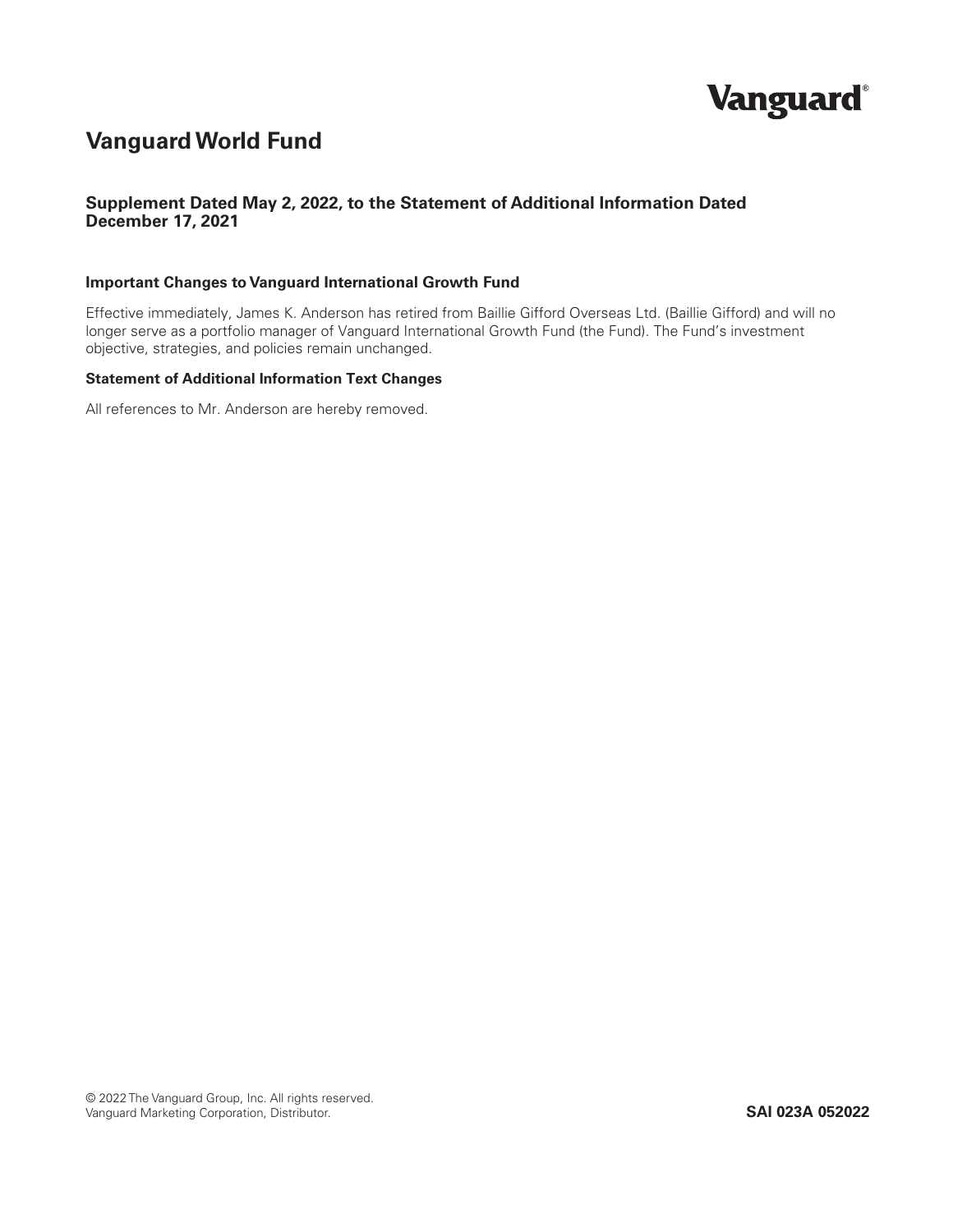# **Vanguard**®

# **Vanguard Funds**

## **Supplement Dated March 8, 2022, to the Statement of Additional Information**

#### **Statement of Additional Information Text Changes**

The following is added to (or added as the last paragraph of the existing "*Foreign Securities—Russian Market Risk*" sub-section within) the **Investment Strategies, Risks, and Nonfundamental Policies** section:

*Foreign Securities—Russian Market Risk*. Russia's recent launch of a large-scale invasion of Ukraine has resulted in sanctions against Russian governmental institutions, Russian entities, and Russian individuals that may result in the devaluation of Russian currency; a downgrade in the country's credit rating; a freeze of Russian foreign assets; a decline in the value and liquidity of Russian securities, properties, or interests; and other adverse consequences to the Russian economy and Russian assets. In addition, a fund's ability to price, buy, sell, receive, or deliver Russian investments has been and may continue to be impaired. These sanctions, and the resulting disruption of the Russian economy, may cause volatility in other regional and global markets and may negatively impact the performance of various sectors and industries, as well as companies in other countries, which could have a negative effect on the performance of a fund, even if the fund does not have direct exposure to securities of Russian issuers.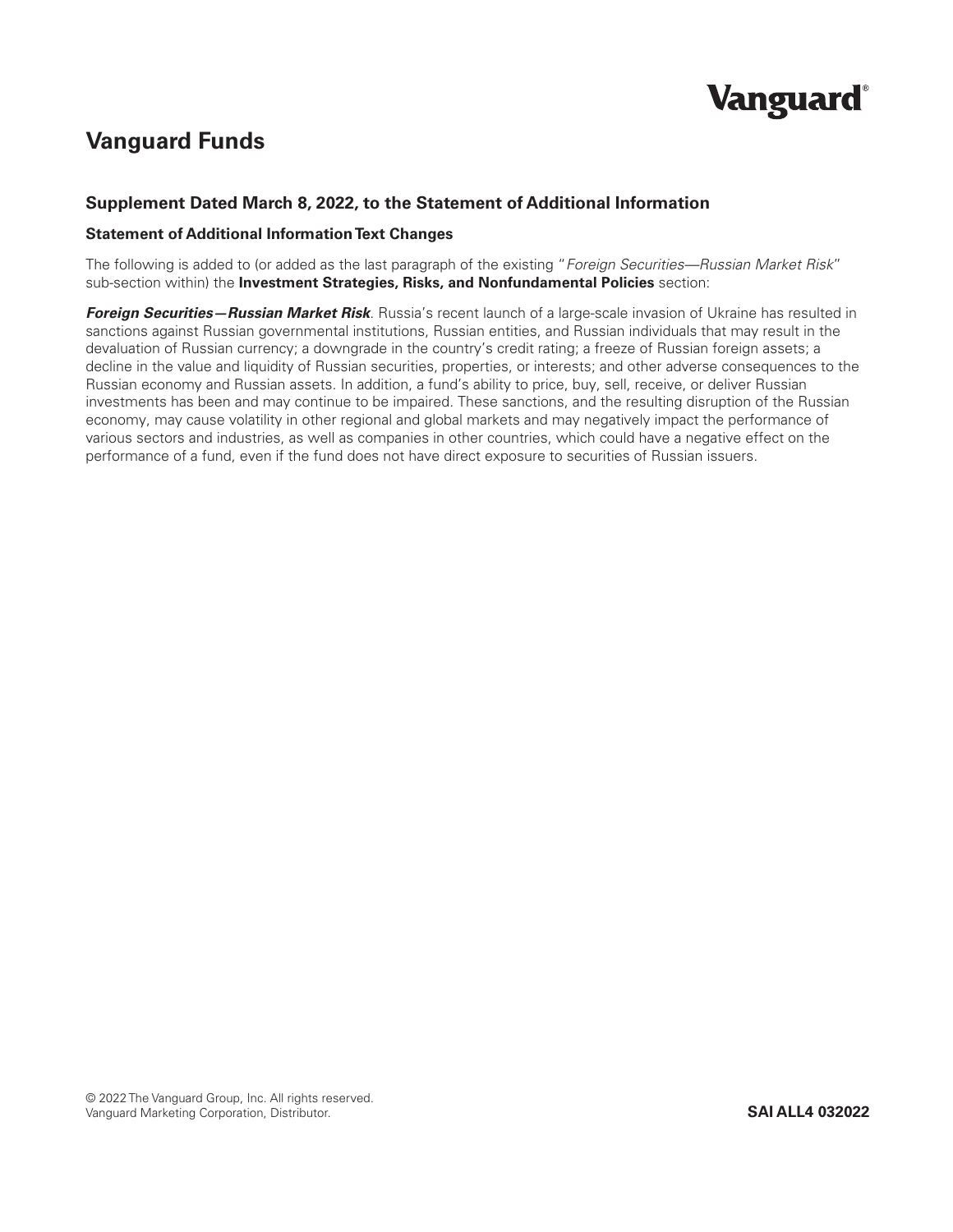# **Vanguard**®

## **Vanguard Funds**

## **Supplement Dated February 22, 2022, to the Statement of Additional Information**

#### **Leadership Announcement**

Effective February 21, 2022, Ashley Grim has been appointed treasurer of the Vanguard funds. In addition, Amy Gutmann has retired as trustee of the Vanguard funds.

### **Statement of Additional Information Text Changes**

In the **Management of the Fund(s)** section under the heading "Officers and Trustees," Ms. Grim's biographical information is added as follows:

| Name, Year of Birth   | Position(s)<br><b>Held With</b><br><b>Funds</b> | Vanguard<br><b>Funds'Trustee/</b><br><b>Officer Since</b> | <b>Principal Occupation(s)</b><br>During the Past Five Years,<br><b>Outside Directorships,</b><br>and Other Experience                                                                                                                                                                                          |
|-----------------------|-------------------------------------------------|-----------------------------------------------------------|-----------------------------------------------------------------------------------------------------------------------------------------------------------------------------------------------------------------------------------------------------------------------------------------------------------------|
| Ashley Grim<br>(1984) | Treasurer                                       | February 2022                                             | Treasurer (February 2022–present) of each of the investment companies<br>served by Vanguard. Fund Transfer Agent Controller (2019–2022) and Director<br>of Audit Services (2017–2019) at Vanguard. Senior Manager (2006–2017) at<br>PriceWaterhouseCoopers (audit and assurance, consulting, and tax services). |

In addition, Christine Buchanan's biographical information is replaced with the following:

| Name, Year of Birth             | Position(s)<br><b>Held With</b><br><b>Funds</b> | Vanguard<br><b>Funds'Trustee/</b><br><b>Officer Since</b> | <b>Principal Occupation(s)</b><br>During the Past Five Years,<br><b>Outside Directorships,</b><br>and Other Experience                                                                                                 |  |  |
|---------------------------------|-------------------------------------------------|-----------------------------------------------------------|------------------------------------------------------------------------------------------------------------------------------------------------------------------------------------------------------------------------|--|--|
| Christine M. Buchanan<br>(1970) | Chief Financial<br>Officer                      | November 2017                                             | Principal of Vanguard. Chief financial officer (2021–present) and treasurer<br>(2017–2021) of each of the investment companies served by Vanguard.<br>Partner (2005–2017) at KPMG (audit, tax, and advisory services). |  |  |

All references to Amy Gutmann are hereby deleted from the Statement of Additional Information.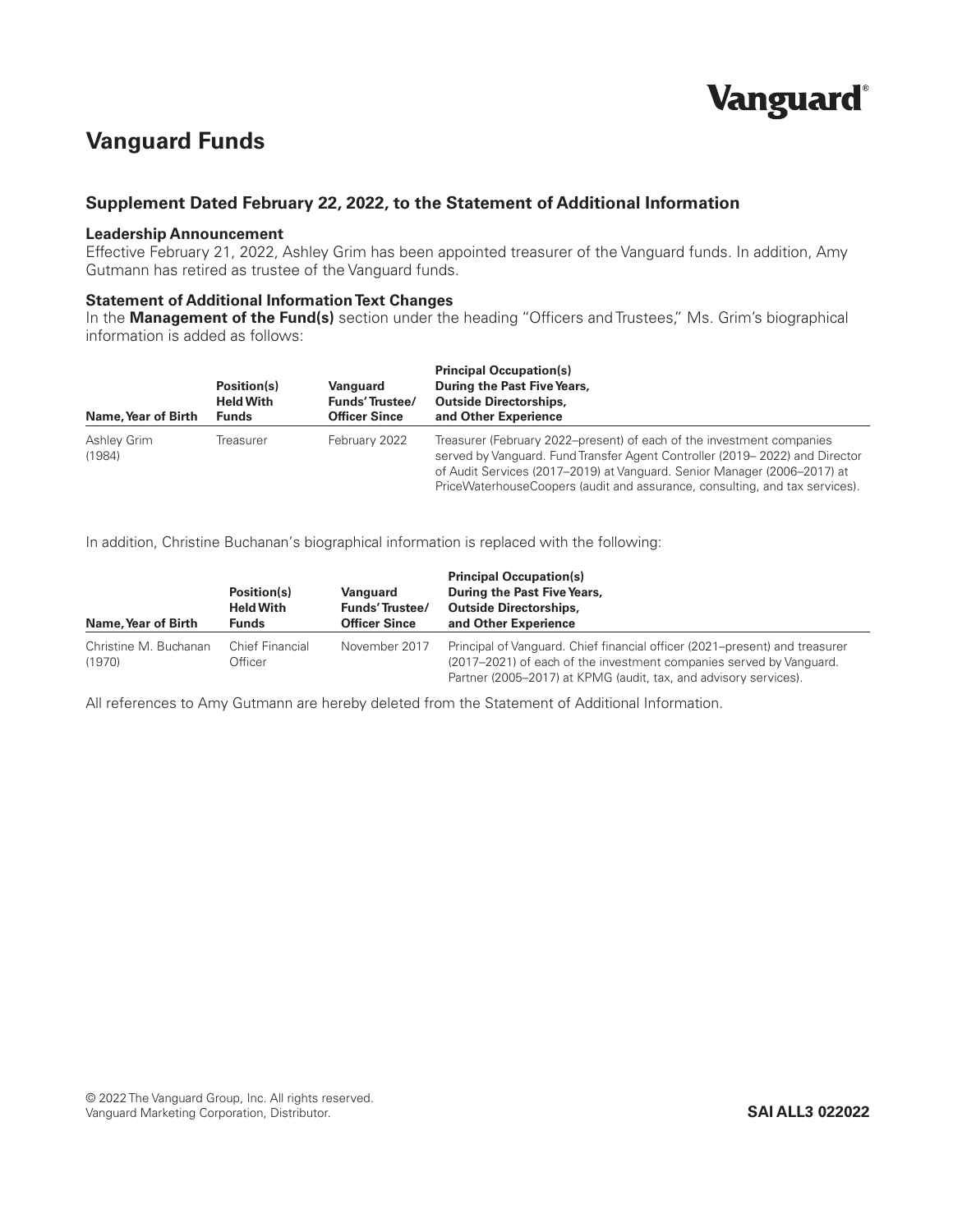## **PART B**

## **VANGUARD® WORLD FUND**

## **STATEMENT OF ADDITIONAL INFORMATION**

## **December 17, 2021**

This Statement of Additional Information is not a prospectus but should be read in conjunction with a Fund's current prospectus (dated December 17, 2021). To obtain, without charge, a prospectus or the most recent Annual Report to Shareholders, which contains the Fund's [financial statements](https://www.sec.gov/Archives/edgar/data/0000052848/000110465921132251/tm2128900d4_ncsr.htm) as hereby incorporated by reference, please contact The Vanguard Group, Inc. (Vanguard).

## **Phone: Investor Information Department at 800-662-7447 Online: vanguard.com**

#### **TABLE OF CONTENTS**

| $B-1$        |
|--------------|
| $R - 4$      |
| $B-5$        |
| <b>B-36</b>  |
| $B-36$       |
| <b>B-37</b>  |
| $B-63$       |
| <b>B-85</b>  |
| <b>B-88</b>  |
| <b>B-88</b>  |
| <b>B-111</b> |
| <b>B-112</b> |
| <b>B-115</b> |

## **DESCRIPTION OF THE TRUST**

Vanguard World Fund (the Trust) currently offers the following funds and share classes (identified by ticker symbol):

|                                                         |                          |                | Share Classes <sup>1</sup><br><b>Institutional</b> |                          |                    |
|---------------------------------------------------------|--------------------------|----------------|----------------------------------------------------|--------------------------|--------------------|
| Vanguard Fund <sup>2</sup>                              | Investor                 | <b>Admiral</b> | Institutional                                      | <b>Plus</b>              | <b>ETF</b>         |
| Vanguard U.S. Growth Fund                               | <b>VWUSX</b>             | <b>VWUAX</b>   |                                                    |                          |                    |
| Vanguard International Growth Fund                      | <b>VWIGX</b>             | <b>VWILX</b>   |                                                    |                          |                    |
| Vanguard Extended Duration Treasury Index Fund          | $\overline{\phantom{0}}$ |                | <b>VEDTX</b>                                       | <b>VEDIX</b>             | EDV <sup>4</sup>   |
| Vanguard FTSE Social Index Fund                         |                          | <b>VFTAX</b>   | <b>VFTNX</b>                                       |                          |                    |
| Vanguard Communication Services Index Fund <sup>3</sup> |                          | <b>VTCAX</b>   |                                                    | $\overline{\phantom{0}}$ | VOX <sup>4</sup>   |
| Vanguard Consumer Discretionary Index Fund              |                          | <b>VCDAX</b>   |                                                    |                          | VCR <sup>4</sup>   |
| Vanguard Consumer Staples Index Fund                    |                          | <b>VCSAX</b>   |                                                    |                          | VDC <sup>4</sup>   |
| Vanguard Energy Index Fund                              | $\overline{\phantom{0}}$ | <b>VENAX</b>   |                                                    | $\overline{\phantom{0}}$ | VDE <sup>4</sup>   |
| Vanguard Financials Index Fund                          | $\overline{\phantom{0}}$ | <b>VFAIX</b>   |                                                    |                          | VFH <sup>4</sup>   |
| Vanguard Health Care Index Fund                         | $\overline{\phantom{0}}$ | <b>VHCIX</b>   |                                                    | $\overline{\phantom{0}}$ | VHT <sup>4</sup>   |
| Vanguard Industrials Index Fund                         | $\overline{\phantom{0}}$ | <b>VINAX</b>   |                                                    |                          | VIS <sup>4</sup>   |
| Vanguard Information Technology Index Fund              | $\overline{\phantom{0}}$ | <b>VITAX</b>   |                                                    |                          | VGT <sup>4</sup>   |
| Vanguard Materials Index Fund                           |                          | <b>VMIAX</b>   |                                                    | $\overline{\phantom{0}}$ | VAW <sup>4</sup>   |
| Vanguard Utilities Index Fund                           | $\overline{\phantom{0}}$ | <b>VUIAX</b>   |                                                    | $\overline{\phantom{0}}$ | VPU <sup>4</sup>   |
| Vanguard Mega Cap Index Fund                            |                          |                | <b>VMCTX</b>                                       | $\overline{\phantom{0}}$ | MGC <sup>4</sup>   |
| Vanguard Mega Cap Value Index Fund                      | —                        |                | <b>VMVLX</b>                                       | $\overline{\phantom{0}}$ | MGV <sup>4</sup>   |
| Vanguard Mega Cap Growth Index Fund                     |                          |                | <b>VMGAX</b>                                       | $\overline{\phantom{0}}$ | M G K <sup>4</sup> |
| Vanguard Global Wellington™ Fund                        | <b>VGWLX</b>             | <b>VGWAX</b>   |                                                    |                          |                    |
| Vanguard Global Wellesley <sup>®</sup> Income Fund      | <b>VGWIX</b>             | <b>VGYAX</b>   |                                                    |                          |                    |
| Vanguard ESG U.S. Stock ETF                             |                          |                |                                                    | $\overline{\phantom{0}}$ | ESGV <sup>5</sup>  |
| Vanguard ESG International Stock ETF                    |                          |                |                                                    | $\overline{\phantom{0}}$ | VSGX <sup>5</sup>  |
| Vanguard ESG U.S. Corporate Bond ETF                    |                          |                |                                                    |                          | VCEB <sup>5</sup>  |

1 Individually, a class; collectively, the classes.

2 Individually, a Fund; collectively, the Funds.

3 Prior to May 2, 2018, the Fund was named Vanguard Telecommunication Services Index Fund.

4 Exchange: NYSE Arca.

5 Exchange: Cboe BZX.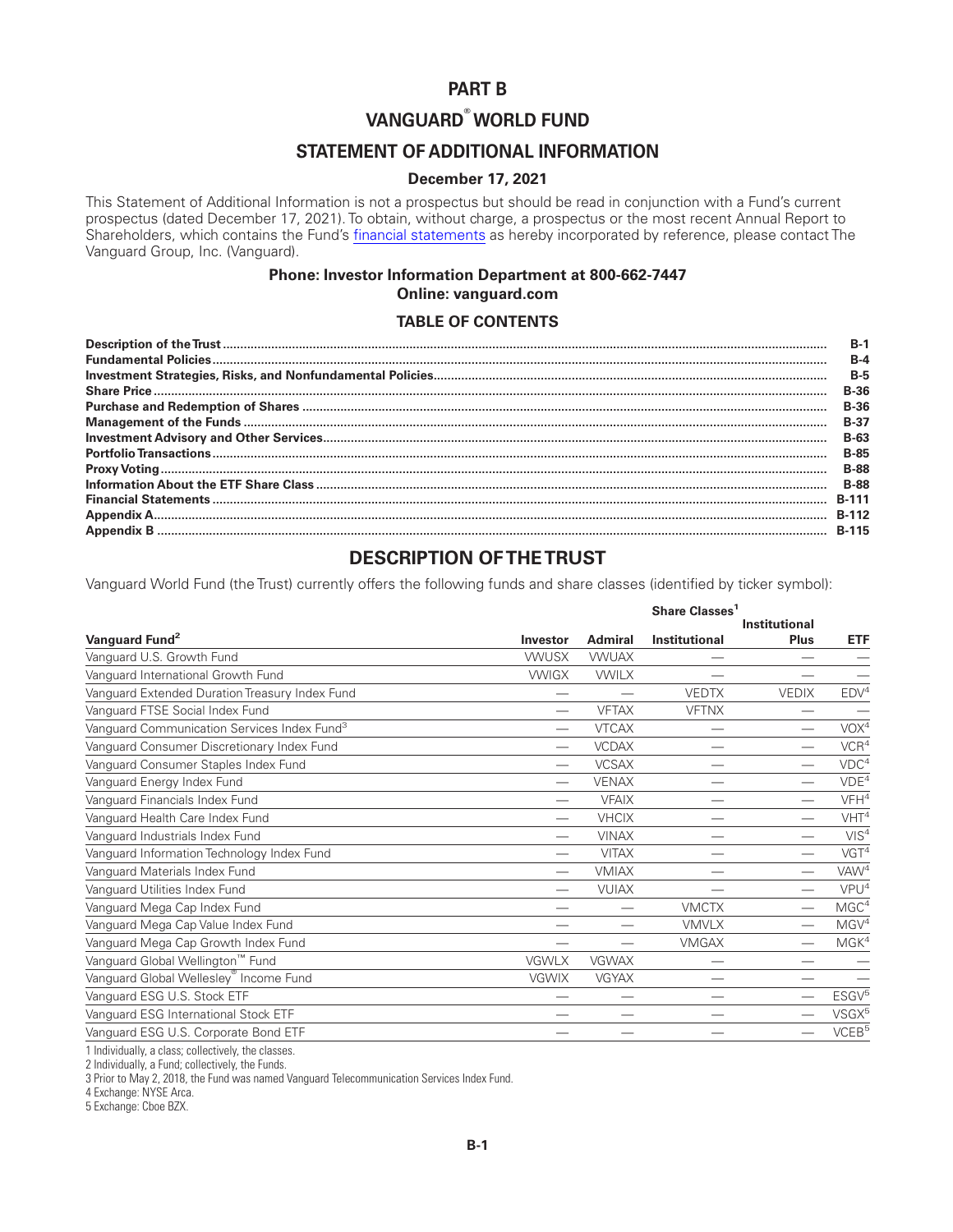<span id="page-4-0"></span>The Trust has the ability to offer additional funds or classes of shares. There is no limit on the number of full and fractional shares that may be issued for a single fund or class of shares.

## **Organization**

Vanguard World Fund was organized as Ivest Fund, a Massachusetts corporation, in 1959. It became a Maryland corporation in 1973, and was reorganized as a Delaware statutory trust in 1998. Prior to its reorganization as a Delaware statutory trust, the Trust was known as Vanguard World Fund, Inc. The Trust is registered with the United States Securities and Exchange Commission (SEC) under the Investment Company Act of 1940 (the 1940 Act) as an open-end management investment company. All Funds within the Trust, other than Vanguard Communication Services Index Fund, Vanguard Consumer Discretionary Index Fund, Vanguard Consumer Staples Index Fund, Vanguard Energy Index Fund, Vanguard Financials Index Fund, Vanguard Health Care Index Fund, Vanguard Industrials Index Fund, Vanguard Information Technology Index Fund, Vanguard Materials Index Fund, Vanguard Utilities Index Fund (together, Vanguard U.S. Sector Index Funds) and Vanguard U.S. Growth Fund, are classified as diversified within the meaning of the 1940 Act. Vanguard U.S. Sector Index Funds and Vanguard U.S. Growth Fund are classified as nondiversified within the meaning of the 1940 Act. Vanguard Mega Cap Growth Index Fund may become nondiversified solely as a result of a change in relative market capitalization or index weightings of one or more constituents of its target index.

### **Service Providers**

*Custodians.* Bank of New York Mellon, 240 Greenwich Street, New York, NY 10286 (for Vanguard International Growth Fund); JPMorgan Chase Bank, N.A., 383 Madison Avenue, New York, NY 10179 (for Vanguard ESG U.S. Stock ETF, Vanguard ESG International Stock ETF, Vanguard ESG U.S. Corporate Bond ETF, Vanguard Extended Duration Treasury Index Fund, Vanguard Global Wellington Fund, and Vanguard Global Wellesley Income Fund); and State Street Bank and Trust Company, One Lincoln Street, Boston, MA 02111 (for Vanguard U.S. Growth Fund, Vanguard U.S. Sector Index Funds, Vanguard Mega Cap Index Funds, and Vanguard FTSE Social Index Fund), serve as the Funds' custodians. The custodians are responsible for maintaining the Funds' assets, keeping all necessary accounts and records of Fund assets, and appointing any foreign subcustodians or foreign securities depositories.

*Independent Registered Public Accounting Firm.* PricewaterhouseCoopers LLP, Two Commerce Square, Suite 1800, 2001 Market Street, Philadelphia, PA 19103-7042, serves as the Funds' independent registered public accounting firm. The independent registered public accounting firm audits the Funds' annual financial statements and provides other related services.

*Transfer and Dividend-Paying Agent.* The Funds' transfer agent and dividend-paying agent is Vanguard, P.O. Box 2600, Valley Forge, PA 19482.

#### **Characteristics of the Funds' Shares**

*Restrictions on Holding or Disposing of Shares.* There are no restrictions on the right of shareholders to retain or dispose of a Fund's shares, other than those described in the Fund's current prospectus and elsewhere in this Statement of Additional Information. Each Fund or class may be terminated by reorganization into another mutual fund or class or by liquidation and distribution of the assets of the Fund or class. Unless terminated by reorganization or liquidation, each Fund and share class will continue indefinitely.

**Shareholder Liability.** The Trust is organized under Delaware law, which provides that shareholders of a statutory trust are entitled to the same limitations of personal liability as shareholders of a corporation organized under Delaware law. This means that a shareholder of a Fund generally will not be personally liable for payment of the Fund's debts. Some state courts, however, may not apply Delaware law on this point. We believe that the possibility of such a situation arising is remote.

**Dividend Rights.** The shareholders of each class of a Fund are entitled to receive any dividends or other distributions declared by the Fund for each such class. No shares of a Fund have priority or preference over any other shares of the Fund with respect to distributions. Distributions will be made from the assets of the Fund and will be paid ratably to all shareholders of a particular class according to the number of shares of the class held by shareholders on the record date. The amount of dividends per share may vary between separate share classes of the Fund based upon differences in the net asset values of the different classes and differences in the way that expenses are allocated between share classes pursuant to a multiple class plan approved by the Fund's board of trustees.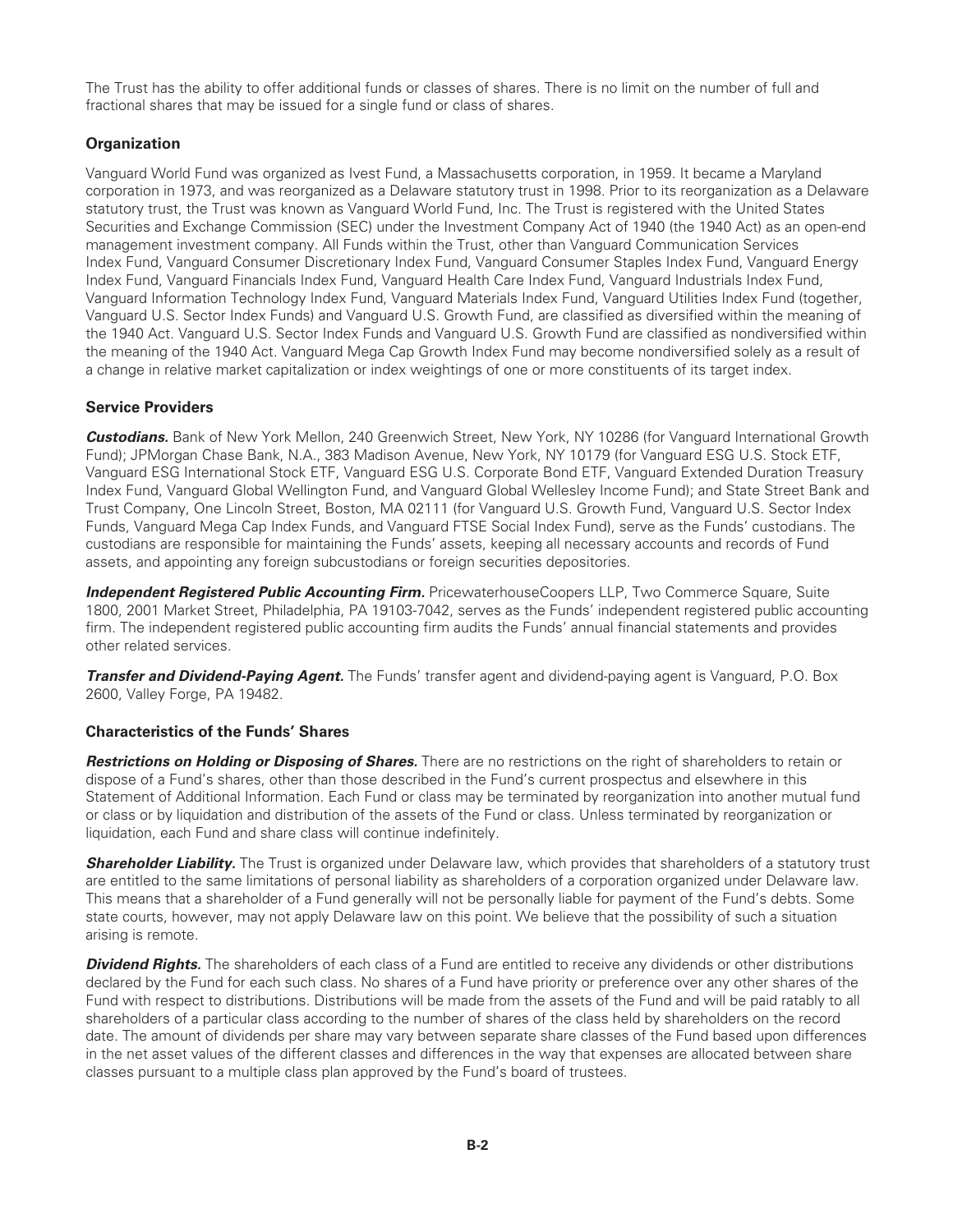**Voting Rights.** Shareholders are entitled to vote on a matter if (1) the matter concerns an amendment to the Declaration of Trust that would adversely affect to a material degree the rights and preferences of the shares of a Fund or any class; (2) the trustees determine that it is necessary or desirable to obtain a shareholder vote; (3) a merger or consolidation, share conversion, share exchange, or sale of assets is proposed and a shareholder vote is required by the 1940 Act to approve the transaction; or (4) a shareholder vote is required under the 1940 Act. The 1940 Act requires a shareholder vote under various circumstances, including to elect or remove trustees upon the written request of shareholders representing 10% or more of a Fund's net assets, to change any fundamental policy of a Fund (please see **Fundamental Policies**), and to enter into certain merger transactions. Unless otherwise required by applicable law, shareholders of a Fund receive one vote for each dollar of net asset value owned on the record date and a fractional vote for each fractional dollar of net asset value owned on the record date. However, only the shares of the Fund or the class affected by a particular matter are entitled to vote on that matter. In addition, each class has exclusive voting rights on any matter submitted to shareholders that relates solely to that class, and each class has separate voting rights on any matter submitted to shareholders in which the interests of one class differ from the interests of another. Voting rights are noncumulative and cannot be modified without a majority vote by the shareholders.

**Liquidation Rights.** In the event that a Fund is liquidated, shareholders will be entitled to receive a pro rata share of the Fund's net assets. In the event that a class of shares is liquidated, shareholders of that class will be entitled to receive a pro rata share of the Fund's net assets that are allocated to that class. Shareholders may receive cash, securities, or a combination of the two.

**Preemptive Rights.** There are no preemptive rights associated with the Funds' shares.

*Conversion Rights.* Shareholders of each Fund (except those of Vanguard ESG U.S. Stock ETF, Vanguard ESG International Stock ETF, and Vanguard ESG U.S. Corporate Bond ETF) may convert their shares to another class of shares of the same Fund upon the satisfaction of any then-applicable eligibility requirements, as described in the Fund's current prospectus. ETF Shares cannot be converted into conventional shares of a fund by a shareholder. For additional information about the conversion rights applicable to ETF Shares, please see **Information About the ETF Share Class**. There are no conversion rights associated with Vanguard ESG U.S. Stock ETF, Vanguard ESG International Stock ETF, and Vanguard ESG U.S. Corporate Bond ETF.

*Redemption Provisions.* Each Fund's redemption provisions are described in its current prospectus and elsewhere in this Statement of Additional Information.

**Sinking Fund Provisions.** The Funds have no sinking fund provisions.

*Calls or Assessment.* Each Fund's shares, when issued, are fully paid and non-assessable.

#### **Tax Status of the Funds**

Each Fund expects to qualify each year for treatment as a "regulated investment company" under Subchapter M of the Internal Revenue Code of 1986, as amended (the IRC). This special tax status means that the Fund will not be liable for federal tax on income and capital gains distributed to shareholders. In order to preserve its tax status, each Fund must comply with certain requirements relating to the source of its income and the diversification of its assets. If a Fund fails to meet these requirements in any taxable year, the Fund will, in some cases, be able to cure such failure, including by paying a fund-level tax, paying interest, making additional distributions, and/or disposing of certain assets. If the Fund is ineligible to or otherwise does not cure such failure for any year, it will be subject to tax on its taxable income at corporate rates, and all distributions from earnings and profits, including any distributions of net tax-exempt income and net long-term capital gains, will be taxable to shareholders as ordinary income. In addition, a Fund could be required to recognize unrealized gains, pay substantial taxes and interest, and make substantial distributions before regaining its tax status as a regulated investment company.

Dividends received and distributed by each Fund on shares of stock of domestic corporations (excluding Real Estate Investment Trusts (REITs)) and certain foreign corporations generally may be eligible to be reported by the Fund, and treated by individual shareholders, as "qualified dividend income" taxed at long-term capital gain rates instead of at higher ordinary income tax rates. Individuals must satisfy holding period and other requirements in order to be eligible for such treatment. Also, distributions attributable to income earned on a Fund's securities lending transactions, including substitute dividend payments received by a Fund with respect to a security out on loan, will not be eligible for treatment as qualified dividend income.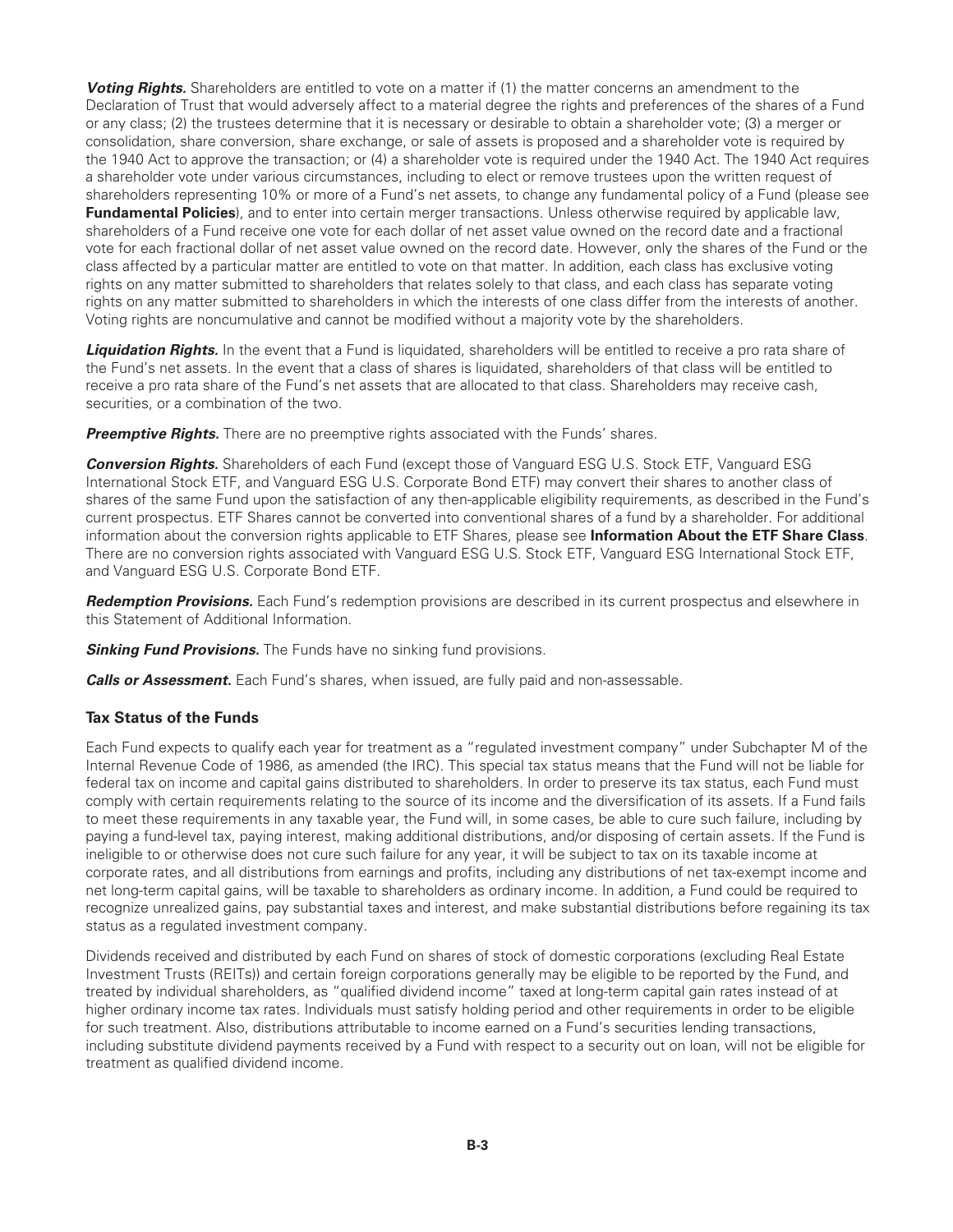<span id="page-6-0"></span>Taxable ordinary dividends received and distributed by each Fund on its REIT holdings may be eligible to be reported by a Fund, and treated by individual shareholders, as "qualified REIT dividends" that are eligible for a 20% deduction on its federal income tax returns. Individuals must satisfy holding period and other requirements in order to be eligible for this deduction. Without further legislation, the deduction would sunset after 2025. Shareholders should consult their own tax professionals concerning their eligibility for this deduction.

Dividends received and distributed by each Fund on shares of stock of domestic corporations (excluding REITs) may be eligible for the dividends-received deduction applicable to corporate shareholders. Corporations must satisfy certain requirements in order to claim the deduction. Also, distributions attributable to income earned on a Fund's securities lending transactions, including substitute dividend payments received by a Fund with respect to a security out on loan, will not be eligible for the dividends-received deduction.

Each Fund may declare a capital gain dividend consisting of the excess (if any) of net realized long-term capital gains over net realized short-term capital losses. Net capital gains for a fiscal year are computed by taking into account any capital loss carryforwards of the Fund. For Fund fiscal years beginning on or after December 22, 2010, capital losses may be carried forward indefinitely and retain their character as either short-term or long-term.

## **FUNDAMENTAL POLICIES**

Each Fund is subject to the following fundamental investment policies, which cannot be changed in any material way without the approval of the holders of a majority of the Fund's shares. For these purposes, a "majority" of shares means shares representing the lesser of (1) 67% or more of the Fund's net assets voted, so long as shares representing more than 50% of the Fund's net assets are present or represented by proxy or (2) more than 50% of the Fund's net assets.

*Borrowing.* Each Fund may borrow money only as permitted by the 1940 Act or other governing statute, by the Rules thereunder, or by the SEC or other regulatory agency with authority over the Fund.

*Commodities.* Each Fund may invest in commodities only as permitted by the 1940 Act or other governing statute, by the Rules thereunder, or by the SEC or other regulatory agency with authority over the Fund.

**Diversification.** With respect to 75% of its total assets, each Fund (other than Vanguard U.S. Sector Index Funds and Vanguard U.S. Growth Fund) may not (1) purchase more than 10% of the outstanding voting securities of any one issuer or (2) purchase securities of any issuer if, as a result, more than 5% of the Fund's total assets would be invested in that issuer's securities. This limitation does not apply to obligations of the U.S. government or its agencies or instrumentalities.

For Vanguard Mega Cap Growth Index Fund only, with respect to 75% of its total assets, the Fund may not: (1) purchase more than 10% of the outstanding voting securities of any one issuer; or (2) purchase securities of any issuer if, as a result, more than 5% of the Fund's total assets would be invested in that issuer's securities; except as may be necessary to approximate the composition of its target index. This limitation does not apply to obligations of the U.S. government or its agencies or instrumentalities.

**Industry Concentration.** For Vanguard FTSE Social Index Fund, Vanguard Extended Duration Treasury Index Fund, Vanguard Mega Cap Index Fund, Vanguard Mega Cap Value Index Fund, Vanguard Mega Cap Growth Index Fund, Vanguard ESG U.S. Stock ETF, Vanguard ESG International Stock ETF, and Vanguard ESG U.S. Corporate Bond ETF: Each Fund will not concentrate its investments in the securities of issuers whose principal business activities are in the same industry or group of industries, except as may be necessary to approximate the composition of its target index.

For Vanguard U.S. Growth Fund, Vanguard International Growth Fund, Vanguard Global Wellington Fund, and Vanguard Global Wellesley Income Fund: Each Fund will not concentrate its investments in the securities of issuers whose principal business activities are in the same industry or group of industries.

For Vanguard U.S. Sector Index Funds: Each Fund will concentrate its investments in the securities of issuers whose principal business activities are in the industry or group of industries denoted by the Fund name.

*Investment Objective.* The investment objectives of Vanguard U.S. Growth Fund, Vanguard International Growth Fund, and Vanguard FTSE Social Index Fund may not be materially changed without a shareholder vote.

*Loans.* Each Fund may make loans to another person only as permitted by the 1940 Act or other governing statute, by the Rules thereunder, or by the SEC or other regulatory agency with authority over the Fund.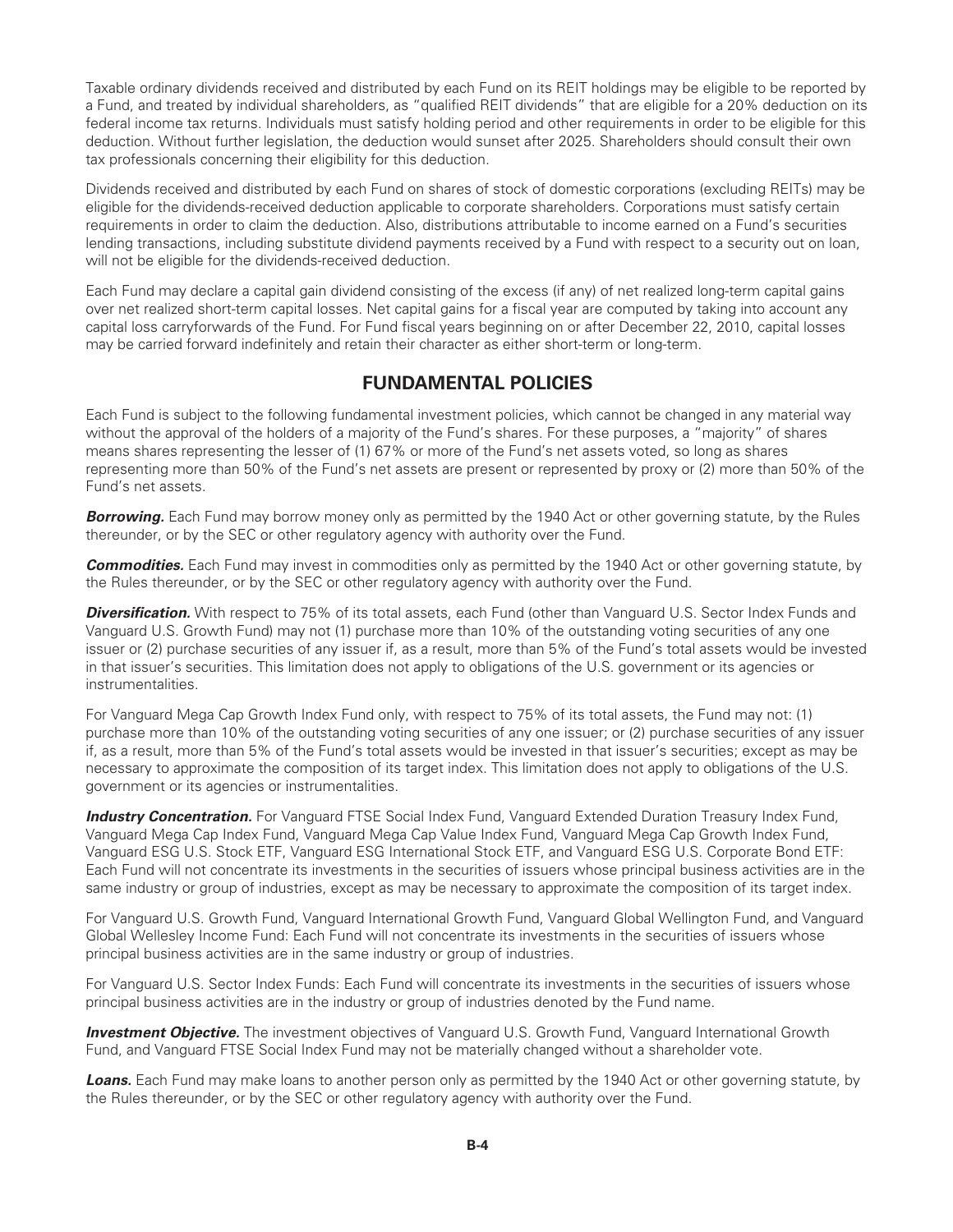<span id="page-7-0"></span>**Real Estate.** Each Fund may not invest directly in real estate unless it is acquired as a result of ownership of securities or other instruments. This restriction shall not prevent a Fund from investing in securities or other instruments (1) issued by companies that invest, deal, or otherwise engage in transactions in real estate or (2) backed or secured by real estate or interests in real estate.

**Senior Securities.** Each Fund may not issue senior securities except as permitted by the 1940 Act or other governing statute, by the Rules thereunder, or by the SEC or other regulatory agency with authority over the Fund.

**Underwriting.** Each Fund may not act as an underwriter of another issuer's securities, except to the extent that the Fund may be deemed to be an underwriter within the meaning of the Securities Act of 1933 (the 1933 Act), in connection with the purchase and sale of portfolio securities.

Compliance with the fundamental policies previously described is generally measured at the time the securities are purchased. Unless otherwise required by the 1940 Act (as is the case with borrowing), if a percentage restriction is adhered to at the time the investment is made, a later change in percentage resulting from a change in the market value of assets will not constitute a violation of such restriction. All fundamental policies must comply with applicable regulatory requirements. For more details, see **Investment Strategies, Risks, and Nonfundamental Policies**.

None of these policies prevents the Funds from having an ownership interest in Vanguard. As a part owner of Vanguard, each Fund may own securities issued by Vanguard, make loans to Vanguard, and contribute to Vanguard's costs or other financial requirements. See **Management of the Funds** for more information.

**Shareholder approval will not be sought if Vanguard Mega Cap Growth Index Fund crosses from diversified to nondiversified status in order to approximate the composition of its target index.**

## **INVESTMENT STRATEGIES, RISKS, AND NONFUNDAMENTAL POLICIES**

Some of the investment strategies and policies described on the following pages and in each Fund's prospectus set forth percentage limitations on a Fund's investment in, or holdings of, certain securities or other assets. Unless otherwise required by law, compliance with these strategies and policies will be determined immediately after the acquisition of such securities or assets by the Fund. Subsequent changes in values, net assets, or other circumstances will not be considered when determining whether the investment complies with the Fund's investment strategies and policies.

The following investment strategies, risks, and policies supplement each Fund's investment strategies, risks, and policies set forth in the prospectus. With respect to the different investments discussed as follows, a Fund may acquire such investments to the extent consistent with its investment strategies and policies.

*Asset-Backed Securities.* Asset-backed securities represent a participation in, or are secured by and payable from, pools of underlying assets such as debt securities, bank loans, motor vehicle installment sales contracts, installment loan contracts, leases of various types of real and personal property, receivables from revolving credit (i.e., credit card) agreements, and other categories of receivables. These underlying assets are securitized through the use of trusts and special purpose entities. Payment of interest and repayment of principal on asset-backed securities may be largely dependent upon the cash flows generated by the underlying assets backing the securities and, in certain cases, may be supported by letters of credit, surety bonds, or other credit enhancements. The rate of principal payments on asset-backed securities is related to the rate of principal payments, including prepayments, on the underlying assets. The credit quality of asset-backed securities depends primarily on the quality of the underlying assets, the level of credit support, if any, provided for the securities, and the credit quality of the credit-support provider, if any. The value of asset-backed securities may be affected by the various factors described above and other factors, such as changes in interest rates, the availability of information concerning the pool and its structure, the creditworthiness of the servicing agent for the pool, the originator of the underlying assets, or the entities providing the credit enhancement.

Asset-backed securities are often subject to more rapid repayment than their stated maturity date would indicate, as a result of the pass-through of prepayments of principal on the underlying assets. Prepayments of principal by borrowers or foreclosure or other enforcement action by creditors shortens the term of the underlying assets. The occurrence of prepayments is a function of several factors, such as the level of interest rates, the general economic conditions, the location and age of the underlying obligations, and other social and demographic conditions. A fund's ability to maintain positions in asset-backed securities is affected by the reductions in the principal amount of the underlying assets because of prepayments. A fund's ability to reinvest such prepayments of principal (as well as interest and other distributions and sale proceeds) at a comparable yield is subject to generally prevailing interest rates at that time. The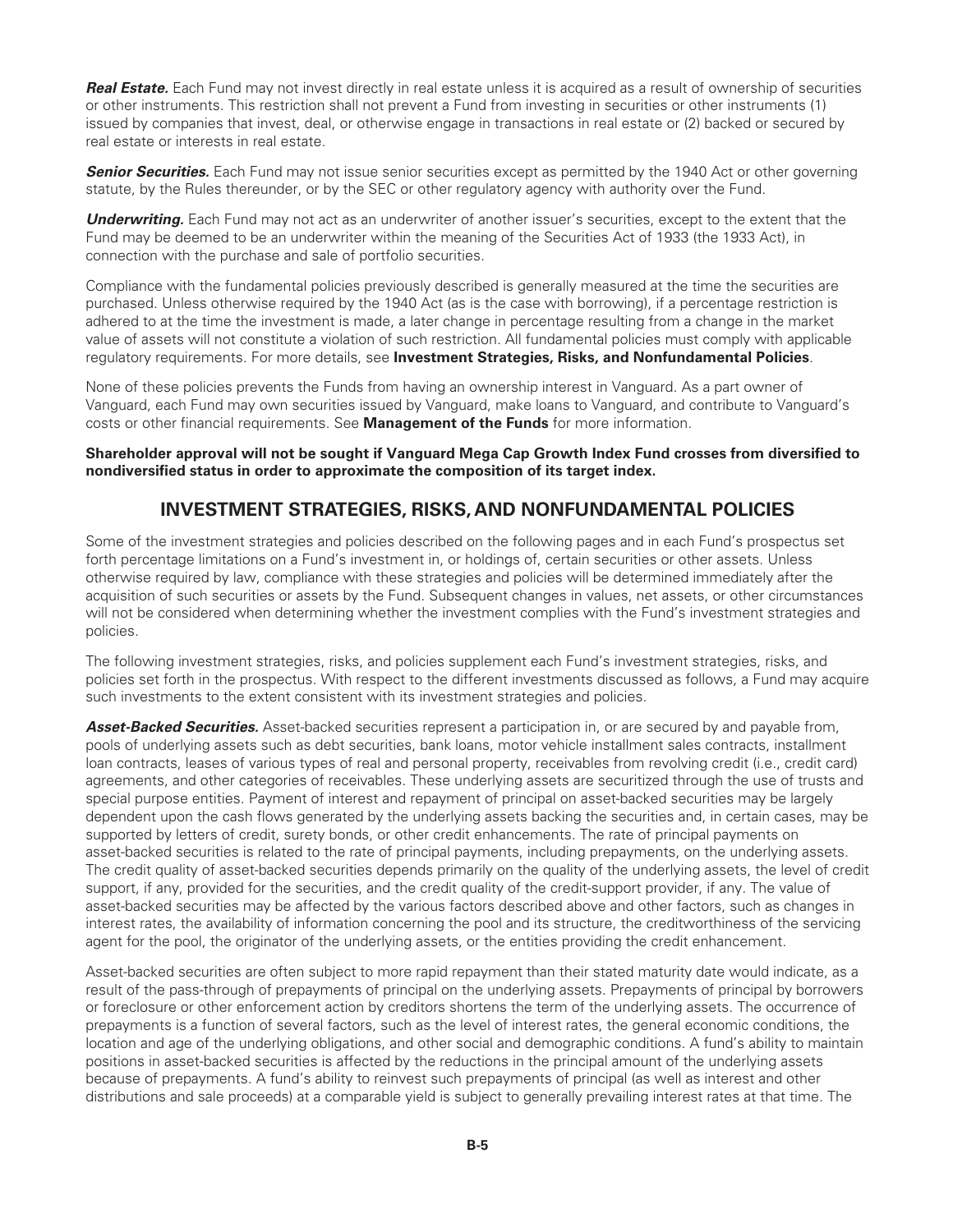value of asset-backed securities varies with changes in market interest rates generally and the differentials in yields among various kinds of U.S. government securities, mortgage-backed securities, and asset-backed securities. In periods of rising interest rates, the rate of prepayment tends to decrease, thereby lengthening the average life of the underlying securities. Conversely, in periods of falling interest rates, the rate of prepayment tends to increase, thereby shortening the average life of such assets. Because prepayments of principal generally occur when interest rates are declining, an investor, such as a fund, generally has to reinvest the proceeds of such prepayments at lower interest rates than those at which the assets were previously invested. Therefore, asset-backed securities have less potential for capital appreciation in periods of falling interest rates than other income-bearing securities of comparable maturity.

Because asset-backed securities generally do not have the benefit of a security interest in the underlying assets that is comparable to a mortgage, asset-backed securities present certain additional risks that are not present with mortgage-backed securities. For example, revolving credit receivables are generally unsecured and the debtors on such receivables are entitled to the protection of a number of state and federal consumer credit laws, many of which give debtors the right to set off certain amounts owed, thereby reducing the balance due. Automobile receivables generally are secured, but by automobiles rather than by real property. Most issuers of automobile receivables permit loan servicers to retain possession of the underlying assets. If the servicer of a pool of underlying assets sells them to another party, there is the risk that the purchaser could acquire an interest superior to that of holders of the asset-backed securities. In addition, because of the large number of vehicles involved in a typical issue of asset-backed securities and technical requirements under state law, the trustee for the holders of the automobile receivables may not have a proper security interest in the automobiles. Therefore, there is the possibility that recoveries on repossessed collateral may not be available to support payments on these securities. Asset-backed securities have been, and may continue to be, subject to greater liquidity risks when worldwide economic and liquidity conditions deteriorate. In addition, government actions and proposals that affect the terms of underlying home and consumer loans, thereby changing demand for products financed by those loans, as well as the inability of borrowers to refinance existing loans, have had and may continue to have a negative effect on the valuation and liquidity of asset-backed securities.

*Bank Loans, Loan Interests, and Direct Debt Instruments.* Loan interests and direct debt instruments are interests in amounts owed by a corporate, governmental, or other borrower to lenders or lending syndicates (in the case of loans and loan participations); to suppliers of goods or services (in the case of trade claims or other receivables); or to other parties. These investments involve a risk of loss in case of default, insolvency, or the bankruptcy of the borrower; may not be deemed to be securities under certain federal securities laws; and may offer less legal protection to the purchaser in the event of fraud or misrepresentation, or there may be a requirement that a purchaser supply additional cash to a borrower on demand.

Purchasers of loans and other forms of direct indebtedness depend primarily upon the creditworthiness of the borrower for payment of interest and repayment of principal. Direct debt instruments may not be rated by a rating agency. If scheduled interest or principal payments are not made, or are not made in a timely manner, the value of the instrument may be adversely affected. Loans that are fully secured provide more protections than unsecured loans in the event of failure to make scheduled interest or principal payments. However, there is no assurance that the liquidation of collateral from a secured loan would satisfy the borrower's obligation or that the collateral could be liquidated. Indebtedness of borrowers whose creditworthiness is poor involves substantially greater risks and may be highly speculative. Borrowers that are in bankruptcy or restructuring may never pay off their indebtedness, or they may pay only a small fraction of the amount owed. Direct indebtedness of countries, particularly developing countries, also involves a risk that the governmental entities responsible for the repayment of the debt may be unable, or unwilling, to pay interest and repay principal when due.

Corporate loans and other forms of direct corporate indebtedness in which a fund may invest generally are made to finance internal growth, mergers, acquisitions, stock repurchases, refinancing of existing debt, leveraged buyouts, and other corporate activities. A significant portion of the corporate indebtedness purchased by a fund may represent interests in loans or debt made to finance highly leveraged corporate acquisitions (known as "leveraged buyout" transactions), leveraged recapitalization loans, and other types of acquisition financing. Another portion may also represent loans incurred in restructuring or "work-out" scenarios, including super-priority debtor-in-possession facilities in bankruptcy and acquisition of assets out of bankruptcy. Loans in restructuring or work-out scenarios may be especially vulnerable to the inherent uncertainties in restructuring processes. In addition, the highly leveraged capital structure of the borrowers in any such transactions, whether in acquisition financing or restructuring, may make such loans especially vulnerable to adverse or unusual economic or market conditions.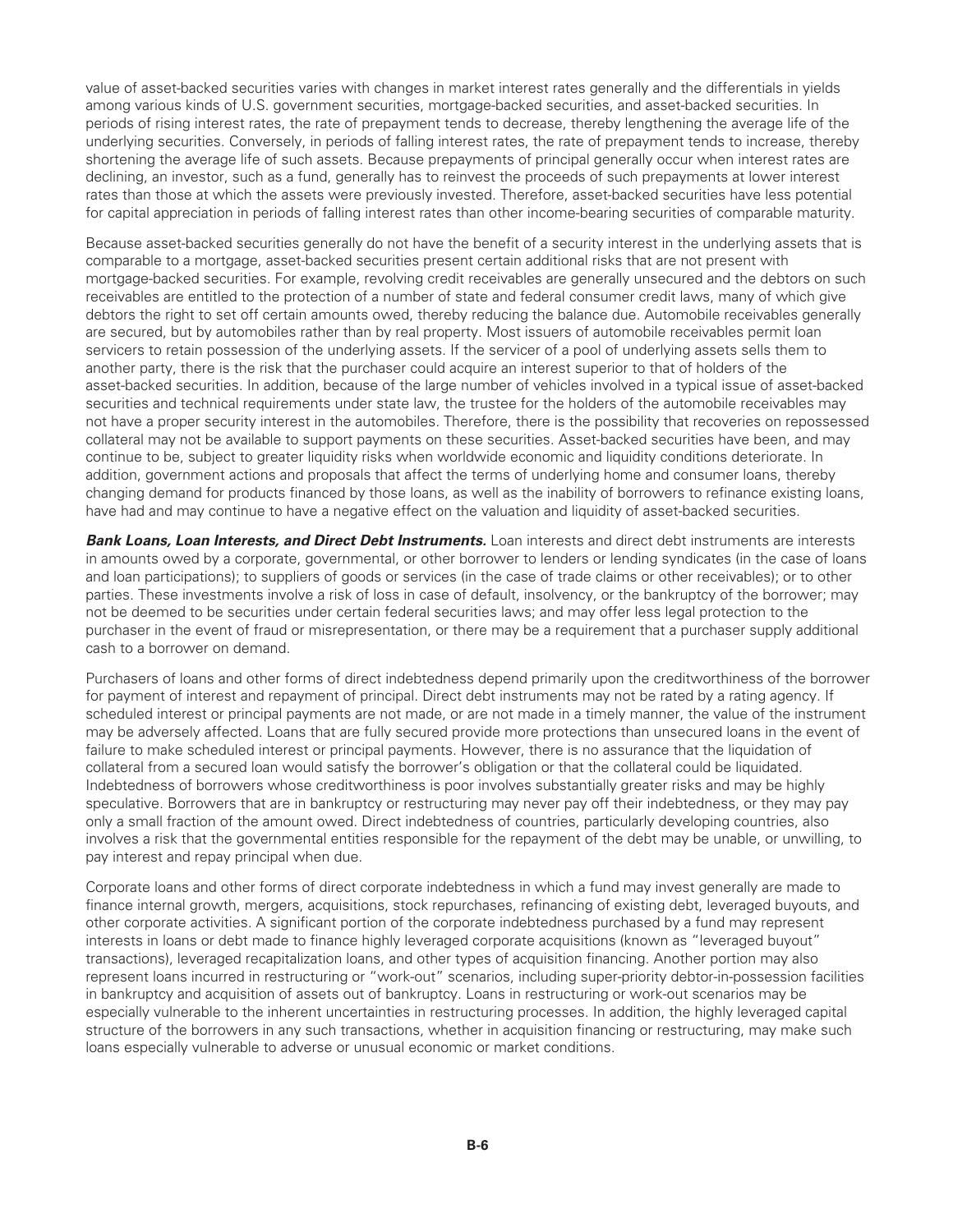Loans and other forms of direct indebtedness generally are subject to restrictions on transfer, and only limited opportunities may exist to sell them in secondary markets. As a result, a fund may be unable to sell loans and other forms of direct indebtedness at a time when it may otherwise be desirable to do so or may be able to sell them only at a price that is less than their fair value.

Investments in loans through direct assignment of a financial institution's interests with respect to a loan may involve additional risks. For example, if a loan is foreclosed, the purchaser could become part owner of any collateral and would bear the costs and liabilities associated with owning and disposing of the collateral. In addition, it is at least conceivable that, under emerging legal theories of lender liability, a purchaser could be held liable as a co-lender. Direct debt instruments may also involve a risk of insolvency of the lending bank or other intermediary.

A loan is often administered by a bank or other financial institution that acts as agent for all holders. The agent administers the terms of the loan, as specified in the loan agreement. Unless the purchaser has direct recourse against the borrower, the purchaser may have to rely on the agent to apply appropriate credit remedies against a borrower under the terms of the loan or other indebtedness. If assets held by the agent for the benefit of a purchaser were determined to be subject to the claims of the agent's general creditors, the purchaser might incur certain costs and delays in realizing payment on the loan or loan participation and could suffer a loss of principal and/or interest.

Direct indebtedness may include letters of credit, revolving credit facilities, or other standby financing commitments that obligate purchasers to make additional cash payments on demand. These commitments may have the effect of requiring a purchaser to increase its investment in a borrower when it would not otherwise have done so, even if the borrower's condition makes it unlikely that the amount will ever be repaid.

A fund's investment policies will govern the amount of total assets that it may invest in any one issuer or in issuers within the same industry. For purposes of these limitations, a fund generally will treat the borrower as the "issuer" of indebtedness held by the fund. In the case of loan participations in which a bank or other lending institution serves as financial intermediary between a fund and the borrower, if the participation does not shift to the fund the direct debtor-creditor relationship with the borrower, SEC interpretations require the fund, in some circumstances, to treat both the lending bank or other lending institution and the borrower as "issuers" for purposes of the fund's investment policies. Treating a financial intermediary as an issuer of indebtedness may restrict a fund's ability to invest in indebtedness related to a single financial intermediary, or a group of intermediaries engaged in the same industry, even if the underlying borrowers represent many different companies and industries.

*Borrowing.* A fund's ability to borrow money is limited by its investment policies and limitations; by the 1940 Act; and by applicable exemptions, no-action letters, interpretations, and other pronouncements issued from time to time by the SEC and its staff or any other regulatory authority with jurisdiction. Under the 1940 Act, a fund is required to maintain continuous asset coverage (i.e., total assets including borrowings, less liabilities exclusive of borrowings) of 300% of the amount borrowed, with an exception for borrowings not in excess of 5% of the fund's total assets (at the time of borrowing) made for temporary or emergency purposes. Any borrowings for temporary purposes in excess of 5% of the fund's total assets must maintain continuous asset coverage. If the 300% asset coverage should decline as a result of market fluctuations or for other reasons, a fund may be required to sell some of its portfolio holdings within three days (excluding Sundays and holidays) to reduce the debt and restore the 300% asset coverage, even though it may be disadvantageous from an investment standpoint to sell securities at that time.

Borrowing will tend to exaggerate the effect on net asset value of any increase or decrease in the market value of a fund's portfolio. Money borrowed will be subject to interest costs that may or may not be recovered by earnings on the securities purchased with the proceeds of such borrowing. A fund also may be required to maintain minimum average balances in connection with a borrowing or to pay a commitment or other fee to maintain a line of credit; either of these requirements would increase the cost of borrowing over the stated interest rate.

The SEC takes the position that transactions that have a leveraging effect on the capital structure of a fund or are economically equivalent to borrowing can be viewed as constituting a form of borrowing by the fund for purposes of the 1940 Act. These transactions can include entering into reverse repurchase agreements; engaging in mortgage-dollar-roll transactions; selling securities short (other than short sales "against-the-box"); buying and selling certain derivatives (such as futures contracts); selling (or writing) put and call options; engaging in sale-buybacks; entering into firm-commitment and standby-commitment agreements; engaging in when-issued, delayed-delivery, or forward-commitment transactions; and participating in other similar trading practices. (Additional discussion about a number of these transactions can be found on the following pages.)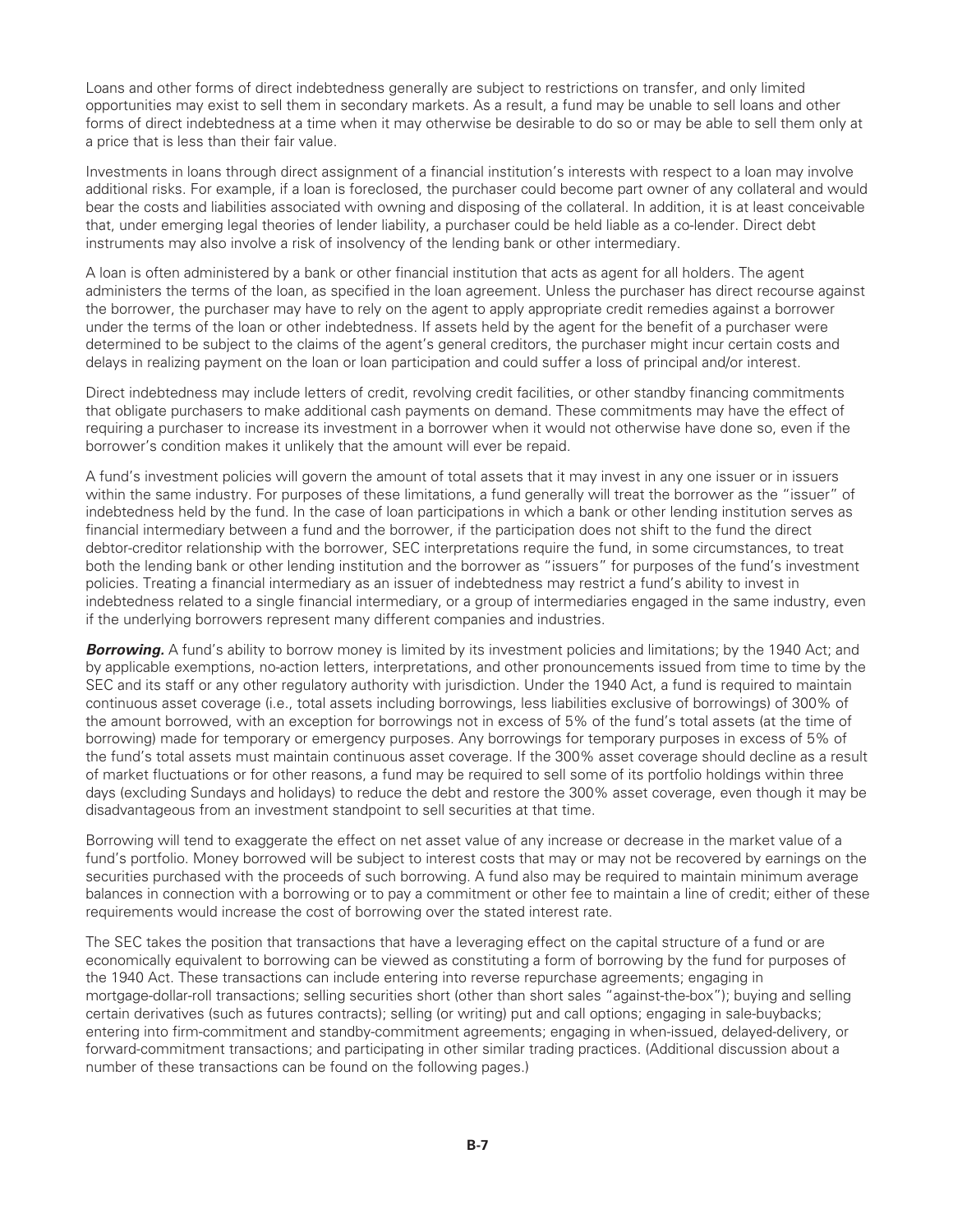A borrowing transaction will not be considered to constitute the issuance, by a fund, of a "senior security," as that term is defined in Section 18(g) of the 1940 Act, and therefore such transaction will not be subject to the 300% asset coverage requirement otherwise applicable to borrowings by a fund, if the fund maintains an offsetting financial position; segregates liquid assets (with such liquidity determined by the advisor in accordance with procedures established by the board of trustees) equal (as determined on a daily mark-to-market basis) in value to the fund's potential economic exposure under the borrowing transaction; or otherwise "covers" the transaction in accordance with applicable SEC guidance (collectively, "covers" the transaction). A fund may have to buy or sell a security at a disadvantageous time or price in order to cover a borrowing transaction. In addition, segregated assets may not be available to satisfy redemptions or to fulfill other obligations.

**Common Stock.** Common stock represents an equity or ownership interest in an issuer. Common stock typically entitles the owner to vote on the election of directors and other important matters, as well as to receive dividends on such stock. In the event an issuer is liquidated or declares bankruptcy, the claims of owners of bonds, other debt holders, and owners of preferred stock take precedence over the claims of those who own common stock.

*Convertible Securities.* Convertible securities are hybrid securities that combine the investment characteristics of bonds and common stocks. Convertible securities typically consist of debt securities or preferred stock that may be converted (on a voluntary or mandatory basis) within a specified period of time (normally for the entire life of the security) into a certain amount of common stock or other equity security of the same or a different issuer at a predetermined price. Convertible securities also include debt securities with warrants or common stock attached and derivatives combining the features of debt securities and equity securities. Other convertible securities with features and risks not specifically referred to herein may become available in the future. Convertible securities involve risks similar to those of both fixed income and equity securities. In a corporation's capital structure, convertible securities are senior to common stock but are usually subordinated to senior debt obligations of the issuer.

The market value of a convertible security is a function of its "investment value" and its "conversion value." A security's "investment value" represents the value of the security without its conversion feature (i.e., a nonconvertible debt security). The investment value may be determined by reference to its credit quality and the current value of its yield to maturity or probable call date. At any given time, investment value is dependent upon such factors as the general level of interest rates, the yield of similar nonconvertible securities, the financial strength of the issuer, and the seniority of the security in the issuer's capital structure. A security's "conversion value" is determined by multiplying the number of shares the holder is entitled to receive upon conversion or exchange by the current price of the underlying security. If the conversion value of a convertible security is significantly below its investment value, the convertible security will trade like nonconvertible debt or preferred stock and its market value will not be influenced greatly by fluctuations in the market price of the underlying security. In that circumstance, the convertible security takes on the characteristics of a bond, and its price moves in the opposite direction from interest rates. Conversely, if the conversion value of a convertible security is near or above its investment value, the market value of the convertible security will be more heavily influenced by fluctuations in the market price of the underlying security. In that case, the convertible security's price may be as volatile as that of common stock. Because both interest rates and market movements can influence its value, a convertible security generally is not as sensitive to interest rates as a similar debt security, nor is it as sensitive to changes in share price as its underlying equity security. Convertible securities are often rated below investment-grade or are not rated, and they are generally subject to a high degree of credit risk.

Although all markets are prone to change over time, the generally high rate at which convertible securities are retired (through mandatory or scheduled conversions by issuers or through voluntary redemptions by holders) and replaced with newly issued convertible securities may cause the convertible securities market to change more rapidly than other markets. For example, a concentration of available convertible securities in a few economic sectors could elevate the sensitivity of the convertible securities market to the volatility of the equity markets and to the specific risks of those sectors. Moreover, convertible securities with innovative structures, such as mandatory-conversion securities and equity-linked securities, have increased the sensitivity of the convertible securities market to the volatility of the equity markets and to the special risks of those innovations, which may include risks different from, and possibly greater than, those associated with traditional convertible securities. A convertible security may be subject to redemption at the option of the issuer at a price set in the governing instrument of the convertible security. If a convertible security held by a fund is subject to such redemption option and is called for redemption, the fund must allow the issuer to redeem the security, convert it into the underlying common stock, or sell the security to a third party.

*Cybersecurity Risks.* The increased use of technology to conduct business could subject a fund and its third-party service providers (including, but not limited to, investment advisors, transfer agents, and custodians) to risks associated with cybersecurity. In general, a cybersecurity incident can occur as a result of a deliberate attack designed to gain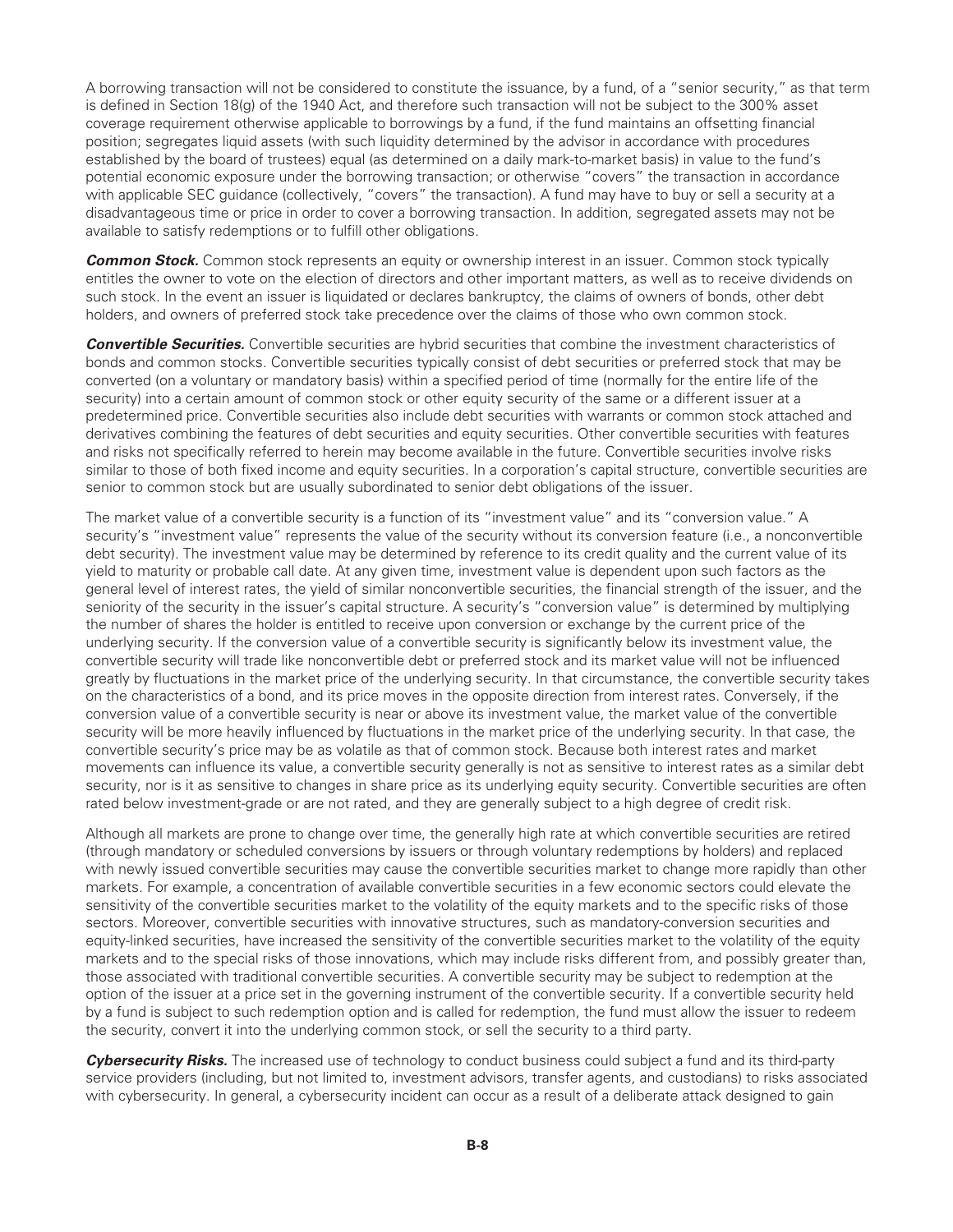unauthorized access to digital systems. If the attack is successful, an unauthorized person or persons could misappropriate assets or sensitive information, corrupt data, or cause operational disruption. A cybersecurity incident could also occur unintentionally if, for example, an authorized person inadvertently released proprietary or confidential information. Vanguard has developed robust technological safeguards and business continuity plans to prevent, or reduce the impact of, potential cybersecurity incidents. Additionally, Vanguard has a process for assessing the information security and/or cybersecurity programs implemented by a fund's third-party service providers, which helps minimize the risk of potential incidents that could impact a Vanguard fund or its shareholders. Despite these measures, a cybersecurity incident still has the potential to disrupt business operations, which could negatively impact a fund and/or its shareholders. Some examples of negative impacts that could occur as a result of a cybersecurity incident include, but are not limited to, the following: a fund may be unable to calculate its net asset value (NAV), a fund's shareholders may be unable to transact business, a fund may be unable to process transactions, or a fund may be unable to safeguard its data or the personal information of its shareholders.

**Debt Securities.** A debt security, sometimes called a fixed income security, consists of a certificate or other evidence of a debt (secured or unsecured) upon which the issuer of the debt security promises to pay the holder a fixed, variable, or floating rate of interest for a specified length of time and to repay the debt on the specified maturity date. Some debt securities, such as zero-coupon bonds, do not make regular interest payments but are issued at a discount to their principal or maturity value. Debt securities include a variety of fixed income obligations, including, but not limited to, corporate bonds, government securities, municipal securities, convertible securities, mortgage-backed securities, and asset-backed securities. Debt securities include investment-grade securities, non-investment-grade securities, and unrated securities. Debt securities are subject to a variety of risks, such as interest rate risk, income risk, call risk, prepayment risk, extension risk, inflation risk, credit risk, liquidity risk, coupon deferral risk, lower recovery value risk, and (in the case of foreign securities) country risk and currency risk. The reorganization of an issuer under the federal bankruptcy laws or an out-of-court restructuring of an issuer's capital structure may result in the issuer's debt securities being cancelled without repayment, repaid only in part, or repaid in part or in whole through an exchange thereof for any combination of cash, debt securities, convertible securities, equity securities, or other instruments or rights in respect to the same issuer or a related entity.

*Debt Securities—Bank Obligations.* Time deposits are non-negotiable deposits maintained in a banking institution for a specified period of time at a stated interest rate. Certificates of deposit are negotiable short-term obligations of commercial banks. Variable rate certificates of deposit have an interest rate that is periodically adjusted prior to their stated maturity based upon a specified market rate. As a result of these adjustments, the interest rate on these obligations may be increased or decreased periodically. Frequently, dealers selling variable rate certificates of deposit to a fund will agree to repurchase such instruments, at the fund's option, at par on or near the coupon dates. The dealers' obligations to repurchase these instruments are subject to conditions imposed by various dealers; such conditions typically are the continued credit standing of the issuer and the existence of reasonably orderly market conditions. A fund is also able to sell variable rate certificates of deposit on the secondary market. Variable rate certificates of deposit normally carry a higher interest rate than comparable fixed-rate certificates of deposit. A banker's acceptance is a time draft drawn on a commercial bank by a borrower usually in connection with an international commercial transaction (to finance the import, export, transfer, or storage of goods). The borrower is liable for payment, as is the bank, which unconditionally guarantees to pay the draft at its face amount on the maturity date. Most acceptances have maturities of 6 months or less and are traded in the secondary markets prior to maturity.

*Debt Securities—Commercial Paper.* Commercial paper refers to short-term, unsecured promissory notes issued by corporations to finance short-term credit needs. It is usually sold on a discount basis and has a maturity at the time of issuance not exceeding 9 months. High-quality commercial paper typically has the following characteristics: (1) liquidity ratios are adequate to meet cash requirements; (2) long-term senior debt is also high credit quality; (3) the issuer has access to at least two additional channels of borrowing; (4) basic earnings and cash flow have an upward trend with allowance made for unusual circumstances; (5) typically, the issuer's industry is well established and the issuer has a strong position within the industry; and (6) the reliability and quality of management are unquestioned. In assessing the credit quality of commercial paper issuers, the following factors may be considered: (1) evaluation of the management of the issuer, (2) economic evaluation of the issuer's industry or industries and the appraisal of speculative-type risks that may be inherent in certain areas, (3) evaluation of the issuer's products in relation to competition and customer acceptance, (4) liquidity, (5) amount and quality of long-term debt, (6) trend of earnings over a period of ten years, (7) financial strength of a parent company and the relationships that exist with the issuer, and (8) recognition by the management of obligations that may be present or may arise as a result of public-interest questions and preparations to meet such obligations. The short-term nature of a commercial paper investment makes it less susceptible to interest rate risk than longer-term fixed income securities because interest rate risk typically increases as maturity lengths increase. Additionally, an issuer may expect to repay commercial paper obligations at maturity from the proceeds of the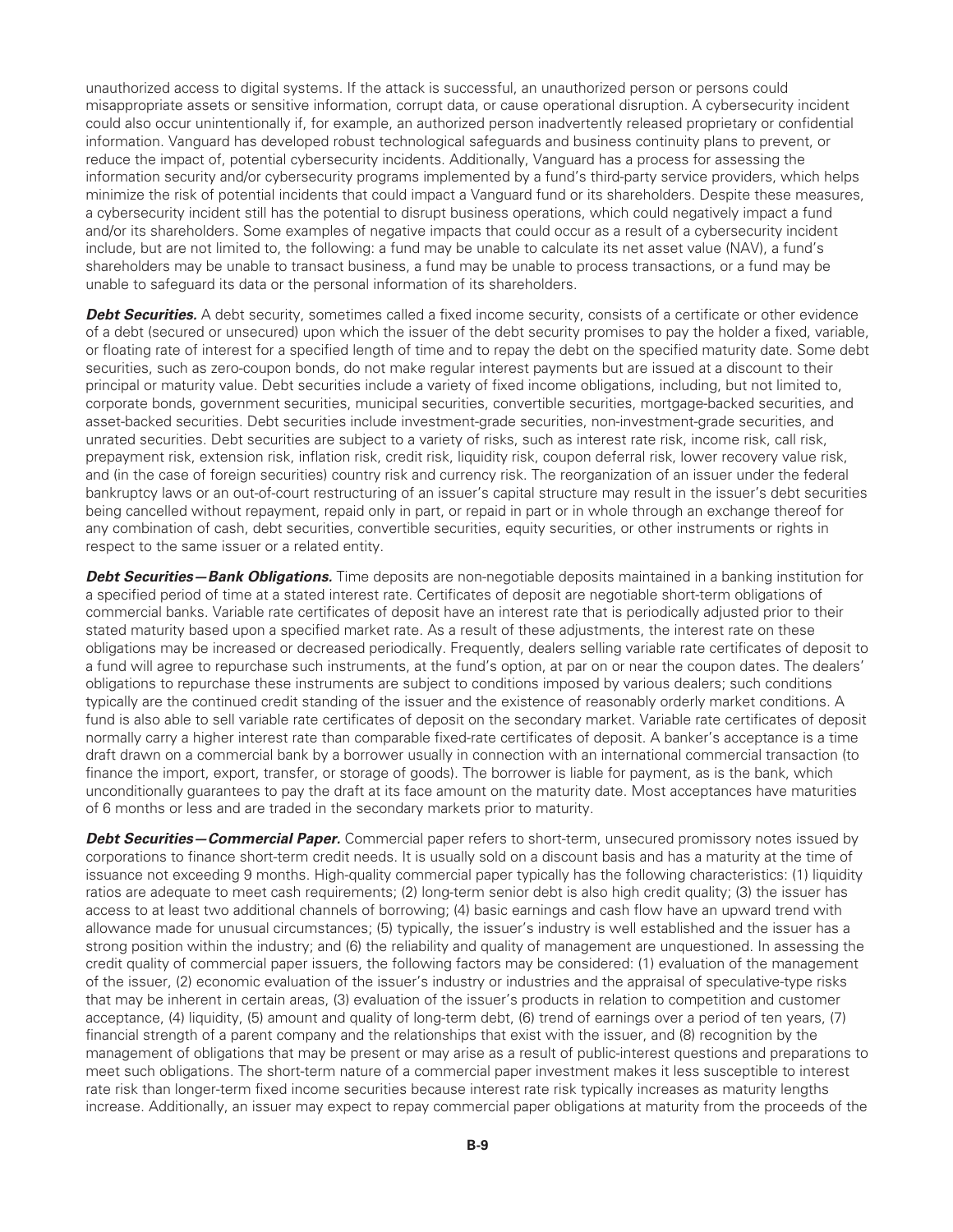issuance of new commercial paper. As a result, investment in commercial paper is subject to the risk the issuer cannot issue enough new commercial paper to satisfy its outstanding commercial paper payment obligations, also known as rollover risk. Commercial paper may suffer from reduced liquidity due to certain circumstances, in particular, during stressed markets. In addition, as with all fixed income securities, an issuer may default on its commercial paper obligation.

Variable-amount master-demand notes are demand obligations that permit the investment of fluctuating amounts at varying market rates of interest pursuant to an arrangement between the issuer and a commercial bank acting as agent for the payees of such notes, whereby both parties have the right to vary the amount of the outstanding indebtedness on the notes. Because variable-amount master-demand notes are direct lending arrangements between a lender and a borrower, it is not generally contemplated that such instruments will be traded, and there is no secondary market for these notes, although they are redeemable (and thus immediately repayable by the borrower) at face value, plus accrued interest, at any time. In connection with a fund's investment in variable-amount master-demand notes, Vanguard's investment management staff will monitor, on an ongoing basis, the earning power, cash flow, and other liquidity ratios of the issuer, along with the borrower's ability to pay principal and interest on demand.

*Debt Securities—Emerging Market Risk.* Investing in emerging market countries involves certain risks not typically associated with investing in the United States, and imposes risks greater than, or in addition to, risks of investing in more developed foreign countries. These risks may significantly affect the value of emerging market investments and include, but are not limited to, the following: (i) nationalization or expropriation of assets or confiscatory taxation; (ii) currency devaluations and other currency exchange rate fluctuations; (iii) greater social, economic, and political uncertainty and instability (including amplified risk of war and terrorism); (iv) more substantial government involvement and control over the economy; (v) less government supervision and regulation of the securities markets and participants in those markets and possible arbitrary and unpredictable enforcement of securities regulations and other laws, which may increase the risk of market manipulation; (vi) controls on foreign investment and limitations on repatriation of invested capital and on a fund's ability to exchange local currencies for U.S. dollars; (vii) unavailability of currency hedging techniques in certain emerging market countries; (viii); generally, smaller, less seasoned, or newly-organized companies; (ix) the difference in, or lack of, corporate governance, accounting, auditing, recordkeeping, and financial reporting standards, which may result in unavailability of material information about issuers and impede evaluation of such issuers; (x) difficulty in obtaining and/or enforcing a judgment in a court outside the United States; and (xi) greater price volatility, substantially less liquidity, and significantly smaller market capitalization of bond markets. Also, any change in the leadership or politics of emerging market countries, or the countries that exercise a significant influence over those countries, may halt the expansion of or reverse the liberalization of foreign investment policies now occurring and adversely affect existing investment opportunities. Furthermore, high rates of inflation and rapid fluctuations in inflation rates have had, and may continue to have, negative effects on the economies and bond markets of certain emerging market countries. Custodial expenses and other investment-related costs are often more expensive in emerging market countries, which can reduce a fund's income from investments in securities or debt instruments of emerging market country issuers. Additionally, information regarding companies located in emerging markets may be less available and less reliable, which can impede the ability to evaluate such companies. There may also be limited regulatory oversight of certain foreign subcustodians that hold foreign securities subject to the supervision of a fund's primary U.S.-based custodian. A fund may be limited in its ability to recover assets if a foreign subcustodian becomes bankrupt or otherwise unable or unwilling to return assets to the fund, which may expose the fund to risk, especially in circumstances where the fund's primary custodian may not be contractually obligated to make the fund whole for the particular loss.

Emerging market investments also carry the risk that strained international relations may give rise to retaliatory actions, including actions through financial markets such as purchase and ownership restrictions, sanctions, tariffs, cyberattacks, and unpredictable enforcement of securities regulations and other laws. Such actual and/or threatened retaliatory actions may impact emerging market economies and issuers in which a fund invests.

*Debt Securities—Foreign Securities.* The Global Wellington and Global Wellesley Income Funds invest a substantial portion of their assets in foreign debt securities. Typically, foreign debt securities are issued by entities organized, domiciled, or with a principal executive office outside the United States, such as foreign corporations and governments. Foreign debt securities may trade in U.S. or foreign securities markets. Investing in foreign debt securities involves certain special risk considerations that are not typically associated with investing in debt securities of U.S. companies or governments.

Because foreign issuers are not generally subject to uniform accounting, auditing, and financial reporting standards and practices comparable to those applicable to U.S. issuers, there may be less publicly available information about certain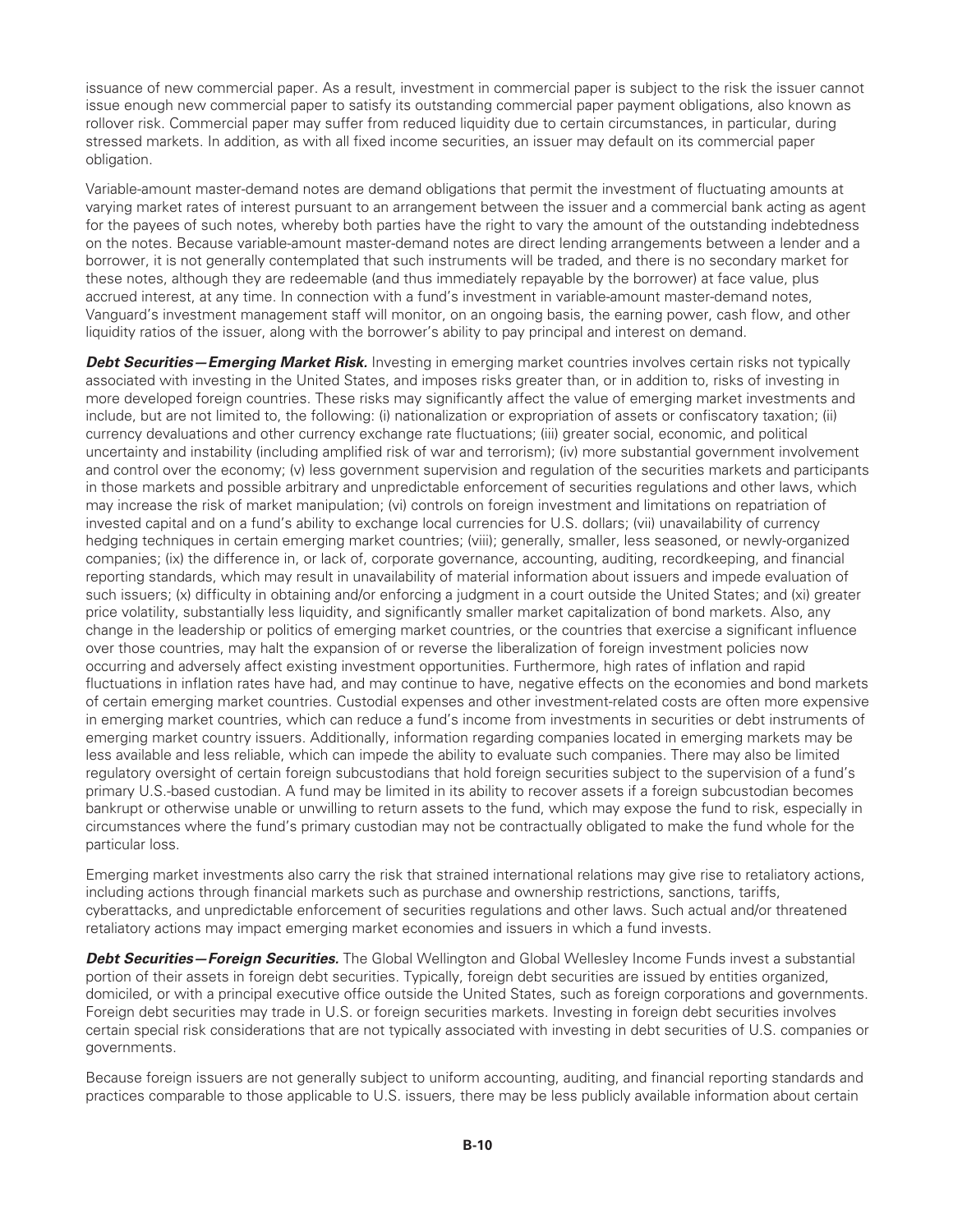foreign issuers than about U.S. issuers. Evidence of securities ownership may be uncertain in many foreign countries. As a result, there are risks that could result in a loss to the fund, including, but not limited to, the risk that a fund's trade details could be incorrectly or fraudulently entered at the time of the transaction. Securities of foreign issuers are generally more volatile and less liquid than securities of comparable U.S. issuers, and foreign investments may be effected through structures that may be complex or confusing. In certain countries, there is less government supervision and regulation of bond markets, bond dealers, and bond issuers than in the United States. In addition, with respect to certain foreign countries, there is the possibility of expropriation or confiscatory taxation, political or social instability, war, terrorism, nationalization, limitations on the removal of funds or other assets, or diplomatic developments that could affect U.S. investments in those countries. Additionally, the imposition of economic or other sanctions on the United States by a foreign country, or on a foreign country or issuer by the United States, could impair a fund's ability to buy, sell, hold, receive, deliver, or otherwise transact in certain investment securities or obtain exposure to foreign securities and assets. This may negatively impact the value and/or liquidity of a fund's investments and could impair a fund's ability to meet its investment objective or invest in accordance with its investment strategy. Sanctions could also result in the devaluation of a country's currency, a downgrade in the credit ratings of a country or issuers in a country, or a decline in the value and/or liquidity of securities of issuers in that country.

Although an advisor will endeavor to achieve the most favorable execution costs for a fund's portfolio transactions in foreign securities under the circumstances, mark-ups and other transaction costs are generally higher than those on U.S. securities. In addition, it is expected that the custodian arrangement expenses for a fund that invests primarily in foreign securities will be somewhat greater than the expenses for a fund that invests primarily in domestic securities. Certain foreign governments levy withholding or other taxes against dividend and interest income from or transactions in foreign securities. Although in some countries a portion of these taxes is recoverable by the fund, the nonrecovered portion of foreign withholding taxes will reduce the income received from such securities.

The value of the foreign securities held by a fund that are not U.S. dollar-denominated may be significantly affected by changes in currency exchange rates. The U.S. dollar value of a foreign security generally decreases when the value of the U.S. dollar rises against the foreign currency in which the security is denominated, and it tends to increase when the value of the U.S. dollar falls against such currency. The Global Wellington and Global Wellesley Income Funds will attempt to hedge local currency risk, as discussed under the heading *"Foreign Securities—Foreign Currency Transactions."* In addition, the value of fund assets may be affected by losses and other expenses incurred in converting between various currencies in order to purchase and sell foreign securities, as well as by currency restrictions, exchange control regulation, currency devaluations, and political and economic developments.

*Debt Securities—Inflation-Indexed Securities.* Inflation-indexed securities are debt securities, the principal value of which is periodically adjusted to reflect the rate of inflation as indicated by the Consumer Price Index (CPI). Inflation-indexed securities may be issued by the U.S. government, by agencies and instrumentalities of the U.S. government, and by corporations. Two structures are common. The U.S. Treasury and some other issuers use a structure that accrues inflation into the principal value of the bond. Most other issuers pay out the CPI accruals as part of a semiannual coupon payment.

The periodic adjustment of U.S. inflation-indexed securities is tied to the CPI, which is calculated monthly by the U.S. Bureau of Labor Statistics. The CPI is a measurement of changes in the cost of living, made up of components such as housing, food, transportation, and energy. Inflation-indexed securities issued by a foreign government are generally adjusted to reflect a comparable inflation index, calculated by that government. There can be no assurance that the CPI or any foreign inflation index will accurately measure the real rate of inflation in the prices of goods and services. Moreover, there can be no assurance that the rate of inflation in a foreign country will correlate to the rate of inflation in the United States.

Inflation—a general rise in prices of goods and services—erodes the purchasing power of an investor's portfolio. For example, if an investment provides a "nominal" total return of 5% in a given year and inflation is 2% during that period, the inflation-adjusted, or real, return is 3%. Inflation, as measured by the CPI, has generally occurred during the past 50 years, so investors should be conscious of both the nominal and real returns of their investments. Investors in inflation-indexed securities funds who do not reinvest the portion of the income distribution that is attributable to inflation adjustments will not maintain the purchasing power of the investment over the long term. This is because interest earned depends on the amount of principal invested, and that principal will not grow with inflation if the investor fails to reinvest the principal adjustment paid out as part of a fund's income distributions. Although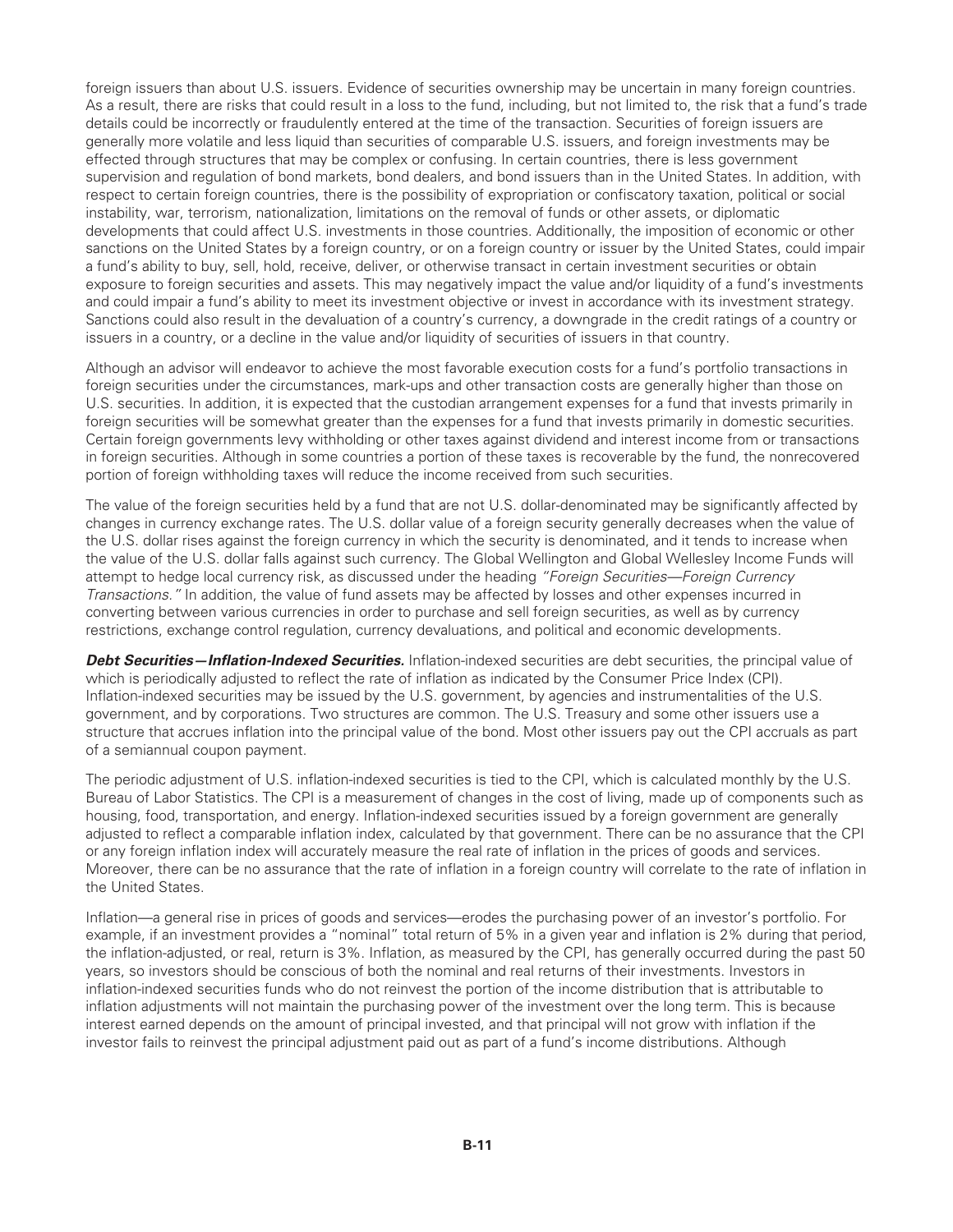inflation-indexed securities are expected to be protected from long-term inflationary trends, short-term increases in inflation may lead to a decline in value. If interest rates rise because of reasons other than inflation (e.g., changes in currency exchange rates), investors in these securities may not be protected to the extent that the increase is not reflected in the bond's inflation measure.

If the periodic adjustment rate measuring inflation (i.e., the CPI) falls, the principal value of inflation-indexed securities will be adjusted downward, and consequently the interest payable on these securities (calculated with respect to a smaller principal amount) will be reduced. Repayment of the original bond principal upon maturity (as adjusted for inflation) is guaranteed in the case of U.S. Treasury inflation-indexed securities, even during a period of deflation. However, the current market value of the inflation-indexed securities is not guaranteed and will fluctuate. Other inflation-indexed securities include inflation-related bonds, which may or may not provide a similar guarantee. If a guarantee of principal is not provided, the adjusted principal value of the bond repaid at maturity may be less than the original principal.

The value of inflation-indexed securities should change in response to changes in real interest rates. Real interest rates, in turn, are tied to the relationship between nominal interest rates and the rate of inflation. Therefore, if inflation were to rise at a faster rate than nominal interest rates, real interest rates might decline, leading to an increase in value of inflation-indexed securities. In contrast, if nominal interest rates were to increase at a faster rate than inflation, real interest rates might rise, leading to a decrease in value of inflation-indexed securities.

Coupon payments that a fund receives from inflation-indexed securities are included in the fund's gross income for the period during which they accrue. Any increase in principal for an inflation-indexed security resulting from inflation adjustments is considered by Internal Revenue Service (IRS) regulations to be taxable income in the year it occurs. For direct holders of an inflation-indexed security, this means that taxes must be paid on principal adjustments, even though these amounts are not received until the bond matures. By contrast, a fund holding these securities distributes both interest income and the income attributable to principal adjustments each quarter in the form of cash or reinvested shares (which, like principal adjustments, are taxable to shareholders). It may be necessary for the fund to liquidate portfolio positions, including when it is not advantageous to do so, in order to make required distributions.

*Debt Securities—Non-Investment-Grade Securities.* Non-investment-grade securities, also referred to as "high-yield securities" or "junk bonds," are debt securities that are rated lower than the four highest rating categories by a nationally recognized statistical rating organization (e.g., lower than Baa3/P-2 by Moody's Investors Service, Inc. (Moody's) or below BBB–/A-2 by Standard & Poor's Financial Services LLC (Standard & Poor's)) or, if unrated, are determined to be of comparable quality by the fund's advisor. These securities are generally considered to be, on balance, predominantly speculative with respect to capacity to pay interest and repay principal in accordance with the terms of the obligation, and they will generally involve more credit risk than securities in the investment-grade categories. Non-investment-grade securities generally provide greater income and opportunity for capital appreciation than higher quality securities, but they also typically entail greater price volatility and principal and income risk.

Analysis of the creditworthiness of issuers of high-yield securities may be more complex than for issuers of investment-grade securities. Thus, reliance on credit ratings in making investment decisions entails greater risks for high-yield securities than for investment-grade securities. The success of a fund's advisor in managing high-yield securities is more dependent upon its own credit analysis than is the case with investment-grade securities.

Some high-yield securities are issued by smaller, less-seasoned companies, while others are issued as part of a corporate restructuring such as an acquisition, a merger, or a leveraged buyout. Companies that issue high-yield securities are often highly leveraged and may not have more traditional methods of financing available to them. Therefore, the risk associated with acquiring the securities of such issuers generally is greater than is the case with investment-grade securities. Some high-yield securities were once rated as investment-grade but have been downgraded to junk bond status because of financial difficulties experienced by their issuers.

The market values of high-yield securities tend to reflect individual issuer developments to a greater extent than do investment-grade securities, which in general react to fluctuations in the general level of interest rates. High-yield securities also tend to be more sensitive to economic conditions than are investment-grade securities. An actual or anticipated economic downturn or sustained period of rising interest rates, for example, could cause a decline in junk bond prices because the advent of a recession could lessen the ability of a highly leveraged company to make principal and interest payments on its debt securities. If an issuer of high-yield securities defaults, in addition to risking payment of all or a portion of interest and principal, a fund investing in such securities may incur additional expenses to seek recovery.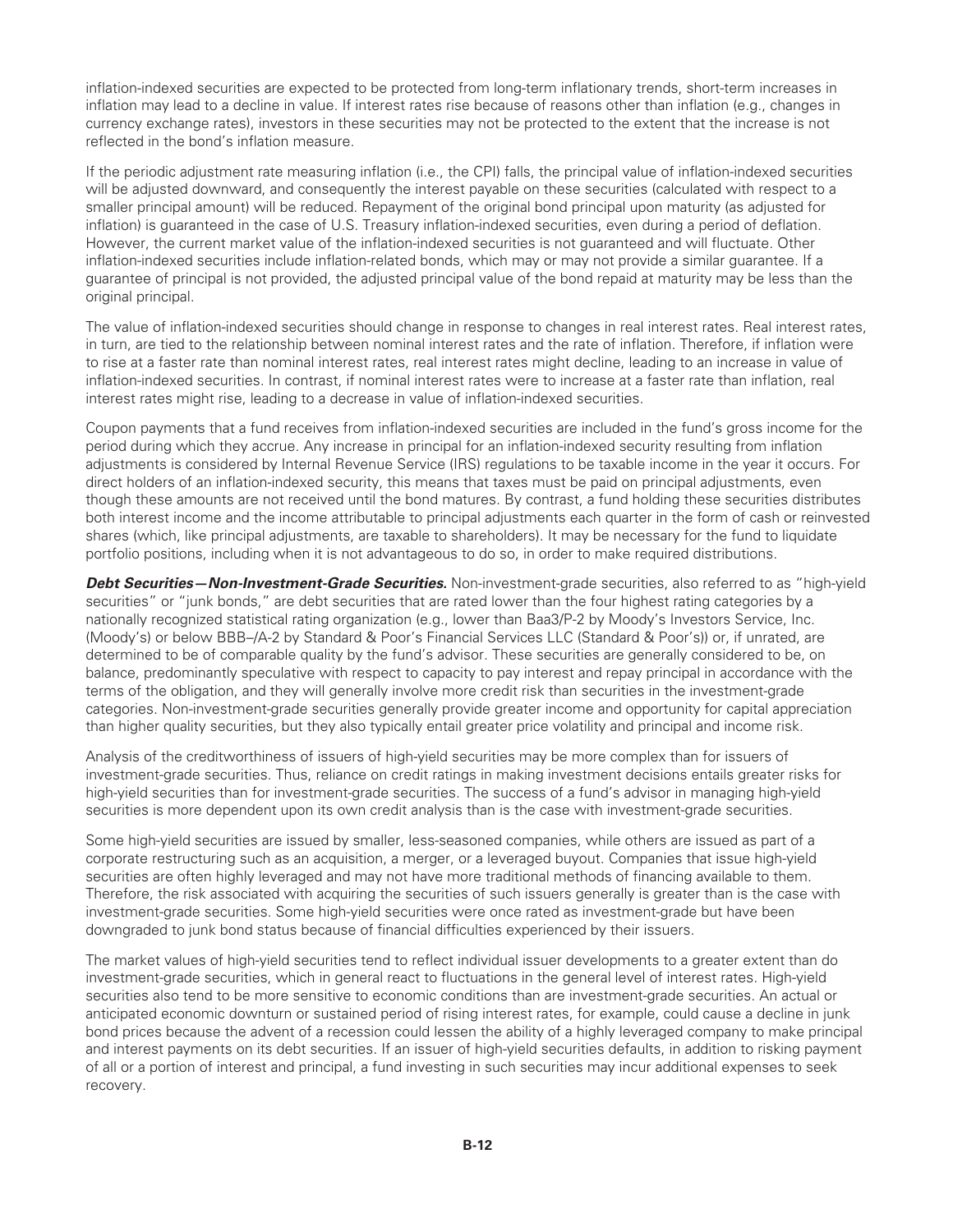The secondary market on which high-yield securities are traded may be less liquid than the market for investment-grade securities. Less liquidity in the secondary trading market could adversely affect the ability of a fund's advisor to sell a high-yield security or the price at which a fund's advisor could sell a high-yield security, and it could also adversely affect the daily net asset value of fund shares. When secondary markets for high-yield securities are less liquid than the market for investment-grade securities, it may be more difficult to value the securities because such valuation may require more research, and elements of judgment may play a greater role in the valuation of the securities.

Except as otherwise provided in a fund's prospectus, if a credit rating agency changes the rating of a portfolio security held by a fund, the fund may retain the portfolio security if the advisor deems it in the best interests of shareholders.

*Debt Securities—Structured and Indexed Securities.* Structured securities (also called "structured notes") and indexed securities are derivative debt securities, the interest rate or principal of which is determined by an unrelated indicator. Indexed securities include structured notes as well as securities other than debt securities. The value of the principal of and/or interest on structured and indexed securities is determined by reference to changes in the value of a specific asset, reference rate, or index (the reference) or the relative change in two or more references. The interest rate or the principal amount payable upon maturity or redemption may be increased or decreased, depending upon changes in the applicable reference. The terms of the structured and indexed securities may provide that, in certain circumstances, no principal is due at maturity and, therefore, may result in a loss of invested capital. Structured and indexed securities may be positively or negatively indexed, so that appreciation of the reference may produce an increase or a decrease in the interest rate or value of the security at maturity. In addition, changes in the interest rate or the value of the structured or indexed security at maturity may be calculated as a specified multiple of the change in the value of the reference; therefore, the value of such security may be very volatile. Structured and indexed securities may entail a greater degree of market risk than other types of debt securities because the investor bears the risk of the reference. Structured or indexed securities may also be more volatile, less liquid, and more difficult to accurately price than less complex securities or more traditional debt securities, which could lead to an overvaluation or an undervaluation of the securities.

*Debt Securities—U.S. Government Securities.* The term "U.S. government securities" refers to a variety of debt securities that are issued or guaranteed by the U.S. Treasury, by various agencies of the U.S. government, or by various instrumentalities that have been established or sponsored by the U.S. government. The term also refers to repurchase agreements collateralized by such securities.

U.S. Treasury securities are backed by the full faith and credit of the U.S. government, meaning that the U.S. government is required to repay the principal in the event of default. Other types of securities issued or guaranteed by federal agencies and U.S. government-sponsored instrumentalities may or may not be backed by the full faith and credit of the U.S. government. The U.S. government, however, does not guarantee the market price of any U.S. government securities. In the case of securities not backed by the full faith and credit of the U.S. government, the investor must look principally to the agency or instrumentality issuing or guaranteeing the obligation for ultimate repayment and may not be able to assert a claim against the United States itself in the event the agency or instrumentality does not meet its commitment.

Some of the U.S. government agencies that issue or guarantee securities include the Government National Mortgage Association, the Export-Import Bank of the United States, the Federal Housing Administration, the Maritime Administration, the Small Business Administration, and the Tennessee Valley Authority. An instrumentality of the U.S. government is a government agency organized under federal charter with government supervision. Instrumentalities issuing or guaranteeing securities include, among others, the Federal Deposit Insurance Corporation, the Federal Home Loan Banks, and the Federal National Mortgage Association. From time to time, uncertainty regarding the status of negotiations in the U.S. government to increase the statutory debt ceiling could increase the risk that the U.S. government may default on payments on certain U.S. government securities, cause the credit rating of the U.S. government to be downgraded, increase volatility in the stock and bond markets, result in higher interest rates, reduce prices of U.S. Treasury securities, and/or increase the costs of various kinds of debt. If a U.S. Government-sponsored entity is negatively impacted by legislative or regulatory action, is unable to meet its obligations, or its creditworthiness declines, the performance of a fund that holds securities of the entity may be adversely impacted.

**Debt Securities—Variable and Floating Rate Securities.** Variable and floating rate securities are debt securities that provide for periodic adjustments in the interest rate paid on the security. Variable rate securities provide for a specified periodic adjustment in the interest rate, while floating rate securities have interest rates that change whenever there is a change in a designated benchmark or reference rate (such as the Secured Overnight Financing Rate (SOFR) or another reference rate) or the issuer's credit quality. There is a risk that the current interest rate on variable and floating rate securities may not accurately reflect current market interest rates or adequately compensate the holder for the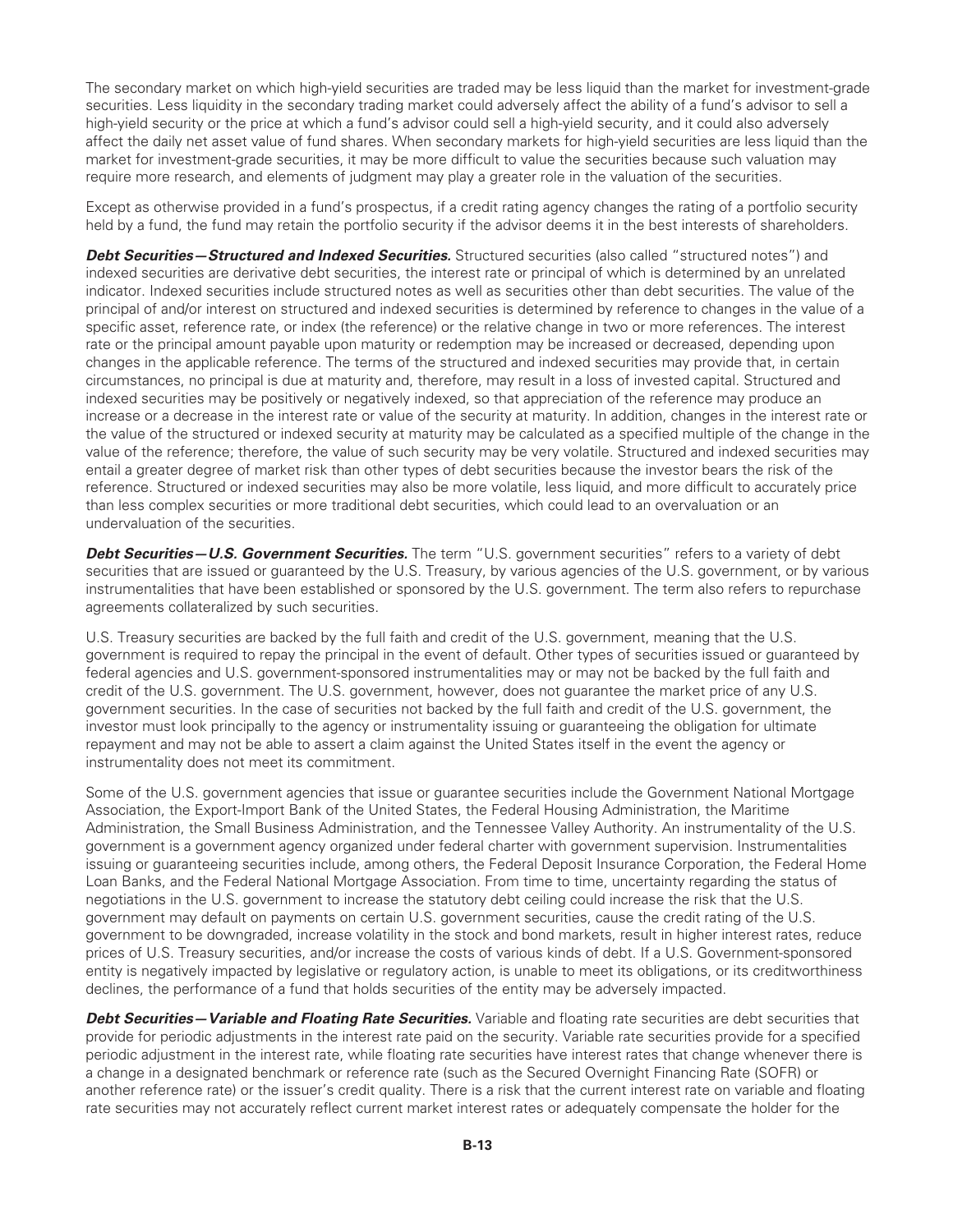current creditworthiness of the issuer. Some variable or floating rate securities are structured with liquidity features such as (1) put options or tender options that permit holders (sometimes subject to conditions) to demand payment of the unpaid principal balance plus accrued interest from the issuers or certain financial intermediaries or (2) auction-rate features, remarketing provisions, or other maturity-shortening devices designed to enable the issuer to refinance or redeem outstanding debt securities (market-dependent liquidity features). Variable or floating rate securities that include market-dependent liquidity features may have greater liquidity risk than other securities. The greater liquidity risk may exist, for example, because of the failure of a market-dependent liquidity feature to operate as intended (as a result of the issuer's declining creditworthiness, adverse market conditions, or other factors) or the inability or unwillingness of a participating broker-dealer to make a secondary market for such securities. As a result, variable or floating rate securities that include market-dependent liquidity features may lose value, and the holders of such securities may be required to retain them until the later of the repurchase date, the resale date, or the date of maturity. A demand instrument with a demand notice exceeding seven days may be considered illiquid if there is no secondary market for such security.

**Debt Securities—Zero-Coupon and Pay-in-Kind Securities.** Zero-coupon and pay-in-kind securities are debt securities that do not make regular cash interest payments. Zero-coupon securities generally do not pay interest. Zero-coupon Treasury bonds are U.S. Treasury notes and bonds that have been stripped of their unmatured interest coupons, or the coupons themselves, and also receipts or certificates representing an interest in such stripped debt obligations and coupons. The timely payment of coupon interest and principal on these instruments remains guaranteed by the full faith and credit of the U.S. government. Pay-in-kind securities pay interest through the issuance of additional securities. These securities are generally issued at a discount to their principal or maturity value. Because such securities do not pay current cash income, the price of these securities can be volatile when interest rates fluctuate. Although these securities do not pay current cash income, federal income tax law requires the holders of zero-coupon and pay-in-kind securities to include in income each year the portion of the original issue discount and other noncash income on such securities accrued during that year. Each fund that holds such securities intends to pass along such interest as a component of the fund's distributions of net investment income. It may be necessary for the fund to liquidate portfolio positions, including when it is not advantageous to do so, in order to make required distributions.

**Depositary Receipts.** Depositary receipts (also sold as participatory notes) are securities that evidence ownership interests in a security or a pool of securities that have been deposited with a "depository." Depositary receipts may be sponsored or unsponsored and include American Depositary Receipts (ADRs), European Depositary Receipts (EDRs), and Global Depositary Receipts (GDRs). For ADRs, the depository is typically a U.S. financial institution, and the underlying securities are issued by a foreign issuer. For other depositary receipts, the depository may be a foreign or a U.S. entity, and the underlying securities may have a foreign or a U.S. issuer. Depositary receipts will not necessarily be denominated in the same currency as their underlying securities. Generally, ADRs are issued in registered form, denominated in U.S. dollars, and designed for use in the U.S. securities markets. Other depositary receipts, such as GDRs and EDRs, may be issued in bearer form and denominated in other currencies, and they are generally designed for use in securities markets outside the United States. Although the two types of depositary receipt facilities (sponsored and unsponsored) are similar, there are differences regarding a holder's rights and obligations and the practices of market participants.

A depository may establish an unsponsored facility without participation by (or acquiescence of) the underlying issuer; typically, however, the depository requests a letter of nonobjection from the underlying issuer prior to establishing the facility. Holders of unsponsored depositary receipts generally bear all the costs of the facility. The depository usually charges fees upon the deposit and withdrawal of the underlying securities, the conversion of dividends into U.S. dollars or other currency, the disposition of noncash distributions, and the performance of other services. The depository of an unsponsored facility frequently is under no obligation to distribute shareholder communications received from the underlying issuer or to pass through voting rights to depositary receipt holders with respect to the underlying securities.

Sponsored depositary receipt facilities are created in generally the same manner as unsponsored facilities, except that sponsored depositary receipts are established jointly by a depository and the underlying issuer through a deposit agreement. The deposit agreement sets out the rights and responsibilities of the underlying issuer, the depository, and the depositary receipt holders. With sponsored facilities, the underlying issuer typically bears some of the costs of the depositary receipts (such as dividend payment fees of the depository), although most sponsored depositary receipt holders may bear costs such as deposit and withdrawal fees. Depositories of most sponsored depositary receipts agree to distribute notices of shareholder meetings, voting instructions, and other shareholder communications and information to the depositary receipt holders at the underlying issuer's request.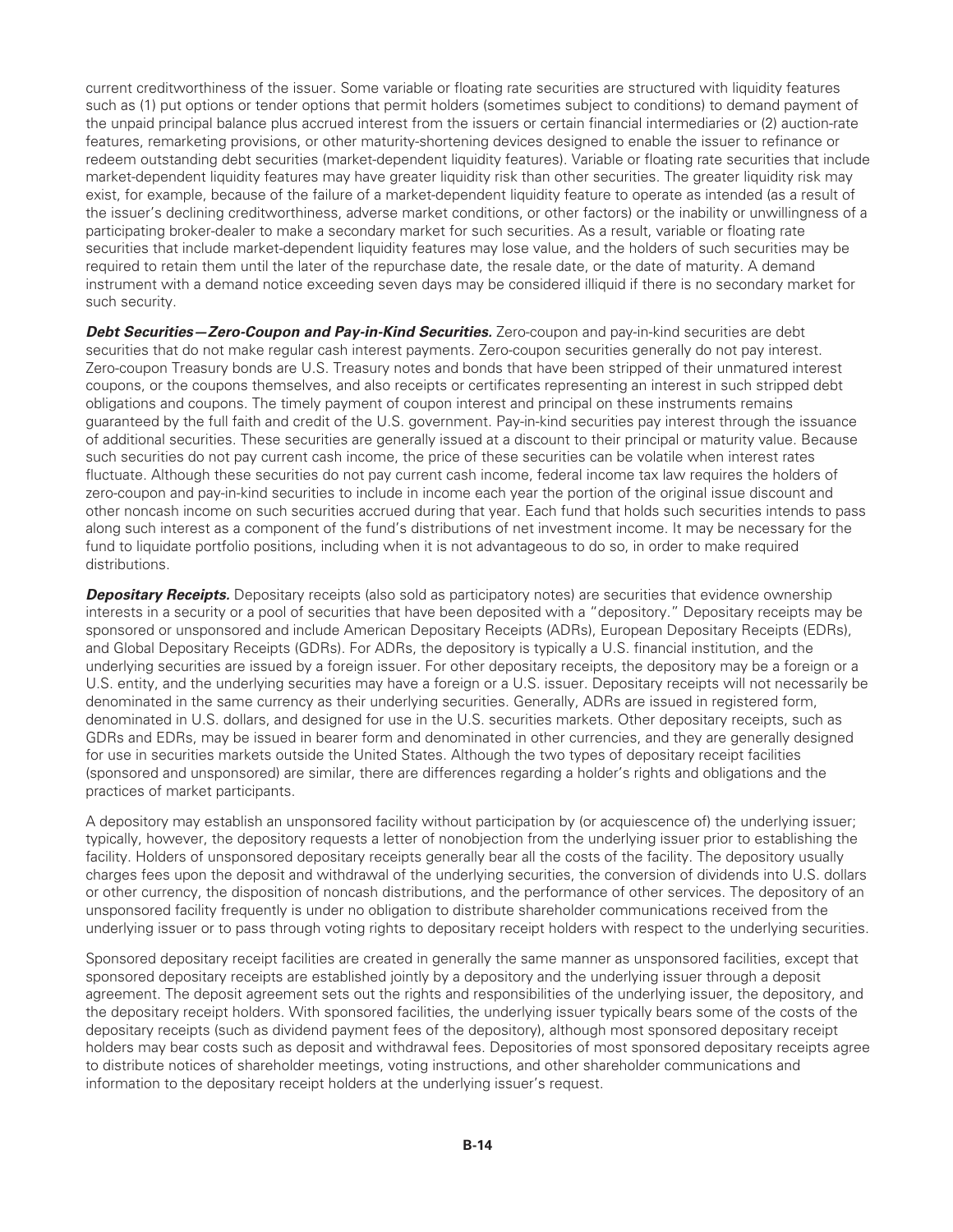For purposes of a fund's investment policies, investments in depositary receipts will be deemed to be investments in the underlying securities. Thus, a depositary receipt representing ownership of common stock will be treated as common stock. Depositary receipts do not eliminate all of the risks associated with directly investing in the securities of foreign issuers.

*Derivatives.* A derivative is a financial instrument that has a value based on—or "derived from"—the values of other assets, reference rates, or indexes. Derivatives may relate to a wide variety of underlying references, such as commodities, stocks, bonds, interest rates, currency exchange rates, and related indexes. Derivatives include futures contracts and options on futures contracts, certain forward-commitment transactions, options on securities, caps, floors, collars, swap agreements, and certain other financial instruments. Some derivatives, such as futures contracts and certain options, are traded on U.S. commodity and securities exchanges, while other derivatives, such as swap agreements, may be privately negotiated and entered into in the over-the-counter market (OTC Derivatives) or may be cleared through a clearinghouse (Cleared Derivatives) and traded on an exchange or swap execution facility. As a result of the Dodd-Frank Wall Street Reform and Consumer Protection Act (the Dodd-Frank Act), certain swap agreements, such as certain standardized credit default and interest rate swap agreements, must be cleared through a clearinghouse and traded on an exchange or swap execution facility. This could result in an increase in the overall costs of such transactions. While the intent of derivatives regulatory reform is to mitigate risks associated with derivatives markets, the regulations could, among other things, increase liquidity and decrease pricing for more standardized products while decreasing liquidity and increasing pricing for less standardized products. The risks associated with the use of derivatives are different from, and possibly greater than, the risks associated with investing directly in the securities or assets on which the derivatives are based.

Derivatives may be used for a variety of purposes, including—but not limited to—hedging, managing risk, seeking to stay fully invested, seeking to reduce transaction costs, seeking to simulate an investment in equity or debt securities or other investments, and seeking to add value by using derivatives to more efficiently implement portfolio positions when derivatives are favorably priced relative to equity or debt securities or other investments. Some investors may use derivatives primarily for speculative purposes while other uses of derivatives may not constitute speculation. There is no assurance that any derivatives strategy used by a fund's advisor will succeed. The other parties to a fund's OTC Derivatives contracts (usually referred to as "counterparties") will not be considered the issuers thereof for purposes of certain provisions of the 1940 Act and the IRC, although such OTC Derivatives may qualify as securities or investments under such laws. A fund's advisor(s), however, will monitor and adjust, as appropriate, the fund's credit risk exposure to OTC Derivative counterparties.

Derivative products are highly specialized instruments that require investment techniques and risk analyses different from those associated with stocks, bonds, and other traditional investments. The use of a derivative requires an understanding not only of the underlying instrument but also of the derivative itself, without the benefit of observing the performance of the derivative under all possible market conditions.

When a fund enters into a Cleared Derivative, an initial margin deposit with a Futures Commission Merchant (FCM) is required. Initial margin deposits are typically calculated as an amount equal to the volatility in market value of a Cleared Derivative over a fixed period. If the value of the fund's Cleared Derivatives declines, the fund will be required to make additional "variation margin" payments to the FCM to settle the change in value. If the value of the fund's Cleared Derivatives increases, the FCM will be required to make additional "variation margin" payments to the fund to settle the change in value. This process is known as "marking-to-market" and is calculated on a daily basis.

For OTC Derivatives, a fund is subject to the risk that a loss may be sustained as a result of the insolvency or bankruptcy of the counterparty or the failure of the counterparty to make required payments or otherwise comply with the terms of the contract. Additionally, the use of credit derivatives can result in losses if a fund's advisor does not correctly evaluate the creditworthiness of the issuer on which the credit derivative is based.

Derivatives may be subject to liquidity risk, which exists when a particular derivative is difficult to purchase or sell. If a derivative transaction is particularly large or if the relevant market is illiquid (as is the case with certain OTC Derivatives), it may not be possible to initiate a transaction or liquidate a position at an advantageous time or price.

Derivatives may be subject to pricing or "basis" risk, which exists when a particular derivative becomes extraordinarily expensive relative to historical prices or the prices of corresponding cash market instruments. Under certain market conditions, it may not be economically feasible to initiate a transaction or liquidate a position in time to avoid a loss or take advantage of an opportunity.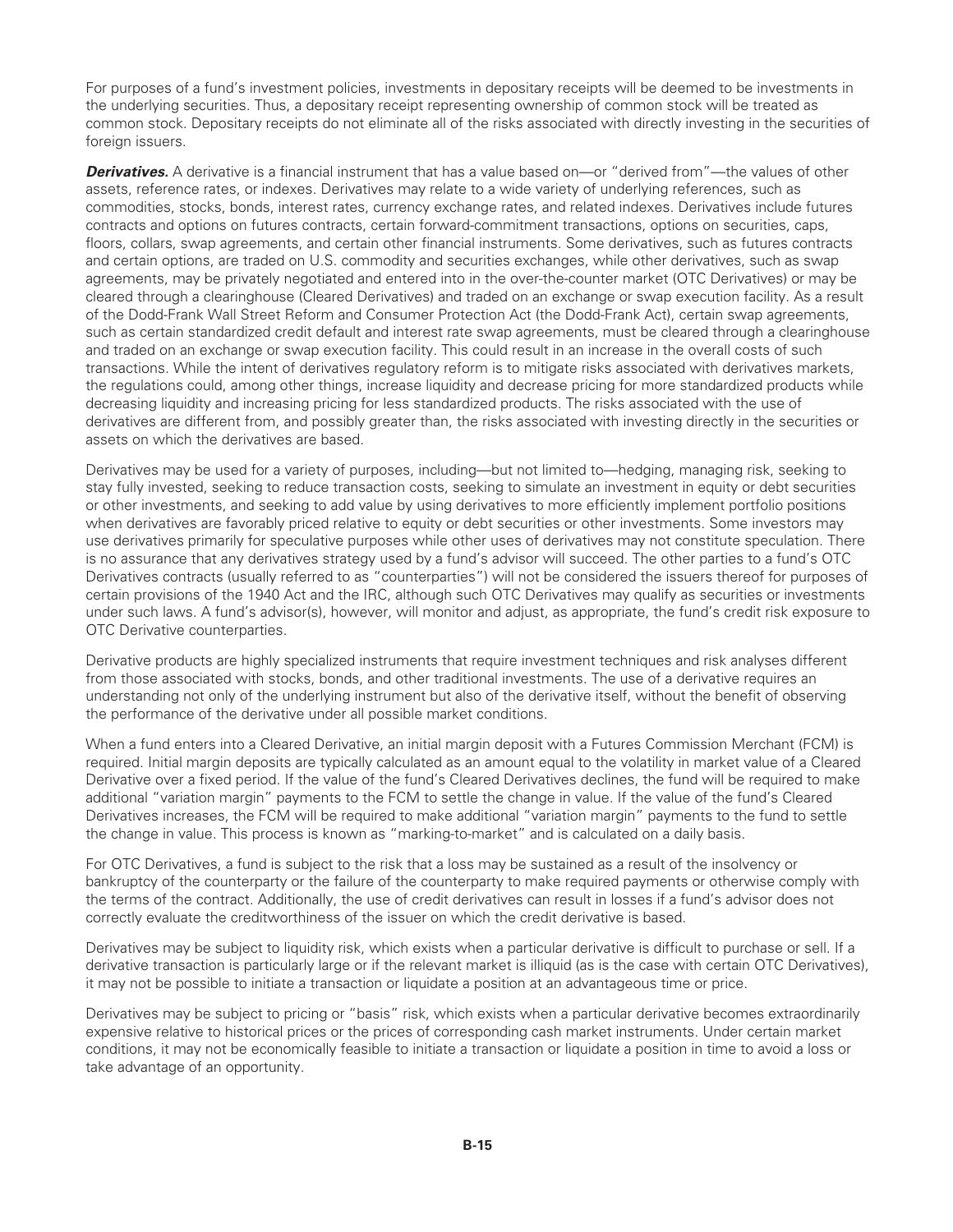Because certain derivatives have a leverage component, adverse changes in the value or level of the underlying asset, reference rate, or index can result in a loss substantially greater than the amount invested in the derivative itself. Certain derivatives have the potential for unlimited loss, regardless of the size of the initial investment. A derivative transaction will not be considered to constitute the issuance, by a fund, of a "senior security," as that term is defined in Section 18(g) of the 1940 Act, and therefore such transaction will not be subject to the 300% asset coverage requirement otherwise applicable to borrowings by a fund, if the fund covers the transaction in accordance with the requirements described under the heading *"Borrowing.*"

Like most other investments, derivative instruments are subject to the risk that the market value of the instrument will change in a way detrimental to a fund's interest. A fund bears the risk that its advisor will incorrectly forecast future market trends or the values of assets, reference rates, indexes, or other financial or economic factors in establishing derivative positions for the fund. If the advisor attempts to use a derivative as a hedge against, or as a substitute for, a portfolio investment, the fund will be exposed to the risk that the derivative will have or will develop imperfect or no correlation with the portfolio investment. This could cause substantial losses for the fund. Although hedging strategies involving derivative instruments can reduce the risk of loss, they can also reduce the opportunity for gain or even result in losses by offsetting favorable price movements in other fund investments. Many derivatives (in particular, OTC Derivatives) are complex and often valued subjectively. Improper valuations can result in increased cash payment requirements to counterparties or a loss of value to a fund.

On October 28, 2020, the Securities and Exchange Commission adopted new regulations governing the use of derivatives by registered investment companies ("Rule 18f-4"). The Funds will be required to implement and comply with Rule 18f-4 by August 19, 2022. Once implemented, Rule 18f-4 will impose limits on the amount of derivatives a fund can enter into, eliminate the asset segregation framework currently used by funds to comply with Section 18 of the Investment Company Act of 1940, as amended, treat derivatives as senior securities and require funds whose use of derivatives is more than a limited specified exposure amount to establish and maintain a comprehensive derivatives risk management program and appoint a derivatives risk manager.

Each Fund intends to comply with Rule 4.5 under the Commodity Exchange Act (CEA), under which a fund may be excluded from the definition of the term Commodity Pool Operator (CPO) if the fund meets certain conditions such as limiting its investments in certain CEA-regulated instruments (e.g., futures, options, or swaps) and complying with certain marketing restrictions. Accordingly, Vanguard is not subject to registration or regulation as a CPO with respect to each Fund under the CEA. Each Fund will only enter into futures contracts and futures options that are traded on a U.S. or foreign exchange, board of trade, or similar entity or that are quoted on an automated quotation system.

*Environmental, Social, and Governance (ESG) Considerations.* ESG risk factors, either quantitative or qualitative, may be used as a component of certain fund's investment process as a means to assess risk (e.g., risk analysis, credit analysis, or investment opportunities) as the advisor deems appropriate. The weight given to ESG factors may vary across types of investments, industries, regions, and issuers; may change over time; and not every ESG factor may be identified or evaluated. Consideration of ESG factors may affect a fund's exposure to certain issuers or industries. The advisor's assessment of an issuer may differ from that of other funds or an investor's assessment of such issuer. As a result, securities selected by the advisor may not reflect the beliefs and values of any particular investor. The advisor may be dependent on the availability of timely, complete, and accurate ESG data being reported by issuers and/or third-party research providers to evaluate ESG factors. ESG factors are often not uniformly measured or defined, which could impact an advisor's ability to assess an issuer. Where ESG risk factor analysis is used as one part of an overall investment process (as may be the case for actively managed funds included in this Statement of Additional Information), such funds may still invest in securities of issuers that all market participants may not view as ESG-focused or that may be viewed as having a high ESG risk profile.

For funds advised by Vanguard, Vanguard's Investment Stewardship Team, on behalf of the Board of Trustees of each Vanguard-advised fund, administers proxy voting, engagement, and advocacy for the equity holdings of the Vanguard-advised funds. The Investment Stewardship Team may engage with issuers to better understand how they are addressing material risks, including ESG risks. Specifically, the Investment Stewardship Team may engage with companies on how they disclose significant risks to shareholders, develop their risk mitigation approach, and report on progress.

For funds advised by third-party advisory firms independent of Vanguard, such third-party advisory firms are responsible for administration of proxy voting and engagement with respect to the equity holdings they manage on behalf of the fund.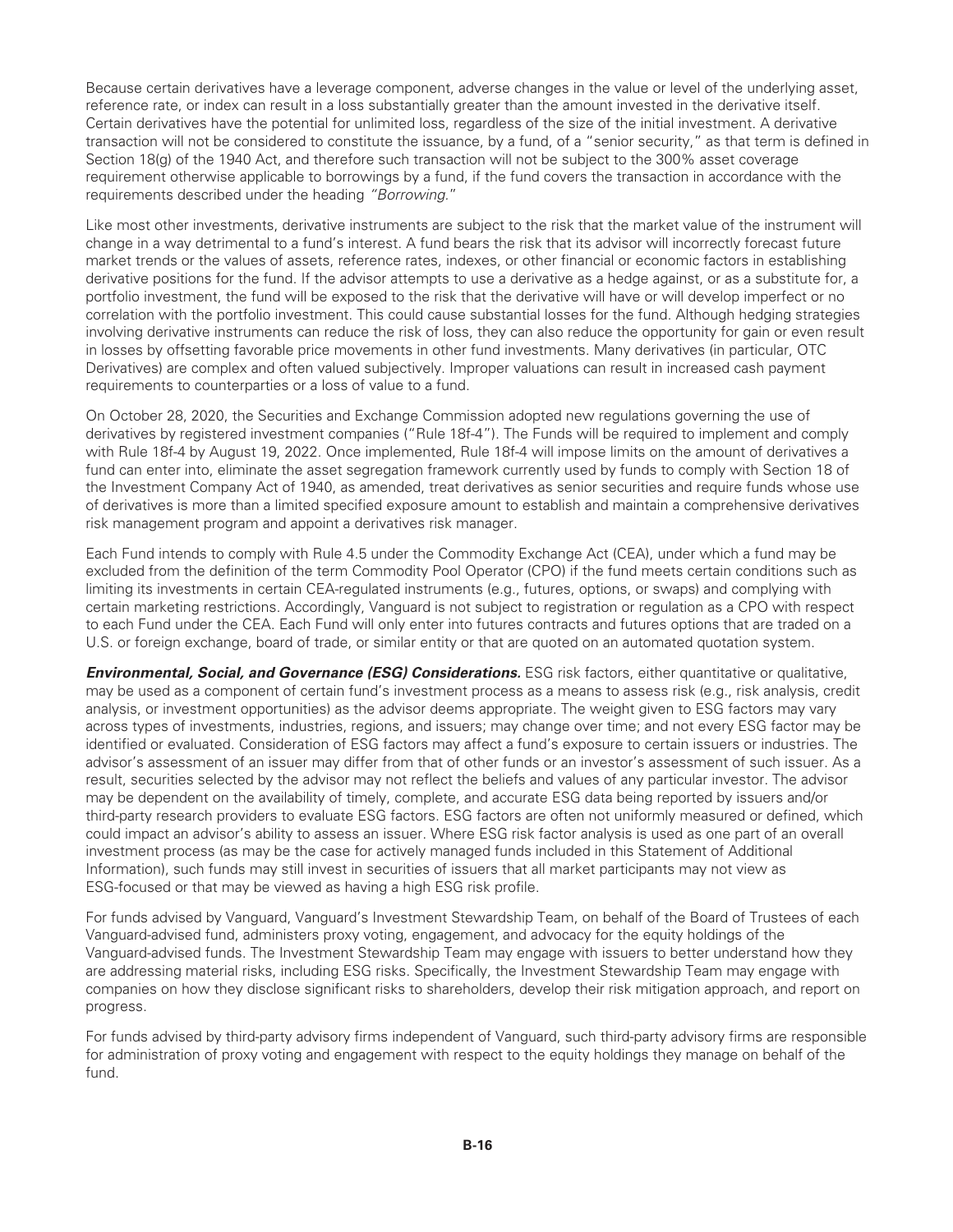Each fund has adopted procedures and guidelines for monitoring portfolio holding human rights practices and violations pursuant to which it may assess regulatory, reputational, or other risks associated with the alleged activity. In extraordinary circumstances a fund may divest of a portfolio holding where doing so is deemed appropriate.

*Exchange-Traded Funds.* A fund may purchase shares of exchange-traded funds (ETFs). Typically, a fund would purchase ETF shares for the same reason it would purchase (and as an alternative to purchasing) futures contracts: to obtain exposure to all or a portion of the stock or bond market. ETF shares enjoy several advantages over futures. Depending on the market, the holding period, and other factors, ETF shares can be less costly and more tax-efficient than futures. In addition, ETF shares can be purchased for smaller sums, offer exposure to market sectors and styles for which there is no suitable or liquid futures contract, and do not involve leverage.

An investment in an ETF generally presents the same principal risks as an investment in a conventional fund (i.e., one that is not exchange-traded) that has the same investment objective, strategies, and policies. The price of an ETF can fluctuate within a wide range, and a fund could lose money investing in an ETF if the prices of the securities owned by the ETF go down. In addition, ETFs are subject to the following risks that do not apply to conventional funds: (1) the market price of an ETF's shares may trade at a discount or a premium to their net asset value; (2) an active trading market for an ETF's shares may not develop or be maintained; and (3) trading of an ETF's shares may be halted by the activation of individual or marketwide trading halts (which halt trading for a specific period of time when the price of a particular security or overall market prices decline by a specified percentage). Trading of an ETF's shares may also be halted if the shares are delisted from the exchange without first being listed on another exchange or if the listing exchange's officials determine that such action is appropriate in the interest of a fair and orderly market or for the protection of investors.

Most ETFs are investment companies. Therefore, a fund's purchases of ETF shares generally are subject to the limitations on, and the risks of, a fund's investments in other investment companies, which are described under the heading *"Other Investment Companies."*

Vanguard ETF®\* Shares are exchange-traded shares that represent an interest in an investment portfolio held by Vanguard funds. A fund's investments in Vanguard ETF Shares are also generally subject to the descriptions, limitations, and risks described under the heading *"Other Investment Companies,"* except as provided by exemptive orders granted by the SEC that permit registered investment companies to invest in a Vanguard fund that issues ETF Shares beyond the limits of Section 12(d)(1) of the 1940 Act, subject to certain terms and conditions. In connection with the recent adoption of new Rule 12d1-4 under the 1940 Act, the orders will be rescinded on January 19, 2022, and a fund's investments in Vanguard ETF Shares beyond the limits of Section 12(d)(1) will be subject to the conditions of Rule 12d1-4, as described under the heading *"Other Investment Companies."*

#### \* U.S. Patent No. 6,879,964.

**Foreign Securities.** Typically, foreign securities are considered to be equity or debt securities issued by entities organized, domiciled, or with a principal executive office outside the United States, such as foreign corporations and governments. Securities issued by certain companies organized outside the United States may not be deemed to be foreign securities if the company's principal operations are conducted from the United States or when the company's equity securities trade principally on a U.S. stock exchange. Foreign securities may trade in U.S. or foreign securities markets. A fund may make foreign investments either directly by purchasing foreign securities or indirectly by purchasing depositary receipts or depositary shares of similar instruments (depositary receipts) for foreign securities. Direct investments in foreign securities may be made either on foreign securities exchanges or in the over-the-counter (OTC) markets. Investing in foreign securities involves certain special risk considerations that are not typically associated with investing in securities of U.S. companies or governments.

Because foreign issuers are not generally subject to uniform accounting, auditing, and financial reporting standards and practices comparable to those applicable to U.S. issuers, there may be less publicly available information about certain foreign issuers than about U.S. issuers. Evidence of securities ownership may be uncertain in many foreign countries. As a result, there are risks that could result in a loss to the fund, including, but not limited to, the risk that a fund's trade details could be incorrectly or fraudulently entered at the time of a transaction. Securities of foreign issuers are generally more volatile and less liquid than securities of comparable U.S. issuers, and foreign investments may be effected through structures that may be complex or confusing. In certain countries, there is less government supervision and regulation of stock exchanges, brokers, and listed companies than in the United States. The risk that securities traded on foreign exchanges may be suspended, either by the issuers themselves, by an exchange, or by government authorities, is also heightened. In addition, with respect to certain foreign countries, there is the possibility of expropriation or confiscatory taxation, political or social instability, war, terrorism, nationalization, limitations on the removal of funds or other assets, or diplomatic developments that could affect U.S. investments in those countries.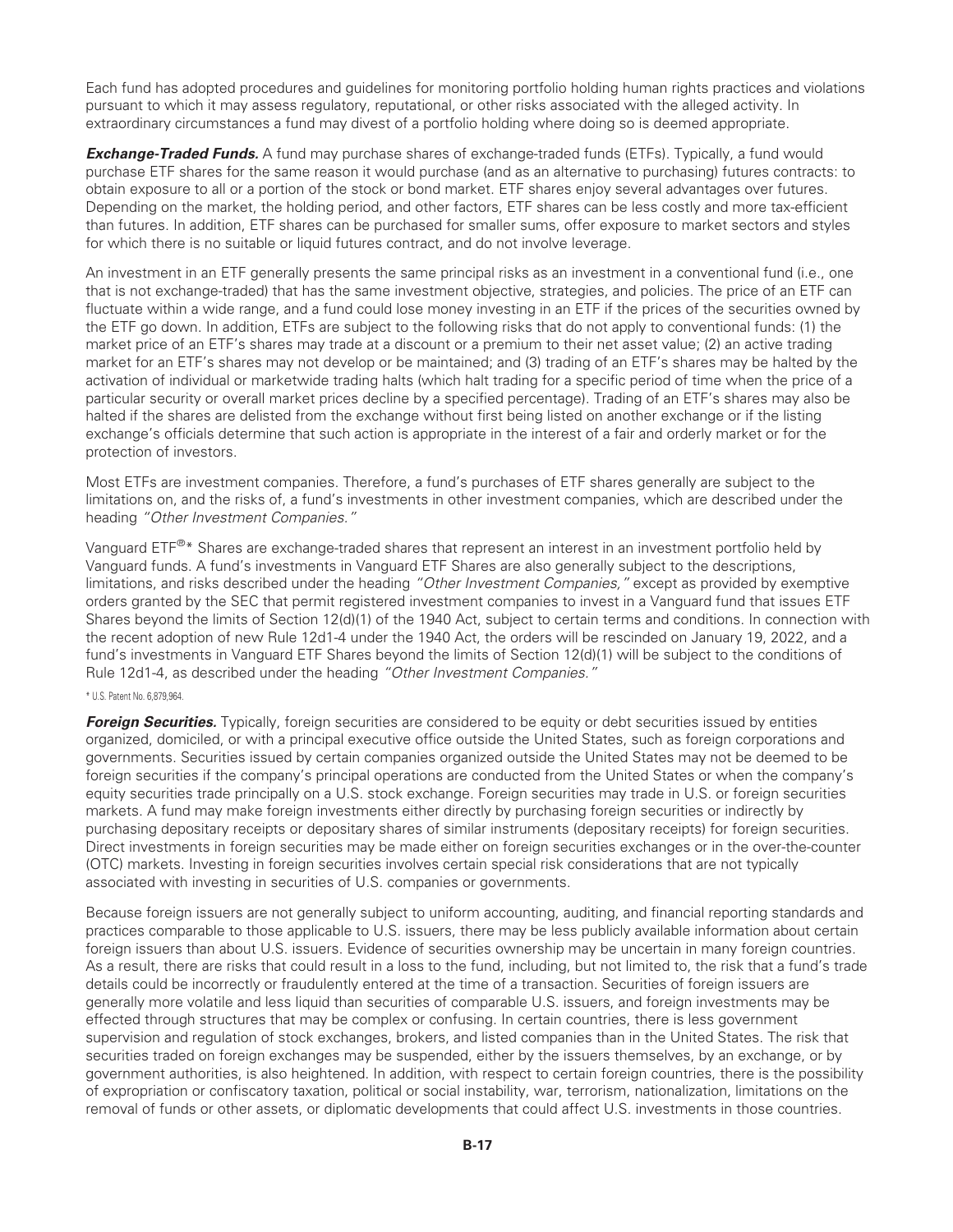Additionally, the imposition of economic or other sanctions on the United States by a foreign country, or on a foreign country or issuer by the United States, could impair a fund's ability to buy, sell, hold, receive, deliver, or otherwise transact in certain investment securities or obtain exposure to foreign securities and assets. This may negatively impact the value and/or liquidity of a fund's investments and could impair a fund's ability to meet its investment objective or invest in accordance with its investment strategy. Sanctions could also result in the devaluation of a country's currency, a downgrade in the credit ratings of a country or issuers in a country, or a decline in the value and/or liquidity of securities of issuers in that country.

Although an advisor will endeavor to achieve the most favorable execution costs for a fund's portfolio transactions in foreign securities under the circumstances, commissions and other transaction costs are generally higher than those on U.S. securities. In addition, it is expected that the custodian arrangement expenses for a fund that invests primarily in foreign securities will be somewhat greater than the expenses for a fund that invests primarily in domestic securities. Additionally, bankruptcy laws vary by jurisdiction and cash deposits may be subject to a custodian's creditors. Certain foreign governments levy withholding or other taxes against dividend and interest income from, capital gains on the sale of, or transactions in foreign securities. Although in some countries a portion of these taxes is recoverable by the fund, the nonrecovered portion of foreign withholding taxes will reduce the income received from such securities.

The value of the foreign securities held by a fund that are not U.S. dollar-denominated may be significantly affected by changes in currency exchange rates. The U.S. dollar value of a foreign security generally decreases when the value of the U.S. dollar rises against the foreign currency in which the security is denominated, and it tends to increase when the value of the U.S. dollar falls against such currency (as discussed under the heading *"Foreign Securities—Foreign Currency Transactions,"* a fund may attempt to hedge its currency risks). In addition, the value of fund assets may be affected by losses and other expenses incurred from converting between various currencies in order to purchase and sell foreign securities, as well as by currency restrictions, exchange control regulations, currency devaluations, and political and economic developments.

*Foreign Securities—China A-shares Risk.* China A-shares (A-shares) are shares of mainland Chinese companies that are traded locally on the Shanghai and Shenzhen stock exchanges. A-shares investment by foreign investors are currently only available through the Qualified Foreign Investor (QFI) license or the China Stock Connect program. The developing state of the investment and banking systems of China subjects the settlement, clearing, and registration of securities transactions to heightened risks. Additionally, there are foreign ownership limitations that may result in limitations on investment or the return of profits if a fund purchases and sells shares of an issuer in which it owns 5% or more of the shares issued within a six-month period. It is unclear if the 5% ownership will be determined by aggregating the holdings of a fund with affiliated funds.

Due to these restrictions, it is possible that the A-shares quota available to a fund as a foreign investor may not be sufficient to meet the fund's investment needs. In this situation, a fund may seek an alternative method of economic exposure, such as by purchasing other classes of securities or depositary receipts or by utilizing derivatives. Any of these options could increase a fund's investment cost. Additionally, investing in A-shares generally increases emerging markets risk due in part to government and issuer market controls and the developing settlement and legal systems.

Investing in China A-shares through Stock Connect. The China Stock Connect program (Stock Connect) is a mutual market access program designed to, among other things, enable foreign investment in the PRC via brokers in Hong Kong. A QFI license is not required to trade via Stock Connect. There are significant risks inherent in investing in A-shares through Stock Connect. Specifically, trading can be affected by a number of issues. Stock Connect can only operate when both PRC and Hong Kong markets are open for trading and when banking services are available in both markets on the corresponding settlement days. As such, if one or both markets are closed on a U.S. trading day, a fund may not be able to dispose of its shares in a timely manner, which could adversely affect the fund's performance. Trading through Stock Connect may require pre-delivery or pre-validation of cash or securities to or by a broker. If the cash or securities are not in the broker's possession before the market opens on the day of selling, the sell order will be rejected. This requirement may limit a fund's ability to dispose of its A-shares purchased through Stock Connect in a timely manner.

Additionally, Stock Connect is subject to daily quota limitations on purchases into the PRC. Foreign investors, in the aggregate, are subject to ownership limitations for Shanghai or Shenzhen listed companies, including those purchased through Stock Connect. Once the daily quota is reached, orders to purchase additional A-shares through Stock Connect will be rejected. Only certain A-shares are eligible to be accessed through Stock Connect and such securities could lose their eligibility at any time. In addition, a fund's purchase of A-shares through Stock Connect may only be subsequently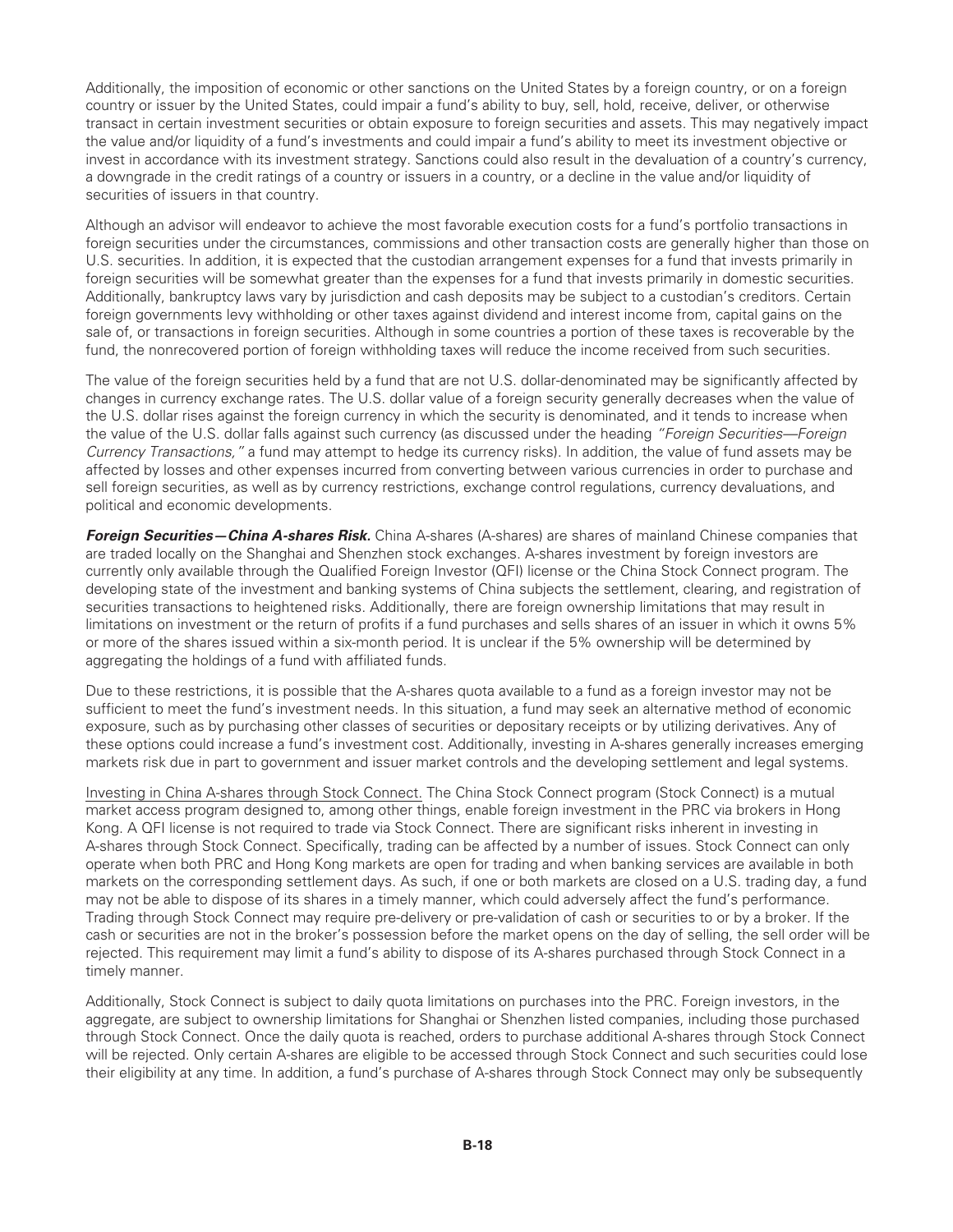sold through Stock Connect and is not otherwise transferable. Stock Connect utilizes an omnibus clearing structure, and the fund's shares will be registered in its custodian's name on the Hong Kong Central Clearing and Settlement System. This may limit an advisor's ability to effectively manage a fund's holdings, including the potential enforcement of equity owner rights.

*Foreign Securities—China Bonds Risk.* The People's Republic of China (China) continues to limit direct foreign investments, generally in industries deemed important to national interests. Foreign investment in Chinese securities is also subject to substantial restrictions, although Chinese regulators have begun to introduce programs through which foreign investors can gain direct access to certain Chinese securities markets. The People's Bank of China (PBoC) has established a program that permits eligible foreign investors to invest directly in securities traded on the Chinese Interbank Bond Market (CIBM). A fund may invest in the bonds available on the CIBM through Bond Connect and the Hong Kong Monetary Authority that allows investors from mainland China and overseas to trade in each other's respective markets. Bond Connect provides a connection between mainland China and Hong Kong-based financial institutions, permitting investors to trade between the mainland China and Hong Kong markets electronically, thus eradicating the need for investor status and quotas that were required under previous access models. While the CIBM is relatively large and trading volumes are generally high, the market remains subject to similar risks as bond markets in other emerging market countries.

Investing in the CIBM through Bond Connect is also subject to regulatory risks. The relevant rules and regulations, the structure and terms of, as well as a fund's access to, Bond Connect, may be subject to change with minimal notice and have the potential to be applied retroactively. Additionally, as is the case with other emerging market economies, China's ability to develop and sustain its legal, tax, regulatory, financial reporting, accounting, and recordkeeping systems could influence the course of foreign investment. In particular, the Chinese legal system constitutes a significant risk factor for investors. The interpretation and enforcement of Chinese laws and regulations are uncertain, and investments in China may not be subject to the same degree of legal protection as in other developed countries.

In the event account opening or trading is suspended on the CIBM, a fund's ability to invest in the CIBM will be adversely affected and may negatively affect the fund. Furthermore, if Bond Connect is not operating, a fund may not be able to acquire or dispose of bonds through Bond Connect in a timely manner, which could adversely affect the fund's performance.

Market volatility and potential lack of liquidity due to low trading volume of certain bonds in the CIBM may result in significant fluctuations in the prices of certain bonds traded on the CIBM. The bid-ask spreads of the prices of such securities may be large, and a fund may therefore incur significant costs and may suffer losses when selling such investments. The bonds traded in the CIBM may be difficult or impossible to sell, which may impact a fund's ability to acquire or dispose of such securities at their expected prices. A fund is also exposed to risks associated with settlement procedures and default of counterparties.

Bond Connect trades are settled in RMB, which is currently restricted and not freely convertible. As a result, a fund's investments through Bond Connect will be exposed to currency risk, incur currency conversion costs, and it cannot be guaranteed that investors will have timely access to a reliable supply of RMB. RMB is the only currency of China. While both onshore RMB (CNY) and offshore RMB (CNH) are the same currency, they are traded in different and separate markets. These markets operate separately and can be subject to different liquidity constraints and market forces, meaning their valuations can vary. As part of standard fund management practices, a fund may hedge the foreign exchange (FX) exposure that arises from the inclusion of Chinese RMB-denominated bonds into the base currency of the fund. FX hedging utilizing CNY would match the currency of the index. Conversely, FX hedging utilizing CNH would introduce incremental FX risk arising from any divergence between CNH and CNY.

Trading through Bond Connect is performed through newly developed trading platforms and operational systems. There is no assurance that such systems will function properly (in particular, under extreme market conditions) or will continue to be adapted to changes and developments in the market. In the event relevant systems fail to function properly, trading through Bond Connect may be disrupted. A fund's ability to trade through Bond Connect may therefore be adversely affected. In addition, where a fund invests in the CIBM through Bond Connect, it may be subject to risks of delays inherent in order placing and/or settlement.

Any changes in the application of tax law to China-sourced dividends and interest from non-government bonds paid to a fund, future clarifications thereof, and/or subsequent retroactive enforcement by Chinese tax authorities may result in a loss to a fund.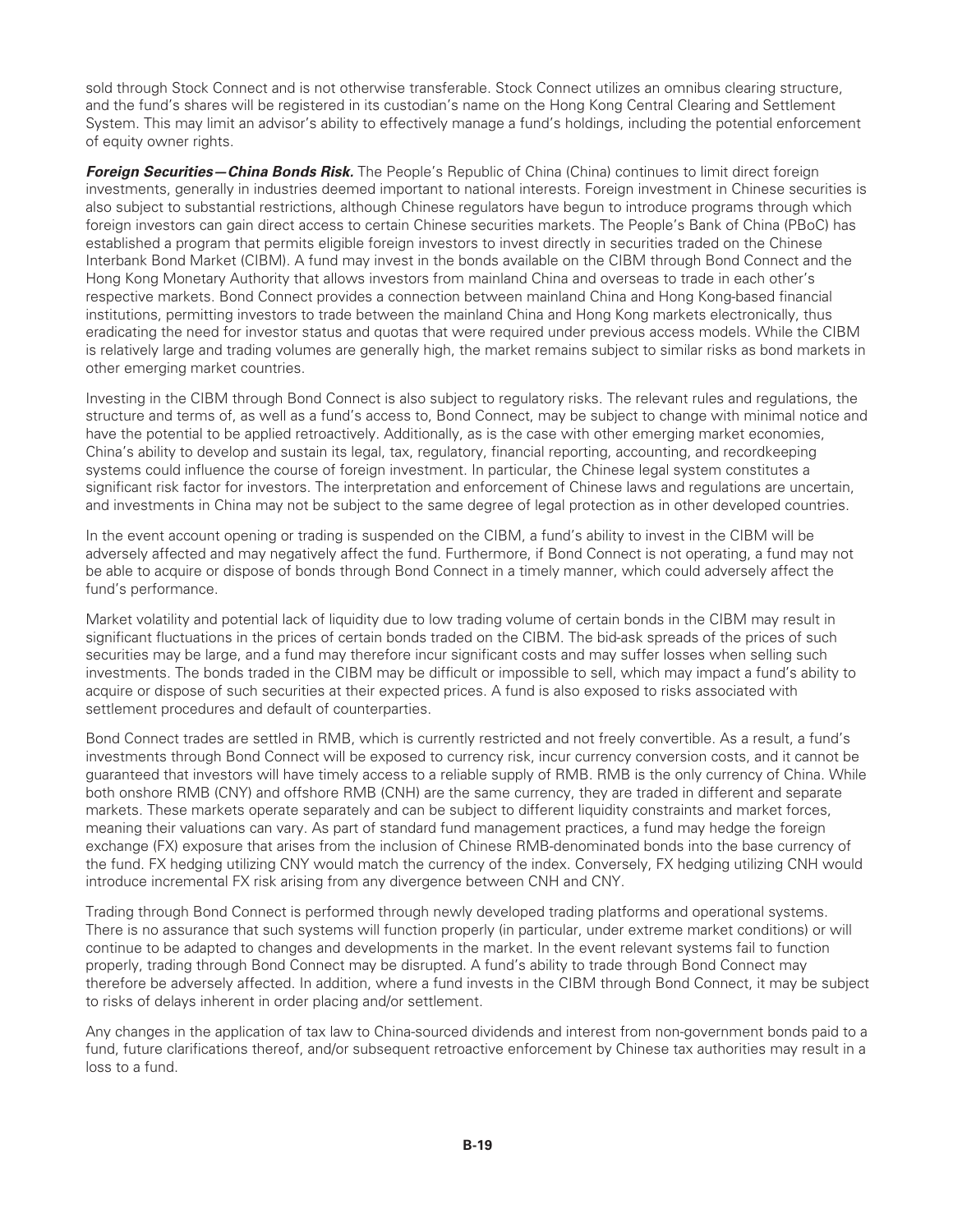*Foreign Securities—Emerging Market Risk.* Investing in emerging market countries involves certain risks not typically associated with investing in the United States, and it imposes risks greater than, or in addition to, risks of investing in more developed foreign countries. These risks may significantly affect the value of emerging market investments and include: (i) nationalization or expropriation of assets or confiscatory taxation; (ii) currency devaluations and other currency exchange rate fluctuations; (iii) greater social, economic, and political uncertainty and instability (including amplified risk of war and terrorism); (iv) more substantial government involvement and control over the economy; (v) less government supervision and regulation of the securities markets and participants in those markets and possible arbitrary and unpredictable enforcement of securities regulations and other laws, which may increase the risk of market manipulation; (vi) controls on foreign investment and limitations on repatriation of invested capital and on a fund's ability to exchange local currencies for U.S. dollars; (vii) unavailability of currency-hedging techniques in certain emerging market countries; (viii) generally smaller, less seasoned, or newly-organized companies; (ix) differences in, or lack of, corporate governance, accounting, auditing, recordkeeping, and financial reporting standards, which may result in unavailability of material information about issuers and impede evaluation of such issuers; (x) difficulty in obtaining and/or enforcing a judgment in a court outside the United States; and (xi) greater price volatility, substantially less liquidity, and significantly smaller market capitalization of securities markets. Also, any change in the leadership or politics of emerging market countries, or the countries that exercise a significant influence over those countries, may halt the expansion of or reverse the liberalization of foreign investment policies now occurring and adversely affect existing investment opportunities. Furthermore, high rates of inflation and rapid fluctuations in inflation rates have had, and may continue to have, negative effects on the economies and securities markets of certain emerging market countries. Custodial expenses and other investment-related costs are often more expensive in emerging market countries, which can reduce a fund's income from investments in securities or debt instruments of emerging market country issuers. Additionally, information regarding companies located in emerging markets may be less available and less reliable, which can impede the ability to evaluate such companies. There may also be limited regulatory oversight of certain foreign subcustodians that hold foreign securities subject to the supervision of a fund's primary U.S.-based custodian. A fund may be limited in its ability to recover assets if a foreign subcustodian becomes bankrupt or otherwise unable or unwilling to return assets to the fund, which may expose the fund to risk, especially in circumstances where the fund's primary custodian may not be contractually obligated to make the fund whole for the particular loss.

Emerging market investments also carry the risk that strained international relations may give rise to retaliatory actions, including actions through financial markets such as purchase and ownership restrictions, sanctions, tariffs, cyberattacks, and unpredictable enforcement of securities regulations and other laws. Such actual and/or threatened retaliatory actions may impact emerging market economies and issuers in which a fund invests. For example, in China, ownership of companies in certain sectors by foreign individuals and entities is prohibited. In order to facilitate investment in these companies by foreign individuals, many Chinese companies have created variable interest entities ("VIEs") that provide exposure to the Chinese company through contractual arrangements instead of equity ownership. VIE structures are subject to risks associated with breach of the contractual arrangements, including difficulty in enforcing any judgments outside of the United States, and do not offer the same level of investor protection as direct ownership. Additionally, while VIEs are a longstanding industry practice, they have not been approved by Chinese regulators. Chinese regulators could prohibit Chinese companies from accessing foreign investment through VIEs, or sever their ability to transmit economic and governance rights to foreign individuals and entities. Such actions would significantly reduce, and possibly permanently eliminate, the market value of VIEs held by a fund.

*Foreign Securities—Foreign Currency Transactions.* The value in U.S. dollars of a fund's non-dollar-denominated foreign securities may be affected favorably or unfavorably by changes in foreign currency exchange rates and exchange control regulations, and the fund may incur costs in connection with conversions between various currencies. To seek to minimize the impact of such factors on net asset values, a fund may engage in foreign currency transactions in connection with its investments in foreign securities. A fund will enter into foreign currency transactions only to attempt to "hedge" the currency risk associated with investing in foreign securities. Although such transactions tend to minimize the risk of loss that would result from a decline in the value of the hedged currency, they also may limit any potential gain that might result should the value of such currency increase.

Currency exchange transactions may be conducted either on a spot (i.e., cash) basis at the rate prevailing in the currency exchange market or through forward contracts to purchase or sell foreign currencies. A forward currency contract involves an obligation to purchase or sell a specific currency at a future date, which may be any fixed number of days from the date of the contract agreed upon by the parties, at a price set at the time of the contract. These contracts are entered into with large commercial banks or other currency traders who are participants in the interbank market. Currency exchange transactions also may be effected through the use of swap agreements or other derivatives.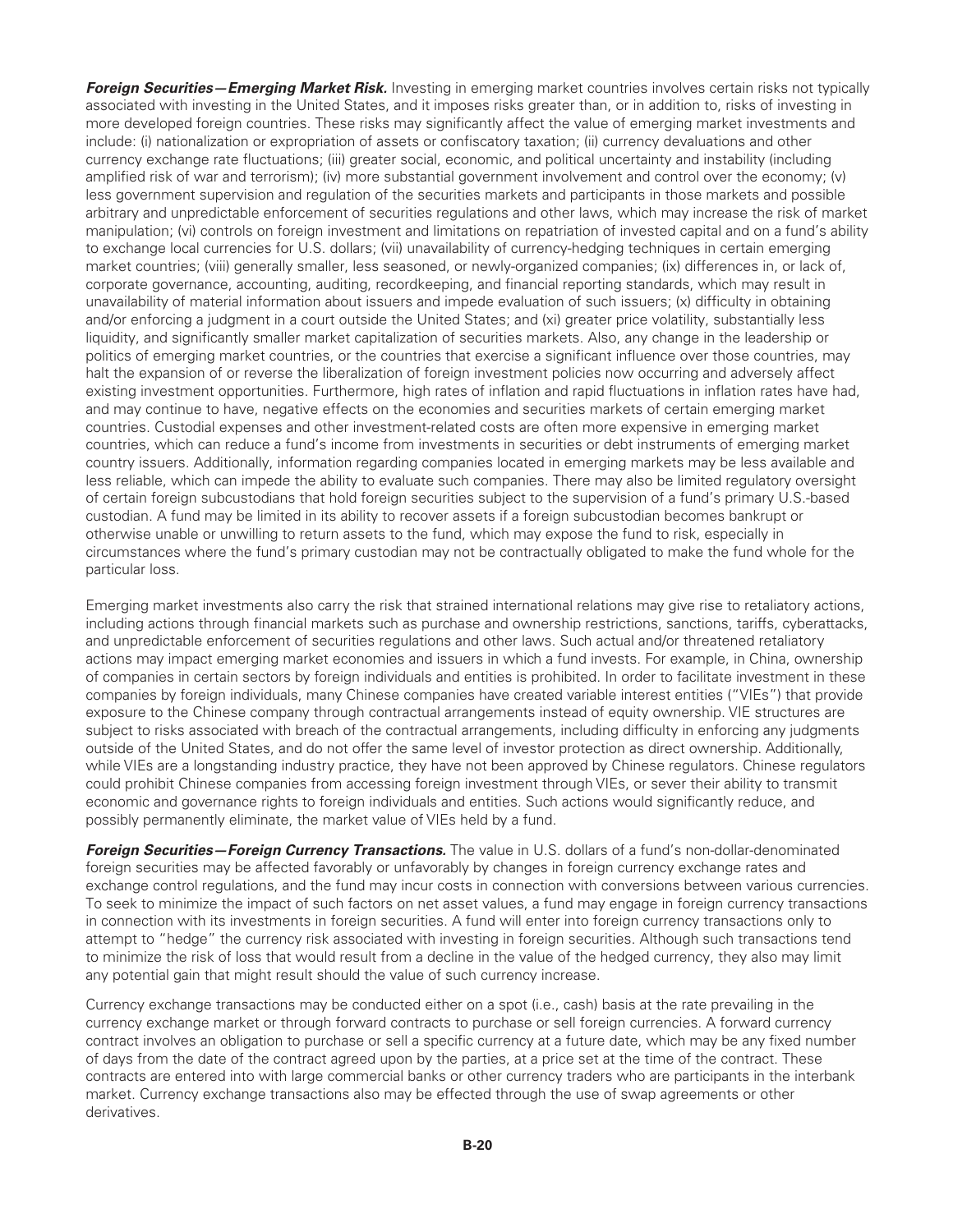Currency exchange transactions may be considered borrowings. A currency exchange transaction will not be considered to constitute the issuance, by a fund, of a "senior security," as that term is defined in Section 18(g) of the 1940 Act, and therefore such transaction will not be subject to the 300% asset coverage requirement otherwise applicable to borrowings by a fund, if the fund covers the transaction in accordance with the requirements described under the heading *"Borrowing."*

By entering into a forward contract for the purchase or sale of foreign currency involved in underlying security transactions, a fund may be able to protect itself against part or all of the possible loss between trade and settlement dates for that purchase or sale resulting from an adverse change in the relationship between the U.S. dollar and such foreign currency. This practice is sometimes referred to as "transaction hedging." In addition, when the advisor reasonably believes that a particular foreign currency may suffer a substantial decline against the U.S. dollar, a fund may enter into a forward contract to sell an amount of foreign currency approximating the value of some or all of its portfolio securities denominated in such foreign currency. This practice is sometimes referred to as "portfolio hedging." Similarly, when the advisor reasonably believes that the U.S. dollar may suffer a substantial decline against a foreign currency, a fund may enter into a forward contract to buy that foreign currency for a fixed dollar amount.

A fund may also attempt to hedge its foreign currency exchange rate risk by engaging in currency futures, options, and "cross-hedge" transactions. In cross-hedge transactions, a fund holding securities denominated in one foreign currency will enter into a forward currency contract to buy or sell a different foreign currency (one that the advisor reasonably believes generally tracks the currency being hedged with regard to price movements). The advisor may select the tracking (or substitute) currency rather than the currency in which the security is denominated for various reasons, including in order to take advantage of pricing or other opportunities presented by the tracking currency or to take advantage of a more liquid or more efficient market for the tracking currency. Such cross-hedges are expected to help protect a fund against an increase or decrease in the value of the U.S. dollar against certain foreign currencies.

A fund may hold a portion of its assets in bank deposits denominated in foreign currencies so as to facilitate investment in foreign securities as well as protect against currency fluctuations and the need to convert such assets into U.S. dollars (thereby also reducing transaction costs). To the extent these assets are converted back into U.S. dollars, the value of the assets so maintained will be affected favorably or unfavorably by changes in foreign currency exchange rates and exchange control regulations.

Forecasting the movement of the currency market is extremely difficult. Whether any hedging strategy will be successful is highly uncertain. Moreover, it is impossible to forecast with precision the market value of portfolio securities at the expiration of a forward currency contract. Accordingly, a fund may be required to buy or sell additional currency on the spot market (and bear the expense of such transaction) if its advisor's predictions regarding the movement of foreign currency or securities markets prove inaccurate. In addition, the use of cross-hedging transactions may involve special risks and may leave a fund in a less advantageous position than if such a hedge had not been established. Because forward currency contracts are privately negotiated transactions, there can be no assurance that a fund will have flexibility to roll over a forward currency contract upon its expiration if it desires to do so. Additionally, there can be no assurance that the other party to the contract will perform its services thereunder.

*Foreign Securities—Foreign Investment Companies.* Some of the countries in which a fund may invest may not permit, or may place economic restrictions on, direct investment by outside investors. Fund investments in such countries may be permitted only through foreign government-approved or authorized investment vehicles, which may include other investment companies. Such investments may be made through registered or unregistered closed-end investment companies that invest in foreign securities. Investing through such vehicles may involve layered fees or expenses and may also be subject to the limitations on, and the risks of, a fund's investments in other investment companies, which are described under the heading *"Other Investment Companies."*

*Futures Contracts and Options on Futures Contracts.* Futures contracts and options on futures contracts are derivatives. A futures contract is a standardized agreement between two parties to buy or sell at a specific time in the future a specific quantity of a commodity at a specific price. The commodity may consist of an asset, a reference rate, or an index. A security futures contract relates to the sale of a specific quantity of shares of a single equity security or a narrow-based securities index. The value of a futures contract tends to increase and decrease in tandem with the value of the underlying commodity. The buyer of a futures contract enters into an agreement to purchase the underlying commodity on the settlement date and is said to be "long" the contract. The seller of a futures contract enters into an agreement to sell the underlying commodity on the settlement date and is said to be "short" the contract. The price at which a futures contract is entered into is established either in the electronic marketplace or by open outcry on the floor of an exchange between exchange members acting as traders or brokers. Open futures contracts can be liquidated or closed out by physical delivery of the underlying commodity or payment of the cash settlement amount on the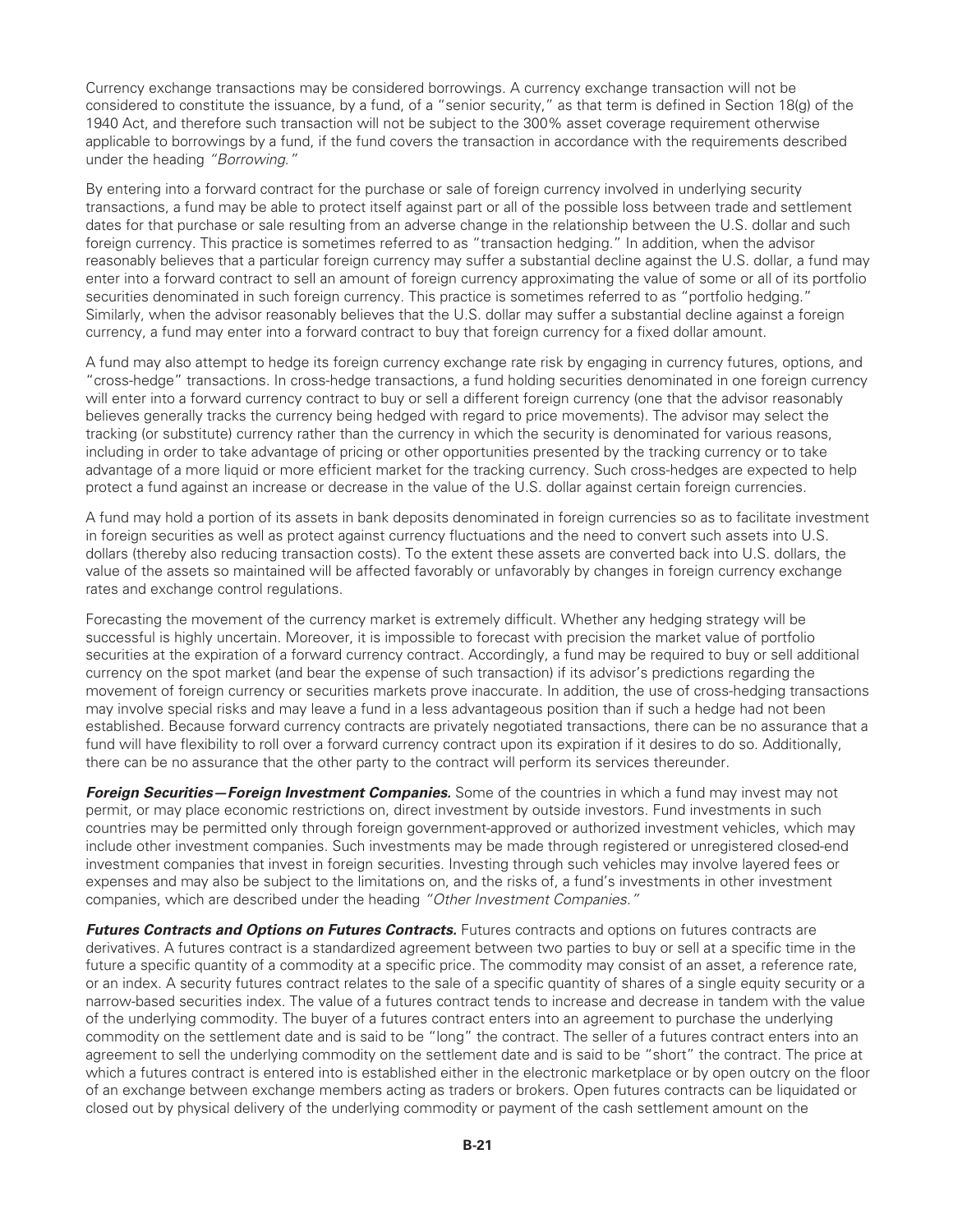settlement date, depending on the terms of the particular contract. Some financial futures contracts (such as security futures) provide for physical settlement at maturity. Other financial futures contracts (such as those relating to interest rates, foreign currencies, and broad-based securities indexes) generally provide for cash settlement at maturity. In the case of cash-settled futures contracts, the cash settlement amount is equal to the difference between the final settlement or market price for the relevant commodity on the last trading day of the contract and the price for the relevant commodity agreed upon at the outset of the contract. Most futures contracts, however, are not held until maturity but instead are "offset" before the settlement date through the establishment of an opposite and equal futures position.

The purchaser or seller of a futures contract is not required to deliver or pay for the underlying commodity unless the contract is held until the settlement date. However, both the purchaser and seller are required to deposit "initial margin" with a futures commission merchant (FCM) when the futures contract is entered into. Initial margin deposits are typically calculated as an amount equal to the volatility in market value of a contract over a fixed period. If the value of the fund's position declines, the fund will be required to make additional "variation margin" payments to the FCM to settle the change in value. If the value of the fund's position increases, the FCM will be required to make additional "variation margin" payments to the fund to settle the change in value. This process is known as "marking-to-market" and is calculated on a daily basis. A futures transaction will not be considered to constitute the issuance, by a fund, of a "senior security," as that term is defined in Section  $18(q)$  of the 1940 Act, and therefore such transaction will not be subject to the 300% asset coverage requirement otherwise applicable to borrowings by a fund, if the fund covers the transaction in accordance with the requirements described under the heading *"Borrowing."*

An option on a futures contract (or futures option) conveys the right, but not the obligation, to purchase (in the case of a call option) or sell (in the case of a put option) a specific futures contract at a specific price (called the "exercise" or "strike" price) any time before the option expires. The seller of an option is called an option writer. The purchase price of an option is called the premium. The potential loss to an option buyer is limited to the amount of the premium plus transaction costs. This will be the case, for example, if the option is held and not exercised prior to its expiration date. Generally, an option writer sells options with the goal of obtaining the premium paid by the option buyer. If an option sold by an option writer expires without being exercised, the writer retains the full amount of the premium. The option writer, however, has unlimited economic risk because its potential loss, except to the extent offset by the premium received when the option was written, is equal to the amount the option is "in-the-money" at the expiration date. A call option is in-the-money if the value of the underlying futures contract exceeds the exercise price of the option. A put option is in-the-money if the exercise price of the option exceeds the value of the underlying futures contract. Generally, any profit realized by an option buyer represents a loss for the option writer.

A fund that takes the position of a writer of a futures option is required to deposit and maintain initial and variation margin with respect to the option, as previously described in the case of futures contracts. A futures option transaction will not be considered to constitute the issuance, by a fund, of a "senior security," as that term is defined in Section 18(g) of the 1940 Act, and therefore such transaction will not be subject to the 300% asset coverage requirement otherwise applicable to borrowings by a fund, if the fund covers the transaction in accordance with the requirements described under the heading *"Borrowing."*

*Futures Contracts and Options on Futures Contracts—Risks.* The risk of loss in trading futures contracts and in writing futures options can be substantial because of the low margin deposits required, the extremely high degree of leverage involved in futures and options pricing, and the potential high volatility of the futures markets. As a result, a relatively small price movement in a futures position may result in immediate and substantial loss (or gain) for the investor. For example, if at the time of purchase, 10% of the value of the futures contract is deposited as margin, a subsequent 10% decrease in the value of the futures contract would result in a total loss of the margin deposit, before any deduction for the transaction costs, if the account were then closed out. A 15% decrease would result in a loss equal to 150% of the original margin deposit if the contract were closed out. Thus, a purchase or sale of a futures contract, and the writing of a futures option, may result in losses in excess of the amount invested in the position. In the event of adverse price movements, a fund would continue to be required to make daily cash payments to maintain its required margin. In such situations, if the fund has insufficient cash, it may have to sell portfolio securities to meet daily margin requirements (and segregation requirements, if applicable) at a time when it may be disadvantageous to do so. In addition, on the settlement date, a fund may be required to make delivery of the instruments underlying the futures positions it holds.

A fund could suffer losses if it is unable to close out a futures contract or a futures option because of an illiquid secondary market. Futures contracts and futures options may be closed out only on an exchange that provides a secondary market for such products. However, there can be no assurance that a liquid secondary market will exist for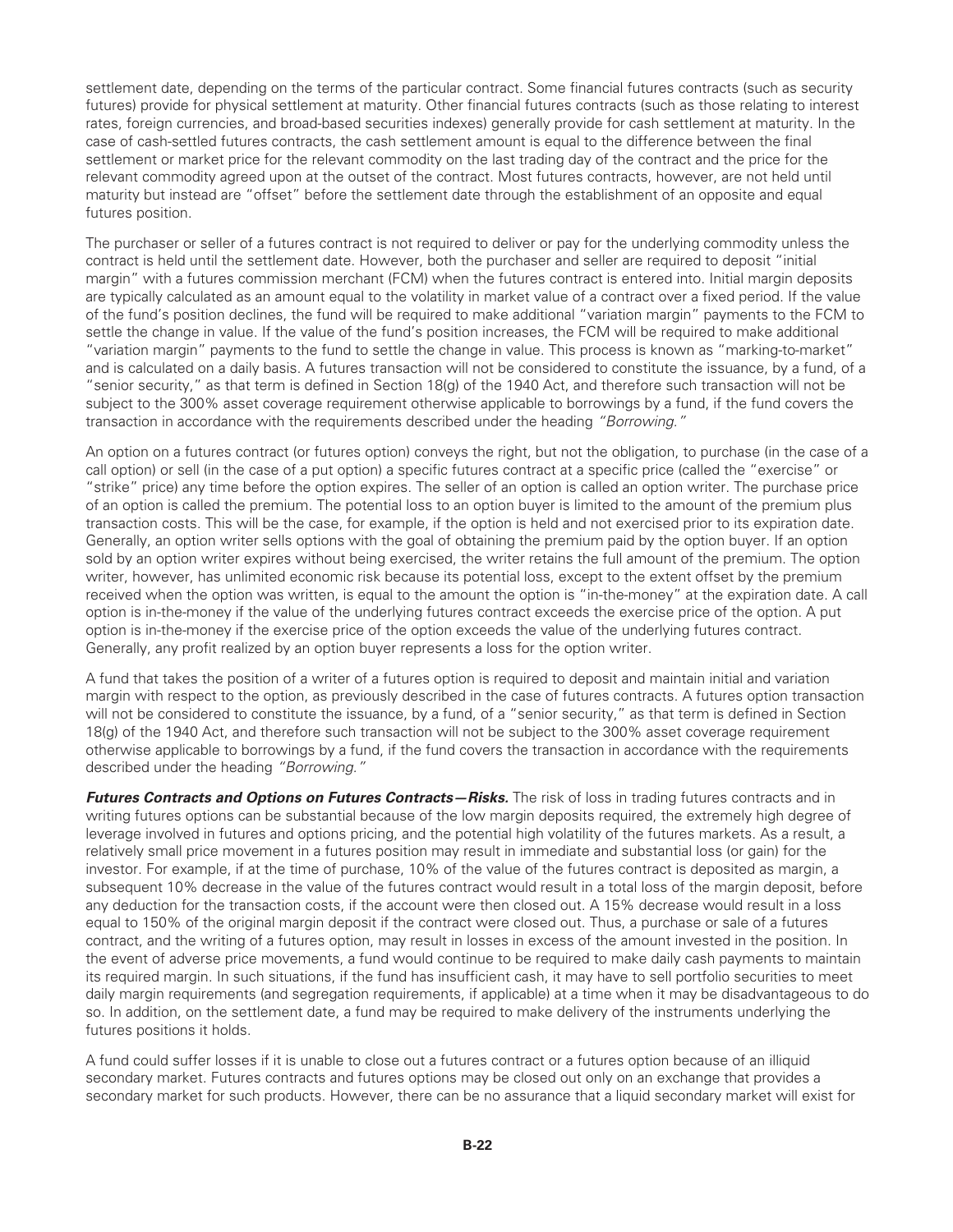any particular futures product at any specific time. Thus, it may not be possible to close a futures or option position. Moreover, most futures exchanges limit the amount of fluctuation permitted in futures contract prices during a single trading day. The daily limit establishes the maximum amount that the price of a futures contract may vary either up or down from the previous day's settlement price at the end of a trading session. Once the daily limit has been reached in a particular type of contract, no trades may be made on that day at a price beyond that limit. The daily limit governs only price movement during a particular trading day, and therefore does not limit potential losses because the limit may prevent the liquidation of unfavorable positions. Futures contract prices have occasionally moved to the daily limit for several consecutive trading days with little or no trading, thereby preventing prompt liquidation of future positions and subjecting some futures traders to substantial losses. The inability to close futures and options positions also could have an adverse impact on the ability to hedge a portfolio investment or to establish a substitute for a portfolio investment. U.S. Treasury futures are generally not subject to such daily limits.

A fund bears the risk that its advisor will incorrectly predict future market trends. If the advisor attempts to use a futures contract or a futures option as a hedge against, or as a substitute for, a portfolio investment, the fund will be exposed to the risk that the futures position will have or will develop imperfect or no correlation with the portfolio investment. This could cause substantial losses for the fund. Although hedging strategies involving futures products can reduce the risk of loss, they can also reduce the opportunity for gain or even result in losses by offsetting favorable price movements in other fund investments.

A fund could lose margin payments it has deposited with its FCM if, for example, the FCM breaches its agreement with the fund or becomes insolvent or goes into bankruptcy. In that event, the fund may be entitled to return of margin owed to it only in proportion to the amount received by the FCM's other customers, potentially resulting in losses to the fund.

*Hybrid Instruments.* A hybrid instrument, or hybrid, is an interest in an issuer that combines the characteristics of an equity security, a debt security, a commodity, and/or a derivative. A hybrid may have characteristics that, on the whole, more strongly suggest the existence of a bond, stock, or other traditional investment, but a hybrid may also have prominent features that are normally associated with a different type of investment. Moreover, hybrid instruments may be treated as a particular type of investment for one regulatory purpose (such as taxation) and may be simultaneously treated as a different type of investment for a different regulatory purpose (such as securities or commodity regulation). Hybrids can be used as an efficient means of pursuing a variety of investment goals, including increased total return, duration management, and currency hedging. Because hybrids combine features of two or more traditional investments and may involve the use of innovative structures, hybrids present risks that may be similar to, different from, or greater than those associated with traditional investments with similar characteristics.

Examples of hybrid instruments include convertible securities, which combine the investment characteristics of bonds and common stocks; perpetual bonds, which are structured like fixed income securities, have no maturity date, and may be characterized as debt or equity for certain regulatory purposes; contingent convertible securities, which are fixed income securities that, under certain circumstances, either convert into common stock of the issuer or undergo a principal write-down by a predetermined percentage if the issuer's capital ratio falls below a predetermined trigger level; and trust-preferred securities, which are preferred stocks of a special-purpose trust that holds subordinated debt of the corporate parent. Another example of a hybrid is a commodity-linked bond, such as a bond issued by an oil company that pays a small base level of interest with additional interest that accrues in correlation to the extent to which oil prices exceed a certain predetermined level. Such a hybrid would be a combination of a bond and a call option on oil.

In the case of hybrids that are structured like fixed income securities (such as structured notes), the principal amount or the interest rate is generally tied (positively or negatively) to the price of some commodity, currency, securities index, interest rate, or other economic factor (each, a benchmark). For some hybrids, the principal amount payable at maturity or the interest rate may be increased or decreased, depending on changes in the value of the benchmark. Other hybrids do not bear interest or pay dividends. The value of a hybrid or its interest rate may be a multiple of a benchmark and, as a result, may be leveraged and move (up or down) more steeply and rapidly than the benchmark, thus magnifying movements within the benchmark. These benchmarks may be sensitive to economic and political events, such as commodity shortages and currency devaluations, which cannot be readily foreseen by the purchaser of a hybrid. Under certain conditions, the redemption value of a hybrid could be zero. Thus, an investment in a hybrid may entail significant market risks that are not associated with a similar investment in a traditional, U.S. dollar-denominated bond with a fixed principal amount that pays a fixed rate or floating rate of interest. The purchase of hybrids also exposes a fund to the credit risk of the issuer of the hybrids. Depending on the level of a fund's investment in hybrids,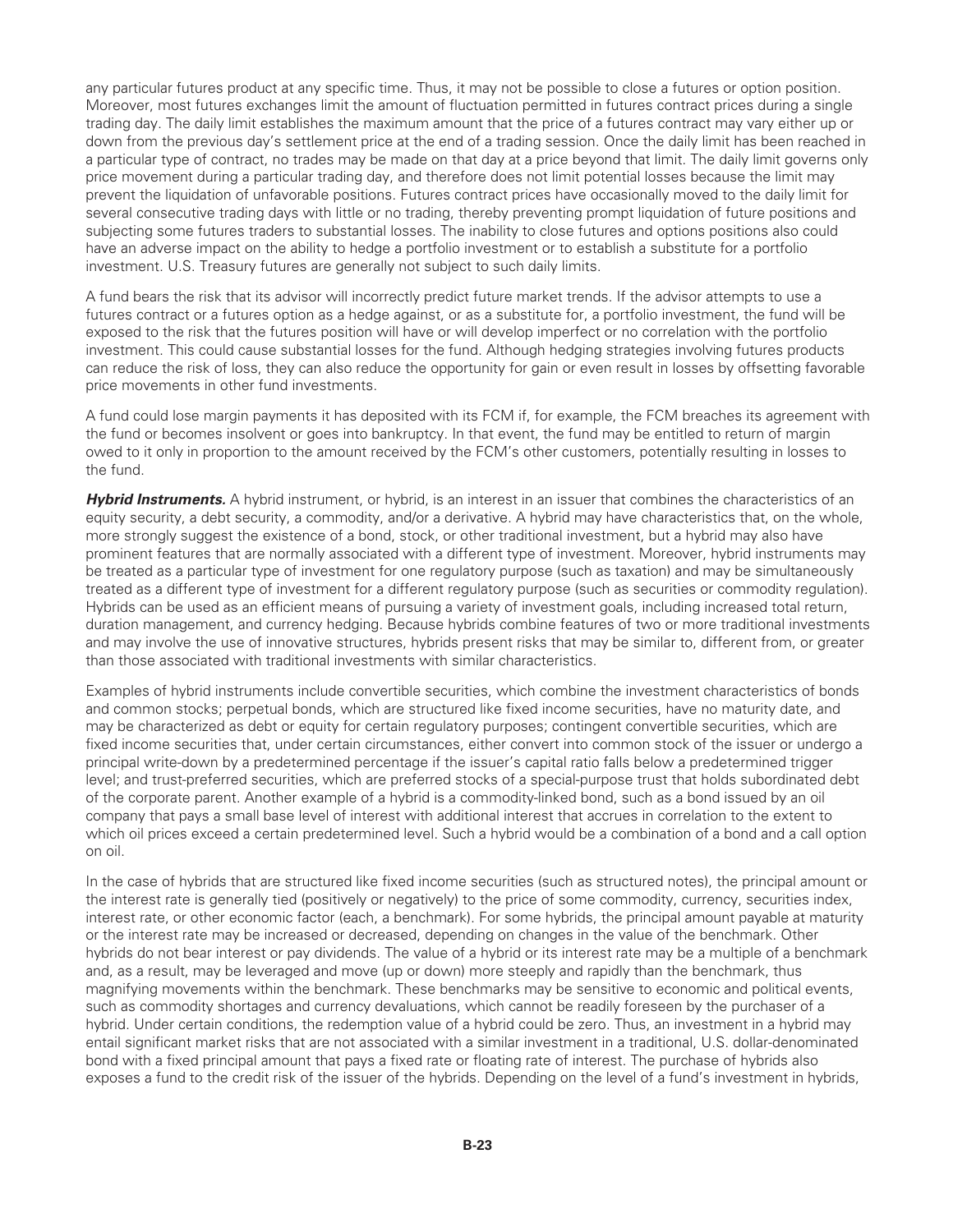these risks may cause significant fluctuations in the fund's net asset value. Hybrid instruments may also carry liquidity risk since the instruments are often "customized" to meet the needs of an issuer or, sometimes, the portfolio needs of a particular investor, and therefore the number of investors that are willing and able to buy such instruments in the secondary market may be smaller than that for more traditional securities.

Certain issuers of hybrid instruments known as structured products may be deemed to be investment companies as defined in the 1940 Act. As a result, a fund's investments in these products may be subject to the limitations described under the heading *"Other Investment Companies."*

**Industry Concentration.** The SEC staff takes the position that a fund concentrates its investments if it invests more than 25% of its assets in any particular industry. (For this purpose investments do not include certain items such as cash, U.S. government securities, securities of other investment companies, and certain tax-exempt securities.)

*Interfund Borrowing and Lending.* The SEC has granted an exemption permitting registered open-end Vanguard funds to participate in Vanguard's interfund lending program. This program allows the Vanguard funds to borrow money from and lend money to each other for temporary or emergency purposes. The program is subject to a number of conditions, including, among other things, the requirements that (1) no fund may borrow or lend money through the program unless it receives a more favorable interest rate than is typically available from a bank for a comparable transaction, (2) no fund may lend money if the loan would cause its aggregate outstanding loans through the program to exceed 15% of its net assets at the time of the loan, and (3) a fund's interfund loans to any one fund shall not exceed 5% of the lending fund's net assets. In addition, a Vanguard fund may participate in the program only if and to the extent that such participation is consistent with the fund's investment objective and investment policies. The boards of trustees of the Vanguard funds are responsible for overseeing the interfund lending program. Any delay in repayment to a lending fund could result in a lost investment opportunity or additional borrowing costs.

**Investing for Control.** Each Vanguard fund invests in securities and other instruments for the sole purpose of achieving a specific investment objective. As such, a Vanguard fund does not seek to acquire, individually or collectively with any other Vanguard fund, enough of a company's outstanding voting stock to have control over management decisions. A Vanguard fund does not invest for the purpose of controlling a company's management.

*Market Disruption.* Significant market disruptions, such as those caused by pandemics, natural or environmental disasters, war, acts of terrorism, or other events, can adversely affect local and global markets and normal market operations. Market disruptions may exacerbate political, social, and economic risks discussed above and in a fund's prospectus. Additionally, market disruptions may result in increased market volatility; regulatory trading halts; closure of domestic or foreign exchanges, markets, or governments; or market participants operating pursuant to business continuity plans for indeterminate periods of time. Such events can be highly disruptive to economies and markets and significantly impact individual companies, sectors, industries, markets, currencies, interest and inflation rates, credit ratings, investor sentiment, and other factors affecting the value of a fund's investments and operation of a fund. These events could also result in the closure of businesses that are integral to a fund's operations or otherwise disrupt the ability of employees of fund service providers to perform essential tasks on behalf of a fund.

*Mortgage-Backed Securities.* Mortgage-backed securities represent direct or indirect participation in, or are collateralized by and payable from, mortgage loans secured by real property or instruments derived from such loans and may be based on different types of mortgages, including those on residential properties or commercial real estate. Mortgage-backed securities include various types of securities, such as government stripped mortgage-backed securities, adjustable rate mortgage-backed securities, and collateralized mortgage obligations.

Generally, mortgage-backed securities represent partial interests in pools of mortgage loans assembled for sale to investors by various governmental agencies, such as the Government National Mortgage Association (GNMA); by government-related organizations, such as the Federal National Mortgage Association (FNMA) and the Federal Home Loan Mortgage Corporation (FHLMC); and by private issuers, such as commercial banks, savings and loan institutions, and mortgage bankers. The average maturity of pass-through pools of mortgage-backed securities in which a fund may invest varies with the maturities of the underlying mortgage instruments. In addition, a pool's average maturity may be shortened by unscheduled payments on the underlying mortgages. Factors affecting mortgage prepayments include the level of interest rates, the general economic and social conditions, the location of the mortgaged property, and the age of the mortgage. Because prepayment rates of individual mortgage pools vary widely, the average life of a particular pool cannot be predicted accurately.

Mortgage-backed securities may be classified as private, government, or government-related, depending on the issuer or guarantor. Private mortgage-backed securities represent interest in pass-through pools consisting principally of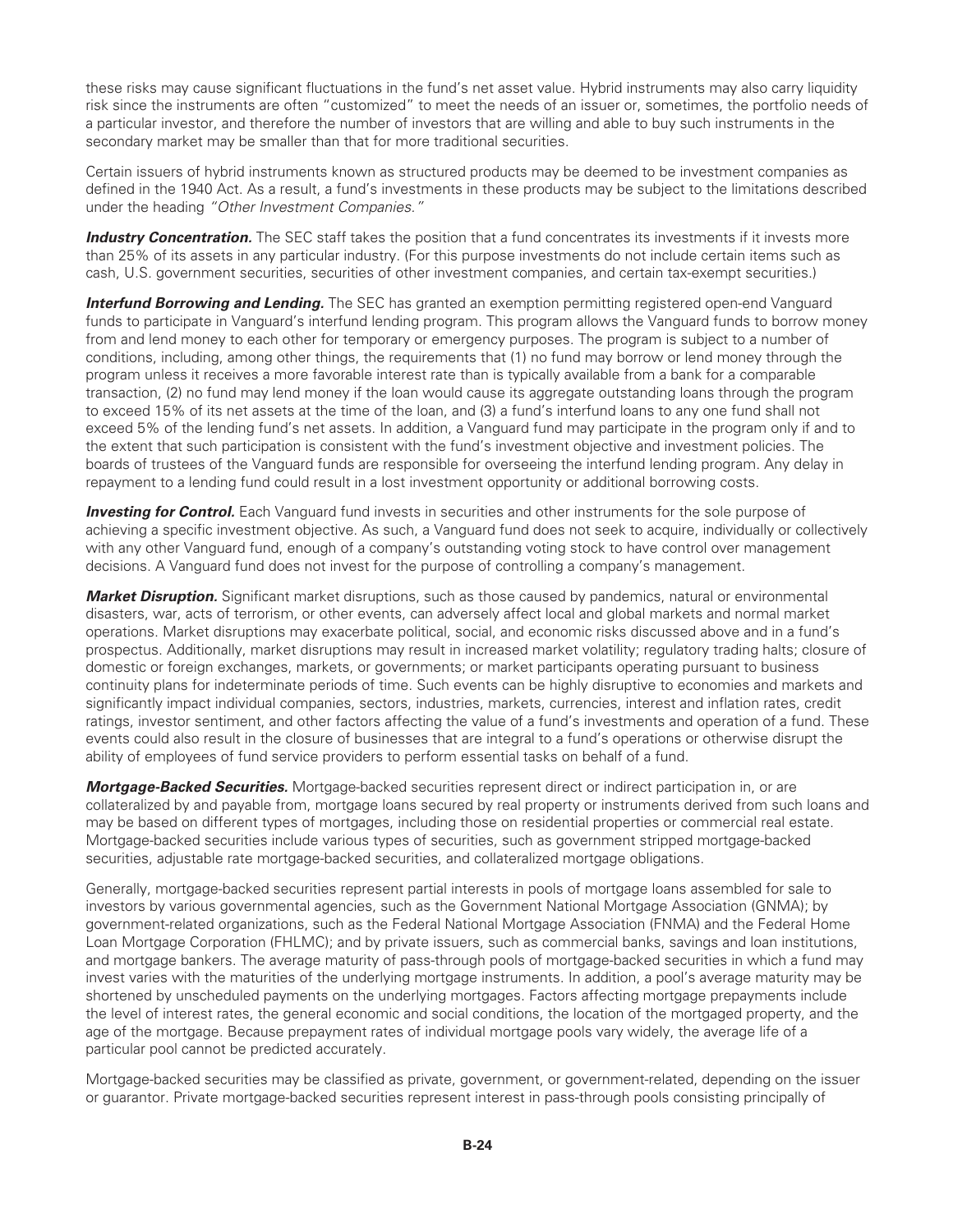conventional residential or commercial mortgage loans created by nongovernment issuers, such as commercial banks, savings and loan associations, and private mortgage insurance companies. Private mortgage-backed securities may not be readily marketable. In addition, mortgage-backed securities have been subject to greater liquidity risk when worldwide economic and liquidity conditions deteriorate. U.S. government mortgage-backed securities are backed by the full faith and credit of the U.S. government. GNMA, the principal U.S. guarantor of these securities, is a wholly owned U.S. government corporation within the Department of Housing and Urban Development. Government-related mortgage-backed securities are not backed by the full faith and credit of the U.S. government. Issuers include FNMA and FHLMC, which are congressionally chartered corporations. In September 2008, the U.S. Treasury placed FNMA and FHLMC under conservatorship and appointed the Federal Housing Finance Agency (FHFA) to manage their daily operations. In addition, the U.S. Treasury entered into purchase agreements with FNMA and FHLMC to provide them with capital in exchange for senior preferred stock. Pass-through securities issued by FNMA are guaranteed as to timely payment of principal and interest by FNMA. Participation certificates representing interests in mortgages from FHLMC's national portfolio are guaranteed as to the timely payment of interest and principal by FHLMC. Private, government, or government-related entities may create mortgage loan pools offering pass-through investments in addition to those described above. The mortgages underlying these securities may be alternative mortgage instruments (i.e., mortgage instruments whose principal or interest payments may vary or whose terms to maturity may be shorter than customary).

Mortgage-backed securities are often subject to more rapid repayment than their stated maturity date would indicate as a result of the pass-through of prepayments of principal on the underlying loans. Prepayments of principal by mortgagors or mortgage foreclosures shorten the term of the mortgage pool underlying the mortgage-backed security. A fund's ability to maintain positions in mortgage-backed securities is affected by the reductions in the principal amount of such securities resulting from prepayments. A fund's ability to reinvest prepayments of principal at comparable yield is subject to generally prevailing interest rates at that time. The values of mortgage-backed securities vary with changes in market interest rates generally and the differentials in yields among various kinds of government securities, mortgage-backed securities, and asset-backed securities. In periods of rising interest rates, the rate of prepayment tends to decrease, thereby lengthening the average life of a pool of mortgages supporting a mortgage-backed security. Conversely, in periods of falling interest rates, the rate of prepayment tends to increase, thereby shortening the average life of such a pool. Because prepayments of principal generally occur when interest rates are declining, an investor, such as a fund, generally has to reinvest the proceeds of such prepayments at lower interest rates than those at which its assets were previously invested. Therefore, mortgage-backed securities have less potential for capital appreciation in periods of falling interest rates than other income-bearing securities of comparable maturity.

*Mortgage-Backed Securities—Adjustable Rate Mortgage-Backed Securities.* Adjustable rate mortgage-backed securities (ARMBSs) have interest rates that reset at periodic intervals. Acquiring ARMBSs permits a fund to participate in increases in prevailing current interest rates through periodic adjustments in the coupons of mortgages underlying the pool on which ARMBSs are based. Such ARMBSs generally have higher current yield and lower price fluctuations than is the case with more traditional fixed income debt securities of comparable rating and maturity. However, because the interest rates on ARMBSs are reset only periodically, changes in market interest rates or in the issuer's creditworthiness may affect their value. In addition, when prepayments of principal are made on the underlying mortgages during periods of rising interest rates, a fund can reinvest the proceeds of such prepayments at rates higher than those at which they were previously invested. Mortgages underlying most ARMBSs, however, have limits on the allowable annual or lifetime increases that can be made in the interest rate that the mortgagor pays. Therefore, if current interest rates rise above such limits over the period of the limitation, a fund holding an ARMBS does not benefit from further increases in interest rates. Moreover, when interest rates are in excess of coupon rates (i.e., the rates being paid by mortgagors) of the mortgages, ARMBSs behave more like fixed income securities and less like adjustable rate securities and are thus subject to the risks associated with fixed income securities. In addition, during periods of rising interest rates, increases in the coupon rate of adjustable rate mortgages generally lag current market interest rates slightly, thereby creating the potential for capital depreciation on such securities.

*Mortgage-Backed Securities—Collateralized Mortgage Obligations.* Collateralized mortgage obligations (CMOs) are mortgage-backed securities that are collateralized by whole loan mortgages or mortgage pass-through securities. The bonds issued in a CMO transaction are divided into groups, and each group of bonds is referred to as a "tranche." Under the traditional CMO structure, the cash flows generated by the mortgages or mortgage pass-through securities in the collateral pool are used to first pay interest and then pay principal to the CMO bondholders. The bonds issued under a traditional CMO structure are retired sequentially as opposed to the pro-rata return of principal found in traditional pass-through obligations. Subject to the various provisions of individual CMO issues, the cash flow generated by the underlying collateral (to the extent it exceeds the amount required to pay the stated interest) is used to retire the bonds. Under a CMO structure, the repayment of principal among the different tranches is prioritized in accordance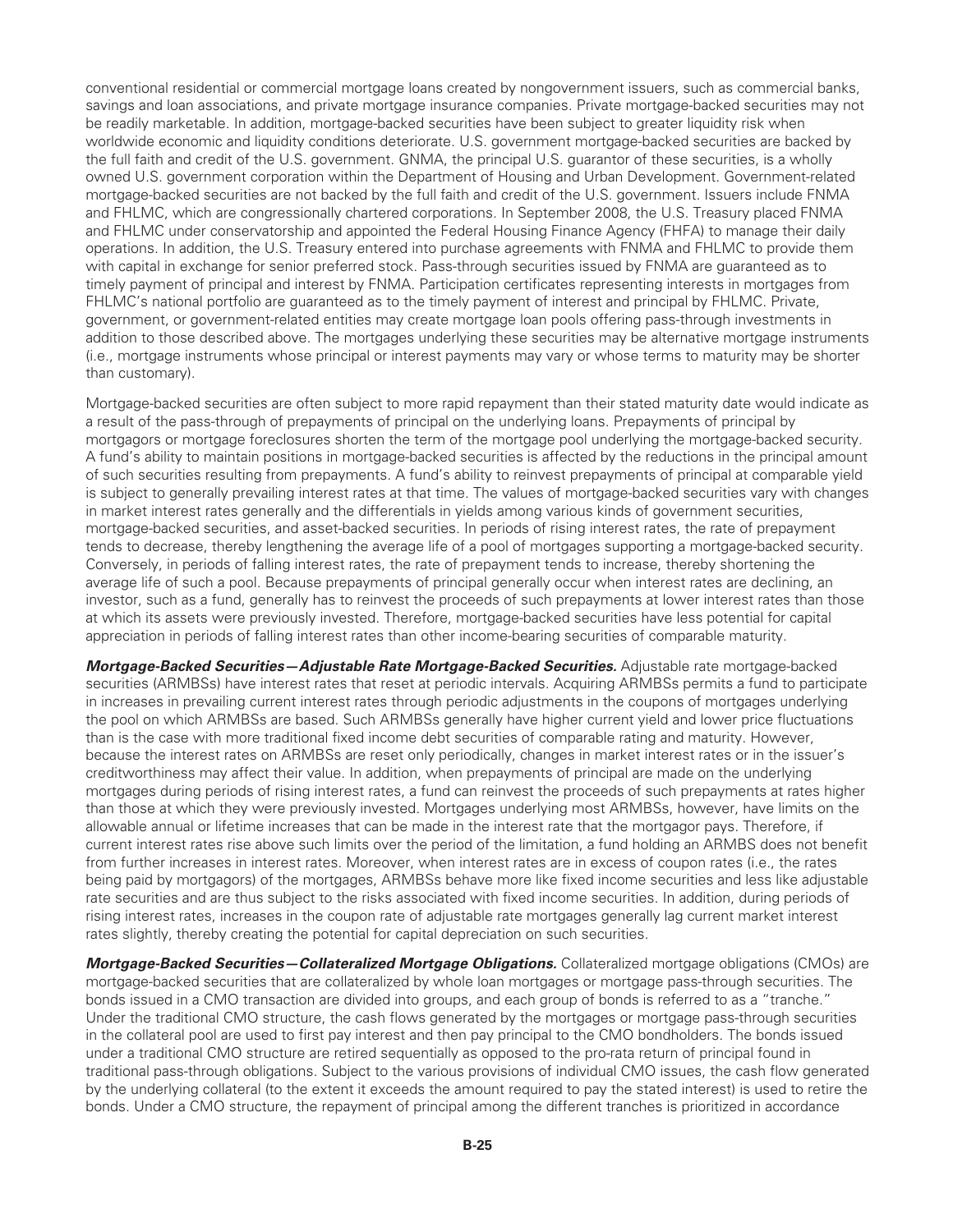with the terms of the particular CMO issuance. The "fastest-pay" tranches of bonds, as specified in the prospectus for the issuance, would initially receive all principal payments. When those tranches of bonds are retired, the next tranche (or tranches) in the sequence, as specified in the prospectus, receives all of the principal payments until that tranche is retired. The sequential retirement of bond groups continues until the last tranche is retired. Accordingly, the CMO structure allows the issuer to use cash flows of long-maturity, monthly pay collateral to formulate securities with short, intermediate, and long final maturities and expected average lives and risk characteristics.

In recent years, new types of CMO tranches have evolved. These include floating rate CMOs, planned amortization classes, accrual bonds, and CMO residuals. These newer structures affect the amount and timing of principal and interest received by each tranche from the underlying collateral. Under certain of these new structures, given classes of CMOs have priority over others with respect to the receipt of prepayments on the mortgages. Therefore, depending on the type of CMOs in which a fund invests, the investment may be subject to a greater or lesser risk of prepayment than other types of mortgage-backed securities.

CMOs may include real estate mortgage investment conduits (REMICs). REMICs, which were authorized under the Tax Reform Act of 1986, are private entities formed for the purpose of holding a fixed pool of mortgages secured by an interest in real property. A REMIC is a CMO that qualifies for special tax treatment under the IRC and invests in certain mortgages principally secured by interests in real property. Investors may purchase beneficial interests in REMICs, which are known as "regular" interests, or "residual" interests. Guaranteed REMIC pass-through certificates (REMIC Certificates) issued by FNMA or FHLMC represent beneficial ownership interests in a REMIC trust consisting principally of mortgage loans or FNMA, FHLMC, or GNMA-guaranteed mortgage pass-through certificates. For FHLMC REMIC Certificates, FHLMC guarantees the timely payment of interest and also guarantees the payment of principal, as payments are required to be made on the underlying mortgage participation certificates. FNMA REMIC Certificates are issued and guaranteed as to timely distribution of principal and interest by FNMA.

The primary risk of CMOs is the uncertainty of the timing of cash flows that results from the rate of prepayments on the underlying mortgages serving as collateral and from the structure of the particular CMO transaction (i.e., the priority of the individual tranches). An increase or decrease in prepayment rates (resulting from a decrease or increase in mortgage interest rates) will affect the yield, the average life, and the price of CMOs. The prices of certain CMOs, depending on their structure and the rate of prepayments, can be volatile. Some CMOs may also not be as liquid as other securities.

*Mortgage-Backed Securities—Hybrid ARMs.* A hybrid adjustable rate mortgage (hybrid ARM) is a type of mortgage in which the interest rate is fixed for a specified period and then resets periodically, or floats, for the remaining mortgage term. Hybrid ARMs are usually referred to by their fixed and floating periods. For example, a 5/1 ARM refers to a mortgage with a 5-year fixed interest rate period, followed by a 1-year interest rate adjustment period. During the initial interest period (i.e., the initial five years for a 5/1 hybrid ARM), hybrid ARMs behave more like fixed income securities and are thus subject to the risks associated with fixed income securities. All hybrid ARMs have reset dates. A reset date is the date when a hybrid ARM changes from a fixed interest rate to a floating interest rate. At the reset date, a hybrid ARM can adjust by a maximum specified amount based on a margin over an identified index. Like ARMBSs, hybrid ARMs have periodic and lifetime limitations on the increases that can be made to the interest rates that mortgagors pay. Therefore, if during a floating rate period interest rates rise above the interest rate limits of the hybrid ARM, a fund holding the hybrid ARM does not benefit from further increases in interest rates.

*Mortgage-Backed Securities—Mortgage Dollar Rolls.* A mortgage dollar roll is a transaction in which a fund sells a mortgage-backed security to a dealer and simultaneously agrees to purchase a similar security (but not the same security) in the future at a predetermined price. A mortgage-dollar-roll program may be structured to simulate an investment in mortgage-backed securities at a potentially lower cost, or with potentially reduced administrative burdens, than directly holding mortgage-backed securities. For accounting purposes, each transaction in a mortgage dollar roll is viewed as a separate purchase and sale of a mortgage-backed security. These transactions may increase a fund's portfolio turnover rate. The fund receives cash for a mortgage-backed security in the initial transaction and enters into an agreement that requires the fund to purchase a similar mortgage-backed security in the future.

The counterparty with which a fund enters into a mortgage-dollar-roll transaction is obligated to provide the fund with similar securities to purchase as those originally sold by the fund. These securities generally must (1) be issued by the same agency and be part of the same program; (2) have similar original stated maturities; (3) have identical net coupon rates; and (4) satisfy "good delivery" requirements, meaning that the aggregate principal amounts of the securities delivered and received back must be within a certain percentage of the initial amount delivered. Mortgage dollar rolls will be used only if consistent with a fund's investment objective and strategies and will not be used to change a fund's risk profile.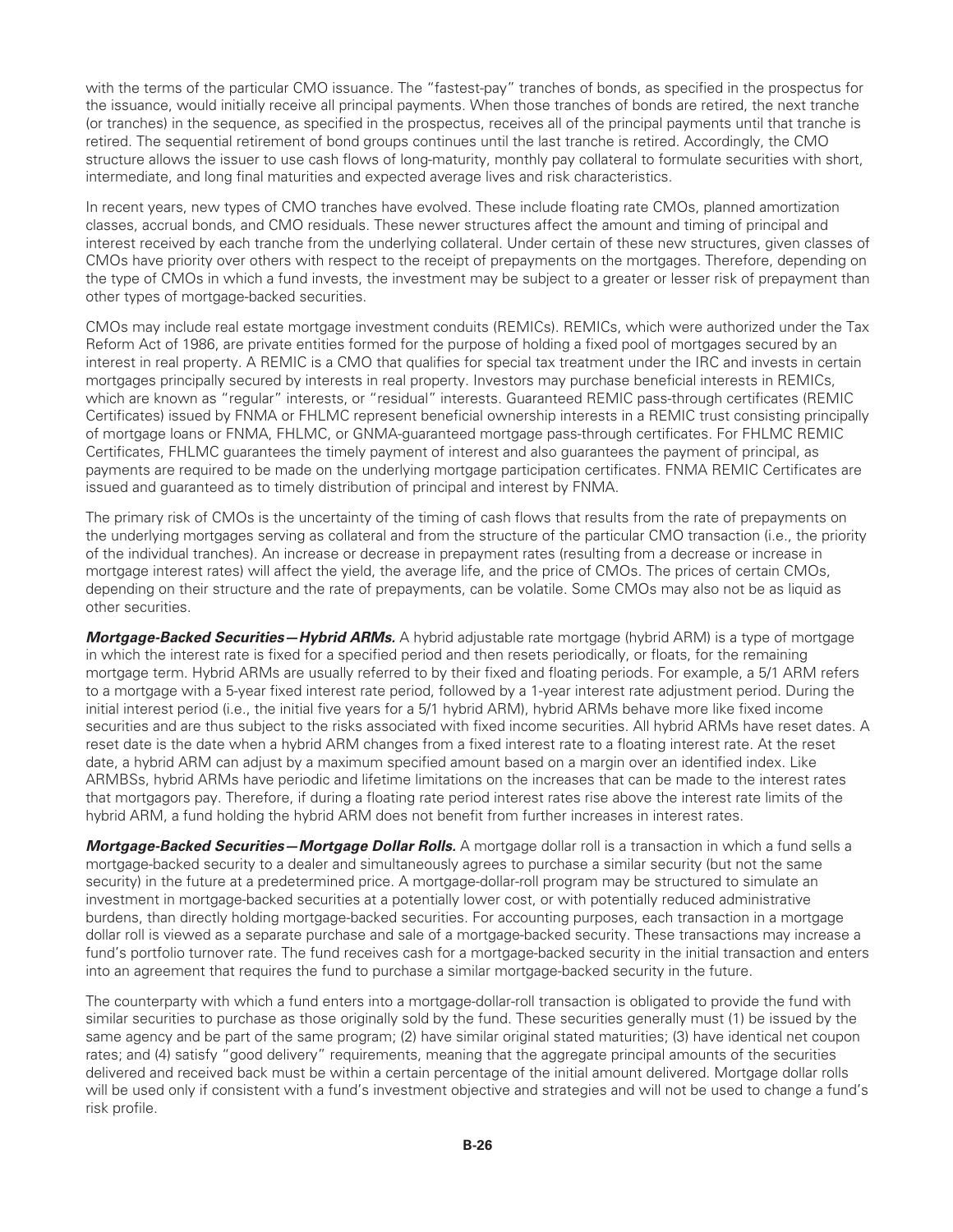*Mortgage-Backed Securities—Stripped Mortgage-Backed Securities.* Stripped mortgage-backed securities (SMBSs) are derivative multiclass mortgage-backed securities. SMBSs may be issued by agencies or instrumentalities of the U.S. government or by private originators of, or investors in, mortgage loans, including savings and loan associations, mortgage banks, commercial banks, investment banks, and special purpose entities formed or sponsored by any of the foregoing.

SMBSs are usually structured with two classes that receive different proportions of the interest and principal distributions on a pool of mortgage assets. A common type of SMBS will have one class receiving some of the interest and most of the principal from the mortgage assets, while the other class will receive most of the interest and the remainder of the principal. In the most extreme case, one class will receive all of the interest (the "IO" class), while the other class will receive all of the principal (the principal-only or "PO" class). The price and yield to maturity on an IO class are extremely sensitive to the rate of principal payments (including prepayments) on the related underlying mortgage assets, and a rapid rate of principal payments may have a material adverse effect on a fund's yield to maturity from these securities. If the underlying mortgage assets experience greater than anticipated prepayments of principal, a fund may fail to recoup some or all of its initial investment in these securities, even if the security is in one of the highest rating categories.

Although SMBSs are purchased and sold by institutional investors through several investment banking firms acting as brokers or dealers, these securities were only recently developed. As a result, established trading markets have not yet developed, and accordingly, these securities may be deemed "illiquid" and thus subject to a fund's limitations on investment in illiquid securities.

*Mortgage-Backed Securities— To Be Announced (TBA) Securities.* A TBA securities transaction, which is a type of forward-commitment transaction, represents an agreement to buy or sell mortgage-backed securities with agreed-upon characteristics for a fixed unit price, with settlement on a scheduled future date, typically within 30 calendar days of the trade date. With TBA transactions, the particular securities (i.e., specified mortgage pools) to be delivered or received are not identified at the trade date; however, securities delivered to a purchaser must meet specified criteria, including face value, coupon rate, and maturity, and be within industry-accepted "good delivery" standards.

A fund may sell TBA securities to hedge its portfolio positions or to dispose of mortgage-backed securities it owns under delayed-delivery arrangements. Proceeds of TBA securities sold are not received until the contractual settlement date.

For TBA purchases, a fund will maintain sufficient liquid assets (e.g., cash or marketable securities) until settlement date in an amount sufficient to meet the purchase price. Unsettled TBA securities are valued by an independent pricing service based on the characteristics of the securities to be delivered or received. A risk associated with TBA transactions is that at settlement, either the buyer fails to pay the agreed price for the securities or the seller fails to deliver the agreed securities. As the value of such unsettled TBA securities is assessed on a daily basis, parties mitigate such risk by, among other things, exchanging collateral as security for performance, performing a credit analysis of the counterparty, allocating transactions among numerous counterparties, and monitoring its exposure to each counterparty.

**Options.** An option is a derivative. An option on a security (or index) is a contract that gives the holder of the option, in return for the payment of a "premium," the right, but not the obligation, to buy from (in the case of a call option) or sell to (in the case of a put option) the writer of the option the security underlying the option (or the cash value of the index) at a specified exercise price prior to the expiration date of the option. The writer of an option on a security has the obligation upon exercise of the option to deliver the underlying security upon payment of the exercise price (in the case of a call option) or to pay the exercise price upon delivery of the underlying security (in the case of a put option). The writer of an option on an index has the obligation upon exercise of the option to pay an amount equal to the cash value of the index minus the exercise price, multiplied by the specified multiplier for the index option. The multiplier for an index option determines the size of the investment position the option represents. Unlike exchange-traded options, which are standardized with respect to the underlying instrument, expiration date, contract size, and strike price, the terms of over-the-counter (OTC) options (options not traded on exchanges) generally are established through negotiation with the other party to the option contract. Although this type of arrangement allows the purchaser or writer greater flexibility to tailor an option to its needs, OTC options generally involve credit risk to the counterparty, whereas for exchange-traded, centrally cleared options, credit risk is mutualized through the involvement of the applicable clearing house.

The buyer (or holder) of an option is said to be "long" the option, while the seller (or writer) of an option is said to be "short" the option. A call option grants to the holder the right to buy (and obligates the writer to sell) the underlying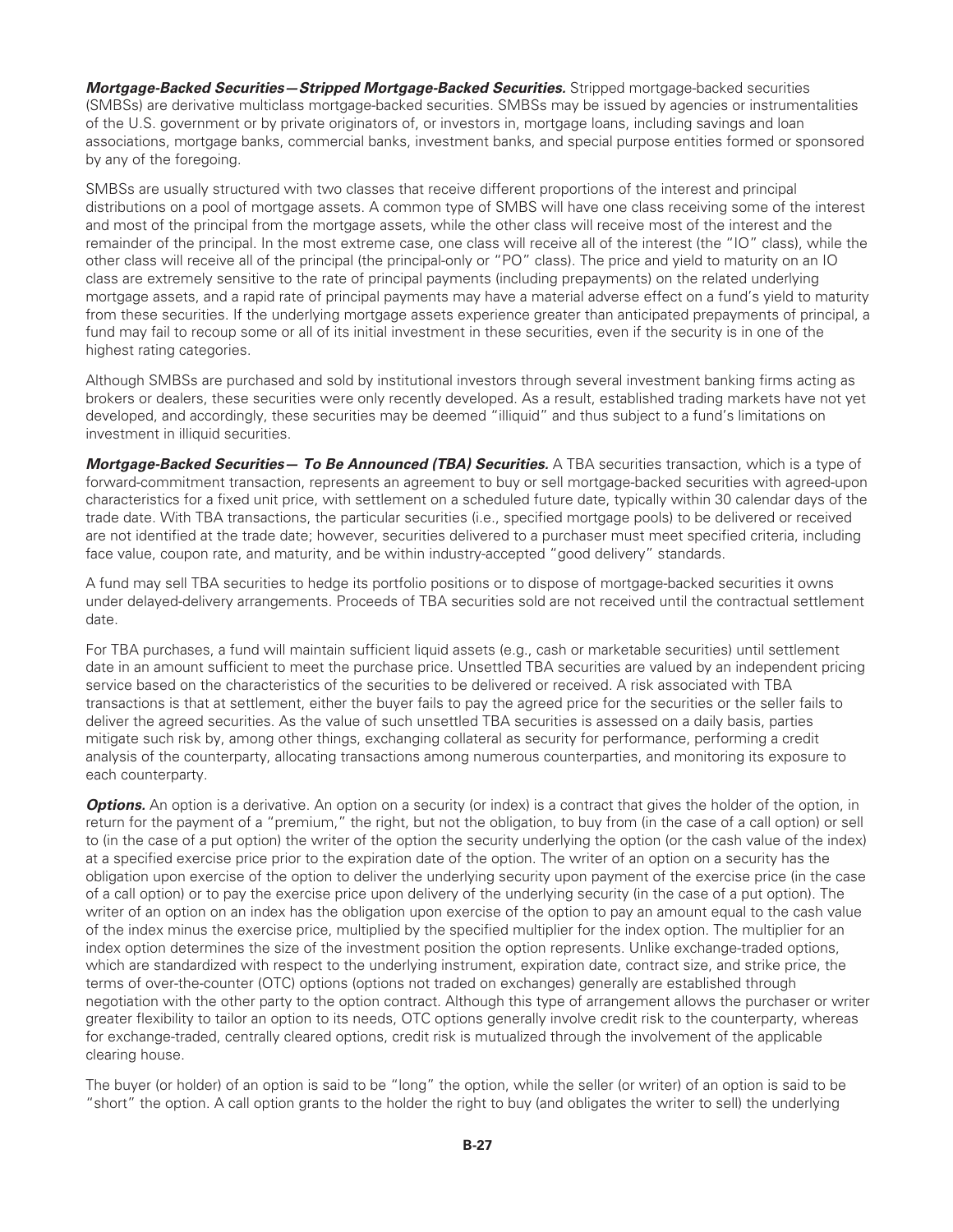security at the strike price, which is the predetermined price at which the option may be exercised. A put option grants to the holder the right to sell (and obligates the writer to buy) the underlying security at the strike price. The purchase price of an option is called the "premium." The potential loss to an option buyer is limited to the amount of the premium plus transaction costs. This will be the case if the option is held and not exercised prior to its expiration date. Generally, an option writer sells options with the goal of obtaining the premium paid by the option buyer, but that person could also seek to profit from an anticipated rise or decline in option prices. If an option sold by an option writer expires without being exercised, the writer retains the full amount of the premium. The option writer, however, has unlimited economic risk because its potential loss, except to the extent offset by the premium received when the option was written, is equal to the amount the option is "in-the-money" at the expiration date. A call option is in-the-money if the value of the underlying position exceeds the exercise price of the option. A put option is in-the-money if the exercise price of the option exceeds the value of the underlying position. Generally, any profit realized by an option buyer represents a loss for the option writer. The writing of an option will not be considered to constitute the issuance, by a fund, of a "senior security," as that term is defined in Section 18(g) of the 1940 Act, and therefore such transaction will not be subject to the 300% asset coverage requirement otherwise applicable to borrowings by a fund, if the fund covers the transaction in accordance with the requirements described under the heading *"Borrowing."*

If a trading market, in particular options, were to become unavailable, investors in those options (such as the funds) would be unable to close out their positions until trading resumes, and they may be faced with substantial losses if the value of the underlying instrument moves adversely during that time. Even if the market were to remain available, there may be times when options prices will not maintain their customary or anticipated relationships to the prices of the underlying instruments and related instruments. Lack of investor interest, changes in volatility, or other factors or conditions might adversely affect the liquidity, efficiency, continuity, or even the orderliness of the market for particular options.

A fund bears the risk that its advisor will not accurately predict future market trends. If the advisor attempts to use an option as a hedge against, or as a substitute for, a portfolio investment, the fund will be exposed to the risk that the option will have or will develop imperfect or no correlation with the portfolio investment, which could cause substantial losses for the fund. Although hedging strategies involving options can reduce the risk of loss, they can also reduce the opportunity for gain or even result in losses by offsetting favorable price movements in other fund investments. Many options, in particular OTC options, are complex and often valued based on subjective factors. Improper valuations can result in increased cash payment requirements to counterparties or a loss of value to a fund.

*OTC Swap Agreements.* An over-the-counter (OTC) swap agreement, which is a type of derivative, is an agreement between two parties (counterparties) to exchange payments at specified dates (periodic payment dates) on the basis of a specified amount (notional amount) with the payments calculated with reference to a specified asset, reference rate, or index.

Examples of OTC swap agreements include, but are not limited to, interest rate swaps, credit default swaps, equity swaps, commodity swaps, foreign currency swaps, index swaps, excess return swaps, and total return swaps. Most OTC swap agreements provide that when the periodic payment dates for both parties are the same, payments are netted and only the net amount is paid to the counterparty entitled to receive the net payment. Consequently, a fund's current obligations (or rights) under an OTC swap agreement will generally be equal only to the net amount to be paid or received under the agreement, based on the relative values of the positions held by each counterparty. OTC swap agreements allow for a wide variety of transactions. For example, fixed rate payments may be exchanged for floating rate payments; U.S. dollar-denominated payments may be exchanged for payments denominated in a different currency; and payments tied to the price of one asset, reference rate, or index may be exchanged for payments tied to the price of another asset, reference rate, or index.

An OTC option on an OTC swap agreement, also called a "swaption," is an option that gives the buyer the right, but not the obligation, to enter into a swap on a future date in exchange for paying a market-based "premium." A receiver swaption gives the owner the right to receive the total return of a specified asset, reference rate, or index. A payer swaption gives the owner the right to pay the total return of a specified asset, reference rate, or index. Swaptions also include options that allow an existing swap to be terminated or extended by one of the counterparties.

The use of OTC swap agreements by a fund entails certain risks, which may be different from, or possibly greater than, the risks associated with investing directly in the securities and other investments that are the referenced asset for the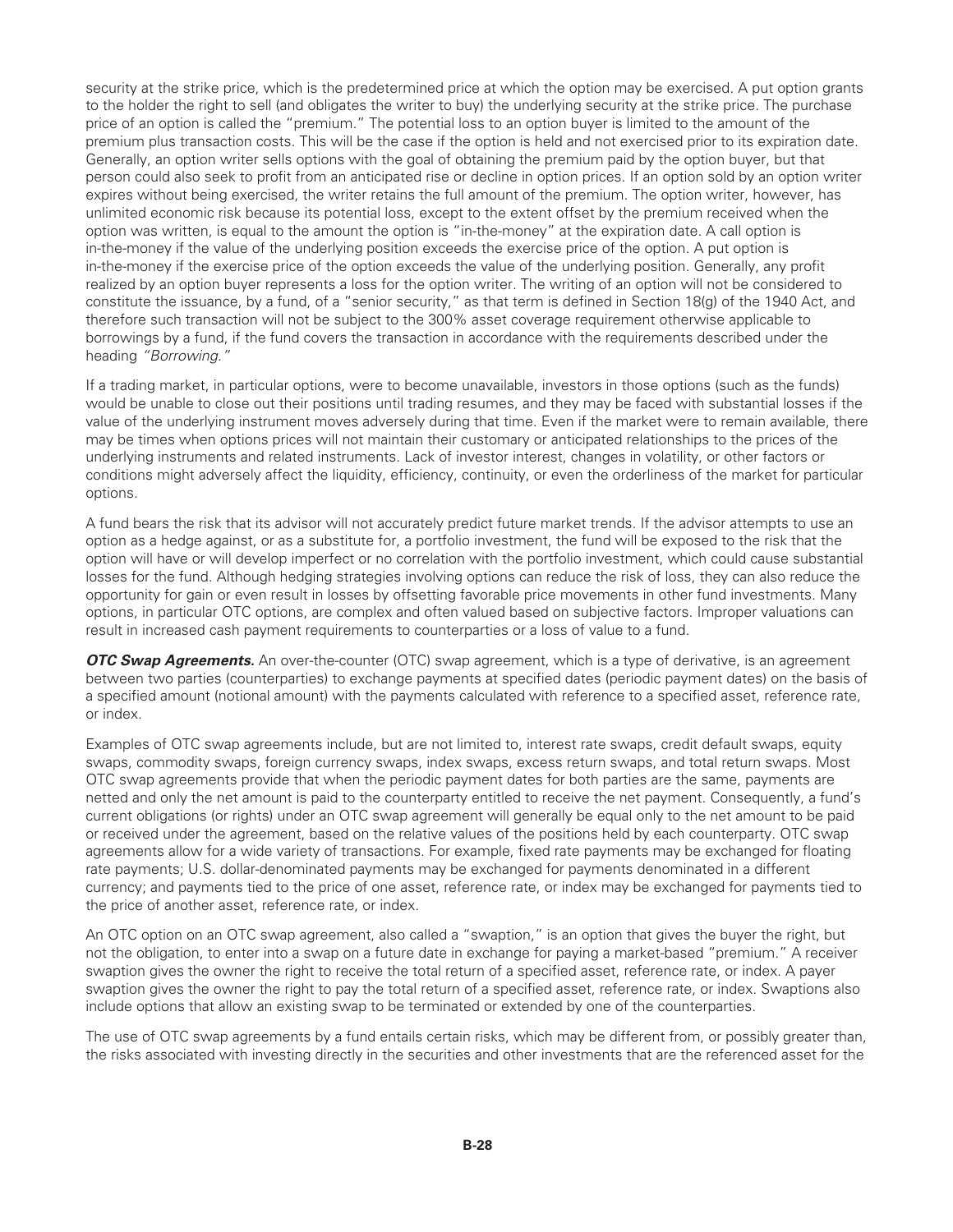swap agreement. OTC swaps are highly specialized instruments that require investment techniques, risk analyses, and tax planning different from those associated with stocks, bonds, and other traditional investments. The use of an OTC swap requires an understanding not only of the referenced asset, reference rate, or index but also of the swap itself, without the benefit of observing the performance of the swap under all possible market conditions.

OTC swap agreements may be subject to liquidity risk, which exists when a particular swap is difficult to purchase or sell. If an OTC swap transaction is particularly large or if the relevant market is illiquid (as is the case with many OTC swaps), it may not be possible to initiate a transaction or liquidate a position at an advantageous time or price, which may result in significant losses. In addition, OTC swap transactions may be subject to a fund's limitation on investments in illiquid securities.

OTC swap agreements may be subject to pricing risk, which exists when a particular swap becomes extraordinarily expensive or inexpensive relative to historical prices or the prices of corresponding cash market instruments. Under certain market conditions, it may not be economically feasible to initiate a transaction or liquidate a position in time to avoid a loss or take advantage of an opportunity or to realize the intrinsic value of the OTC swap agreement.

Because certain OTC swap agreements have a leverage component, adverse changes in the value or level of the underlying asset, reference rate, or index can result in a loss substantially greater than the amount invested in the swap itself. Certain OTC swaps have the potential for unlimited loss, regardless of the size of the initial investment. A leveraged OTC swap transaction will not be considered to constitute the issuance, by a fund, of a "senior security," as that term is defined in Section 18(g) of the 1940 Act, and therefore such transaction will not be subject to the 300% asset coverage requirement otherwise applicable to borrowings by a fund, if the fund covers the transaction in accordance with the requirements described under the heading *"Borrowing."*

Like most other investments, OTC swap agreements are subject to the risk that the market value of the instrument will change in a way detrimental to a fund's interest. A fund bears the risk that its advisor will not accurately forecast future market trends or the values of assets, reference rates, indexes, or other economic factors in establishing OTC swap positions for the fund. If the advisor attempts to use an OTC swap as a hedge against, or as a substitute for, a portfolio investment, the fund will be exposed to the risk that the OTC swap will have or will develop imperfect or no correlation with the portfolio investment. This could cause substantial losses for the fund. Although hedging strategies involving OTC swap instruments can reduce the risk of loss, they can also reduce the opportunity for gain or even result in losses by offsetting favorable price movements in other fund investments. Many OTC swaps are complex and often valued subjectively. Improper valuations can result in increased cash payment requirements to counterparties or a loss of value to a fund.

The use of an OTC swap agreement also involves the risk that a loss may be sustained as a result of the insolvency or bankruptcy of the counterparty or the failure of the counterparty to make required payments or otherwise comply with the terms of the agreement. Additionally, the use of credit default swaps can result in losses if a fund's advisor does not correctly evaluate the creditworthiness of the issuer on which the credit swap is based.

**Other Investment Companies.** A fund may invest in other investment companies to the extent permitted by applicable law or SEC exemption. Under Section 12(d)(1) of the 1940 Act, a fund may invest up to 10% of its assets in shares of investment companies generally and up to 5% of its assets in any one investment company, as long as no investment represents more than 3% of the voting stock of an acquired investment company. In addition, no funds for which Vanguard acts as an advisor may, in the aggregate, own more than 10% of the voting stock of a closed-end investment company. The 1940 Act and related rules provide certain exemptions from these restrictions, for example, for funds that invest in other funds within the same group of investment companies. Vanguard also has obtained SEC exemptive orders that allow registered investment companies to invest in the issuing funds beyond the limits of Section 12(d)(1), subject to certain terms and conditions, including the requirement to enter into a participation agreement with Vanguard. The SEC recently adopted changes to the regulatory framework for fund of funds arrangements, and, as a result, Vanguard's exemptive orders will be rescinded by the SEC on January 19, 2022. However, effective January 19, 2022, new Rule 12d1-4 under the 1940 Act permits registered investment companies to invest in other registered investment companies beyond the limits in Section 12(d)(1), subject to certain conditions, including that the funds enter into a fund of funds investment agreement. If a fund invests in other investment companies, shareholders will bear not only their proportionate share of the fund's expenses (including operating expenses and the fees of the advisor), but they also may indirectly bear similar expenses of the underlying investment companies. Certain investment companies, such as business development companies (BDCs), are more akin to operating companies and, as such, their expenses are not direct expenses paid by fund shareholders and are not used to calculate the fund's net asset value. SEC rules nevertheless require that any expenses incurred by a BDC be included in a fund's expense ratio as "Acquired Fund Fees and Expenses." The expense ratio of a fund that holds a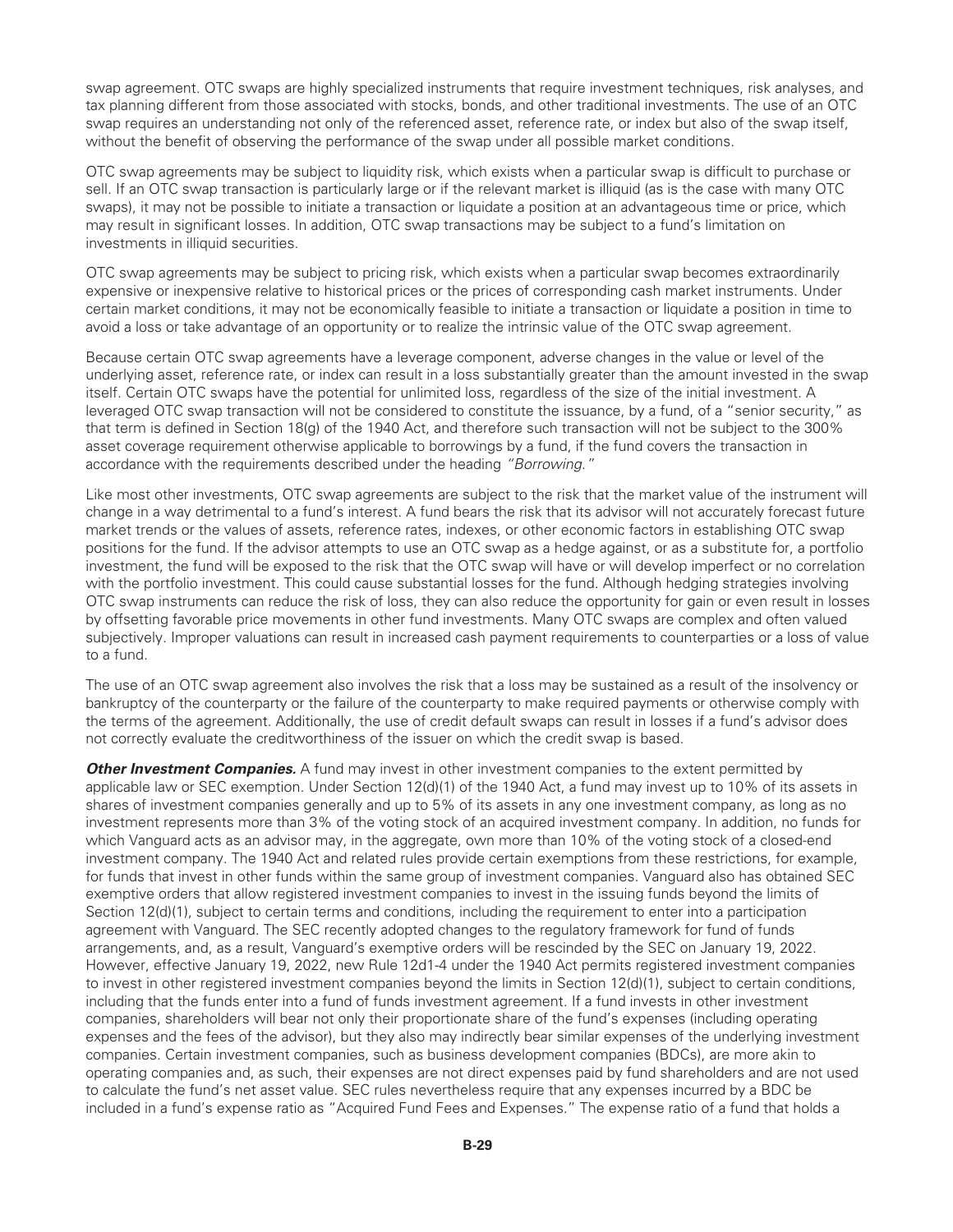BDC will thus overstate what the fund actually spends on portfolio management, administrative services, and other shareholder services by an amount equal to these Acquired Fund Fees and Expenses. The Acquired Fund Fees and Expenses are not included in a fund's financial statements, which provide a clearer picture of a fund's actual operating expenses. Shareholders would also be exposed to the risks associated not only with the investments of the fund but also with the portfolio investments of the underlying investment companies. Certain types of investment companies, such as closed-end investment companies, issue a fixed number of shares that typically trade on a stock exchange or over-the-counter at a premium or discount to their net asset value. Others are continuously offered at net asset value but also may be traded on the secondary market.

A fund may be limited to purchasing a particular share class of other investment companies (underlying funds). In certain cases, an investor may be able to purchase lower-cost shares of such underlying funds separately, and therefore be able to construct, and maintain over time, a similar portfolio of investments while incurring lower overall expenses.

*Preferred Stock.* Preferred stock represents an equity or ownership interest in an issuer. Preferred stock normally pays dividends at a specified rate and has precedence over common stock in the event the issuer is liquidated or declares bankruptcy. However, in the event an issuer is liquidated or declares bankruptcy, the claims of owners of bonds take precedence over the claims of those who own preferred and common stock. Preferred stock, unlike common stock, often has a stated dividend rate payable from the corporation's earnings. Preferred stock dividends may be cumulative or noncumulative, participating, or auction rate. "Cumulative" dividend provisions require all or a portion of prior unpaid dividends to be paid before dividends can be paid to the issuer's common stock. "Participating" preferred stock may be entitled to a dividend exceeding the stated dividend in certain cases. If interest rates rise, the fixed dividend on preferred stocks may be less attractive, causing the price of such stocks to decline. Preferred stock may have mandatory sinking fund provisions, as well as provisions allowing the stock to be called or redeemed, which can limit the benefit of a decline in interest rates. Preferred stock is subject to many of the risks to which common stock and debt securities are subject. In addition, preferred stock may be subject to more abrupt or erratic price movements than common stock or debt securities because preferred stock may trade with less frequency and in more limited volume.

**Private Equity.** Private equity is equity capital that is not quoted on a public exchange. Acquiring private equity involves making investments directly into private companies or conducting buyouts of public companies that result in a delisting of public equity. Capital for private equity can be used to fund new technologies, expand working capital within an owned company, make acquisitions, or to strengthen a balance sheet. Private equity securities should be regarded as illiquid, as they are not listed on an exchange and generally are not widely transferable. By their nature, investments in privately held companies tend to be riskier than investments in publicly traded companies. Generally, there will be no readily available market for private equity investments and, accordingly, most such investments are difficult to value and can be difficult to exit.

*Real Estate Investment Trusts (REITs).* An equity REIT owns real estate properties directly and generates income from rental and lease payments. Equity REITs also have the potential to generate capital gains as properties are sold at a profit. A mortgage REIT makes construction, development, and long-term mortgage loans to commercial real estate developers and earns interest income on these loans. A hybrid REIT holds both properties and mortgages. To avoid taxation at the corporate level, REITs must distribute most of their earnings to shareholders.

Investments in REITs are subject to many of the same risks as direct investments in real estate. In general, real estate values can be affected by a variety of factors, including, but not limited to, supply and demand for properties, general or local economic conditions, and the strength of specific industries that rent properties. Ultimately, a REIT's performance depends on the types and locations of the properties it owns and on how well the REIT manages its properties. For example, rental income could decline because of extended vacancies, increased competition from nearby properties, tenants' failure to pay rent, regulatory limitations on rents, fluctuations in rental income, variations in market rental rates, or incompetent management. Property values could decrease because of overbuilding in the area, environmental liabilities, uninsured damages caused by natural disasters, a general decline in the neighborhood, losses because of casualty or condemnation, increases in property taxes, or changes in zoning laws.

The value of a REIT may also be affected by changes in interest rates. Rising interest rates generally increase the cost of financing for real estate projects, which could cause the value of an equity REIT to decline. During periods of declining interest rates, mortgagors may elect to prepay mortgages held by mortgage REITs, which could lower or diminish the yield on the REIT. REITs are also subject to heavy cash-flow dependency, default by borrowers, and changes in tax and regulatory requirements. In addition, a REIT may fail to meet the requirements for qualification and taxation as a REIT under the IRC and/or fail to maintain exemption from the 1940 Act.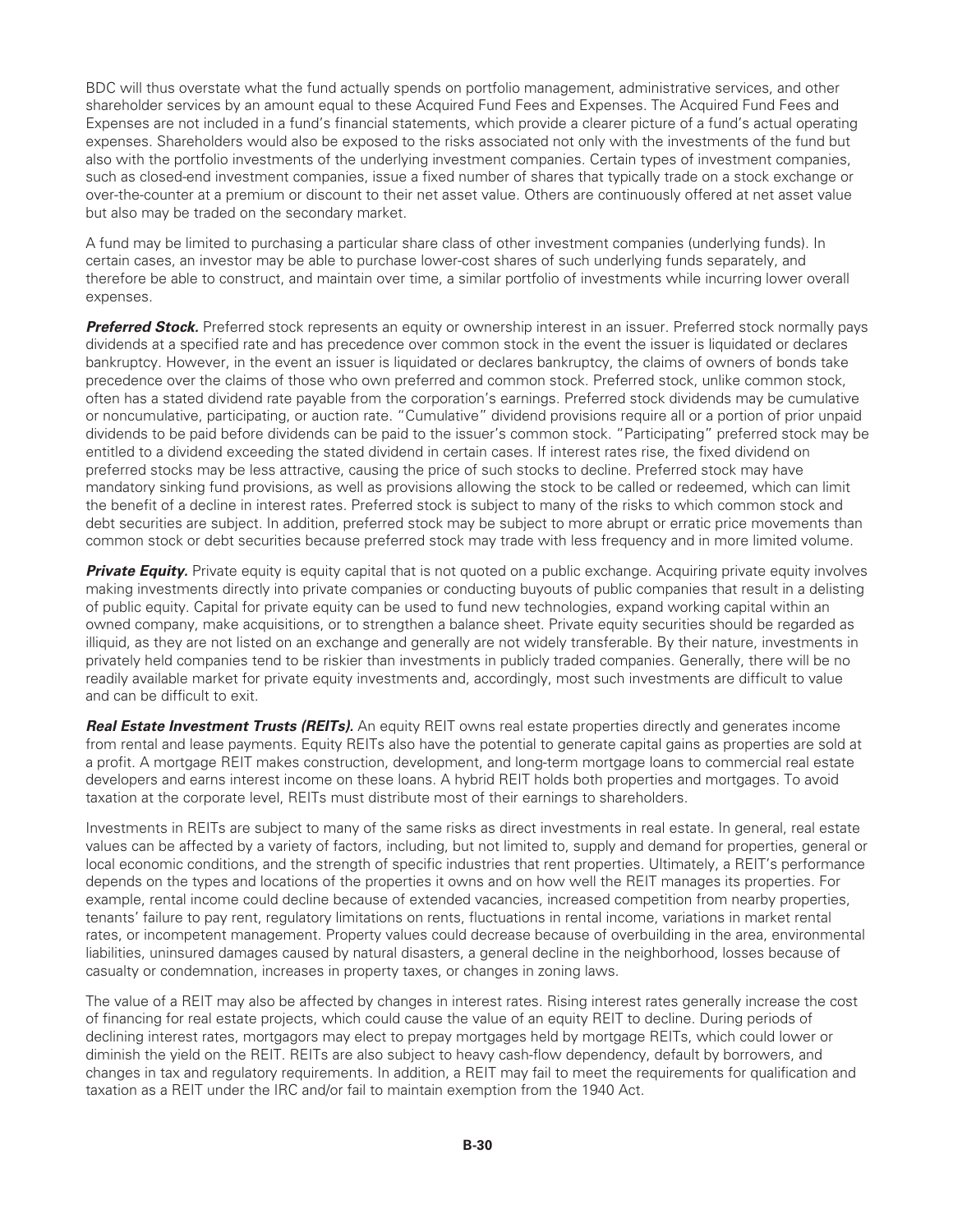*Reliance on Service Providers, Data Providers, and Other Technology. Vanguard funds rely upon the performance* of service providers to execute several key functions, which may include functions integral to a fund's operations. Failure by any service provider to carry out its obligations to a fund could disrupt the business of the fund and could have an adverse effect on the fund's performance. A fund's service providers' reliance on certain technology or information vendors (e.g., trading systems, investment analysis tools, benchmark analytics, and tax and accounting tools) could also adversely affect a fund and its shareholders. For example, a fund's investment advisor may use models and/or data with respect to potential investments for the fund. When models or data prove to be incorrect or incomplete, any decisions made in reliance upon such models or data expose a fund to potential risks.

*Repurchase Agreements.* A repurchase agreement is an agreement under which a fund acquires a debt security (generally a security issued by the U.S. government or an agency thereof, a banker's acceptance, or a certificate of deposit) from a bank, a broker, a dealer, or another counterparty that meets minimum credit requirements and simultaneously agrees to resell such security to the seller at an agreed-upon price and date (normally, the next business day). Because the security purchased constitutes collateral for the repurchase obligation, a repurchase agreement may be considered a loan that is collateralized by the security purchased. The resale price reflects an agreed-upon interest rate effective for the period the instrument is held by a fund and is unrelated to the interest rate on the underlying instrument. In these transactions, the securities acquired by a fund (including accrued interest earned thereon) must have a total value in excess of the value of the repurchase agreement and be held by a custodian bank until repurchased. In addition, the investment advisor will monitor a fund's repurchase agreement transactions generally and will evaluate the creditworthiness of any bank, broker, dealer, or other counterparty that meets minimum credit requirements to a repurchase agreement relating to a fund. The aggregate amount of any such agreements is not limited, except to the extent required by law.

The use of repurchase agreements involves certain risks. One risk is the seller's ability to pay the agreed-upon repurchase price on the repurchase date. If the seller defaults, the fund may incur costs in disposing of the collateral, which would reduce the amount realized thereon. If the seller seeks relief under bankruptcy laws, the disposition of the collateral may be delayed or limited. For example, if the other party to the agreement becomes insolvent and subject to liquidation or reorganization under bankruptcy or other laws, a court may determine that the underlying security is collateral for a loan by the fund not within its control, and therefore the realization by the fund on such collateral may be automatically stayed. Finally, it is possible that the fund may not be able to substantiate its interest in the underlying security and may be deemed an unsecured creditor of the other party to the agreement.

*Restricted and Illiquid Securities/Investments (including Private Placements).* Illiquid securities/investments are investments that a fund reasonably expects cannot be sold or disposed of in current market conditions in seven calendar days or less without the sale or disposition significantly changing the market value of the investment. The SEC generally limits aggregate holdings of illiquid securities/investments by a mutual fund to 15% of its net assets (5% for money market funds). A fund may experience difficulty valuing and selling illiquid securities/investments and, in some cases, may be unable to value or sell certain illiquid securities for an indefinite period of time. Illiquid securities may include a wide variety of investments, such as (1) repurchase agreements maturing in more than seven days (unless the agreements have demand/redemption features), (2) OTC options contracts and certain other derivatives (including certain swap agreements), (3) fixed time deposits that are not subject to prepayment or do not provide for withdrawal penalties upon prepayment (other than overnight deposits), (4) certain loan interests and other direct debt instruments, (5) certain municipal lease obligations, (6) private equity investments, (7) commercial paper issued pursuant to Section 4(a)(2) of the 1933 Act, and (8) securities whose disposition is restricted under the federal securities laws. Illiquid securities/investments may include restricted, privately placed securities (such as private investments in public equity (PIPEs) or special purpose acquisition companies (SPACs)) that, under the federal securities laws, generally may be resold only to qualified institutional buyers. If a market develops for a restricted security held by a fund, it may be treated as a liquid security in accordance with guidelines approved by the board of trustees.

*Reverse Repurchase Agreements.* In a reverse repurchase agreement, a fund sells a security to another party, such as a bank or broker-dealer, in return for cash and agrees to repurchase that security at an agreed-upon price and time. Under a reverse repurchase agreement, the fund continues to receive any principal and interest payments on the underlying security during the term of the agreement. Reverse repurchase agreements involve the risk that the market value of securities retained by the fund may decline below the repurchase price of the securities sold by the fund that it is obligated to repurchase. In addition to the risk of such a loss, fees charged to the fund may exceed the return the fund earns from investing the proceeds received from the reverse repurchase agreement transaction. A reverse repurchase agreement may be considered a borrowing transaction for purposes of the 1940 Act. A reverse repurchase agreement transaction will not be considered to constitute the issuance, by a fund, of a "senior security," as that term is defined in Section 18(g) of the 1940 Act, and therefore such transaction will not be subject to the 300% asset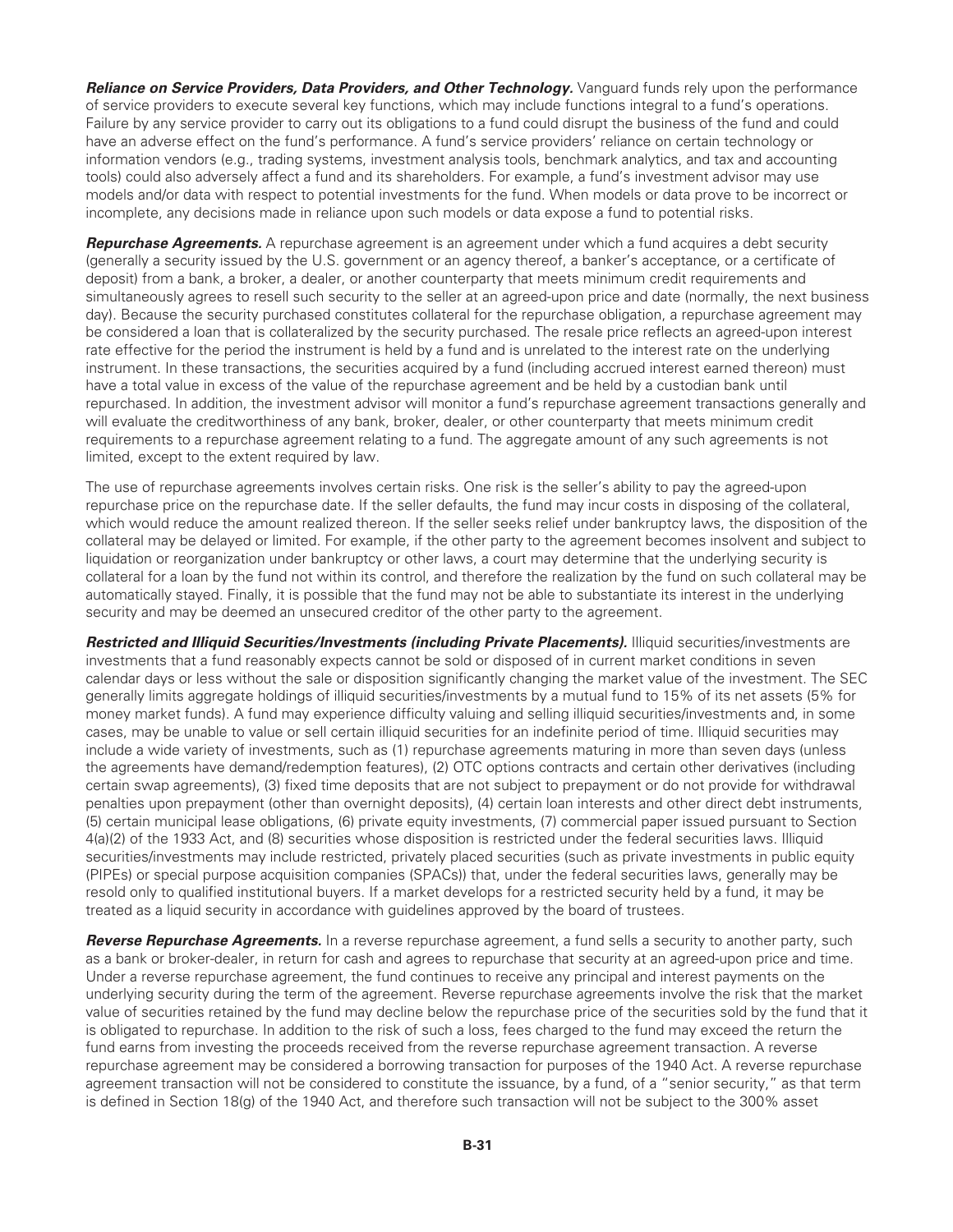coverage requirement otherwise applicable to borrowings by a fund, if the fund covers the transaction in accordance with the requirements described under the heading *"Borrowing."* A fund will enter into reverse repurchase agreements only with parties whose creditworthiness has been reviewed and found satisfactory by the advisor. If the buyer in a reverse repurchase agreement becomes insolvent or files for bankruptcy, a fund's use of proceeds from the sale may be restricted while the other party or its trustee or receiver determines if it will honor the fund's right to repurchase the securities. If the fund is unable to recover the securities it sold in a reverse repurchase agreement, it would realize a loss equal to the difference between the value of the securities and the payment it received for them.

**Securities Lending.** A fund may lend its securities to financial institutions (typically brokers, dealers, and banks) to generate income for the fund. There are certain risks associated with lending securities, including counterparty, credit, market, regulatory, and operational risks. The advisor considers the creditworthiness of the borrower, among other factors, in making decisions with respect to the lending of securities, subject to oversight by the board of trustees. If the borrower defaults on its obligation to return the securities lent because of insolvency or other reasons, a fund could experience delays and costs in recovering the securities lent or in gaining access to the collateral. These delays and costs could be greater for certain types of foreign securities, as well as certain types of borrowers that are subject to global regulatory regimes. If a fund is not able to recover the securities lent, the fund may sell the collateral and purchase a replacement security in the market. Collateral investments are subject to market appreciation or depreciation. The value of the collateral could decrease below the value of the replacement investment by the time the replacement investment is purchased. Currently, a fund invests cash collateral into Vanguard Market Liquidity Fund, an affiliated money market fund that invests in high-quality, short-term money market instruments.

The terms and the structure of the loan arrangements, as well as the aggregate amount of securities loans, must be consistent with the 1940 Act and the rules or interpretations of the SEC thereunder. These provisions limit the amount of securities a fund may lend to 33⅓% of the fund's total assets and require that (1) the borrower pledge and maintain with the fund collateral consisting of cash, an irrevocable letter of credit, or securities issued or guaranteed by the U.S. government having at all times not less than 100% of the value of the securities lent; (2) the borrower add to such collateral whenever the price of the securities lent rises (i.e., the borrower "marks to market" on a daily basis); (3) the loan be made subject to termination by the fund at any time; and (4) the fund receives reasonable interest on the loan (which may include the fund investing any cash collateral in interest-bearing short-term investments), any distribution on the lent securities, and any increase in their market value. Loan arrangements made by a fund will comply with any other applicable regulatory requirements. At the present time, the SEC does not object if an investment company pays reasonable negotiated fees in connection with lent securities, so long as such fees are set forth in a written contract and approved by the investment company's trustees. In addition, voting rights pass with the lent securities, but if a fund has knowledge that a material event will occur affecting securities on loan, and in respect to which the holder of the securities will be entitled to vote or consent, the lender must be entitled to call the loaned securities in time to vote or consent. A fund bears the risk that there may be a delay in the return of the securities, which may impair the fund's ability to vote on such a matter. See *Tax Status of the Funds* for information about certain tax consequences related to a fund's securities lending activities.

Pursuant to Vanguard's securities lending policy, Vanguard's fixed income and money market funds are not permitted to, and do not, lend their investment securities.

*Tax Matters—Federal Tax Discussion.* Discussion herein of U.S. federal income tax matters summarizes some of the important, generally applicable U.S. federal tax considerations relevant to investment in a fund based on the IRC, U.S. Treasury regulations, and other applicable authorities. These authorities are subject to change by legislative, administrative, or judicial action, possibly with retroactive effect. Each Fund has not requested and will not request an advance ruling from the Internal Revenue Service (IRS) as to the U.S. federal income tax matters discussed in this Statement of Additional Information. In some cases, a fund's tax position may be uncertain under current tax law and an adverse determination or future guidance by the IRS with respect to such a position could adversely affect the fund and its shareholders, including the fund's ability to continue to qualify as a regulated investment company or to continue to pursue its current investment strategy. A shareholder should consult his or her tax professional for information regarding the particular situation and the possible application of U.S. federal, state, local, foreign, and other taxes.

*Tax Matters—Federal Tax Treatment of Derivatives, Hedging, and Related Transactions.* A fund's transactions in derivative instruments (including, but not limited to, options, futures, forward contracts, and swap agreements), as well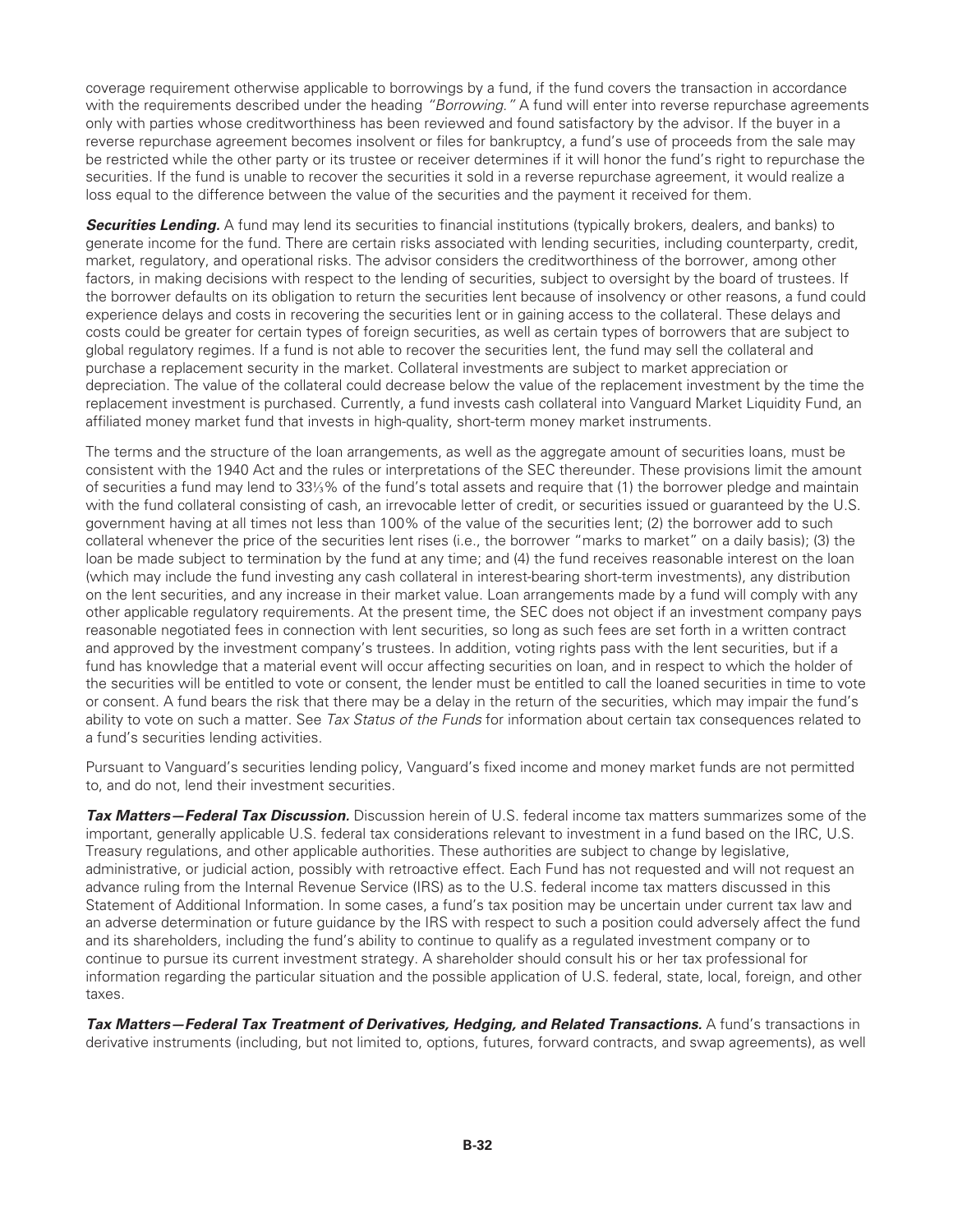as any of the fund's hedging, short sale, securities loan, or similar transactions, may be subject to one or more special tax rules that accelerate income to the fund, defer losses to the fund, cause adjustments in the holding periods of the fund's securities, convert long-term capital gains into short-term capital gains, or convert short-term capital losses into long-term capital losses. These rules could therefore affect the amount, timing, and character of distributions to shareholders.

Because these and other tax rules applicable to these types of transactions are in some cases uncertain under current law, an adverse determination or future guidance by the IRS with respect to these rules (which determination or guidance could be retroactive) may affect whether a fund has made sufficient distributions, and otherwise satisfied the relevant requirements, to maintain its qualification as a regulated investment company and avoid a fund-level tax.

*Tax Matters—Federal Tax Treatment of Futures Contracts.* For federal income tax purposes, a fund generally must recognize, as of the end of each taxable year, any net unrealized gains and losses on certain futures contracts, as well as any gains and losses actually realized during the year. In these cases, any gain or loss recognized with respect to a futures contract is considered to be 60% long-term capital gain or loss and 40% short-term capital gain or loss, without regard to the holding period of the contract. Gains and losses on certain other futures contracts (primarily non-U.S. futures contracts) are not recognized until the contracts are closed and are treated as long-term or short-term, depending on the holding period of the contract. Sales of futures contracts that are intended to hedge against a change in the value of securities held by a fund may affect the holding period of such securities and, consequently, the nature of the gain or loss on such securities upon disposition. A fund may be required to defer the recognition of losses on one position, such as futures contracts, to the extent of any unrecognized gains on a related offsetting position held by the fund.

A fund will distribute to shareholders annually any net capital gains that have been recognized for federal income tax purposes on futures transactions. Such distributions will be combined with distributions of capital gains realized on the fund's other investments, and shareholders will be advised on the nature of the distributions.

*Tax Matters—Federal Tax Treatment of Non-U.S. Currency Transactions.* Special rules generally govern the federal income tax treatment of a fund's transactions in the following: non-U.S. currencies; non-U.S. currency-denominated debt obligations; and certain non-U.S. currency options, futures contracts, forward contracts, and similar instruments. Accordingly, if a fund engages in these types of transactions it may have ordinary income or loss to the extent that such income or loss results from fluctuations in the value of the non-U.S. currency concerned. Such ordinary income could accelerate fund distributions to shareholders and increase the distributions taxed to shareholders as ordinary income. Any ordinary loss so created will generally reduce ordinary income distributions and, in some cases, could require the recharacterization of prior ordinary income distributions. Net ordinary losses cannot be carried forward by the fund to offset income or gains realized in subsequent taxable years.

Any gain or loss attributable to the non-U.S. currency component of a transaction engaged in by a fund that is not subject to these special currency rules (such as foreign equity investments other than certain preferred stocks) will generally be treated as a capital gain or loss and will not be segregated from the gain or loss on the underlying transaction.

To the extent a fund engages in non-U.S. currency hedging, the fund may elect or be required to apply other rules that could affect the character, timing, or amount of the fund's gains and losses. For more information, see *"Tax Matters—Federal Tax Treatment of Derivatives, Hedging, and Related Transactions."*

*Tax Matters—Foreign Tax Credit.* Foreign governments may withhold taxes on dividends and interest paid with respect to foreign securities held by a fund. Foreign governments may also impose taxes on other payments or gains with respect to foreign securities. If, at the close of its fiscal year, more than 50% of a fund's total assets are invested in securities of foreign issuers, the fund may elect to pass through to shareholders the ability to deduct or, if they meet certain holding period requirements, take a credit for foreign taxes paid by the fund. Similarly, if at the close of each quarter of a fund's taxable year, at least 50% of its total assets consist of interests in other regulated investment companies, the fund is permitted to elect to pass through to its shareholders the foreign income taxes paid by the fund in connection with foreign securities held directly by the fund or held by a regulated investment company in which the fund invests that has elected to pass through such taxes to shareholders.

*Tax Matters—Market Discount or Premium.* The price of a bond purchased after its original issuance may reflect market discount or premium. Depending on the particular circumstances, market discount may affect the tax character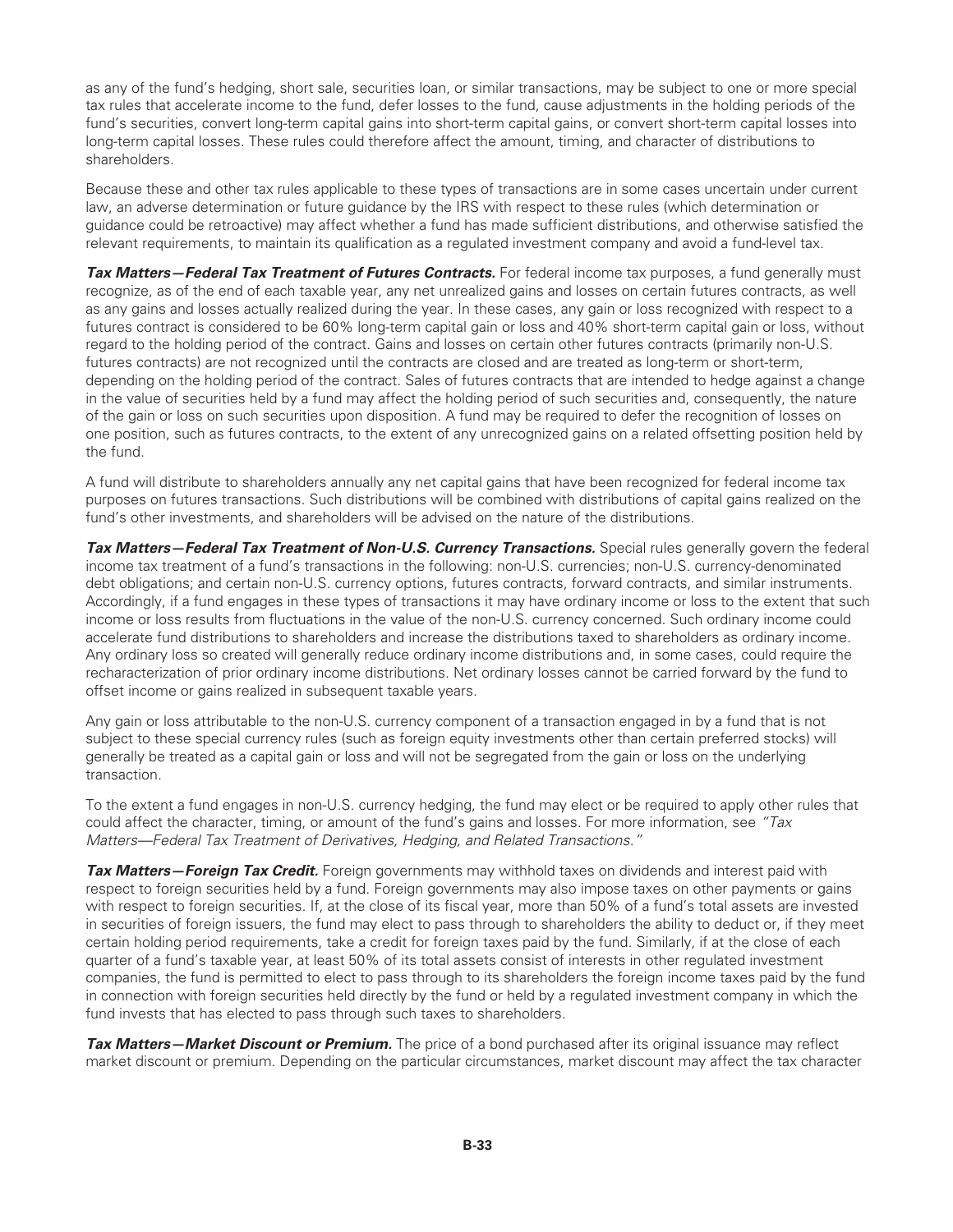and amount of income required to be recognized by a fund holding the bond. In determining whether a bond is purchased with market discount, certain de minimis rules apply. Premium is generally amortizable over the remaining term of the bond. Depending on the type of bond, premium may affect the amount of income required to be recognized by a fund holding the bond and the fund's basis in the bond.

*Tax Matters—Passive Foreign Investment Companies.* To the extent that a fund invests in stock in a foreign company, such stock may constitute an equity investment in a passive foreign investment company (PFIC). A foreign company is generally a PFIC if 75% or more of its gross income is passive or if 50% or more of its assets produce passive income. Capital gains on the sale of an interest in a PFIC will be deemed ordinary income regardless of how long a fund held it. Also, a fund may be subject to corporate income tax and an interest charge on certain dividends and capital gains earned in respect to PFIC interests, whether or not such amounts are distributed to shareholders. To avoid such tax and interest, a fund may elect to "mark to market" its PFIC interests, that is, to treat such interests as sold on the last day of a fund's fiscal year, and to recognize any unrealized gains (or losses, to the extent of previously recognized gains) as ordinary income (or loss) each year. Distributions from a fund that are attributable to income or gains earned in respect to PFIC interests are characterized as ordinary income.

*Tax Matters—Real Estate Mortgage Investment Conduits.* If a fund invests directly or indirectly, including through a REIT or other pass-through entity, in residual interests in real estate mortgage investment conduits (REMICs) or equity interests in taxable mortgage pools (TMPs), a portion of the fund's income that is attributable to a residual interest in a REMIC or an equity interest in a TMP (such portion referred to in the IRC as an "excess inclusion") will be subject to U.S. federal income tax in all events—including potentially at the fund level—under a notice issued by the IRS in October 2006 and U.S. Treasury regulations that have yet to be issued but may apply retroactively. This notice also provides, and the regulations are expected to provide, that excess inclusion income of a regulated investment company will be allocated to shareholders of the regulated investment company in proportion to the dividends received by such shareholders, with the same consequences as if the shareholders held the related interest directly. In general, excess inclusion income allocated to shareholders (1) cannot be offset by net operating losses (subject to a limited exception for certain thrift institutions); (2) will constitute unrelated business taxable income (UBTI) to entities (including a qualified pension plan, an individual retirement account, a 401(k) plan, a Keogh plan, or other tax-exempt entity) subject to tax on UBTI, thereby potentially requiring such an entity, which otherwise might not be required, to file a tax return and pay tax on such income; and (3) in the case of a non-U.S. investor, will not qualify for any reduction in U.S. federal withholding tax. A shareholder will be subject to U.S. federal income tax on such inclusions notwithstanding any exemption from such income tax otherwise available under the IRC. As a result, a fund investing in such interests may not be suitable for charitable remainder trusts. See *"Tax Matters—Tax-Exempt Investors."*

*Tax Matters—Tax Considerations for Non-U.S. Investors.* U.S. withholding and estate taxes and certain U.S. tax reporting requirements may apply to any investments made by non-U.S. investors in Vanguard funds. Certain properly reported distributions of qualifying interest income or short-term capital gain made by a fund to its non-U.S. investors are exempt from U.S. withholding taxes, provided the investors furnish valid tax documentation (i.e., IRS Form W-8) certifying as to their non-U.S. status.

A fund is permitted, but is not required, to report any of its distributions as eligible for such relief, and some distributions (e.g., distributions of interest a fund receives from non-U.S. issuers) are not eligible for this relief. For some funds, Vanguard has chosen to report qualifying distributions and apply the withholding exemption to those distributions when made to non-U.S. shareholders who invest directly with Vanguard. For other funds, Vanguard may choose not to apply the withholding exemption to qualifying fund distributions made to direct shareholders, but may provide the reporting to such shareholders. In these cases, a shareholder may be able to reclaim such withholding tax directly from the IRS.

If shareholders hold fund shares (including ETF shares) through a broker or intermediary, their broker or intermediary may apply this relief to properly reported qualifying distributions made to shareholders with respect to those shares. If a shareholder's broker or intermediary instead collects withholding tax where the fund has provided the proper reporting, the shareholder may be able to reclaim such withholding tax from the IRS. Please consult your broker or intermediary regarding the application of these rules.

This relief does not apply to any withholding required under the Foreign Account Tax Compliance Act (FATCA), which generally requires a fund to obtain information sufficient to identify the status of each of its shareholders. If a shareholder fails to provide this information or otherwise fails to comply with FATCA, a fund may be required to withhold under FATCA at a rate of 30% with respect to that shareholder on fund distributions. Please consult your tax advisor for more information about these rules.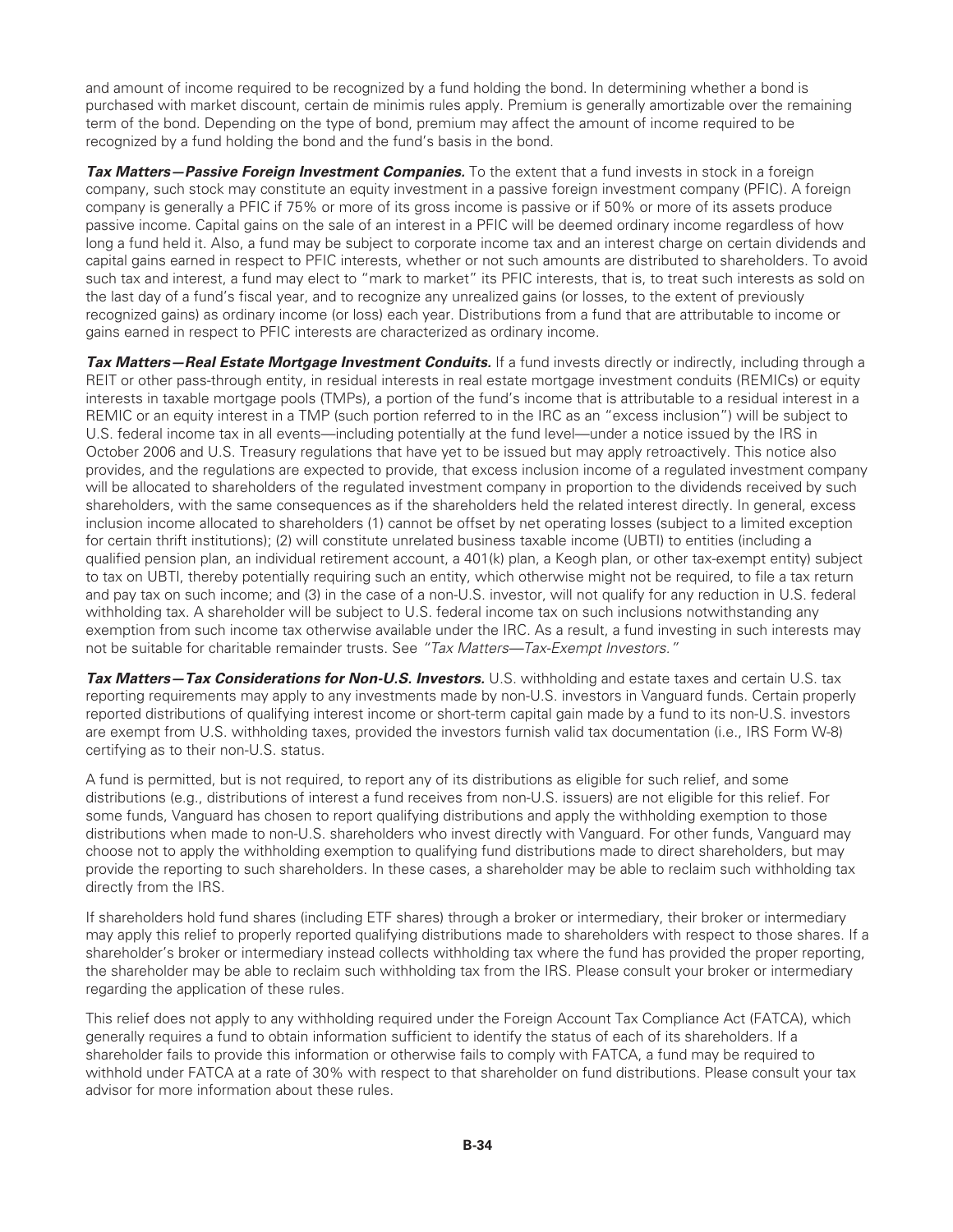*Tax Matters—Tax-Exempt Investors.* Income of a fund that would be UBTI if earned directly by a tax-exempt entity will not generally be attributed as UBTI to a tax-exempt shareholder of the fund. Notwithstanding this "blocking" effect, a tax-exempt shareholder could realize UBTI by virtue of its investment in a fund if shares in the fund constitute debt-financed property in the hands of the tax-exempt shareholder within the meaning of IRC Section 514(b).

A tax-exempt shareholder may also recognize UBTI if a fund recognizes "excess inclusion income" derived from direct or indirect investments in residual interests in REMICs or equity interests in TMPs. See *"Tax Matters—Real Estate Mortgage Investment Conduits."*

In addition, special tax consequences apply to charitable remainder trusts that invest in a fund that invests directly or indirectly in residual interests in REMICs or equity interests in TMPs. Charitable remainder trusts and other tax-exempt investors are urged to consult their tax advisors concerning the consequences of investing in a fund.

*Time Deposits.* Time deposits are subject to the same risks that pertain to domestic issuers of money market instruments, most notably credit risk (and, to a lesser extent, income risk, market risk, and liquidity risk). Additionally, time deposits of foreign branches of U.S. banks and foreign branches of foreign banks may be subject to certain sovereign risks. One such risk is the possibility that a sovereign country might prevent capital, in the form of U.S. dollars, from flowing across its borders. Other risks include adverse political and economic developments, the extent and quality of government regulation of financial markets and institutions, the imposition of foreign withholding taxes, and expropriation or nationalization of foreign issuers. However, time deposits of such issuers will undergo the same type of credit analysis as domestic issuers in which a Vanguard fund invests and will have at least the same financial strength as the domestic issuers approved for the fund.

*Warrants.* Warrants are instruments that give the holder the right, but not the obligation, to buy an equity security at a specific price for a specific period of time. Changes in the value of a warrant do not necessarily correspond to changes in the value of its underlying security. The price of a warrant may be more volatile than the price of its underlying security, and a warrant may offer greater potential for capital appreciation as well as capital loss. Warrants do not entitle a holder to dividends or voting rights with respect to the underlying security and do not represent any rights in the assets of the issuing company. A warrant ceases to have value if it is not exercised prior to its expiration date. These factors can make warrants more speculative than other types of investments. Other kinds of warrants exist, including, but not limited to, warrants linked to countries' economic performance or to commodity prices such as oil prices. These warrants may be subject to risk from fluctuation of underlying assets or indexes, as well as credit risk that the issuer does not pay on the obligations and risk that the data used for warrant payment calculation does not accurately reflect the true underlying commodity price or economic performance. A fund may invest in such warrants.

*When-Issued, Delayed-Delivery, and Forward-Commitment Transactions.* When-issued, delayed-delivery, and forward-commitment transactions involve a commitment to purchase or sell specific securities at a predetermined price or yield in which payment and delivery take place after the customary settlement period for that type of security. Typically, no interest accrues to the purchaser until the security is delivered. When purchasing securities pursuant to one of these transactions, payment for the securities is not required until the delivery date. However, the purchaser assumes the rights and risks of ownership, including the risks of price and yield fluctuations and the risk that the security will not be issued as anticipated. When a fund has sold a security pursuant to one of these transactions, the fund does not participate in further gains or losses with respect to the security. If the other party to a delayed-delivery transaction fails to deliver or pay for the securities, the fund could miss a favorable price or yield opportunity or suffer a loss. A fund may renegotiate a when-issued or forward-commitment transaction and may sell the underlying securities before delivery, which may result in capital gains or losses for the fund. When-issued, delayed-delivery, and forward-commitment transactions will not be considered to constitute the issuance, by a fund, of a "senior security," as that term is defined in Section 18(g) of the 1940 Act, and therefore such transaction will not be subject to the 300% asset coverage requirement otherwise applicable to borrowings by the fund, if the fund covers the transaction in accordance with the requirements described under the heading *"Borrowing."*

**Regulatory restrictions in India.** Shares of Vanguard International Growth Fund, Vanguard Global Wellington Fund, and Vanguard Global Wellesley Income Fund have not been, and will not be, registered under the laws of India and are not intended to benefit from any laws in India promulgated for the protection of shareholders. As a result of regulatory requirements in India, shares of each Fund shall not be knowingly offered to (directly or indirectly) or sold or delivered to (within India); transferred to or purchased by; or held by, for, on the account of, or for the benefit of (i) a "person resident in India" (as defined under applicable Indian law), (ii) an "overseas corporate body" or a "person of Indian origin" (as defined under applicable Indian law), or (iii) any other entity or person disqualified or otherwise prohibited from accessing the Indian securities market under applicable laws, as may be amended from time to time. Investors, prior to purchasing shares of each Fund, must satisfy themselves regarding compliance with these requirements.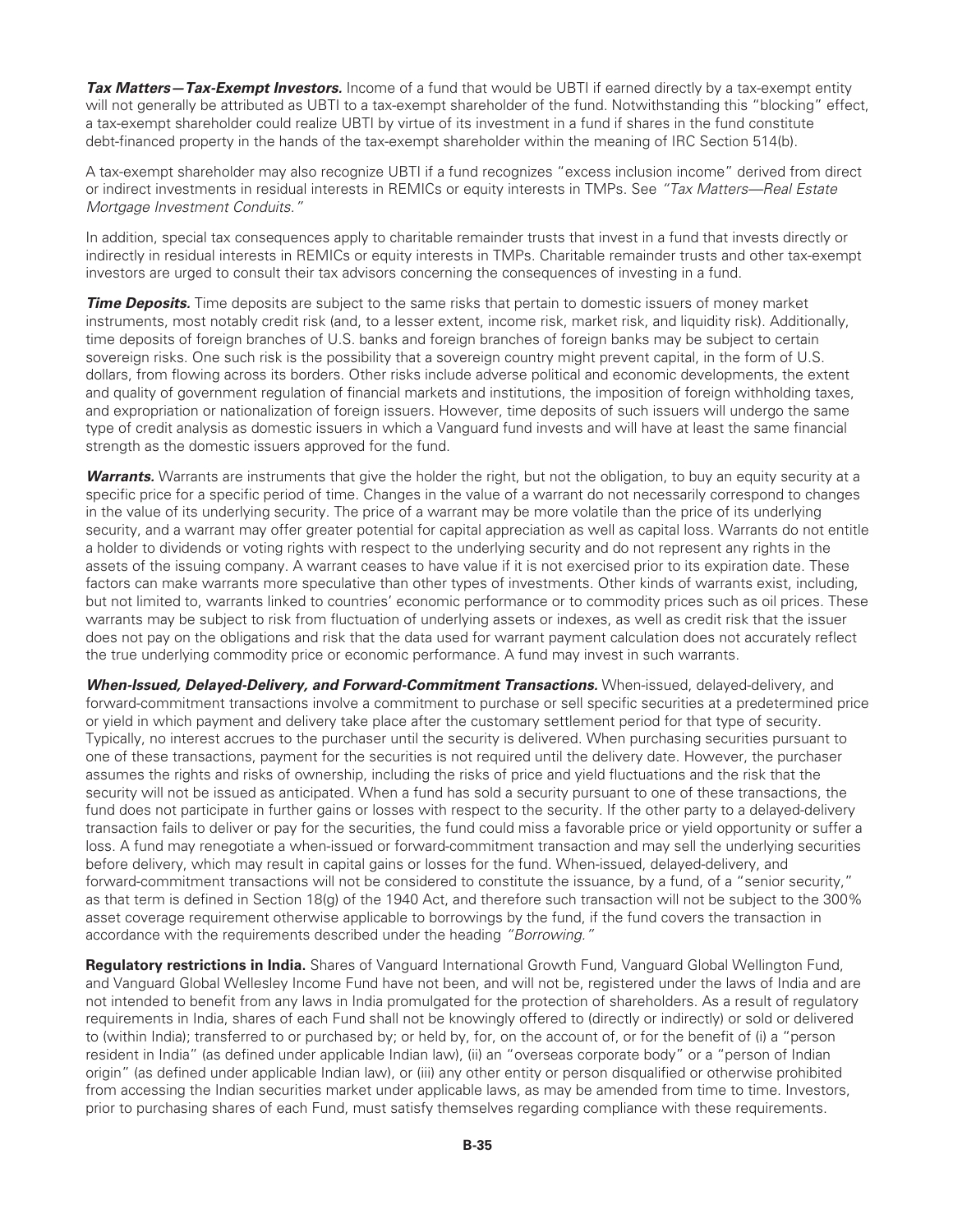## **SHARE PRICE**

Multiple-class funds do not have a single share price. Rather, each class has a share price, called its Net Asset Value, or NAV, that is calculated as of the close of regular trading on the New York Stock Exchange (NYSE), generally 4 p.m., Eastern time, on each day that the NYSE is open for business (a business day). In the rare event the NYSE experiences unanticipated disruptions and is unavailable at the close of the trading day, each Fund reserves the right to treat such day as a business day and calculate NAVs as of the close of regular trading on the Nasdaq (or another alternate exchange if the Nasdaq is unavailable, as determined at Vanguard's discretion), generally 4 p.m., Eastern time. The NAV per share is computed by dividing the total assets, minus liabilities, allocated to the share class by the number of Fund shares outstanding for that class. On U.S. holidays or other days when the NYSE is closed, the NAV is not calculated, and the Funds do not sell or redeem shares. However, on those days the value of a Fund's assets may be affected to the extent that the Fund holds securities that change in value on those days (such as foreign securities that trade on foreign markets that are open).

The NYSE typically observes the following holidays: New Year's Day; Martin Luther King, Jr., Day; Presidents' Day (Washington's Birthday); Good Friday; Memorial Day; Juneteenth National Independence Day; Independence Day; Labor Day; Thanksgiving Day; and Christmas Day. Although each Fund expects the same holidays to be observed in the future, the NYSE may modify its holiday schedule or hours of operation at any time.

# **PURCHASE AND REDEMPTION OF SHARES**

### **Purchase of Shares (other than ETF Shares)**

The purchase price of shares of each Fund is the NAV per share next determined after the purchase request is received in good order, as defined in the Fund's prospectus.

For non-ETF purchases, Vanguard Extended Duration Treasury Index Fund charges a 0.50% purchase fee. The purchase fee is paid to the Fund to reimburse it for the transaction costs incurred from purchasing securities. The fee is deducted from all purchases, including exchanges from other Vanguard funds. Information regarding the application of purchase fees is described more fully in the Fund's prospectus.

**Exchange of Securities for Shares of a Fund.** Shares of a Fund may be purchased "in kind" (i.e., in exchange for securities, rather than for cash) at the discretion of the Fund's portfolio manager. Such securities must not be restricted as to transfer and must have a value that is readily ascertainable. Securities accepted by the Fund will be valued, as set forth in the Fund's prospectus, as of the time of the next determination of NAV after such acceptance. All dividend, subscription, or other rights that are reflected in the market price of accepted securities at the time of valuation become the property of the Fund and must be delivered to the Fund by the investor upon receipt from the issuer. A gain or loss for federal income tax purposes, depending upon the cost of the securities tendered, would be realized by the investor upon the exchange. Investors interested in purchasing fund shares in kind should contact Vanguard.

### **Redemption of Shares (other than ETF Shares)**

The redemption price of shares of each Fund is the NAV per share next determined after the redemption request is received in good order, as defined in the Fund's prospectus.

Each Fund can postpone payment of redemption proceeds for up to seven calendar days. In addition, each Fund can suspend redemptions and/or postpone payments of redemption proceeds beyond seven calendar days (1) during any period that the NYSE is closed or trading on the NYSE is restricted as determined by the SEC; (2) during any period when an emergency exists, as defined by the SEC, as a result of which it is not reasonably practicable for the Fund to dispose of securities it owns or to fairly determine the value of its assets; or (3) for such other periods as the SEC may permit.

The Trust has filed a notice of election with the SEC to pay in cash all redemptions requested by any shareholder of record limited in amount during any 90-day period to the lesser of \$250,000 or 1% of the net assets of a Fund at the beginning of such period.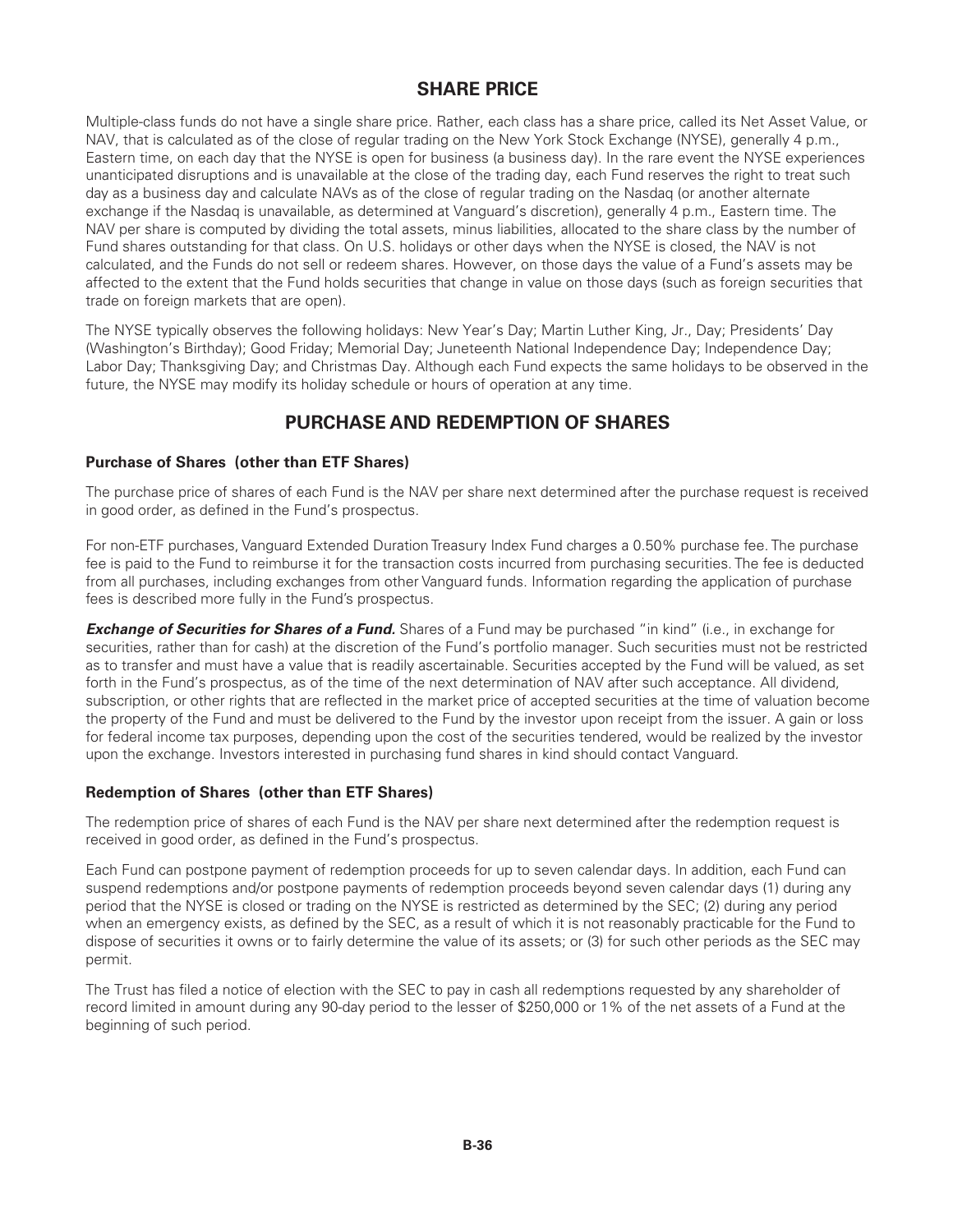If Vanguard determines that it would be detrimental to the best interests of the remaining shareholders of a Fund to make payment wholly or partly in cash, the Fund may pay the redemption price in whole or in part by a distribution in kind of readily marketable securities held by the Fund in lieu of cash in conformity with applicable rules of the SEC and in accordance with procedures adopted by the Fund's board of trustees. Investors may incur brokerage charges on the sale of such securities received in payment of redemptions.

The Funds do not charge redemption fees. Shares redeemed may be worth more or less than what was paid for them, depending on the market value of the securities held by the Fund.

Vanguard processes purchase and redemption requests through a pooled account. Pending investment direction or distribution of redemption proceeds, the assets in the pooled account are invested and any earnings (the "float") are allocated proportionately among the Vanguard funds in order to offset fund expenses. Other than the float, Vanguard treats assets held in the pooled account as the assets of each shareholder making such purchase or redemption request.

#### **Right to Change Policies**

Vanguard reserves the right, without notice, to (1) alter, add, or discontinue any conditions of purchase (including eligibility requirements), redemption, exchange, conversion, service, or privilege at any time and (2) alter, impose, discontinue, or waive any purchase fee, redemption fee, account service fee, or other fee charged to a shareholder or a group of shareholders. Changes may affect any or all investors. These actions will be taken when, at the sole discretion of Vanguard management, Vanguard believes they are in the best interest of a fund.

#### **Account Restrictions**

Vanguard reserves the right to: (1) redeem all or a portion of a fund/account to meet a legal obligation, including tax withholding, tax lien, garnishment order, or other obligation imposed on your account by a court or government agency; (2) redeem shares, close an account, or suspend account privileges, features, or options in the case of threatening conduct or activity; (3) redeem shares, close an account, or suspend account privileges, features, or options if Vanguard believes or suspects that not doing so could result in a suspicious, fraudulent, or illegal transaction; (4) place restrictions on the ability to redeem any or all shares in an account if it is required to do so by a court or government agency; (5) place restrictions on the ability to redeem any or all shares in an account if Vanguard believes that doing so will prevent fraud or financial exploitation or abuse, or will protect vulnerable investors; (6) freeze any account and/or suspend account services if Vanguard has received reasonable notice of a dispute regarding the assets in an account, including notice of a dispute between the registered or beneficial account owners; and (7) freeze any account and/or suspend account services upon initial notification to Vanguard of the death of an account owner.

#### **InvestingWith Vanguard Through Other Firms**

Each Fund has authorized certain agents to accept on its behalf purchase and redemption orders, and those agents are authorized to designate other intermediaries to accept purchase and redemption orders on the Fund's behalf (collectively, Authorized Agents). A Fund will be deemed to have received a purchase or redemption order when an Authorized Agent accepts the order in accordance with the Fund's instructions. In most instances, a customer order that is properly transmitted to an Authorized Agent will be priced at the NAV per share next determined after the order is received by the Authorized Agent.

## **MANAGEMENT OF THE FUNDS**

#### **Vanguard**

Each Fund is part of the Vanguard group of investment companies, which consists of over 200 funds. Each fund is a series of a Delaware statutory trust. The funds obtain virtually all of their corporate management, administrative, and distribution services through the trusts' jointly owned subsidiary, Vanguard. Vanguard may contract with certain third-party service providers to assist Vanguard in providing certain administrative and/or accounting services with respect to the funds, subject to Vanguard's oversight. Vanguard also provides investment advisory services to certain Vanguard funds. All of these services are provided at Vanguard's total cost of operations pursuant to the Fifth Amended and Restated Funds' Service Agreement (the Agreement).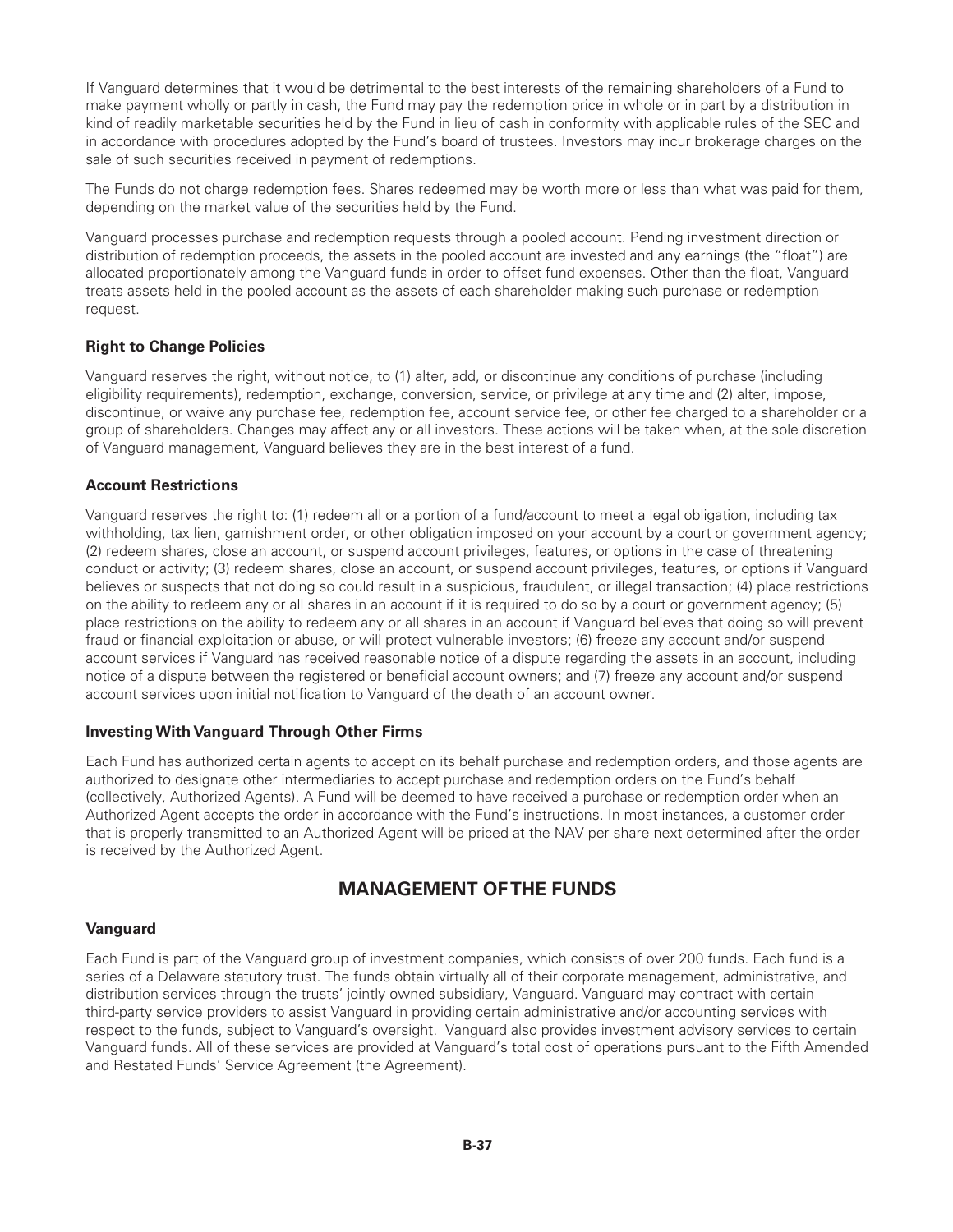Vanguard employs a supporting staff of management and administrative personnel needed to provide the requisite services to the funds and also furnishes the funds with necessary office space, furnishings, and equipment. Each fund (other than a fund of funds) pays its share of Vanguard's total expenses, which are allocated among the funds under methods approved by the board of trustees of each fund. In addition, each fund bears its own direct expenses, such as legal, auditing, and custodial fees.

Pursuant to an agreement between Vanguard and JPMorgan Chase Bank, N.A. (JPMorgan), JPMorgan provides services for Vanguard ESG U.S. Stock ETF, Vanguard ESG International Stock ETF, Vanguard ESG U.S. Corporate Bond ETF, Vanguard Extended Duration Treasury Index Fund, Vanguard Global Wellesley Income Fund, and Vanguard Global Wellington Fund. These services include, but are not limited to: (i) the calculation of such funds' daily NAVs and (ii) the furnishing of financial reports. The fees paid to JPMorgan under this agreement are based on a combination of flat and asset based fees. As of the fiscal year ended August 31, 2021, JPMorgan had received fees from the Funds for administrative services rendered as shown in the table below.

Pursuant to an agreement between Vanguard and State Street Bank and Trust Company (State Street), State Street provides services for Vanguard U.S. Growth Fund, Vanguard International Growth Fund, Vanguard FTSE Social Index Fund, Vanguard Mega Cap Index Funds, and Vanguard U.S. Sector Index Funds. These services include, but are not limited to: (i) the calculation of such funds' daily NAVs and (ii) the furnishing of financial reports. The fees paid to State Street under this agreement are based on a combination of flat and asset based fees. As of the fiscal year ended August 31, 2021, State Street had received fees from the Funds for administrative services rendered as shown in the table below.

| <b>Vanguard Fund</b>                           | 2019 | 2020     | 2021        |
|------------------------------------------------|------|----------|-------------|
| Vanguard Communications Services Index Fund    | $s-$ | $s-$     | \$15,755.30 |
| Vanguard Consumer Discretionary Index Fund     |      |          | 14,574.16   |
| Vanguard Consumer Staples Index Fund           |      |          | 14,246.30   |
| Vanguard Energy Index Fund                     |      |          | 13,578.12   |
| Vanguard ESG International Stock ETF           |      | 5,666.64 | 16,999.92   |
| Vanguard ESG U.S. Corporate Bond ETF           |      |          |             |
| Vanguard ESG U.S. Stock ETF                    |      | 8,499.96 | 16,999.92   |
| Vanguard Extended Duration Treasury Index Fund |      |          | 2,213.26    |
| Vanguard Financials Index Fund                 |      |          | 997.41      |
| Vanguard FTSE Social Index Fund                |      |          | 6,810.09    |
| Vanguard Global Wellesley Income Fund          |      |          | 2,880.56    |
| Vanguard Global Wellington Fund                |      |          | 2,384.01    |
| Vanguard Heatlh Care Index Fund                |      |          | 2,091.64    |
| Vanguard Industrials Index Fund                |      |          | 15,195.19   |
| Vanguard Information Technology Index Fund     |      |          | 1,790.53    |
| Vanguard International Growth Fund             |      |          | 13,272.74   |
| Vanguard Materials Index Fund                  |      |          | 12,768.28   |
| Vanguard Mega Cap 300 Growth Index Fund        |      |          | 63.23       |
| Vanguard Mega Cap 300 Index Fund               |      |          | 15,386.96   |
| Vanguard Mega Cap 300 Value Index Fund         |      |          | 492.12      |
| Vanguard U.S. Growth Fund                      |      |          | 11,420.54   |
| Vanguard Utilities Index Fund                  |      |          | 12,635.67   |

The funds' officers are also employees of Vanguard.

Vanguard, Vanguard Marketing Corporation (VMC), the funds, and the funds' advisors have adopted codes of ethics designed to prevent employees who may have access to nonpublic information about the trading activities of the funds (access persons) from profiting from that information. The codes of ethics permit access persons to invest in securities for their own accounts, including securities that may be held by a fund, but place substantive and procedural restrictions on the trading activities of access persons. For example, the codes of ethics require that access persons receive advance approval for most securities trades to ensure that there is no conflict with the trading activities of the funds.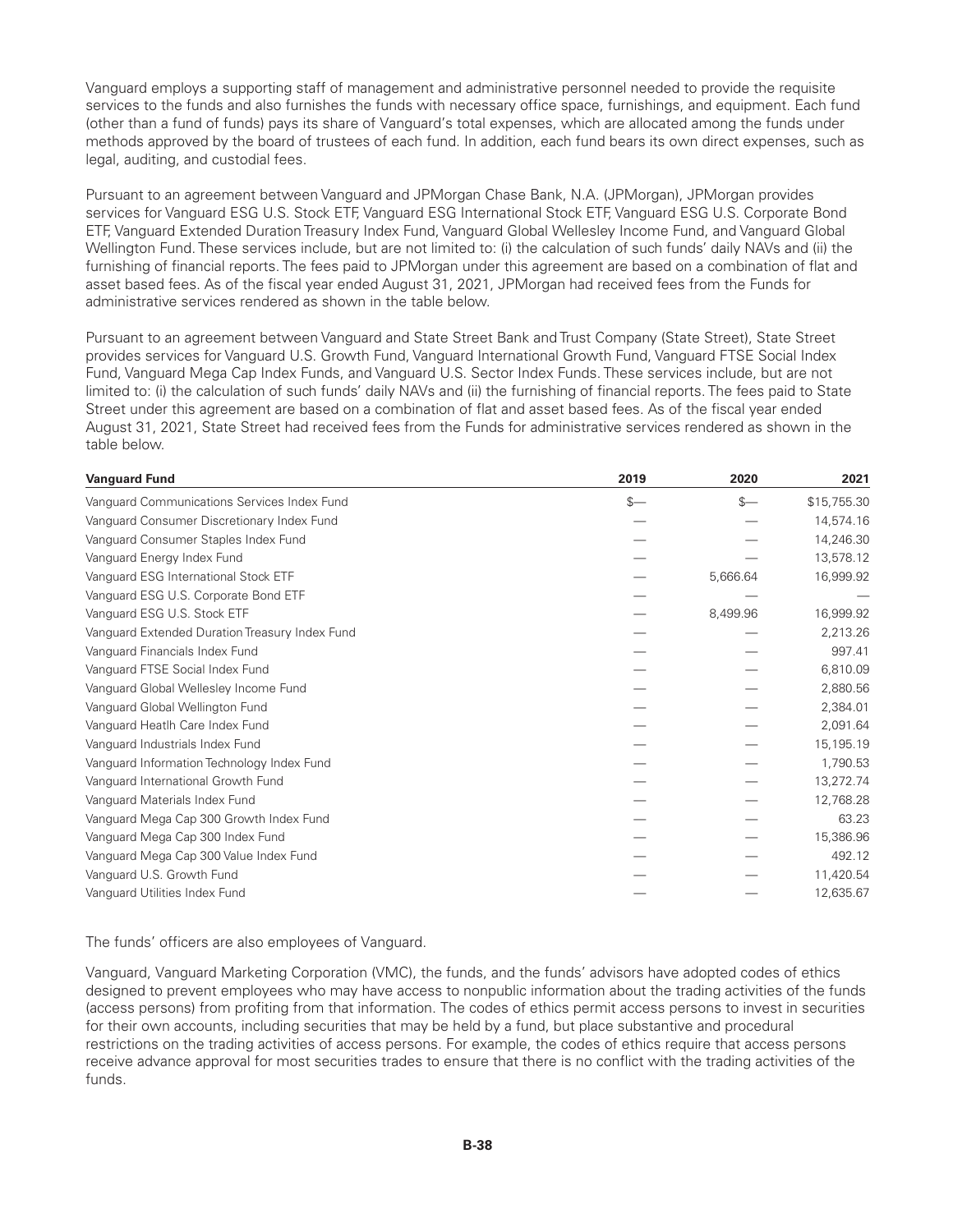Vanguard was established and operates under the Agreement. The Agreement provides that each Vanguard fund may be called upon to invest up to 0.40% of its net assets in Vanguard. The amounts that each fund has invested are adjusted from time to time in order to maintain the proportionate relationship between each fund's relative net assets and its contribution to Vanguard's capital.

As of August 31, 2021, each Fund had contributed capital to Vanguard as follows:

| <b>Vanguard Fund</b>                           | Capital<br><b>Contribution</b><br>to Vanguard | Percentage of<br><b>Fund's Average</b><br><b>Net Assets</b> | <b>Percent of</b><br><b>Vanguard Funds'</b><br><b>Contribution</b> |
|------------------------------------------------|-----------------------------------------------|-------------------------------------------------------------|--------------------------------------------------------------------|
| Vanguard U.S. Growth Fund                      | \$1,801,000                                   | Less than $0.01\%$                                          | 0.72%                                                              |
| Vanguard International Growth Fund             | 2,401,000                                     | Less than 0.01%                                             | 0.96                                                               |
| Vanguard Extended Duration Treasury Index Fund | 88,000                                        | Less than $0.01\%$                                          | 0.04                                                               |
| Vanguard FTSE Social Index Fund                | 487,000                                       | Less than 0.01%                                             | 0.19                                                               |
| Vanguard Communication Services Index Fund     | 158,000                                       | Less than $0.01\%$                                          | 0.06                                                               |
| Vanguard Consumer Discretionary Index Fund     | 245,000                                       | Less than $0.01\%$                                          | 0.10                                                               |
| Vanguard Consumer Staples Index Fund           | 223,000                                       | Less than $0.01\%$                                          | 0.09                                                               |
| Vanguard Energy Index Fund                     | 206,000                                       | Less than 0.01%                                             | 0.08                                                               |
| Vanquard Financials Index Fund                 | 378,000                                       | Less than $0.01\%$                                          | 0.15                                                               |
| Vanquard Health Care Index Fund                | 643.000                                       | Less than $0.01\%$                                          | 0.26                                                               |
| Vanguard Industrials Index Fund                | 193,000                                       | Less than $0.01\%$                                          | 0.08                                                               |
| Vanguard Information Technology Index Fund     | 1,892,000                                     | Less than $0.01\%$                                          | 0.76                                                               |
| Vanguard Materials Index Fund                  | 164,000                                       | Less than 0.01%                                             | 0.07                                                               |
| Vanguard Utilities Index Fund                  | 215,000                                       | Less than 0.01%                                             | 0.09                                                               |
| Vanguard Mega Cap Index Fund                   | 145,000                                       | Less than $0.01\%$                                          | 0.06                                                               |
| Vanguard Mega Cap Value Index Fund             | 154,000                                       | Less than $0.01\%$                                          | 0.06                                                               |
| Vanguard Mega Cap Growth Index Fund            | 410,000                                       | Less than 0.01%                                             | 0.16                                                               |
| Vanquard Global Wellesley Income Fund          | 19,000                                        | Less than $0.01\%$                                          | 0.01                                                               |
| Vanguard Global Wellington Fund                | 61,000                                        | Less than $0.01\%$                                          | 0.02                                                               |
| Vanguard ESG U.S. Stock ETF                    | 165,000                                       | Less than 0.01%                                             | 0.07                                                               |
| Vanguard ESG International Stock ETF           | 80,000                                        | Less than 0.01%                                             | 0.03                                                               |
| Vanguard ESG U.S. Corporate Bond ETF           | 6,000                                         | Less than $0.01\%$                                          | 0.01                                                               |

**Management.** Corporate management and administrative services include (1) executive staff, (2) accounting and financial, (3) legal and regulatory, (4) shareholder account maintenance, (5) monitoring and control of custodian relationships, (6) shareholder reporting, and (7) review and evaluation of advisory and other services provided to the funds by third parties.

*Distribution.* Vanguard Marketing Corporation, 100 Vanguard Boulevard, Malvern, PA 19355, a wholly owned subsidiary of Vanguard, is the principal underwriter for the funds and in that capacity performs and finances marketing, promotional, and distribution activities (collectively, marketing and distribution activities) that are primarily intended to result in the sale of the funds' shares. VMC offers shares of each fund for sale on a continuous basis and will use all reasonable efforts in connection with the distribution of shares of the funds. VMC performs marketing and distribution activities in accordance with the conditions of a 1981 SEC exemptive order that permits the Vanguard funds to internalize and jointly finance the marketing, promotion, and distribution of their shares. The funds' trustees review and approve the marketing and distribution expenses incurred by the funds, including the nature and cost of the activities and the desirability of each fund's continued participation in the joint arrangement.

To ensure that each fund's participation in the joint arrangement falls within a reasonable range of fairness, each fund contributes to VMC's marketing and distribution expenses in accordance with an SEC-approved formula. Under that formula, one half of the marketing and distribution expenses are allocated among the funds based upon their relative net assets. The remaining half of those expenses is allocated among the funds based upon each fund's sales for the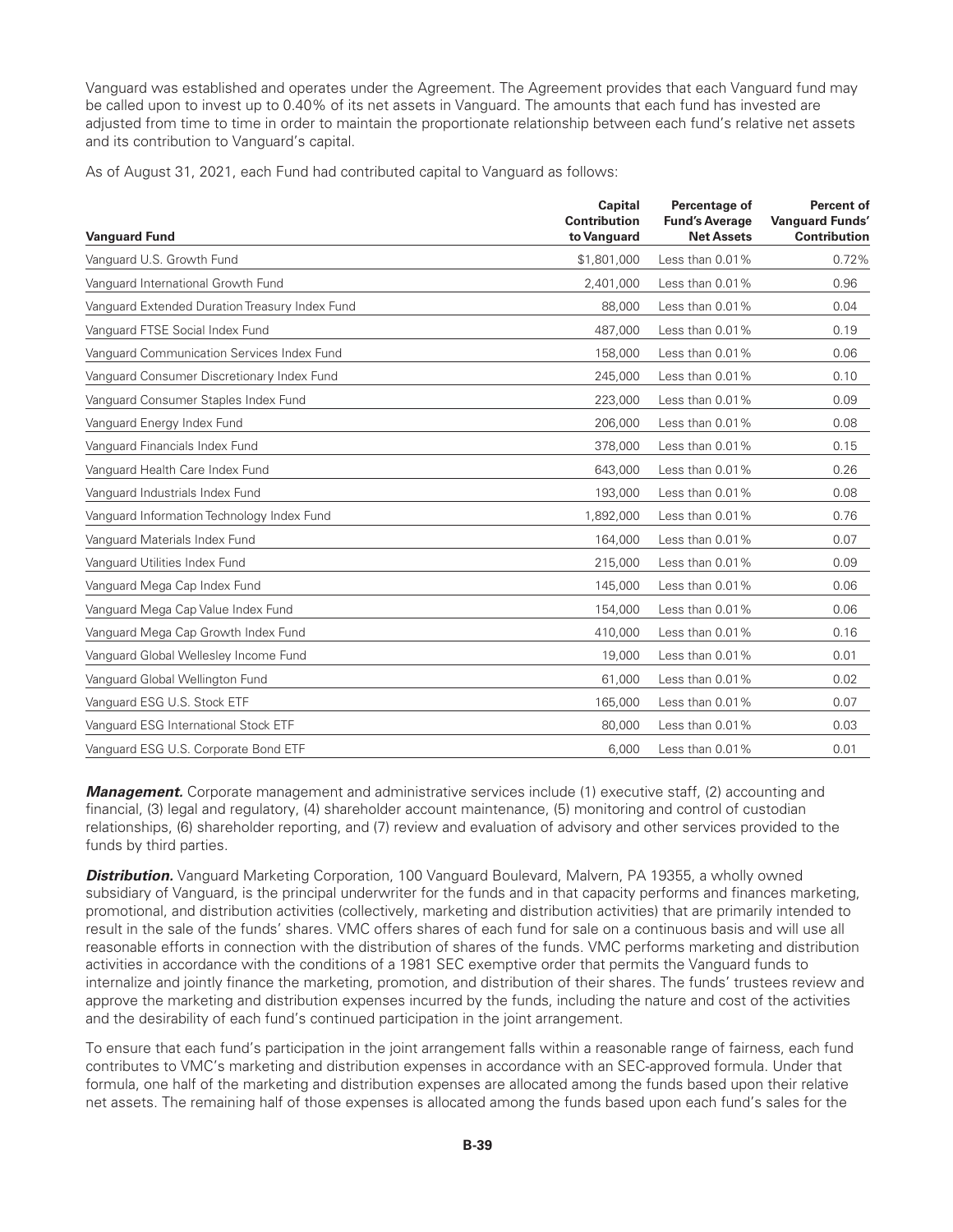preceding 24 months relative to the total sales of the funds as a group, provided, however, that no fund's aggregate quarterly rate of contribution for marketing and distribution expenses shall exceed 125% of the average marketing and distribution expense rate for Vanguard and that no fund shall incur annual marketing and distribution expenses in excess of 0.20% of its average month-end net assets. Each fund's contribution to these marketing and distribution expenses helps to maintain and enhance the attractiveness and viability of the Vanguard complex as a whole, which benefits all of the funds and their shareholders.

VMC's principal marketing and distribution expenses are for advertising, promotional materials, and marketing personnel. Other marketing and distribution activities of an administrative nature that VMC undertakes on behalf of the funds may include, but are not limited to:

- Conducting or publishing Vanguard-generated research and analysis concerning the funds, other investments, the financial markets, or the economy.
- Providing views, opinions, advice, or commentary concerning the funds, other investments, the financial markets, or the economy.
- Providing analytical, statistical, performance, or other information concerning the funds, other investments, the financial markets, or the economy.
- Providing administrative services in connection with investments in the funds or other investments, including, but not limited to, shareholder services, recordkeeping services, and educational services.
- Providing products or services that assist investors or financial service providers (as defined below) in the investment decision-making process.

VMC performs most marketing and distribution activities itself. Some activities may be conducted by third parties pursuant to shared marketing arrangements under which VMC agrees to share the costs and performance of marketing and distribution activities in concert with a financial service provider. Financial service providers include, but are not limited to, investment advisors, broker-dealers, financial planners, financial consultants, banks, and insurance companies. Under these cost- and performance-sharing arrangements, VMC may pay or reimburse a financial service provider (or a third party it retains) for marketing and distribution activities that VMC would otherwise perform. VMC's cost- and performance-sharing arrangements may be established in connection with Vanguard investment products or services offered or provided to or through the financial service providers.

VMC's arrangements for shared marketing and distribution activities may vary among financial service providers, and its payments or reimbursements to financial service providers in connection with shared marketing and distribution activities may be significant. VMC, as a matter of policy, does not pay asset-based fees, sales-based fees, or account-based fees to financial service providers in connection with its marketing and distribution activities for the Vanguard funds. VMC does make fixed dollar payments to financial service providers when sponsoring, jointly sponsoring, financially supporting, or participating in conferences, programs, seminars, presentations, meetings, or other events involving fund shareholders, financial service providers, or others concerning the funds, other investments, the financial markets, or the economy, such as industry conferences, prospecting trips, due diligence visits, training or education meetings, and sales presentations. VMC also makes fixed dollar payments to financial service providers for data regarding funds, such as statistical information regarding sales of fund shares. In addition, VMC makes fixed dollar payments for expenses associated with financial service providers' use of Vanguard's funds including, but not limited to, the use of funds in model portfolios. These payments may be used for services including, but not limited to, technology support and development, platform support and development, due diligence related to products used on a platform, legal, regulatory and compliance expenses related to a platform and other platform-related services.

In connection with its marketing and distribution activities, VMC may give financial service providers (or their representatives) (1) promotional items of nominal value that display Vanguard's logo, such as golf balls, shirts, towels, pens, and mouse pads; (2) gifts that do not exceed \$100 per person annually and are not preconditioned on achievement of a sales target; (3) an occasional meal, a ticket to a sporting event or the theater, or comparable entertainment that is neither so frequent nor so extensive as to raise any question of propriety and is not preconditioned on achievement of a sales target; and (4) reasonable travel and lodging accommodations to facilitate participation in marketing and distribution activities.

VMC policy prohibits marketing and distribution activities that are intended, designed, or likely to compromise suitability determinations by, or the fulfillment of any fiduciary duties or other obligations that apply to, financial service providers. Nonetheless, VMC's marketing and distribution activities are primarily intended to result in the sale of the funds' shares, and as such, its activities, including shared marketing and distribution activities and fixed dollar payments as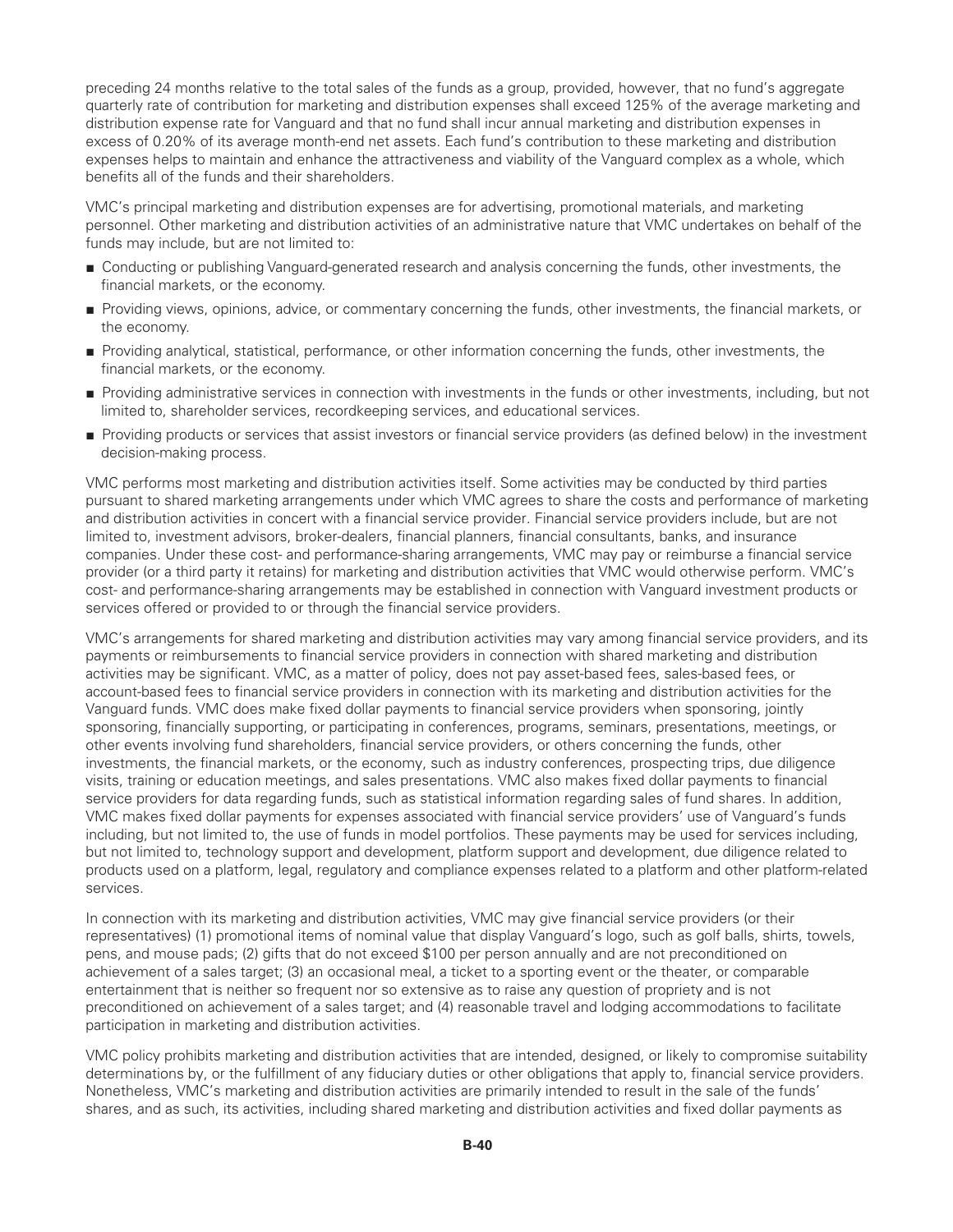described above, may influence applicable financial service providers (or their representatives) to recommend, promote, include, or invest in a Vanguard fund or share class. In addition, Vanguard or any of its subsidiaries may retain a financial service provider to provide consulting or other services, and that financial service provider also may provide services to investors. Investors should consider the possibility that any of these activities, relationships, or payments may influence a financial service provider's (or its representatives') decision to recommend, promote, include, or invest in a Vanguard fund or share class. Each financial service provider should consider its suitability determinations, fiduciary duties, and other legal obligations (or those of its representatives) in connection with any decision to consider, recommend, promote, include, or invest in a Vanguard fund or share class.

The following table describes the expenses of Vanguard and VMC that are incurred by the Funds. Amounts captioned "Management and Administrative Expenses" include a Fund's allocated share of expenses associated with the management, administrative, and transfer agency services Vanguard provides to the Vanguard funds. Amounts captioned "Marketing and Distribution Expenses" include a Fund's allocated share of expenses associated with the marketing and distribution activities that VMC conducts on behalf of the Vanguard funds.

As is the case with all mutual funds, transaction costs incurred by the Funds for buying and selling securities are not reflected in the table. Annual Shared Fund Operating Expenses are based on expenses incurred in the fiscal years ended August 31, 2019, 2020, and 2021, and are presented as a percentage of each Fund's average month-end net assets.

| <b>Vanguard Fund</b>                                  | (Shared Expenses Deducted From Fund Assets)<br>2019 | 2020             | 2021             |
|-------------------------------------------------------|-----------------------------------------------------|------------------|------------------|
| <b>Vanguard Communication Services Index Fund</b>     |                                                     |                  |                  |
| Management and Administrative Expenses                | 0.08%                                               | 0.08%            | 0.09%            |
| Marketing and Distribution Expenses                   | 0.01                                                | 0.01             | Less than $0.01$ |
| <b>Vanguard Consumer Discretionary Index Fund</b>     |                                                     |                  |                  |
| Management and Administrative Expenses                | 0.09%                                               | 0.09%            | 0.09%            |
| Marketing and Distribution Expenses                   | Less than 0.01                                      | 0.01             | Less than 0.01   |
| <b>Vanguard Consumer Staples Index Fund</b>           |                                                     |                  |                  |
| Management and Administrative Expenses                | 0.09%                                               | 0.09%            | $0.09\%$         |
| Marketing and Distribution Expenses                   | 0.01                                                | 0.01             | Less than 0.01   |
| <b>Vanguard Energy Index Fund</b>                     |                                                     |                  |                  |
| Management and Administrative Expenses                | $0.08\%$                                            | 0.08%            | 0.09%            |
| Marketing and Distribution Expenses                   | Less than 0.01                                      | Less than 0.01   | Less than 0.01   |
| <b>Vanguard ESG International Stock ETF</b>           |                                                     |                  |                  |
| Management and Administrative Expenses                | 0.11%                                               | 0.13%            | 0.09%            |
| Marketing and Distribution Expenses                   | 0.01                                                | 0.01             | Less than 0.01   |
| <b>Vanguard ESG U.S. Corporate Bond ETF</b>           |                                                     |                  |                  |
| Management and Administrative Expenses                |                                                     |                  | 0.07%            |
| Marketing and Distribution Expenses                   |                                                     |                  | Less than 0.01   |
| <b>Vanguard ESG U.S. Stock ETF</b>                    |                                                     |                  |                  |
| Management and Administrative Expenses                | 0.09%                                               | 0.10%            | 0.08%            |
| Marketing and Distribution Expenses                   | 0.01                                                | Less than 0.01   | Less than 0.01   |
| <b>Vanguard Extended Duration Treasury Index Fund</b> |                                                     |                  |                  |
| Management and Administrative Expenses                | 0.05%                                               | 0.05%            | 0.05%            |
| Marketing and Distribution Expenses                   | Less than 0.01                                      | Less than $0.01$ | Less than $0.01$ |
| <b>Vanguard Financials Index Fund</b>                 |                                                     |                  |                  |
| Management and Administrative Expenses                | 0.09%                                               | 0.09%            | 0.09%            |
| Marketing and Distribution Expenses                   | 0.01                                                | 0.01             | Less than 0.01   |
| <b>Vanguard FTSE Social Index Fund</b>                |                                                     |                  |                  |
| Management and Administrative Expenses                | 0.12%                                               | 0.12%            | 0.13%            |
| Marketing and Distribution Expenses                   | 0.01                                                | Less than 0.01   | Less than 0.01   |

#### **Annual Shared Fund Operating Expenses (Shared Expenses Deducted From Fund Assets)**

**Vanguard GlobalWellesley Income Fund**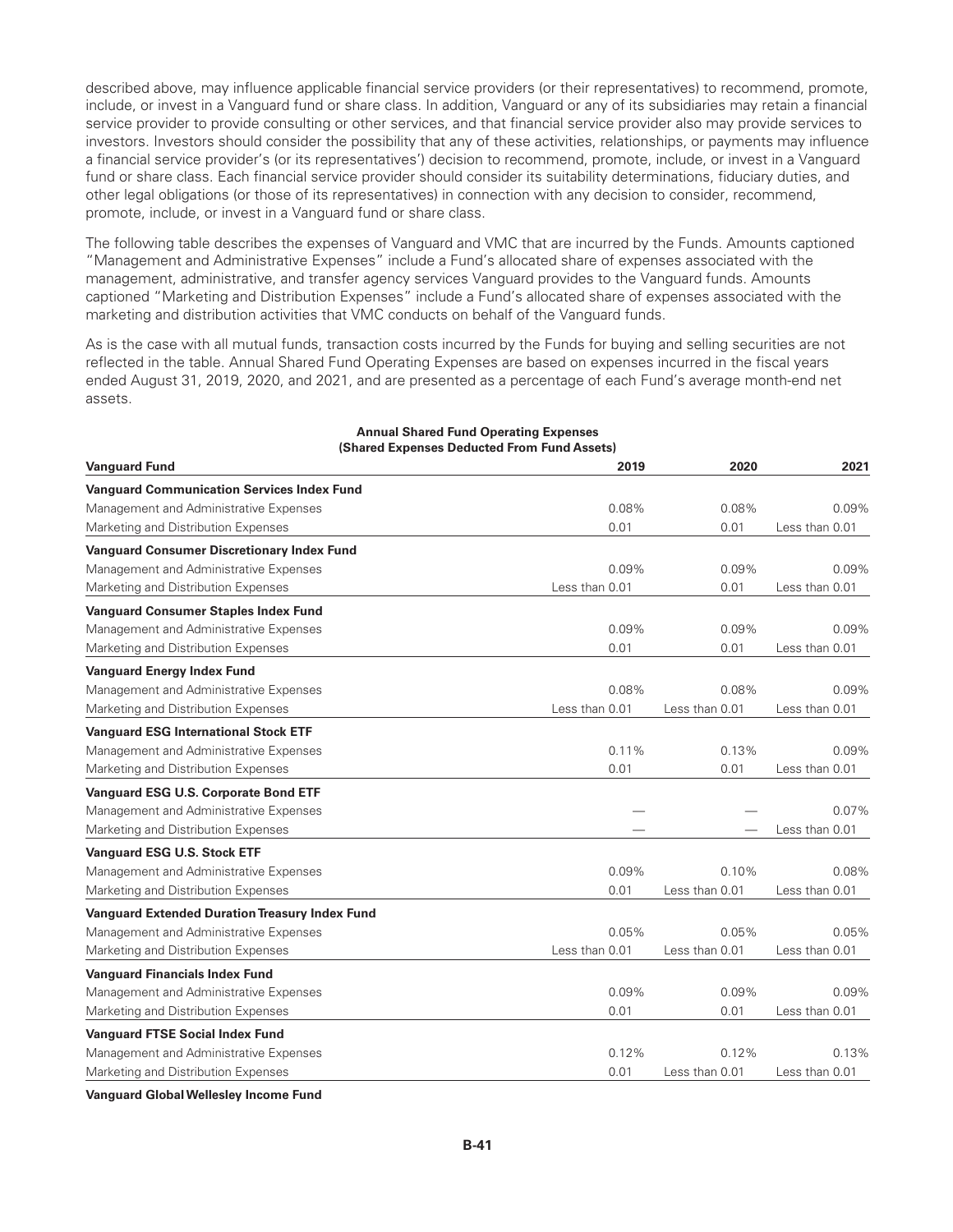#### **Annual Shared Fund Operating Expenses (Shared Expenses Deducted From Fund Assets)**

| <b>Vanguard Fund</b>                              | 2019           | 2020           | 2021           |
|---------------------------------------------------|----------------|----------------|----------------|
| Management and Administrative Expenses            | 0.20%          | 0.19%          | 0.17%          |
| Marketing and Distribution Expenses               | 0.01           | 0.01           | 0.01           |
| <b>Vanguard Global Wellington Fund</b>            |                |                |                |
| Management and Administrative Expenses            | 0.20%          | 0.20%          | 0.18%          |
| Marketing and Distribution Expenses               | 0.01           | 0.01           | Less than 0.01 |
| <b>Vanguard Health Care Index Fund</b>            |                |                |                |
| Management and Administrative Expenses            | 0.09%          | 0.09%          | 0.09%          |
| Marketing and Distribution Expenses               | Less than 0.01 | 0.01           | Less than 0.01 |
| <b>Vanguard Industrials Index Fund</b>            |                |                |                |
| Management and Administrative Expenses            | 0.09%          | 0.09%          | 0.09%          |
| Marketing and Distribution Expenses               | 0.01           | 0.01           | Less than 0.01 |
| <b>Vanguard Information Technology Index Fund</b> |                |                |                |
| Management and Administrative Expenses            | 0.09%          | 0.09%          | 0.09%          |
| Marketing and Distribution Expenses               | Less than 0.01 | Less than 0.01 | Less than 0.01 |
| <b>Vanguard International Growth Fund</b>         |                |                |                |
| Management and Administrative Expenses            | 0.16%          | 0.15%          | 0.16%          |
| Marketing and Distribution Expenses               | 0.01           | 0.01           | Less than 0.01 |
| <b>Vanguard Materials Index Fund</b>              |                |                |                |
| Management and Administrative Expenses            | 0.08%          | 0.08%          | 0.09%          |
| Marketing and Distribution Expenses               | 0.01           | 0.01           | Less than 0.01 |
| Vanguard Mega Cap Growth Index Fund               |                |                |                |
| Management and Administrative Expenses            | 0.06%          | 0.06%          | 0.06%          |
| Marketing and Distribution Expenses               | Less than 0.01 | Less than 0.01 | Less than 0.01 |
| Vanguard Mega Cap Index Fund                      |                |                |                |
| Management and Administrative Expenses            | 0.05%          | 0.06%          | 0.06%          |
| Marketing and Distribution Expenses               | Less than 0.01 | Less than 0.01 | Less than 0.01 |
| Vanguard Mega Cap Value Index Fund                |                |                |                |
| Management and Administrative Expenses            | 0.06%          | 0.06%          | 0.06%          |
| Marketing and Distribution Expenses               | Less than 0.01 | 0.01           | Less than 0.01 |
| Vanguard U.S. Growth Fund                         |                |                |                |
| Management and Administrative Expenses            | 0.16%          | 0.16%          | 0.15%          |
| Marketing and Distribution Expenses               | 0.01           | 0.01           | Less than 0.01 |
| <b>Vanguard Utilities Index Fund</b>              |                |                |                |
| Management and Administrative Expenses            | 0.09%          | 0.09%          | 0.09%          |
| Marketing and Distribution Expenses               | 0.01           | 0.01           | Less than 0.01 |

Vanguard U.S. Growth Fund's investment advisors may direct certain security trades, subject to obtaining the best price and execution, to brokers who have agreed to rebate to the Fund part of the commissions generated. Such rebates are used solely to reduce the Fund's management and administrative expenses and are not reflected in these totals.

### **Officers and Trustees**

Each Vanguard fund is governed by the board of trustees of its trust and a single set of officers. Consistent with the board's corporate governance principles, the trustees believe that their primary responsibility is oversight of the management of each fund for the benefit of its shareholders, not day-to-day management. The trustees set broad policies for the funds; select investment advisors; monitor fund operations, regulatory compliance, performance, and costs; nominate and select new trustees; and elect fund officers. Vanguard manages the day-to-day operations of the funds under the direction of the board of trustees.

The trustees play an active role, as a full board and at the committee level, in overseeing risk management for the funds. The trustees delegate the day-to-day risk management of the funds to various groups, including portfolio review,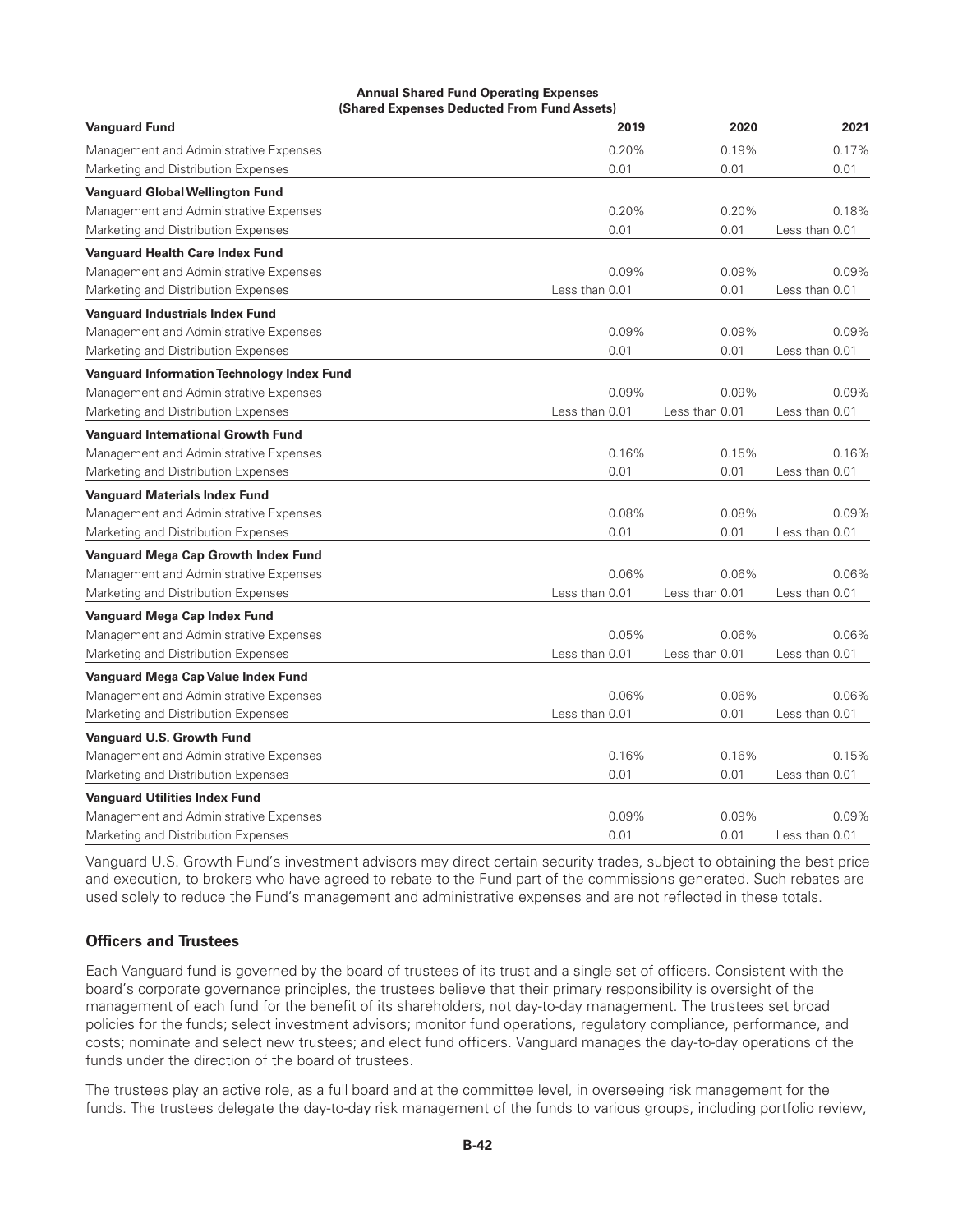investment management, risk management, compliance, legal, fund accounting, and fund financial services. These groups provide the trustees with regular reports regarding investment, valuation, liquidity, and compliance, as well as the risks associated with each. The trustees also oversee risk management for the funds through regular interactions with the funds' internal and external auditors.

The full board participates in the funds' risk oversight, in part, through the Vanguard funds' compliance program, which covers the following broad areas of compliance: investment and other operations; recordkeeping; valuation and pricing; communications and disclosure; reporting and accounting; oversight of service providers; fund governance; and codes of ethics, insider trading controls, and protection of nonpublic information. The program seeks to identify and assess risk through various methods, including through regular interdisciplinary communications between compliance professionals and business personnel who participate on a daily basis in risk management on behalf of the funds. The funds' chief compliance officer regularly provides reports to the board in writing and in person.

The audit committee of the board, which is composed of F. Joseph Loughrey, Mark Loughridge, Sarah Bloom Raskin, and Peter F. Volanakis, each of whom is an independent trustee, oversees management of financial risks and controls. The audit committee serves as the channel of communication between the independent auditors of the funds and the board with respect to financial statements and financial reporting processes, systems of internal control, and the audit process. Vanguard's head of internal audit reports directly to the audit committee and provides reports to the committee in writing and in person on a regular basis. Although the audit committee is responsible for overseeing the management of financial risks, the entire board is regularly informed of these risks through committee reports.

All of the trustees bring to each fund's board a wealth of executive leadership experience derived from their service as executives (in many cases chief executive officers), board members, and leaders of diverse public operating companies, academic institutions, and other organizations. In determining whether an individual is qualified to serve as a trustee of the funds, the board considers a wide variety of information about the trustee, and multiple factors contribute to the board's decision. Each trustee is determined to have the experience, skills, and attributes necessary to serve the funds and their shareholders because each trustee demonstrates an exceptional ability to consider complex business and financial matters, evaluate the relative importance and priority of issues, make decisions, and contribute effectively to the deliberations of the board. The board also considers the individual experience of each trustee and determines that the trustee's professional experience, education, and background contribute to the diversity of perspectives on the board. The business acumen, experience, and objective thinking of the trustees are considered invaluable assets for Vanguard management and, ultimately, the Vanguard funds' shareholders. The specific roles and experience of each board member that factor into this determination are presented on the following pages. The mailing address of the trustees and officers is P.O. Box 876, Valley Forge, PA 19482.

| Name, Year of Birth             | Position(s)<br><b>Held With</b><br><b>Funds</b>                           | Vanguard<br><b>Funds'Trustee/</b><br><b>Officer Since</b> | <b>Principal Occupation(s)</b><br>During the Past Five Years,<br><b>Outside Directorships,</b><br>and Other Experience                                                                                                                                                                                                                                                                                                                                                                                                                                                                                                                                                                                                                                                                                                | Number of<br><b>Vanguard Funds</b><br>Overseen by<br><b>Trustee/Officer</b> |
|---------------------------------|---------------------------------------------------------------------------|-----------------------------------------------------------|-----------------------------------------------------------------------------------------------------------------------------------------------------------------------------------------------------------------------------------------------------------------------------------------------------------------------------------------------------------------------------------------------------------------------------------------------------------------------------------------------------------------------------------------------------------------------------------------------------------------------------------------------------------------------------------------------------------------------------------------------------------------------------------------------------------------------|-----------------------------------------------------------------------------|
| Interested Trustee <sup>1</sup> |                                                                           |                                                           |                                                                                                                                                                                                                                                                                                                                                                                                                                                                                                                                                                                                                                                                                                                                                                                                                       |                                                                             |
| Mortimer J. Buckley<br>(1969)   | Chairman of the<br>Board, Chief<br>Executive<br>Officer, and<br>President | January 2018                                              | Chairman of the board (2019–present) of Vanguard and<br>of each of the investment companies served by<br>Vanguard; chief executive officer (2018–present) of<br>Vanquard; chief executive officer, president, and<br>trustee (2018–present) of each of the investment<br>companies served by Vanguard; president and director<br>(2017–present) of Vanguard; and president<br>(2018–present) of Vanguard Marketing Corporation.<br>Chief investment officer (2013–2017), managing<br>director (2002–2017), head of the Retail Investor Group<br>(2006–2012), and chief information officer (2001–2006)<br>of Vanguard. Chairman of the board (2011–2017) and<br>trustee (2009–2017) of the Children's Hospital of<br>Philadelphia; and trustee (2018–present) and vice chair<br>(2019–present) of The Shipley School. | 217                                                                         |

1 Mr. Buckley is considered an "interested person" as defined in the 1940 Act because he is an officer of the Trust.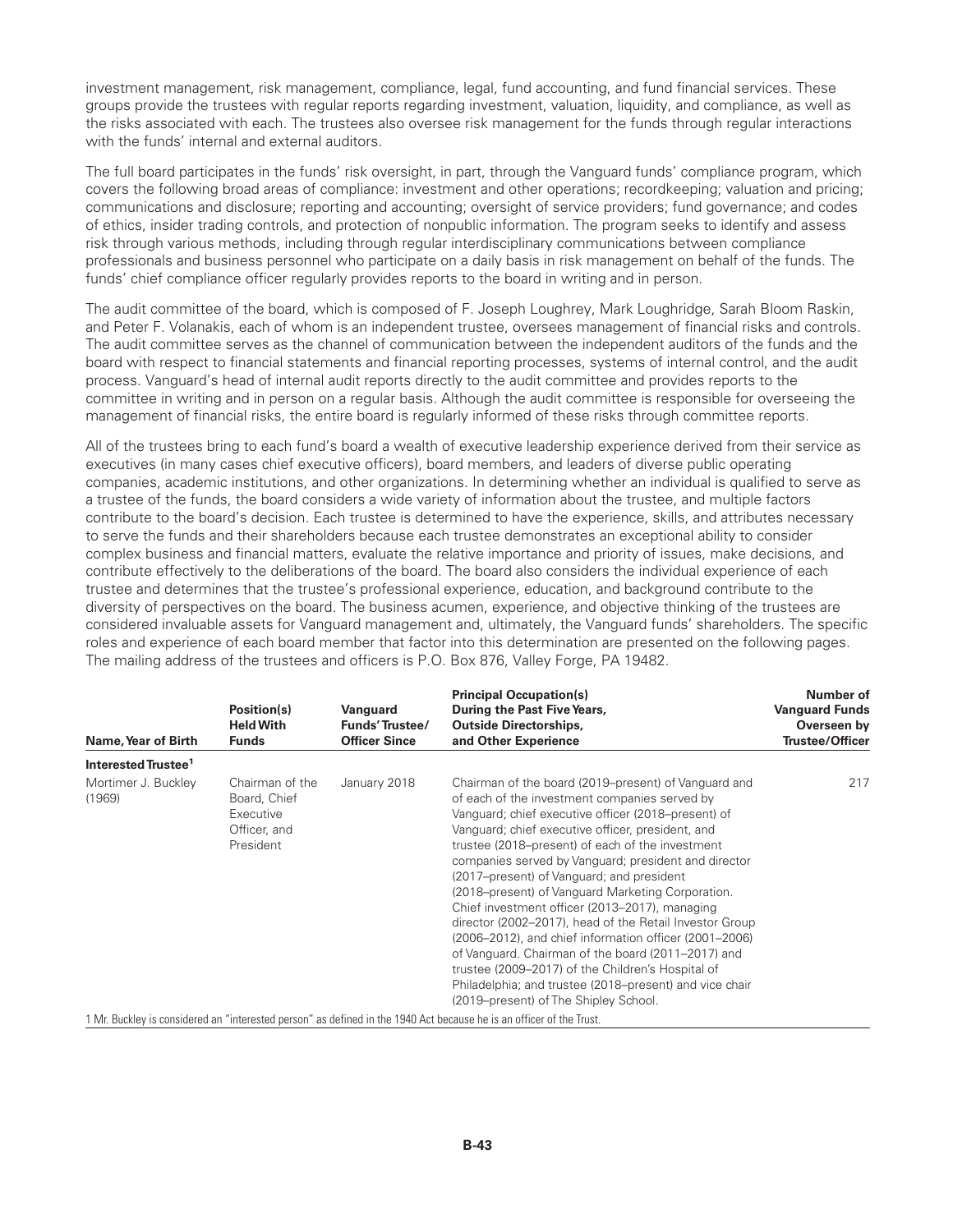| Name, Year of Birth           | Position(s)<br><b>Held With</b><br><b>Funds</b> | Vanguard<br>Funds' Trustee/<br><b>Officer Since</b> | <b>Principal Occupation(s)</b><br>During the Past Five Years,<br><b>Outside Directorships,</b><br>and Other Experience                                                                                                                                                                                                                                                                                                                                                                                                                                                                                                                                                                                                                                                                              | Number of<br><b>Vanguard Funds</b><br>Overseen by<br>Trustee/Officer |
|-------------------------------|-------------------------------------------------|-----------------------------------------------------|-----------------------------------------------------------------------------------------------------------------------------------------------------------------------------------------------------------------------------------------------------------------------------------------------------------------------------------------------------------------------------------------------------------------------------------------------------------------------------------------------------------------------------------------------------------------------------------------------------------------------------------------------------------------------------------------------------------------------------------------------------------------------------------------------------|----------------------------------------------------------------------|
| <b>Independent Trustees</b>   |                                                 |                                                     |                                                                                                                                                                                                                                                                                                                                                                                                                                                                                                                                                                                                                                                                                                                                                                                                     |                                                                      |
| Tara Bunch<br>(1962)          | Trustee                                         | November 2021                                       | Head of Global Operations at Airbnb (2020–present).<br>Vice President of AppleCare (2012-2020). Member of<br>the board of Out & Equal (2002-2006), the University<br>of California, Berkeley School of Engineering<br>(2020-present), and Santa Clara University's School of<br>Business (2018–present).                                                                                                                                                                                                                                                                                                                                                                                                                                                                                            | 217                                                                  |
| Emerson U. Fullwood<br>(1948) | Trustee                                         | January 2008                                        | Executive chief staff and marketing officer for North<br>America and corporate vice president (retired 2008) of<br>Xerox Corporation (document management products<br>and services). Former president of the Worldwide<br>Channels Group, Latin America, and Worldwide<br>Customer Service and executive chief staff officer of<br>Developing Markets of Xerox. Executive in residence<br>and 2009-2010 Distinguished Minett Professor at the<br>Rochester Institute of Technology. Director of SPX<br>FLOW, Inc. (multi-industry manufacturing). Director of<br>the University of Rochester Medical Center, the<br>Monroe Community College Foundation, the United<br>Way of Rochester, North Carolina A&T University, and<br>Roberts Wesleyan College. Trustee of the University of<br>Rochester. | 217                                                                  |
| Amy Gutmann<br>(1949)         | Trustee                                         | <b>June 2006</b>                                    | President (2004–present) of the University of<br>Pennsylvania. Christopher H. Browne Distinguished<br>Professor of Political Science, School of Arts and<br>Sciences, and professor of communication, Annenberg<br>School for Communication, with secondary faculty<br>appointments in the Department of Philosophy, School<br>of Arts and Sciences, and at the Graduate School of<br>Education, University of Pennsylvania.                                                                                                                                                                                                                                                                                                                                                                        | 217                                                                  |
| F. Joseph Loughrey<br>(1949)  | Trustee                                         | October 2009                                        | President and chief operating officer (retired 2009) and<br>vice chairman of the board (2008-2009) of Cummins<br>Inc. (industrial machinery). Chairman of the board of<br>Hillenbrand, Inc. (specialized consumer services).<br>Director of the V Foundation. Member of the advisory<br>council for the College of Arts and Letters and chair of<br>the advisory board to the Kellogg Institute for<br>International Studies, both at the University of Notre<br>Dame. Chairman of the board of Saint Anselm College.                                                                                                                                                                                                                                                                               | 217                                                                  |
| Mark Loughridge<br>(1953)     | Lead<br>Independent<br>Trustee                  | March 2012                                          | Senior vice president and chief financial officer (retired<br>2013) of IBM (information technology services).<br>Fiduciary member of IBM's Retirement Plan<br>Committee (2004–2013), senior vice president and<br>general manager (2002-2004) of IBM Global Financing,<br>vice president and controller (1998–2002) of IBM, and<br>a variety of other prior management roles at IBM.<br>Member of the Council on Chicago Booth.                                                                                                                                                                                                                                                                                                                                                                     | 217                                                                  |
| Scott C. Malpass<br>(1962)    | Trustee                                         | March 2012                                          | Chief investment officer and vice president of the<br>University of Notre Dame (retired 2020). Assistant<br>professor of finance at the Mendoza College of<br>Business, University of Notre Dame (retired 2020), and<br>member of the Notre Dame 403(b) Investment<br>Committee. Member of the board of Catholic<br>Investment Services, Inc. (investment advisors) and<br>the board of superintendence of the Institute for the<br>Works of Religion.                                                                                                                                                                                                                                                                                                                                              | 217                                                                  |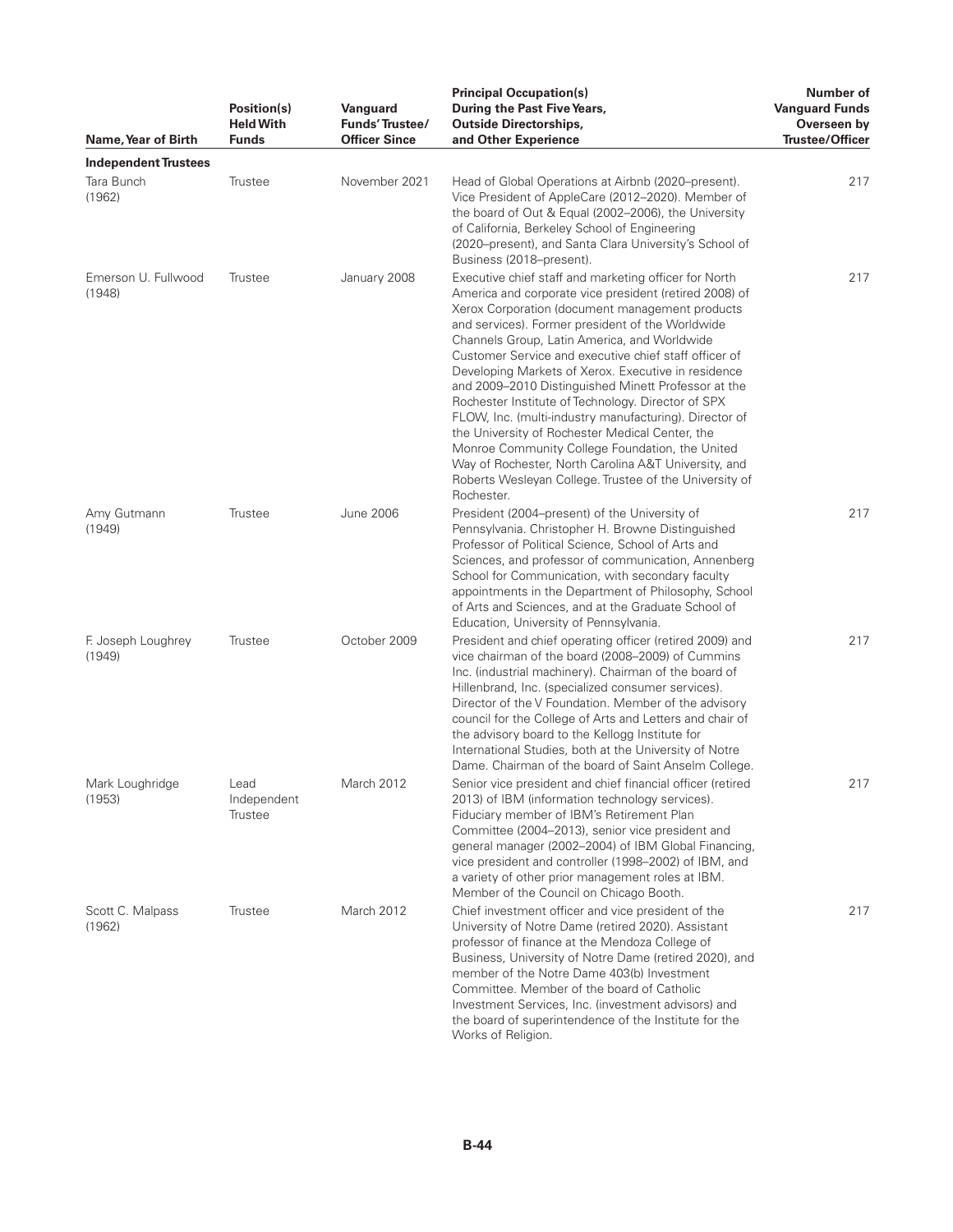| Name, Year of Birth                                          | Position(s)<br><b>Held With</b><br><b>Funds</b>                  | Vanguard<br>Funds' Trustee/<br><b>Officer Since</b> | <b>Principal Occupation(s)</b><br>During the Past Five Years,<br><b>Outside Directorships,</b><br>and Other Experience                                                                                                                                                                                                                                                                                                                                                                                                                                                                                                                                                   | Number of<br><b>Vanguard Funds</b><br>Overseen by<br><b>Trustee/Officer</b> |
|--------------------------------------------------------------|------------------------------------------------------------------|-----------------------------------------------------|--------------------------------------------------------------------------------------------------------------------------------------------------------------------------------------------------------------------------------------------------------------------------------------------------------------------------------------------------------------------------------------------------------------------------------------------------------------------------------------------------------------------------------------------------------------------------------------------------------------------------------------------------------------------------|-----------------------------------------------------------------------------|
| Deanna Mulligan<br>(1963)                                    | Trustee                                                          | January 2018                                        | Board chair (2020), chief executive officer (2011-2020),<br>and president (2010-2019) of The Guardian Life<br>Insurance Company of America. Chief operating officer<br>(2010–2011) and executive vice president (2008–2010)<br>of Individual Life and Disability of The Guardian Life<br>Insurance Company of America. Member of the board<br>of the Economic Club of New York. Trustee of the<br>Partnership for New York City (business leadership),<br>the Chief Executives for Corporate Purpose, the New<br>York-Presbyterian Hospital, and the Bruce Museum<br>(arts and science). Member of the Advisory Council for<br>the Stanford Graduate School of Business. | 217                                                                         |
| André F. Perold<br>(1952)                                    | Trustee                                                          | December 2004                                       | George Gund Professor of Finance and Banking,<br>Emeritus at the Harvard Business School (retired<br>2011). Chief investment officer and co-managing<br>partner of HighVista Strategies LLC (private<br>investment firm). Board member (2018-present) of RIT<br>Capital Partners (investment firm); investment<br>committee member of Partners Health Care System.                                                                                                                                                                                                                                                                                                       | 217                                                                         |
| Sarah Bloom Raskin<br>(1961)                                 | Trustee                                                          | January 2018                                        | Deputy secretary (2014–2017) of the United States<br>Department of the Treasury. Governor (2010-2014) of<br>the Federal Reserve Board, Commissioner<br>(2007-2010) of financial regulation for the State of<br>Maryland. Professor (2020–present), Distinguished<br>Fellow of the Global Financial Markets Center<br>(2020–present), and Rubenstein Fellow (2017–2020) of<br>Duke University; trustee (2017–present) of Amherst<br>College; member of the Amherst College Investment<br>Committee (2019–present); and member of the<br>Regenerative Crisis Response Committee<br>(2020-present).                                                                         | 217                                                                         |
| David Thomas<br>(1956)                                       | Trustee                                                          | <b>July 2021</b>                                    | President of Morehouse College (2018–present).<br>Professor of Business Administration Emeritus at<br>Harvard University (2017-2018) and Dean (2011-2016)<br>and Professor of Management at Georgetown<br>University, McDonough School of Business<br>(2016-2017). Director of DTE Energy Company<br>(2013–present). Trustee of Common Fund<br>(2019–present).                                                                                                                                                                                                                                                                                                           | 217                                                                         |
| Peter F. Volanakis<br>(1955)                                 | Trustee                                                          | <b>July 2009</b>                                    | President and chief operating officer (retired 2010) of<br>Corning Incorporated (communications equipment)<br>and director of Corning Incorporated (2000–2010) and<br>Dow Corning (2001-2010). Director (2012) of SPX<br>Corporation (multi-industry manufacturing). Overseer<br>of the Amos Tuck School of Business Administration,<br>Dartmouth College (2001-2013). Chairman of the<br>board of trustees of Colby-Sawyer College. Member of<br>the BMW Group Mobility Council.                                                                                                                                                                                        | 217                                                                         |
| <b>Executive Officers</b><br>Christine M. Buchanan<br>(1970) | <b>Chief Financial</b><br>Officer and<br><b>Acting Treasurer</b> | November 2017                                       | Principal of Vanguard. Chief financial officer<br>(2021–present) and treasurer (2017–present; acting<br>October 2021–present) of each of the investment<br>companies served by Vanguard. Partner (2005-2017) at<br>KPMG (audit, tax, and advisory services).                                                                                                                                                                                                                                                                                                                                                                                                             | 217                                                                         |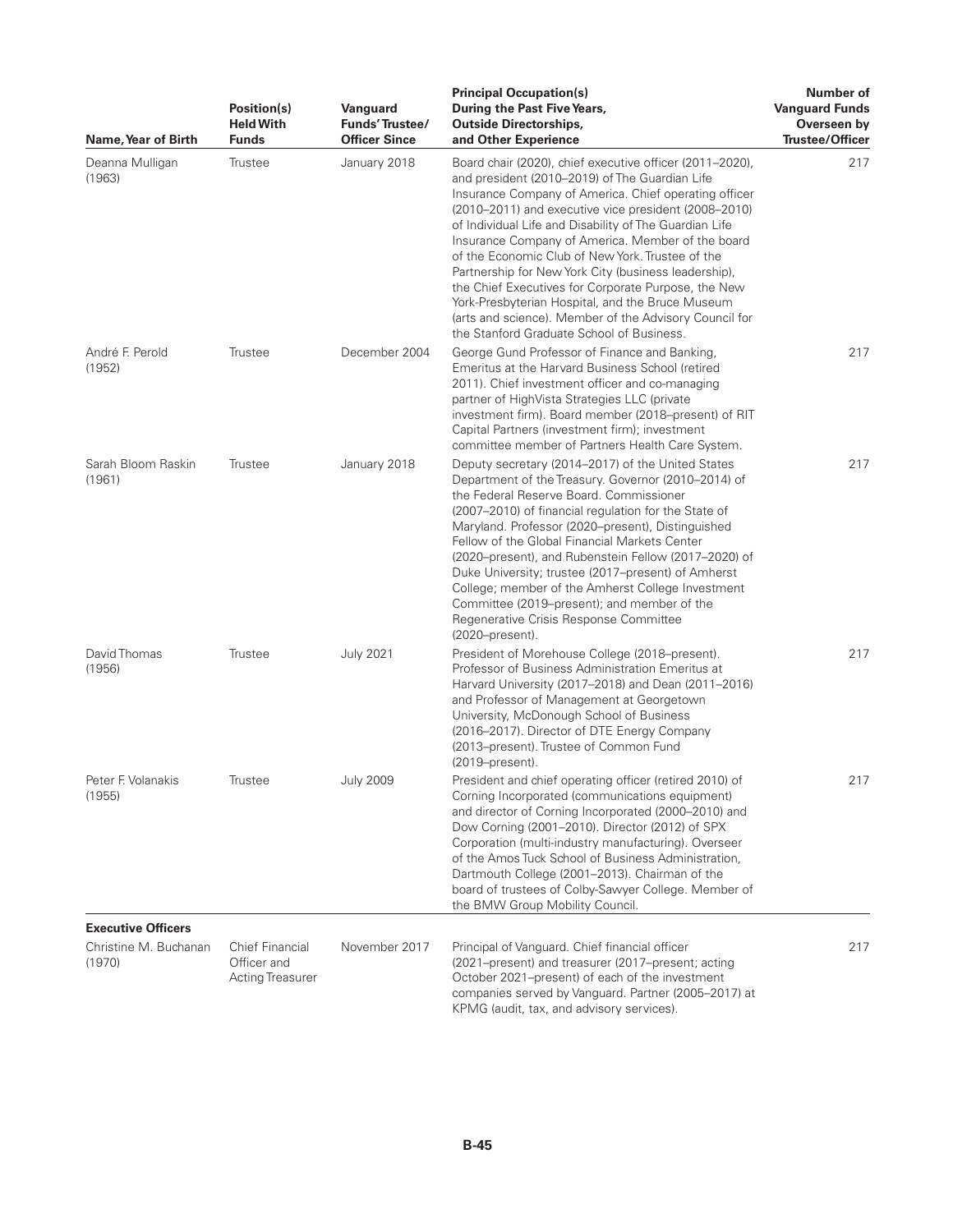| Name, Year of Birth        | Position(s)<br><b>Held With</b><br><b>Funds</b> | Vanguard<br>Funds' Trustee/<br><b>Officer Since</b> | <b>Principal Occupation(s)</b><br>During the Past Five Years,<br><b>Outside Directorships,</b><br>and Other Experience                                                                                                                                                                                                                                                                         | <b>Number of</b><br><b>Vanguard Funds</b><br>Overseen by<br><b>Trustee/Officer</b> |
|----------------------------|-------------------------------------------------|-----------------------------------------------------|------------------------------------------------------------------------------------------------------------------------------------------------------------------------------------------------------------------------------------------------------------------------------------------------------------------------------------------------------------------------------------------------|------------------------------------------------------------------------------------|
| David Cermak<br>(1960)     | Finance Director                                | October 2019                                        | Principal of Vanguard. Finance director (2019–present)<br>of each of the investment companies served by<br>Vanguard. Managing director and head (2017–present)<br>of Vanguard Investments Singapore. Managing director<br>and head (2017-2019) of Vanguard Investments Hong<br>Kong. Representative director and head (2014-2017)<br>of Vanquard Investments Japan.                            | 217                                                                                |
| John Galloway<br>(1973)    | Investment<br>Stewardship<br>Officer            | September 2020                                      | Principal of Vanguard. Investment stewardship officer<br>(2020–present) of each of the investment companies<br>served by Vanguard. Head of Investor Advocacy<br>(2020–present) and head of Marketing Strategy and<br>Planning (2017–2020) at Vanguard. Deputy Assistant to<br>the President of the United States (2015).                                                                       | 217                                                                                |
| Peter Mahoney<br>(1974)    | Controller                                      | May 2015                                            | Principal of Vanguard. Controller (2015–present) of<br>each of the investment companies served by<br>Vanguard. Head of International Fund Services (2008-<br>2014) at Vanguard.                                                                                                                                                                                                                | 217                                                                                |
| Anne E. Robinson<br>(1970) | Secretary                                       | September 2016                                      | General counsel (2016–present) of Vanguard.<br>Secretary (2016–present) of Vanguard and of each of<br>the investment companies served by Vanquard.<br>Managing director (2016–present) of Vanguard.<br>Managing director and general counsel of Global Cards<br>and Consumer Services (2014-2016) at Citigroup.<br>Counsel (2003-2014) at American Express.                                    | 217                                                                                |
| Michael Rollings<br>(1963) | Finance Director                                | February 2017                                       | Finance director (2017–present) and treasurer (2017)<br>of each of the investment companies served by<br>Vanguard. Managing director (2016–present) of<br>Vanguard. Chief financial officer (2016–present) of<br>Vanguard. Director (2016–present) of Vanguard<br>Marketing Corporation. Executive vice president and<br>chief financial officer (2006-2016) of MassMutual<br>Financial Group. | 217                                                                                |
| John E. Schadl<br>(1972)   | Chief<br>Compliance<br>Officer                  | March 2019                                          | Principal of Vanguard. Chief compliance officer<br>(2019–present) of Vanguard and of each of the<br>investment companies served by Vanguard. Assistant<br>vice president (2019–present) of Vanguard Marketing<br>Corporation.                                                                                                                                                                  | 217                                                                                |

All but one of the trustees are independent. The independent trustees designate a lead independent trustee. The lead independent trustee is a spokesperson and principal point of contact for the independent trustees and is responsible for coordinating the activities of the independent trustees, including calling regular executive sessions of the independent trustees; developing the agenda of each meeting together with the chairman; and chairing the meetings of the independent trustees. The lead independent trustee also chairs the meetings of the audit, compensation, and nominating committees. The board also has two investment committees, which consist of independent trustees and the sole interested trustee.

The independent trustees appoint the chairman of the board. The roles of chairman of the board and chief executive officer currently are held by the same person; as a result, the chairman of the board is an "interested" trustee. The independent trustees generally believe that the Vanguard funds' chief executive officer is best qualified to serve as chairman and that fund shareholders benefit from this leadership structure through accountability and strong day-to-day leadership.

Board Committees: The Trust's board has the following committees:

■ Audit Committee: This committee oversees the accounting and financial reporting policies, the systems of internal controls, and the independent audits of each fund. The following independent trustees serve as members of the committee: Mr. Loughrey, Mr. Loughridge, Ms. Raskin, and Mr. Volanakis. The committee held six meetings during the Trust's fiscal year ended August 31, 2021.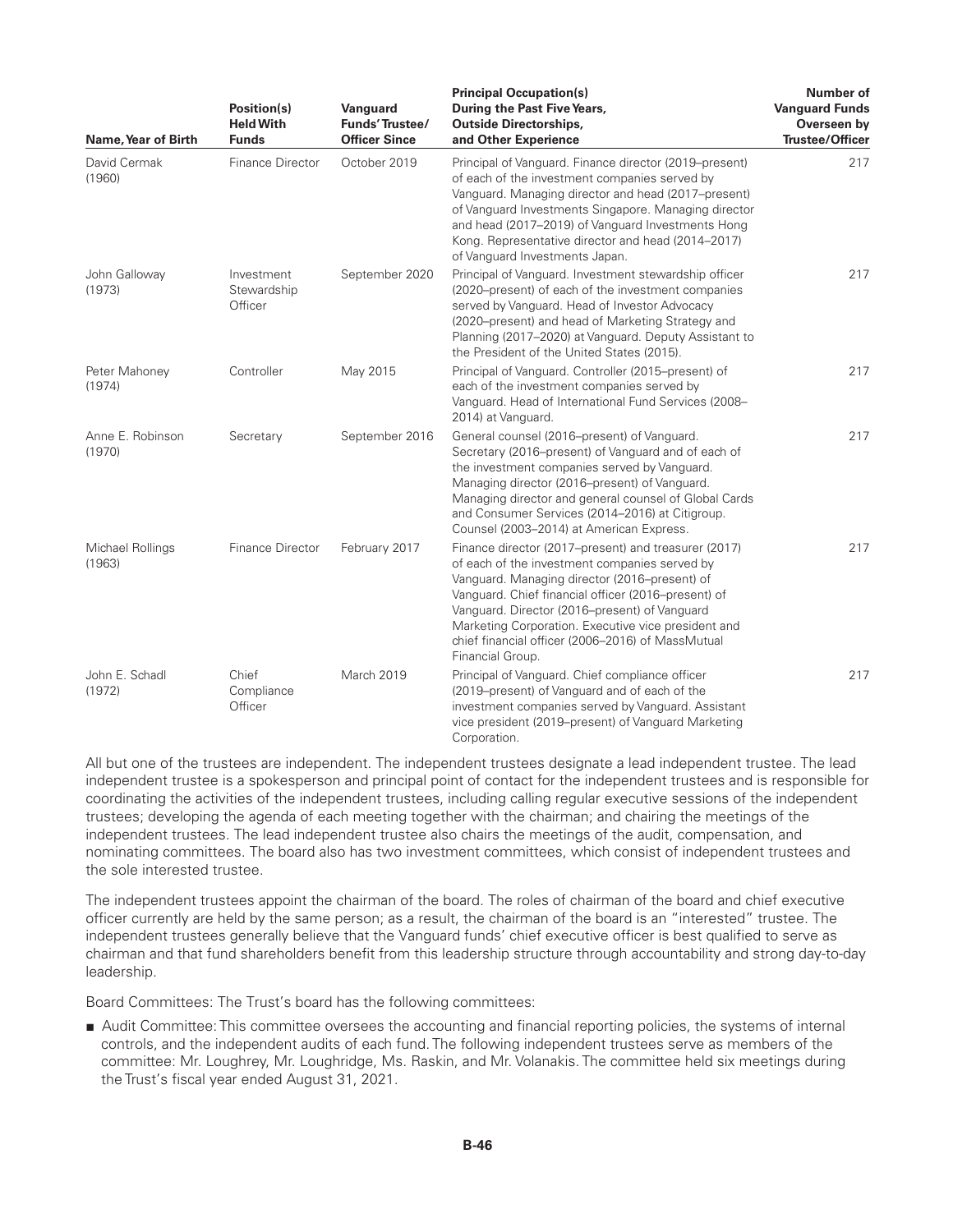- Compensation Committee: This committee oversees the compensation programs established by each fund for the benefit of its trustees. All independent trustees serve as members of the committee. The committee held two meetings during the Trust's fiscal year ended August 31, 2021.
- Investment Committees: These committees assist the board in its oversight of investment advisors to the funds and in the review and evaluation of materials relating to the board's consideration of investment advisory agreements with the funds. Each trustee serves on one of two investment committees. Each investment committee held three meetings during the Trust's fiscal year ended August 31, 2021.
- Nominating Committee: This committee nominates candidates for election to the board of trustees of each fund. The committee also has the authority to recommend the removal of any trustee. All independent trustees serve as members of the committee. The committee held two meetings during the Trust's fiscal year ended August 31, 2021.

The Nominating Committee will consider shareholder recommendations for trustee nominees. Shareholders may send recommendations to Mr. Loughridge, chairman of the committee.

#### **Trustee Compensation**

The same individuals serve as trustees of all Vanguard funds and each fund pays a proportionate share of the trustees' compensation. Vanguard funds also employ their officers on a shared basis; however, officers are compensated by Vanguard, not the funds.

*Independent Trustees.* The funds compensate their independent trustees (i.e., the ones who are not also officers of the funds) in three ways:

- The independent trustees receive an annual fee for their service to the funds, which is subject to reduction based on absences from scheduled board meetings.
- The independent trustees are reimbursed for the travel and other expenses that they incur in attending board meetings.
- Upon retirement (after attaining age 65 and completing five years of service), the independent trustees who began their service prior to January 1, 2001, receive a retirement benefit under a separate account arrangement. As of January 1, 2001, the opening balance of each eligible trustee's separate account was generally equal to the net present value of the benefits he or she had accrued under the trustees' former retirement plan. Each eligible trustee's separate account will be credited annually with interest at a rate of 7.5% until the trustee receives his or her final distribution. Those independent trustees who began their service on or after January 1, 2001, are not eligible to participate in the plan.

*"Interested" Trustee.* Mr. Buckley serves as a trustee, but is not paid in this capacity. He is, however, paid in his role as an officer of Vanguard.

*Compensation Table.* The following table provides compensation details for each of the trustees. We list the amounts paid as compensation and accrued as retirement benefits by the Funds for each trustee. In addition, the table shows the total amount of benefits that we expect each trustee to receive from all Vanguard funds upon retirement and the total amount of compensation paid to each trustee by all Vanguard funds.

| <b>Trustee</b>          | Aggregate<br><b>Compensation From</b><br>the Funds <sup>1</sup> | <b>Pension or Retirement</b><br><b>Benefits Accrued as Part of</b><br>the Funds' Expenses <sup>1</sup> | <b>Accrued Annual</b><br><b>Retirement Benefit at</b><br>January 1, 2021 <sup>2</sup> | <b>Total Compensation</b><br><b>From All Vanguard</b><br>Funds Paid to Trustees <sup>3</sup> |
|-------------------------|-----------------------------------------------------------------|--------------------------------------------------------------------------------------------------------|---------------------------------------------------------------------------------------|----------------------------------------------------------------------------------------------|
| Mortimer J. Buckley     |                                                                 |                                                                                                        |                                                                                       |                                                                                              |
| Tara Bunch <sup>4</sup> |                                                                 |                                                                                                        |                                                                                       |                                                                                              |
| Emerson U. Fullwood     | \$17,129                                                        |                                                                                                        |                                                                                       | \$287,500                                                                                    |
| Amy Gutmann             | 17.129                                                          |                                                                                                        |                                                                                       | 287,500                                                                                      |
| F. Joseph Loughrey      | 18,167                                                          |                                                                                                        |                                                                                       | 307,500                                                                                      |
| Mark Loughridge         | 20.766                                                          |                                                                                                        |                                                                                       | 357,500                                                                                      |
| Scott C. Malpass        | 17,129                                                          |                                                                                                        |                                                                                       | 287,500                                                                                      |
| Deanna Mulligan         | 17.129                                                          |                                                                                                        |                                                                                       | 287.500                                                                                      |
| André F. Perold         | 17.129                                                          |                                                                                                        |                                                                                       | 287.500                                                                                      |

### **VANGUARDWORLD FUND TRUSTEES' COMPENSATION TABLE**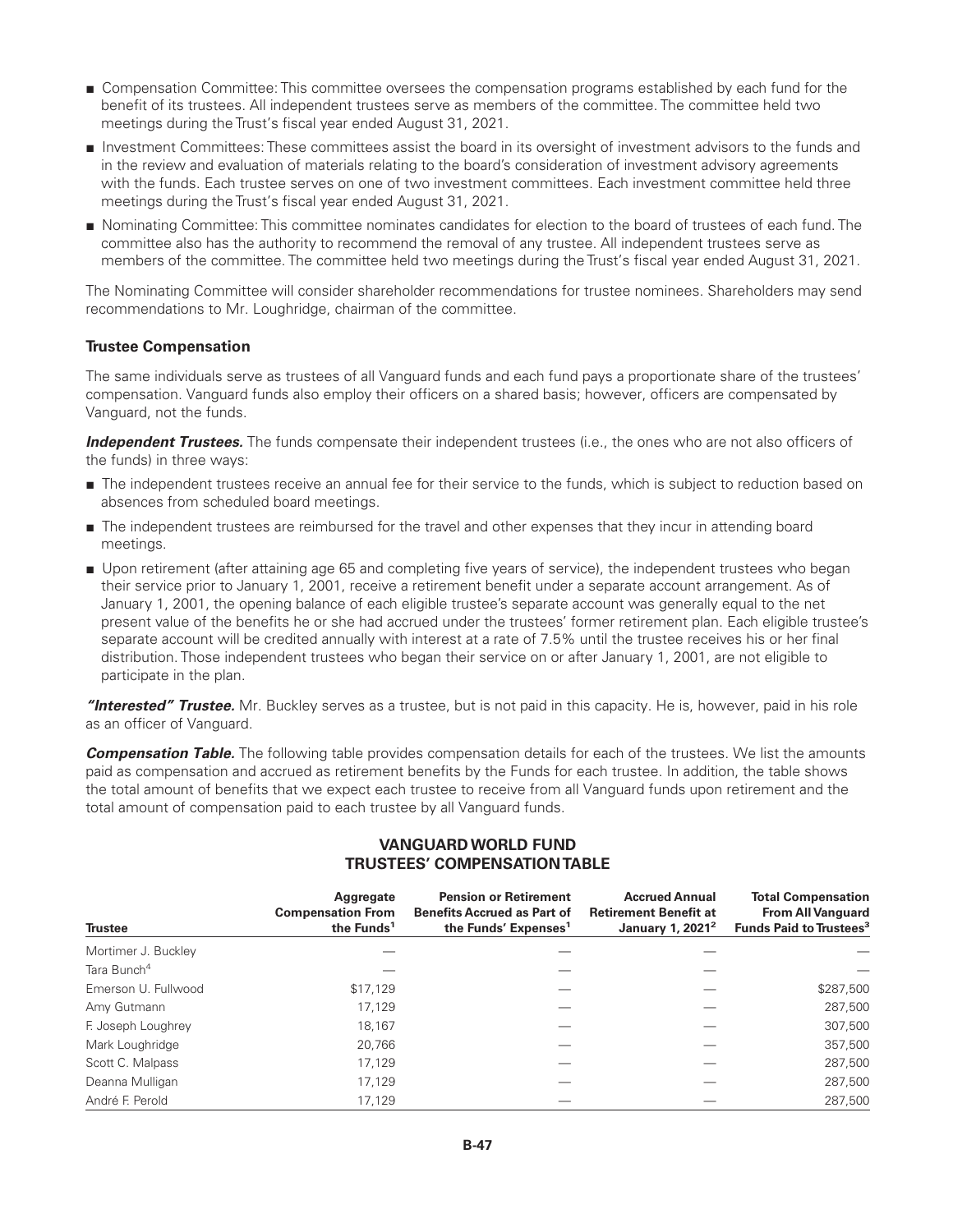| <b>Trustee</b>               | Aggregate<br><b>Compensation From</b><br>the Funds <sup>1</sup> | <b>Pension or Retirement</b><br><b>Benefits Accrued as Part of</b><br>the Funds' Expenses <sup>1</sup> | <b>Accrued Annual</b><br><b>Retirement Benefit at</b><br>January 1, 2021 <sup>2</sup> | <b>Total Compensation</b><br><b>From All Vanguard</b><br>Funds Paid to Trustees <sup>3</sup> |
|------------------------------|-----------------------------------------------------------------|--------------------------------------------------------------------------------------------------------|---------------------------------------------------------------------------------------|----------------------------------------------------------------------------------------------|
| Sarah Bloom Raskin           | 18.167                                                          |                                                                                                        |                                                                                       | 307,500                                                                                      |
| David A. Thomas <sup>5</sup> | 1,631                                                           |                                                                                                        |                                                                                       |                                                                                              |
| Peter F. Volanakis           | 18.167                                                          |                                                                                                        |                                                                                       | 307,500                                                                                      |

1 The amounts shown in this column are based on the Trust's fiscal year ended August 31, 2021. Each Fund within the Trust is responsible for a proportionate share of these amounts.

2 Each trustee is eligible to receive retirement benefits only after completing at least 5 years (60 consecutive months) of service as a trustee for the Vanguard funds. The annual retirement benefit will be paid in monthly installments, beginning with the month following the trustee's retirement from service, and will cease after 10 years of payments (120 monthly installments). Trustees who began their service on or after January 1, 2001, are not eligible to participate in the retirement benefit plan.

3 The amounts reported in this column reflect the total compensation paid to each trustee for his or her service as trustee of 211 Vanguard funds for the 2020 calendar year. 4 Ms. Bunch became a member of the Funds' board effective November 18, 2021.

5 Mr. Thomas became a member of the Funds' board effective July 22, 2021.

#### **Ownership of Fund Shares**

All current trustees allocate their investments among the various Vanguard funds based on their own investment needs. The following table shows each trustee's ownership of shares of each Fund and of all Vanguard funds served by the trustee as of December 31, 2020. Ms. Bunch began service as a trustee effective November 18, 2021, and Mr. Thomas began service as a trustee effective July 22, 2021.

### **VANGUARDWORLD FUND**

| <b>Vanguard Fund</b>                       | <b>Trustee</b>      | <b>Dollar Range of</b><br><b>Fund Shares</b><br><b>Owned by Trustee</b> | <b>Aggregate Dollar Range</b><br>of Vanguard Fund Shares<br><b>Owned by Trustee</b> |
|--------------------------------------------|---------------------|-------------------------------------------------------------------------|-------------------------------------------------------------------------------------|
| Vanguard Communication Services Index Fund | Mortimer J. Buckley |                                                                         | Over \$100,000                                                                      |
|                                            | Emerson U. Fullwood |                                                                         | Over \$100,000                                                                      |
|                                            | Amy Gutmann         |                                                                         | Over \$100,000                                                                      |
|                                            | F. Joseph Loughrey  |                                                                         | Over \$100,000                                                                      |
|                                            | Mark Loughridge     |                                                                         | Over \$100,000                                                                      |
|                                            | Scott C. Malpass    |                                                                         | Over \$100,000                                                                      |
|                                            | Deanna Mulligan     |                                                                         | Over \$100,000                                                                      |
|                                            | André F. Perold     |                                                                         | Over \$100,000                                                                      |
|                                            | Sarah Bloom Raskin  |                                                                         | Over \$100,000                                                                      |
|                                            | Peter F. Volanakis  |                                                                         | Over \$100,000                                                                      |
| Vanguard Consumer Discretionary Index Fund | Mortimer J. Buckley |                                                                         | Over \$100,000                                                                      |
|                                            | Emerson U. Fullwood |                                                                         | Over \$100,000                                                                      |
|                                            | Amy Gutmann         |                                                                         | Over \$100,000                                                                      |
|                                            | F. Joseph Loughrey  |                                                                         | Over \$100,000                                                                      |
|                                            | Mark Loughridge     |                                                                         | Over \$100,000                                                                      |
|                                            | Scott C. Malpass    |                                                                         | Over \$100,000                                                                      |
|                                            | Deanna Mulligan     |                                                                         | Over \$100,000                                                                      |
|                                            | André F. Perold     |                                                                         | Over \$100,000                                                                      |
|                                            | Sarah Bloom Raskin  |                                                                         | Over \$100,000                                                                      |
|                                            | Peter F. Volanakis  |                                                                         | Over \$100,000                                                                      |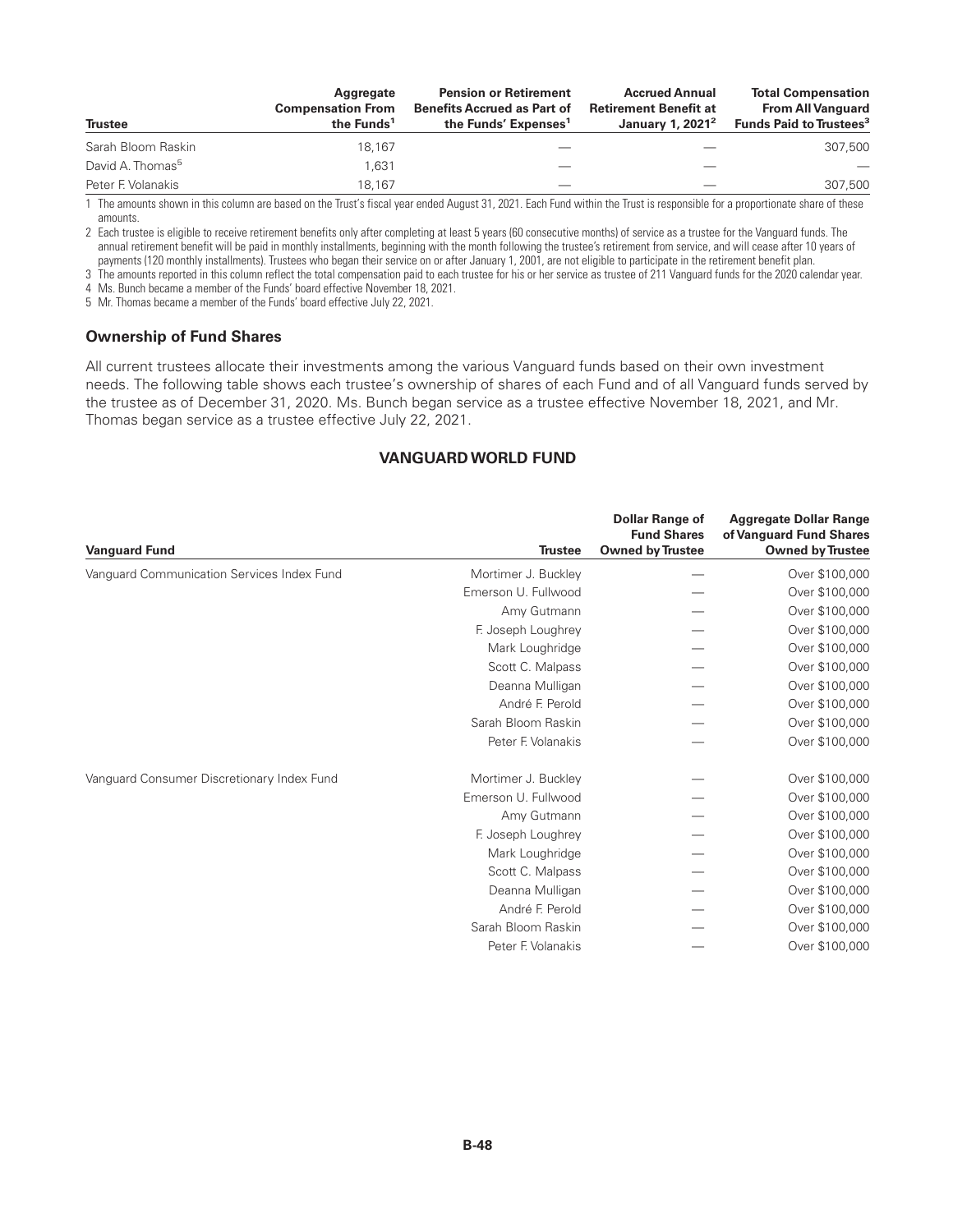| <b>Vanguard Fund</b>                 | <b>Trustee</b>      | <b>Dollar Range of</b><br><b>Fund Shares</b><br><b>Owned by Trustee</b> | <b>Aggregate Dollar Range</b><br>of Vanguard Fund Shares<br><b>Owned by Trustee</b> |
|--------------------------------------|---------------------|-------------------------------------------------------------------------|-------------------------------------------------------------------------------------|
| Vanguard Consumer Staples Index Fund | Mortimer J. Buckley |                                                                         | Over \$100,000                                                                      |
|                                      | Emerson U. Fullwood |                                                                         | Over \$100,000                                                                      |
|                                      | Amy Gutmann         |                                                                         | Over \$100,000                                                                      |
|                                      | F. Joseph Loughrey  |                                                                         | Over \$100,000                                                                      |
|                                      | Mark Loughridge     |                                                                         | Over \$100,000                                                                      |
|                                      | Scott C. Malpass    |                                                                         | Over \$100,000                                                                      |
|                                      | Deanna Mulligan     |                                                                         | Over \$100,000                                                                      |
|                                      | André F. Perold     |                                                                         | Over \$100,000                                                                      |
|                                      | Sarah Bloom Raskin  |                                                                         | Over \$100,000                                                                      |
|                                      | Peter F. Volanakis  |                                                                         | Over \$100,000                                                                      |
| Vanguard Energy Index Fund           | Mortimer J. Buckley |                                                                         | Over \$100,000                                                                      |
|                                      | Emerson U. Fullwood |                                                                         | Over \$100,000                                                                      |
|                                      | Amy Gutmann         |                                                                         | Over \$100,000                                                                      |
|                                      | F. Joseph Loughrey  |                                                                         | Over \$100,000                                                                      |
|                                      | Mark Loughridge     |                                                                         | Over \$100,000                                                                      |
|                                      | Scott C. Malpass    |                                                                         | Over \$100,000                                                                      |
|                                      | Deanna Mulligan     |                                                                         | Over \$100,000                                                                      |
|                                      | André F. Perold     |                                                                         | Over \$100,000                                                                      |
|                                      | Sarah Bloom Raskin  |                                                                         | Over \$100,000                                                                      |
|                                      | Peter F. Volanakis  |                                                                         | Over \$100,000                                                                      |
| Vanguard ESG International Stock ETF | Mortimer J. Buckley |                                                                         | Over \$100,000                                                                      |
|                                      | Emerson U. Fullwood |                                                                         | Over \$100,000                                                                      |
|                                      | Amy Gutmann         |                                                                         | Over \$100,000                                                                      |
|                                      | F. Joseph Loughrey  |                                                                         | Over \$100,000                                                                      |
|                                      | Mark Loughridge     |                                                                         | Over \$100,000                                                                      |
|                                      | Scott C. Malpass    |                                                                         | Over \$100,000                                                                      |
|                                      | Deanna Mulligan     |                                                                         | Over \$100,000                                                                      |
|                                      | André F. Perold     |                                                                         | Over \$100,000                                                                      |
|                                      | Sarah Bloom Raskin  |                                                                         | Over \$100,000                                                                      |
|                                      | Peter F. Volanakis  |                                                                         | Over \$100,000                                                                      |
| Vanguard ESG U.S. Corporate Bond ETF | Mortimer J. Buckley |                                                                         | Over \$100,000                                                                      |
|                                      | Emerson U. Fullwood |                                                                         | Over \$100,000                                                                      |
|                                      | Amy Gutmann         |                                                                         | Over \$100,000                                                                      |
|                                      | F. Joseph Loughrey  |                                                                         | Over \$100,000                                                                      |
|                                      | Mark Loughridge     |                                                                         | Over \$100,000                                                                      |
|                                      | Scott C. Malpass    |                                                                         | Over \$100,000                                                                      |
|                                      | Deanna Mulligan     |                                                                         | Over \$100,000                                                                      |
|                                      | André F. Perold     |                                                                         | Over \$100,000                                                                      |
|                                      | Sarah Bloom Raskin  |                                                                         | Over \$100,000                                                                      |
|                                      | Peter F. Volanakis  |                                                                         | Over \$100,000                                                                      |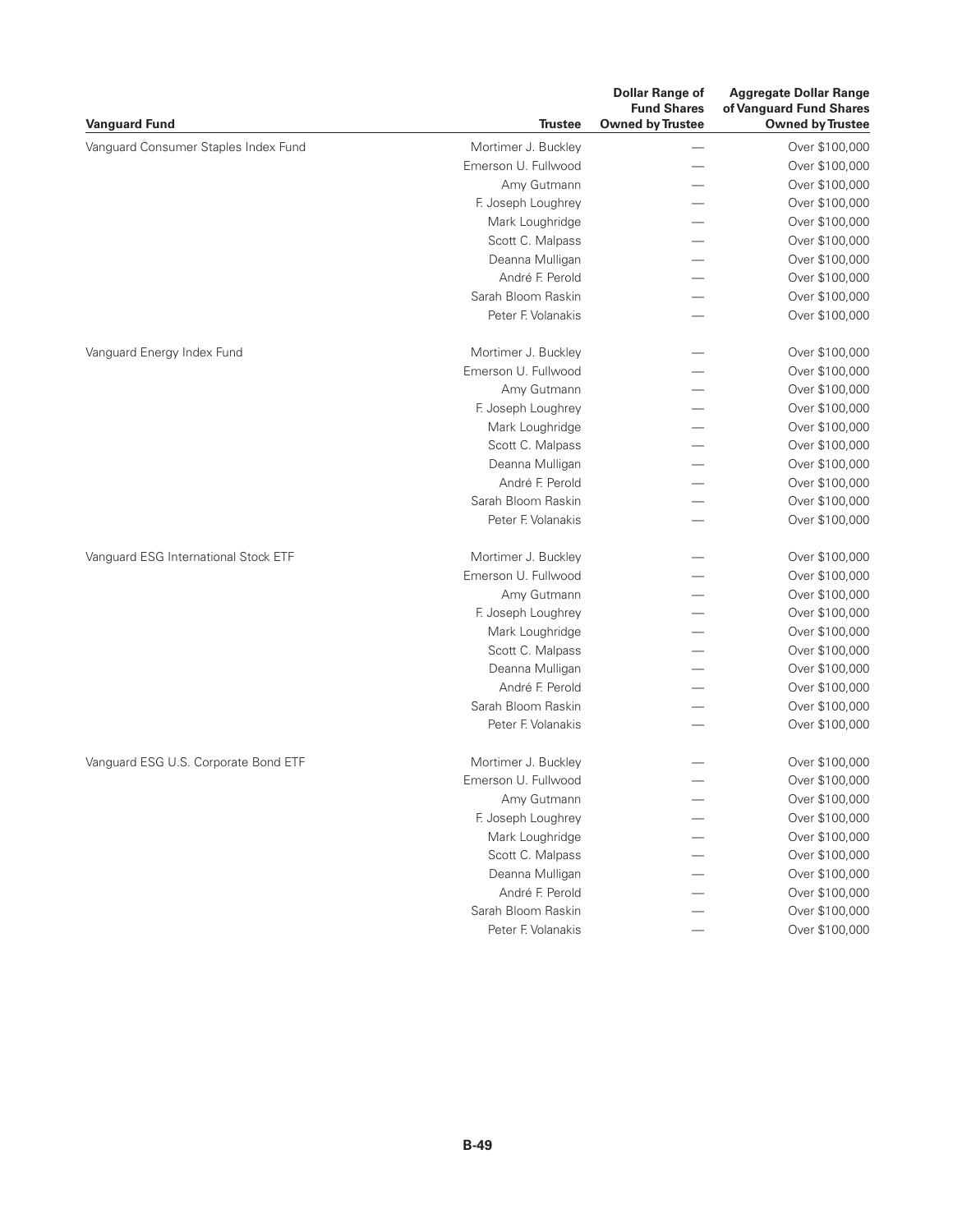| <b>Vanguard Fund</b>                           | <b>Trustee</b>      | <b>Dollar Range of</b><br><b>Fund Shares</b><br><b>Owned by Trustee</b> | <b>Aggregate Dollar Range</b><br>of Vanguard Fund Shares<br><b>Owned by Trustee</b> |
|------------------------------------------------|---------------------|-------------------------------------------------------------------------|-------------------------------------------------------------------------------------|
| Vanguard ESG U.S. Stock ETF                    | Mortimer J. Buckley |                                                                         | Over \$100,000                                                                      |
|                                                | Emerson U. Fullwood |                                                                         | Over \$100,000                                                                      |
|                                                | Amy Gutmann         |                                                                         | Over \$100,000                                                                      |
|                                                | F. Joseph Loughrey  |                                                                         | Over \$100,000                                                                      |
|                                                | Mark Loughridge     |                                                                         | Over \$100,000                                                                      |
|                                                | Scott C. Malpass    |                                                                         | Over \$100,000                                                                      |
|                                                | Deanna Mulligan     |                                                                         | Over \$100,000                                                                      |
|                                                | André F. Perold     |                                                                         | Over \$100,000                                                                      |
|                                                | Sarah Bloom Raskin  |                                                                         | Over \$100,000                                                                      |
|                                                | Peter F. Volanakis  |                                                                         | Over \$100,000                                                                      |
| Vanguard Extended Duration Treasury Index Fund | Mortimer J. Buckley |                                                                         | Over \$100,000                                                                      |
|                                                | Emerson U. Fullwood |                                                                         | Over \$100,000                                                                      |
|                                                | Amy Gutmann         |                                                                         | Over \$100,000                                                                      |
|                                                | F. Joseph Loughrey  |                                                                         | Over \$100,000                                                                      |
|                                                | Mark Loughridge     |                                                                         | Over \$100,000                                                                      |
|                                                | Scott C. Malpass    |                                                                         | Over \$100,000                                                                      |
|                                                | Deanna Mulligan     |                                                                         | Over \$100,000                                                                      |
|                                                | André F. Perold     |                                                                         | Over \$100,000                                                                      |
|                                                | Sarah Bloom Raskin  |                                                                         | Over \$100,000                                                                      |
|                                                | Peter F. Volanakis  |                                                                         | Over \$100,000                                                                      |
| Vanguard Financials Index Fund                 | Mortimer J. Buckley |                                                                         | Over \$100,000                                                                      |
|                                                | Emerson U. Fullwood |                                                                         | Over \$100,000                                                                      |
|                                                | Amy Gutmann         |                                                                         | Over \$100,000                                                                      |
|                                                | F. Joseph Loughrey  |                                                                         | Over \$100,000                                                                      |
|                                                | Mark Loughridge     |                                                                         | Over \$100,000                                                                      |
|                                                | Scott C. Malpass    |                                                                         | Over \$100,000                                                                      |
|                                                | Deanna Mulligan     |                                                                         | Over \$100,000                                                                      |
|                                                | André F. Perold     |                                                                         | Over \$100,000                                                                      |
|                                                | Sarah Bloom Raskin  |                                                                         | Over \$100,000                                                                      |
|                                                | Peter F. Volanakis  |                                                                         | Over \$100,000                                                                      |
| Vanguard FTSE Social Index Fund                | Mortimer J. Buckley |                                                                         | Over \$100,000                                                                      |
|                                                | Emerson U. Fullwood |                                                                         | Over \$100,000                                                                      |
|                                                | Amy Gutmann         |                                                                         | Over \$100,000                                                                      |
|                                                | F. Joseph Loughrey  |                                                                         | Over \$100,000                                                                      |
|                                                | Mark Loughridge     |                                                                         | Over \$100,000                                                                      |
|                                                | Scott C. Malpass    |                                                                         | Over \$100,000                                                                      |
|                                                | Deanna Mulligan     |                                                                         | Over \$100,000                                                                      |
|                                                | André F. Perold     |                                                                         | Over \$100,000                                                                      |
|                                                | Sarah Bloom Raskin  |                                                                         | Over \$100,000                                                                      |
|                                                | Peter F. Volanakis  |                                                                         | Over \$100,000                                                                      |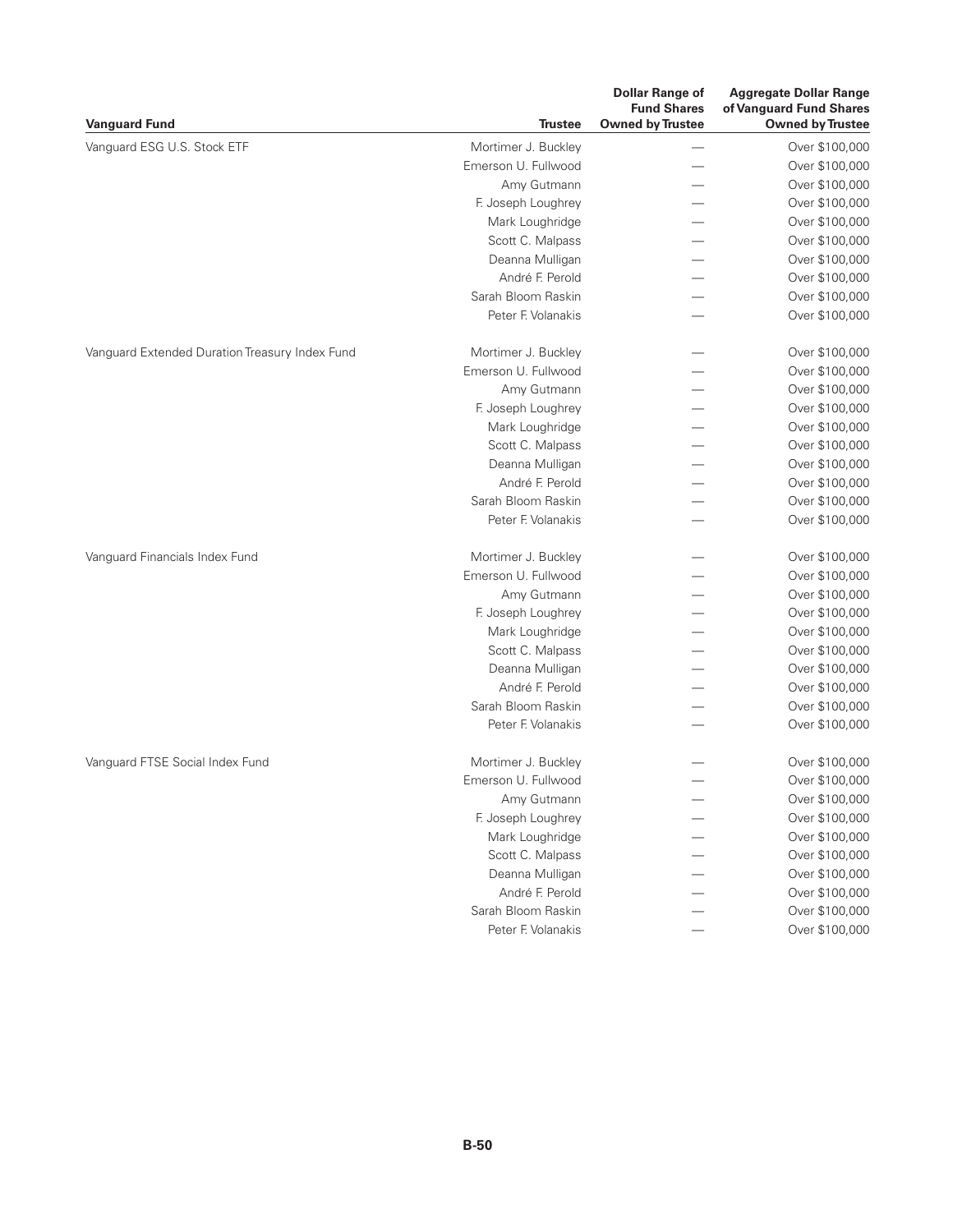| <b>Vanguard Fund</b>                  | <b>Trustee</b>      | <b>Dollar Range of</b><br><b>Fund Shares</b><br><b>Owned by Trustee</b> | <b>Aggregate Dollar Range</b><br>of Vanguard Fund Shares<br><b>Owned by Trustee</b> |
|---------------------------------------|---------------------|-------------------------------------------------------------------------|-------------------------------------------------------------------------------------|
| Vanguard Global Wellesley Income Fund | Mortimer J. Buckley |                                                                         | Over \$100,000                                                                      |
|                                       | Emerson U. Fullwood |                                                                         | Over \$100,000                                                                      |
|                                       | Amy Gutmann         |                                                                         | Over \$100,000                                                                      |
|                                       | F. Joseph Loughrey  |                                                                         | Over \$100,000                                                                      |
|                                       | Mark Loughridge     |                                                                         | Over \$100,000                                                                      |
|                                       | Scott C. Malpass    |                                                                         | Over \$100,000                                                                      |
|                                       | Deanna Mulligan     |                                                                         | Over \$100,000                                                                      |
|                                       | André F. Perold     |                                                                         | Over \$100,000                                                                      |
|                                       | Sarah Bloom Raskin  |                                                                         | Over \$100,000                                                                      |
|                                       | Peter F. Volanakis  |                                                                         | Over \$100,000                                                                      |
| Vanguard Global Wellington Fund       | Mortimer J. Buckley |                                                                         | Over \$100,000                                                                      |
|                                       | Emerson U. Fullwood |                                                                         | Over \$100,000                                                                      |
|                                       | Amy Gutmann         |                                                                         | Over \$100,000                                                                      |
|                                       | F. Joseph Loughrey  |                                                                         | Over \$100,000                                                                      |
|                                       | Mark Loughridge     |                                                                         | Over \$100,000                                                                      |
|                                       | Scott C. Malpass    |                                                                         | Over \$100,000                                                                      |
|                                       | Deanna Mulligan     | Over \$100,000                                                          | Over \$100,000                                                                      |
|                                       | André F. Perold     |                                                                         | Over \$100,000                                                                      |
|                                       | Sarah Bloom Raskin  |                                                                         | Over \$100,000                                                                      |
|                                       | Peter F. Volanakis  |                                                                         | Over \$100,000                                                                      |
| Vanguard Health Care Index Fund       | Mortimer J. Buckley |                                                                         | Over \$100,000                                                                      |
|                                       | Emerson U. Fullwood |                                                                         | Over \$100,000                                                                      |
|                                       | Amy Gutmann         |                                                                         | Over \$100,000                                                                      |
|                                       | F. Joseph Loughrey  |                                                                         | Over \$100,000                                                                      |
|                                       | Mark Loughridge     |                                                                         | Over \$100,000                                                                      |
|                                       | Scott C. Malpass    |                                                                         | Over \$100,000                                                                      |
|                                       | Deanna Mulligan     |                                                                         | Over \$100,000                                                                      |
|                                       | André F. Perold     |                                                                         | Over \$100,000                                                                      |
|                                       | Sarah Bloom Raskin  |                                                                         | Over \$100,000                                                                      |
|                                       | Peter F. Volanakis  |                                                                         | Over \$100,000                                                                      |
| Vanquard Industrials Index Fund       | Mortimer J. Buckley |                                                                         | Over \$100,000                                                                      |
|                                       | Emerson U. Fullwood |                                                                         | Over \$100,000                                                                      |
|                                       | Amy Gutmann         |                                                                         | Over \$100,000                                                                      |
|                                       | F. Joseph Loughrey  |                                                                         | Over \$100,000                                                                      |
|                                       | Mark Loughridge     |                                                                         | Over \$100,000                                                                      |
|                                       | Scott C. Malpass    |                                                                         | Over \$100,000                                                                      |
|                                       | Deanna Mulligan     |                                                                         | Over \$100,000                                                                      |
|                                       | André F. Perold     |                                                                         | Over \$100,000                                                                      |
|                                       | Sarah Bloom Raskin  |                                                                         | Over \$100,000                                                                      |
|                                       | Peter F. Volanakis  |                                                                         | Over \$100,000                                                                      |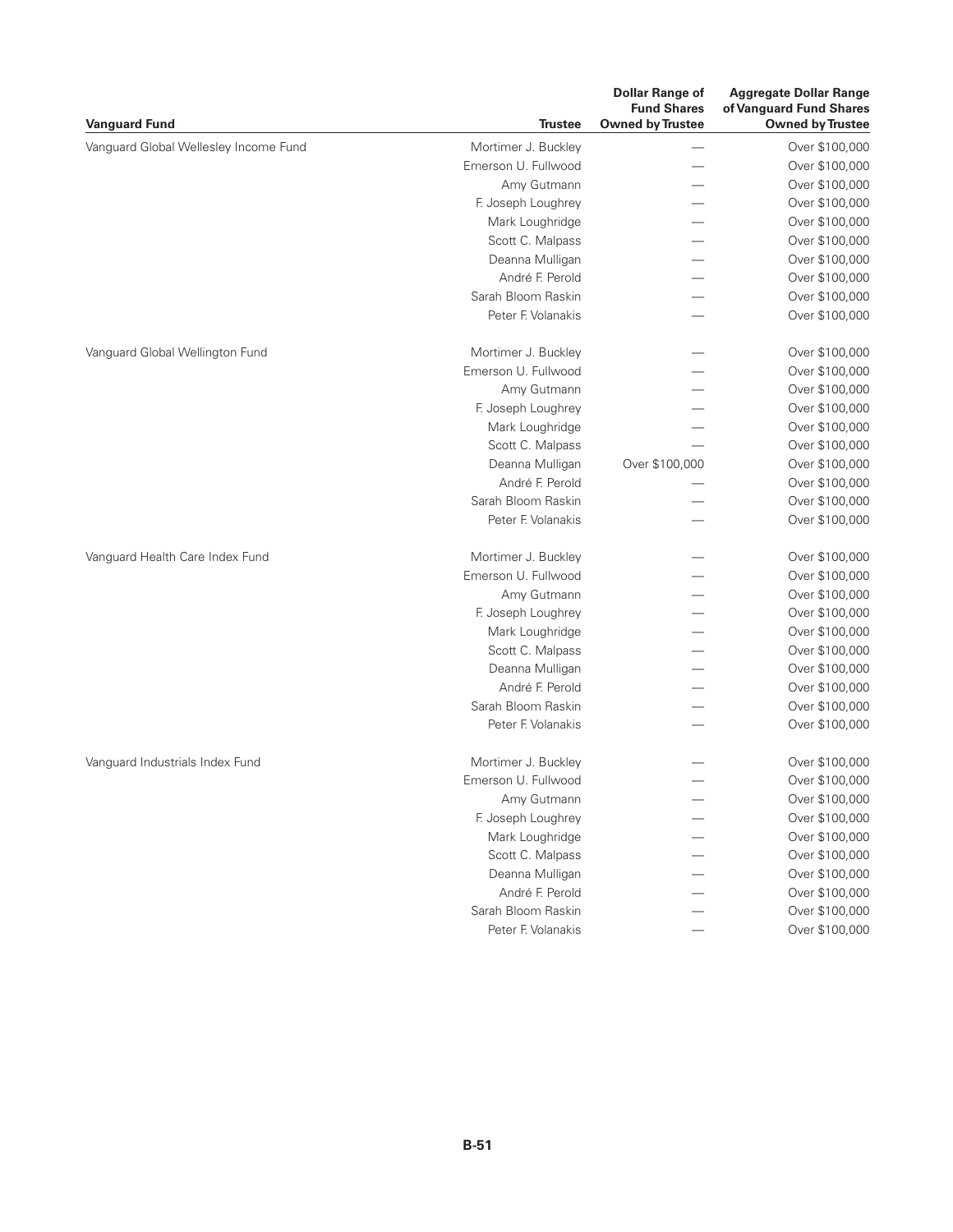| <b>Vanguard Fund</b>                       | <b>Trustee</b>      | <b>Dollar Range of</b><br><b>Fund Shares</b><br><b>Owned by Trustee</b> | <b>Aggregate Dollar Range</b><br>of Vanguard Fund Shares<br><b>Owned by Trustee</b> |
|--------------------------------------------|---------------------|-------------------------------------------------------------------------|-------------------------------------------------------------------------------------|
| Vanguard Information Technology Index Fund | Mortimer J. Buckley |                                                                         | Over \$100,000                                                                      |
|                                            | Emerson U. Fullwood |                                                                         | Over \$100,000                                                                      |
|                                            | Amy Gutmann         |                                                                         | Over \$100,000                                                                      |
|                                            | F. Joseph Loughrey  |                                                                         | Over \$100,000                                                                      |
|                                            | Mark Loughridge     |                                                                         | Over \$100,000                                                                      |
|                                            | Scott C. Malpass    |                                                                         | Over \$100,000                                                                      |
|                                            | Deanna Mulligan     |                                                                         | Over \$100,000                                                                      |
|                                            | André F. Perold     |                                                                         | Over \$100,000                                                                      |
|                                            | Sarah Bloom Raskin  |                                                                         | Over \$100,000                                                                      |
|                                            | Peter F. Volanakis  |                                                                         | Over \$100,000                                                                      |
| Vanguard International Growth Fund         | Mortimer J. Buckley | Over \$100,000                                                          | Over \$100,000                                                                      |
|                                            | Emerson U. Fullwood | Over \$100,000                                                          | Over \$100,000                                                                      |
|                                            | Amy Gutmann         |                                                                         | Over \$100,000                                                                      |
|                                            | F. Joseph Loughrey  |                                                                         | Over \$100,000                                                                      |
|                                            | Mark Loughridge     |                                                                         | Over \$100,000                                                                      |
|                                            | Scott C. Malpass    |                                                                         | Over \$100,000                                                                      |
|                                            | Deanna Mulligan     |                                                                         | Over \$100,000                                                                      |
|                                            | André F. Perold     |                                                                         | Over \$100,000                                                                      |
|                                            | Sarah Bloom Raskin  |                                                                         | Over \$100,000                                                                      |
|                                            | Peter F. Volanakis  | Over \$100,000                                                          | Over \$100,000                                                                      |
| Vanguard Materials Index Fund              | Mortimer J. Buckley |                                                                         | Over \$100,000                                                                      |
|                                            | Emerson U. Fullwood |                                                                         | Over \$100,000                                                                      |
|                                            | Amy Gutmann         |                                                                         | Over \$100,000                                                                      |
|                                            | F. Joseph Loughrey  |                                                                         | Over \$100,000                                                                      |
|                                            | Mark Loughridge     |                                                                         | Over \$100,000                                                                      |
|                                            | Scott C. Malpass    |                                                                         | Over \$100,000                                                                      |
|                                            | Deanna Mulligan     |                                                                         | Over \$100,000                                                                      |
|                                            | André F. Perold     |                                                                         | Over \$100,000                                                                      |
|                                            | Sarah Bloom Raskin  |                                                                         | Over \$100,000                                                                      |
|                                            | Peter F. Volanakis  |                                                                         | Over \$100,000                                                                      |
| Vanguard Mega Cap Growth Index Fund        | Mortimer J. Buckley |                                                                         | Over \$100,000                                                                      |
|                                            | Emerson U. Fullwood |                                                                         | Over \$100,000                                                                      |
|                                            | Amy Gutmann         |                                                                         | Over \$100,000                                                                      |
|                                            | F. Joseph Loughrey  |                                                                         | Over \$100,000                                                                      |
|                                            | Mark Loughridge     |                                                                         | Over \$100,000                                                                      |
|                                            | Scott C. Malpass    |                                                                         | Over \$100,000                                                                      |
|                                            | Deanna Mulligan     |                                                                         | Over \$100,000                                                                      |
|                                            | André F. Perold     |                                                                         | Over \$100,000                                                                      |
|                                            | Sarah Bloom Raskin  |                                                                         | Over \$100,000                                                                      |
|                                            | Peter F. Volanakis  |                                                                         | Over \$100,000                                                                      |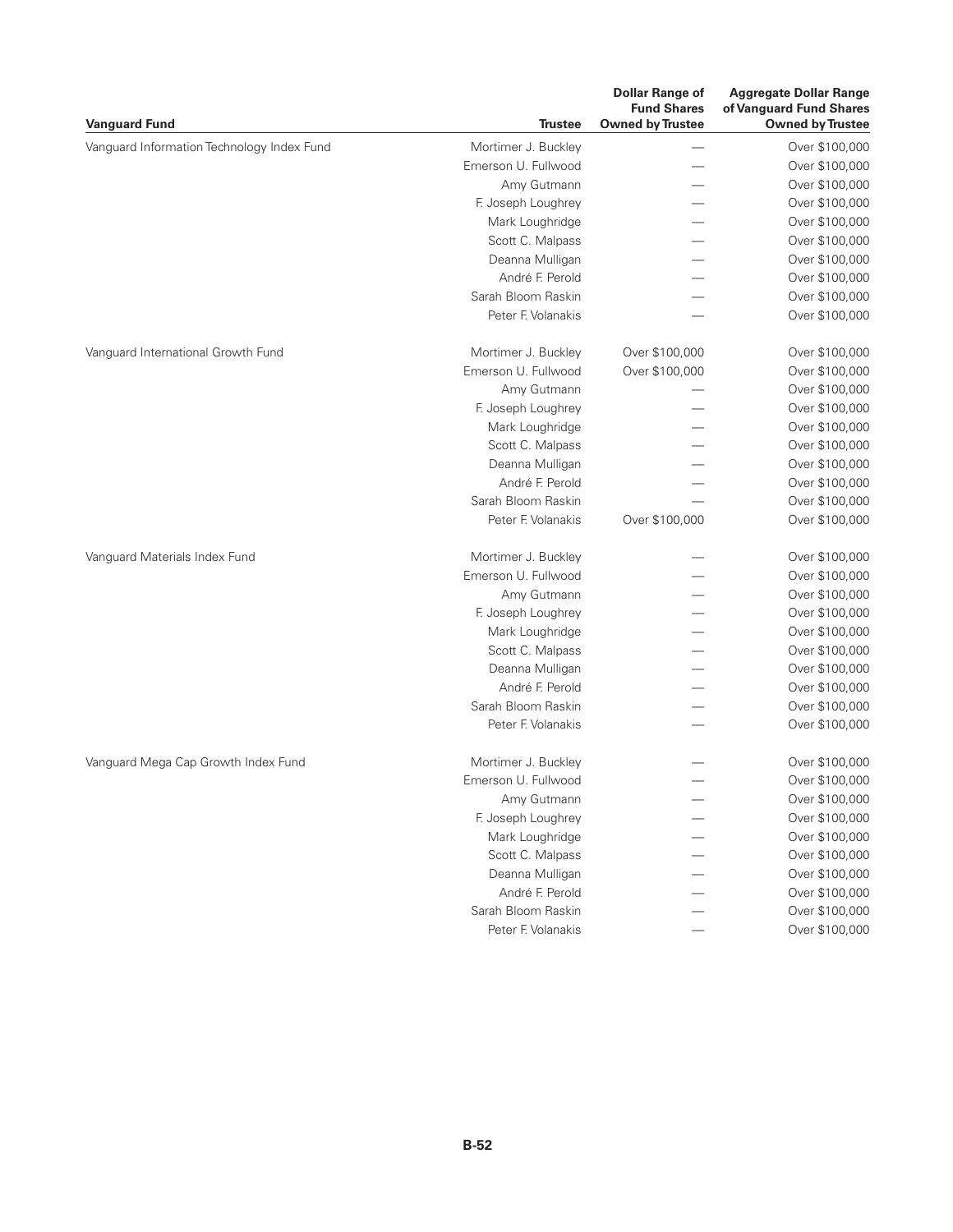| <b>Vanguard Fund</b>               | <b>Trustee</b>      | <b>Dollar Range of</b><br><b>Fund Shares</b><br><b>Owned by Trustee</b> | <b>Aggregate Dollar Range</b><br>of Vanguard Fund Shares<br><b>Owned by Trustee</b> |
|------------------------------------|---------------------|-------------------------------------------------------------------------|-------------------------------------------------------------------------------------|
| Vanguard Mega Cap Index Fund       | Mortimer J. Buckley |                                                                         | Over \$100,000                                                                      |
|                                    | Emerson U. Fullwood |                                                                         | Over \$100,000                                                                      |
|                                    | Amy Gutmann         |                                                                         | Over \$100,000                                                                      |
|                                    | F. Joseph Loughrey  |                                                                         | Over \$100,000                                                                      |
|                                    | Mark Loughridge     |                                                                         | Over \$100,000                                                                      |
|                                    | Scott C. Malpass    |                                                                         | Over \$100,000                                                                      |
|                                    | Deanna Mulligan     |                                                                         | Over \$100,000                                                                      |
|                                    | André F. Perold     |                                                                         | Over \$100,000                                                                      |
|                                    | Sarah Bloom Raskin  |                                                                         | Over \$100,000                                                                      |
|                                    | Peter F. Volanakis  |                                                                         | Over \$100,000                                                                      |
| Vanguard Mega Cap Value Index Fund | Mortimer J. Buckley |                                                                         | Over \$100,000                                                                      |
|                                    | Emerson U. Fullwood |                                                                         | Over \$100,000                                                                      |
|                                    | Amy Gutmann         |                                                                         | Over \$100,000                                                                      |
|                                    | F. Joseph Loughrey  |                                                                         | Over \$100,000                                                                      |
|                                    | Mark Loughridge     |                                                                         | Over \$100,000                                                                      |
|                                    | Scott C. Malpass    |                                                                         | Over \$100,000                                                                      |
|                                    | Deanna Mulligan     |                                                                         | Over \$100,000                                                                      |
|                                    | André F. Perold     |                                                                         | Over \$100,000                                                                      |
|                                    | Sarah Bloom Raskin  |                                                                         | Over \$100,000                                                                      |
|                                    | Peter F. Volanakis  |                                                                         | Over \$100,000                                                                      |
| Vanguard U.S. Growth Fund          | Mortimer J. Buckley |                                                                         | Over \$100,000                                                                      |
|                                    | Emerson U. Fullwood | Over \$100,000                                                          | Over \$100,000                                                                      |
|                                    | Amy Gutmann         |                                                                         | Over \$100,000                                                                      |
|                                    | F. Joseph Loughrey  |                                                                         | Over \$100,000                                                                      |
|                                    | Mark Loughridge     | Over \$100,000                                                          | Over \$100,000                                                                      |
|                                    | Scott C. Malpass    |                                                                         | Over \$100,000                                                                      |
|                                    | Deanna Mulligan     |                                                                         | Over \$100,000                                                                      |
|                                    | André F. Perold     |                                                                         | Over \$100,000                                                                      |
|                                    | Sarah Bloom Raskin  |                                                                         | Over \$100,000                                                                      |
|                                    | Peter F. Volanakis  | Over \$100,000                                                          | Over \$100,000                                                                      |
| Vanguard Utilities Index Fund      | Mortimer J. Buckley |                                                                         | Over \$100,000                                                                      |
|                                    | Emerson U. Fullwood |                                                                         | Over \$100,000                                                                      |
|                                    | Amy Gutmann         |                                                                         | Over \$100,000                                                                      |
|                                    | F. Joseph Loughrey  |                                                                         | Over \$100,000                                                                      |
|                                    | Mark Loughridge     |                                                                         | Over \$100,000                                                                      |
|                                    | Scott C. Malpass    |                                                                         | Over \$100,000                                                                      |
|                                    | Deanna Mulligan     |                                                                         | Over \$100,000                                                                      |
|                                    | André F. Perold     |                                                                         | Over \$100,000                                                                      |
|                                    | Sarah Bloom Raskin  |                                                                         | Over \$100,000                                                                      |
|                                    | Peter F. Volanakis  |                                                                         | Over \$100,000                                                                      |

As of November 30, 2021, the trustees and officers of the funds owned, in the aggregate, less than 1% of each class of each fund's outstanding shares.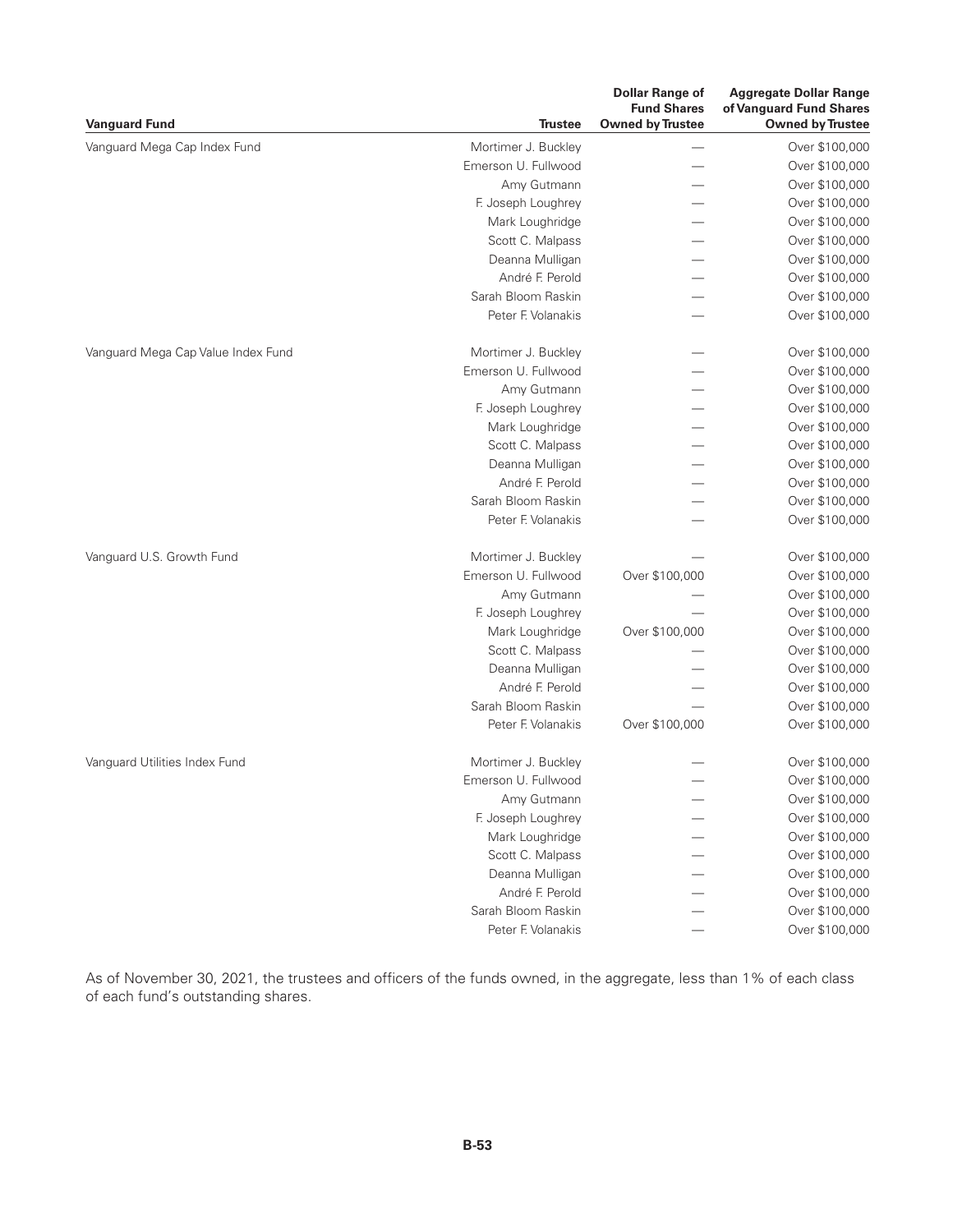As of November 30, 2021, the following owned of record 5% or more of the outstanding shares of each class (other than ETF Shares):

|                                                | <b>Share Class</b>               | <b>Owner and Address</b>                                                                                                        | Percentage   |
|------------------------------------------------|----------------------------------|---------------------------------------------------------------------------------------------------------------------------------|--------------|
| <b>Vanguard Fund</b>                           |                                  |                                                                                                                                 | of Ownership |
| Vanquard Communication Services Index Fund     | <b>Admiral Shares</b>            | JP MORGAN SECURITIES LLC<br>OMNIBUS ACCOUNT BROOKLYN, NY                                                                        | 5.36%        |
|                                                |                                  | NATIONAL FINANCIAL SERVICES<br>CORPORATION JERSEY CITY, NJ                                                                      | 14.39%       |
| Vanquard Consumer Discretionary Index Fund     | <b>Admiral Shares</b>            | NATIONAL FINANCIAL SERVICES<br>CORPORATION JERSEY CITY, NJ                                                                      | 6.70%        |
| Vanguard Consumer Staples Index Fund           | <b>Admiral Shares</b>            | NATIONAL FINANCIAL SERVICES<br>CORPORATION JERSEY CITY, NJ                                                                      | 11.64%       |
| Vanguard Energy Index Fund                     | <b>Admiral Shares</b>            | MAC & CO PITTSBURGH, PA                                                                                                         | 6.40%        |
|                                                |                                  | TD AMERITRADE HOLDING<br>CORPORATION TOWNSEND, MA                                                                               | 5.72%        |
| Vanguard Extended Duration Treasury Index Fund | <b>Institutional Shares</b>      | <b>COMPENSATION AT RETIREMENT</b><br>TRUST VFTC FBO COMPENSATION AT<br>RETIREMENT (CAR) PLAN OF BOLER<br>COMPANY SCHAUMBURG, IL | 8.33%        |
|                                                |                                  | NEW YORK UNIVERSITY STAFF<br>PENSION PLAN                                                                                       | 10.82%       |
|                                                |                                  | (NON-CONTRIBUTORY) NEW YORK, NY                                                                                                 |              |
|                                                |                                  | THE NORTHERN TRUST COMPANY<br><b>FBO JOHNS HOPKINS HEALTH</b><br>SYSTEM CHICAGO, IL                                             | 11.26%       |
|                                                |                                  | THE NORTHERN TRUST COMPANY<br>FBO UNIVERSITY OF CHICAGO<br>CHICAGO, IL                                                          | 5.12%        |
|                                                |                                  | THE NORTHERN TRUST COMPANY<br>TRUSTEE U OF C - 3 LONG DURATION<br>CHICAGO, IL                                                   | 7.33%        |
|                                                |                                  | UTICA MUTUAL NATIONAL<br>INSURANCE CO NEW HARTFORD, NY                                                                          | 5.97%        |
|                                                |                                  | UNIVERSITY OF VIRGINIA PHYSICIANS<br><b>GROUP CLINICIANS SUPPLEMENTAL</b><br>RETIREMENT PLAN<br>CHARLOTTESVILLE, VA             | 6.27%        |
|                                                |                                  | US BANK NA MILWAUKEE, WI                                                                                                        | 5.81%        |
|                                                | <b>Institutional Plus Shares</b> | MAC & CO PITTSBURGH, PA                                                                                                         | 27.07%       |
|                                                |                                  | THE NORTHERN TRUST COMPANY<br>FBO TNT-LDN-AVANGRID INC DEFINED<br>BENEFIT CHICAGO, IL                                           | 23.21%       |
|                                                |                                  | TRANSOCEAN U.S. RETIREMENT<br>PLAN HOUSTON, TX                                                                                  | 49.73%       |
| Vanguard Financials Index Fund                 | <b>Admiral Shares</b>            | NATIONAL FINANCIAL SERVICES<br>CORPORATION JERSEY CITY, NJ                                                                      | 7.16%        |
| Vanguard FTSE Social Index Fund                | <b>Admiral Shares</b>            | CHARLES SCHWAB & CO INC SAN<br>FRANCISCO, CA                                                                                    | 9.64%        |
|                                                |                                  | FIDELITY INVESTMENTS<br>INSTITUTIONAL OPERATIONS CO<br>COVINGTON, KY                                                            | 6.30%        |
|                                                | <b>Institutional Shares</b>      | CHARLES SCHWAB & CO INC SAN<br>FRANCISCO, CA                                                                                    | 7.34%        |
|                                                |                                  | FIDELITY INVESTMENTS<br>INSTITUTIONAL OPERATIONS CO<br>COVINGTON, KY                                                            | 39.08%       |
|                                                |                                  | KAISER PERMANENTE 401K<br>RETIREMENT PLAN (KP401K)<br>OAKLAND, CA                                                               | 7.28%        |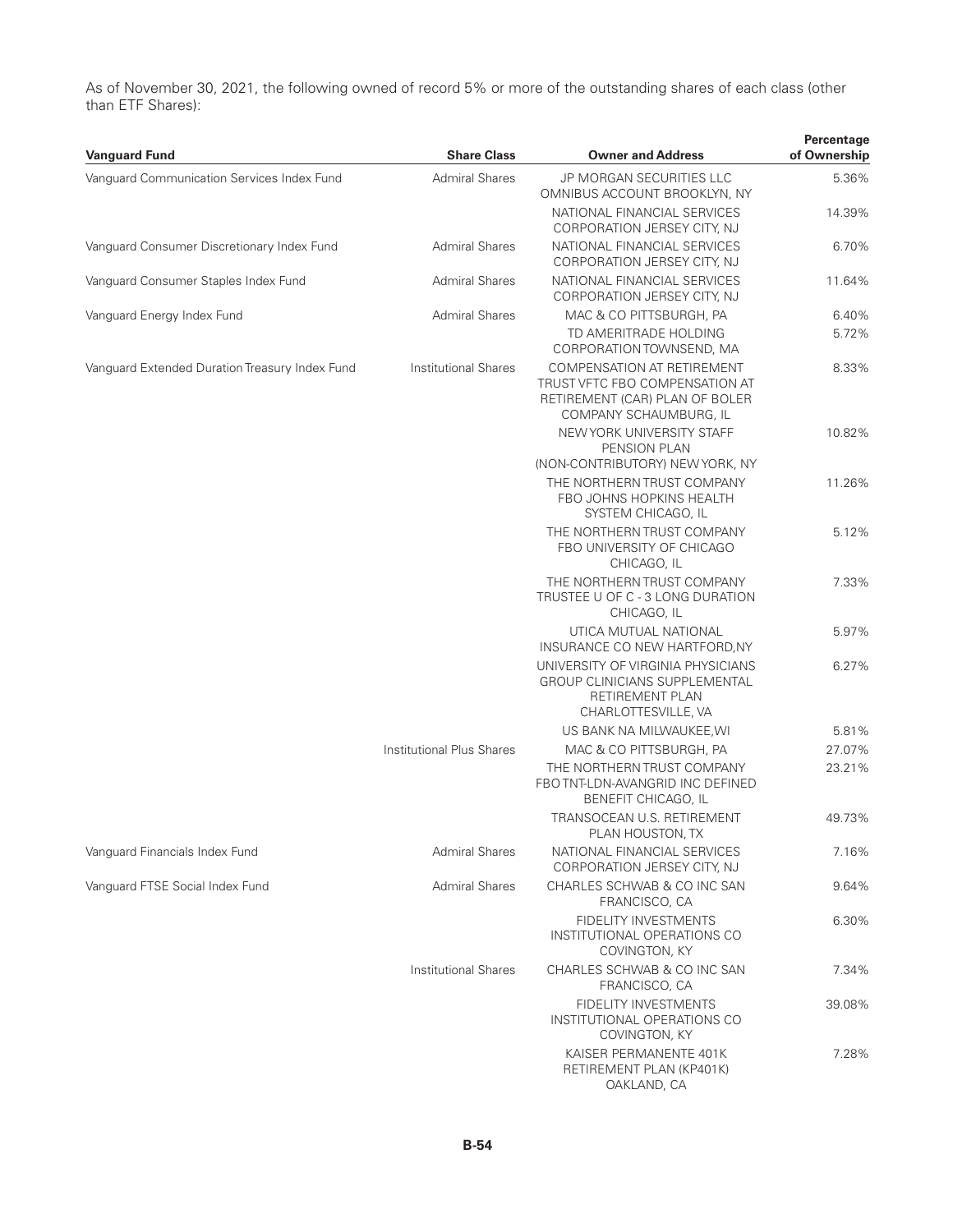| <b>Vanguard Fund</b>                       | <b>Share Class</b>          | <b>Owner and Address</b>                                                       | Percentage<br>of Ownership |
|--------------------------------------------|-----------------------------|--------------------------------------------------------------------------------|----------------------------|
| Vanguard Global Wellesley Income Fund      | <b>Investor Shares</b>      | NATIONAL FINANCIAL SERVICES<br>CORPORATION JERSEY CITY, NJ                     | 8.59%                      |
|                                            | <b>Admiral Shares</b>       | NATIONAL FINANCIAL SERVICES<br>CORPORATION JERSEY CITY, NJ                     | 7.73%                      |
| Vanguard Global Wellington Fund            | <b>Investor Shares</b>      | NATIONAL FINANCIAL SERVICES<br>CORPORATION JERSEY CITY, NJ                     | 15.41%                     |
|                                            | <b>Admiral Shares</b>       | NATIONAL FINANCIAL SERVICES<br>CORPORATION JERSEY CITY, NJ                     | 25.83%                     |
| Vanguard Industrials Index Fund            | <b>Admiral Shares</b>       | NATIONAL FINANCIAL SERVICES<br>CORPORATION JERSEY CITY, NJ                     | 32.40%                     |
| Vanquard Information Technology Index Fund | <b>Admiral Shares</b>       | CHARLES SCHWAB & CO INC SAN<br>FRANCISCO, CA                                   | 5.99%                      |
|                                            |                             | NATIONAL FINANCIAL SERVICES<br>CORPORATION JERSEY CITY, NJ                     | 5.07%                      |
| Vanguard International Growth Fund         | <b>Investor Shares</b>      | CHARLES SCHWAB & CO INC SAN<br>FRANCISCO, CA                                   | 10.55%                     |
|                                            |                             | VANGUARD STAR FUND VALLEY<br>FORGE, PA                                         | 26.33%                     |
|                                            |                             | NATIONAL FINANCIAL SERVICES<br>CORPORATION JERSEY CITY, NJ                     | 8.59%                      |
|                                            | <b>Admiral Shares</b>       | CHARLES SCHWAB & CO INC SAN<br>FRANCISCO, CA                                   | 9.22%                      |
| Vanguard Materials Index Fund              | <b>Admiral Shares</b>       | CHARLES SCHWAB & CO INC SAN<br>FRANCISCO, CA                                   | 16.93%                     |
| Vanguard Mega Cap Growth Index Fund        | <b>Institutional Shares</b> | CHENGWEN WANG LAS VEGAS, NV                                                    | 34.53%                     |
|                                            |                             | JP MORGAN SECURITIES LLC<br>OMNIBUS ACCOUNT BROOKLYN, NY                       | 22.99%                     |
|                                            |                             | MAC & CO PITTSBURGH, PA                                                        | 23.86%                     |
|                                            |                             | MG TRUST LEGACY WTRISC FBO<br>PHX-ONEAMERICA (WI OFFICE)<br>PHOENIX, AZ        | 9.67%                      |
|                                            |                             | NATIONAL FINANCIAL SERVICES<br>CORPORATION JERSEY CITY, NJ                     | 8.73%                      |
| Vanquard Mega Cap Index Fund               | <b>Institutional Shares</b> | BENEFIT TRUST FBO LIBERTY ENERGY<br>UTILITIES OVERLAND PARK, KS                | 51.93%                     |
|                                            |                             | COMMUNITY FOUNDATION OF NEW<br>JERSEY BALANCE PORTFOLIO POOL<br>MORRISTOWN, NJ | 8.68%                      |
|                                            |                             | FEDERATION OF STATE BOARDS OF<br>PHYSICAL THERAPY ALEXANDRIA, VA               | 7.93%                      |
|                                            |                             | WELLS FARGO BANK NA FBO<br><b>GUILFORD PENSION TRUST</b><br>MINNEAPOLIS, MN    | 10.73%                     |
| Vanguard Mega Cap Value Index Fund         | <b>Institutional Shares</b> | CINCINNATI BENGALS INC<br>CINCINNATI, OH                                       | 8.49%                      |
|                                            |                             | NATIONAL FINANCIAL SERVICES<br>CORPORATION JERSEY CITY, NJ                     | 8.14%                      |
| Vanguard U.S. Growth Fund                  | <b>Investor Shares</b>      | VANGUARD STAR FUND VALLEY<br>FORGE, PA                                         | 28.88%                     |
|                                            |                             | VANGUARD DIVERSITY EQUITY FUND<br>VALLEY FORGE, PA                             | 7.32%                      |
|                                            | <b>Admiral Shares</b>       | FIDELITY INVESTMENTS<br>INSTITUTIONAL OPERATIONS CO<br>COVINGTON, KY           | 8.70%                      |
| Vanguard Utilities Index Fund              | <b>Admiral Shares</b>       | NATIONAL FINANCIAL SERVICES<br>CORPORATION JERSEY CITY, NJ                     | 5.97%                      |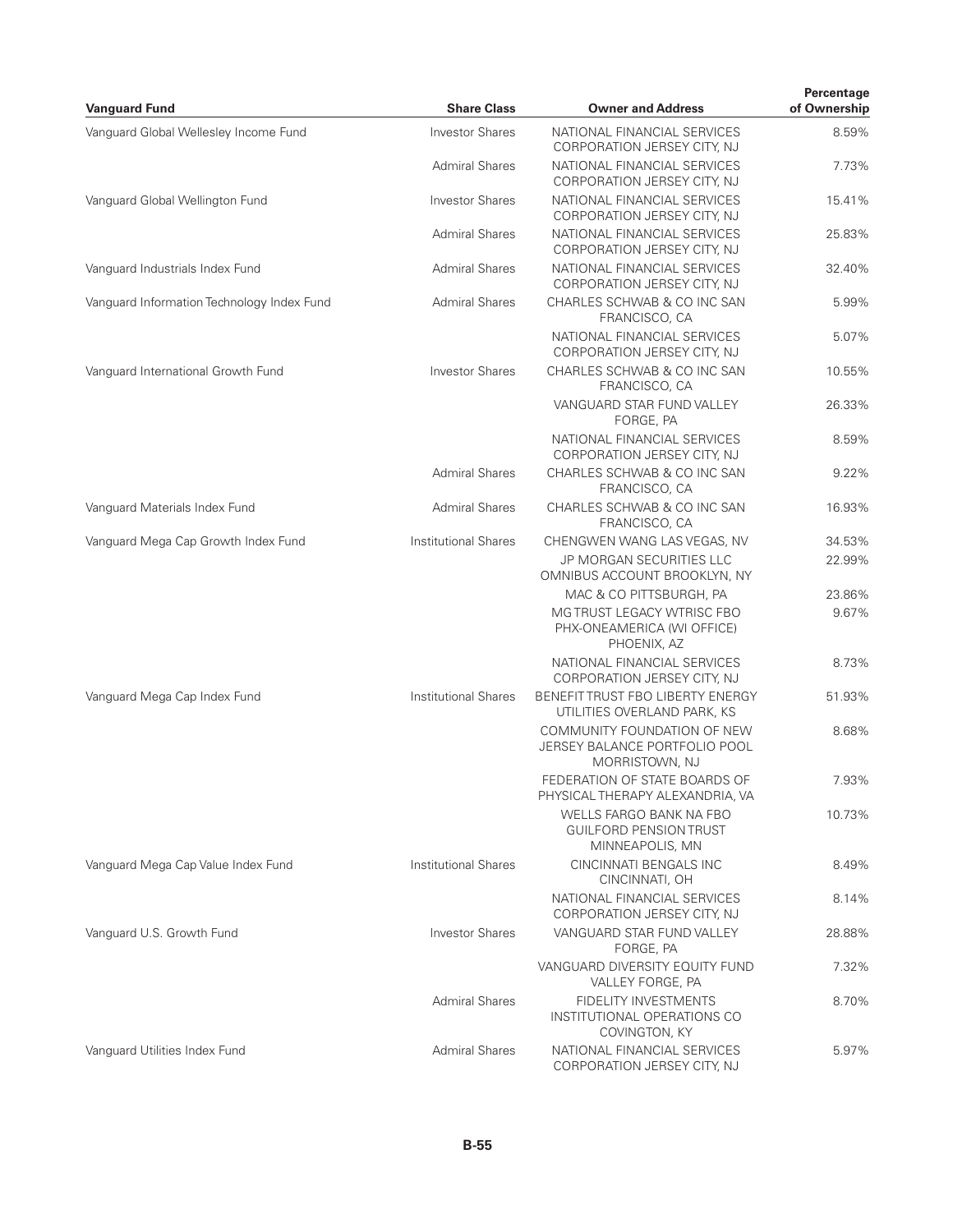Although the Funds do not have information concerning the beneficial ownership of shares held in the names of Depository Trust Company (DTC) participants, as of November 30, 2021, the name and percentage ownership of each DTC participant that owned of record 5% or more of the outstanding ETF Shares of a Fund were as follows:

| <b>Vanguard Fund</b>                    | Owner                                              | Percentage<br>of Ownership |
|-----------------------------------------|----------------------------------------------------|----------------------------|
| Vanguard Communication Services ETF     | Ameriprise Advisor Services, Inc.                  | 6.65%                      |
|                                         | Charles Schwab & Co., Inc.                         | 11.72%                     |
|                                         | J.P. Morgan Clearing Corp.                         | 5.34%                      |
|                                         | JPMorgan Chase Bank, National Association          | 9.97%                      |
|                                         | Merrill Lynch, Pierce, Fenner & Smith Incorporated | 6.66%                      |
|                                         | <b>National Financial Services LLC</b>             | 7.53%                      |
|                                         | TD Ameritrade Clearing, Inc.                       | 7.37%                      |
|                                         | Vanguard Marketing Corporation                     | 5.23%                      |
| Vanquard Consumer Discretionary ETF     | Charles Schwab & Co., Inc.                         | 11.68%                     |
|                                         | Merrill Lynch, Pierce, Fenner & Smith Incorporated | 8.43%                      |
|                                         | National Financial Services LLC                    | 10.82%                     |
|                                         | TD Ameritrade Clearing, Inc.                       | 8.27%                      |
|                                         | Vanguard Marketing Corporation                     | 16.77%                     |
| Vanguard Consumer Staples ETF           | Charles Schwab & Co., Inc.                         | 11.10%                     |
|                                         | Merrill Lynch, Pierce, Fenner & Smith Incorporated | 15.81%                     |
|                                         | National Financial Services LLC                    | 12.47%                     |
|                                         | Pershing LLC                                       | 5.07%                      |
|                                         | TD Ameritrade Clearing, Inc.                       | 9.62%                      |
|                                         | Vanguard Marketing Corporation                     | 13.01%                     |
| Vanguard Energy ETF                     | Charles Schwab & Co., Inc.                         | 11.79%                     |
|                                         | Merrill Lynch, Pierce, Fenner & Smith Incorporated | 5.52%                      |
|                                         | National Financial Services LLC                    | 10.90%                     |
|                                         | TD Ameritrade Clearing, Inc.                       | 10.25%                     |
|                                         | Vanguard Marketing Corporation                     | 19.24%                     |
| Vanguard ESG International Stock ETF    | Charles Schwab & Co., Inc.                         | 11.25%                     |
|                                         | JPMorgan Chase Bank, National Association          | 5.85%                      |
|                                         | National Financial Services LLC                    | 6.66%                      |
|                                         | Vanguard Marketing Corporation                     | 46.21%                     |
| Vanguard ESG U.S. Corporate Bond ETF    | Charles Schwab & Co., Inc.                         | 9.59%                      |
|                                         | Vanguard Marketing Corporation                     | 74.01%                     |
| Vanquard ESG U.S. Stock ETF             | Charles Schwab & Co., Inc.                         | 11.70%                     |
|                                         | JPMorgan Chase Bank, National Association          | 6.41%                      |
|                                         | National Financial Services LLC                    | 7.38%                      |
|                                         | TD Ameritrade Clearing, Inc.                       | 5.94%                      |
|                                         | Vanguard Marketing Corporation                     | 33.54%                     |
| Vanguard Extended Duration Treasury ETF | Charles Schwab & Co., Inc.                         | 11.45%                     |
|                                         | Merrill Lynch, Pierce, Fenner & Smith Incorporated | 5.69%                      |
|                                         | National Financial Services LLC                    | 11.39%                     |
|                                         | TD Ameritrade Clearing, Inc.                       | 11.97%                     |
|                                         | Vanguard Marketing Corporation                     | 17.99%                     |
| Vanguard Financials ETF                 | Charles Schwab & Co., Inc.                         | 10.05%                     |
|                                         | JPMorgan Chase Bank, National Association          | 5.21%                      |
|                                         | Merrill Lynch, Pierce, Fenner & Smith Incorporated | 22.89%                     |
|                                         | National Financial Services LLC                    | 8.76%                      |
|                                         | TD Ameritrade Clearing, Inc.                       | 5.12%                      |
|                                         | Vanguard Marketing Corporation                     | 9.31%                      |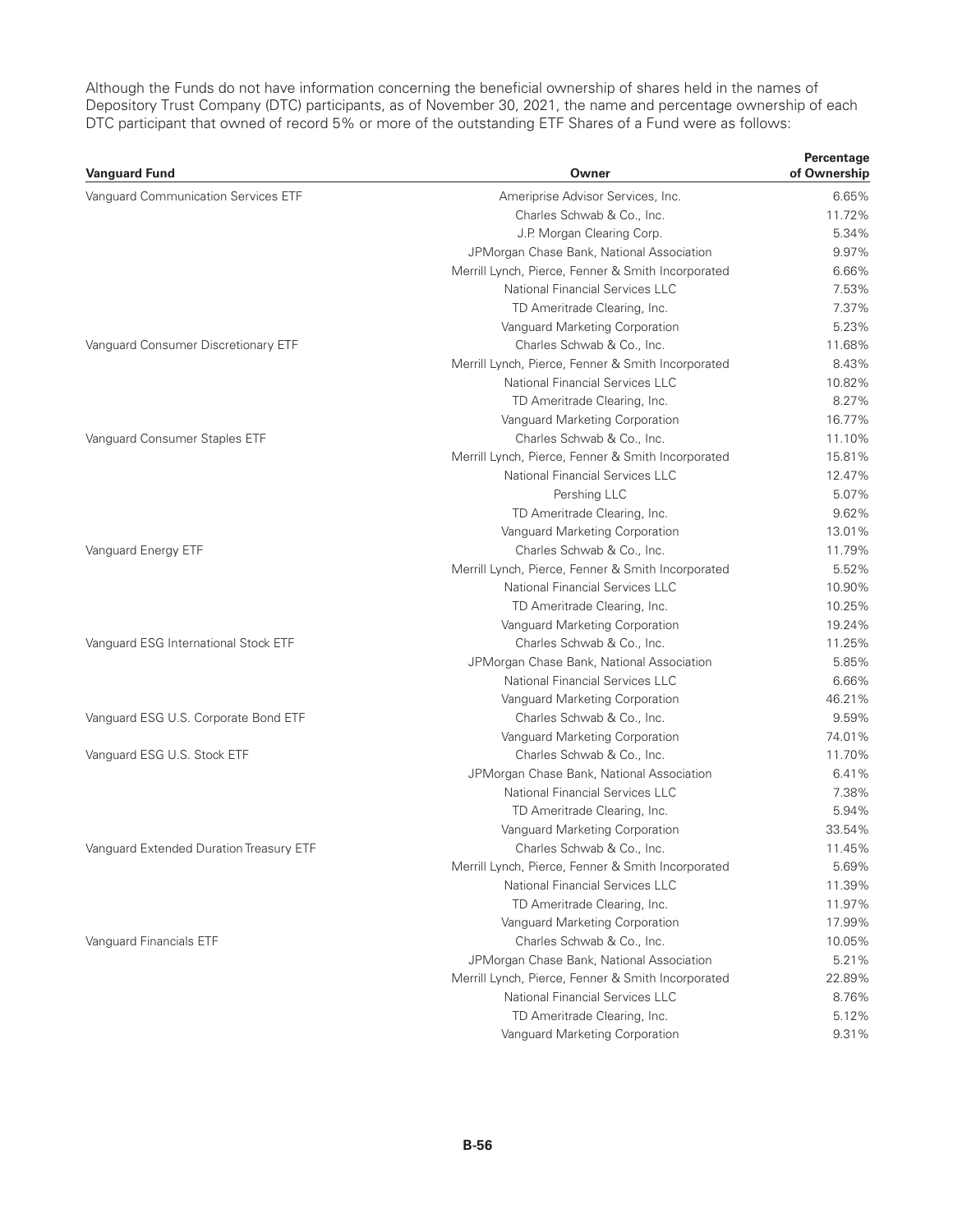| <b>Vanguard Fund</b>                | Owner                                              | Percentage<br>of Ownership |
|-------------------------------------|----------------------------------------------------|----------------------------|
| Vanguard Health Care ETF            | Charles Schwab & Co., Inc.                         | 14.14%                     |
|                                     | <b>National Financial Services LLC</b>             | 10.85%                     |
|                                     | TD Ameritrade Clearing, Inc.                       | 7.22%                      |
|                                     | Vanguard Marketing Corporation                     | 17.94%                     |
| Vanguard Industrials ETF            | Charles Schwab & Co., Inc.                         | 8.25%                      |
|                                     | First Clearing, LLC                                | 6.58%                      |
|                                     | Merrill Lynch, Pierce, Fenner & Smith Incorporated | 30.28%                     |
|                                     | Morgan Stanley DW Inc.                             | 5.18%                      |
|                                     | National Financial Services LLC                    | 7.58%                      |
|                                     | TD Ameritrade Clearing, Inc.                       | 6.92%                      |
|                                     | Vanguard Marketing Corporation                     | 7.83%                      |
| Vanguard Information Technology ETF | Charles Schwab & Co., Inc.                         | 10.81%                     |
|                                     | Merrill Lynch, Pierce, Fenner & Smith Incorporated | 19.30%                     |
|                                     | National Financial Services LLC                    | 8.75%                      |
|                                     | TD Ameritrade Clearing, Inc.                       | 5.02%                      |
|                                     | Vanguard Marketing Corporation                     | 14.94%                     |
| Vanguard Materials ETF              | Ameriprise Advisor Services, Inc.                  | 5.84%                      |
|                                     | Charles Schwab & Co., Inc.                         | 10.52%                     |
|                                     | Merrill Lynch, Pierce, Fenner & Smith Incorporated | 20.73%                     |
|                                     | National Financial Services LLC                    | 8.72%                      |
|                                     | Pershing LLC                                       | 5.19%                      |
|                                     | TD Ameritrade Clearing, Inc.                       | 10.55%                     |
|                                     | Vanguard Marketing Corporation                     | 14.00%                     |
| Vanguard Mega Cap ETF               | Charles Schwab & Co., Inc.                         | 15.16%                     |
|                                     | Merrill Lynch, Pierce, Fenner & Smith Incorporated | 8.52%                      |
|                                     | National Financial Services LLC                    | 14.05%                     |
|                                     | TD Ameritrade Clearing, Inc.                       | 11.31%                     |
|                                     | Vanguard Marketing Corporation                     | 11.08%                     |
| Vanguard Mega Cap Growth ETF        | Charles Schwab & Co., Inc.                         | 11.46%                     |
|                                     | Merrill Lynch, Pierce, Fenner & Smith Incorporated | 7.15%                      |
|                                     | National Financial Services LLC                    | 20.78%                     |
|                                     | Pershing LLC                                       | 7.02%                      |
|                                     | TD Ameritrade Clearing, Inc.                       | 9.42%                      |
|                                     | Vanguard Marketing Corporation                     | 14.54%                     |
| Vanguard Mega Cap Value ETF         | Charles Schwab & Co., Inc.                         | 11.11%                     |
|                                     | Merrill Lynch, Pierce, Fenner & Smith Incorporated | 11.56%                     |
|                                     | Morgan Stanley DW Inc.                             | 5.87%                      |
|                                     | <b>National Financial Services LLC</b>             | 29.07%                     |
|                                     | TD Ameritrade Clearing, Inc.                       | 5.11%                      |
|                                     | Vanguard Marketing Corporation                     | 5.87%                      |
| Vanguard Utilities ETF              | Charles Schwab & Co., Inc.                         | 15.20%                     |
|                                     | <b>National Financial Services LLC</b>             | 14.17%                     |
|                                     | Pershing LLC                                       | 5.51%                      |
|                                     | TD Ameritrade Clearing, Inc.                       | 10.63%                     |
|                                     | Vanguard Marketing Corporation                     | 23.03%                     |

A shareholder who owns more than 25% of a Fund's voting shares may be considered a controlling person. As of November 30, 2021, the following held of record 25% or more of the voting shares:

|                                      |                                | Percentage   |
|--------------------------------------|--------------------------------|--------------|
| <b>Vanguard Fund</b>                 | Owner                          | of Ownership |
| Vanquard ESG International Stock ETF | Vanguard Marketing Corporation | 46.21%       |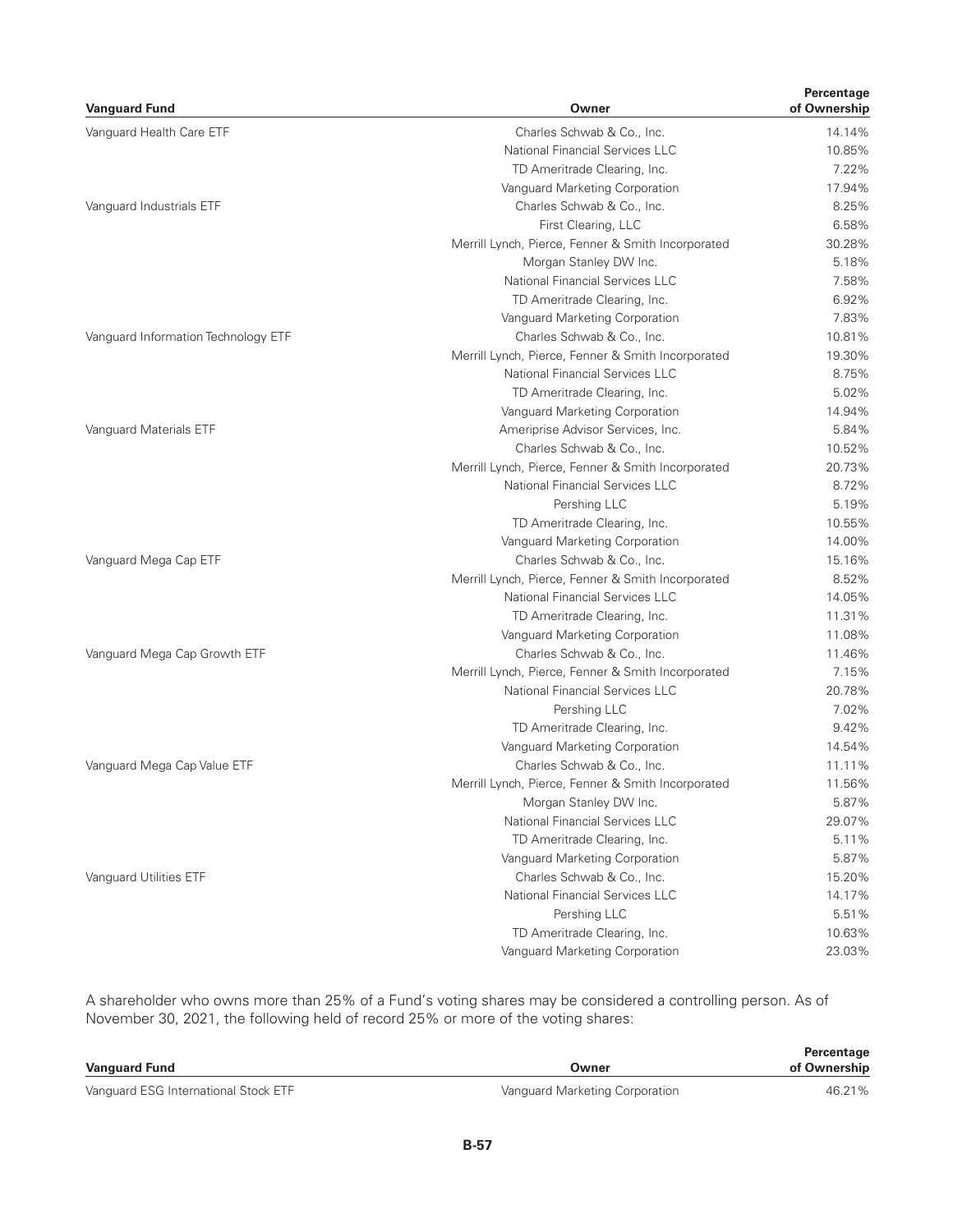|                                      |                                                    | Percentage   |
|--------------------------------------|----------------------------------------------------|--------------|
| <b>Vanguard Fund</b>                 | Owner                                              | of Ownership |
| Vanguard ESG U.S. Corporate Bond ETF | Vanguard Marketing Corporation                     | 74.01%       |
| Vanguard ESG U.S. Stock ETF          | Vanguard Marketing Corporation                     | 33.54%       |
| Vanguard Industrials Index Fund      | Merrill Lynch, Pierce, Fenner & Smith Incorporated | 28.19%       |
| Vanguard Mega Cap Value Index Fund   | National Financial Services LLC                    | 28.30%       |

#### **Portfolio Holdings Disclosure Policies and Procedures**

#### **Introduction**

Vanguard and the boards of trustees of the Vanguard funds (the Boards) have adopted Portfolio Holdings Disclosure Policies and Procedures (Policies and Procedures) to govern the disclosure of the portfolio holdings of each Vanguard fund. Vanguard and the Boards considered each of the circumstances under which Vanguard fund portfolio holdings may be disclosed to different categories of persons under the Policies and Procedures. Vanguard and the Boards also considered actual and potential material conflicts that could arise in such circumstances between the interests of Vanguard fund shareholders, on the one hand, and those of the fund's investment advisor, distributor, or any affiliated person of the fund, its investment advisor, or its distributor, on the other. After giving due consideration to such matters and after the exercise of their fiduciary duties and reasonable business judgment, Vanguard and the Boards determined that the Vanguard funds have a legitimate business purpose for disclosing portfolio holdings to the persons described in each of the circumstances set forth in the Policies and Procedures and that the Policies and Procedures are reasonably designed to ensure that disclosure of portfolio holdings and information about portfolio holdings is in the best interests of fund shareholders and appropriately addresses the potential for material conflicts of interest.

The Boards exercise continuing oversight of the disclosure of Vanguard fund portfolio holdings by (1) overseeing the implementation and enforcement of the Policies and Procedures, the Code of Ethics, and the Policies and Procedures Designed to Prevent the Misuse of Inside Information (collectively, the portfolio holdings governing policies) by the chief compliance officer of Vanguard and the Vanguard funds; (2) considering reports and recommendations by the chief compliance officer concerning any material compliance matters (as defined in Rule 38a-1 under the 1940 Act and Rule 206(4)-7 under the Investment Advisers Act of 1940) that may arise in connection with any portfolio holdings governing policies; and (3) considering whether to approve or ratify any amendment to any portfolio holdings governing policies.

Vanguard and the Boards reserve the right to amend the Policies and Procedures at any time and from time to time without prior notice at their sole discretion. For purposes of the Policies and Procedures, the term "portfolio holdings" means the equity and debt securities (e.g., stocks and bonds) held by a Vanguard fund and does not mean the cash investments, derivatives, and other investment positions (collectively, other investment positions) held by the fund.

#### **Online Disclosure of Ten Largest Stock Holdings**

Each actively managed Vanguard fund generally will seek to disclose the fund's ten largest stock portfolio holdings and the percentage of the fund's total assets that each of these holdings represents as of the end of the most recent calendar quarter (quarter-end ten largest stock holdings with weightings) online at *vanguard.com,* in the "Portfolio" section of the fund's Portfolio & Management page, 15 calendar days after the end of the calendar quarter. Each Vanguard index fund generally will seek to disclose the fund's ten largest stock portfolio holdings and the percentage of the fund's total assets that each of these holdings represents as of the end of the most recent month (month-end ten largest stock holdings with weightings) online at *vanguard.com,* in the "Portfolio" section of the fund's Portfolio & Management page, 15 calendar days after the end of the month. In addition, Vanguard funds generally will seek to disclose the fund's ten largest stock portfolio holdings and the aggregate percentage of the fund's total assets (and, for balanced funds, the aggregate percentage of the fund's equity securities) that these holdings represent as of the end of the most recent month (month-end ten largest stock holdings) online at *vanguard.com,* in the "Portfolio" section of the fund's Portfolio & Management page, 10 business days after the end of the month. Together, the quarter-end and month-end ten largest stock holdings are referred to as the ten largest stock holdings. Online disclosure of the ten largest stock holdings is made to all categories of persons, including individual investors, institutional investors, intermediaries, third-party service providers, rating and ranking organizations, affiliated persons of a Vanguard fund, and all other persons.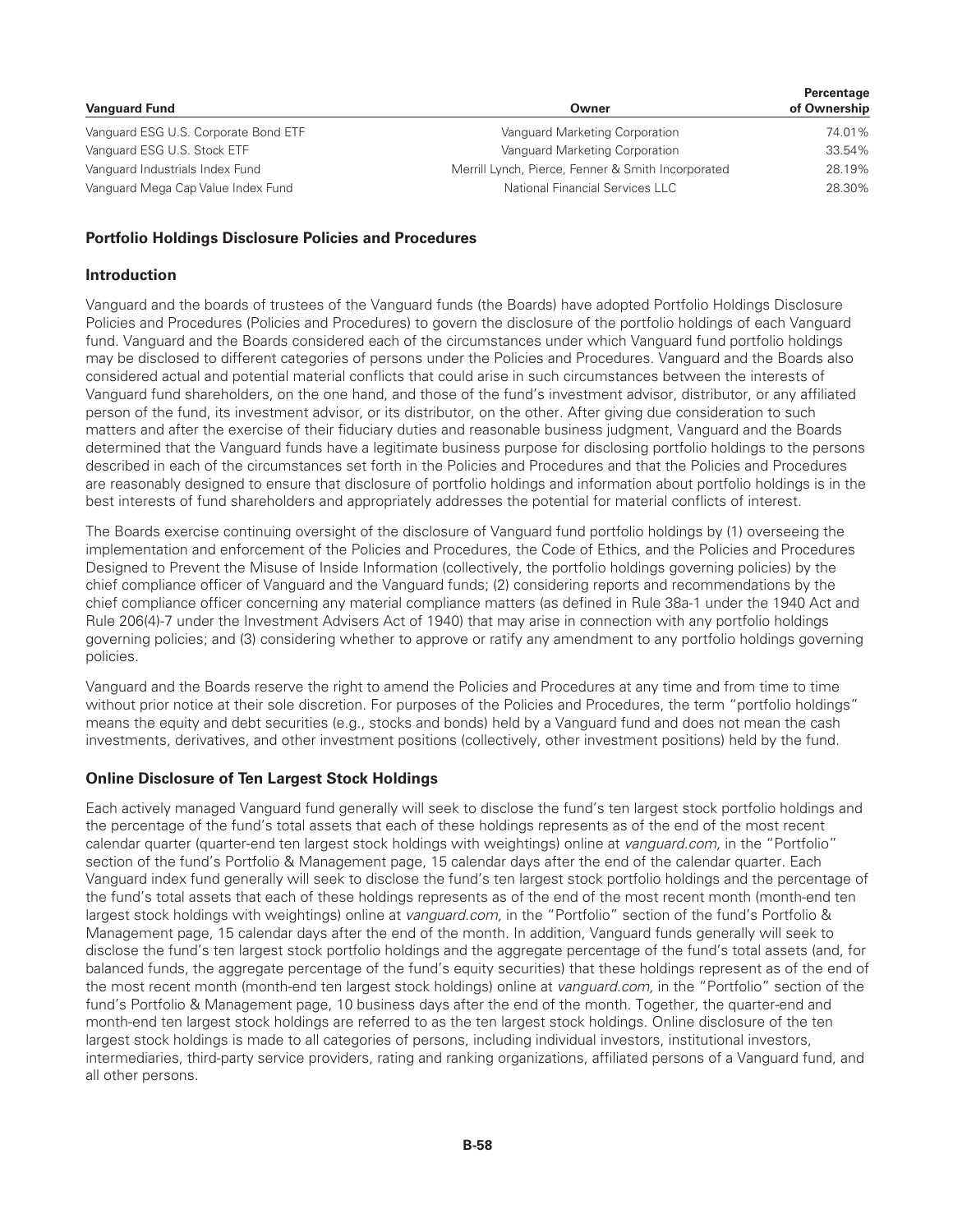## **Online Disclosure of Complete Portfolio Holdings**

Each actively managed Vanguard fund, unless otherwise stated, generally will seek to disclose the fund's complete portfolio holdings as of the end of the most recent calendar quarter online at *vanguard.com* 30 calendar days after the end of the calendar quarter. Each Vanguard fund relying on Rule 6c-11 under the 1040 Act generally will seek to disclose complete portfolio holdings, including other investment positions, at the beginning of each business day. These portfolio holdings, including other investment positions, will be disclosed online at *vanguard.com.* In accordance with Rule 2a-7 under the 1940 Act, each of the Vanguard money market funds will disclose the fund's complete portfolio holdings as of the last business day of the prior month online at *vanguard.com* no later than the fifth business day of the current month. The complete portfolio holdings information for money market funds will remain available online for at least six months after the initial posting. Vanguard Market Neutral Fund and Vanguard Alternative Strategies Fund generally will seek to disclose the Fund's complete portfolio holdings as of the end of the most recent calendar quarter online at *vanguard.com* 60 calendar days after the end of the calendar quarter. Each Vanguard index fund, other than those Vanguard index funds relying on Rule 6c-11 under the 1940 Act, generally will seek to disclose the fund's complete portfolio holdings as of the end of the most recent month online at *vanguard.com,* in the "Portfolio" section of the fund's Portfolio & Management page, 15 calendar days after the end of the month. Online disclosure of complete portfolio holdings is made to all categories of persons, including individual investors, institutional investors, intermediaries, third-party service providers, rating and ranking organizations, affiliated persons of a Vanguard fund, and all other persons. Vanguard will review complete portfolio holdings before disclosure is made and, except with respect to the complete portfolio holdings of the Vanguard money market funds, may withhold any portion of the fund's complete portfolio holdings from disclosure when deemed to be in the best interests of the fund after consultation with a Vanguard fund's investment advisor.

#### **Disclosure of Complete Portfolio Holdings to Service Providers Subject to Confidentiality and Trading Restrictions**

Vanguard, for legitimate business purposes, may disclose Vanguard fund complete portfolio holdings at times it deems necessary and appropriate to rating and ranking organizations; financial printers; proxy voting service providers; pricing information vendors; issuers of guaranteed investment contracts for stable value portfolios; third parties that deliver analytical, statistical, or consulting services; and other third parties that provide services (collectively, Service Providers) to Vanguard, Vanguard subsidiaries, and/or the Vanguard funds. Disclosure of complete portfolio holdings to a Service Provider is conditioned on the Service Provider being subject to a written agreement imposing a duty of confidentiality, including a duty not to trade on the basis of any material nonpublic information.

The frequency with which complete portfolio holdings may be disclosed to a Service Provider, and the length of the lag, if any, between the date of the information and the date on which the information is disclosed to the Service Provider, is determined based on the facts and circumstances, including, without limitation, the nature of the portfolio holdings information to be disclosed, the risk of harm to the funds and their shareholders, and the legitimate business purposes served by such disclosure. The frequency of disclosure to a Service Provider varies and may be as frequent as daily, with no lag. Disclosure of Vanguard fund complete portfolio holdings by Vanguard to a Service Provider must be authorized by a Vanguard fund officer or a Principal in Vanguard's Portfolio Review Department or Legal and Compliance Division. Any disclosure of Vanguard fund complete portfolio holdings to a Service Provider as previously described may also include a list of the other investment positions that make up the fund, such as cash investments and derivatives.

Currently, Vanguard discloses complete portfolio holdings to the following Service Providers as part of ongoing arrangements that serve legitimate business purposes: Abel/Noser Corporation; Advisor Software, Inc.; Alcom Printing Group, Inc.; Apple Press, L.C.; Bloomberg L.P.; Brilliant Graphics, Inc.; Broadridge Financial Solutions, Inc.; Brown Brothers Harriman & Co.; Charles River Systems, Inc.; FactSet Research Systems Inc.; Innovation Printing & Communications; Institutional Shareholder Services, Inc.; Intelligencer Printing Company; Investment Technology Group, Inc.; Lipper, Inc.; Markit WSO Corporation; McMunn Associates, Inc.; Reuters America Inc.; R.R. Donnelley, Inc.; State Street Bank and Trust Company; and Trade Informatics LLC.

### **Disclosure of Complete Portfolio Holdings to Vanguard Affiliates and Certain Fiduciaries Subject to Confidentiality and Trading Restrictions**

Vanguard may disclose complete portfolio holdings between and among the following persons (collectively, Affiliates and Fiduciaries) for legitimate business purposes within the scope of their official duties and responsibilities, subject to such persons' continuing legal duty of confidentiality and legal duty not to trade on the basis of any material nonpublic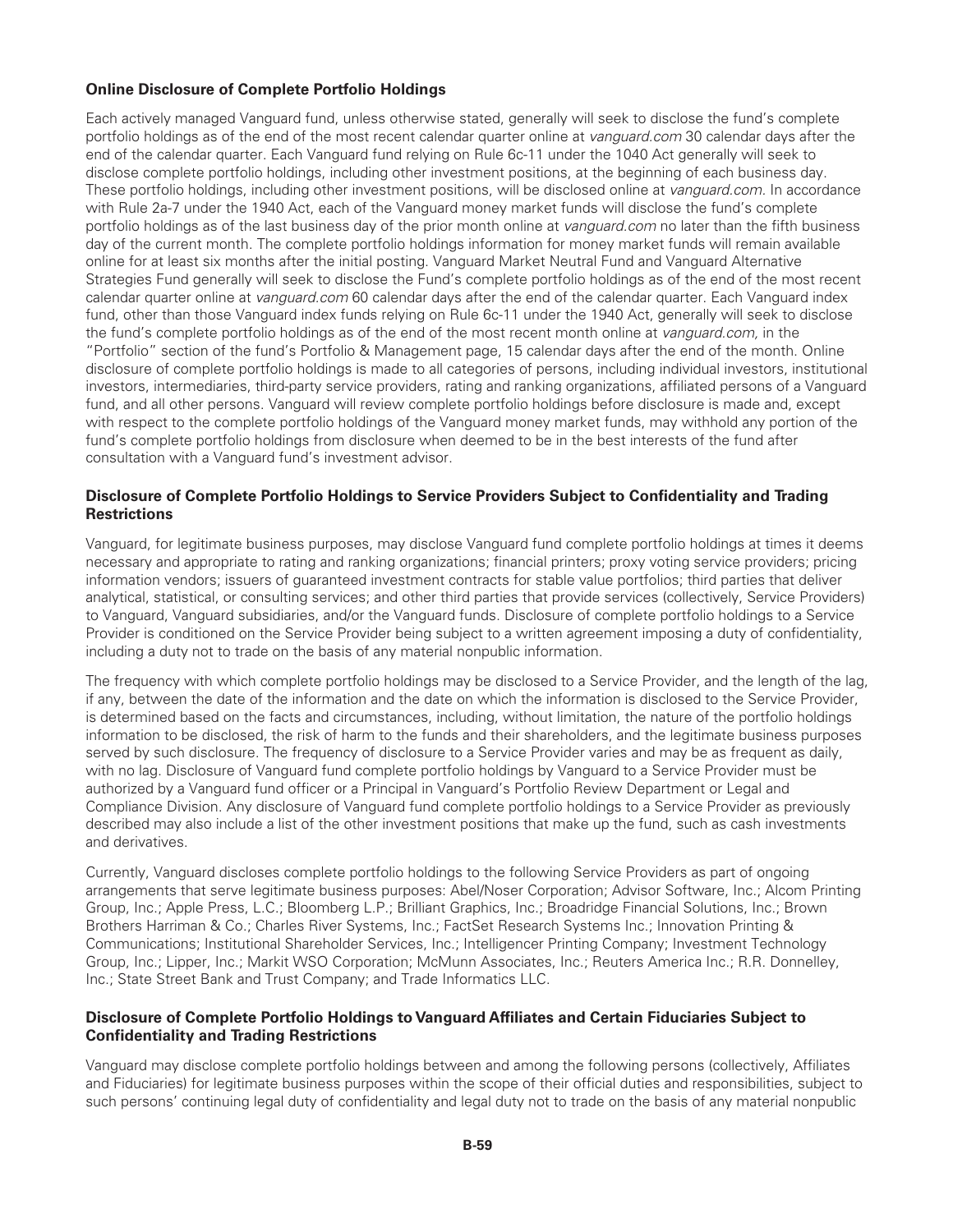information, as such duties are imposed under the Code of Ethics, the Policies and Procedures Designed to Prevent the Misuse of Inside Information, by agreement, or under applicable laws, rules, and regulations: (1) persons who are subject to the Code of Ethics or the Policies and Procedures Designed to Prevent the Misuse of Inside Information; (2) an investment advisor, distributor, administrator, transfer agent, or custodian to a Vanguard fund; (3) an accounting firm, an auditing firm, or outside legal counsel retained by Vanguard, a Vanguard subsidiary, or a Vanguard fund; (4) an investment advisor to whom complete portfolio holdings are disclosed for due diligence purposes when the advisor is in merger or acquisition talks with a Vanguard fund's current advisor; and (5) a newly hired investment advisor or sub-advisor to whom complete portfolio holdings are disclosed prior to the time it commences its duties.

The frequency with which complete portfolio holdings may be disclosed between and among Affiliates and Fiduciaries, and the length of the lag, if any, between the date of the information and the date on which the information is disclosed between and among the Affiliates and Fiduciaries, is determined by such Affiliates and Fiduciaries based on the facts and circumstances, including, without limitation, the nature of the portfolio holdings information to be disclosed, the risk of harm to the funds and their shareholders, and the legitimate business purposes served by such disclosure. The frequency of disclosure between and among Affiliates and Fiduciaries varies and may be as frequent as daily, with no lag. Any disclosure of Vanguard fund complete portfolio holdings to any Affiliates and Fiduciaries as previously described may also include a list of the other investment positions that make up the fund, such as cash investments and derivatives. Disclosure of Vanguard fund complete portfolio holdings or other investment positions by Vanguard, VMC, or a Vanguard fund to Affiliates and Fiduciaries must be authorized by a Vanguard fund officer or a Principal of Vanguard.

Currently, Vanguard discloses complete portfolio holdings to the following Affiliates and Fiduciaries as part of ongoing arrangements that serve legitimate business purposes: Vanguard and each investment advisor, custodian, and independent registered public accounting firm identified in each fund's Statement of Additional Information.

### **Disclosure of Portfolio Holdings to Trading Counterparties in the Normal Course of Managing a Fund's Assets**

An investment advisor, administrator, or custodian for a Vanguard fund may, for legitimate business purposes within the scope of its official duties and responsibilities, disclose portfolio holdings (whether partial portfolio holdings or complete portfolio holdings) and other investment positions that make up the fund to any trading counterparty, including one or more broker-dealers or banks, during the course of, or in connection with, normal day-to-day securities and derivatives transactions with or through such trading counterparties subject to the counterparty's legal obligation not to use or disclose material nonpublic information concerning the fund's portfolio holdings, other investment positions, securities transactions, or derivatives transactions without the consent of the fund or its agents. The Vanguard funds have not given their consent to any such use or disclosure and no person or agent of Vanguard is authorized to give such consent except as approved in writing by the Boards of the Vanguard funds. Disclosure of portfolio holdings or other investment positions by Vanguard to broker-dealers must be authorized by a Vanguard fund officer or a Principal of Vanguard.

In addition to the disclosures described below to Authorized Participants, a Vanguard fund investment advisor or administrator may also disclose portfolio holdings information to other current or prospective fund shareholders in connection with the dissemination of information necessary for transactions in Creation Units (as defined below) or other large transactions with a Vanguard fund. Such shareholders are typically Authorized Participants or other financial institutions that have been authorized by VMC to purchase and redeem large blocks of shares, but may also include market makers and other institutional market participants and entities to whom a Vanguard fund advisor or administrator may provide information in connection with transactions in a Vanguard fund.

### **Disclosure of Nonmaterial Information**

The Policies and Procedures permit Vanguard fund officers, Vanguard fund portfolio managers, and other Vanguard representatives (collectively, Approved Vanguard Representatives) to disclose any views, opinions, judgments, advice, or commentary, or any analytical, statistical, performance, or other information, in connection with or relating to a Vanguard fund or its portfolio holdings and/or other investment positions (collectively, commentary and analysis) or any changes in the portfolio holdings of a Vanguard fund that occurred after the end of the most recent calendar quarter (recent portfolio changes) to any person if (1) such disclosure serves a legitimate business purpose, (2) such disclosure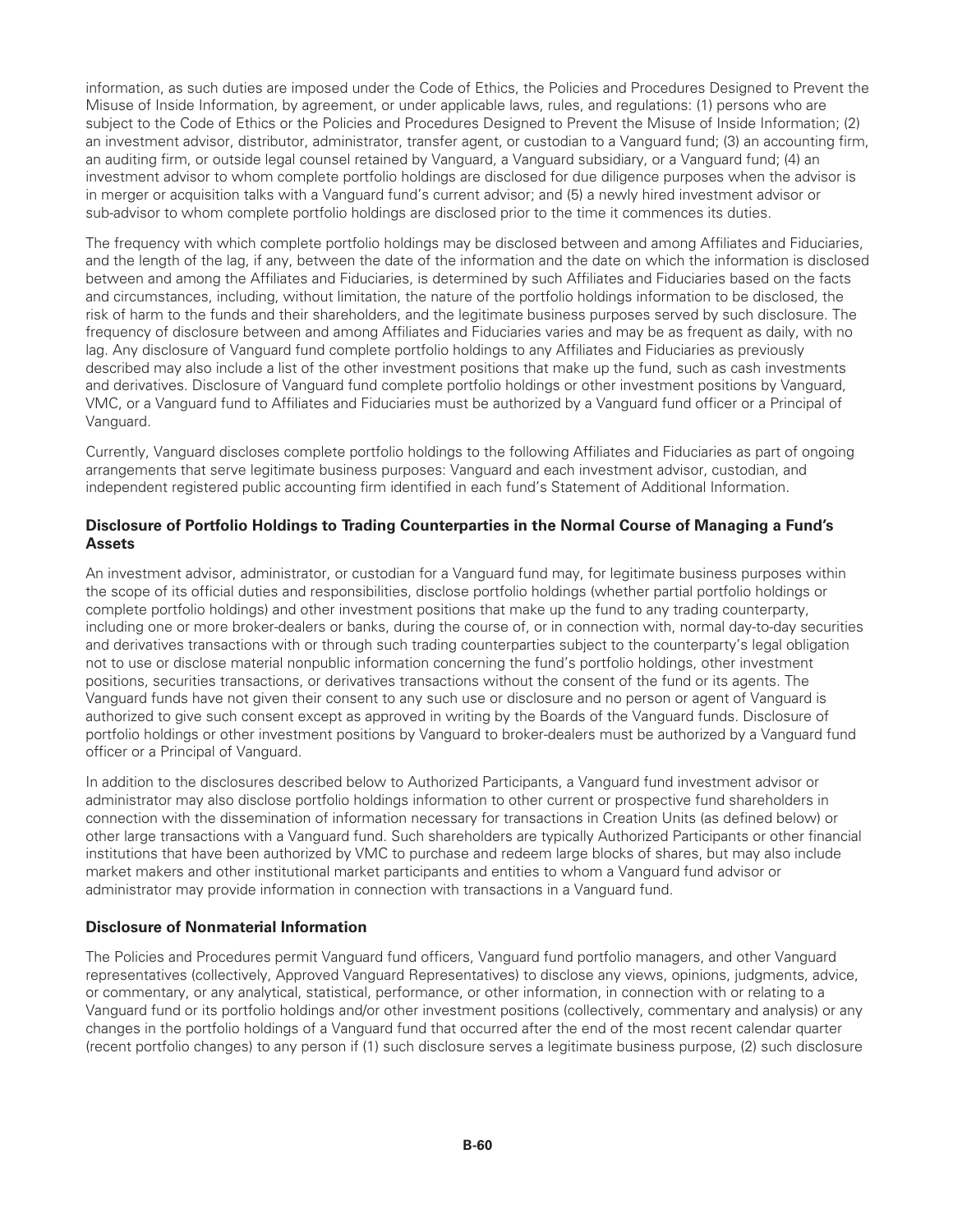does not effectively result in the disclosure of the complete portfolio holdings of any Vanguard fund (which can be disclosed only in accordance with the Policies and Procedures), and (3) such information does not constitute material nonpublic information. Disclosure of commentary and analysis or recent portfolio changes by Vanguard, VMC, or a Vanguard fund must be authorized by a Vanguard fund officer or a Principal of Vanguard.

An Approved Vanguard Representative must make a good faith determination whether the information constitutes material nonpublic information, which involves an assessment of the particular facts and circumstances. Vanguard believes that in most cases recent portfolio changes that involve a few or even several securities in a diversified portfolio or commentary and analysis would be immaterial and would not convey any advantage to a recipient in making an investment decision concerning a Vanguard fund. Nonexclusive examples of commentary and analysis about a Vanguard fund include (1) the allocation of the fund's portfolio holdings and other investment positions among various asset classes, sectors, industries, and countries; (2) the characteristics of the stock and bond components of the fund's portfolio holdings and other investment positions; (3) the attribution of fund returns by asset class, sector, industry, and country; and (4) the volatility characteristics of the fund. Approved Vanguard Representatives may, at their sole discretion, deny any request for information made by any person, and may do so for any reason or for no reason. Approved Vanguard Representatives include, for purposes of the Policies and Procedures, persons employed by or associated with Vanguard or a subsidiary of Vanguard who have been authorized by Vanguard's Portfolio Review Department to disclose recent portfolio changes and/or commentary and analysis in accordance with the Policies and Procedures.

#### **Disclosure of Portfolio Holdings, Including Other Investment Positions, in Accordance with Securities and Exchange Commission (SEC) Exemptive Orders and Rule 6c-11**

Vanguard's Enterprise Financial Services unit may disclose to the National Securities Clearing Corporation (NSCC), Authorized Participants, and other market makers the daily portfolio composition files (PCFs) that identify a basket of specified securities that may overlap with the actual or expected portfolio holdings of the Vanguard funds that offer a class of shares known as Vanguard ETF Shares (ETF Funds). Each Vanguard fund relying on Rule 6c-11 under the 1940 Act generally will seek to disclose complete portfolio holdings, including other investment positions, at the beginning of each business day. These portfolio holdings, including other investment positions, will be disclosed online at *vanguard.com* in the "Portfolio" section of a fund's Portfolio & Management page. The disclosure of PCFs and portfolio holdings, including other investment positions, will be in accordance with the terms and conditions of related exemptive orders (Vanguard ETF Exemptive Orders) issued by the SEC or Rule 6c-11 under the 1940 Act, as described in this section.

Unlike the conventional classes of shares issued by ETF Funds, the ETF Shares are listed for trading on a national securities exchange. Each ETF Fund issues and redeems ETF Shares in large blocks, known as "Creation Units." To purchase or redeem a Creation Unit, an investor must be an "Authorized Participant" or the investor must purchase or redeem through a broker-dealer that is an Authorized Participant. An Authorized Participant is a participant in the Depository Trust Company (DTC) that has executed a "Participant Agreement" with VMC. Each ETF Fund issues Creation Units in exchange for a "portfolio deposit" consisting of a basket of specified securities (Deposit Securities) and a cash payment (Balancing Amount). Each ETF Fund also redeems Creation Units in kind; an investor who tenders a Creation Unit will receive, as redemption proceeds, a basket of specified securities together with a Balancing Amount.

In connection with the creation and redemption process, and in accordance with the terms and conditions of the Vanguard ETF Exemptive Orders, Vanguard makes available to the NSCC (a clearing agency registered with the SEC and affiliated with the DTC), for dissemination to NSCC participants on each business day prior to the opening of trading on the listing exchange, a PCF containing a list of the names and the required number of shares of each Deposit Security for each ETF Fund. In addition, the listing exchange disseminates (1) continuously throughout the trading day, through the facilities of the Consolidated Tape Association, the market value of an ETF Share; and (2) every 15 seconds throughout the trading day, a calculation of the estimated NAV of an ETF Share (expected to be accurate to within a few basis points). Comparing these two figures allows an investor to determine whether, and to what extent, ETF Shares are selling at a premium or at a discount to NAV. ETF Shares are listed on the exchange and traded on the secondary market in the same manner as other equity securities. The price of ETF Shares trading on the secondary market is based on a current bid/offer market.

In addition to making PCFs available to the NSCC, as previously described, Vanguard's Enterprise Financial Services unit may disclose the PCF for any ETF Fund to any person, or online at *vanguard.com* to all categories of persons, if (1) such disclosure serves a legitimate business purpose and (2) such disclosure does not constitute material nonpublic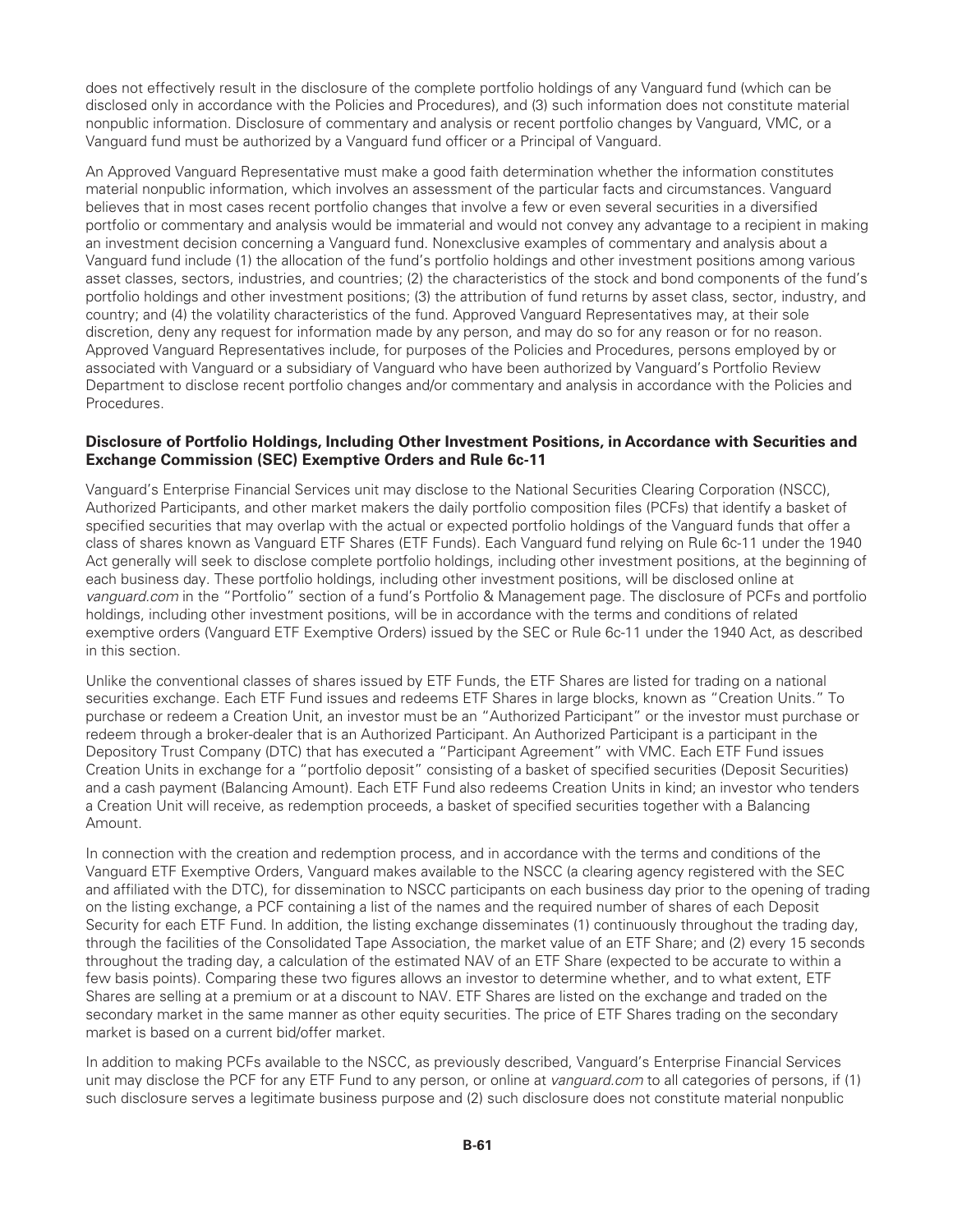information. Vanguard's Enterprise Financial Services unit must make a good faith determination whether the PCF for any ETF Fund constitutes material nonpublic information, which involves an assessment of the particular facts and circumstances. Vanguard believes that in most cases the PCF for any ETF Fund would be immaterial and would not convey any advantage to the recipient in making an investment decision concerning the ETF Fund, if sufficient time has passed between the date of the PCF and the date on which the PCF is disclosed. Vanguard's Enterprise Financial Services unit may, at its sole discretion, determine whether to deny any request for the PCF for any ETF Fund made by any person, and may do so for any reason or for no reason. Disclosure of a PCF must be authorized by a Vanguard fund officer or a Principal in Vanguard's Enterprise Financial Services unit.

### **Disclosure of Portfolio Holdings Related Information to the Issuer of a Security for Legitimate Business Purposes**

Vanguard, at its sole discretion, may disclose portfolio holdings information concerning a security held by one or more Vanguard funds to the issuer of such security if the issuer presents, to the satisfaction of Vanguard's Enterprise Financial Services unit, convincing evidence that the issuer has a legitimate business purpose for such information. Disclosure of this information to an issuer is conditioned on the issuer being subject to a written agreement imposing a duty of confidentiality, including a duty not to trade on the basis of any material nonpublic information. The frequency with which portfolio holdings information concerning a security may be disclosed to the issuer of such security, and the length of the lag, if any, between the date of the information and the date on which the information is disclosed to the issuer, is determined based on the facts and circumstances, including, without limitation, the nature of the portfolio holdings information to be disclosed, the risk of harm to the funds and their shareholders, and the legitimate business purposes served by such disclosure. The frequency of disclosure to an issuer cannot be determined in advance of a specific request and will vary based upon the particular facts and circumstances and the legitimate business purposes, but in unusual situations could be as frequent as daily, with no lag. Disclosure of portfolio holdings information concerning a security held by one or more Vanguard funds to the issuer of such security must be authorized by a Vanguard fund officer or a Principal in Vanguard's Portfolio Review Department or Legal and Compliance Division.

### **Disclosure of Portfolio Holdings as Required by Applicable Law**

Vanguard fund portfolio holdings (whether partial portfolio holdings or complete portfolio holdings) and other investment positions that make up a fund shall be disclosed to any person as required by applicable laws, rules, and regulations. Examples of such required disclosure include, but are not limited to, disclosure of Vanguard fund portfolio holdings (1) in a filing or submission with the SEC or another regulatory body, (2) in connection with seeking recovery on defaulted bonds in a federal bankruptcy case, (3) in connection with a lawsuit, or (4) as required by court order. Disclosure of portfolio holdings or other investment positions by Vanguard, VMC, or a Vanguard fund as required by applicable laws, rules, and regulations must be authorized by a Vanguard fund officer or a Principal of Vanguard.

#### **Prohibitions on Disclosure of Portfolio Holdings**

No person is authorized to disclose Vanguard fund portfolio holdings or other investment positions (whether online at *vanguard.com*, in writing, by fax, by email, orally, or by other means) except in accordance with the Policies and Procedures. In addition, no person is authorized to make disclosure pursuant to the Policies and Procedures if such disclosure is otherwise unlawful under the antifraud provisions of the federal securities laws (as defined in Rule 38a-1 under the 1940 Act). Furthermore, Vanguard's management, at its sole discretion, may determine not to disclose portfolio holdings or other investment positions that make up a Vanguard fund to any person who would otherwise be eligible to receive such information under the Policies and Procedures, or may determine to make such disclosures publicly as provided by the Policies and Procedures.

#### **Prohibitions on Receipt of Compensation or Other Consideration**

The Policies and Procedures prohibit a Vanguard fund, its investment advisor, and any other person or entity from paying or receiving any compensation or other consideration of any type for the purpose of obtaining disclosure of Vanguard fund portfolio holdings or other investment positions. "Consideration" includes any agreement to maintain assets in the fund or in other investment companies or accounts managed by the investment advisor or by any affiliated person of the investment advisor.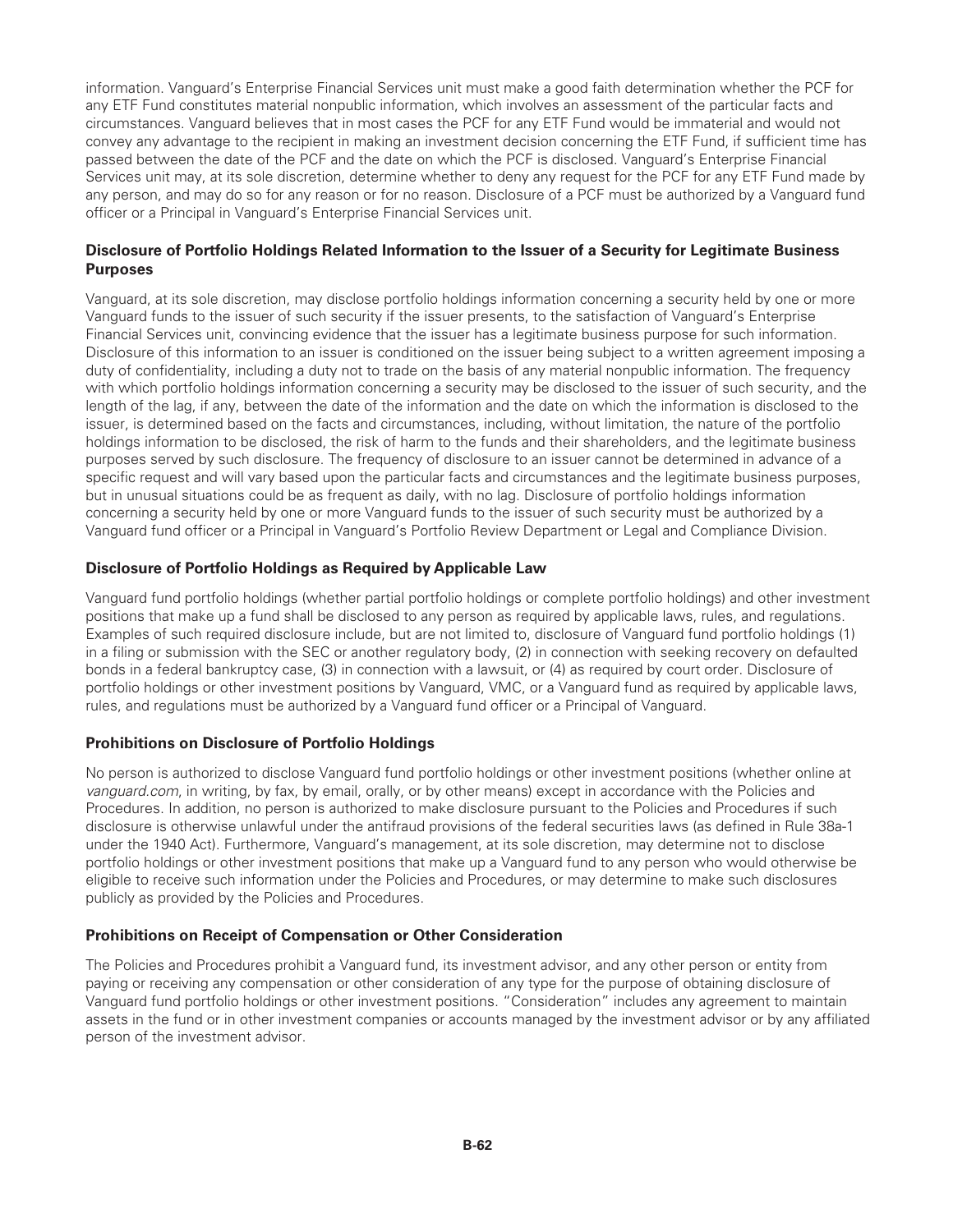# **INVESTMENT ADVISORY AND OTHER SERVICES**

The Trust currently uses five investment advisors:

- Baillie Gifford Overseas Ltd. (Baillie Gifford) provides investment advisory services for a portion of Vanguard U.S. Growth Fund and for a portion of Vanguard International Growth Fund.
- Jennison Associates LLC (Jennison) provides investment advisory services for a portion of Vanguard U.S. Growth Fund.
- Schroder Investment Management North America Inc. (Schroders) provides investment advisory services for a portion of Vanguard International Growth Fund.
- Wellington Management Company LLP (Wellington Management) provides investment advisory services for Vanguard Global Wellington Fund, Vanguard Global Wellesley Income Fund, and a portion of Vanguard U.S. Growth Fund.
- Vanguard provides investment advisory services to Vanguard FTSE Social Index Fund, Vanguard U.S. Sector Index Funds, Vanguard Extended Duration Treasury Index Fund, Vanguard Mega Cap Index Funds, Vanguard ESG U.S. Stock ETF, Vanguard ESG International Stock ETF, Vanguard ESG U.S. Corporate Bond ETF, and a portion of Vanguard U.S. Growth Fund.

Jackson Square Partners, LLC provided investment advisory services for a portion of Vanguard U.S. Growth Fund from 2010 until March 2021.

For funds that are advised by independent third-party advisory firms unaffiliated with Vanguard, the board of trustees of each fund hires investment advisory firms, not individual portfolio managers, to provide investment advisory services to such funds. Vanguard negotiates each advisory agreement, which contains advisory fee arrangements, on an arm's length basis with the advisory firm. Each advisory agreement is reviewed annually by each fund's board of trustees, taking into account numerous factors, which include, without limitation, the nature, extent, and quality of the services provided; investment performance; and the fair market value of the services provided. Each advisory agreement is between the Trust and the advisory firm, not between the Trust and the portfolio manager. The structure of the advisory fee paid to each unaffiliated investment advisory firm is described in the following sections. In addition, each firm has established policies and procedures designed to address the potential for conflicts of interest. Each firm's compensation structure and management of potential conflicts of interest are summarized by the advisory firm in the following sections for the fiscal year ended August 31, 2021.

A fund is a party to an investment advisory agreement with each of its independent third-party advisors whereby the advisor manages the investment and reinvestment of the portion of the fund's assets that the fund's board of trustees determines to assign to the advisor. In this capacity, each advisor continuously reviews, supervises, and administers the investment program for its portion of the fund's assets. Hereafter, each portion is referred to as the advisor's Portfolio. Each advisor discharges its responsibilities subject to the supervision and oversight of Vanguard's Portfolio Review Department and the officers and trustees of the fund. Vanguard's Portfolio Review Department is responsible for recommending changes in a fund's advisory arrangements to the fund's board of trustees, including changes in the amount of assets allocated to each advisor and recommendations to hire, terminate, or replace an advisor.

### **I. Vanguard U.S. Growth Fund**

The Fund pays each of its investment advisors a base fee plus or minus a performance adjustment. The base fee, which is paid quarterly, is a percentage of average daily net assets managed by the advisor during the most recent fiscal quarter. The base fee has breakpoints, which means that the percentage declines as assets go up. The performance adjustment, also paid quarterly, is based on the cumulative total return of each advisor's portion of the Fund relative to that of the Russell 1000 Growth Index (the S&P 500 Index for Baillie Gifford) over the preceding 36-month period.

During the fiscal years ended August 31, 2019, 2020, and 2021, Vanguard U.S. Growth Fund incurred aggregate investment advisory fees of approximately \$24,436,000 (before a performance-based increase of \$1,527,000), \$39,631,000 (before a performance-based increase of \$6,030,000), and \$61,059,000 (before a performance-based increase of \$12,424,000), respectively.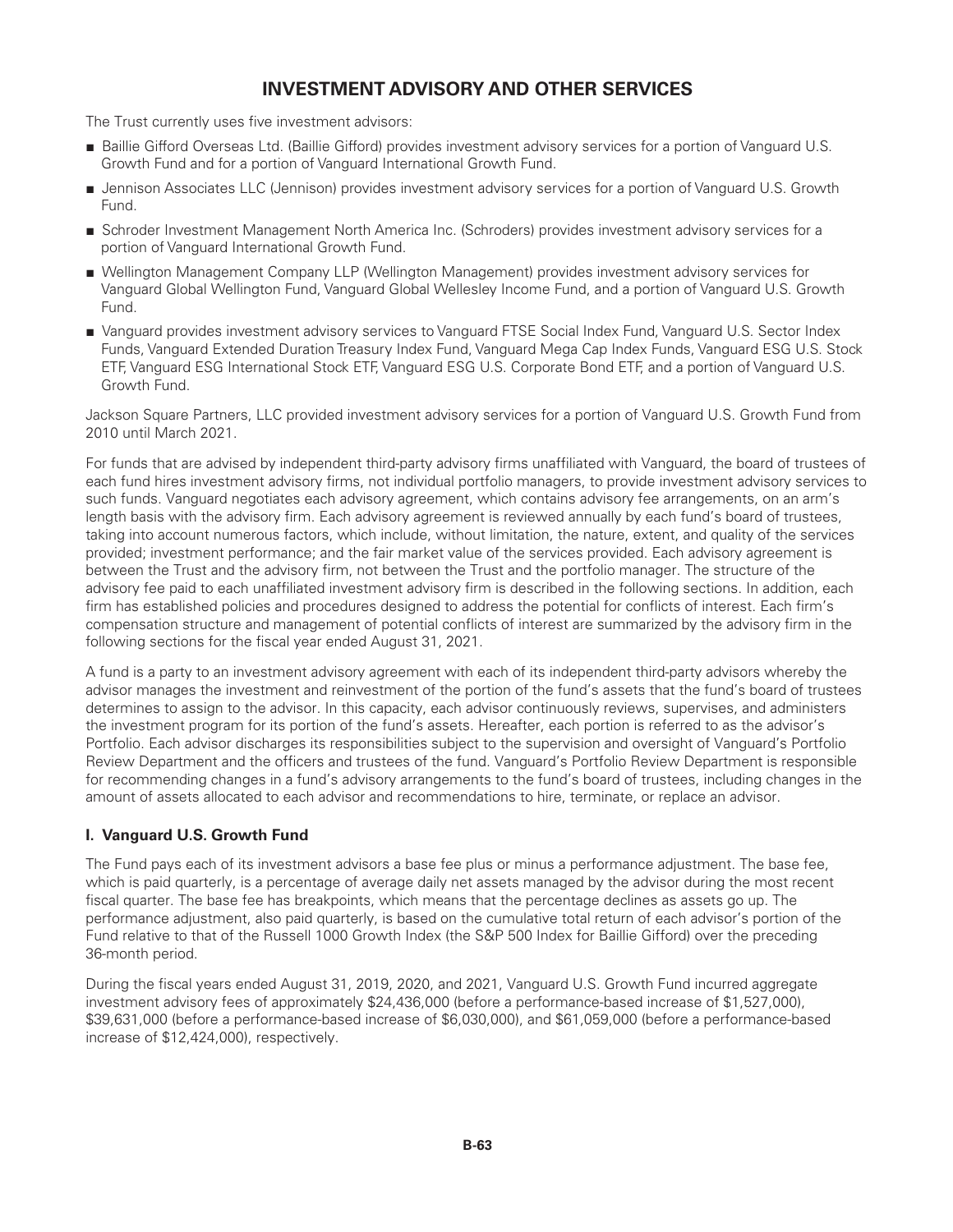## **A. Baillie Gifford Overseas Ltd. (Baillie Gifford)**

Baillie Gifford Overseas Ltd. is an investment advisory firm founded in 1983. Baillie Gifford is wholly owned by a Scottish investment company, Baillie Gifford & Co. Founded in 1908, Baillie Gifford & Co., which is one of the largest independently owned investment management firms in the United Kingdom, manages money primarily for institutional clients.

### **1. Other Accounts Managed**

The following table provides information relating to the other accounts managed by the portfolio managers of the Fund as of the fiscal year ended August 31, 2021 (unless otherwise noted).

| <b>Portfolio Manager</b> |                                              | No. of<br>accounts | <b>Total assets</b> |         | No. of accounts with<br>performance-based<br>fees | <b>Total assets in</b><br>accounts with<br>performance-based<br>fees |
|--------------------------|----------------------------------------------|--------------------|---------------------|---------|---------------------------------------------------|----------------------------------------------------------------------|
| Gary Robinson            | Registered investment companies <sup>1</sup> | 4                  |                     | \$55B   |                                                   | \$55B                                                                |
|                          | Other pooled investment vehicles             | 8                  |                     | \$14.7B |                                                   | $\begin{matrix} 1 & 0 \\ 0 & 1 \end{matrix}$                         |
|                          | Other accounts                               | 15                 | \$                  | 4B      |                                                   | $\begin{matrix} 1 & 0 \\ 0 & 0 \end{matrix}$                         |
| Tom Slater               | Registered investment companies <sup>1</sup> | 4                  |                     | \$ 56B  |                                                   | \$55B                                                                |
|                          | Other pooled investment vehicles             | 9                  |                     | \$53B   |                                                   | $\begin{matrix} 1 & 0 \\ 0 & 1 \end{matrix}$                         |
|                          | Other accounts                               | 104                | \$                  | 66B     |                                                   | \$2.3B                                                               |

1 Includes Vanguard U.S. Growth Fund which held assets of \$55 billion as of August 31, 2021.

### **2. Material Conflicts of Interest**

At Baillie Gifford, individual portfolio managers may manage multiple accounts for multiple clients. In addition to mutual funds, these other accounts may include separate accounts, collective investment schemes, or offshore funds. Baillie Gifford manages potential conflicts between funds or with other types of accounts by implementing effective organizational and administrative arrangements to ensure that reasonable steps are taken to prevent the conflict giving rise to a material risk of damage to the interests of clients.

One area where a conflict of interest potentially arises is in the placing of orders for multiple clients and subsequent allocation of trades. Unless client-specific circumstances dictate otherwise, investment teams normally implement transactions in individual stocks for all clients with similar mandates at the same time. This aggregation of individual transactions can, of course, operate to the advantage or disadvantage of the clients involved in the order. When receiving orders from investment managers, traders at Baillie Gifford will generally treat order priority on a "first come, first served" basis, and any exceptions to this are permitted only in accordance with established policies. Baillie Gifford has also developed trade allocation systems and controls to ensure that no one client, regardless of type, is intentionally favored at the expense of another. Allocation policies are designed to address potential conflicts in situations where two or more funds or accounts participate in investment decisions involving the same securities. Investment personnel of the firm or its affiliates may be permitted to be commercially or professionally involved with an issuer of securities. Any potential conflicts of interest from such involvement would be monitored for compliance with the firm's Code of Ethics.

### **3. Description of Compensation**

Mr. Slater and Mr. Robinson are partners of Baillie Gifford & Co. As such, each receives a base salary and a share of the partnership profits. The profit share is calculated as a percentage of total partnership profits based on seniority, role within Baillie Gifford & Co., and length of service. The basis for the profit share is detailed in the Baillie Gifford Partnership Agreement. The main staff benefits, such as pension schemes, are not available to partners and therefore partners provide for benefits from their own personal funds.

### **4. Ownership of Securities**

As of August 31, 2021, Mr. Slater and Mr. Robinson did not own any shares of Vanguard U.S. Growth Fund.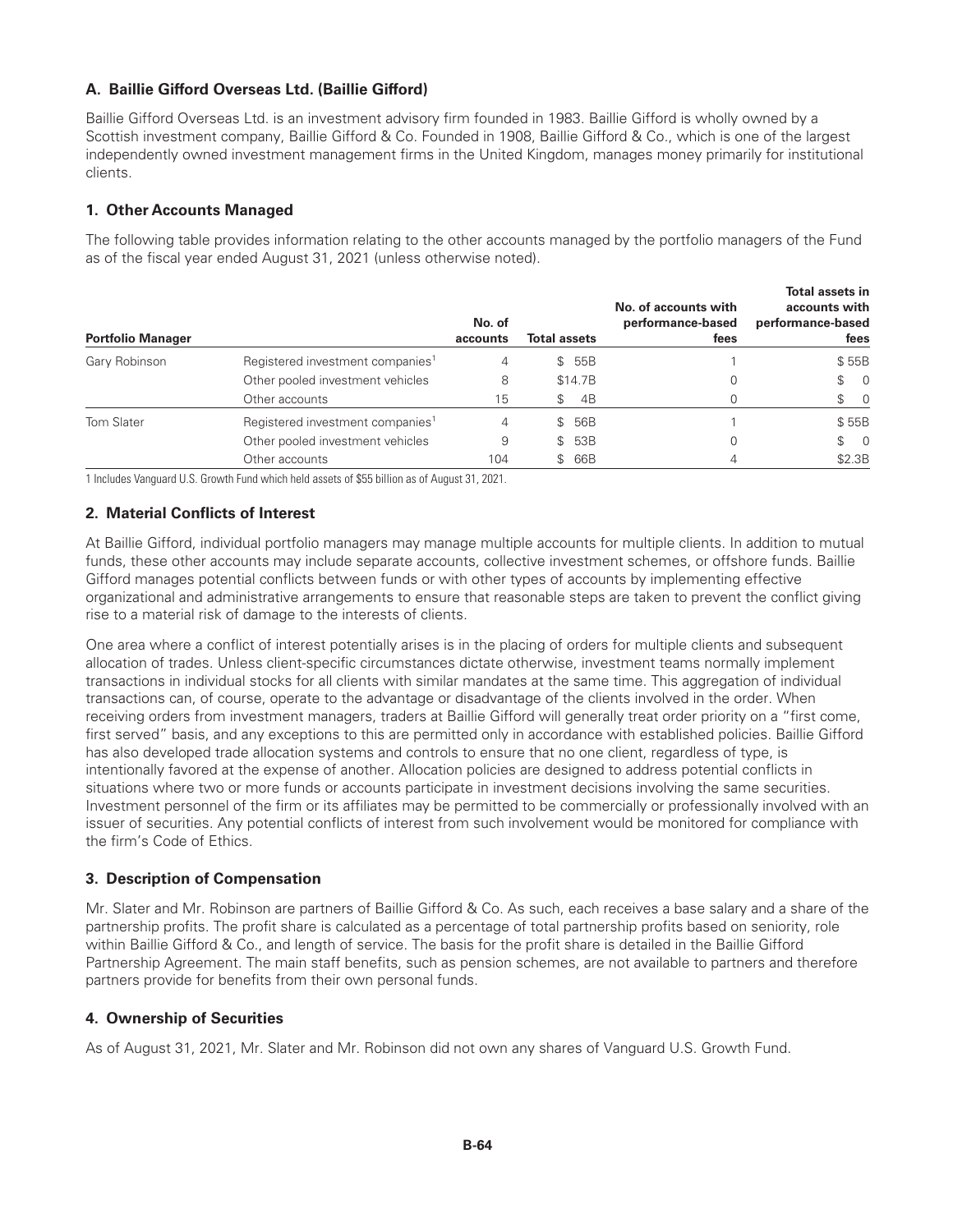### **B. Jennison Associates LLC (Jennison)**

Jennison (including its predecessor, Jennison Associates Capital Corp.), a registered investment advisor founded in 1969, is an indirect, wholly owned subsidiary of Prudential Financial, Inc.

#### **1. Other Accounts Managed**

The following table provides information relating to the other accounts managed by the portfolio managers of the Fund as of the fiscal year ended August 31, 2021 (unless otherwise noted).

| <b>Portfolio Manager</b> |                                              | No. of<br>accounts | <b>Total assets</b>   | No. of accounts with<br>performance-based<br>fees | Total assets in<br>accounts with<br>performance-based<br>fees |
|--------------------------|----------------------------------------------|--------------------|-----------------------|---------------------------------------------------|---------------------------------------------------------------|
| Kathleen A. McCarragher  | Registered investment companies <sup>1</sup> | 21                 | \$130B                |                                                   | \$55B                                                         |
|                          | Other pooled investment vehicles             | 8                  | \$10.6B               |                                                   | $\textcircled{S}$ 0                                           |
|                          | Other accounts                               | 6                  | \$1.2B                |                                                   | $\begin{matrix} 1 & 0 \\ 0 & 1 \end{matrix}$                  |
| Blair A. Boyer           | Registered investment companies <sup>1</sup> | 16                 | \$127B                |                                                   | \$55B                                                         |
|                          | Other pooled investment vehicles             | 8                  | 10B<br>$\mathbb{S}^-$ | 0                                                 | $\textcircled{S}$ 0                                           |
|                          | Other accounts                               | 27                 | \$9.8B                |                                                   | $\begin{matrix} 1 & 0 \\ 0 & 1 \end{matrix}$                  |

1 Includes Vanguard U.S. Growth Fund which held assets of \$55 billion as of August 31, 2021.

#### **2. Material Conflicts of Interest**

Jennison manages accounts with asset-based fees alongside accounts with performance-based fees. This side-by-side management can create an incentive for Jennison and its investment professionals to favor one account over another. Specifically, Jennison has the incentive to favor accounts for which it receives performance fees, and possibly take greater investment risks in those accounts, in order to bolster performance and increase its fees.

Other types of side-by-side management of multiple accounts can also create incentives for Jennison to favor one account over another. Examples are detailed below, followed by a discussion of how Jennison addresses these conflicts.

■ Long only accounts/long-short accounts: Jennison manages accounts in strategies that hold only long securities positions as well as accounts in strategies that are permitted to sell securities short. As a result, Jennison may hold a long position in a security in some client accounts while selling the same security short in other client accounts. For example, Jennison permits quantitatively hedged strategies to short securities that are held long in other strategies. Additionally, Jennison permits securities that are held long in quantitatively derived strategies to be shorted by other strategies. The strategies that sell a security short held long by another strategy could lower the price for the security held long. Similarly, if a strategy is purchasing a security that is held short in other strategies, the strategies purchasing the security could increase the price of the security held short. By the same token, sales in a long only account can increase the value of a short position while shorting could create an opportunity to purchase a long position at a lower price. As a result, Jennison has conflicts of interest in determining the timing and direction of investments.

■ Multiple strategies: Jennison may buy or sell, or may direct or recommend that one client buy or sell, securities of the same kind or class that are purchased or sold for another client, at prices that may be different. Jennison may also, at any time, execute trades of securities of the same kind or class in one direction for an account and in the opposite direction for another account, due to differences in investment strategy or client direction. Different strategies effecting trading in the same securities or types of securities may appear as inconsistencies in Jennison's management of multiple accounts side-by-side.

■ Investments at different levels of an issuer's capital structure: To the extent different clients invest across multiple strategies or asset classes, Jennison may invest client assets in the same issuer, but at different levels in the capital structure. Interests in these positions could be inconsistent or in potential or actual conflict with each other.

■ Affiliated accounts/unaffiliated accounts and seeded/nonseeded accounts and accounts receiving asset allocation assets from affiliated investment advisers: Jennison manages accounts for its affiliates and accounts in which it has an interest alongside unaffiliated accounts. Jennison could have an incentive to favor its affiliated accounts over unaffiliated accounts. Additionally, at times Jennison's affiliates provide initial funding or otherwise invest in vehicles managed by Jennison. When an affiliate provides "seed capital" or other capital for a fund or account, it may do so with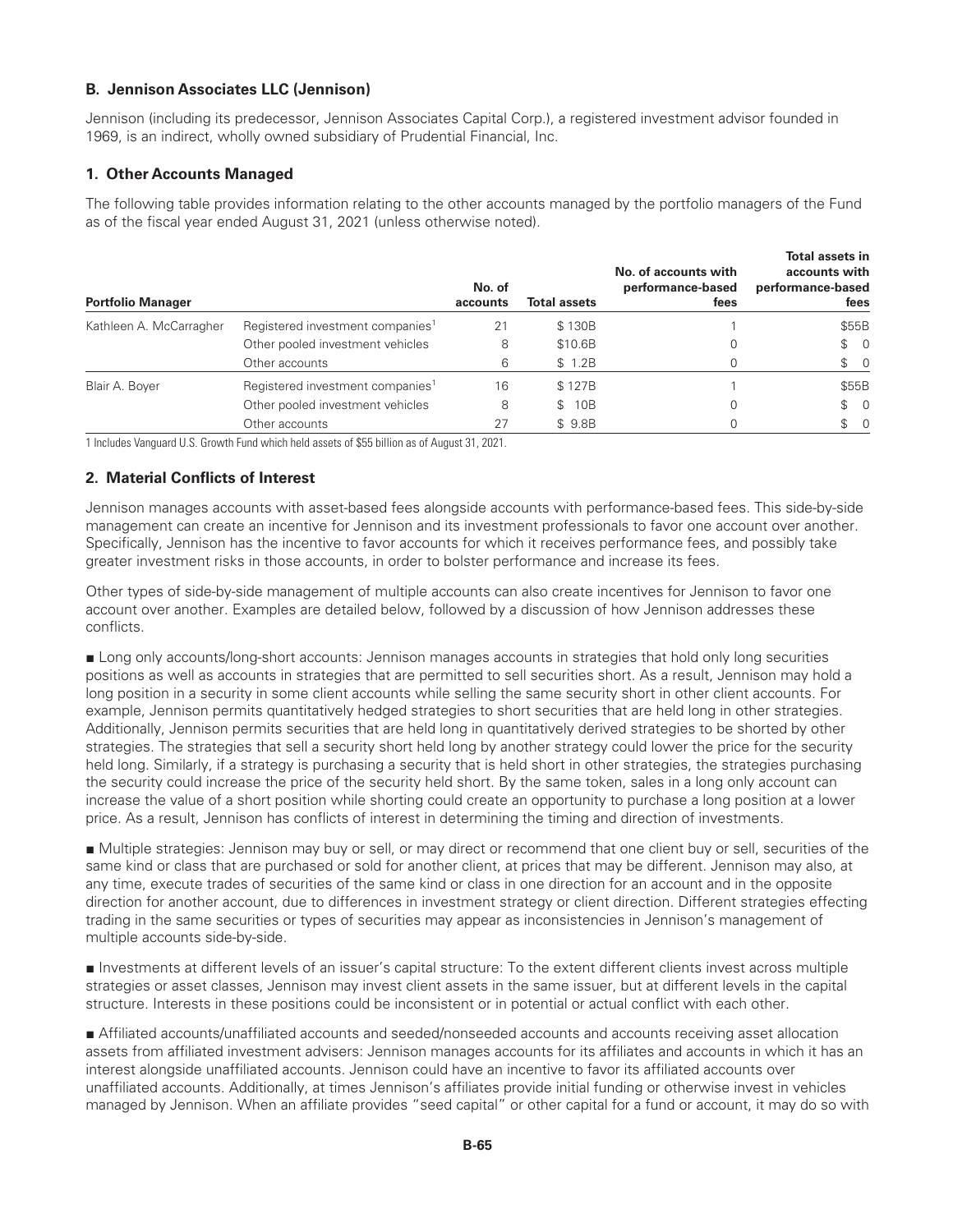the intention of redeeming all or part of its interest at a particular future point in time or when it deems that sufficient additional capital has been invested in that fund or account. Jennison typically requests seed capital to start a track record for a new strategy or product. Managing "seeded" accounts alongside "non-seeded" accounts can create an incentive to favor the "seeded" accounts to establish a track record for a new strategy or product. Additionally, Jennison's affiliated investment advisers could allocate their asset allocation clients' assets to Jennison. Jennison could have an incentive to favor accounts used by its affiliate for their asset allocation clients to receive more assets from the affiliate.

■ Nondiscretionary accounts or models: Jennison provides non-discretionary model portfolios to some clients and manages other portfolios on a discretionary basis. Recommendations for some non-discretionary models that are derived from discretionary portfolios are communicated after the discretionary portfolio has traded. The non-discretionary clients could be disadvantaged if Jennison delivers the model investment portfolio to them after Jennison initiates trading for the discretionary clients. Discretionary clients could be disadvantaged if the non-discretionary clients receive their model investment portfolio and start trading before Jennison has started trading for the discretionary clients.

■ Higher fee paying accounts or products or strategies: Jennison receives more revenues from (1) larger accounts or client relationships than smaller accounts or client relationships and from (2) managing discretionary accounts than advising non-discretionary models and from (3) non-wrap fee accounts than from wrap fee accounts and from (4) charging higher fees for some strategies than others. The differences in revenue that Jennison receives could create an incentive for Jennison to favor the higher fee paying or higher revenue generating account or product or strategy over another.

■ Personal interests: The performance of one or more accounts managed by Jennison's investment professionals is taken into consideration in determining their compensation. Jennison also manages accounts that are investment options in its employee benefit plans such as its defined contribution plans or deferred compensation arrangements and where its employees may have personally invested alongside other accounts where there is no personal interest. These factors could create an incentive for Jennison to favor the accounts where it has a personal interest over accounts where Jennison does not have a personal interest.

#### *How Jennison Addresses These Conflicts of Interest*

The conflicts of interest described above could create incentives for Jennison to favor one or more accounts or types of accounts over others in the allocation of investment opportunities, aggregation and timing of investments. Portfolios in a particular strategy with similar objectives are managed similarly to the extent possible. Accordingly, portfolio holdings and industry and sector exposure tend to be similar across a group of accounts in a strategy that have similar objectives, which tends to minimize the potential for conflicts of interest among accounts within a product strategy. While these accounts have many similarities, the investment performance of each account will be different primarily due to differences in guidelines, individual portfolio manager's decisions, timing of investments, fees, expenses and cash flows.

Additionally, Jennison has developed policies and procedures that seek to address, mitigate, and assess these conflicts of interest.

■ Jennison has adopted trade aggregation and allocation procedures that seek to treat all clients (including affiliated accounts) fairly. These policies and procedures address the allocation of limited investment opportunities, such as initial public offerings (IPOs) and new issues, the allocation of transactions across multiple accounts.

■ Jennison has policies that limit the ability to short securities in portfolios that primarily rely on its fundamental research and investment processes (fundamental portfolios) if the security is held long in other fundamental portfolios.

■ Jennison has adopted procedures to review allocations or performance dispersion between accounts with performance fees and non-performance fee based accounts and to review overlapping long and short positions among long accounts and long-short accounts.

- Jennison has adopted a code of ethics and policies relating to personal trading.
- Jennison has adopted a conflicts of interest policy and procedures.
- Jennison provides disclosure of these conflicts as described in its Form ADV brochure.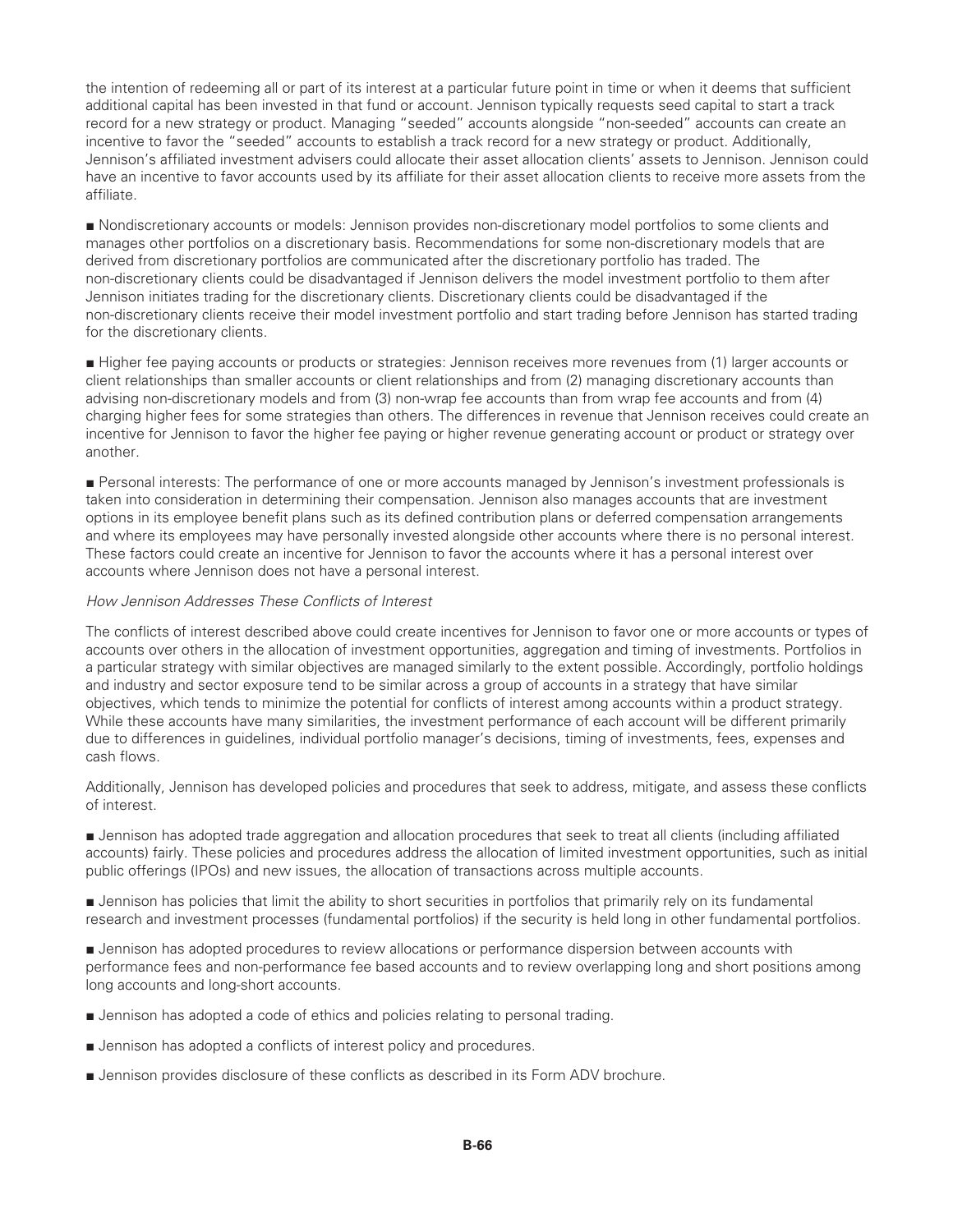### **3. Description of Compensation**

Jennison seeks to maintain a highly competitive compensation program designed to attract and retain outstanding investment professionals, which include portfolio managers and research analysts, and to align the interests of its investment professionals with those of its clients and overall firm results. Jennison recognizes individuals for their achievements and contributions and continues to promote those who exemplify the same values and level of commitment that are hallmarks of the organization. Investment professionals are compensated with a combination of base salary and discretionary cash bonus. Overall firm profitability determines the size of the investment professional compensation pool. In general, the discretionary cash bonus represents the majority of an investment professional's compensation.

Jennison sponsors a profit-sharing retirement plan for all eligible employees. The contribution to the profit-sharing retirement plan for portfolio managers is based on a percentage of the portfolio manager's total compensation, subject to a maximum determined by applicable law. In addition to eligibility to participate in retirement and welfare plans, senior investment professionals, including portfolio managers and senior research analysts, are eligible to participate in a voluntary deferred compensation program where all or a portion of the discretionary cash bonus can be deferred. Participants in the deferred compensation plan are permitted to allocate the deferred amounts among various options that track the gross-of-fee pre-tax performance of accounts or composites of accounts managed by Jennison.

Investment professionals' total compensation is determined through a subjective process that evaluates numerous qualitative and quantitative factors. Not all factors are applicable to every investment professional, and there is no particular weighting or formula for considering the factors.

The factors reviewed for the portfolio managers are listed below.

The quantitative factors reviewed for the portfolio managers may include:

■ One-, three-, five-year and longer-term pre-tax investment performance for groupings of accounts managed in the same strategy (composite) relative to market conditions, pre-determined passive indices and industry peer group data for the product strategy (e.g., large cap growth, large cap value). Some portfolio managers may manage or contribute ideas to more than one product strategy, and the performance of the other product strategies is also considered in determining the portfolio manager's overall compensation.

■ The investment professional's contribution to client portfolio's pre-tax one-, three-, five-year and longer-term performance from the investment professional's recommended stocks relative to market conditions, the strategy's passive benchmarks, and the investment professional's respective coverage universes.

The qualitative factors reviewed for the portfolio managers may include:

- The quality of the portfolio manager's investment ideas and consistency of the portfolio manager's judgment;
- Qualitative factors such as teamwork and responsiveness;

■ Individual factors such as years of experience and responsibilities specific to the individual's role, such as being a team leader or supervisor, are also factored into the determination of an investment professional's total compensation; and

■ Historical and long-term business potential of the product strategies.

#### **4. Ownership of Securities**

As of August 31, 2021, Ms. McCarragher and Mr. Boyer did not own any shares of Vanguard U.S Growth Fund.

#### **C. Wellington Management Company LLP (Wellington Management)**

Wellington Management is a Delaware limited liability partnership with principal offices at 280 Congress Street, Boston, MA 02210. As of August 31, 2021, the firm is owned by 174 partners, all fully active in the business of the firm. Wellington Management is a professional investment counseling firm that provides investment services to investment companies, employee benefit plans, endowments, foundations, and other institutions. Wellington Management and its predecessor organizations have provided investment advisory services for over 80 years.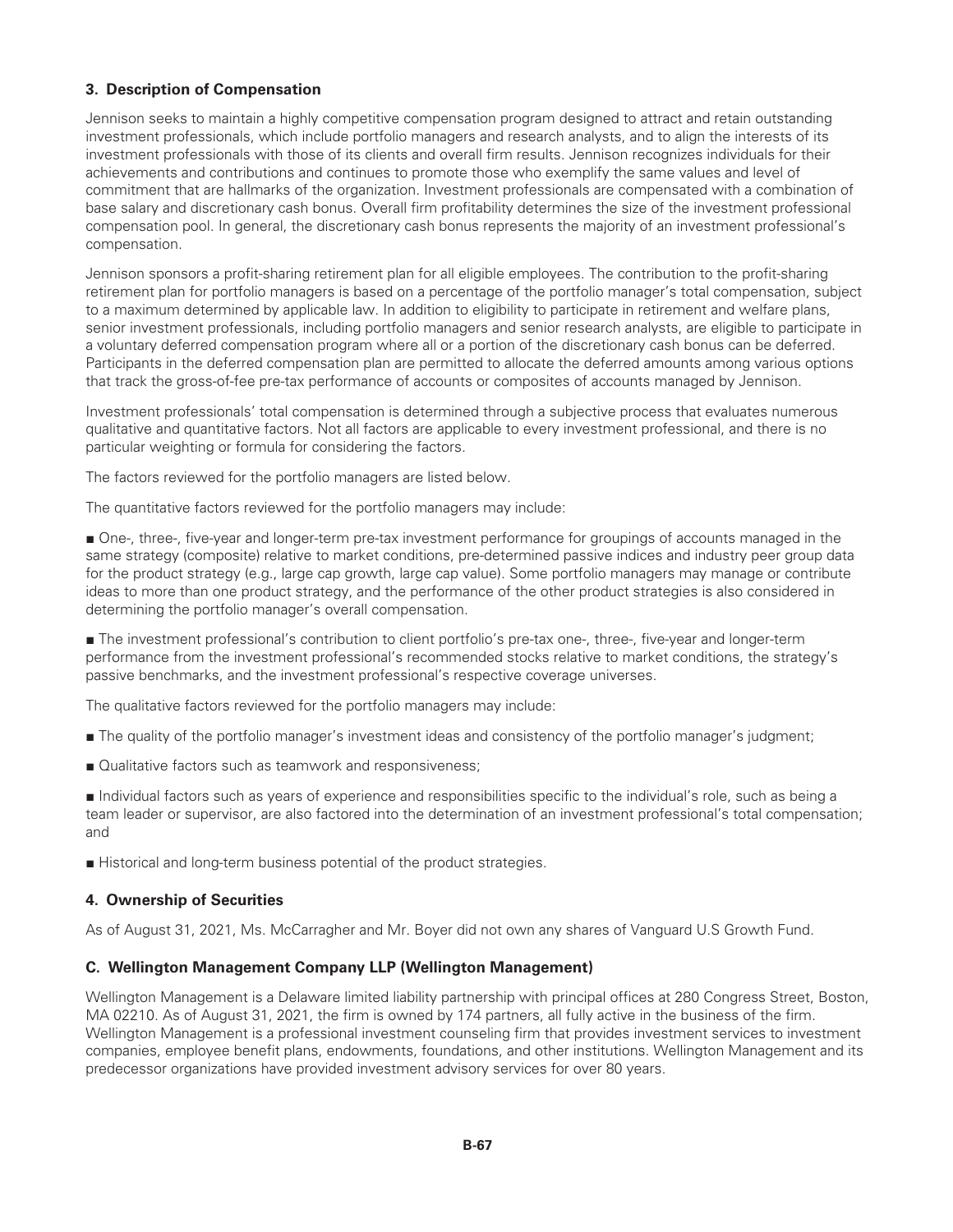#### **1. Other Accounts Managed**

The following table provides information relating to the other accounts managed by the portfolio manager of the Fund as of the fiscal year ended August 31, 2021 (unless otherwise noted).

| <b>Portfolio Manager</b> |                                              | No. of<br>accounts | <b>Total assets</b> | No. of accounts with<br>performance-based<br>fees | <b>Total assets in</b><br>accounts with<br>performance-based<br>fees |
|--------------------------|----------------------------------------------|--------------------|---------------------|---------------------------------------------------|----------------------------------------------------------------------|
| Andrew J. Shilling       | Registered investment companies <sup>1</sup> | b                  | \$59B               |                                                   | \$56B                                                                |
|                          | Other pooled investment vehicles             | 5                  | \$4B                |                                                   | $\textcircled{S}$ 0                                                  |
|                          | Other accounts                               | 23                 | \$6.4B              |                                                   | $\textcircled{S}$ 0                                                  |

1 Includes Vanguard U.S. Growth Fund which held assets of \$55 billion as of August 31, 2021.

#### **2. Material Conflicts of Interest**

Individual investment professionals at Wellington Management manage multiple accounts for multiple clients. These accounts may include mutual funds, separate accounts (assets managed on behalf of institutions, such as pension funds, insurance companies, foundations, or separately managed account programs sponsored by financial intermediaries), bank common trust accounts, and hedge funds. The Wellington Management Portfolio's or Fund's manager listed in the prospectus who is primarily responsible for the day-to-day management of the Wellington Management Portfolio or Fund (Portfolio Manager) generally manages accounts in several different investment styles. These accounts may have investment objectives, strategies, time horizons, tax considerations, and risk profiles that differ from those of the Wellington Management Portfolio or Fund. The Portfolio Manager makes investment decisions for each account, including the Wellington Management Portfolio or Fund, based on the investment objectives, policies, practices, benchmarks, cash flows, tax, and other relevant investment considerations applicable to that account. Consequently, the Portfolio Manager may purchase or sell securities, including initial public offerings (IPOs), for one account and not another account, and the performance of securities purchased for one account may vary from the performance of securities purchased for other accounts. Alternatively, these accounts may be managed in a similar fashion to the Wellington Management Portfolio or Fund and thus the accounts may have similar—and in some cases nearly identical—objectives, strategies, and/or holdings to those of the Wellington Management Portfolio or Fund.

The Portfolio Manager or other investment professionals at Wellington Management may place transactions on behalf of other accounts that are directly or indirectly contrary to investment decisions made on behalf of the Wellington Management Portfolio or Fund, or make investment decisions that are similar to those made for the Wellington Management Portfolio or Fund, both of which have the potential to adversely impact the Wellington Management Portfolio or Fund depending on market conditions. For example, an investment professional may purchase a security in one account while appropriately selling that same security in another account. Similarly, the Portfolio Manager may purchase the same security for the Wellington Management Portfolio or Fund and one or more other accounts at or about the same time. In those instances, the other accounts will have access to their respective holdings prior to the public disclosure of the Wellington Management Portfolio's or Fund's holdings. In addition, some of these accounts have fee structures, including performance fees, which are or have the potential to be higher, in some cases significantly higher, than the fees Wellington Management receives for managing the Wellington Management Portfolio or Fund. Mr. Shilling also manages an account that pays performance allocations to Wellington Management or its affiliates. Because incentive payments paid by Wellington Management to the Portfolio Manager are tied to revenues earned by Wellington Management and, where noted, to the performance achieved by the manager in each account, the incentives associated with any given account may be significantly higher or lower than those associated with other accounts managed by a given Portfolio Manager. Finally, the Portfolio Manager may hold shares or investments in the other pooled investment vehicles and/or other accounts identified above.

Wellington Management's goal is to meet its fiduciary obligation to treat all clients fairly and provide high-quality investment services to all of its clients. Wellington Management has adopted and implemented policies and procedures, including brokerage and trade allocation policies and procedures, which it believes address the conflicts associated with managing multiple accounts for multiple clients. In addition, Wellington Management monitors a variety of areas, including compliance with primary account guidelines, the allocation of IPOs, and compliance with the firm's Code of Ethics, and places additional investment restrictions on investment professionals who manage hedge funds and certain other accounts. Furthermore, senior investment and business personnel at Wellington Management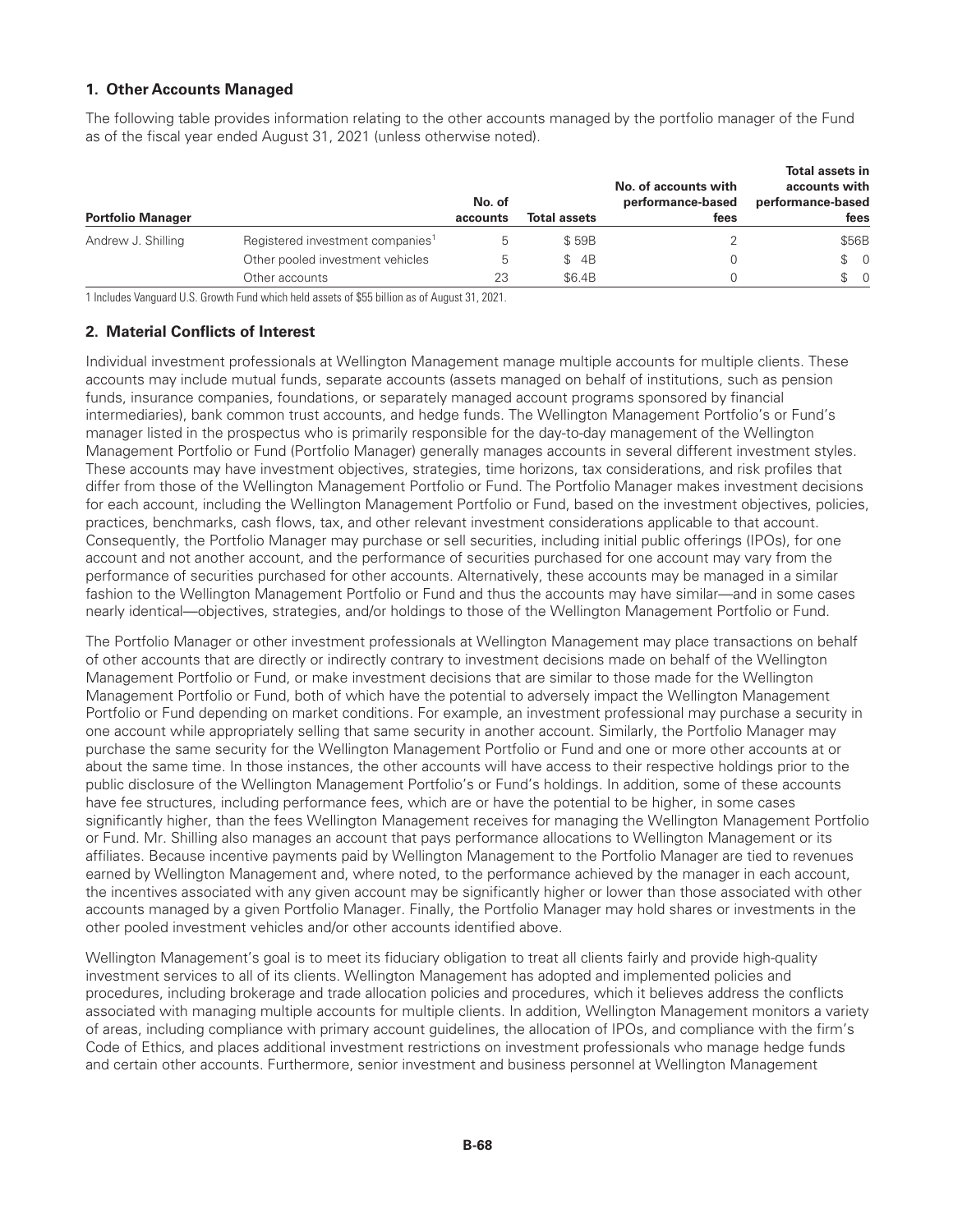periodically review the performance of Wellington Management's investment professionals. Although Wellington Management does not track the time an investment professional spends on a single account, Wellington Management does periodically assess whether an investment professional has adequate time and resources to effectively manage the investment professional's various client mandates.

## **3. Description of Compensation**

Wellington Management receives a fee based on the assets under management of the Wellington Management Portfolio or Fund as set forth in the Investment Advisory Wellington Management and the Trust on behalf of the Fund. Wellington Management pays its investment professionals out of its total revenues, including the advisory fees earned with respect to the Wellington Management Portfolio or Fund. The following relates to the fiscal year ended August 31, 2021.

Wellington Management's compensation structure is designed to attract and retain high-caliber investment professionals necessary to deliver high-quality investment management services to its clients. Wellington Management's compensation of the Wellington Management Portfolio's or Fund's manager listed in the prospectus who is primarily responsible for the day-to-day management of the Wellington Management Portfolio or Fund includes a base salary and incentive components. The base salary for the Portfolio Manager who is a partner (a "Partner") of Wellington Management Group LLP, the ultimate holding company of Wellington Management, is generally a fixed amount that is determined by the managing partners of Wellington Management Group LLP.

The Portfolio Manager is eligible to receive an incentive payment based on the revenues earned by Wellington Management from the Wellington Management Portfolio and generally each other account managed by such Portfolio Manager. The Portfolio Manager's incentive payment relating to the Wellington Management Portfolio is linked to the net pre-tax performance of the Wellington Management Portfolio compared to the Russell 1000 Growth Index over one-, three-, and five-year periods, with an emphasis on five-year results. Wellington Management applies similar incentive compensation structures (although the benchmarks or peer groups, time periods, and rates may differ) to other accounts managed by the Portfolio Manager, including accounts with performance fees.

Portfolio-based incentives across all accounts managed by an investment professional can, and typically do, represent a significant portion of an investment professional's overall compensation; incentive compensation varies significantly by individual and can vary significantly from year to year. The Portfolio Manager may also be eligible for bonus payments based on his overall contribution to Wellington Management's business operations. Senior management at Wellington Management may reward individuals as it deems appropriate based on other factors. Each Partner is eligible to participate in a Partner-funded tax-qualified retirement plan, the contributions to which are made pursuant to an actuarial formula. Mr. Shilling is a Partner.

### **4. Ownership of Securities**

As of August 31, 2021, Mr. Shilling owned shares of Vanguard U.S. Growth Fund in an amount exceeding \$1 million.

### **D. Vanguard**

Vanguard, through its Quantitative Equity Group, provides investment advisory services for a portion of Vanguard U.S.Growth Fund's assets. The compensation and other expenses of Vanguard's advisory staff are allocated among the funds utilizing Vanguard's advisory services.

### **1. Other Accounts Managed**

The following table provides information relating to the other accounts managed by the portfolio manager of the Fund as of the fiscal year ended August 31, 2021 (unless otherwise noted).

| <b>Portfolio Manager</b>  |                                              | No. of<br>accounts | <b>Total assets</b> | No. of accounts with<br>performance-based<br>fees | <b>Total assets in</b><br>accounts with<br>performance-based<br>fees |
|---------------------------|----------------------------------------------|--------------------|---------------------|---------------------------------------------------|----------------------------------------------------------------------|
| Cesar Orosco <sup>2</sup> | Registered investment companies <sup>1</sup> |                    | \$105B              |                                                   | \$0                                                                  |
|                           | Other pooled investment vehicles             |                    | 0                   |                                                   | \$0                                                                  |
|                           | Other accounts                               |                    |                     |                                                   | \$0                                                                  |

1 Includes Vanguard U.S. Growth Fund which held assets of \$55 billion as of August 31, 2021.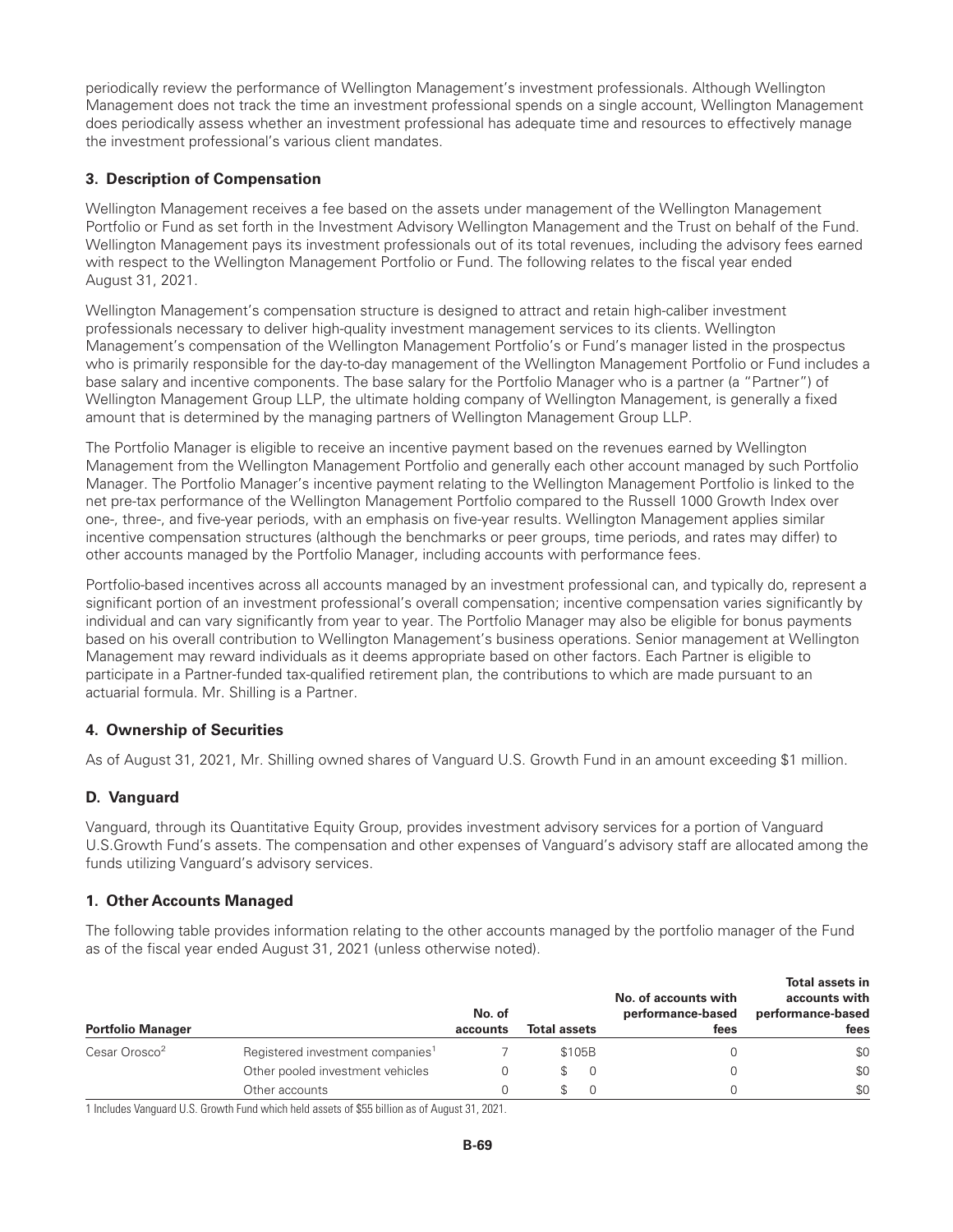2 Mr. Orosco began co-managing a portion of the Fund on February 26, 2021.

# **2. Material Conflicts of Interest**

At Vanguard, individual portfolio managers may manage multiple accounts for multiple clients. In addition to mutual funds, these accounts may include separate accounts, collective trusts, and offshore funds. Managing multiple funds or accounts may give rise to potential conflicts of interest including, for example, conflicts among investment strategies and conflicts in the allocation of investment opportunities. Vanguard manages potential conflicts between funds or accounts through allocation policies and procedures, internal review processes, and oversight by trustees and independent third parties. Vanguard has developed trade allocation procedures and controls to ensure that no one client, regardless of type, is intentionally favored at the expense of another. Allocation policies are designed to address potential conflicts in situations in which two or more funds or accounts participate in investment decisions involving the same securities.

# **3. Description of Compensation**

All Vanguard portfolio managers are Vanguard employees. This section describes the compensation of the Vanguard employees who manage Vanguard mutual funds. As of August 31, 2021, a Vanguard portfolio manager's compensation generally consists of base salary, bonus, and payments under Vanguard's long-term incentive compensation program. In addition, portfolio managers are eligible for the standard retirement benefits and health and welfare benefits available to all Vanguard employees. Also, certain portfolio managers may be eligible for additional retirement benefits under several supplemental retirement plans that Vanguard adopted in the 1980s to restore dollar-for-dollar the benefits of management employees that had been cut back solely as a result of tax law changes. These plans are structured to provide the same retirement benefits as the standard retirement plans.

In the case of portfolio managers responsible for managing multiple Vanguard funds or accounts, the method used to determine their compensation is the same for all funds and investment accounts. A portfolio manager's base salary is determined by the manager's experience and performance in the role, taking into account the ongoing compensation benchmark analyses performed by Vanguard's Human Resources Department. A portfolio manager's base salary is generally a fixed amount that may change as a result of an annual review, upon assumption of new duties, or when a market adjustment of the position occurs.

A portfolio manager's bonus is determined by a number of factors. One factor is gross, pre-tax performance of a fund relative to expectations for how the fund should have performed, given the fund's investment objective, policies, strategies, and limitations, and the market environment during the measurement period. This performance factor is not based on the amount of assets held in any individual fund's portfolio. For the portion of Vanguard U.S. Growth Fund managed by Vanguard, the performance factor depends on how successfully the portfolio manager outperforms these expectations and maintains the risk parameters of the Fund over a three-year period. Additional factors include the portfolio manager's contributions to the investment management functions within the sub-asset class, contributions to the development of other investment professionals and supporting staff, and overall contributions to strategic planning and decisions for the investment group. The target bonus is expressed as a percentage of base salary. The actual bonus paid may be more or less than the target bonus, based on how well the manager satisfies the objectives previously described. The bonus is paid on an annual basis.

Under the long-term incentive compensation program, all full-time employees receive a payment from Vanguard's long-term incentive compensation plan based on their years of service, job level, and, if applicable, management responsibilities. Each year, Vanguard's independent directors determine the amount of the long-term incentive compensation award for that year based on the investment performance of the Vanguard funds relative to competitors and Vanguard's operating efficiencies in providing services to the Vanguard funds.

# **4. Ownership of Securities**

As of August 31, 2021, Mr. Orosco owned shares of Vanguard U.S. Growth Fund within the \$1–\$10,000 range.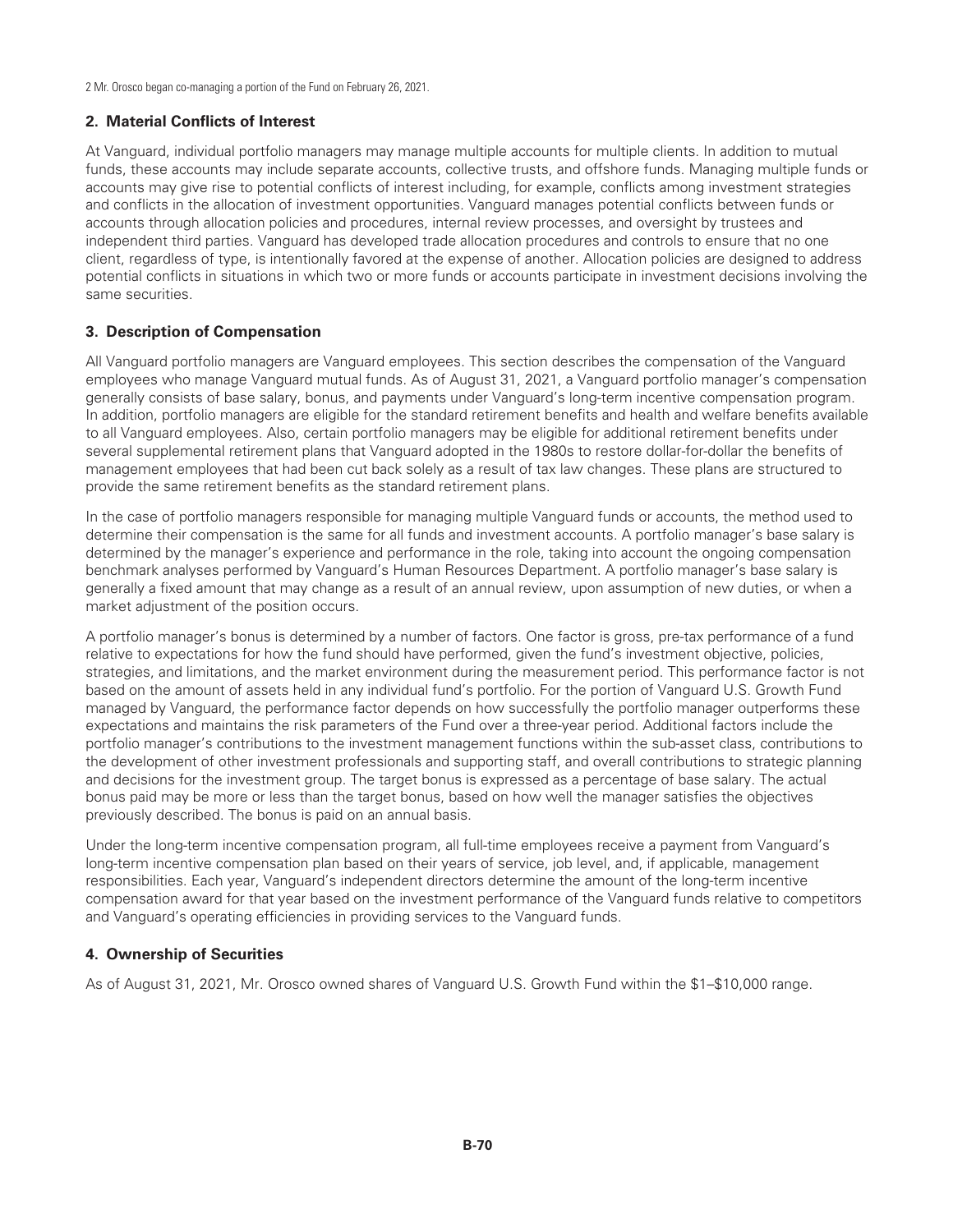# **II. Vanguard International Growth Fund**

The Fund pays each of its independent third-party investment advisors a base fee plus or minus a performance adjustment. The base fee, which is paid quarterly, is a percentage of average daily net assets managed by the advisor during the most recent fiscal quarter. The base fee has breakpoints, which means that the percentage declines as assets go up. The performance adjustment, also paid quarterly, is based on the cumulative total return of each advisor's portion of the Fund relative to that of the MSCI ACWI ex USA Index over the preceding 36-month period.

During the fiscal years ended August 31, 2019, 2020, and 2021, Vanguard International Growth Fund incurred aggregate investment advisory fees of approximately \$49,469,000 (before a performance-based increase of \$10,483,000), \$58,605,000 (before a performance-based increase of \$15,743,000), and \$94,660,000 (before a performance-based increase of \$19,710,000), respectively.

#### *Sub-Advisor—Schroder Investment Management North America Limited*

The Fund has entered into a sub-advisory agreement with Schroder Investment Management North America Inc. (Schroders) and Schroder Investment Management North America Limited (Schroder Limited) pursuant to which Schroder Limited has primary responsibility for choosing investments for the Fund.

Under the terms of the sub-advisory agreement for the Fund, Schroders pays Schroder Limited a portion of the advisory fee actually paid to Schroders under its investment advisory agreement with the Fund.

### **A. Baillie Gifford Overseas Ltd. (Baillie Gifford)**

Baillie Gifford Overseas Ltd. is an investment advisory firm founded in 1983. Baillie Gifford is wholly owned by a Scottish investment company, Baillie Gifford & Co. Founded in 1908, Baillie Gifford & Co., which is one of the largest independently owned investment management firms in the United Kingdom, manages money primarily for institutional clients.

# **1. Other Accounts Managed**

The following table provides information relating to the other accounts managed by the portfolio managers of the Fund as of the fiscal year ended August 31, 2021 (unless otherwise noted).

| <b>Portfolio Manager</b>    |                                              | No. of<br>accounts | <b>Total assets</b> | No. of accounts with<br>performance-based<br>fees | <b>Total assets in</b><br>accounts with<br>performance-based<br>fees |
|-----------------------------|----------------------------------------------|--------------------|---------------------|---------------------------------------------------|----------------------------------------------------------------------|
| James K. Anderson           | Registered investment companies <sup>1</sup> | 6                  | 83B<br>$\mathbb{S}$ |                                                   | 77B<br>\$                                                            |
|                             | Other pooled investment vehicles             |                    | \$ 32B              |                                                   | \$266M                                                               |
|                             | Other accounts                               | 38                 | \$21.9B             | 0                                                 | $\overline{0}$<br>\$                                                 |
| Lawrence Burns <sup>2</sup> | Registered investment companies <sup>1</sup> | 6                  | \$ 83B              | C                                                 | \$ 77B                                                               |
|                             | Other pooled investment vehicles             |                    | \$ 32B              |                                                   | \$266M                                                               |
|                             | Other accounts                               | 38                 | \$21.9B             | 0                                                 | $\overline{0}$<br>\$.                                                |
| <b>Thomas Coutts</b>        | Registered investment companies <sup>1</sup> | 4                  | \$ 83B              |                                                   | 77B                                                                  |
|                             | Other pooled investment vehicles             | 5                  | \$2.1B              |                                                   | \$266M                                                               |
|                             | Other accounts                               | 36                 | \$21.6B             | 0                                                 | S.<br>- 0                                                            |

1 Includes Vanguard International Growth Fund which held assets of \$74 billion as of August 31, 2021.

2 Mr. Burns began co-managing the Fund on December 22, 2020.

### **2. Material Conflicts of Interest**

At Baillie Gifford, individual portfolio managers may manage multiple accounts for multiple clients. In addition to mutual funds, these other accounts may include separate accounts, collective investment schemes, or offshore funds. Baillie Gifford manages potential conflicts between funds or with other types of accounts by implementing effective organizational and administrative arrangements to ensure that reasonable steps are taken to prevent the conflict giving rise to a material risk of damage to the interests of clients.

One area where a conflict of interest potentially arises is in the placing of orders for multiple clients and subsequent allocation of trades. Unless client-specific circumstances dictate otherwise, investment teams normally implement transactions in individual stocks for all clients with similar mandates at the same time. This aggregation of individual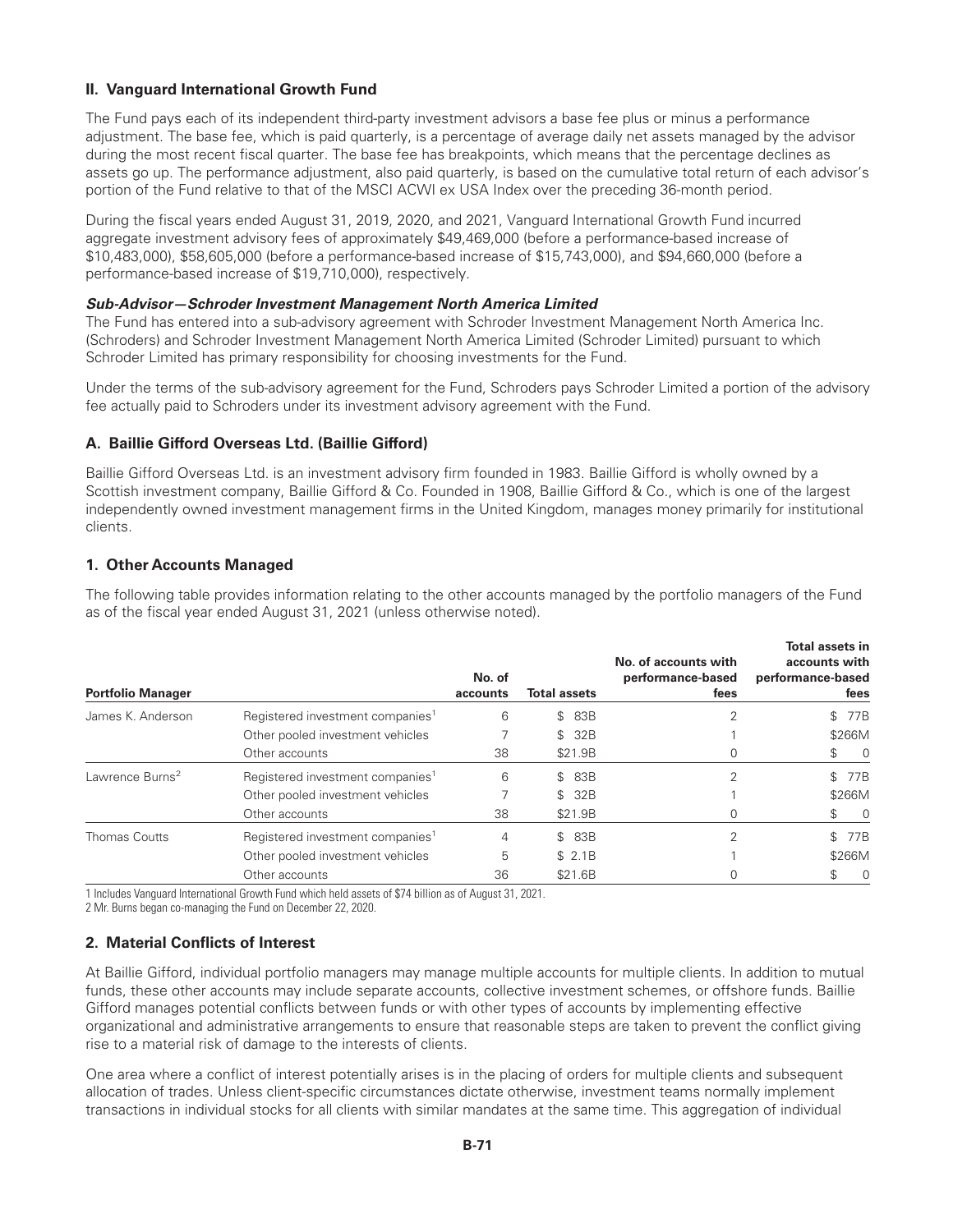transactions can, of course, operate to the advantage or disadvantage of the clients involved in the order. When receiving orders from investment managers, traders at Baillie Gifford will generally treat order priority on a "first come, first served" basis, and any exceptions to this are permitted only in accordance with established policies. Baillie Gifford has also developed trade allocation systems and controls to ensure that no one client, regardless of type, is intentionally favored at the expense of another. Allocation policies are designed to address potential conflicts in situations where two or more funds or accounts participate in investment decisions involving the same securities. Investment personnel of the firm or its affiliates may be permitted to be commercially or professionally involved with an issuer of securities. Any potential conflicts of interest from such involvement would be monitored for compliance with the firm's Code of Ethics.

# **3. Description of Compensation**

Mr. Anderson, Mr. Coutts, and Mr. Burns are Partners of Baillie Gifford & Co. As such, each receives a base salary and a share of the partnership profits. The profit share is calculated as a percentage of total partnership profits based on seniority, role within Baillie Gifford & Co., and length of service. The basis for the profit share is detailed in the Baillie Gifford Partnership Agreement. The main staff benefits, such as pension schemes, are not available to partners, and therefore partners provide for benefits from their own personal funds.

# **4. Ownership of Securities**

As of August 31, 2021, Mr. Anderson, Mr. Coutts, and Mr. Burns did not own any shares of Vanguard International Growth Fund.

# **B. Schroder Investment Management North America Inc. (Schroders)**

Each of Schroders and Schroder Limited is an indirect wholly owned subsidiary of Schroders plc, the ultimate parent of a large worldwide group of financial service companies with subsidiaries and branches and representative offices located in 37 locations. Schroders plc is a publicly owned holding company organized under the laws of England. Schroders plc and its affiliates specialize in providing investment management services.

### **1. Other Accounts Managed**

The following table provides information relating to the other accounts managed by the portfolio managers of the Fund as of the fiscal year ended August 31, 2021 (unless otherwise noted).

| <b>Portfolio Manager</b>   |                                              | No. of<br>accounts | <b>Total assets</b> | No. of accounts with<br>performance-based<br>fees | <b>Total assets in</b><br>accounts with<br>performance-based<br>fees |
|----------------------------|----------------------------------------------|--------------------|---------------------|---------------------------------------------------|----------------------------------------------------------------------|
| James Gautrey <sup>2</sup> | Registered investment companies <sup>1</sup> | 5                  | \$80B               |                                                   | \$74B                                                                |
|                            | Other pooled investment vehicles             |                    | \$1.1B              |                                                   | $\begin{matrix} 1 & 0 \\ 0 & 1 \end{matrix}$                         |
|                            | Other accounts                               | 13                 | \$4.8B              |                                                   | $\begin{matrix} 1 & 0 \\ 0 & 1 \end{matrix}$                         |
| Simon Webber               | Registered investment companies <sup>1</sup> | 6                  | \$80B               |                                                   | \$74B                                                                |
|                            | Other pooled investment vehicles             | 4                  | \$6.1B              |                                                   | $\begin{matrix} 1 & 0 \\ 0 & 1 \end{matrix}$                         |
|                            | Other accounts                               | 16                 | \$7.1B              |                                                   | \$2.1B                                                               |

1 Includes Vanguard International Growth Fund which held assets of \$74 billion as of August 31, 2021.

2 Mr. Gautrey began co-managing the Fund on December 22, 2020.

# **2. Material Conflicts of Interest**

Whenever a portfolio manager of the Schroders Portfolio manages other accounts, potential conflicts of interest exist, including potential conflicts between the investment strategy of the Schroders Portfolio and the investment strategy of the other accounts. For example, in certain instances, a portfolio manager may take conflicting positions in a particular security for different accounts by selling a security for one account and continuing to hold it for another account. In addition, the fact that other accounts require the portfolio manager to devote less than all of his or her time to the Schroders Portfolio may be seen itself to constitute a conflict with the interest of the Schroders Portfolio.

A portfolio manager may also execute transactions for another fund or account at the direction of such fund or account that may adversely impact the value of securities held by the Schroders Portfolio. Securities selected for funds or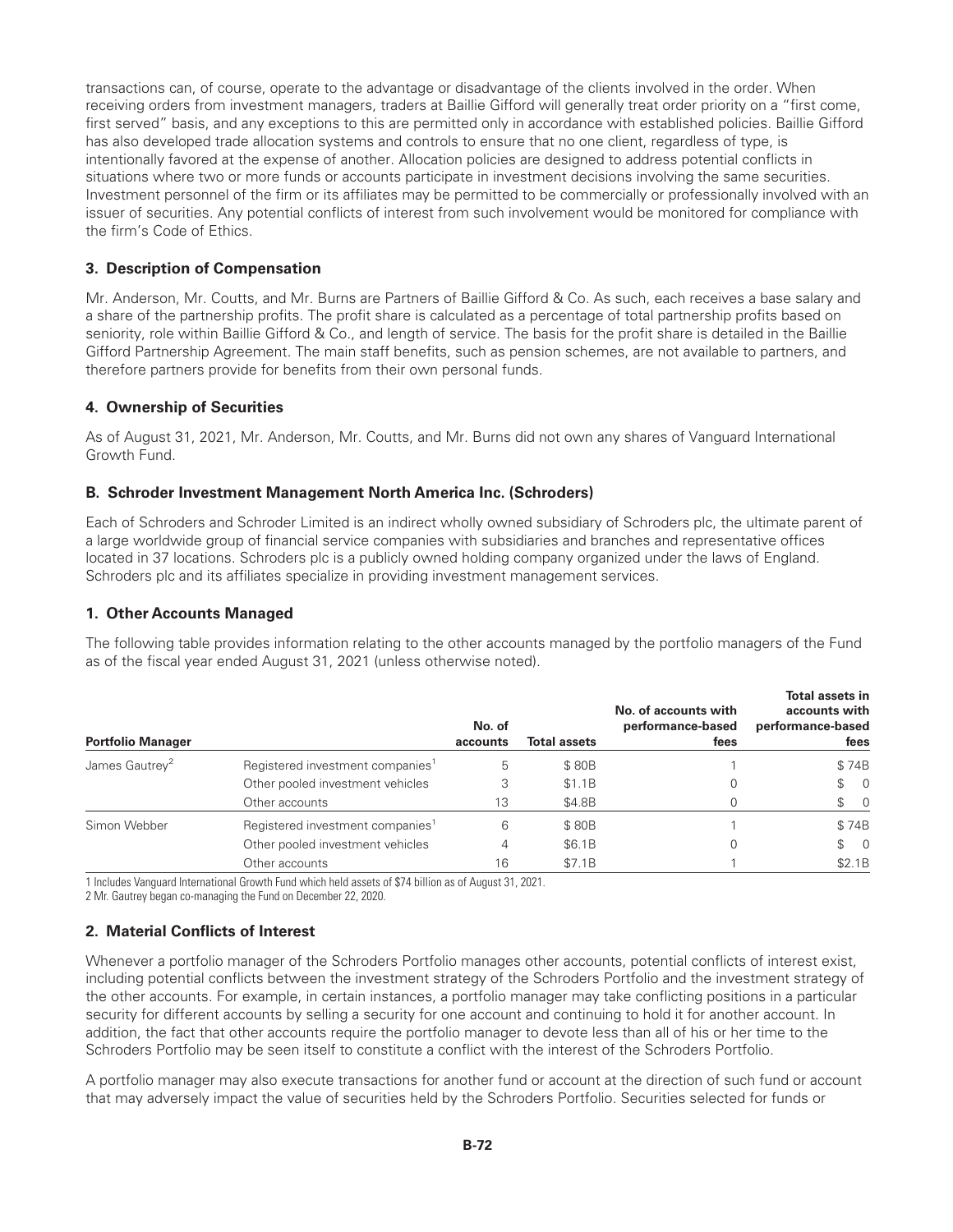accounts other than the Schroders Portfolio may outperform the securities selected for the Schroders Portfolio. Finally, if a portfolio manager identifies a limited investment opportunity that may be suitable for more than one fund or other account, the Schroders Portfolio may not be able to take full advantage of that opportunity because of an allocation of that opportunity across all eligible funds and accounts.

At Schroders, individual portfolio managers may manage multiple accounts for multiple clients. In addition to mutual funds, these other accounts may include separate accounts, collective trusts, or offshore funds. Certain of these accounts may pay a performance fee, and portfolio managers may have an incentive to allocate investment to these accounts.

Schroders manages potential conflicts between funds or with other types of accounts through allocation policies and procedures, internal review processes, and oversight by client directors. Schroders has developed trade allocation and client order priority systems and controls to ensure that no one client, regardless of type, is intentionally favored at the expense of another. Allocation policies are designed to address potential conflicts in situations where two or more funds or accounts participate in investment decisions involving the same securities.

The structure of a portfolio manager's compensation may give rise to potential conflicts of interest. A portfolio manager's base pay tends to increase with additional and more complex responsibilities that include increased assets under management, which indirectly links compensation to sales.

Schroders has adopted certain compliance procedures that are designed to address these, and other, types of conflicts. However, there is no guarantee that such procedures will detect each and every situation in which a conflict arises.

# **3. Description of Compensation**

Schroders' methodology for measuring and rewarding the contribution made by portfolio managers combines quantitative measures with qualitative measures. The Fund's portfolio managers are compensated for their services to the Fund and to other accounts they manage in a combination of base salary and annual discretionary bonus, as well as the standard retirement, health and welfare benefits available to all Schroder employees. Certain fund managers may also receive awards under a long-term incentive program. Base salary of Schroder employees is determined by reference to the level of responsibility inherent in the role and the experience of the incumbent, and is benchmarked annually against market data to ensure that Schroders is paying competitively. Schroders reviews base salaries annually, targeting increases at employees whose roles have increased in scope materially during the year and those whose salary is behind market rates. At more senior levels, base salaries tend to be adjusted less frequently as the emphasis is increasingly on the discretionary bonus.

Schroders believes that a discretionary incentive scheme approach is preferable to the use of formulaic arrangements to ensure that good conduct and behaviors in line with the Schroders values are rewarded, to avoid reinforcing or creating conflicts of interest and to encourage a one team attitude. Any discretionary bonus is determined by a number of factors. At a macro level the total amount available to spend is a function of the compensation to revenue ratio achieved by Schroders globally. Schroders then assesses the performance of the division and of a management team to determine the share of the aggregate bonus pool that is spent in each area. This focus on "team" maintains consistency and minimizes internal competition that may be detrimental to the interests of Schroders' clients. For each team, Schroders assesses the performance of their funds relative to competitors and to relevant benchmarks (which may be internally- and/or externally-based and are considered over a range of performance periods, including over one and three year periods), the level of funds under management and the level of performance fees generated, if any. The portfolio managers' compensation for other accounts they manage may be based upon such accounts' performance. Schroders also reviews "softer" factors such as leadership, contribution to other parts of the business, and adherence to our corporate values of excellence, integrity, teamwork, passion, and innovation. For those employees receiving significant bonuses, a part may be deferred in the form of Schroders plc stock and fund-based awards of notional cash investments in a range of Schroders funds.

These deferrals vest over a period of three years or more and seek to ensure that the interests of employees are aligned with those of clients and shareholders.

### **4. Ownership of Securities**

As of August 31, 2021, Mr. Webber and Mr. Gautrey did not own any shares of Vanguard International Growth Fund.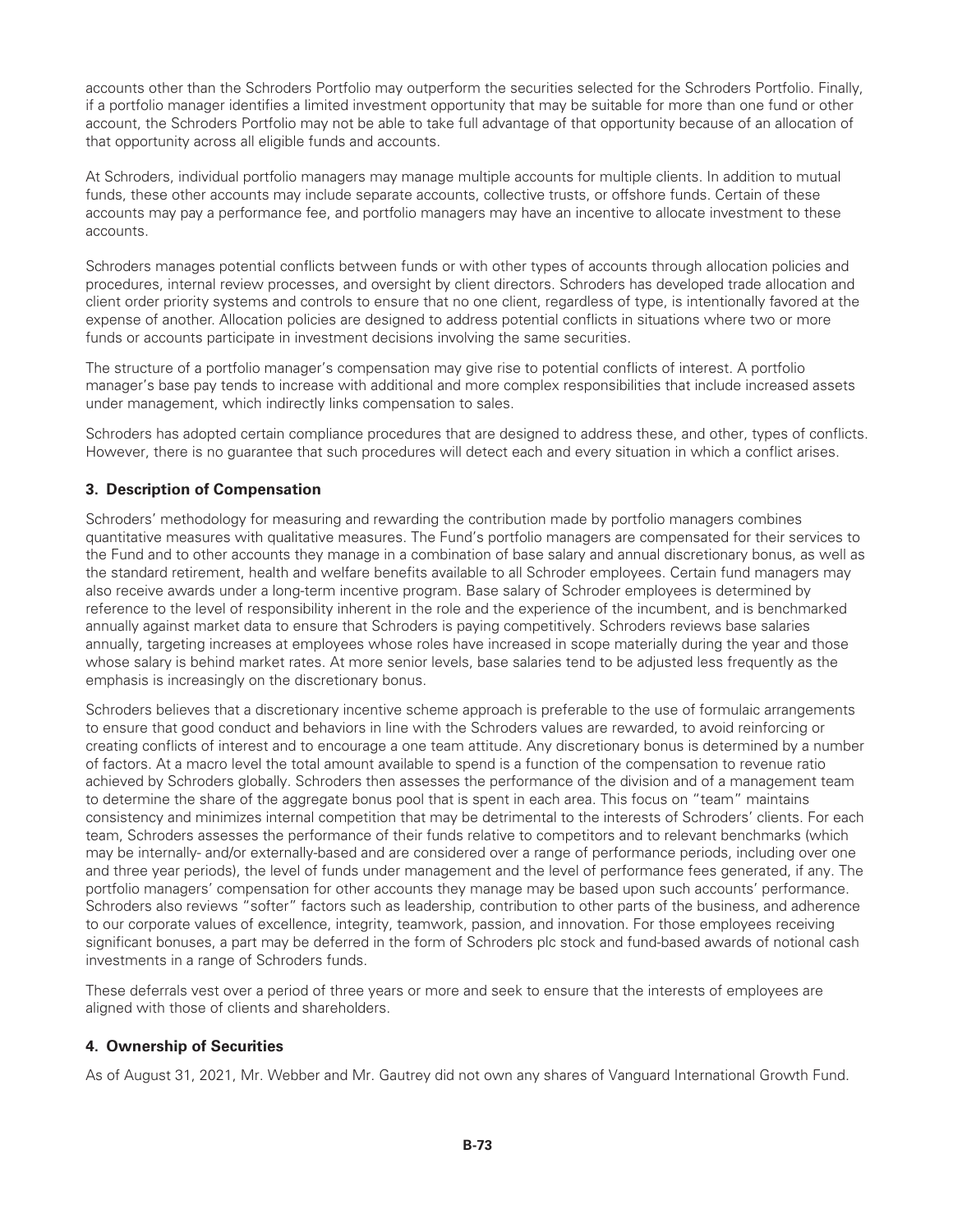# **III. Vanguard FTSE Social Index Fund, Vanguard U.S. Sector Index Funds, Vanguard Extended Duration Treasury Index Fund, Vanguard Mega Cap Index Funds, Vanguard ESG U.S. Stock ETF, Vanguard ESG International Stock ETF, and Vanguard ESG U.S. Corporate Bond ETF**

Vanguard, through its Equity Index Group, provides investment advisory services to Vanguard FTSE Social Index Fund, Vanguard U.S. Sector Index Funds, Vanguard Mega Cap Index Funds, Vanguard ESG U.S Stock ETF, and Vanguard ESG International Stock ETF. Vanguard, through its Fixed Income Group, provides investment advisory services to Vanguard Extended Duration Treasury Index Fund and Vanguard ESG U.S. Corporate Bond ETF. The compensation and other expenses of Vanguard's advisory staff are allocated among the funds utilizing these services.

During the fiscal years ended August 31, 2019, 2020, and 2021, the Funds incurred the following approximate advisory expenses:

| <b>Vanguard Fund</b>                           | 2019                     | 2020         | 2021         |
|------------------------------------------------|--------------------------|--------------|--------------|
| Vanguard Extended Duration Treasury Index Fund | $$\mathbb{S}$$<br>79,000 | 89,000<br>\$ | 60,000<br>\$ |
| Vanguard FTSE Social Index Fund                | 780,000                  | 1,086,000    | 1,747,000    |
| Vanguard Communication Services Index Fund     | 236,000                  | 337,000      | 547,000      |
| Vanguard Consumer Discretionary Index Fund     | 483,000                  | 497,000      | 886,000      |
| Vanguard Consumer Staples Index Fund           | 771,000                  | 907,000      | 965,000      |
| Vanguard Energy Index Fund                     | 633,000                  | 502,000      | 749,000      |
| Vanguard Financials Index Fund                 | 1,209,000                | 1,075,000    | 1,384,000    |
| Vanguard Health Care Index Fund                | 1,523,000                | 1,688,000    | 2,167,000    |
| Vanguard Industrials Index Fund                | 563,000                  | 499,000      | 715,000      |
| Vanguard Information Technology Index Fund     | 3,051,000                | 2,574,000    | 2,726,000    |
| Vanguard Materials Index Fund                  | 397,000                  | 332,000      | 551,000      |
| Vanguard Utilities Index Fund                  | 647,000                  | 826,000      | 891,000      |
| Vanguard Mega Cap Index Fund                   | 265,000                  | 372,000      | 557,000      |
| Vanguard Mega Cap Value Index Fund             | 356,000                  | 416,000      | 593,000      |
| Vanguard Mega Cap Growth Index Fund            | 614,000                  | 918,000      | 1,566,000    |
| Vanguard ESG U.S. Stock ETF                    | 32,000                   | 167,000      | 530,000      |
| Vanguard ESG International Stock ETF           | 23,000                   | 110,000      | 276,000      |
| Vanguard ESG U.S. Corporate Bond ETF           |                          |              | 2,000        |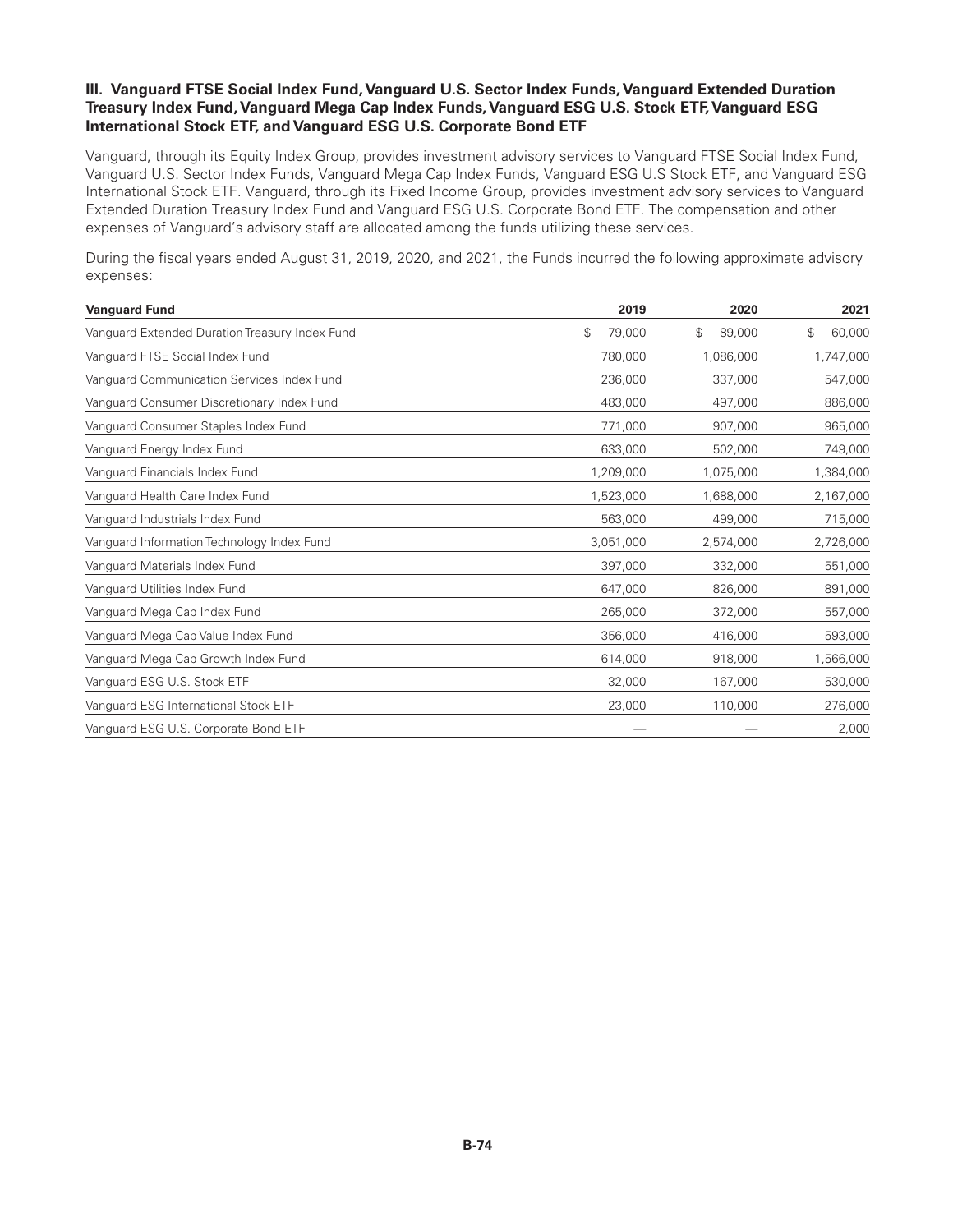#### **1. Other Accounts Managed**

The following table provides information relating to the other accounts managed by the portfolio managers of the Funds as of the fiscal year ended August 31, 2021 (unless otherwise noted).

| <b>Portfolio Manager</b>    |                                               | No. of<br>accounts | <b>Total assets</b> |                | No. of accounts with<br>performance-based<br>fees | <b>Total assets in</b><br>accounts with<br>performance-based<br>fees |
|-----------------------------|-----------------------------------------------|--------------------|---------------------|----------------|---------------------------------------------------|----------------------------------------------------------------------|
| Joshua Barrickman           | Registered investment companies <sup>1</sup>  | 24                 | \$                  | 1.1T           | $\Omega$                                          | \$0                                                                  |
|                             | Other pooled investment vehicles              | $\Omega$           | \$                  | $\Omega$       | 0                                                 | \$0                                                                  |
|                             | Other accounts                                | $\Omega$           | \$                  | $\Omega$       | $\Omega$                                          | \$0                                                                  |
| Nick Birkett <sup>2</sup>   | Registered investment companies <sup>3</sup>  | 10                 |                     | \$109B         | $\Omega$                                          | \$0                                                                  |
|                             | Other pooled investment vehicles              | $\overline{4}$     |                     | \$12.3B        | 0                                                 | \$0                                                                  |
|                             | Other accounts                                | $\Omega$           | \$                  | $\mathbf 0$    | $\Omega$                                          | \$0                                                                  |
| William Coleman             | Registered investment companies <sup>4</sup>  | 54                 |                     | \$1.3T         | $\Omega$                                          | \$0                                                                  |
|                             | Other pooled investment vehicles              | 12                 | \$                  | 53B            | 0                                                 | \$0                                                                  |
|                             | Other accounts                                | $\Omega$           | \$                  | 0              | $\Omega$                                          | \$0                                                                  |
| Gerard O'Reilly             | Registered investment companies <sup>5</sup>  | 18                 |                     | \$2.2T         | $\Omega$                                          | \$0                                                                  |
|                             | Other pooled investment vehicles              |                    |                     | \$7.8B         | 0                                                 | \$0                                                                  |
|                             | Other accounts                                | $\Omega$           | \$                  | 0              | 0                                                 | \$0                                                                  |
| Christine D. Franquin       | Registered investment companies <sup>6</sup>  | 11                 |                     | \$703B         | $\Omega$                                          | \$0                                                                  |
|                             | Other pooled investment vehicles              | 0                  | \$                  | $\mathbf 0$    | 0                                                 | \$0                                                                  |
|                             | Other accounts                                | 0                  | \$                  | 0              | 0                                                 | \$0                                                                  |
| Scott E. Geiger             | Registered investment companies <sup>6</sup>  | 3                  | \$                  | 40B            | $\Omega$                                          | \$0                                                                  |
|                             | Other pooled investment vehicles              | $\Omega$           | \$                  | $\mathbf 0$    | $\Omega$                                          | \$0                                                                  |
|                             | Other accounts                                | $\Omega$           | $\mathcal{L}$       | $\Omega$       | $\Omega$                                          | \$0                                                                  |
| Awais Khan                  | Registered investment companies <sup>7</sup>  | 13                 |                     | \$270B         | $\Omega$                                          | \$0                                                                  |
|                             | Other pooled investment vehicles              | $\Omega$           | \$                  | 0              | 0                                                 | \$0                                                                  |
|                             | Other accounts                                | $\Omega$           | \$                  | $\Omega$       | $\Omega$                                          | \$0                                                                  |
| Michelle Louie <sup>8</sup> | Registered investment companies <sup>9</sup>  | 13                 | $\mathbb{S}$        | 1.2T           | $\Omega$                                          | \$0                                                                  |
|                             | Other pooled investment vehicles              | $\overline{0}$     | \$                  | $\overline{0}$ | 0                                                 | \$0                                                                  |
|                             | Other accounts                                | $\Omega$           | \$                  | $\mathbf 0$    | $\Omega$                                          | \$0                                                                  |
| Walter Nejman <sup>10</sup> | Registered investment companies <sup>11</sup> | 56                 | \$                  | 2.8T           | $\Omega$                                          | \$0                                                                  |
|                             | Other pooled investment vehicles              | 17                 | \$                  | 73B            | 0                                                 | \$0                                                                  |
|                             | Other accounts                                | $\Omega$           | \$                  | 0              | 0                                                 | \$0                                                                  |
| Cesar Orosco <sup>12</sup>  | Registered investment companies <sup>13</sup> | 7                  |                     | \$105B         | 0                                                 | \$0                                                                  |
|                             | Other pooled investment vehicles              | $\Omega$           | \$                  | $\mathbf 0$    | 0                                                 | \$0                                                                  |
|                             | Other accounts                                | $\Omega$           | \$                  | $\overline{0}$ | $\Omega$                                          | \$0                                                                  |

1 Includes Vanguard Extended Duration Treasury Index Fund and Vanguard ESG U.S. Corporate Bond ETF which collectively held assets of \$2.8 billion as of August 31, 2021. 2 Mr. Birkett began co-managing Vanguard Consumer Discretionary Index Fund, Vanguard Consumer Staples Index Fund, and Vanguard Information Technology Index Fund on July 19, 2021.

3 Includes Vanguard Consumer Discretionary Index Fund, Vanguard Consumer Staples Index Fund, and Vanguard Information Technology Index Fund which collectively held assets of \$73 billion as of August 31, 2021.

4 Includes Vanguard FTSE Social Index Fund, Vanguard ESG U.S. Stock ETF, Vanguard Energy Index Fund, Vanguard Financials Index Fund, and Vanguard Materials Index Fund which collectively held assets of \$43 billion as of August 31, 2021.

5 Includes Vanguard FTSE Social Index Fund, Vanguard Mega Cap Index Fund, Vanguard Mega Cap Growth Index Fund, and Vanguard Mega Cap Value Index Fund which collectively held assets of \$37 billion as of August 31, 2021.

6 Includes Vanguard ESG International Stock ETF which held assets of \$2.6 billion as of August 31, 2021.

7 Includes Vanguard Communication Services Index Fund, Vanguard Consumer Discretionary Index Fund, Vanguard Consumer Staples Index Fund, Vanguard Energy Index Fund, and Vanguard Utilities Index Fund which collectively held assets of \$32 billion as of August 31, 2021.

8 Ms. Louie began co-managing Vanguard Mega Cap Index Fund, Vanguard Mega Cap Growth Index Fund, and Vanguard Mega Cap Value Index Fund on July 19, 2021. 9 Includes Vanguard Financials Index Fund, Vanguard Health Care Index Fund, Vanguard Industrials Index Fund, Vanguard Materials Index Fund, Vanguard Mega Cap Index Fund, Vanguard Mega Cap Growth Index Fund, and Vanguard Mega Cap Value Index Fund which collectively held assets of \$64 billion as of August 31, 2021. 10 Mr. Nejman began co-managing Vanguard Utilities Index Fund on July 19, 2021.

11 Includes Vanguard Health Care Index Fund, Vanguard Industrials Index Fund, Vanguard Information Technology Index Fund, Vanguard Communication Services Index Fund, and Vanguard Utilities Index Fund which collectively held assets of \$96 billion as of August 31, 2021.

12 Mr. Orosco began co-managing Vanguard U.S. Growth Fund on February 26, 2021.

13 Includes Vanguard U.S. Growth Fund which held assets of \$55 billion as of August 31, 2021.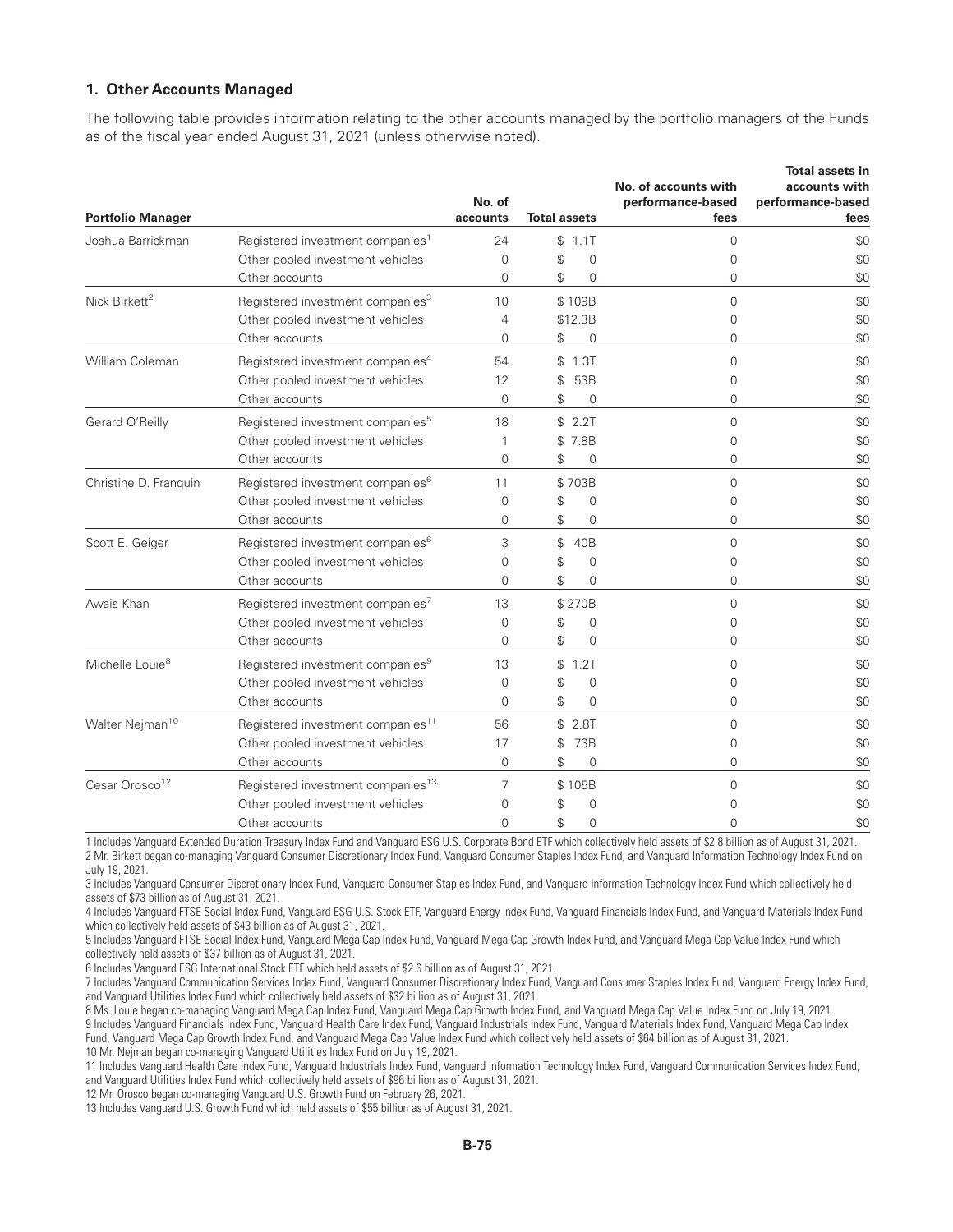# **2. Material Conflicts of Interest**

At Vanguard, individual portfolio managers may manage multiple accounts for multiple clients. In addition to mutual funds, these accounts may include separate accounts, collective trusts, and offshore funds. Managing multiple funds or accounts may give rise to potential conflicts of interest including, for example, conflicts among investment strategies and conflicts in the allocation of investment opportunities. Vanguard manages potential conflicts between funds or accounts through allocation policies and procedures, internal review processes, and oversight by trustees and independent third parties. Vanguard has developed trade allocation procedures and controls to ensure that no one client, regardless of type, is intentionally favored at the expense of another. Allocation policies are designed to address potential conflicts in situations in which two or more funds or accounts participate in investment decisions involving the same securities.

# **3. Description of Compensation**

All Vanguard portfolio managers are Vanguard employees. This section describes the compensation of the Vanguard employees who manage Vanguard mutual funds. As of August 31, 2021, a Vanguard portfolio manager's compensation generally consists of base salary, bonus, and payments under Vanguard's long-term incentive compensation program. In addition, portfolio managers are eligible for the standard retirement benefits and health and welfare benefits available to all Vanguard employees. Also, certain portfolio managers may be eligible for additional retirement benefits under several supplemental retirement plans that Vanguard adopted in the 1980s to restore dollar-for-dollar the benefits of management employees that had been cut back solely as a result of tax law changes. These plans are structured to provide the same retirement benefits as the standard retirement plans.

In the case of portfolio managers responsible for managing multiple Vanguard funds or accounts, the method used to determine their compensation is the same for all funds and investment accounts. A portfolio manager's base salary is determined by the manager's experience and performance in the role, taking into account the ongoing compensation benchmark analyses performed by Vanguard's Human Resources Department. A portfolio manager's base salary is generally a fixed amount that may change as a result of an annual review, upon assumption of new duties, or in response to a market adjustment of the position.

A portfolio manager's bonus is determined by a number of factors. One factor is gross, pre-tax performance of the fund relative to expectations for how the fund should have performed, given the fund's investment objective, policies, strategies, and limitations, and the market environment during the measurement period. This performance factor is not based on the amount of assets held in any individual fund's portfolio. For Vanguard FTSE Social Index Fund, Vanguard U.S. Sector Index Funds, Vanguard Extended Duration Treasury Index Fund, and Vanguard Mega Cap Index Funds, the performance factor depends on how closely the portfolio manager tracks the Fund's benchmark index over a one-year period. Additional factors include the portfolio manager's contributions to the investment management functions within the sub-asset class, contributions to the development of other investment professionals and supporting staff, and overall contributions to strategic planning and decisions for the investment group. The target bonus is expressed as a percentage of base salary. The actual bonus paid may be more or less than the target bonus, based on how well the manager satisfies the objectives stated above. The bonus is paid on an annual basis.

Under the long-term incentive compensation program, all full-time employees receive a payment from Vanguard's long-term incentive compensation plan based on their years of service, job level, and, if applicable, management responsibilities. Each year, Vanguard's independent directors determine the amount of the long-term incentive compensation award for that year based on the investment performance of the Vanguard funds relative to competitors and Vanguard's operating efficiencies in providing services to the Vanguard funds.

# **4. Ownership of Securities**

As of August 31, 2021, Mr. Khan owned shares of Vanguard Energy Index Fund within the \$100,001–\$500,000 range. As of the same date, none of the other named portfolio managers owned any shares of the Funds they managed.

### **IV. Vanguard GlobalWellington Fund and Vanguard GlobalWellesley Income Fund**

Wellington Management is a Delaware limited liability partnership with principal offices at 280 Congress Street, Boston, MA 02210. As of August 31, 2021, the firm is owned by 174 partners, all fully active in the business of the firm. Wellington Management is a professional investment counseling firm that provides investment services to investment companies, employee benefit plans, endowments, foundations, and other institutions. Wellington Management and its predecessor organizations have provided investment advisory services for over 80 years.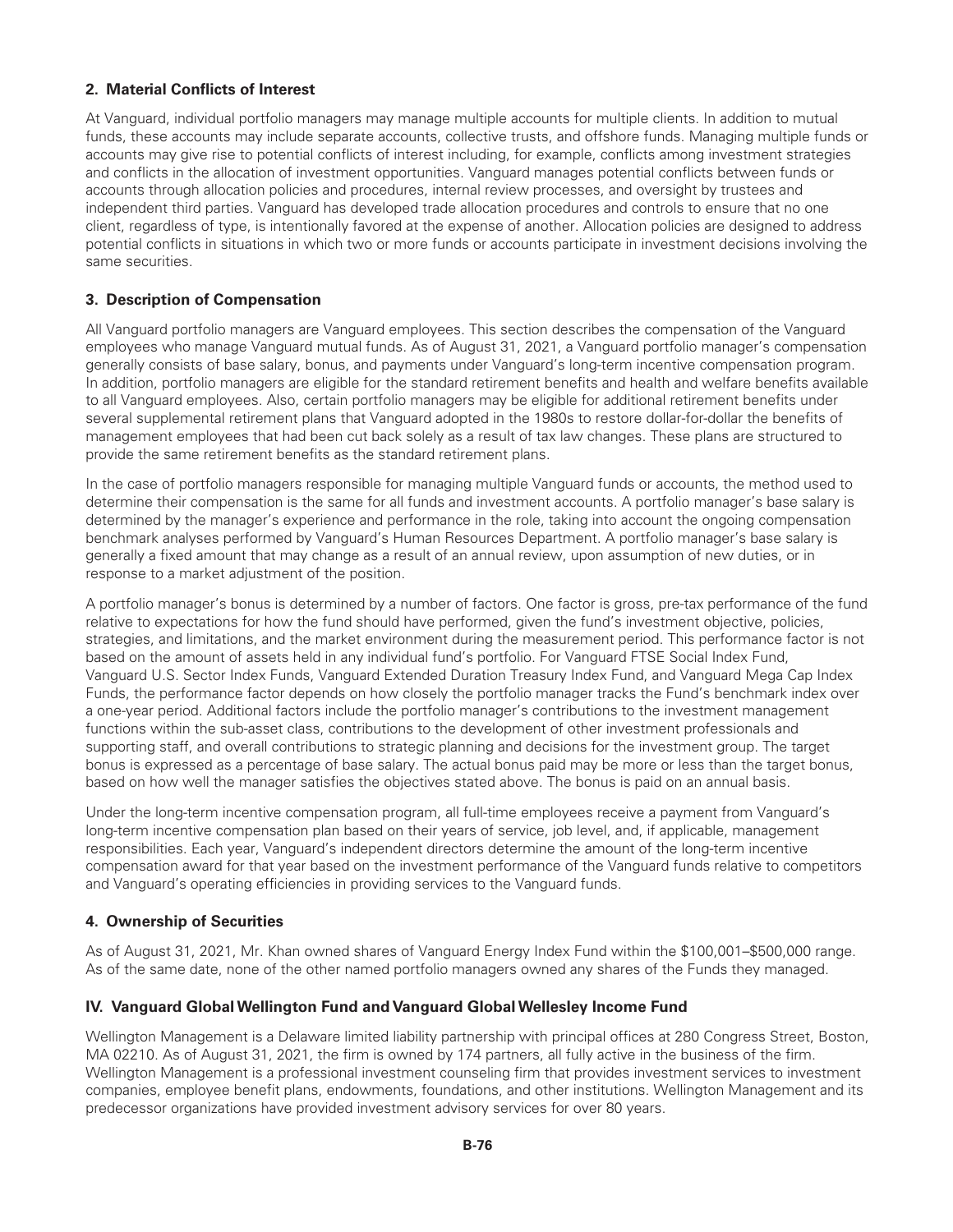Vanguard Global Wellington Fund and Vanguard Global Wellesley Income Fund each pay Wellington Management a base fee plus or minus a performance adjustment. Each base fee, which is paid quarterly, is a percentage of average daily net assets managed by the advisor during the most recent fiscal quarter. Each base fee has breakpoints, which means that the percentage declines as assets go up. The performance adjustment, also paid quarterly, is based on the cumulative total return of the Fund relative to that of the Global Wellington Composite Index (for Vanguard Global Wellington Fund) and the Global Wellesley Income Composite Index (for Vanguard Global Wellesley Income Fund) over the preceding 36-month period.

During the fiscal years ended August 31, 2019, 2020, and 2021, Vanguard Global Wellington Fund incurred investment advisory fees of approximately \$1,360,000 (before a performance-based increase of \$58,000), \$1,740,000 (before a performance-based decrease of \$127,000), and \$2,317,000 (before a performance-based decrease of \$414,000), respectively, and Vanguard Global Wellesley Income Fund incurred investment advisory fees of approximately \$545,000 (before a performance-based decrease of \$25,000), \$563,000 (before a performance-based decrease of \$37,000), and \$619,000 (before a performance-based decrease of \$75,000), respectively.

### **1. Other Accounts Managed**

The following table provides information relating to the other accounts managed by the portfolio managers of Vanguard Global Wellington Fund as of the fiscal year ended August 31, 2021 (unless otherwise noted).

| <b>Portfolio Manager</b> |                                              | No. of<br>accounts | Total assets          | No. of accounts with<br>performance-based<br>fees | <b>Total assets in</b><br>accounts with<br>performance-based<br>fees |
|--------------------------|----------------------------------------------|--------------------|-----------------------|---------------------------------------------------|----------------------------------------------------------------------|
| Nataliya Kofman          | Registered investment companies <sup>1</sup> | 4                  | 20B<br>$\mathbb{S}^-$ |                                                   | 1.8B                                                                 |
|                          | Other pooled investment vehicles             | 3                  | \$368M                |                                                   | 55M<br>S.                                                            |
|                          | Other accounts                               |                    | \$1.4B                | 0                                                 | 0                                                                    |
| Loren Moran              | Registered investment companies <sup>1</sup> | 10                 | \$94B                 | 5                                                 | 88B                                                                  |
|                          | Other pooled investment vehicles             | 2                  | \$134M                |                                                   | \$29.7M                                                              |
|                          | Other accounts                               |                    | \$674M                |                                                   | $\Omega$                                                             |

1 Includes Vanguard Global Wellington Fund which held assets of \$1.8 billion as of August 31, 2021.

The following table provides information relating to the other accounts managed by the portfolio managers of Vanguard Global Wellesley Income Fund as of the fiscal year ended August 31, 2021 (unless otherwise noted).

| <b>Portfolio Manager</b> |                                              | No. of<br>accounts | <b>Total assets</b> | No. of accounts with<br>performance-based<br>fees | Total assets in<br>accounts with<br>performance-based<br>fees |
|--------------------------|----------------------------------------------|--------------------|---------------------|---------------------------------------------------|---------------------------------------------------------------|
| Andre J. Desautels       | Registered investment companies <sup>1</sup> | 4                  | \$787M              |                                                   | \$579M                                                        |
|                          | Other pooled investment vehicles             | 5                  | \$127M              |                                                   | \$ 6.3M                                                       |
|                          | Other accounts                               | 11                 | \$3.6B              |                                                   | $\Omega$                                                      |
| Loren Moran              | Registered investment companies <sup>1</sup> | 10                 | \$ 93B              | 5                                                 | 87B<br>S.                                                     |
|                          | Other pooled investment vehicles             |                    | \$134M              |                                                   | \$29.7M                                                       |
|                          | Other accounts                               |                    | \$674M              |                                                   | $\Omega$<br>\$                                                |

1 Includes Vanguard Global Wellesley Income Fund which held assets of \$579 million as of August 31, 2021.

# **2. Material Conflicts of Interest**

Individual investment professionals at Wellington Management manage multiple accounts for multiple clients. These accounts may include mutual funds, separate accounts (assets managed on behalf of institutions, such as pension funds, insurance companies, foundations, or separately managed account programs sponsored by financial intermediaries), bank common trust accounts, and hedge funds. Each Wellington Management Portfolio's or Fund's managers listed in the prospectus who are primarily responsible for the day-to-day management of each Wellington Management Portfolio or Fund (Portfolio Manager) generally manages accounts in several different investment styles. These accounts may have investment objectives, strategies, time horizons, tax considerations, and risk profiles that differ from those of each Wellington Management Portfolio or Fund. A Portfolio Manager makes investment decisions for each account, including each Wellington Management Portfolio or Fund, based on the investment objectives, policies, practices, benchmarks, cash flows, tax, and other relevant investment considerations applicable to that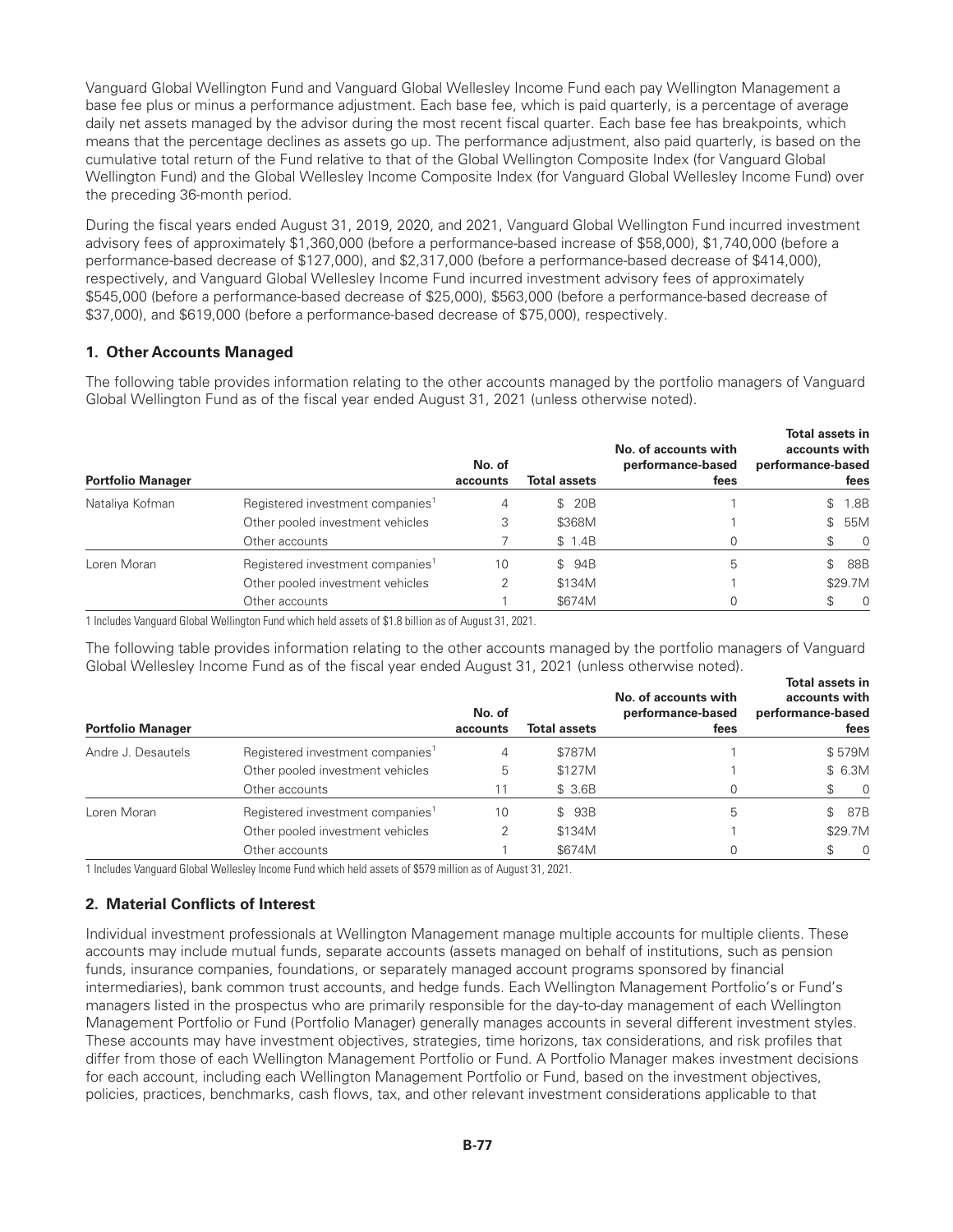account. Consequently, the Portfolio Manager may purchase or sell securities, including initial public offerings (IPOs), for one account and not another account, and the performance of securities purchased for one account may vary from the performance of securities purchased for other accounts. Alternatively, these accounts may be managed in a similar fashion to each Wellington Management Portfolio or Fund and thus the accounts may have similar—and in some cases nearly identical—objectives, strategies, and/or holdings to those of each Wellington Management Portfolio or Fund.

A Portfolio Manager or other investment professionals at Wellington Management may place transactions on behalf of other accounts that are directly or indirectly contrary to investment decisions made on behalf of each Wellington Management Portfolio or Fund, or make investment decisions that are similar to those made for each Wellington Management Portfolio or Fund, both of which have the potential to adversely impact each Wellington Management Portfolio or Fund depending on market conditions. For example, an investment professional may purchase a security in one account while appropriately selling that same security in another account. Similarly, the Portfolio Manager may purchase the same security for the Wellington Management Portfolio or Fund and one or more other accounts at or about the same time. In those instances, the other accounts will have access to their respective holdings prior to the public disclosure of each Wellington Management Portfolio's or Fund's holdings. In addition, some of these accounts have fee structures, including performance fees, which are or have the potential to be higher, in some cases significantly higher, than the fees Wellington Management receives for managing each Wellington Management Portfolio or Fund. Ms. Kofman, Ms. Moran, and Mr. Desautels also manage accounts that pay performance allocations to Wellington Management or its affiliates. Because incentive payments paid by Wellington Management to each Portfolio Manager are tied to revenues earned by Wellington Management and, where noted, to the performance achieved by the manager in each account, the incentives associated with any given account may be significantly higher or lower than those associated with other accounts managed by a given Portfolio Manager. Finally, the Portfolio Manager may hold shares or investments in the other pooled investment vehicles and/or other accounts identified above.

Wellington Management's goal is to meet its fiduciary obligation to treat all clients fairly and provide high-quality investment services to all of its clients. Wellington Management has adopted and implemented policies and procedures, including brokerage and trade allocation policies and procedures, which it believes address the conflicts associated with managing multiple accounts for multiple clients. In addition, Wellington Management monitors a variety of areas, including compliance with primary account guidelines, the allocation of IPOs, and compliance with the firm's Code of Ethics, and places additional investment restrictions on investment professionals who manage hedge funds and certain other accounts. Furthermore, senior investment and business personnel at Wellington Management periodically review the performance of Wellington Management's investment professionals. Although Wellington Management does not track the time an investment professional spends on a single account, Wellington Management does periodically assess whether an investment professional has adequate time and resources to effectively manage the investment professional's various client mandates.

### **3. Description of Compensation**

Wellington Management receives a fee based on the assets under management of the Wellington Management Portfolio or Fund as set forth in the Investment Advisory Wellington Management and the Trust on behalf of each Fund. Wellington Management pays its investment professionals out of its total revenues, including the advisory fees earned with respect to the Wellington Management Portfolio or Fund. The following relates to the fiscal year ended August 31, 2021.

Wellington Management's compensation structure is designed to attract and retain high-caliber investment professionals necessary to deliver high-quality investment management services to its clients. Wellington Management's compensation of the Wellington Management Portfolio's or Fund's managers listed in the prospectus who are primarily responsible for the day-to-day management of the Wellington Management Portfolio or Fund includes a base salary and incentive components. The base salary for each Portfolio Manager who is a partner (a "Partner") of Wellington Management Group LLP, the ultimate holding company of Wellington Management, is generally a fixed amount that is determined by the managing partners of Wellington Management Group LLP. The base salary for the other Portfolio Manager is determined by the Portfolio Manager's experience and performance in her role as a Portfolio Manager. Base salaries for Wellington Management's employees are reviewed annually and may be adjusted based on the recommendation of a Portfolio Manager's manager, using guidelines established by Wellington Management's Compensation Committee, which has final oversight responsibility for base salaries of employees of the firm.

Each Portfolio Manager is eligible to receive an incentive payment based on the revenues earned by Wellington Management from the Wellington Management Portfolio and generally each other account managed by such Portfolio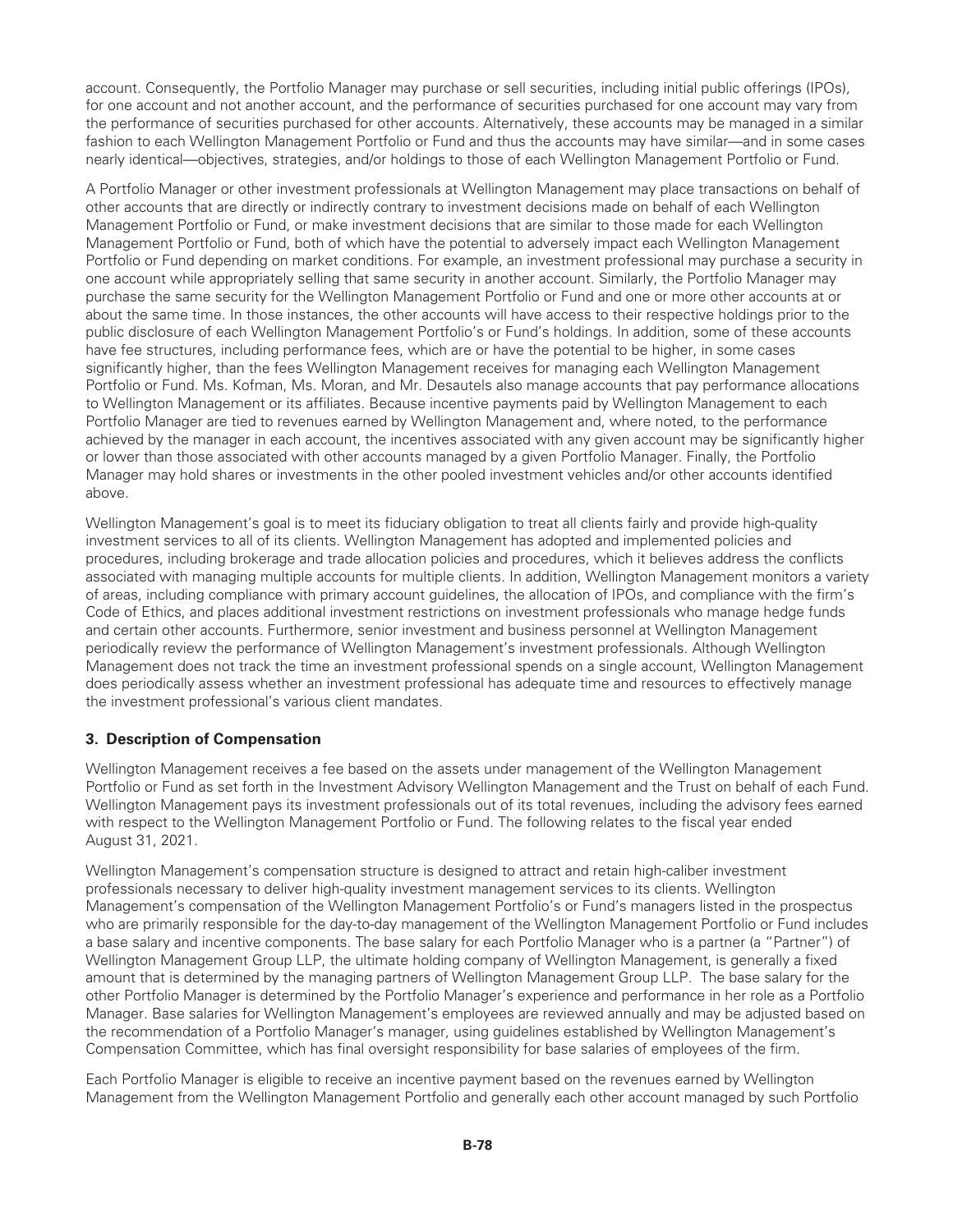Manager. Each Portfolio Manager's incentive payment relating to the Wellington Management Portfolio is linked to the net pre-tax performance of the Wellington Management Portfolio compared to the FTSE (All World) Developed Net Tax US RIC (for Vanguard Global Wellington Fund) and the FTSE Developed High Yield Net Tax US RIC (for Vanguard Global Wellesley Income Fund) over one-, three-, and five-year periods, with an emphasis on five-year results. Wellington Management applies similar incentive compensation structures (although the benchmarks or peer groups, time periods, and rates may differ) to other accounts managed by the Portfolio Managers, including accounts with performance fees. The incentive paid to the other Portfolio Managers, which has no performance-related component, is based on the revenues earned by Wellington Management.

Portfolio-based incentives across all accounts managed by an investment professional can, and typically do, represent a significant portion of an investment professional's overall compensation; incentive compensation varies significantly by individual and can vary significantly from year to year. The Portfolio Manager may also be eligible for bonus payments based on their overall contribution to Wellington Management's business operations. Senior management at Wellington Management may reward individuals as it deems appropriate based on other factors. Each Partner is eligible to participate in a Partner-funded tax-qualified retirement plan, the contributions to which are made pursuant to an actuarial formula. Ms. Moran and Messr. Desautels are Partners.

# **4. Ownership of Securities**

As of August 31, 2021, the named portfolio managers for Vanguard Global Wellington Fund owned shares of the Fund in the following amounts: Ms. Kofman, \$100,001–\$500,000; and Ms. Moran, \$100,001–\$500,000. As of August 31, 2021, the named portfolio managers for Vanguard Global Wellesley Income Fund owned shares of the Fund in the following amounts: Ms. Moran, \$100,001–\$500,000; and Messr. Desautels, \$500,001–\$1,000,000.

# **Duration and Termination of Investment Advisory Agreements**

The Funds' current investment advisory agreements with the unaffiliated advisors are renewable for successive one-year periods, only if (1) each renewal is specifically approved by a vote of the Fund's board of trustees, including the affirmative votes of a majority of the trustees who are not parties to the agreement or "interested persons" (as defined in the 1940 Act) of any such party, cast in person at a meeting called for the purpose of considering such approval, or (2) each renewal is specifically approved by a vote of a majority of the Fund's outstanding voting securities. An agreement is automatically terminated if assigned and may be terminated without penalty at any time either (1) by vote of the board of trustees of the Fund upon thirty (30) days' written notice to the advisor, (2) by a vote of a majority of the Fund's outstanding voting securities upon 30 days' written notice to the advisor, or (3) by the advisor upon ninety (90) days' written notice to the Fund.

The initial investment advisory agreements with Wellington Management (for Vanguard Global Wellington Fund and Vanguard Global Wellesley Income Fund) are binding for a two-year period. At the end of that time, the agreements will become renewable for successive one-year periods, subject to the above conditions.

Vanguard provides investment advisory services to Vanguard FTSE Social Index Fund, Vanguard Extended Duration Treasury Index Fund, Vanguard U.S. Sector Index Funds, Vanguard Mega Cap Index Funds, Vanguard ESG U.S. Stock ETF, Vanguard ESG International Stock ETF, and Vanguard ESG U.S. Corporate Bond ETF pursuant to the terms of the Fifth Amended and Restated Funds' Service Agreement. This agreement will continue in full force and effect until terminated or amended by mutual agreement of the Vanguard funds and Vanguard.

# **Securities Lending**

The following table describes the securities lending activities of each Fund (other than Vanguard Extended Duration Treasury Index Fund and Vanguard ESG U.S. Corporate Bond ETF) during the fiscal year ended August 31, 2021. Pursuant to Vanguard's securities lending policy, Vanguard's fixed income and money market funds are not permitted to, and do not, lend their investment securities.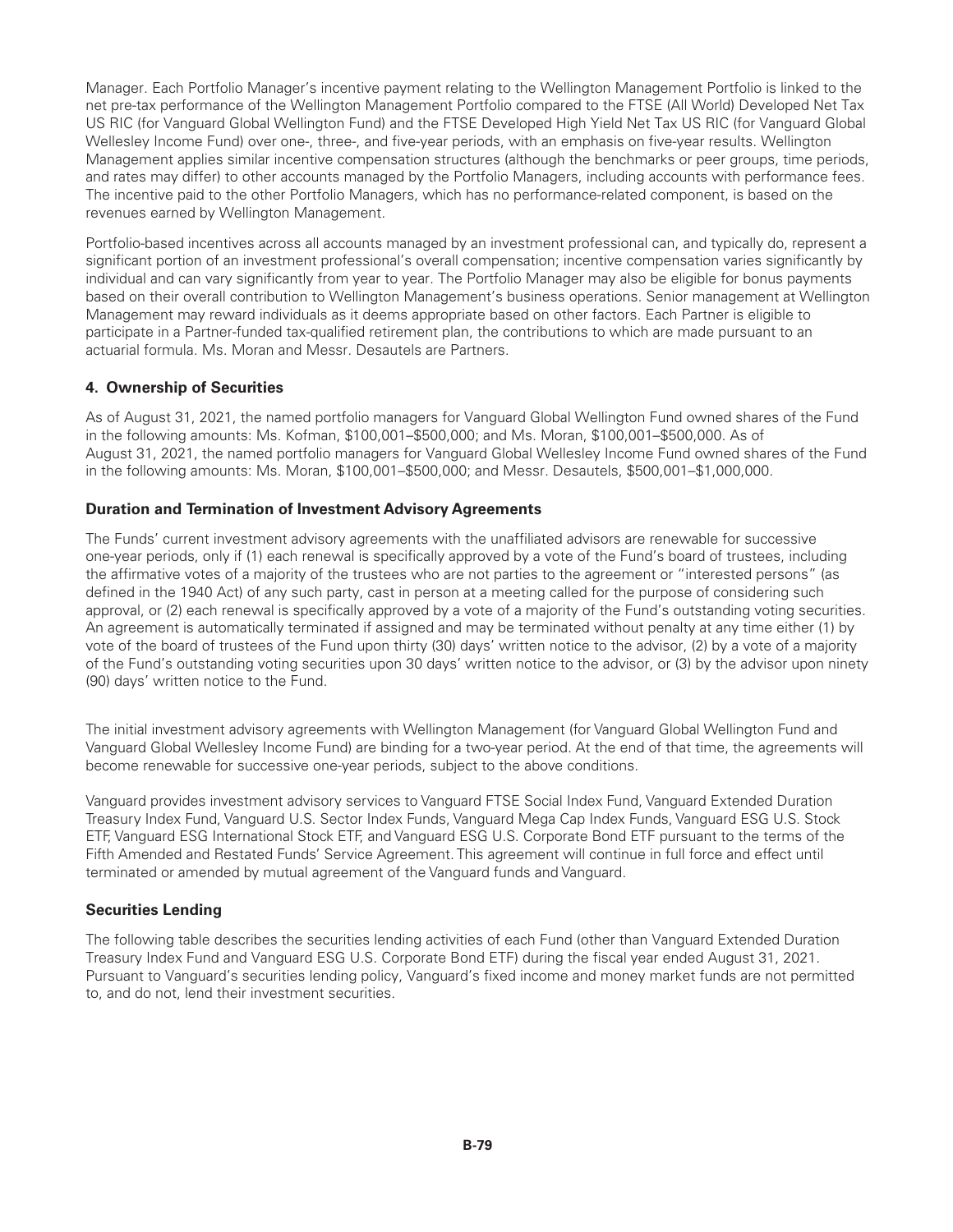| <b>Vanguard Fund</b>                                                                             | <b>Securities Lending Activities</b> |
|--------------------------------------------------------------------------------------------------|--------------------------------------|
| <b>Vanguard Communication Services Index Fund</b>                                                |                                      |
| Gross income from securities lending activities                                                  | \$517,891                            |
| Fees paid to securities lending agent from a revenue split                                       | \$0                                  |
| Fees paid for any cash collateral management service (including fees deducted from a pooled cash |                                      |
| collateral reinvestment vehicle) that are not included in the revenue split                      | \$785                                |
| Administrative fees not included in revenue split                                                | \$13,064                             |
| Indemnification fee not included in revenue split                                                | \$0                                  |
| Rebate (paid to borrower)                                                                        | \$0                                  |
| Other fees not included in revenue split (specify)                                               | \$0                                  |
| Aggregate fees/compensation for securities lending activities                                    | \$13,849                             |
| Net income from securities lending activities                                                    | \$504,042                            |
| <b>Vanguard Consumer Discretionary Index Fund</b>                                                |                                      |
| Gross income from securities lending activities                                                  | \$864,554                            |
| Fees paid to securities lending agent from a revenue split                                       | \$0                                  |
| Fees paid for any cash collateral management service (including fees deducted from a pooled cash |                                      |
| collateral reinvestment vehicle) that are not included in the revenue split                      | \$1,109                              |
| Administrative fees not included in revenue split                                                | \$22,319                             |
| Indemnification fee not included in revenue split                                                | \$0                                  |
| Rebate (paid to borrower)                                                                        | \$290                                |
| Other fees not included in revenue split (specify)                                               | \$0                                  |
| Aggregate fees/compensation for securities lending activities                                    | \$23,718                             |
| Net income from securities lending activities                                                    | \$840,836                            |
| <b>Vanguard Consumer Staples Index Fund</b>                                                      |                                      |
| Gross income from securities lending activities                                                  | \$242,690                            |
| Fees paid to securities lending agent from a revenue split                                       | \$0                                  |
| Fees paid for any cash collateral management service (including fees deducted from a pooled cash |                                      |
| collateral reinvestment vehicle) that are not included in the revenue split                      | \$512                                |
| Administrative fees not included in revenue split                                                | \$8,355                              |
| Indemnification fee not included in revenue split                                                | \$0                                  |
| Rebate (paid to borrower)                                                                        | \$0                                  |
| Other fees not included in revenue split (specify)                                               | \$0                                  |
| Aggregate fees/compensation for securities lending activities                                    | \$8,867                              |
| Net income from securities lending activities                                                    | \$233,823                            |
| <b>Vanguard Energy Index Fund</b>                                                                |                                      |
| Gross income from securities lending activities                                                  | \$392,975                            |
| Fees paid to securities lending agent from a revenue split                                       | \$0                                  |
| Fees paid for any cash collateral management service (including fees deducted from a pooled cash |                                      |
| collateral reinvestment vehicle) that are not included in the revenue split                      | \$488                                |
| Administrative fees not included in revenue split                                                | \$9,576                              |
| Indemnification fee not included in revenue split                                                | \$0                                  |
| Rebate (paid to borrower)                                                                        | \$0                                  |
| Other fees not included in revenue split (specify)                                               | \$0                                  |
| Aggregate fees/compensation for securities lending activities                                    | \$10,064                             |
| Net income from securities lending activities                                                    | \$382,911                            |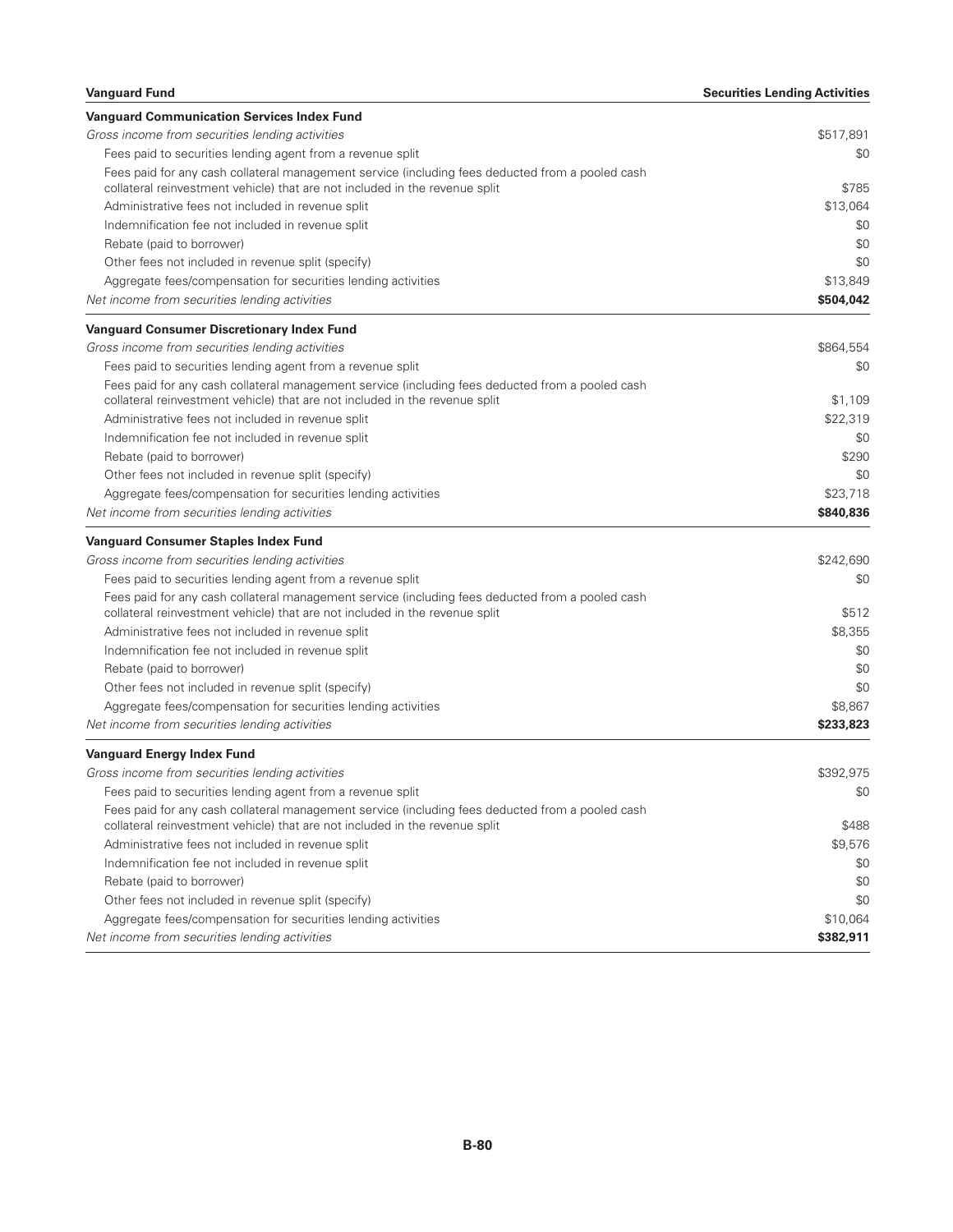| <b>Vanguard Fund</b>                                                                                                                                                            | <b>Securities Lending Activities</b> |
|---------------------------------------------------------------------------------------------------------------------------------------------------------------------------------|--------------------------------------|
| <b>Vanguard ESG International Stock ETF</b>                                                                                                                                     |                                      |
| Gross income from securities lending activities                                                                                                                                 | \$208,352                            |
| Fees paid to securities lending agent from a revenue split                                                                                                                      | \$0                                  |
| Fees paid for any cash collateral management service (including fees deducted from a pooled cash<br>collateral reinvestment vehicle) that are not included in the revenue split | \$415                                |
| Administrative fees not included in revenue split                                                                                                                               | \$6,258                              |
| Indemnification fee not included in revenue split                                                                                                                               | \$0                                  |
| Rebate (paid to borrower)                                                                                                                                                       | \$972                                |
| Other fees not included in revenue split (specify)                                                                                                                              | \$0                                  |
| Aggregate fees/compensation for securities lending activities                                                                                                                   | \$7,645                              |
| Net income from securities lending activities                                                                                                                                   | \$200,707                            |
| <b>Vanguard ESG U.S. Stock ETF</b>                                                                                                                                              |                                      |
| Gross income from securities lending activities                                                                                                                                 | \$74,146                             |
| Fees paid to securities lending agent from a revenue split                                                                                                                      | \$0                                  |
| Fees paid for any cash collateral management service (including fees deducted from a pooled cash<br>collateral reinvestment vehicle) that are not included in the revenue split | \$49                                 |
| Administrative fees not included in revenue split                                                                                                                               | \$2,534                              |
| Indemnification fee not included in revenue split                                                                                                                               | \$0                                  |
| Rebate (paid to borrower)                                                                                                                                                       | \$9                                  |
| Other fees not included in revenue split (specify)                                                                                                                              | \$0                                  |
| Aggregate fees/compensation for securities lending activities                                                                                                                   | \$2,592                              |
| Net income from securities lending activities                                                                                                                                   | \$71,554                             |
| <b>Vanguard Financials Index Fund</b>                                                                                                                                           |                                      |
| Gross income from securities lending activities                                                                                                                                 | \$432,212                            |
| Fees paid to securities lending agent from a revenue split                                                                                                                      | \$0                                  |
| Fees paid for any cash collateral management service (including fees deducted from a pooled cash<br>collateral reinvestment vehicle) that are not included in the revenue split | \$435                                |
| Administrative fees not included in revenue split                                                                                                                               | \$10,291                             |
| Indemnification fee not included in revenue split                                                                                                                               | \$0                                  |
| Rebate (paid to borrower)                                                                                                                                                       | \$0                                  |
| Other fees not included in revenue split (specify)                                                                                                                              | \$0                                  |
| Aggregate fees/compensation for securities lending activities                                                                                                                   | \$10,726                             |
| Net income from securities lending activities                                                                                                                                   | \$421,486                            |
| <b>Vanguard FTSE Social Index Fund</b>                                                                                                                                          |                                      |
| Gross income from securities lending activities                                                                                                                                 | \$104,485                            |
| Fees paid to securities lending agent from a revenue split                                                                                                                      | \$0                                  |
| Fees paid for any cash collateral management service (including fees deducted from a pooled cash                                                                                |                                      |
| collateral reinvestment vehicle) that are not included in the revenue split                                                                                                     | \$239                                |
| Administrative fees not included in revenue split                                                                                                                               | \$3,212                              |
| Indemnification fee not included in revenue split                                                                                                                               | \$0                                  |
| Rebate (paid to borrower)                                                                                                                                                       | \$42                                 |
| Other fees not included in revenue split (specify)                                                                                                                              | \$0                                  |
| Aggregate fees/compensation for securities lending activities                                                                                                                   | \$3,493                              |
| Net income from securities lending activities                                                                                                                                   | \$100,992                            |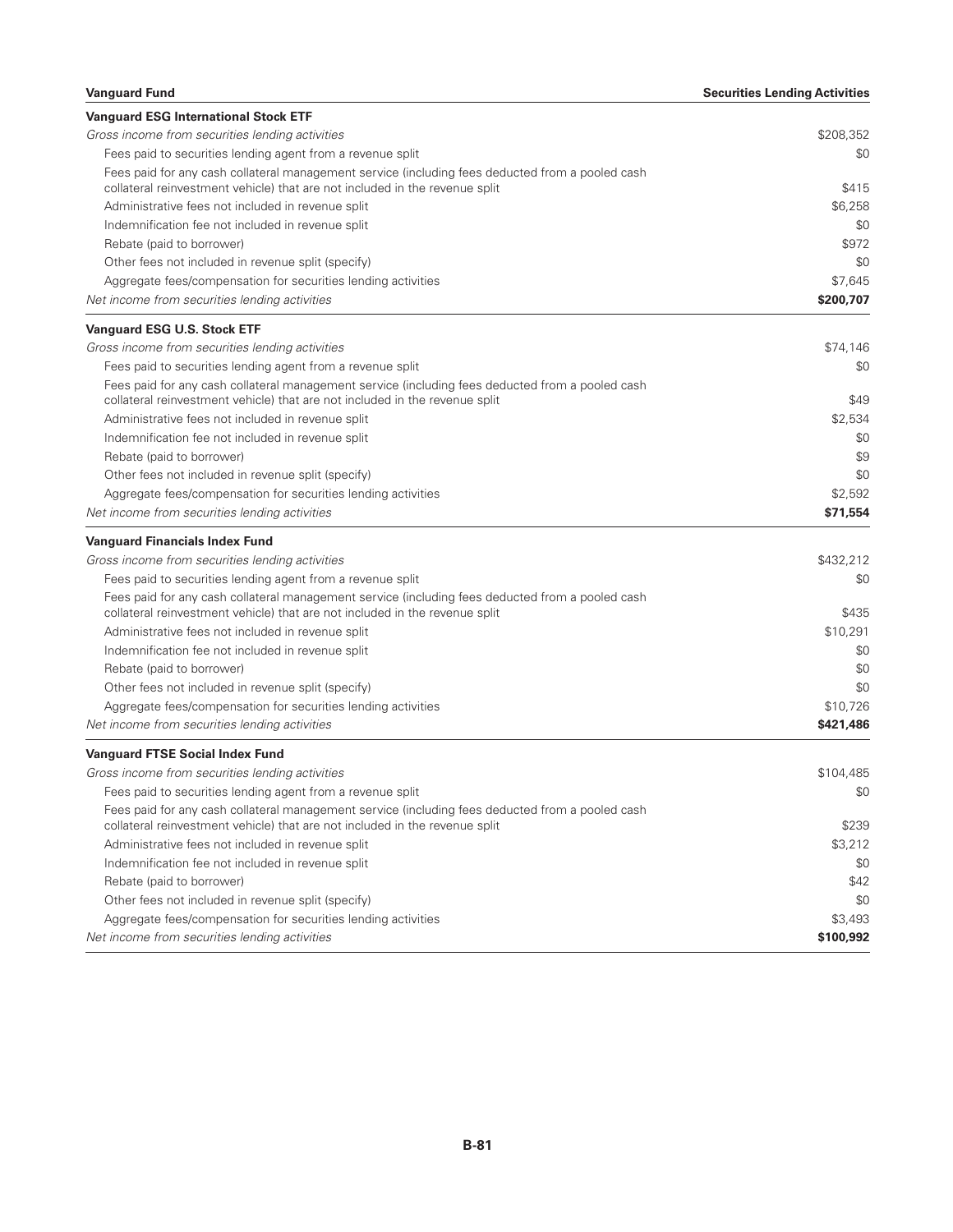| <b>Vanguard Fund</b>                                                                             | <b>Securities Lending Activities</b> |
|--------------------------------------------------------------------------------------------------|--------------------------------------|
| Vanguard Global Wellesley Income Fund                                                            |                                      |
| Gross income from securities lending activities                                                  | \$8,753                              |
| Fees paid to securities lending agent from a revenue split                                       | \$0                                  |
| Fees paid for any cash collateral management service (including fees deducted from a pooled cash |                                      |
| collateral reinvestment vehicle) that are not included in the revenue split                      | \$49                                 |
| Administrative fees not included in revenue split                                                | \$288                                |
| Indemnification fee not included in revenue split                                                | \$0                                  |
| Rebate (paid to borrower)                                                                        | \$0                                  |
| Other fees not included in revenue split (specify)                                               | \$0                                  |
| Aggregate fees/compensation for securities lending activities                                    | \$337                                |
| Net income from securities lending activities                                                    | \$8,416                              |
| <b>Vanguard Global Wellington Fund</b>                                                           |                                      |
| Gross income from securities lending activities                                                  | \$31,236                             |
| Fees paid to securities lending agent from a revenue split                                       | \$0                                  |
| Fees paid for any cash collateral management service (including fees deducted from a pooled cash |                                      |
| collateral reinvestment vehicle) that are not included in the revenue split                      | \$406                                |
| Administrative fees not included in revenue split                                                | \$1,245                              |
| Indemnification fee not included in revenue split                                                | \$0                                  |
| Rebate (paid to borrower)                                                                        | \$0                                  |
| Other fees not included in revenue split (specify)                                               | \$0                                  |
| Aggregate fees/compensation for securities lending activities                                    | \$1,651                              |
| Net income from securities lending activities                                                    | \$29,585                             |
| <b>Vanguard Health Care Index Fund</b>                                                           |                                      |
| Gross income from securities lending activities                                                  | \$2,080,759                          |
| Fees paid to securities lending agent from a revenue split                                       | \$0                                  |
| Fees paid for any cash collateral management service (including fees deducted from a pooled cash |                                      |
| collateral reinvestment vehicle) that are not included in the revenue split                      | \$2,063                              |
| Administrative fees not included in revenue split                                                | \$57,601                             |
| Indemnification fee not included in revenue split                                                | \$0                                  |
| Rebate (paid to borrower)                                                                        | \$10                                 |
| Other fees not included in revenue split (specify)                                               | \$0                                  |
| Aggregate fees/compensation for securities lending activities                                    | \$59,674                             |
| Net income from securities lending activities                                                    | \$2,021,085                          |
| <b>Vanguard Industrials Index Fund</b>                                                           |                                      |
| Gross income from securities lending activities                                                  | \$277,137                            |
| Fees paid to securities lending agent from a revenue split                                       | \$0                                  |
| Fees paid for any cash collateral management service (including fees deducted from a pooled cash |                                      |
| collateral reinvestment vehicle) that are not included in the revenue split                      | \$468                                |
| Administrative fees not included in revenue split                                                | \$6,859                              |
| Indemnification fee not included in revenue split                                                | \$0                                  |
| Rebate (paid to borrower)                                                                        | \$0                                  |
| Other fees not included in revenue split (specify)                                               | \$0                                  |
| Aggregate fees/compensation for securities lending activities                                    | \$7,327                              |
| Net income from securities lending activities                                                    | \$269,810                            |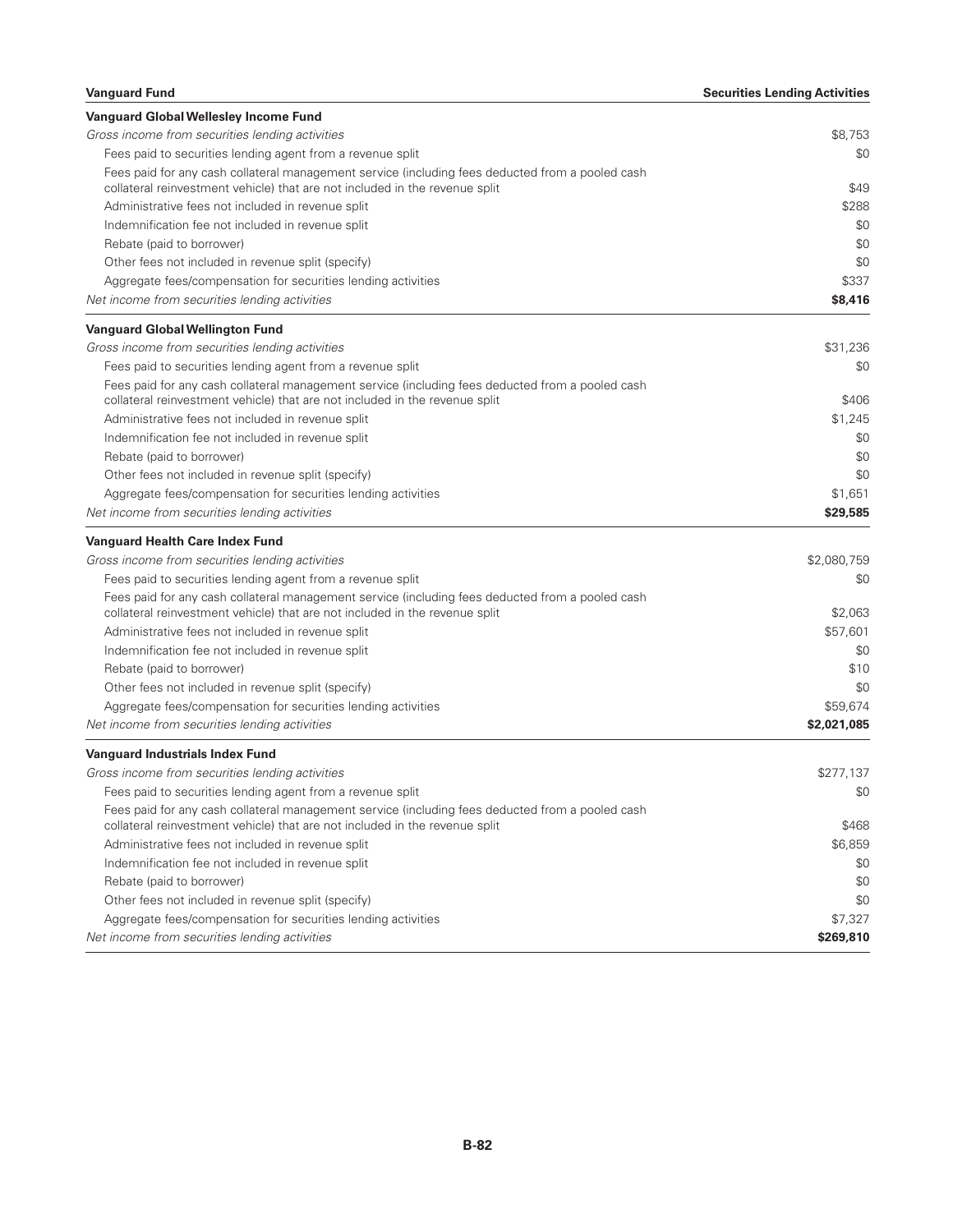| <b>Vanguard Fund</b>                                                                             | <b>Securities Lending Activities</b> |
|--------------------------------------------------------------------------------------------------|--------------------------------------|
| Vanguard Information Technology Index Fund                                                       |                                      |
| Gross income from securities lending activities                                                  | \$1,266,408                          |
| Fees paid to securities lending agent from a revenue split                                       | \$0                                  |
| Fees paid for any cash collateral management service (including fees deducted from a pooled cash |                                      |
| collateral reinvestment vehicle) that are not included in the revenue split                      | \$3,526                              |
| Administrative fees not included in revenue split                                                | \$34,798                             |
| Indemnification fee not included in revenue split                                                | \$0                                  |
| Rebate (paid to borrower)                                                                        | \$271                                |
| Other fees not included in revenue split (specify)                                               | \$0                                  |
| Aggregate fees/compensation for securities lending activities                                    | \$38,595                             |
| Net income from securities lending activities                                                    | \$1,227,813                          |
| <b>Vanguard International Growth Fund</b>                                                        |                                      |
| Gross income from securities lending activities                                                  | \$22,008,969                         |
| Fees paid to securities lending agent from a revenue split                                       | \$148,242                            |
| Fees paid for any cash collateral management service (including fees deducted from a pooled cash |                                      |
| collateral reinvestment vehicle) that are not included in the revenue split                      | \$18,985                             |
| Administrative fees not included in revenue split                                                | \$602,415                            |
| Indemnification fee not included in revenue split                                                | \$0                                  |
| Rebate (paid to borrower)                                                                        | \$7,602                              |
| Other fees not included in revenue split (specify)                                               | \$0                                  |
| Aggregate fees/compensation for securities lending activities                                    | \$777,244                            |
| Net income from securities lending activities                                                    | \$21,231,725                         |
| <b>Vanguard Materials Index Fund</b>                                                             |                                      |
| Gross income from securities lending activities                                                  | \$494,770                            |
| Fees paid to securities lending agent from a revenue split                                       | \$0                                  |
| Fees paid for any cash collateral management service (including fees deducted from a pooled cash |                                      |
| collateral reinvestment vehicle) that are not included in the revenue split                      | \$365                                |
| Administrative fees not included in revenue split                                                | \$20,838                             |
| Indemnification fee not included in revenue split                                                | \$0                                  |
| Rebate (paid to borrower)                                                                        | \$322                                |
| Other fees not included in revenue split (specify)                                               | \$0                                  |
| Aggregate fees/compensation for securities lending activities                                    | \$21,525                             |
| Net income from securities lending activities                                                    | \$473,245                            |
| Vanguard Mega Cap Growth Index Fund                                                              |                                      |
| Gross income from securities lending activities                                                  | \$46,262                             |
| Fees paid to securities lending agent from a revenue split                                       | \$0                                  |
| Fees paid for any cash collateral management service (including fees deducted from a pooled cash |                                      |
| collateral reinvestment vehicle) that are not included in the revenue split                      | \$275                                |
| Administrative fees not included in revenue split                                                | \$1,459                              |
| Indemnification fee not included in revenue split                                                | \$0                                  |
| Rebate (paid to borrower)                                                                        | \$0                                  |
| Other fees not included in revenue split (specify)                                               | \$0                                  |
| Aggregate fees/compensation for securities lending activities                                    | \$1,734                              |
| Net income from securities lending activities                                                    | \$44,528                             |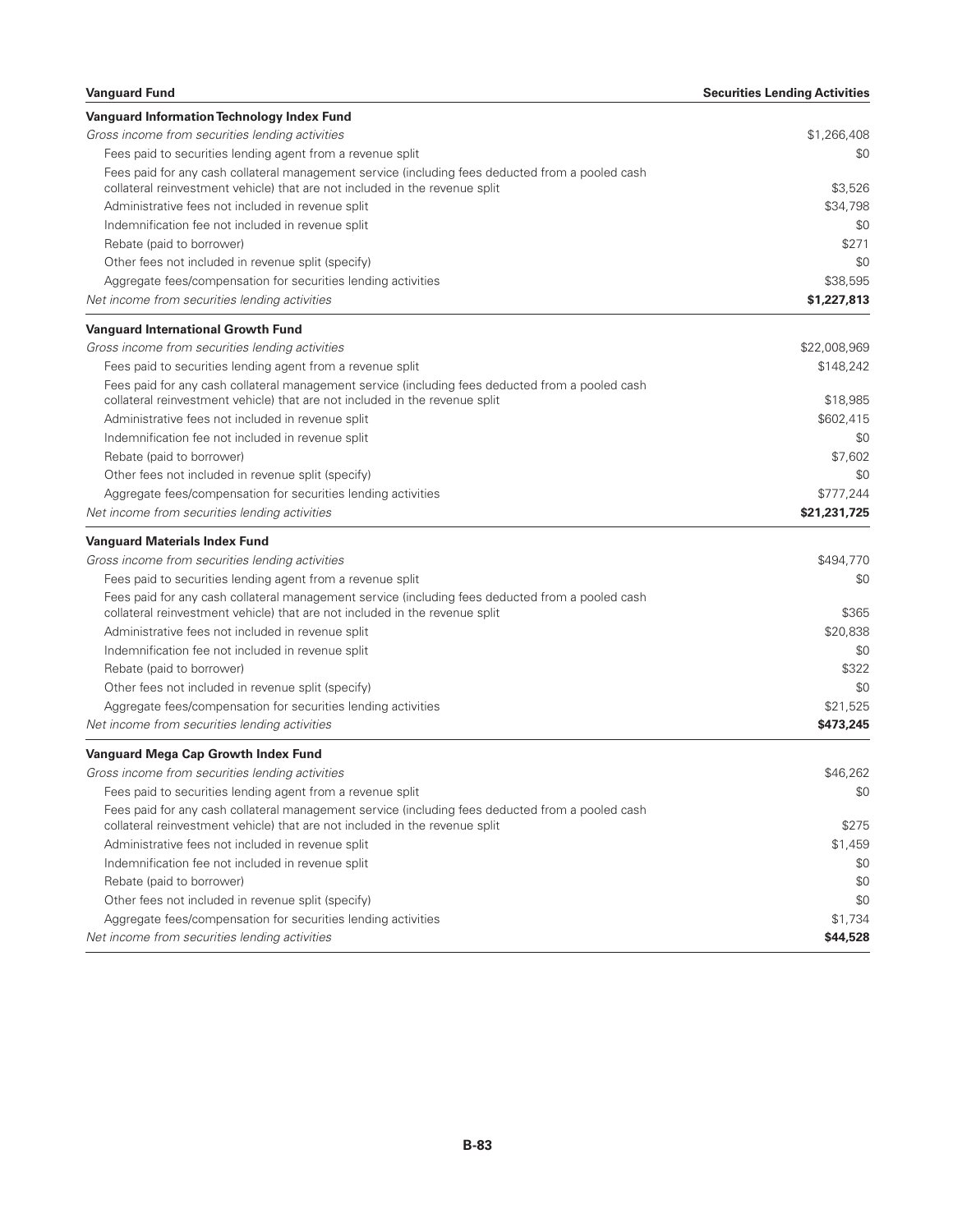| <b>Vanguard Fund</b>                                                                             | <b>Securities Lending Activities</b> |
|--------------------------------------------------------------------------------------------------|--------------------------------------|
| Vanguard Mega Cap Index Fund                                                                     |                                      |
| Gross income from securities lending activities                                                  | \$37,080                             |
| Fees paid to securities lending agent from a revenue split                                       | \$0                                  |
| Fees paid for any cash collateral management service (including fees deducted from a pooled cash |                                      |
| collateral reinvestment vehicle) that are not included in the revenue split                      | \$70                                 |
| Administrative fees not included in revenue split                                                | \$1,391                              |
| Indemnification fee not included in revenue split                                                | \$0                                  |
| Rebate (paid to borrower)                                                                        | \$14                                 |
| Other fees not included in revenue split (specify)                                               | \$0                                  |
| Aggregate fees/compensation for securities lending activities                                    | \$1,475                              |
| Net income from securities lending activities                                                    | \$35,605                             |
| Vanguard Mega Cap Value Index Fund                                                               |                                      |
| Gross income from securities lending activities                                                  | \$63,634                             |
| Fees paid to securities lending agent from a revenue split                                       | \$0                                  |
| Fees paid for any cash collateral management service (including fees deducted from a pooled cash |                                      |
| collateral reinvestment vehicle) that are not included in the revenue split                      | \$26                                 |
| Administrative fees not included in revenue split                                                | \$2,661                              |
| Indemnification fee not included in revenue split                                                | \$0                                  |
| Rebate (paid to borrower)                                                                        | \$23                                 |
| Other fees not included in revenue split (specify)                                               | \$0                                  |
| Aggregate fees/compensation for securities lending activities                                    | \$2,710                              |
| Net income from securities lending activities                                                    | \$60,924                             |
| Vanguard U.S. Growth Fund                                                                        |                                      |
| Gross income from securities lending activities                                                  | \$11,184,122                         |
| Fees paid to securities lending agent from a revenue split                                       | \$0                                  |
| Fees paid for any cash collateral management service (including fees deducted from a pooled cash |                                      |
| collateral reinvestment vehicle) that are not included in the revenue split                      | \$16,342                             |
| Administrative fees not included in revenue split                                                | \$278,895                            |
| Indemnification fee not included in revenue split                                                | \$0                                  |
| Rebate (paid to borrower)                                                                        | \$635                                |
| Other fees not included in revenue split (specify)                                               | \$0                                  |
| Aggregate fees/compensation for securities lending activities                                    | \$295,872                            |
| Net income from securities lending activities                                                    | \$10,888,250                         |
| <b>Vanguard Utilities Index Fund</b>                                                             |                                      |
| Gross income from securities lending activities                                                  | \$3,887                              |
| Fees paid to securities lending agent from a revenue split                                       | \$0                                  |
| Fees paid for any cash collateral management service (including fees deducted from a pooled cash |                                      |
| collateral reinvestment vehicle) that are not included in the revenue split                      | \$40                                 |
| Administrative fees not included in revenue split                                                | \$87                                 |
| Indemnification fee not included in revenue split                                                | \$0                                  |
| Rebate (paid to borrower)                                                                        | \$0                                  |
| Other fees not included in revenue split (specify)                                               | \$0                                  |
| Aggregate fees/compensation for securities lending activities                                    | \$127                                |
| Net income from securities lending activities                                                    | \$3,760                              |

The services provided by Brown Brothers Harriman & Co. and Vanguard, each acting separately as securities lending agents for certain Vanguard funds, include coordinating the selection of securities to be loaned to approved borrowers; negotiating the terms of the loan; monitoring the value of the securities loaned and corresponding collateral, marking to market daily; coordinating the investment of cash collateral in the funds' approved cash collateral reinvestment vehicle; monitoring dividends and coordinating material proxy votes relating to loaned securities; and transferring, recalling, and arranging the return of loaned securities to the funds upon termination of the loan.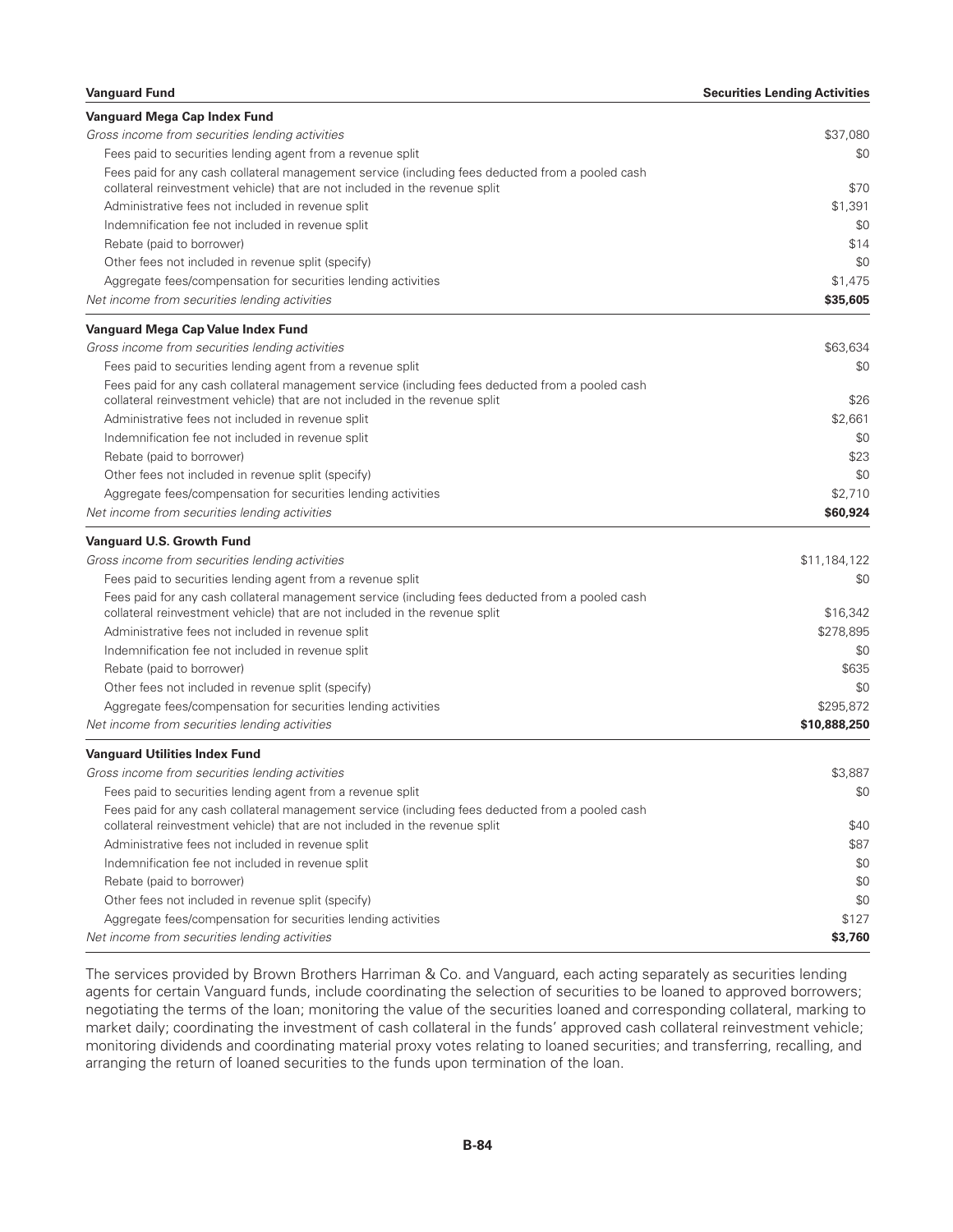# **PORTFOLIO TRANSACTIONS**

The advisor decides which securities to buy and sell on behalf of a Fund and then selects the brokers or dealers that will execute the trades on an agency basis or the dealers with whom the trades will be effected on a principal basis. For each trade, the advisor must select a broker-dealer that it believes will provide "best execution." Best execution does not necessarily mean paying the lowest spread or commission rate available. In seeking best execution, the SEC has said that an advisor should consider the full range of a broker-dealer's services. The factors considered by the advisor in seeking best execution include, but are not limited to, the broker-dealer's execution capability, clearance and settlement services, commission rate, trading expertise, willingness and ability to commit capital, ability to provide anonymity, financial responsibility, reputation and integrity, responsiveness, access to underwritten offerings and secondary markets, and access to company management, as well as the value of any research provided by the broker-dealer. In assessing which broker-dealer can provide best execution for a particular trade, the advisor also may consider the timing and size of the order and available liquidity and current market conditions. Subject to applicable legal requirements, the advisor may select a broker based partly on brokerage or research services provided to the advisor and its clients, including the Funds. The advisor may cause a Fund to pay a higher commission than other brokers would charge if the advisor determines in good faith that the amount of the commission is reasonable in relation to the value of services provided. The advisor also may receive brokerage or research services from broker-dealers that are provided at no charge in recognition of the volume of trades directed to the broker. To the extent research services or products may be a factor in selecting brokers, services and products may include written research reports analyzing performance or securities, discussions with research analysts, meetings with corporate executives to obtain oral reports on company performance, market data, and other products and services that will assist the advisor in its investment decision-making process. The research services provided by brokers through which a Fund effects securities transactions may be used by the advisor in servicing all of its accounts, and some of the services may not be used by the advisor in connection with the Fund.

The types of bonds in which Vanguard Extended Duration Treasury Index Fund invests are generally purchased and sold through principal transactions, meaning that the Fund normally purchases bonds directly from the issuer or a primary market-maker acting as principal for the bonds on a net basis. Explicit brokerage commissions are not paid on these transactions, although purchases of new issues from underwriters of bonds typically include a commission or concession paid by the issuer to the underwriter, and purchases from dealers serving as market-makers typically include a dealer's markup (i.e., a spread between the bid and the asked prices).

As previously explained, the types of bonds that Vanguard Extended Duration Treasury Index Fund purchases do not normally involve the payment of explicit brokerage commissions. If any such brokerage commissions are paid, however, the advisor will evaluate their reasonableness by considering: (1) the historical commission rates; (2) the rates that other institutional investors are paying, based upon publicly available information; (3) the rates quoted by brokers and dealers; (4) the size of a particular transaction, in terms of the number of shares, the dollar amount, and the number of clients involved; (5) the complexity of a particular transaction in terms of both execution and settlement; (6) the level and type of business done with a particular firm over a period of time; and (7) the extent to which the broker or dealer has capital at risk in the transaction.

During the fiscal years ended August 31, 2019, 2020, and 2021, the Funds paid the following approximate amounts in brokerage commissions. Brokerage commissions paid by a fund may be substantially different from year to year for multiple reasons, such as cash flows or changes to the stocks that make up a fund's target index.

| <b>Vanguard Fund</b>                                    | 2019            | 2020            | 2021            |
|---------------------------------------------------------|-----------------|-----------------|-----------------|
| Vanguard Communication Services Index Fund <sup>1</sup> | 177,000<br>\$   | \$<br>52,000    | \$<br>38,000    |
| Vanguard Consumer Discretionary Index Fund <sup>2</sup> | 51,000          | 45,000          | 29,000          |
| Vanguard Consumer Staples Index Fund                    | 45,000          | 27,000          | 22,000          |
| Vanguard Energy Index Fund                              | 91,000          | 153,000         | 104,000         |
| Vanguard ESG International Stock ETF                    | 61,000          | 69,000          | 149,000         |
| Vanguard ESG U.S. Corporate Bond ETF                    |                 |                 | Less than 1,000 |
| Vanguard ESG U.S. Stock ETF                             | 11,000          | 6.000           | 26,000          |
| Vanguard Extended Duration Treasury Index Fund          | Less than 1.000 | Less than 1.000 |                 |
| Vanguard Financials Index Fund                          | 87,000          | 47,000          | 43,000          |
| Vanguard FTSE Social Index Fund                         | 97,000          | 154,000         | 109,000         |
| Vanguard Global Wellesley Income Fund <sup>3</sup>      | 339,000         | 43,000          | 27,000          |
| Vanguard Global Wellington Fund                         | 196,000         | 154,000         | 123,000         |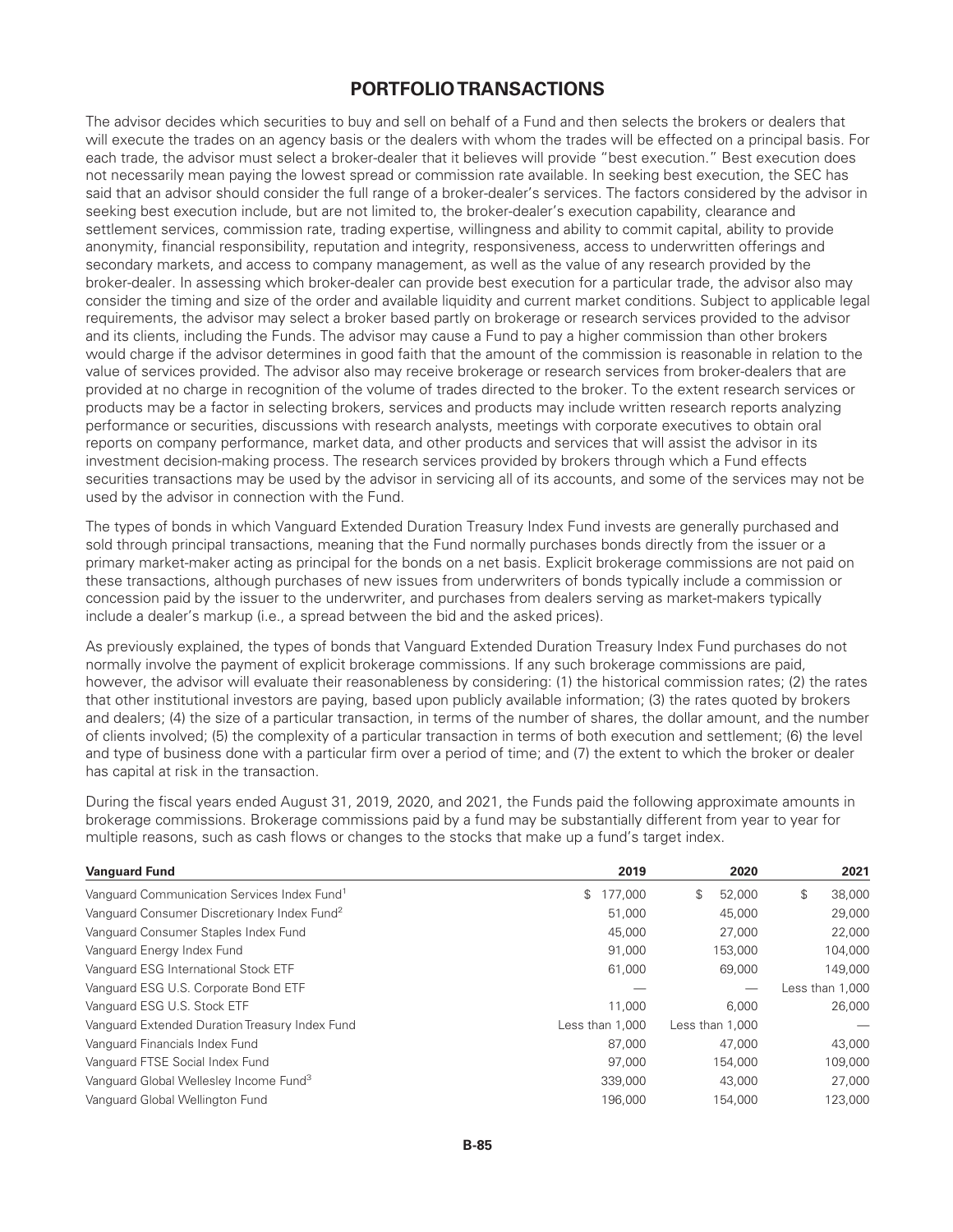| <b>Vanguard Fund</b>                                    | 2019      | 2020      | 2021       |
|---------------------------------------------------------|-----------|-----------|------------|
| Vanguard Health Care Index Fund                         | 117,000   | 120,000   | 119,000    |
| Vanguard Industrials Index Fund                         | 14.000    | 14.000    | 23,000     |
| Vanguard Information Technology Index Fund <sup>4</sup> | 181.000   | 254,000   | 175,000    |
| Vanguard International Growth Fund                      | 4,944,000 | 7,183,000 | 14,325,000 |
| Vanguard Materials Index Fund                           | 55,000    | 17.000    | 30,000     |
| Vanguard Mega Cap Growth Index Fund                     | 27,000    | 18,000    | 34,000     |
| Vanguard Mega Cap Index Fund                            | 6.000     | 6.000     | 10,000     |
| Vanguard Mega Cap Value Index Fund                      | 18,000    | 16,000    | 25,000     |
| Vanguard U.S. Growth Fund <sup>5</sup>                  | 2,922,000 | 5.235.000 | 6,089,000  |
| Vanguard Utilities Index Fund                           | 52,000    | 36,000    | 52,000     |

1 Higher brokerage commissions paid during the fiscal year ended August 31, 2019, were due to a change to GICS sector classifications at the end of 2018 which resulted in a significant change to the Fund's underlying holdings.

2 Higher brokerage commissions paid during the fiscal year ended August 31, 2019, were due to a change to GICS sector classifications at the end of 2018 which resulted in a significant change to the Fund's underlying holdings.

3 Higher brokerage commissions paid during the fiscal year ended August 31, 2019, were due to increased trading activity in the Fund's portfolio as a result of a change in the Fund's advisory structure.

4 The increase in brokerage commissions for the fiscal year ended August 31, 2019, was due to changes to the Fund's benchmark.

5 The increase in brokerage commissions for the fiscal year ended August 31, 2019, was attributable to an increase in Fund assets due to the reorganization of Vanguard Morgan Growth Fund into Vanguard U.S. Growth Fund as well as a change in the Fund's advisory structure.

Some securities that are considered for investment by a Fund may also be appropriate for other Vanguard funds or for other clients served by the advisors. If such securities are compatible with the investment policies of a Fund and one or more of an advisor's other clients, and are considered for purchase or sale at or about the same time, then transactions in such securities may be aggregated by the advisor, and the purchased securities or sale proceeds may be allocated among the participating Vanguard funds and the other participating clients of the advisor in a manner deemed equitable by the advisor. Although there may be no specified formula for allocating such transactions, the allocation methods used, and the results of such allocations, will be subject to periodic review by the Funds' board of trustees.

The ability of Vanguard and external advisors to purchase or dispose of certain fund investments, or to exercise rights on behalf of a Fund, may be restricted or impaired because of limitations imposed by law, regulation, or by certain regulators or issuers. As a result, Vanguard and external advisors on behalf of a Fund may be required to limit purchases, sell existing investments, or otherwise limit the exercise of shareholder rights by the Fund, including voting rights. These ownership restrictions and limitations can impact a Fund's performance. For index funds, this impact generally takes the form of tracking error, which can arise when a fund is not able to acquire its desired amount of a security. For actively managed funds, this impact can result, for example, in missed investment opportunities otherwise desired by a fund's investment advisor. If a Fund is required to limit its investment in a particular issuer, then the Fund may seek to obtain regulatory or corporate consents or ownership waivers. Other options a Fund may pursue include seeking to obtain economic exposure to that issuer through alternative means, such as through a derivative, which may be more costly than owning securities of the issuer directly, or through investment in a wholly-owned subsidiary.

As of August 31, 2021, each Fund held securities of its "regular brokers or dealers," as that term is defined in Rule 10b-1 of the 1940 Act, as follows:

| <b>Vanguard Fund</b>                       | <b>Regular Broker or Dealer (or Parent)</b> | <b>Aggregate Holdings</b> |
|--------------------------------------------|---------------------------------------------|---------------------------|
| Vanguard Communication Services Index Fund |                                             |                           |
| Vanguard Consumer Discretionary Index Fund |                                             |                           |
| Vanguard Consumer Staples Index Fund       |                                             |                           |
| Vanguard Energy Index Fund                 |                                             |                           |
| Vanguard ESG International Stock ETF       | CITIC Securities International USA, LLC     | 543,000<br>S              |
|                                            | Credit Suisse Securities (USA) LLC          | 2,491,000                 |
|                                            | <b>UBS Securities LLC</b>                   | 5,810,000                 |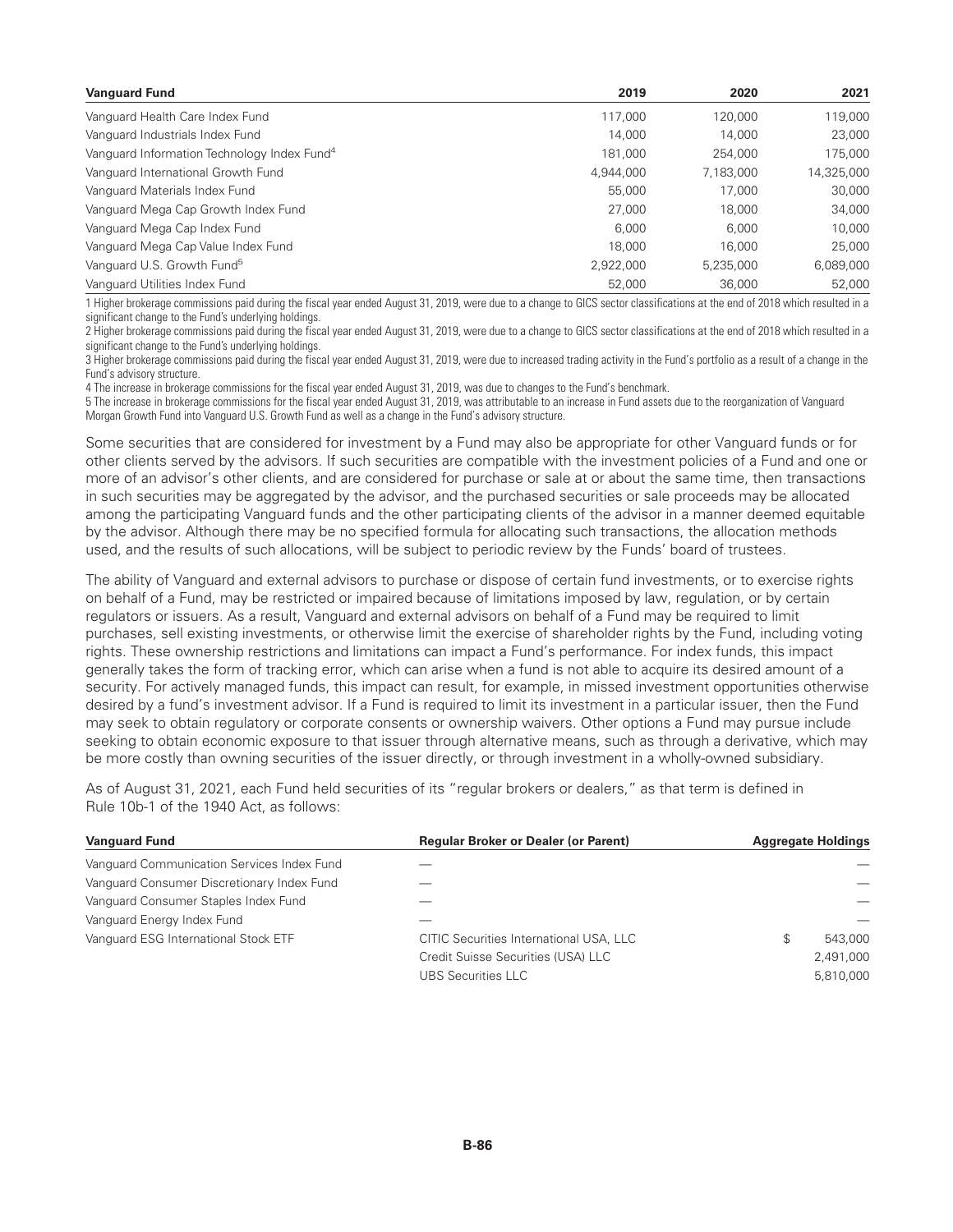| <b>Vanguard Fund</b>                           | <b>Regular Broker or Dealer (or Parent)</b> | <b>Aggregate Holdings</b> |
|------------------------------------------------|---------------------------------------------|---------------------------|
| Vanguard ESG U.S. Corporate Bond ETF           | <b>Banc of America Securities LLC</b>       | 10,547,000                |
|                                                | Barclays Capital, Inc.                      | 1,775,000                 |
|                                                | Citigroup Global Markets Inc.               | 5,737,000                 |
|                                                | Credit Suisse Securities (USA) LLC          | 1,119,000                 |
|                                                | Deutsche Bank Fixed Income Securities       | 953,000                   |
|                                                | Goldman Sachs & Co. LLC                     | 6,408,000                 |
|                                                | J.P. Morgan Securities LLC                  | 9,451,000                 |
|                                                | Morgan Stanley & Co. LLC                    | 6,503,000                 |
| Vanguard ESG U.S. Stock ETF                    | Citigroup Global Markets Inc.               | 20,167,000                |
|                                                | Goldman Sachs & Co. LLC                     | 18,503,000                |
|                                                | J.P. Morgan Securities LLC                  | 65,170,000                |
|                                                | Morgan Stanley & Co. LLC                    | 19,676,000                |
| Vanguard Extended Duration Treasury Index Fund |                                             |                           |
| Vanguard Financials Index Fund                 | <b>Banc of America Securities LLC</b>       | 727,400,000               |
|                                                | Citigroup Global Markets Inc.               | 335,795,000               |
|                                                | Goldman, Sachs & Co.                        | 317,397,000               |
|                                                | J.P. Morgan Securities Inc.                 | 1,093,809,000             |
|                                                | Jefferies & Company, Inc.                   | 17,476,000                |
|                                                | Morgan Stanley                              |                           |
|                                                | <b>Banc of America Securities LLC</b>       | 329,210,000               |
| Vanguard FTSE Social Index Fund                |                                             | 138,849,000               |
|                                                | Citigroup Global Markets Inc.               | 65,546,000                |
|                                                | Goldman, Sachs & Co.                        | 60,160,000                |
|                                                | J.P. Morgan Securities Inc.                 | 212,098,000               |
|                                                | Morgan Stanley                              | 63,917,000                |
| Vanguard Global Wellesley Income Fund          | Citigroup Global Markets Inc.               | 1,214,000                 |
|                                                | Goldman Sachs & Co. LLC                     | 4,414,000                 |
|                                                | J.P. Morgan Securities LLC                  | 1,860,000                 |
|                                                | Morgan Stanley & Co. LLC                    | 3,261,000                 |
|                                                | <b>UBS Securities LLC</b>                   | 6,331,000                 |
| Vanguard Global Wellington Fund                | Credit Suisse Securities (USA) LLC          | 4,711,000                 |
|                                                | Goldman Sachs & Co. LLC                     | 5,150,000                 |
|                                                | J.P. Morgan Securities LLC                  | 22,448,000                |
|                                                | Merrill Lynch, Pierce, Fenner & Smith Inc.  | 39,357,000                |
|                                                | Morgan Stanley & Co. LLC                    | 3,869,000                 |
|                                                | <b>UBS Securities LLC</b>                   | 3,383,000                 |
| Vanguard Health Care Index Fund                |                                             |                           |
| Vanguard Industrials Index Fund                |                                             |                           |
| Vanguard Information Technology Index Fund     |                                             |                           |
| Vanguard International Growth Fund             |                                             |                           |
| Vanguard Materials Index Fund                  |                                             |                           |
| Vanguard Mega Cap Growth Index Fund            |                                             |                           |
| Vanguard Mega Cap Index Fund                   | <b>Banc of America Securities LLC</b>       | 43,482,000                |
|                                                | Citigroup Global Markets Inc.               | 20,311,000                |
|                                                | Goldman, Sachs & Co.                        | 19,048,000                |
|                                                | J.P. Morgan Securities Inc.                 | 65,768,000                |
|                                                | Morgan Stanley                              | 21,138,000                |
|                                                | Wells Fargo Securities, LLC                 | 564,560,000               |
| Vanguard Mega Cap Value Index Fund             | Citigroup Global Markets Inc.               | 50,701,000                |
|                                                | Goldman, Sachs & Co.                        | 47,926,000                |
|                                                | J.P. Morgan Securities Inc.                 | 165,132,000               |
|                                                | Morgan Stanley                              | 53,024,000                |
|                                                | Wells Fargo Securities, LLC                 | 64,428,000                |
| Vanguard U.S. Growth Fund                      | Goldman, Sachs & Co.                        | 47,526,000                |
| Vanguard Utilities Index Fund                  |                                             |                           |
|                                                |                                             |                           |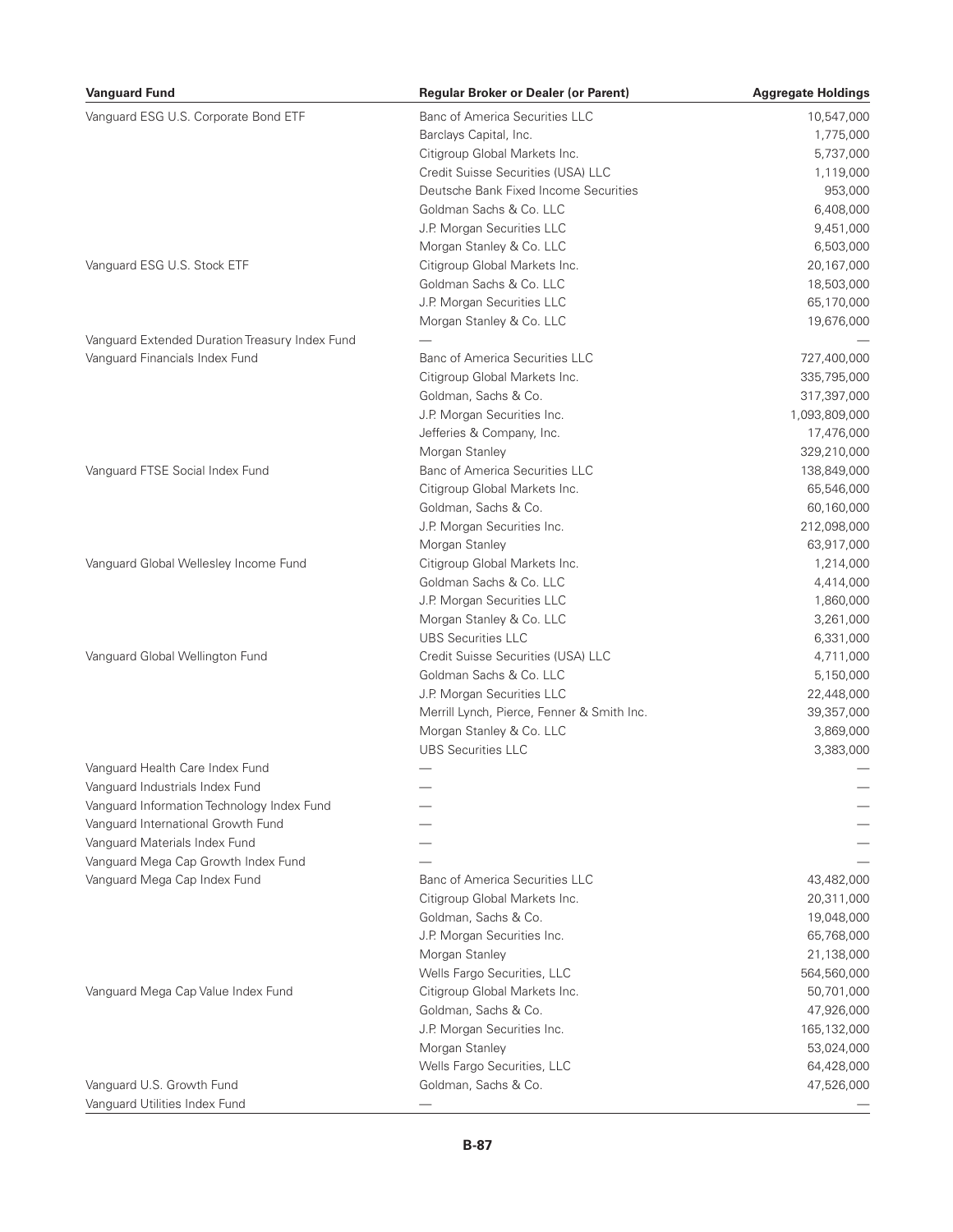# **PROXY VOTING**

# **I. Proxy Voting Policies**

Each Vanguard fund advised by Vanguard retains the authority to vote proxies received with respect to the shares of equity securities held in a portfolio advised by Vanguard. The Board of Trustees of the Vanguard-advised funds (the Board) has adopted proxy voting procedures and guidelines to govern proxy voting for each portfolio retaining proxy voting authority, which are summarized in *Appendix A*. The Board of each Vanguard fund advised by a manager not affiliated with Vanguard has delegated the authority to vote proxies related to the portfolio securities held by each fund to its respective advisor(s). Each advisor will vote such proxies in accordance with its own proxy voting policies and procedures, which are summarized in *Appendix B*.

Vanguard has entered into agreements with various state, federal, and non-U.S. regulators and with certain issuers that limit the amount of shares that the funds may vote at their discretion for particular securities. For these securities, the funds are able to vote a limited portion of the shares at their discretion. Any additional shares generally are voted in the same proportion as votes cast by the issuer's entire shareholder base (i.e., mirror voted), or the fund is not permitted to vote such shares. Further, the Board has adopted policies that will result in certain funds mirror voting a higher proportion of the shares they own in a regulated issuer in order to permit certain other funds (generally advised by managers not affiliated with Vanguard) to mirror vote none, or a lower proportion, of their shares in such regulated issuer.

# **II. Securities Lending**

There may be occasions when Vanguard needs to restrict lending of and/or recall securities that are out on loan in order to vote the full position at a shareholder meeting. For the funds managed by Vanguard, Vanguard has processes to monitor securities on loan and to evaluate any circumstances that may require it to restrict and/or attempt to recall the security based on the criteria set forth in *Appendix A*. Additionally, Vanguard has processes in place for advisors unaffiliated with Vanguard who have been delegated authority to vote proxies on behalf of certain Vanguard funds to inform Vanguard of an upcoming vote the advisor deems to be material in accordance with such advisor's proxy voting policies and procedures in order for Vanguard to instruct the recall of the security.

To obtain a free copy of a report that details how the funds voted the proxies relating to the portfolio securities held by the funds for the prior 12-month period ended June 30, log on to *vanguard.com* or visit the SEC's website at *www.sec.gov*.

# **INFORMATION ABOUT THE ETF SHARE CLASS**

Each Fund (collectively, the ETF Funds) (other than Vanguard U.S. Growth Fund, Vanguard International Growth Fund, Vanguard Global Wellington Fund, Vanguard Global Wellesley Income Fund, and Vanguard FTSE Social Index Fund) offers and issues an exchange-traded class of shares called ETF Shares. Each Fund issues and redeems ETF Shares in large blocks, known as "Creation Units."

To purchase or redeem a Creation Unit, you must be an Authorized Participant or you must transact through a broker that is an Authorized Participant. An Authorized Participant is a participant in the Depository Trust Company (DTC) that has executed a Participant Agreement with Vanguard Marketing Corporation, the ETF Funds' Distributor (the Distributor). For a current list of Authorized Participants, contact the Distributor.

Investors that are not Authorized Participants must hold ETF Shares in a brokerage account. As with any stock traded on an exchange through a broker, purchases and sales of ETF Shares will be subject to usual and customary brokerage commissions.

Each ETF Fund issues Creation Units in kind in exchange for a basket of securities that are part of—or soon to be part of—its target index (Deposit Securities). Each ETF Fund also redeems Creation Units in kind; an investor who tenders a Creation Unit will receive, as redemption proceeds, a basket of securities that are part of the Fund's portfolio holdings (Redemption Securities). As part of any creation or redemption transaction, the investor will either pay or receive some cash in addition to the securities, as described more fully on the following pages. Each ETF Fund reserves the right to issue Creation Units for cash, rather than in kind.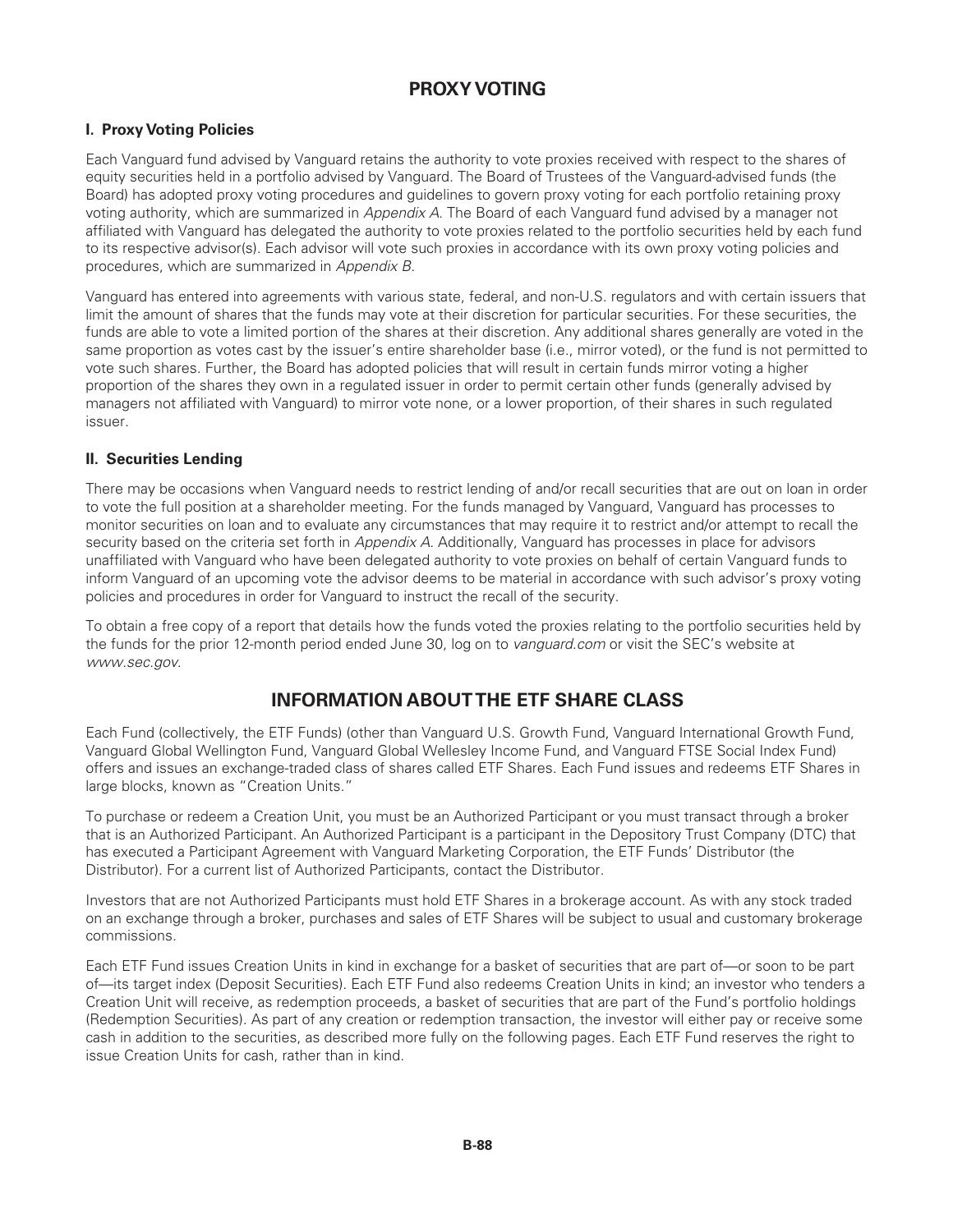# **Exchange Listing and Trading**

The ETF Shares have been approved for listing on a national securities exchange and will trade on the exchange at market prices that may differ from net asset value (NAV). There can be no assurance that, in the future, ETF Shares will continue to meet all of the exchange's listing requirements. The exchange will institute procedures to delist the Fund's ETF Shares if the Fund's ETF Shares do not continuously comply with the exchange's listing rules. The exchange will also delist the Fund's ETF Shares upon termination of the ETF share class.

The exchange disseminates, through the facilities of the Consolidated Tape Association, an updated "indicative optimized portfolio value" (IOPV) for each ETF Fund as calculated by an information provider. The ETF Funds are not involved with or responsible for the calculation or dissemination of the IOPVs, and they make no warranty as to the accuracy of the IOPVs. An IOPV for the Fund's ETF Shares is disseminated every 15 seconds during regular exchange trading hours. An IOPV has a securities value component and a cash component. The IOPV is designed as an estimate of an ETF Fund's NAV at a particular point in time, but it is only an estimate and should not be viewed as the actual NAV, which is calculated once each day.

#### **Conversions and Exchanges**

Owners of conventional shares (i.e., not exchange-traded shares) issued by an ETF Fund may convert those shares to ETF Shares of equivalent value of the same Fund. Please note that investors who own conventional shares through a 401(k) plan or other employer-sponsored retirement or benefit plan generally may not convert those shares to ETF Shares and should check with their plan sponsor or recordkeeper. ETF Shares, whether acquired through a conversion or purchased on the secondary market, cannot be converted to conventional shares by a shareholder. Also, ETF Shares of one fund cannot be exchanged for ETF Shares of another fund.

Investors that are not Authorized Participants must hold ETF Shares in a brokerage account. Thus, before converting conventional shares to ETF Shares, an investor must have an existing, or open a new, brokerage account. This account may be with Vanguard Brokerage Services or with any other brokerage firm. To initiate a conversion of conventional shares to ETF Shares, an investor must contact his or her broker.

Vanguard Brokerage Services does not impose a fee on conversions from Vanguard conventional shares to Vanguard ETF Shares. However, other brokerage firms may charge a fee to process a conversion. Vanguard reserves the right, in the future, to impose a transaction fee on conversions or to limit or terminate the conversion privilege.

Converting conventional shares to ETF Shares is generally accomplished as follows. First, after the broker notifies Vanguard of an investor's request to convert, Vanguard will transfer conventional shares from the investor's account with Vanguard to the broker's omnibus account with Vanguard (an account maintained by the broker on behalf of all its customers who hold conventional Vanguard fund shares through the broker). After the transfer, Vanguard's records will reflect the broker, not the investor, as the owner of the shares. Next, the broker will instruct Vanguard to convert the appropriate number or dollar amount of conventional shares in its omnibus account to ETF Shares of equivalent value, based on the respective NAVs of the two share classes. The ETF Fund's transfer agent will reflect ownership of all ETF Shares in the name of the DTC. The DTC will keep track of which ETF Shares belong to the broker, and the broker, in turn, will keep track of which ETF Shares belong to its customers.

Because the DTC is unable to handle fractional shares, only whole shares can be converted. For example, if the investor owned 300.25 conventional shares, and this was equivalent in value to 90.75 ETF Shares, the DTC account would receive 90 ETF Shares. Conventional shares with a value equal to 0.75 ETF Shares (in this example, that would be 2.481 conventional shares) would remain in the broker's omnibus account with Vanguard. The broker then could either (1) take certain internal actions necessary to credit the investor's account with 0.75 ETF Shares or (2) redeem the 2.481 conventional shares for cash at NAV and deliver that cash to the investor's account. If the broker chose to redeem the conventional shares, the investor would realize a gain or loss on the redemption that must be reported on his or her tax return (unless the shares are held in an IRA or other tax-deferred account). An investor should consult his or her broker for information on how the broker will handle the conversion process, including whether the broker will impose a fee to process a conversion.

The conversion process works differently for investors who opt to hold ETF Shares through an account at Vanguard Brokerage Services. Investors who convert their conventional shares to ETF Shares through Vanguard Brokerage Services will have *all* conventional shares for which they request conversion converted to the equivalent dollar value of ETF Shares. Because no fractional shares will have to be sold, the transaction will not be taxable.

Here are some important points to keep in mind when converting conventional shares of an ETF Fund to ETF Shares: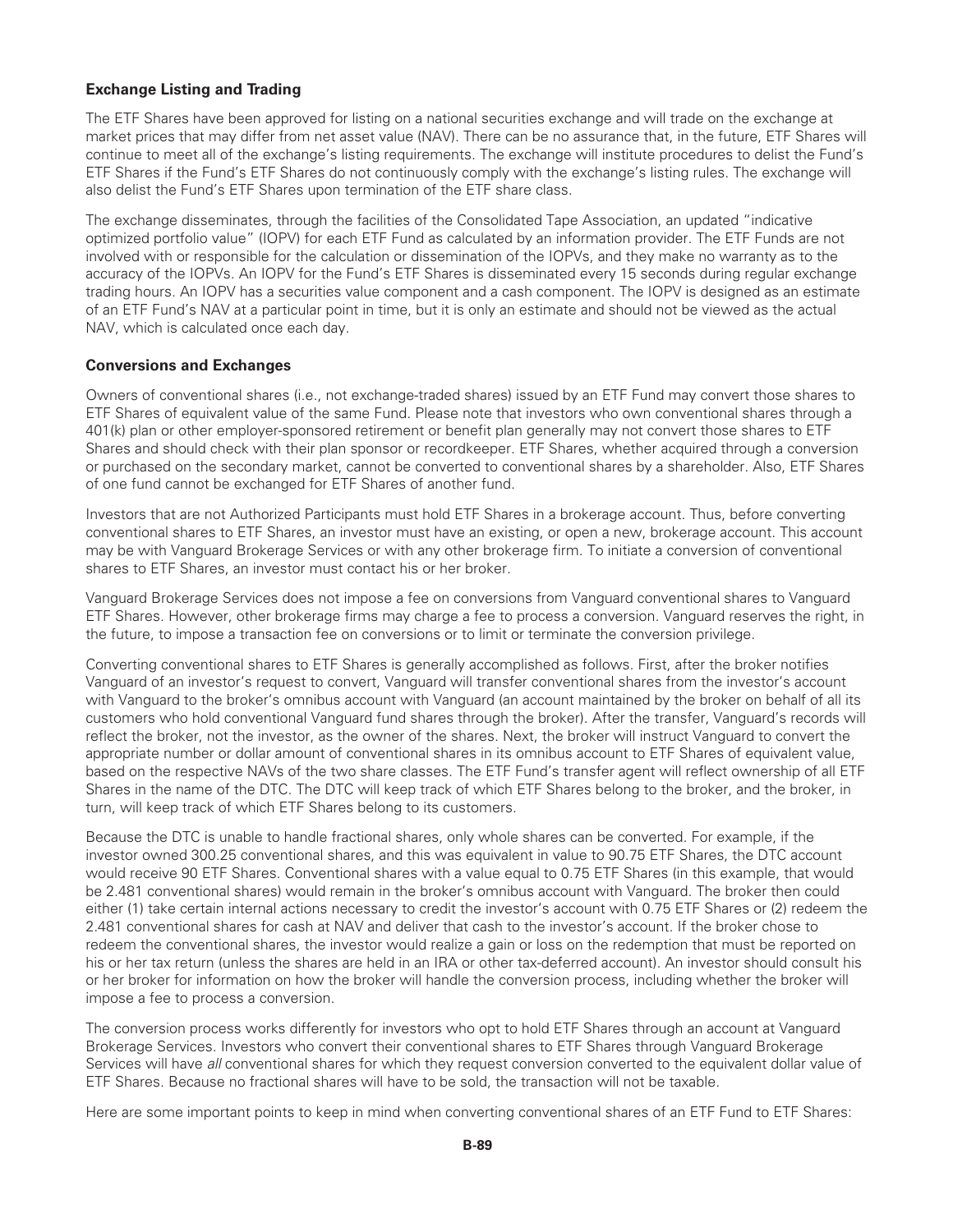- The conversion process can take anywhere from several days to several weeks, depending on the broker. Vanguard generally will process conversion requests either on the day they are received or on the next business day. Vanguard imposes conversion blackout windows around the dates when an ETF Fund declares dividends. This is necessary to prevent a shareholder from collecting a dividend from both the conventional share class currently held and also from the ETF share class to which the shares will be converted.
- During the conversion process, an investor will remain fully invested in the Fund's conventional shares, and the investment will increase or decrease in value in tandem with the NAV of those shares.
- The conversion transaction is nontaxable except, if applicable, to the very limited extent previously described.
- During the conversion process, an investor will be able to liquidate all or part of an investment by instructing Vanguard or the broker (depending on whether the shares are held in the investor's account or the broker's omnibus account) to redeem the conventional shares. After the conversion process is complete, an investor will be able to liquidate all or part of an investment by instructing the broker to sell the ETF Shares.

# **Book Entry Only System**

ETF Shares issued by the ETF Funds are registered in the name of the DTC or its nominee, Cede & Co., and are deposited with, or on behalf of, the DTC. The DTC is a limited-purpose trust company that was created to hold securities of its participants (DTC Participants) and to facilitate the clearance and settlement of transactions among them through electronic book-entry changes in their accounts, thereby eliminating the need for physical movement of securities certificates. DTC Participants include securities brokers and dealers, banks, trust companies, clearing corporations, and certain other organizations. The DTC is a subsidiary of the Depository Trust and Clearing Corporation (DTCC), which is owned by certain participants of the DTCC's subsidiaries, including the DTC. Access to the DTC system is also available to others such as banks, brokers, dealers, and trust companies that clear through or maintain a custodial relationship with a DTC Participant, either directly or indirectly (Indirect Participants).

Beneficial ownership of ETF Shares is limited to DTC Participants, Indirect Participants, and persons holding interests through DTC Participants and Indirect Participants. Ownership of beneficial interests in ETF Shares (owners of such beneficial interests are referred to herein as Beneficial Owners) is shown on, and the transfer of ownership is effected only through, records maintained by the DTC (with respect to DTC Participants) and on the records of DTC Participants (with respect to Indirect Participants and Beneficial Owners that are not DTC Participants). Beneficial Owners will receive from, or through, the DTC Participant a written confirmation relating to their purchase of ETF Shares. The laws of some jurisdictions may require that certain purchasers of securities take physical delivery of such securities. Such laws may impair the ability of certain investors to acquire beneficial interests in ETF Shares.

Each ETF Fund recognizes the DTC or its nominee as the record owner of all ETF Shares for all purposes. Beneficial Owners of ETF Shares are not entitled to have ETF Shares registered in their names and will not receive or be entitled to physical delivery of share certificates. Each Beneficial Owner must rely on the procedures of the DTC and any DTC Participant and/or Indirect Participant through which such Beneficial Owner holds its interests to exercise any rights of a holder of ETF Shares.

Conveyance of all notices, statements, and other communications to Beneficial Owners is effected as follows. The DTC will make available to each ETF Fund, upon request and for a fee, a listing of the ETF Shares of the Fund held by each DTC Participant. The ETF Fund shall obtain from each DTC Participant the number of Beneficial Owners holding ETF Shares, directly or indirectly, through the DTC Participant. The ETF Fund shall provide each DTC Participant with copies of such notice, statement, or other communication, in form, in number, and at such place as the DTC Participant may reasonably request, in order that these communications may be transmitted by the DTC Participant, directly or indirectly, to the Beneficial Owners. In addition, the ETF Fund shall pay to each DTC Participant a fair and reasonable amount as reimbursement for the expenses attendant to such transmittal, subject to applicable statutory and regulatory requirements.

Share distributions shall be made to the DTC or its nominee as the registered holder of all ETF Shares. The DTC or its nominee, upon receipt of any such distributions, shall immediately credit the DTC Participants' accounts with payments in amounts proportionate to their respective beneficial interests in ETF Shares of the appropriate Fund as shown on the records of the DTC or its nominee. Payments by DTC Participants to Indirect Participants and Beneficial Owners of ETF Shares held through such DTC Participants will be governed by standing instructions and customary practices, as is now the case with securities held for the accounts of customers in bearer form or registered in a "street name," and will be the responsibility of such DTC Participants.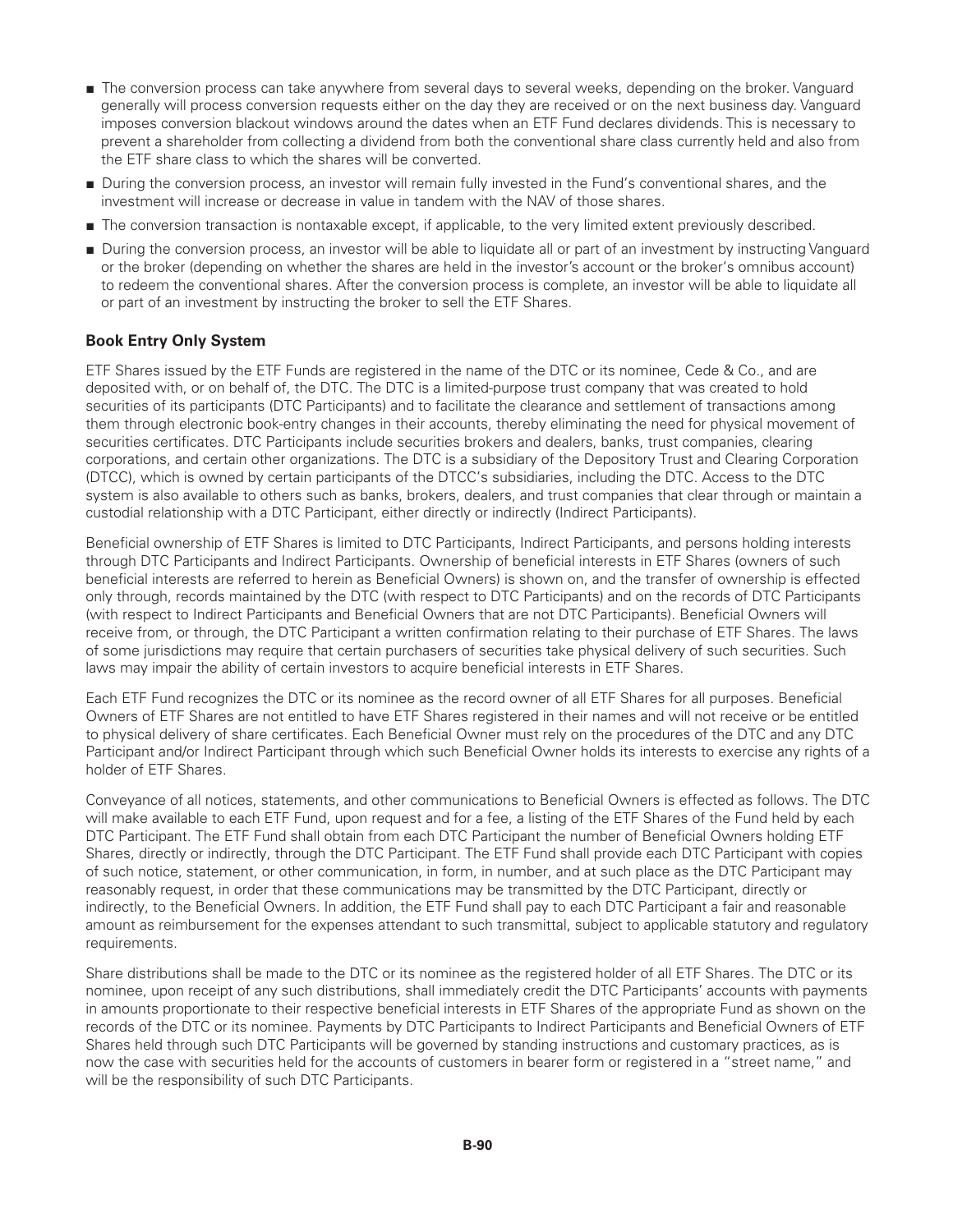The ETF Funds have no responsibility or liability for any aspects of the records relating to or notices to Beneficial Owners; for payments made on account of beneficial ownership interests in such ETF Shares; for maintenance, supervision, or review of any records relating to such beneficial ownership interests; or for any other aspect of the relationship between the DTC and DTC Participants or the relationship between such DTC Participants and the Indirect Participants and Beneficial Owners owning through such DTC Participants.

The DTC may determine to discontinue providing its service with respect to ETF Shares at any time by giving reasonable notice to the ETF Funds and discharging its responsibilities with respect thereto under applicable law. Under such circumstances, the ETF Funds shall take action either to find a replacement for the DTC to perform its functions at a comparable cost or, if such replacement is unavailable, to issue and deliver printed certificates representing ownership of ETF Shares, unless the ETF Funds make other arrangements with respect thereto satisfactory to the exchange.

# **Purchase and Issuance of ETF Shares in Creation Units**

Except for conversions to ETF Shares from conventional shares, the ETF Funds issue and sell ETF Shares only in Creation Units on a continuous basis through the Distributor, without a sales load, at their NAV next determined after receipt of an order in proper form on any business day. The ETF Funds do not issue fractional Creation Units. (Please see "*Conversions and Exchanges*" for the issuance of ETF Shares resulting from a conversion.)

A business day is any day on which the NYSE is open for business. As of the date of this Statement of Additional Information, the NYSE observes the following U.S. holidays: New Year's Day; Martin Luther King, Jr., Day; Presidents' Day (Washington's Birthday); Good Friday; Memorial Day (observed); Juneteenth National Independence Day; Independence Day; Labor Day; Thanksgiving Day; and Christmas Day.

*Fund Deposit.* The consideration for purchase of a Creation Unit from an ETF Fund generally consists of an in-kind deposit of a designated portfolio of securities (Deposit Securities) and an amount of cash (Cash Component) consisting of a purchase balancing amount and a transaction fee (both described in the following paragraphs). Together, the Deposit Securities and the Cash Component constitute the fund deposit.

The purchase balancing amount is an amount equal to the difference between the NAV of a Creation Unit and the market value of the Deposit Securities (Deposit Amount). It ensures that the NAV of a fund deposit (not including the transaction fee) is identical to the NAV of the Creation Unit it is used to purchase. If the purchase balancing amount is a positive number (i.e., the NAV per Creation Unit exceeds the market value of the Deposit Securities), then that amount will be paid by the purchaser to an ETF Fund in cash. If the purchase balancing amount is a negative number (i.e., the NAV per Creation Unit is less than the market value of the Deposit Securities), then that amount will be paid by an ETF Fund to the purchaser in cash (except as offset by the transaction fee).

Vanguard, through the National Securities Clearing Corporation (NSCC), makes available after the close of each business day a list of the names and the number of shares of each Deposit Security to be included in the next business day's fund deposit for each ETF Fund (subject to possible amendment or correction). Each ETF Fund reserves the right to accept a nonconforming fund deposit.

The identity and number of shares of the Deposit Securities required for a fund deposit may change from one day to another to reflect rebalancing adjustments and corporate actions, to reflect interest payments on underlying bonds, or to respond to adjustments to the weighting or composition of the component securities of the relevant target index.

In addition, each ETF Fund reserves the right to permit or require the substitution of an amount of cash—referred to as "cash in lieu"—to be added to the Cash Component to replace any Deposit Security. This might occur, for example, if a Deposit Security is not available in sufficient quantity for delivery, is not eligible for transfer through the applicable clearance and settlement system, or is not eligible for trading by an Authorized Participant or the investor for which an Authorized Participant is acting. Trading costs incurred by the ETF Fund in connection with the purchase of Deposit Securities with cash-in-lieu amounts will be an expense of the ETF Fund. However, Vanguard may adjust the transaction fee to protect existing shareholders from this expense.

All questions as to the number of shares of each security in the Deposit Securities and the validity, form, eligibility, and acceptance for deposit of any securities to be delivered shall be determined by the appropriate ETF Fund, and the ETF Fund's determination shall be final and binding.

*Procedures for Purchasing Creation Units.* An Authorized Participant may place an order to purchase Creation Units from a stock ETF Fund either (1) through the Continuous Net Settlement (CNS) clearing processes of the NSCC as such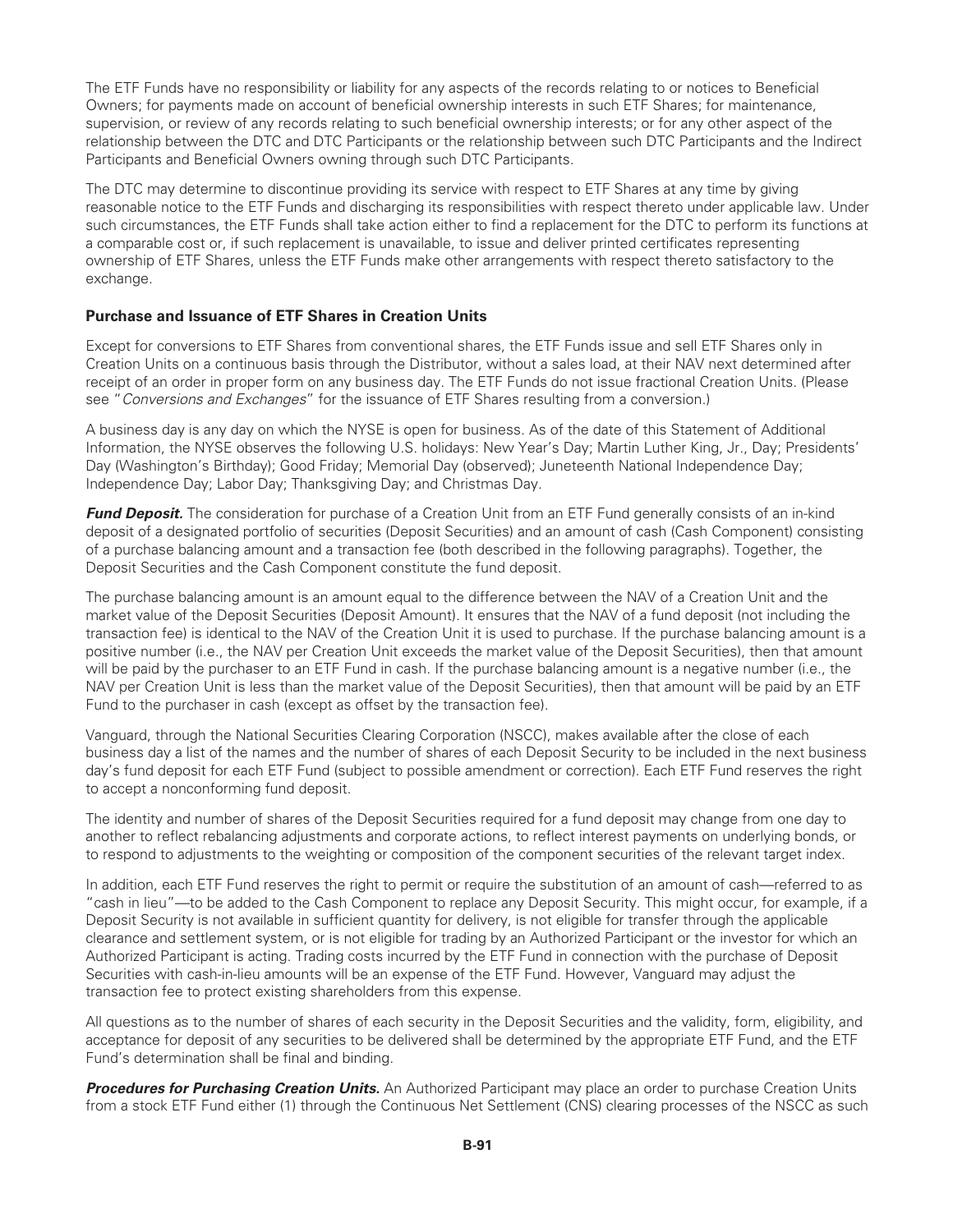processes have been enhanced to effect purchases of Creation Units, such processes being referred to herein as the Clearing Process, or (2) outside the Clearing Process. To purchase through the Clearing Process, an Authorized Participant must be a member of the NSCC that is eligible to use the CNS system. Purchases of Creation Units cleared through the Clearing Process will be subject to a lower transaction fee than those cleared outside the Clearing Process.

For all ETF Funds, to initiate a purchase order for a Creation Unit (either through the Clearing Process or outside the Clearing Process for stock ETF Funds), an Authorized Participant must submit an order in proper form to the Distributor and such order must be received by the Distributor prior to the closing time of regular trading on the NYSE (Closing Time) (ordinarily 4 p.m., Eastern time) to receive that day's NAV. The date on which an order to purchase (or redeem) Creation Units is placed is referred to as the transmittal date. Authorized Participants must transmit orders using a transmission method acceptable to the Distributor pursuant to procedures set forth in the Participant Agreement.

Purchase orders effected outside the Clearing Process are likely to require transmittal by the Authorized Participant earlier on the transmittal date than orders effected using the Clearing Process. Those persons placing orders outside the Clearing Process should ascertain the deadlines applicable to the DTC and the Federal Reserve Bank wire system by contacting the operations department of the broker or depository institution effectuating such transfer of Deposit Securities and Cash Component.

Neither the Trust, the ETF Funds, the Distributor, nor any affiliated party will be liable to an investor who is unable to submit a purchase order by Closing Time, even if the problem is the responsibility of one of those parties (e.g., the Distributor's phone or email systems were not operating properly).

If you are not an Authorized Participant, you must place your purchase order in an acceptable form with an Authorized Participant. The Authorized Participant may request that you make certain representations or enter into agreements with respect to the order (e.g., to provide for payments of cash when required).

# *Placement of Purchase Orders for Vanguard U.S. Sector ETFs and Vanguard Mega Cap ETFs*

#### *Purchase Orders Using the Clearing Process*

For purchase orders placed through the Clearing Process, the Participant Agreement authorizes the Distributor to transmit through the transfer agent or index receipt agent to the NSCC, on behalf of an Authorized Participant, such trade instructions as are necessary to effect the Authorized Participant's purchase order. Pursuant to such trade instructions to the NSCC, the Authorized Participant agrees to deliver the requisite Deposit Securities and the Cash Component to the appropriate ETF Fund, together with such additional information as may be required by the Distributor.

An order to purchase Creation Units through the Clearing Process is deemed received on the transmittal date if (1) such order is received by the ETF Fund's designated agent before Closing Time on such transmittal date and (2) all other procedures set forth in the Participant Agreement are properly followed. Such order will be effected based on the NAV of the ETF Fund next determined on that day. An order to purchase Creation Units through the Clearing Process made in proper form but received after Closing Time on the transmittal date will be deemed received on the next business day immediately following the transmittal date and will be effected at the NAV next determined on that day. The Deposit Securities and the Cash Component will be transferred by the second NSCC business day following the date on which the purchase request is deemed received.

#### *Purchase Orders Outside the Clearing Process*

An Authorized Participant that wishes to place an order to purchase Creation Units outside the Clearing Process must state that it is not using the Clearing Process and that the purchase instead will be effected through a transfer of securities and cash directly through the DTC. An order to purchase Creation Units outside the Clearing Process is deemed received by the ETF Fund's designated agent on the transmittal date if (1) such order is received by the Distributor before Closing Time on such transmittal date and (2) all other procedures set forth in the Participant Agreement are properly followed.

If a fund deposit is incomplete on the second business day after the trade date (the trade date, known as "T," is the date on which the trade actually takes place; two business days after the trade date is known as "T+2") because of the failed delivery of one or more of the Deposit Securities, an ETF Fund shall be entitled to cancel the purchase order. Alternatively, the ETF Fund may issue Creation Units in reliance on the Authorized Participant's undertaking to deliver the missing Deposit Securities at a later date. Such undertaking shall be secured by the delivery and maintenance of cash collateral in an amount determined by the ETF Fund in accordance with the terms of the Participant Agreement.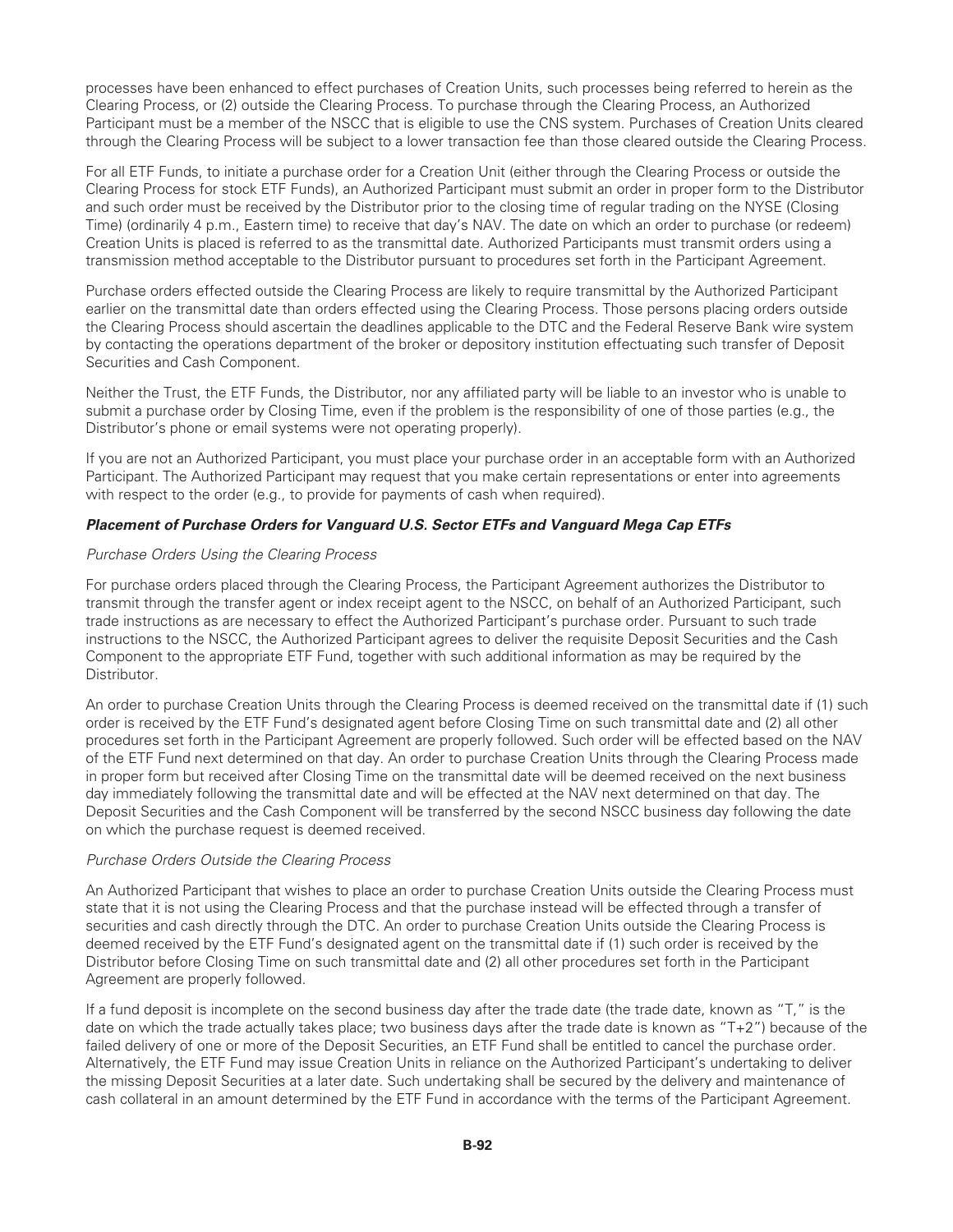**Placement of Purchase Orders for Vanguard Extended Duration Treasury ETF.** An Authorized Participant must deliver the cash and government securities portion of a fund deposit through the Federal Reserve's Fedwire System and the corporate securities portion of a fund deposit through the DTC. If a fund deposit is incomplete on the second business day after the trade date (the trade date, known as "T," is the date on which the trade actually takes place; two business days after the trade date is known as "T+2") because of the failed delivery of one or more of the Deposit Securities, the ETF Fund shall be entitled to cancel the purchase order.

The ETF Fund may issue Creation Units in reliance on the Authorized Participant's undertaking to deliver the missing Deposit Securities at a later date. Such undertaking shall be secured by the delivery and maintenance of cash collateral in an amount determined by the Fund in accordance with the terms of the Participant Agreement.

*Rejection of Purchase Orders.* Each ETF Fund reserves the absolute right to reject a purchase order. By way of example, and not limitation, an ETF Fund will reject a purchase order if:

- The order is not in proper form.
- The Deposit Securities delivered are not the same (in name or amount) as the published basket.
- Acceptance of the Deposit Securities would have certain adverse tax consequences to the ETF Fund.
- Acceptance of the fund deposit would, in the opinion of counsel, be unlawful.
- Acceptance of the fund deposit would otherwise, at the discretion of the ETF Fund or Vanguard, have an adverse effect on the Fund or any of its shareholders.
- Circumstances outside the control of the ETF Fund, the Trust, the transfer agent, the custodian, the Distributor, and Vanguard make it for all practical purposes impossible to process the order. Examples include, but are not limited to, natural disasters, public service disruptions, or utility problems such as fires, floods, extreme weather conditions, and power outages resulting in telephone, telecopy, and computer failures; market conditions or activities causing trading halts; systems failures involving computer or other information systems affecting the aforementioned parties as well as the DTC, the NSCC, the Federal Reserve, or any other participant in the purchase process; and similar extraordinary events.

If the purchase order is rejected, the Distributor shall notify the Authorized Participant that submitted the order. The ETF Funds, the Trust, the transfer agent, the custodian, the Distributor, and Vanguard are under no duty, however, to give notification of any defects or irregularities in the delivery of a fund deposit, nor shall any of them incur any liability for the failure to give any such notification.

*Transaction Fee on Purchases of Creation Units.* Each ETF Fund may impose a transaction fee (payable to the Fund) to compensate the ETF Fund for costs associated with the issuance of Creation Units. The amount of the fee, which may be changed by each ETF Fund from time to time at its sole discretion, is made available daily to Authorized Participants, market makers, and other interested parties through Vanguard's proprietary portal system. For all ETF Funds except Vanguard Extended Duration Treasury Index Fund, an additional charge may be imposed for purchases of Creation Units effected outside the Clearing Process. When an ETF Fund permits (or requires) a purchaser to substitute cash in lieu of depositing one or more Deposit Securities, the purchaser may be assessed an additional charge on the cash-in-lieu portion of the investment. The amount of this charge will be disclosed to investors before they place their orders. The amount will be determined by the ETF Fund at its sole discretion. The maximum transaction fee on purchases of Creation Units, including any additional charges as described, shall be 2% of the value of the Creation Units.

Each ETF Fund reserves the right to not impose a transaction fee or to vary the amount of the transaction fee imposed, up to the maximum amount listed above. To the extent a creation transaction fee is not charged or does not cover the costs associated with the issuance of the Creation Units, certain costs may be borne by the ETF Fund.

### **Redemption of ETF Shares in Creation Units**

To be eligible to place a redemption order, you must be an Authorized Participant. Investors that are not Authorized Participants must make appropriate arrangements with an Authorized Participant in order to redeem a Creation Unit.

ETF Shares may be redeemed only in Creation Units. Investors should expect to incur brokerage and other transaction costs in connection with assembling a sufficient number of ETF Shares to constitute a redeemable Creation Unit. There can be no assurance, however, that there will be sufficient liquidity in the public trading market at any time to permit assembly of a Creation Unit. Redemption requests received on a business day in good order will receive the NAV next determined after the request is made.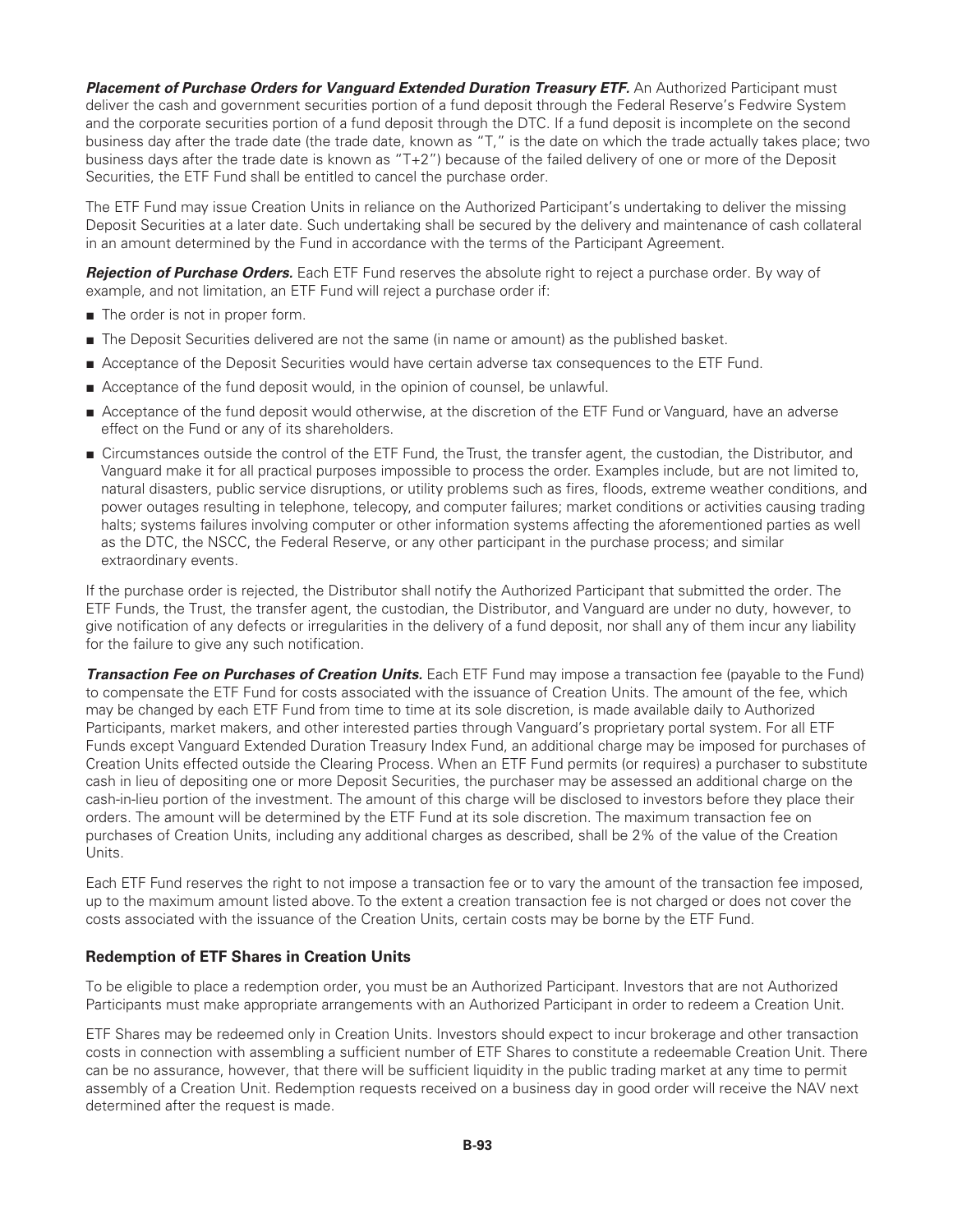Unless cash redemptions are available or specified for an ETF Fund, an investor tendering a Creation Unit generally will receive redemption proceeds consisting of (1) a basket of Redemption Securities; plus (2) a redemption balancing amount in cash equal to the difference between (x) the NAV of the Creation Unit being redeemed, as next determined after receipt of a request in proper form, and (y) the value of the Redemption Securities; less (3) a transaction fee. If the Redemption Securities have a value greater than the NAV of a Creation Unit, the redeeming investor will pay the redemption balancing amount in cash to the ETF Fund, rather than receive such amount from the Fund.

Vanguard, through the NSCC, makes available after the close of each business day a list of the names and the number of shares of each Redemption Security to be included in the next business day's redemption basket for each ETF Fund (subject to possible amendment or correction). The basket of Redemption Securities provided to an investor redeeming a Creation Unit may not be identical to the basket of Deposit Securities required of an investor purchasing a Creation Unit. An ETF Fund may provide a redeeming investor with a basket of Redemption Securities that differs from the composition of the redemption basket published through the NSCC.

Each ETF Fund reserves the right to deliver cash in lieu of any Redemption Security for the same reason it might accept cash in lieu of a Deposit Security, as previously discussed, or if the ETF Fund could not lawfully deliver the security or could not do so without first registering such security under federal or state law.

Neither the Trust, the ETF Funds, the Distributor, nor any affiliated party will be liable to an investor who is unable to submit a redemption order by Closing Time, even if the problem is the responsibility of one of those parties (e.g., the Distributor's phone or email systems were not operating properly).

*Transaction Fee on Redemptions of Creation Units.* Each ETF Fund may impose a transaction fee (payable to the Fund) to compensate the ETF Fund for costs associated with the redemption of Creation Units. The amount of the fee, which may be changed by each ETF Fund from time to time at its sole discretion, is made available daily to Authorized Participants, market makers, and other interested parties through Vanguard's proprietary portal system. For all ETF Funds except Vanguard Extended Duration Treasury Index Fund, an additional charge may be imposed for redemptions of Creation Units effected outside the Clearing Process. When an ETF Fund permits (or requires) a redeeming investor to receive cash in lieu of one or more Redemption Securities, each ETF Fund may assess an additional variable charge on the cash portion of the redemption. The amount will vary as determined by the ETF Fund at its sole discretion and is made available daily to Authorized Participants, market makers, and other interested parties through Vanguard's proprietary portal system. The maximum transaction fee, including any variable charges, on redemptions of Creation Units shall be 2% of the value of the Creation Units.

Each ETF Fund reserves the right to not impose a transaction fee or to vary the amount of the transaction fee imposed, up to the maximum amount listed above. To the extent a redemption transaction fee is not charged or does not cover the costs associated with the redemption of the Creation Units, certain costs may be borne by the ETF Fund.

### *Placement of Redemption Orders for Vanguard U.S. Sector ETFs and Vanguard Mega Cap ETFs*

### *Redemption Orders Using the Clearing Process*

An Authorized Participant may place an order to redeem Creation Units of a stock ETF Fund either (1) through the CNS clearing processes of the NSCC as such processes have been enhanced to effect redemptions of Creation Units, such processes being referred to herein as the Clearing Process, or (2) outside the Clearing Process. To redeem through the Clearing Process, an Authorized Participant must be a member of the NSCC that is eligible to use the CNS system. Redemptions of Creation Units cleared through the Clearing Process will be subject to a lower transaction fee than those cleared outside the Clearing Process.

An order to redeem Creation Units through the Clearing Process is deemed received on the transmittal date if (1) such order is received by the ETF Fund's designated agent before Closing Time on such transmittal date and (2) all other procedures set forth in the Participant Agreement are properly followed. Such order will be effected based on the NAV of an ETF Fund next determined on that day. An order to redeem Creation Units through the Clearing Process made in proper form but received by an ETF Fund after Closing Time on the transmittal date will be deemed received on the next business day immediately following the transmittal date and will be effected at the NAV next determined on that day. The Redemption Securities and the Cash Redemption Amount will be transferred by the second NSCC business day following the date on which the redemption request is deemed received.

### *Redemption Orders Outside the Clearing Process*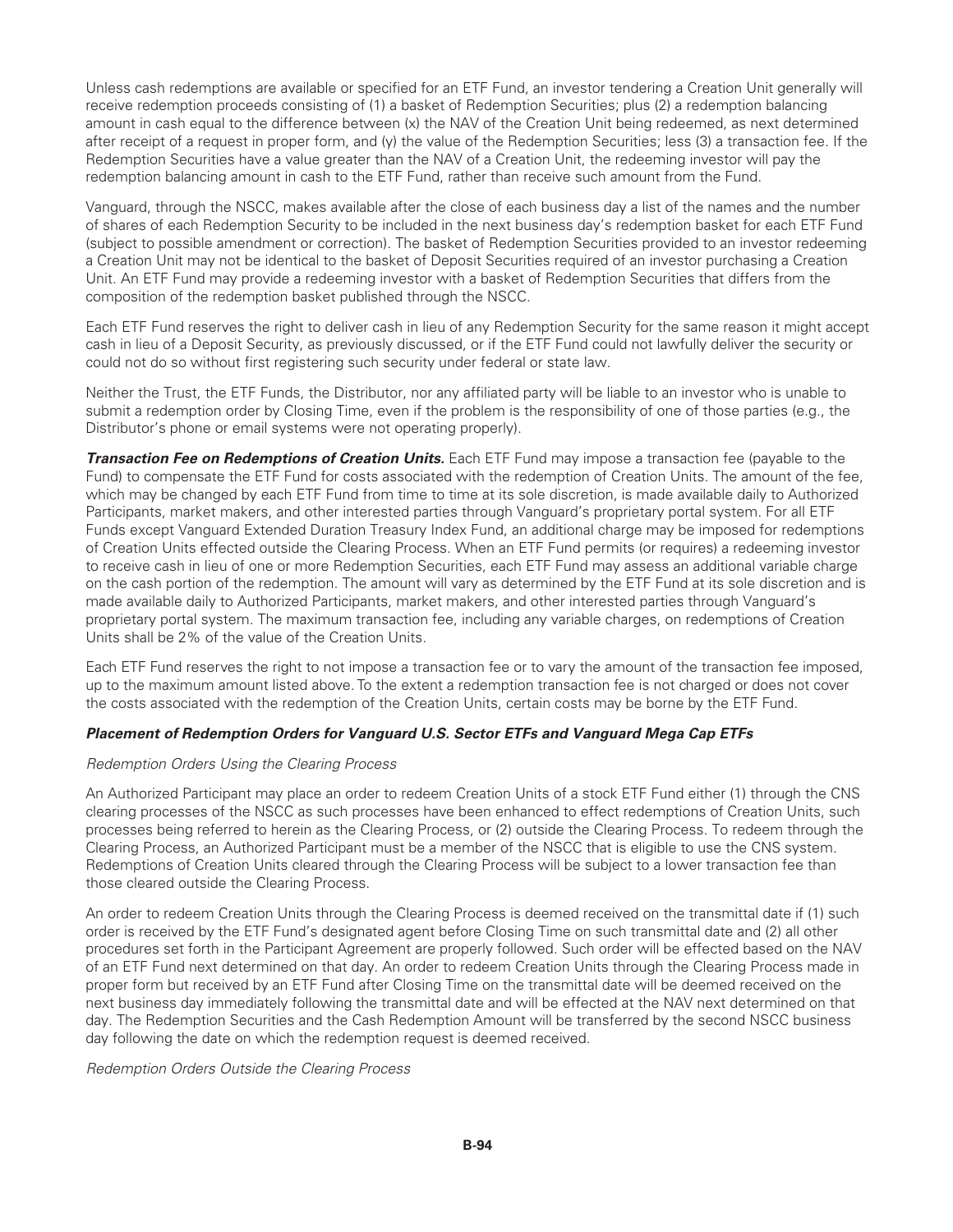An Authorized Participant that wishes to place an order to redeem a Creation Unit outside the Clearing Process must state that it is not using the Clearing Process and that redemption instead will be effected through a transfer of ETF Shares directly through the DTC. An order to redeem a Creation Unit of an ETF Fund outside the Clearing Process is deemed received on the transmittal date if (1) such order is received by the ETF Fund's designated agent before Closing Time on such transmittal date and (2) all other procedures set forth in the Participant Agreement are properly followed.

If a redemption order in proper form is submitted to the transfer agent by an Authorized Participant prior to Closing Time on the transmittal date, then the value of the Redemption Securities and the Cash Redemption Amount will be determined by the ETF Fund on such transmittal date.

After the transfer agent has deemed an order for redemption outside the Clearing Process received, the transfer agent will initiate procedures to transfer the Redemption Securities and the Cash Redemption Amount to the Authorized Participant on behalf of the redeeming Beneficial Owner by the second business day following the transmittal date on which such redemption order is deemed received by the transfer agent.

If on T+2 an Authorized Participant has failed to deliver all of the Vanguard ETF Shares it is seeking to redeem, the ETF Fund shall be entitled to cancel the redemption order. Alternatively, the ETF Fund may deliver to the Authorized Participant the full complement of Redemption Securities and cash in reliance on the Authorized Participant's undertaking to deliver the missing ETF Shares at a later date. Such undertaking shall be secured by the Authorized Participant's delivery and maintenance of cash collateral in accordance with collateral procedures that are part of the Participant Agreement. In all cases the ETF Fund shall be entitled to charge the Authorized Participant for any costs (including investment losses, attorney's fees, and interest) incurred by the ETF Fund as a result of the late delivery or failure to deliver.

Each ETF Fund reserves the right, at its sole discretion, to require or permit a redeeming investor to receive the redemption proceeds in cash. In such cases, the investor would receive a cash payment equal to the NAV of its ETF Shares based on the NAV of those shares next determined after the redemption request is received in proper form (minus a transaction fee, including a charge for cash redemptions, as previously discussed).

If an Authorized Participant, or a redeeming investor acting through an Authorized Participant, is subject to a legal restriction with respect to a particular security included in the basket of Redemption Securities, such investor may be paid an equivalent amount of cash in lieu of the security. In addition, each ETF Fund reserves the right to redeem Creation Units partially for cash to the extent that the Fund could not lawfully deliver one or more Redemption Securities or could not do so without first registering such securities under federal or state law.

**Placement of Redemption Orders for Vanguard Extended Duration Treasury ETF.** To initiate a redemption order for a Creation Unit, an Authorized Participant must submit such order in proper form to the Distributor before Closing Time in order to receive that day's NAV. Authorized Participants must transmit orders using a transmission method acceptable to the Distributor pursuant to procedures set forth in the Participant Agreement.

If on the settlement date (typically T+2) an Authorized Participant has failed to deliver all of the Vanguard ETF Shares it is seeking to redeem, the ETF Fund shall be entitled to cancel the redemption order. Alternatively, the ETF Fund may deliver to the Authorized Participant the full complement of Redemption Securities and cash in reliance on the Authorized Participant's undertaking to deliver the missing ETF Shares at a later date. Such undertaking shall be secured by the Authorized Participant's delivery and maintenance of cash collateral in accordance with collateral procedures that are part of the Participant Agreement. In all cases the ETF Fund shall be entitled to charge the Authorized Participant for any costs (including investment losses, attorney's fees, and interest) incurred by the ETF Fund as a result of the late delivery or failure to deliver.

If an Authorized Participant, or a redeeming investor acting through an Authorized Participant, is subject to a legal restriction with respect to a particular security included in the basket of Redemption Securities, such investor may be paid an equivalent amount of cash in lieu of the security. In addition, each ETF Fund reserves the right to redeem Creation Units partially for cash to the extent that the Fund could not lawfully deliver one or more Redemption Securities or could not do so without first registering such securities under federal or state law.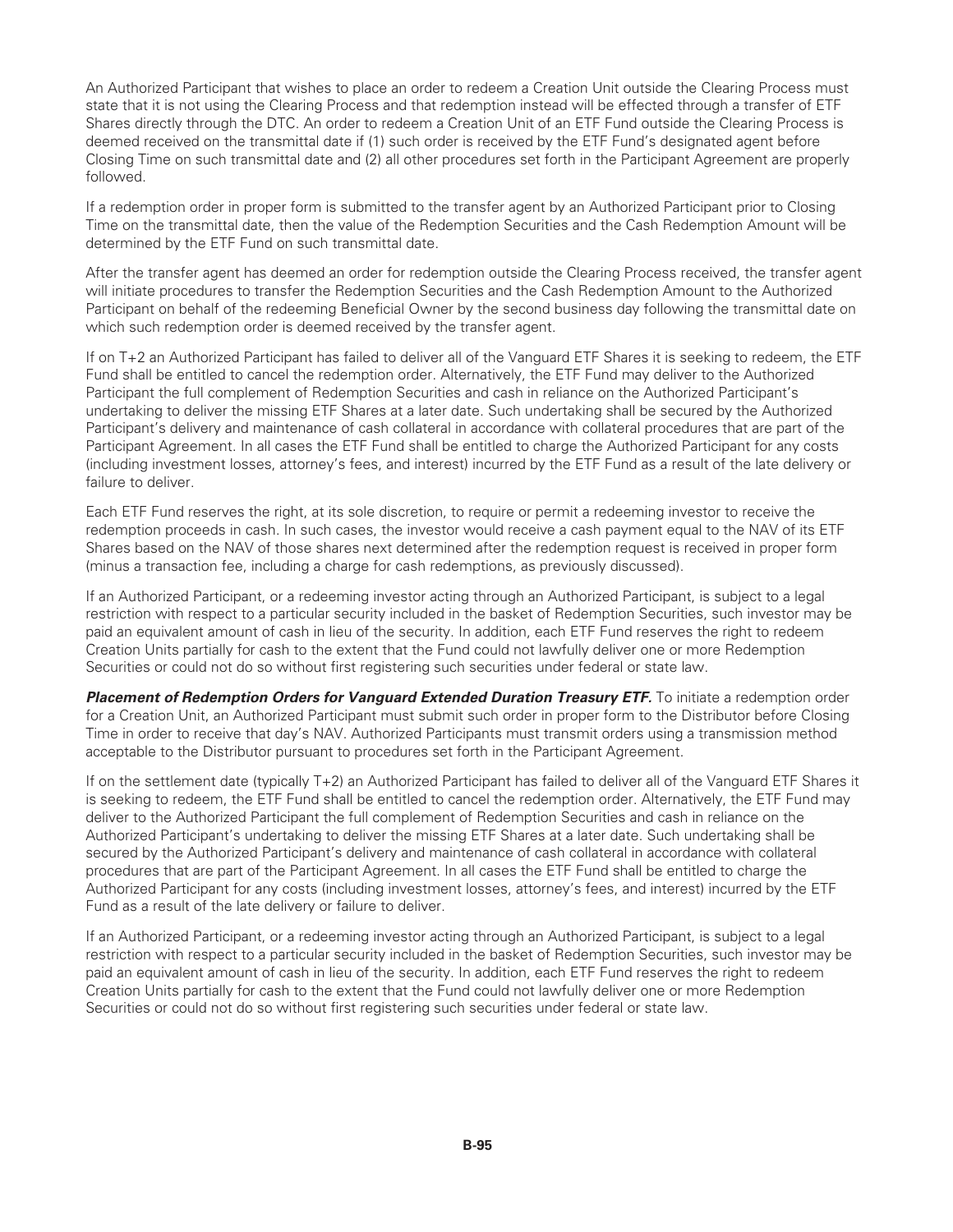**Suspension of Redemption Rights.** The right of redemption may be suspended or the date of payment postponed with respect to an ETF Fund (1) for any period during which the NYSE or listing exchange is closed (other than customary weekend and holiday closings), (2) for any period during which trading on the NYSE or listing exchange is suspended or restricted, (3) for any period during which an emergency exists as a result of which disposal of the Fund's portfolio securities or determination of its NAV is not reasonably practicable, or (4) in such other circumstances as the SEC permits.

# **Precautionary Notes**

**A precautionary note to ETF investors:** The DTC or its nominee will be the registered owner of all outstanding ETF Shares. Your ownership of ETF Shares will be shown on the records of the DTC and the DTC Participant broker through which you hold the shares. Vanguard will not have any record of your ownership. Your account information will be maintained by your broker, which will provide you with account statements, confirmations of your purchases and sales of ETF Shares, and tax information. Your broker also will be responsible for distributing income and capital gains distributions and for ensuring that you receive shareholder reports and other communications from the fund whose ETF Shares you own. You will receive other services (e.g., dividend reinvestment and average cost information) only if your broker offers these services.

You should also be aware that investments in ETF Shares may be subject to certain risks relating to having large shareholders. To the extent that a large number of the Fund's ETF Shares are held by a large shareholder (e.g., an institutional investor, an investment advisor or an affiliate of an investment advisor, an authorized participant, a lead market maker, or another entity), a large redemption by such a shareholder could result in an increase in the ETF's expense ratio, cause the ETF to incur higher transaction costs, cause the ETF to fail to comply with applicable listing standards of the listing exchange upon which it is listed, lead to the realization of taxable capital gains, or cause the remaining shareholders to receive distributions representing a disproportionate share of the ETF's ordinary income and long-term capital gains. In addition, transactions by large shareholders may account for a large percentage of the trading volume on an exchange and may, therefore, have a material upward or downward effect on the market price of the ETF Shares.

**A precautionary note to purchasers of Creation Units:** You should be aware of certain legal risks unique to investors purchasing Creation Units directly from the issuing fund.

Because new ETF Shares may be issued on an ongoing basis, a "distribution" of ETF Shares could be occurring at any time. Certain activities that you perform as a dealer could, depending on the circumstances, result in your being deemed a participant in the distribution in a manner that could render you a statutory underwriter and subject you to the prospectus delivery and liability provisions of the Securities Act of 1933 (the 1933 Act). For example, you could be deemed a statutory underwriter if you purchase Creation Units from the issuing fund, break them down into the constituent ETF Shares, and sell those shares directly to customers or if you choose to couple the creation of a supply of new ETF Shares with an active selling effort involving solicitation of secondary market demand for ETF Shares. Whether a person is an underwriter depends upon all of the facts and circumstances pertaining to that person's activities, and the examples mentioned here should not be considered a complete description of all the activities that could cause you to be deemed an underwriter.

Dealers who are not "underwriters" but are participating in a distribution (as opposed to engaging in ordinary secondary-market transactions), and thus dealing with ETF Shares as part of an "unsold allotment" within the meaning of Section 4(3)(C) of the 1933 Act, will be unable to take advantage of the prospectus delivery exemption provided by Section 4(3) of the 1933 Act.

**A precautionary note to shareholders redeeming Creation Units**: An Authorized Participant that is not a "qualified institutional buyer" as defined in Rule 144A under the 1933 Act will not be able to receive, as part of the redemption basket, restricted securities eligible for resale under Rule 144A.

**A precautionary note to investment companies:** Vanguard ETF Shares are issued by registered investment companies, and therefore the acquisition of such shares by other investment companies is subject to the restrictions of Section 12(d)(1) of the Investment Company Act of 1940. Vanguard has obtained SEC exemptive orders that allow registered investment companies to invest in the issuing funds beyond the limits of Section 12(d)(1), subject to certain terms and conditions, including the requirement to enter into a participation agreement with Vanguard. In connection with the recent adoption of new Rule 12d1-4 under the Investment Company Act of 1940, the orders will be rescinded on January 19, 2022, and a fund's investments in Vanguard ETF Shares beyond the limits of Section 12(d)(1) will be subject to the conditions of Rule 12d1-4, as described under the heading *"Other Investment Companies."*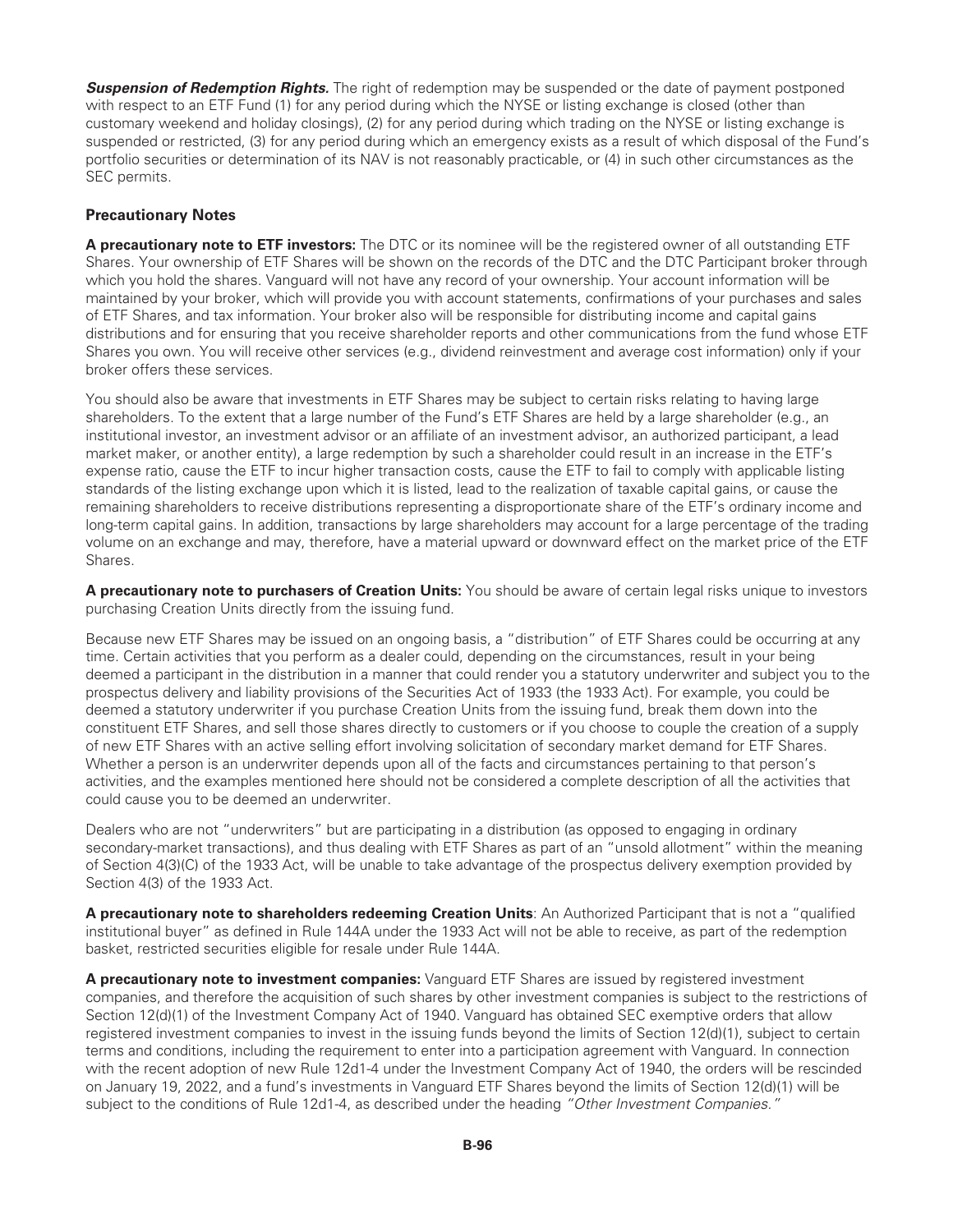# **ETF Shares: Foreign Market Information**

The security settlement cycles and local market holiday schedules in foreign markets, as well as unscheduled foreign market closings, may result in the delivery of redemption proceeds (either in kind or in cash) more than seven days after receipt of a redemption request in proper form. Below are the dates of regular holidays affecting the relevant markets in which the ETF Funds invest and the dates on which, if a redemption request is submitted, the settlement period in a given market will exceed seven days. The proclamation of new holidays, the treatment by market participants of certain days as "informal holidays," the elimination of existing holidays, or changes in local securities delivery practices could affect the information set forth herein at some time in the future.

| <b>Country</b>                     | <b>JAN</b>   | <b>FEB</b>           | <b>MAR</b> | <b>APR</b>         | <b>MAY</b>       | <b>JUN</b> | <b>JUL</b>      | <b>AUG</b>     | <b>SEP</b>   | <b>OCT</b>          | <b>NOV</b>     | <b>DEC</b>        |
|------------------------------------|--------------|----------------------|------------|--------------------|------------------|------------|-----------------|----------------|--------------|---------------------|----------------|-------------------|
| Albania                            | $\mathbf{1}$ |                      | 15, 22     | 5                  | 3, 13            |            | 20              |                | 6            |                     | 29             | 8, 27             |
| Argentina                          | $\mathbf{1}$ | 15, 16               | 24         | 1, 2               | 24, 25           | 21         | 9               | 16             |              | 8, 11               | 22             | 8                 |
| Australia                          | 1,26         |                      | 1, 8       | 2, 5, 6,<br>25, 26 | 3, 31            | 7, 14      |                 | 2, 11          | 27           | 4,23                | $\overline{2}$ | 24, 27,<br>28, 31 |
| Austria                            | 1, 6         |                      |            | 2, 5               | 13, 24           | 3          |                 |                |              | 26                  | $\mathbf{1}$   | 8, 24,<br>31      |
| Bahrain**                          | $\mathbf{1}$ |                      |            |                    |                  |            |                 |                |              |                     |                |                   |
| Bangladesh**                       |              | 21                   | 17, 29     | 14                 | 10, 13,<br>26    |            | 1,<br>$20 - 22$ | 15, 19,<br>30  |              | 19                  |                | 16                |
| Belgium                            | $\mathbf{1}$ |                      |            | 2, 5               | 13, 14           |            | 21              |                |              |                     | 1, 11          | 24, 31            |
| Benin                              | $\mathbf{1}$ |                      |            | 5                  | 10, 13,<br>24    |            | 20              |                |              | 19                  | 1, 15          |                   |
| Bermuda                            | $\mathbf{1}$ |                      |            | $\overline{2}$     | 28               | 21         | 29, 30          |                | 6            |                     | 11             | 27, 28            |
| Bosnia and<br>Herzegovina, Fed. of | $\mathbf{1}$ |                      |            |                    |                  |            |                 |                |              |                     |                |                   |
| Botswana                           | $\mathbf{1}$ |                      |            | 2, 5               | 13               |            | 1, 19,<br>20    |                | 30           | $\mathbf{1}$        |                | 27                |
| <b>Brazil</b>                      | 1, 25        | 15-17                |            | 2, 21              |                  | 3          | 9               |                | 7            | 12                  | 2, 15          |                   |
| <b>Bulgaria</b>                    | $\mathbf{1}$ |                      | 3          | 2, 5,<br>30        | 3, 4, 6,<br>24   |            |                 |                | 6, 22        |                     |                | 24, 27,<br>28     |
| Burkina Faso                       | $\mathbf{1}$ |                      |            | 5                  | 10, 13,<br>24    |            | 20              |                |              | 19                  | 1, 15          |                   |
|                                    |              |                      |            |                    |                  |            |                 |                |              |                     |                | 24, 27,           |
| Canada                             | 1, 4         | 15                   |            | 2                  | 24               | 24         | $\overline{1}$  | 2              | 6            | 11                  | 11             | 28                |
| China                              | $\mathbf{1}$ | 11, 12,<br>$15-17$   |            | 5                  | $3-5$            | 14         |                 |                | 20, 21       | $1, 4-7$            |                |                   |
| China Connect - Bond<br>Connect    | $\mathbf{1}$ | 11, 12,<br>$15 - 17$ |            | 5                  | $3-5$            | 14         |                 |                | 20, 21       | $1, 4-7$            |                |                   |
| China Connect - Stock<br>Connect   | $\mathbf{1}$ | 11, 12,<br>$15 - 17$ |            | 1, 2, 5,<br>6      | $3-5,$<br>18, 19 | 14, 30     | $\mathbf{1}$    |                | 17,<br>20-22 | $1, 4-7,$<br>13, 14 |                | 24, 27            |
| Colombia                           | 1, 11        |                      | 22         | 1, 2               | 17               | 7, 14      | 5, 20           | 16             |              | 18                  | 1, 15          | 8, 24,<br>31      |
| Costa Rica                         | $\mathbf{1}$ |                      |            | 1, 2               | 3                |            | 26              | 2              | 13           |                     | 29             |                   |
| Croatia                            | 1, 6         |                      |            | 2, 5               |                  | 3, 22      |                 | 5              |              |                     | 1,18           | 24, 31            |
| Cyprus                             | 1, 6         |                      | 15, 25     | 1, 2, 5,<br>30     | 3, 4             | 21         |                 |                |              | 1,28                |                | 24                |
| Czech Republic                     | $\mathbf{1}$ |                      |            | 2, 5               |                  |            | 5, 6            |                | 28           | 28                  | 17             | 24, 31            |
|                                    |              |                      |            | 1, 2, 5,           | 13, 14,          |            |                 |                |              |                     |                |                   |
| Denmark                            | $\mathbf{1}$ |                      |            | 30                 | 24               |            |                 |                |              |                     |                | 24, 31            |
| Egypt**                            | 7, 25        |                      |            | 25                 | 2, 3,<br>12, 13  | 30         | 1,<br>19-22     | $\overline{9}$ |              | 6, 18               |                |                   |
| Estonia                            | 1            | 24                   |            | 2, 5               | 13               | 23, 24     |                 | 20             |              |                     |                | 24, 31            |
| Eswatini                           | $\mathbf{1}$ |                      |            | 2, 5,<br>19, 26    | 13               |            | 22              |                | 6            |                     |                |                   |
| Finland                            | 1, 6         |                      |            | 2, 5               | 13               | 25         |                 |                |              |                     |                | 6, 24,<br>31      |

*Regular Holidays.* The calendar year 2021 local market holidays are as follows: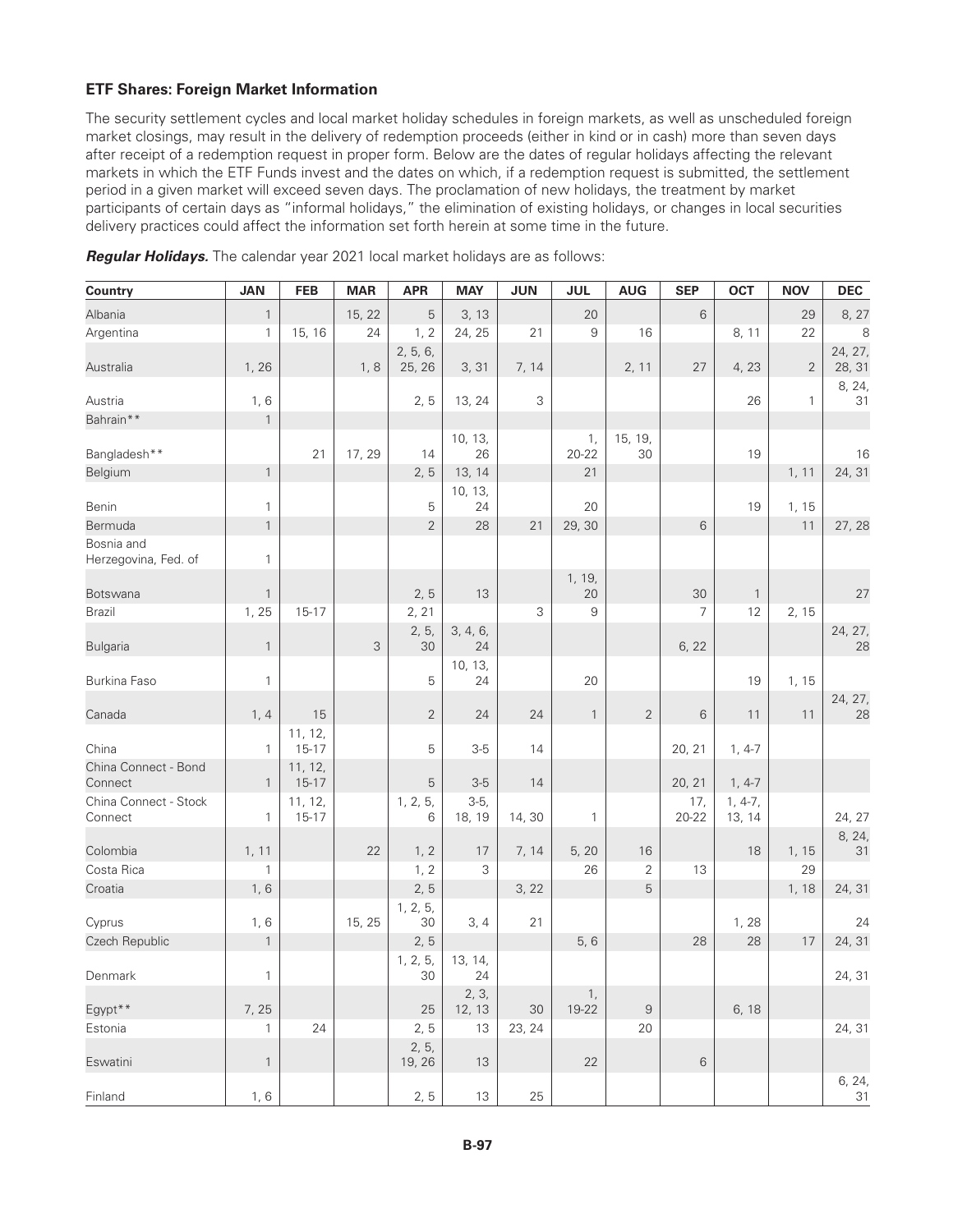| <b>Country</b>       | <b>JAN</b>                | <b>FEB</b>   | <b>MAR</b>   | <b>APR</b>       | <b>MAY</b>           | <b>JUN</b>       | <b>JUL</b>   | <b>AUG</b>     | <b>SEP</b>                                           | <b>OCT</b> | <b>NOV</b>     | <b>DEC</b>    |
|----------------------|---------------------------|--------------|--------------|------------------|----------------------|------------------|--------------|----------------|------------------------------------------------------|------------|----------------|---------------|
| France               | $\mathbf{1}$              |              |              | 2, 5             |                      |                  |              |                |                                                      |            |                | 24, 31        |
|                      | 1, 4, 7,                  |              |              |                  | 3, 10,               |                  |              |                |                                                      |            |                |               |
| Georgia, Republic of | 19                        |              | 3, 8         | 9,30             | 12, 26               |                  |              | 30             |                                                      | 14         | 23             |               |
| Germany              | $\mathbf{1}$              |              |              |                  |                      |                  |              |                |                                                      |            |                | 3,            |
| Ghana                | 1, 7                      |              | 8            | 2, 5             | 3, 13                |                  | 20           | $\overline{4}$ | 21                                                   |            |                | 27-28         |
| Greece               | 1, 6                      |              | 15, 25       | 2, 5,<br>30      | 3                    | 21               |              |                |                                                      | 28         |                | 24            |
| Guinea-Bissau        | $\mathbf{1}$              |              |              | 5                | 10, 13,<br>24        |                  | 20           |                |                                                      | 19         | 1, 15          |               |
|                      |                           | 11, 12,      |              |                  |                      |                  |              |                |                                                      |            |                | 24, 27,       |
| Hong Kong            | $\mathbf{1}$              | 15           |              | 2, 5, 6          | 19                   | 14               | $\mathbf{1}$ |                | 22                                                   | 1, 14      |                | 31            |
| Hungary              | 1                         |              | 15           | 2, 5             | 24                   |                  |              | 20             |                                                      |            | $\mathbf{1}$   | 24, 31        |
| Iceland              | $\mathbf{1}$              |              |              | 1, 2, 5,<br>22   | 13, 24               | 17               |              | $\sqrt{2}$     |                                                      |            |                | 24, 31        |
|                      |                           |              |              | 1, 2,<br>13, 14, |                      |                  |              |                |                                                      |            |                |               |
| India                | 26                        | 19           | 11, 29       | 21               | 13, 26               |                  | 21           | 16, 19         | 10                                                   | 15, 19     | 4, 5,<br>19    |               |
|                      |                           |              |              |                  | $12 - 14,$           |                  |              |                |                                                      |            |                |               |
|                      |                           |              |              |                  | $17-19,$             |                  |              |                |                                                      |            |                | 24, 27,       |
| Indonesia            | $\mathbf{1}$              | 12           | 11, 12       | $\overline{2}$   | 26                   | $\mathbf{1}$     | 20           | 10, 17         |                                                      | 19         |                | 31<br>24, 27, |
| Ireland              | $\mathbf{1}$              |              | 17           | 2, 5             | 3                    | $\overline{7}$   |              | $\overline{2}$ |                                                      | 25         |                | 28, 31        |
|                      |                           |              | 28,          | 1, 2,            |                      |                  |              |                | 6, 7, 8,<br>15, 16,<br>20, 21,<br>22, 23,<br>26, 27, |            |                |               |
| Israel**             |                           |              | 29-31        | 14, 15           | 16, 17               |                  | 18           |                | 28                                                   |            |                |               |
| Italy                | $\mathbf{1}$              |              |              | 2, 5             |                      |                  |              |                |                                                      |            |                | 24, 31        |
| Ivory Coast          | $\mathbf{1}$              |              |              | $\mathbf 5$      | 10, 13,<br>24        |                  | 20           |                |                                                      | 19         | 1, 15          |               |
| Japan                | 1, 11                     | 11, 23       |              | 29               | $3-5$                |                  | 22, 23       | $\,9$          | 20, 23                                               |            | 3, 23          | 31            |
| Jordan <sup>**</sup> | $\mathbf{1}$              |              |              |                  | 12, 13,<br>25        |                  | 19-22        | $\overline{9}$ |                                                      | 18         |                |               |
| Kazakhstan           |                           |              | 8,<br>22-24  |                  | 3, 7,<br>$10$        |                  | 6, 21        | 30             |                                                      |            |                | 1, 16,<br>17  |
| Kenya                | 1, 4, 7<br>$\mathbf{1}$   |              |              | 2, 5             |                      | $\mathbf{1}$     |              |                |                                                      | 11, 20     |                | 13, 27        |
| Korea, Republic of   | $\mathbf{1}$              | 11, 12       | $\mathbf{1}$ |                  | 5, 19                |                  |              |                | $20 - 22$                                            |            |                |               |
| Kuwait**             | $\ensuremath{\mathsf{3}}$ |              |              |                  |                      |                  |              |                |                                                      |            |                |               |
|                      |                           |              |              |                  | 3, 4,                |                  |              |                |                                                      |            |                |               |
| Latvia               | 1                         |              |              | 2, 5             | 13                   | 23-25            |              |                |                                                      |            | 18, 19         | 24, 31        |
| Lithuania            | $\mathbf{1}$              | 16           | 11           | 2, 5             | $13$                 | 24               | $\,6$        |                |                                                      |            | 1, 2           | 24, 31        |
| Luxembourg           | 1                         |              |              | 2, 5             |                      |                  |              |                |                                                      |            |                | 24, 31        |
| Malawi               | 1, 15                     |              | 3            | 2, 5             | 3, 13,<br>14         |                  | 6            |                |                                                      | 15         |                | 27            |
| Malaysia             | 1,28                      | 1, 11,<br>12 |              | 29               | $12 - 14,$<br>26, 31 | 7                | 20           | 10, 31         | 16                                                   | 19         | $\overline{4}$ |               |
| Mali                 | $\mathbf{1}$              |              |              | $\mathbf 5$      | 10, 13,<br>24        |                  | 20           |                |                                                      | 19         | 1, 15          |               |
| Mauritius            | 1, 28                     | 1, 12        | 11, 12       | 13               | 14                   |                  |              |                |                                                      |            | 1, 2, 4        |               |
| Mexico               | $\mathbf{1}$              | $\mathbf{1}$ | 15           | 1, 2             |                      |                  |              |                | 16                                                   |            | 2, 15          |               |
| Morocco              | 1, 11                     |              |              |                  | 14                   |                  | 21,30        | 20             |                                                      | 20         | 18             |               |
|                      |                           |              |              | 2, 5,            | 4, 13,               |                  |              |                |                                                      |            |                | 10, 16,       |
| Namibia              | $\mathbf{1}$              |              | 22           | 27               | 25                   | 16               |              | 9,26           | 24                                                   |            |                | 27            |
| Netherlands          | 1                         |              |              | 2, 5             |                      |                  |              |                |                                                      |            |                | 24, 31        |
| New Zealand          | 1, 4                      | $\,8\,$      |              | 2, 5,<br>26      |                      | $\boldsymbol{7}$ |              |                |                                                      | 25         |                | 27, 28        |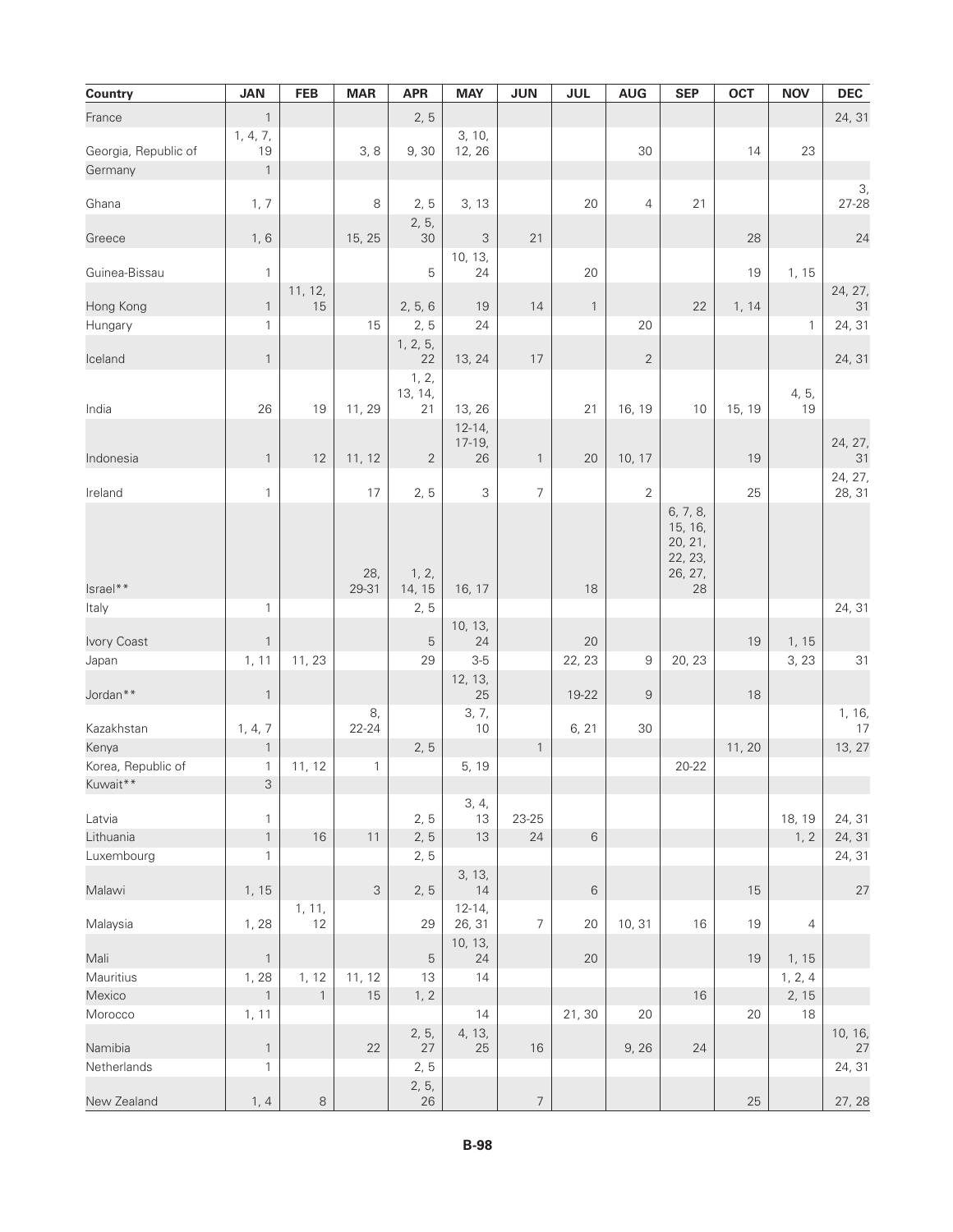| Country                         | <b>JAN</b>        | <b>FEB</b> | <b>MAR</b>   | <b>APR</b>                       | <b>MAY</b>    | <b>JUN</b>  | <b>JUL</b> | <b>AUG</b> | <b>SEP</b> | <b>OCT</b> | <b>NOV</b>     | <b>DEC</b>            |
|---------------------------------|-------------------|------------|--------------|----------------------------------|---------------|-------------|------------|------------|------------|------------|----------------|-----------------------|
|                                 |                   |            |              |                                  | 10, 13,       |             |            |            |            |            |                |                       |
| Niger                           | $\mathbf{1}$      |            |              | 5                                | 24            |             | 20         |            |            | 19         | 1, 15          |                       |
| Nigeria                         | $\mathbf{1}$      |            |              | 2, 5                             | 13, 14        |             | 20, 21     |            |            | 1,18       |                | 27                    |
| Norway                          | $\mathbf{1}$      |            | 31           | 1, 2, 5                          | 13, 17,<br>24 |             |            |            |            |            |                | 24, 31                |
|                                 |                   |            |              |                                  |               |             | 1, 20,     |            |            |            |                |                       |
| Pakistan                        | $\mathbf{1}$      | 5          | 23           | 12                               | 13, 14        |             | 21         | 18, 19     |            | 19         |                |                       |
|                                 |                   |            |              |                                  |               |             |            |            |            |            | $3-5,$         |                       |
| Panama<br>Peru                  | $\mathbf{1}$<br>1 | $15 - 17$  | 31           | $\overline{c}$<br>$\overline{2}$ |               | 29          | 28, 29     | 30         |            | 8          | 10, 29<br>1    | $\boldsymbol{8}$<br>8 |
|                                 |                   |            |              |                                  |               |             |            |            |            |            | 1, 2,          | 8, 24,                |
| Philippines                     | $\mathbf{1}$      | 12, 25     |              | 1, 2, 9                          |               |             |            | 30         |            |            | 30             | 30, 31                |
| Poland                          | 1, 6              |            |              | 2, 5                             | 3             | $\mathsf 3$ |            |            |            |            | 1, 11          | 24, 31                |
| Portugal                        | $\mathbf{1}$      |            |              | 2, 5                             |               |             |            |            |            |            |                | 24, 31                |
| Qatar**                         |                   | 9          | 7            |                                  | 13            |             | 20-22      |            |            |            |                |                       |
| Romania                         | $\mathbf{1}$      |            |              | 30                               | 3             | 1, 21       |            |            |            |            | 30             | $\mathbf{1}$          |
|                                 | $1, 4-8,$         |            |              |                                  |               |             |            |            |            |            |                |                       |
| Russia                          | 7                 | 22-23      | $\,8\,$      |                                  | 3, 10         | 14          |            |            |            |            | $4 - 5$        | 31                    |
| Saudi Arabia**                  |                   |            |              |                                  | $12 - 13$     |             | 19-22      |            | 23         |            |                |                       |
|                                 |                   |            |              |                                  | 10, 13,       |             |            |            |            |            |                |                       |
| Senegal                         | $\mathbf{1}$      |            |              | 5                                | 24            |             | 20         |            |            | 19         | 1, 15          |                       |
| Serbia                          | 1, 7, 8           |            |              |                                  |               |             |            |            |            |            |                |                       |
| Singapore                       | 1                 | 11, 12     |              | $\overline{2}$                   | 13, 26        |             | 20         | 9          |            |            | $\overline{4}$ | 24, 31                |
| Slovak Republic                 | 1, 6              |            |              |                                  |               |             |            |            |            |            |                |                       |
| Slovenia                        | $\mathbf{1}$      | 8          |              | 2, 5,<br>27                      |               | 25          |            |            |            |            | 1              | 24, 31                |
|                                 |                   |            |              | 2, 5,                            |               |             |            |            |            |            |                |                       |
| South Africa                    | $\mathbf{1}$      |            | 22           | 27                               |               | 16          |            | 9          | 24         |            |                | 16, 27                |
| Spain                           | $\mathbf{1}$      |            |              | 2, 5                             |               |             |            |            |            |            |                | 24, 31                |
|                                 |                   |            |              | 2, 13,                           |               |             |            |            |            |            |                |                       |
|                                 | 1, 14,            |            |              | 14, 26,                          | 14, 26,       |             |            |            |            |            |                |                       |
| Sri Lanka                       | $28\,$            | 4,26       | 11           | 30                               | 27            | 24          | 21, 23     |            | 20         | 19, 20     | 4, 18          | 24                    |
| Srpska, Republic of             | 1, 6, 7           |            |              |                                  |               |             |            |            |            |            |                |                       |
| Sweden                          | 1, 5, 6           |            |              | 1, 2, 5,<br>30                   | 12, 13        | 25          |            |            |            |            | 5              | 24, 31                |
| Switzerland                     | 1                 |            |              | 2, 5                             | 13, 24        |             |            |            |            |            |                | 24, 31                |
|                                 |                   | $10-12,$   |              | 2, 5,                            |               |             |            |            |            |            |                |                       |
| Taiwan                          | $\mathbf{1}$      | 15, 16     | $\mathbf{1}$ | 30                               |               | 14          |            |            | 20, 21     | $11$       |                | 31                    |
|                                 |                   |            |              | 6,                               | 3, 4,         |             |            |            |            |            |                | 6, 10,                |
| Thailand                        | $\mathbf{1}$      | 26         |              | $13 - 15$                        | 26            | 3           | 26, 28     | 12         |            | 13, 25     |                | 31                    |
|                                 | $\mathbf{1}$      |            |              |                                  | 10, 13,       |             |            |            |            |            |                |                       |
| Togo                            |                   |            |              | 5                                | 24<br>11, 12, |             | 20         |            |            | 19         | 1, 15          |                       |
| Tunisia                         | 1, 14             |            |              | 9                                | 13            |             | 20, 21     | 10, 13     |            | 15, 19     |                |                       |
|                                 |                   |            |              |                                  | 12, 13,       |             | 15, 19,    |            |            |            |                |                       |
| Turkey                          | $\mathbf{1}$      |            |              | 23                               | 14, 19        |             | 20-23      | 30         |            | 28, 29     |                |                       |
| Uganda                          | 1, 26             | 16         | 8            | 2, 5                             |               | 3, 9        |            |            |            |            |                |                       |
|                                 |                   |            |              |                                  | 3, 4,         |             |            |            |            |            |                |                       |
| Ukraine                         | 1, 7, 8           |            | 8            |                                  | 10            | 21, 28      |            | 23, 24     |            | 14         |                | 27                    |
| United Arab Emirates -          |                   |            |              |                                  |               |             |            |            |            |            |                |                       |
| ADX**<br>United Arab Emirates - |                   |            |              |                                  | 13            |             | 19-21      | 9          |            | 18         |                | 1, 2                  |
| DFM**                           |                   |            |              |                                  | 13            |             | 19-21      | 9          |            | 18         |                | 1, 2                  |
| United Arab Emirates -          |                   |            |              |                                  |               |             |            |            |            |            |                |                       |
| $DIFC**$                        |                   |            |              |                                  | 13            |             | 19-21      | 9          |            | 18         |                | 1, 2                  |
|                                 |                   |            |              |                                  |               |             |            |            |            |            |                | 24, 27,               |
| United Kingdom                  | $\mathbf{1}$      |            |              | 2, 5                             | 3, 31         |             |            | 30         |            |            |                | 28, 31                |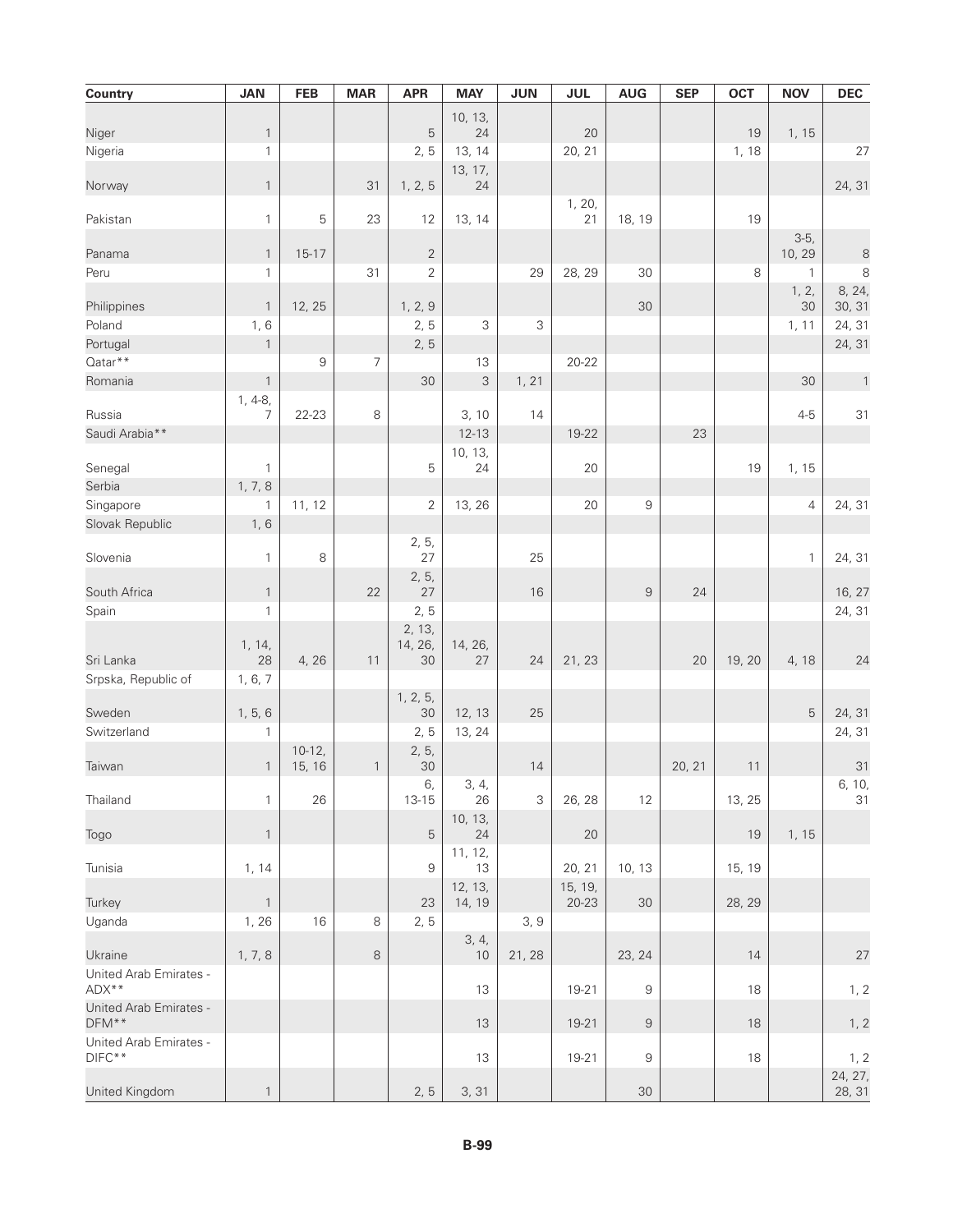| <b>Country</b>       | <b>JAN</b> | <b>FEB</b> | <b>MAR</b> | <b>APR</b> | <b>MAY</b> | <b>JUN</b> | <b>JUL</b> | <b>AUG</b> | <b>SEP</b> | <b>OCT</b> | <b>NOV</b>     | <b>DEC</b> |
|----------------------|------------|------------|------------|------------|------------|------------|------------|------------|------------|------------|----------------|------------|
|                      |            |            |            |            |            |            |            |            |            |            | 11, 25,        |            |
| <b>United States</b> | , 18       | 15         |            | $\Omega$   | 31         |            | 5          |            | 6          | 11         | 26             | 24         |
|                      |            |            |            | 1, 2,      |            |            |            |            |            |            |                |            |
| Uruguay              | 1,6        | 15, 16     |            | 19         | 17         |            |            | 25         |            | 11         | $\overline{2}$ |            |
|                      |            | $10-12$ ,  |            |            |            |            |            |            |            |            |                |            |
| Vietnam              |            | 15, 16     |            | 21, 30     | 3          |            |            |            | 2, 3       |            |                |            |
| Zambia               |            |            | 8, 12      | 2, 5       | 25         |            | 5, 6       | っ          |            | 18, 25     |                |            |
| Zimbabwe             |            |            |            | 2, 5       | 25         |            |            | 9, 10      |            |            |                | 22         |

\*\* Market is closed every Friday

**Argentina**

*Redemption.* A redemption request submitted on the following dates in the following foreign markets in calendar year 2021 will result in a settlement period that exceeds seven calendar days.

| <b>Redemption Date</b>          | <b>Redemption Settlement Date</b> | <b>Settlement Period</b> |
|---------------------------------|-----------------------------------|--------------------------|
| No settlement cycles $(>=):T+7$ |                                   |                          |
| Australia                       |                                   |                          |
| <b>Redemption Date</b>          | <b>Redemption Settlement Date</b> | <b>Settlement Period</b> |
| No settlement cycles (>=): T+7  |                                   |                          |
| Austria                         |                                   |                          |
| <b>Redemption Date</b>          | <b>Redemption Settlement Date</b> | <b>Settlement Period</b> |
| No settlement cycles (>=): T+7  |                                   |                          |
| <b>Bahrain</b>                  |                                   |                          |
| <b>Redemption Date</b>          | <b>Redemption Settlement Date</b> | <b>Settlement Period</b> |
| 07/18/2021                      | 07/25/2021                        | $T+7$                    |
| 07/19/2021                      | 07/26/2021                        | $T+7$                    |
| <b>Bangladesh</b>               |                                   |                          |
| <b>Redemption Date</b>          | <b>Redemption Settlement Date</b> | <b>Settlement Period</b> |
| No settlement cycles $(>=):T+7$ |                                   |                          |
| Belgium                         |                                   |                          |
| <b>Redemption Date</b>          | <b>Redemption Settlement Date</b> | <b>Settlement Period</b> |
| No settlement cycles (>=): T+7  |                                   |                          |
| Bermuda                         |                                   |                          |
| <b>Redemption Date</b>          | <b>Redemption Settlement Date</b> | <b>Settlement Period</b> |
| No settlement cycles $(>=):T+7$ |                                   |                          |
| <b>Botswana</b>                 |                                   |                          |
| <b>Redemption Date</b>          | <b>Redemption Settlement Date</b> | <b>Settlement Period</b> |
| 03/29/2021                      | 04/06/2021                        | $T+8$                    |
| 03/30/2021                      | 04/07/2021                        | $T+8$                    |
| 03/31/2021                      | 04/08/2021                        | $T + 8$                  |
| 04/01/2021                      | 04/09/2021                        | $T + 8$                  |
| 05/07/2021                      | 05/14/2021                        | $T+7$                    |
| 05/10/2021                      | 05/17/2021                        | $T+7$                    |
| 05/11/2021                      | 05/18/2021                        | $T+7$                    |
| 05/12/2021                      | 05/19/2021                        | $T+7$                    |
| 06/25/2021                      | 07/02/2021                        | $T+7$                    |
| 06/28/2021                      | 07/05/2021                        | $T+7$                    |
| 06/29/2021                      | 07/06/2021                        | $T+7$                    |
| 06/30/2021                      | 07/07/2021                        | $T+7$                    |
| 07/13/2021                      | 07/21/2021                        | $T+8$                    |
| 07/14/2021                      | 07/22/2021                        | $T+8$                    |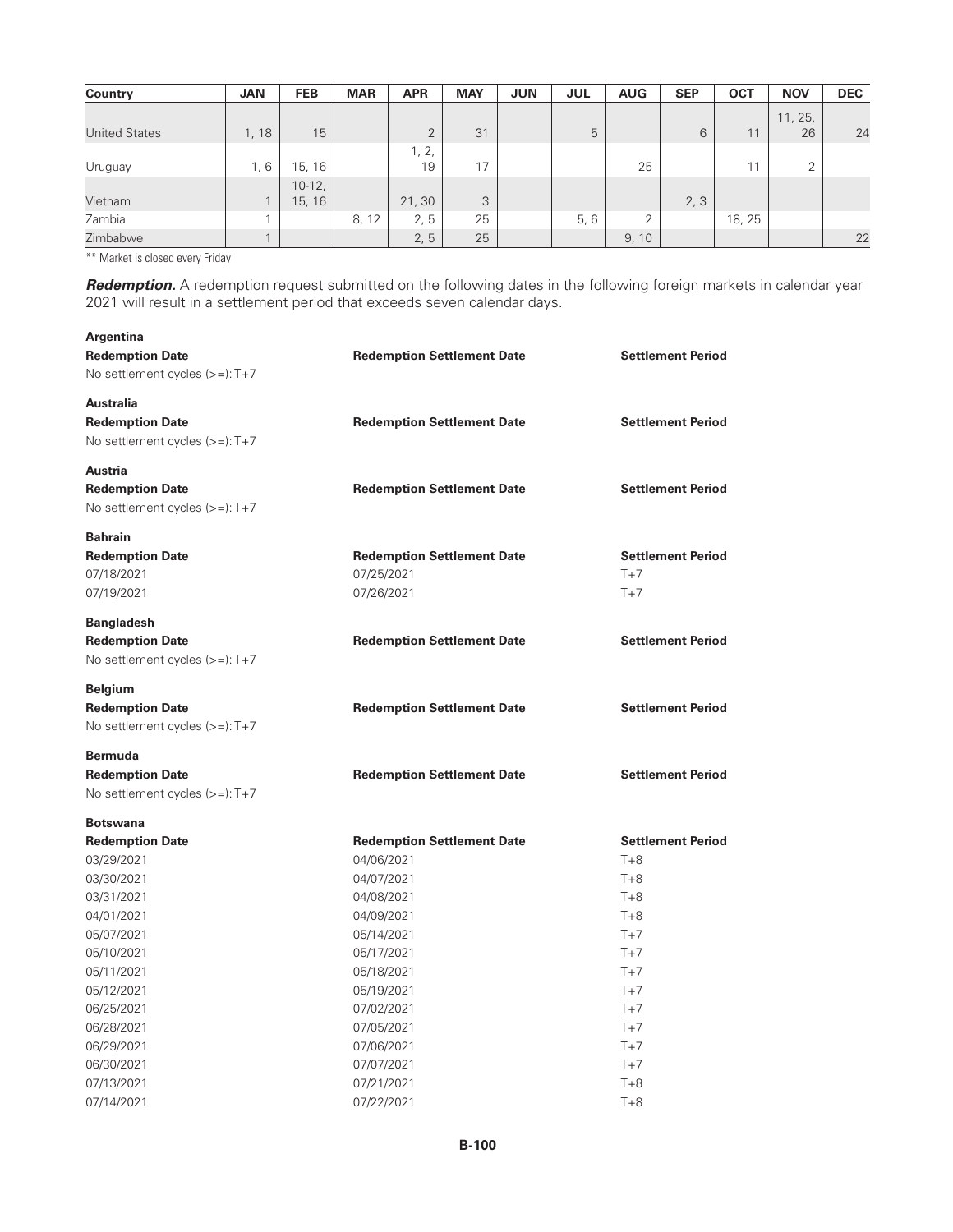| <b>Redemption Date</b><br><b>Redemption Settlement Date</b><br><b>Settlement Period</b><br>$T + 8$<br>07/15/2021<br>07/23/2021<br>$T + 10$<br>07/16/2021<br>07/26/2021<br>09/24/2021<br>$T + 10$<br>10/04/2021<br>09/27/2021<br>10/05/2021<br>$T + 8$<br>09/28/2021<br>10/06/2021<br>$T+8$<br>09/29/2021<br>10/07/2021<br>$T+8$<br>12/21/2021<br>12/28/2021<br>$T+7$<br>12/22/2021<br>$T+7$<br>12/29/2021<br>12/23/2021<br>12/30/2021<br>$T+7$<br>$T+7$<br>12/24/2021<br>12/31/2021<br><b>Brazil</b><br><b>Settlement Period</b><br><b>Redemption Date</b><br><b>Redemption Settlement Date</b><br>$T+7$<br>02/10/2021<br>02/17/2021<br>$T+7$<br>02/11/2021<br>02/18/2021<br>$T+7$<br>02/12/2021<br>02/19/2021<br><b>Bulgaria</b><br><b>Redemption Date</b><br><b>Settlement Period</b><br><b>Redemption Settlement Date</b><br>04/28/2021<br>05/05/2021<br>$T+7$<br>04/29/2021<br>05/07/2021<br>$T+8$<br>$T+7$<br>12/22/2021<br>12/29/2021<br>12/23/2021<br>$T+7$<br>12/30/2021<br>Canada<br><b>Settlement Period</b><br><b>Redemption Date</b><br><b>Redemption Settlement Date</b><br>No settlement cycles (>=): T+7<br><b>Chile</b><br><b>Redemption Date</b><br><b>Redemption Settlement Date</b><br><b>Settlement Period</b><br>No settlement cycles $(>=):T+7$<br><b>China A-Share</b><br><b>Settlement Period</b><br><b>Redemption Date</b><br><b>Redemption Settlement Date</b><br>No settlement cycles (>=): T+7<br><b>China B-Share</b><br><b>Settlement Period</b><br><b>Redemption Date</b><br><b>Redemption Settlement Date</b><br>02/18/2021<br>$T + 10$<br>02/08/2021<br>$T+10$<br>02/09/2021<br>02/19/2021<br>$T + 12$<br>02/10/2021<br>02/22/2021<br>04/28/2021<br>$T+8$<br>05/06/2021<br>04/29/2021<br>05/07/2021<br>T+8<br>04/30/2021<br>05/10/2021<br>$T + 10$<br>09/15/2021<br>09/22/2021<br>$T+7$<br>09/16/2021<br>09/23/2021<br>$T+7$<br>09/17/2021<br>09/24/2021<br>$T+7$<br>09/28/2021<br>10/08/2021<br>$T+10$<br>09/29/2021<br>10/11/2021<br>$T + 12$<br>09/30/2021<br>$T + 12$<br>10/12/2021<br><b>China Connect</b><br><b>Redemption Date</b><br><b>Redemption Settlement Date</b><br><b>Settlement Period</b><br>No settlement cycles (>=): T+7 | <b>Botswana</b> |  |
|-------------------------------------------------------------------------------------------------------------------------------------------------------------------------------------------------------------------------------------------------------------------------------------------------------------------------------------------------------------------------------------------------------------------------------------------------------------------------------------------------------------------------------------------------------------------------------------------------------------------------------------------------------------------------------------------------------------------------------------------------------------------------------------------------------------------------------------------------------------------------------------------------------------------------------------------------------------------------------------------------------------------------------------------------------------------------------------------------------------------------------------------------------------------------------------------------------------------------------------------------------------------------------------------------------------------------------------------------------------------------------------------------------------------------------------------------------------------------------------------------------------------------------------------------------------------------------------------------------------------------------------------------------------------------------------------------------------------------------------------------------------------------------------------------------------------------------------------------------------------------------------------------------------------------------------------------------------------------------------------------------------------------------------------------------------------------------------------------------------------------------------------------------------------------------|-----------------|--|
|                                                                                                                                                                                                                                                                                                                                                                                                                                                                                                                                                                                                                                                                                                                                                                                                                                                                                                                                                                                                                                                                                                                                                                                                                                                                                                                                                                                                                                                                                                                                                                                                                                                                                                                                                                                                                                                                                                                                                                                                                                                                                                                                                                               |                 |  |
|                                                                                                                                                                                                                                                                                                                                                                                                                                                                                                                                                                                                                                                                                                                                                                                                                                                                                                                                                                                                                                                                                                                                                                                                                                                                                                                                                                                                                                                                                                                                                                                                                                                                                                                                                                                                                                                                                                                                                                                                                                                                                                                                                                               |                 |  |
|                                                                                                                                                                                                                                                                                                                                                                                                                                                                                                                                                                                                                                                                                                                                                                                                                                                                                                                                                                                                                                                                                                                                                                                                                                                                                                                                                                                                                                                                                                                                                                                                                                                                                                                                                                                                                                                                                                                                                                                                                                                                                                                                                                               |                 |  |
|                                                                                                                                                                                                                                                                                                                                                                                                                                                                                                                                                                                                                                                                                                                                                                                                                                                                                                                                                                                                                                                                                                                                                                                                                                                                                                                                                                                                                                                                                                                                                                                                                                                                                                                                                                                                                                                                                                                                                                                                                                                                                                                                                                               |                 |  |
|                                                                                                                                                                                                                                                                                                                                                                                                                                                                                                                                                                                                                                                                                                                                                                                                                                                                                                                                                                                                                                                                                                                                                                                                                                                                                                                                                                                                                                                                                                                                                                                                                                                                                                                                                                                                                                                                                                                                                                                                                                                                                                                                                                               |                 |  |
|                                                                                                                                                                                                                                                                                                                                                                                                                                                                                                                                                                                                                                                                                                                                                                                                                                                                                                                                                                                                                                                                                                                                                                                                                                                                                                                                                                                                                                                                                                                                                                                                                                                                                                                                                                                                                                                                                                                                                                                                                                                                                                                                                                               |                 |  |
|                                                                                                                                                                                                                                                                                                                                                                                                                                                                                                                                                                                                                                                                                                                                                                                                                                                                                                                                                                                                                                                                                                                                                                                                                                                                                                                                                                                                                                                                                                                                                                                                                                                                                                                                                                                                                                                                                                                                                                                                                                                                                                                                                                               |                 |  |
|                                                                                                                                                                                                                                                                                                                                                                                                                                                                                                                                                                                                                                                                                                                                                                                                                                                                                                                                                                                                                                                                                                                                                                                                                                                                                                                                                                                                                                                                                                                                                                                                                                                                                                                                                                                                                                                                                                                                                                                                                                                                                                                                                                               |                 |  |
|                                                                                                                                                                                                                                                                                                                                                                                                                                                                                                                                                                                                                                                                                                                                                                                                                                                                                                                                                                                                                                                                                                                                                                                                                                                                                                                                                                                                                                                                                                                                                                                                                                                                                                                                                                                                                                                                                                                                                                                                                                                                                                                                                                               |                 |  |
|                                                                                                                                                                                                                                                                                                                                                                                                                                                                                                                                                                                                                                                                                                                                                                                                                                                                                                                                                                                                                                                                                                                                                                                                                                                                                                                                                                                                                                                                                                                                                                                                                                                                                                                                                                                                                                                                                                                                                                                                                                                                                                                                                                               |                 |  |
|                                                                                                                                                                                                                                                                                                                                                                                                                                                                                                                                                                                                                                                                                                                                                                                                                                                                                                                                                                                                                                                                                                                                                                                                                                                                                                                                                                                                                                                                                                                                                                                                                                                                                                                                                                                                                                                                                                                                                                                                                                                                                                                                                                               |                 |  |
|                                                                                                                                                                                                                                                                                                                                                                                                                                                                                                                                                                                                                                                                                                                                                                                                                                                                                                                                                                                                                                                                                                                                                                                                                                                                                                                                                                                                                                                                                                                                                                                                                                                                                                                                                                                                                                                                                                                                                                                                                                                                                                                                                                               |                 |  |
|                                                                                                                                                                                                                                                                                                                                                                                                                                                                                                                                                                                                                                                                                                                                                                                                                                                                                                                                                                                                                                                                                                                                                                                                                                                                                                                                                                                                                                                                                                                                                                                                                                                                                                                                                                                                                                                                                                                                                                                                                                                                                                                                                                               |                 |  |
|                                                                                                                                                                                                                                                                                                                                                                                                                                                                                                                                                                                                                                                                                                                                                                                                                                                                                                                                                                                                                                                                                                                                                                                                                                                                                                                                                                                                                                                                                                                                                                                                                                                                                                                                                                                                                                                                                                                                                                                                                                                                                                                                                                               |                 |  |
|                                                                                                                                                                                                                                                                                                                                                                                                                                                                                                                                                                                                                                                                                                                                                                                                                                                                                                                                                                                                                                                                                                                                                                                                                                                                                                                                                                                                                                                                                                                                                                                                                                                                                                                                                                                                                                                                                                                                                                                                                                                                                                                                                                               |                 |  |
|                                                                                                                                                                                                                                                                                                                                                                                                                                                                                                                                                                                                                                                                                                                                                                                                                                                                                                                                                                                                                                                                                                                                                                                                                                                                                                                                                                                                                                                                                                                                                                                                                                                                                                                                                                                                                                                                                                                                                                                                                                                                                                                                                                               |                 |  |
|                                                                                                                                                                                                                                                                                                                                                                                                                                                                                                                                                                                                                                                                                                                                                                                                                                                                                                                                                                                                                                                                                                                                                                                                                                                                                                                                                                                                                                                                                                                                                                                                                                                                                                                                                                                                                                                                                                                                                                                                                                                                                                                                                                               |                 |  |
|                                                                                                                                                                                                                                                                                                                                                                                                                                                                                                                                                                                                                                                                                                                                                                                                                                                                                                                                                                                                                                                                                                                                                                                                                                                                                                                                                                                                                                                                                                                                                                                                                                                                                                                                                                                                                                                                                                                                                                                                                                                                                                                                                                               |                 |  |
|                                                                                                                                                                                                                                                                                                                                                                                                                                                                                                                                                                                                                                                                                                                                                                                                                                                                                                                                                                                                                                                                                                                                                                                                                                                                                                                                                                                                                                                                                                                                                                                                                                                                                                                                                                                                                                                                                                                                                                                                                                                                                                                                                                               |                 |  |
|                                                                                                                                                                                                                                                                                                                                                                                                                                                                                                                                                                                                                                                                                                                                                                                                                                                                                                                                                                                                                                                                                                                                                                                                                                                                                                                                                                                                                                                                                                                                                                                                                                                                                                                                                                                                                                                                                                                                                                                                                                                                                                                                                                               |                 |  |
|                                                                                                                                                                                                                                                                                                                                                                                                                                                                                                                                                                                                                                                                                                                                                                                                                                                                                                                                                                                                                                                                                                                                                                                                                                                                                                                                                                                                                                                                                                                                                                                                                                                                                                                                                                                                                                                                                                                                                                                                                                                                                                                                                                               |                 |  |
|                                                                                                                                                                                                                                                                                                                                                                                                                                                                                                                                                                                                                                                                                                                                                                                                                                                                                                                                                                                                                                                                                                                                                                                                                                                                                                                                                                                                                                                                                                                                                                                                                                                                                                                                                                                                                                                                                                                                                                                                                                                                                                                                                                               |                 |  |
|                                                                                                                                                                                                                                                                                                                                                                                                                                                                                                                                                                                                                                                                                                                                                                                                                                                                                                                                                                                                                                                                                                                                                                                                                                                                                                                                                                                                                                                                                                                                                                                                                                                                                                                                                                                                                                                                                                                                                                                                                                                                                                                                                                               |                 |  |
|                                                                                                                                                                                                                                                                                                                                                                                                                                                                                                                                                                                                                                                                                                                                                                                                                                                                                                                                                                                                                                                                                                                                                                                                                                                                                                                                                                                                                                                                                                                                                                                                                                                                                                                                                                                                                                                                                                                                                                                                                                                                                                                                                                               |                 |  |
|                                                                                                                                                                                                                                                                                                                                                                                                                                                                                                                                                                                                                                                                                                                                                                                                                                                                                                                                                                                                                                                                                                                                                                                                                                                                                                                                                                                                                                                                                                                                                                                                                                                                                                                                                                                                                                                                                                                                                                                                                                                                                                                                                                               |                 |  |
|                                                                                                                                                                                                                                                                                                                                                                                                                                                                                                                                                                                                                                                                                                                                                                                                                                                                                                                                                                                                                                                                                                                                                                                                                                                                                                                                                                                                                                                                                                                                                                                                                                                                                                                                                                                                                                                                                                                                                                                                                                                                                                                                                                               |                 |  |
|                                                                                                                                                                                                                                                                                                                                                                                                                                                                                                                                                                                                                                                                                                                                                                                                                                                                                                                                                                                                                                                                                                                                                                                                                                                                                                                                                                                                                                                                                                                                                                                                                                                                                                                                                                                                                                                                                                                                                                                                                                                                                                                                                                               |                 |  |
|                                                                                                                                                                                                                                                                                                                                                                                                                                                                                                                                                                                                                                                                                                                                                                                                                                                                                                                                                                                                                                                                                                                                                                                                                                                                                                                                                                                                                                                                                                                                                                                                                                                                                                                                                                                                                                                                                                                                                                                                                                                                                                                                                                               |                 |  |
|                                                                                                                                                                                                                                                                                                                                                                                                                                                                                                                                                                                                                                                                                                                                                                                                                                                                                                                                                                                                                                                                                                                                                                                                                                                                                                                                                                                                                                                                                                                                                                                                                                                                                                                                                                                                                                                                                                                                                                                                                                                                                                                                                                               |                 |  |
|                                                                                                                                                                                                                                                                                                                                                                                                                                                                                                                                                                                                                                                                                                                                                                                                                                                                                                                                                                                                                                                                                                                                                                                                                                                                                                                                                                                                                                                                                                                                                                                                                                                                                                                                                                                                                                                                                                                                                                                                                                                                                                                                                                               |                 |  |
|                                                                                                                                                                                                                                                                                                                                                                                                                                                                                                                                                                                                                                                                                                                                                                                                                                                                                                                                                                                                                                                                                                                                                                                                                                                                                                                                                                                                                                                                                                                                                                                                                                                                                                                                                                                                                                                                                                                                                                                                                                                                                                                                                                               |                 |  |
|                                                                                                                                                                                                                                                                                                                                                                                                                                                                                                                                                                                                                                                                                                                                                                                                                                                                                                                                                                                                                                                                                                                                                                                                                                                                                                                                                                                                                                                                                                                                                                                                                                                                                                                                                                                                                                                                                                                                                                                                                                                                                                                                                                               |                 |  |
|                                                                                                                                                                                                                                                                                                                                                                                                                                                                                                                                                                                                                                                                                                                                                                                                                                                                                                                                                                                                                                                                                                                                                                                                                                                                                                                                                                                                                                                                                                                                                                                                                                                                                                                                                                                                                                                                                                                                                                                                                                                                                                                                                                               |                 |  |
|                                                                                                                                                                                                                                                                                                                                                                                                                                                                                                                                                                                                                                                                                                                                                                                                                                                                                                                                                                                                                                                                                                                                                                                                                                                                                                                                                                                                                                                                                                                                                                                                                                                                                                                                                                                                                                                                                                                                                                                                                                                                                                                                                                               |                 |  |
|                                                                                                                                                                                                                                                                                                                                                                                                                                                                                                                                                                                                                                                                                                                                                                                                                                                                                                                                                                                                                                                                                                                                                                                                                                                                                                                                                                                                                                                                                                                                                                                                                                                                                                                                                                                                                                                                                                                                                                                                                                                                                                                                                                               |                 |  |
|                                                                                                                                                                                                                                                                                                                                                                                                                                                                                                                                                                                                                                                                                                                                                                                                                                                                                                                                                                                                                                                                                                                                                                                                                                                                                                                                                                                                                                                                                                                                                                                                                                                                                                                                                                                                                                                                                                                                                                                                                                                                                                                                                                               |                 |  |
|                                                                                                                                                                                                                                                                                                                                                                                                                                                                                                                                                                                                                                                                                                                                                                                                                                                                                                                                                                                                                                                                                                                                                                                                                                                                                                                                                                                                                                                                                                                                                                                                                                                                                                                                                                                                                                                                                                                                                                                                                                                                                                                                                                               |                 |  |
|                                                                                                                                                                                                                                                                                                                                                                                                                                                                                                                                                                                                                                                                                                                                                                                                                                                                                                                                                                                                                                                                                                                                                                                                                                                                                                                                                                                                                                                                                                                                                                                                                                                                                                                                                                                                                                                                                                                                                                                                                                                                                                                                                                               |                 |  |
|                                                                                                                                                                                                                                                                                                                                                                                                                                                                                                                                                                                                                                                                                                                                                                                                                                                                                                                                                                                                                                                                                                                                                                                                                                                                                                                                                                                                                                                                                                                                                                                                                                                                                                                                                                                                                                                                                                                                                                                                                                                                                                                                                                               |                 |  |
|                                                                                                                                                                                                                                                                                                                                                                                                                                                                                                                                                                                                                                                                                                                                                                                                                                                                                                                                                                                                                                                                                                                                                                                                                                                                                                                                                                                                                                                                                                                                                                                                                                                                                                                                                                                                                                                                                                                                                                                                                                                                                                                                                                               |                 |  |
|                                                                                                                                                                                                                                                                                                                                                                                                                                                                                                                                                                                                                                                                                                                                                                                                                                                                                                                                                                                                                                                                                                                                                                                                                                                                                                                                                                                                                                                                                                                                                                                                                                                                                                                                                                                                                                                                                                                                                                                                                                                                                                                                                                               |                 |  |
|                                                                                                                                                                                                                                                                                                                                                                                                                                                                                                                                                                                                                                                                                                                                                                                                                                                                                                                                                                                                                                                                                                                                                                                                                                                                                                                                                                                                                                                                                                                                                                                                                                                                                                                                                                                                                                                                                                                                                                                                                                                                                                                                                                               |                 |  |
|                                                                                                                                                                                                                                                                                                                                                                                                                                                                                                                                                                                                                                                                                                                                                                                                                                                                                                                                                                                                                                                                                                                                                                                                                                                                                                                                                                                                                                                                                                                                                                                                                                                                                                                                                                                                                                                                                                                                                                                                                                                                                                                                                                               |                 |  |
|                                                                                                                                                                                                                                                                                                                                                                                                                                                                                                                                                                                                                                                                                                                                                                                                                                                                                                                                                                                                                                                                                                                                                                                                                                                                                                                                                                                                                                                                                                                                                                                                                                                                                                                                                                                                                                                                                                                                                                                                                                                                                                                                                                               |                 |  |
|                                                                                                                                                                                                                                                                                                                                                                                                                                                                                                                                                                                                                                                                                                                                                                                                                                                                                                                                                                                                                                                                                                                                                                                                                                                                                                                                                                                                                                                                                                                                                                                                                                                                                                                                                                                                                                                                                                                                                                                                                                                                                                                                                                               |                 |  |
|                                                                                                                                                                                                                                                                                                                                                                                                                                                                                                                                                                                                                                                                                                                                                                                                                                                                                                                                                                                                                                                                                                                                                                                                                                                                                                                                                                                                                                                                                                                                                                                                                                                                                                                                                                                                                                                                                                                                                                                                                                                                                                                                                                               |                 |  |
|                                                                                                                                                                                                                                                                                                                                                                                                                                                                                                                                                                                                                                                                                                                                                                                                                                                                                                                                                                                                                                                                                                                                                                                                                                                                                                                                                                                                                                                                                                                                                                                                                                                                                                                                                                                                                                                                                                                                                                                                                                                                                                                                                                               |                 |  |
|                                                                                                                                                                                                                                                                                                                                                                                                                                                                                                                                                                                                                                                                                                                                                                                                                                                                                                                                                                                                                                                                                                                                                                                                                                                                                                                                                                                                                                                                                                                                                                                                                                                                                                                                                                                                                                                                                                                                                                                                                                                                                                                                                                               |                 |  |
|                                                                                                                                                                                                                                                                                                                                                                                                                                                                                                                                                                                                                                                                                                                                                                                                                                                                                                                                                                                                                                                                                                                                                                                                                                                                                                                                                                                                                                                                                                                                                                                                                                                                                                                                                                                                                                                                                                                                                                                                                                                                                                                                                                               |                 |  |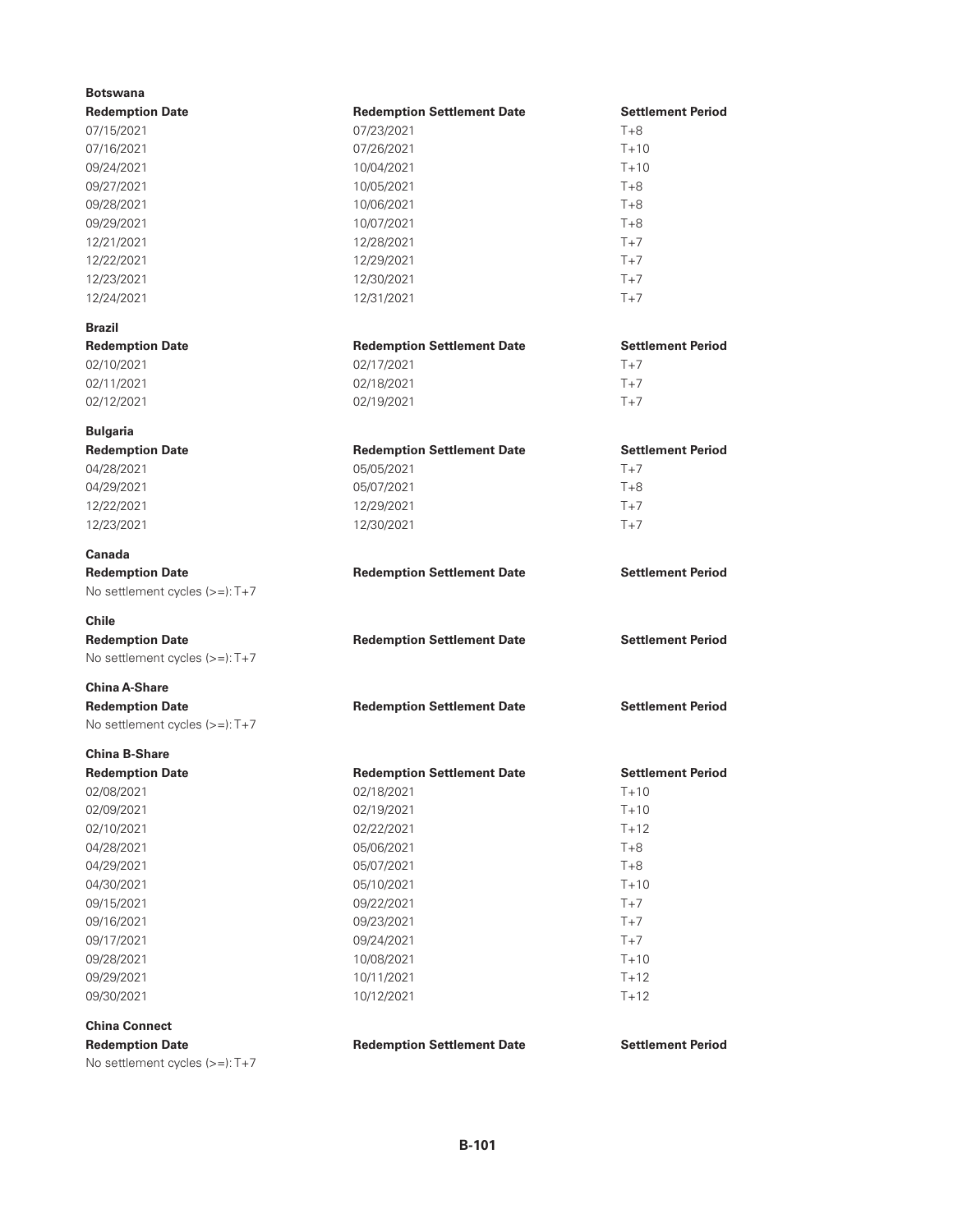| Colombia                          |                                   |                          |
|-----------------------------------|-----------------------------------|--------------------------|
| <b>Redemption Date</b>            | <b>Redemption Settlement Date</b> | <b>Settlement Period</b> |
| 03/29/2021                        | 04/05/2021                        | $T+7$                    |
| 03/30/2021                        | 04/06/2021                        | $T+7$                    |
| 03/31/2021                        | 04/07/2021                        | $T+7$                    |
|                                   |                                   |                          |
| <b>Costa Rica</b>                 |                                   |                          |
| <b>Redemption Date</b>            | <b>Redemption Settlement Date</b> | <b>Settlement Period</b> |
| No settlement cycles (>=): T+7    |                                   |                          |
|                                   |                                   |                          |
| Croatia                           |                                   |                          |
| <b>Redemption Date</b>            | <b>Redemption Settlement Date</b> | <b>Settlement Period</b> |
| No settlement cycles (>=): T+7    |                                   |                          |
| <b>Cyprus</b>                     |                                   |                          |
| <b>Redemption Date</b>            | <b>Redemption Settlement Date</b> | <b>Settlement Period</b> |
| 03/30/2021                        | 04/06/2021                        | $T+7$                    |
| 03/31/2021                        | 04/07/2021                        | $T+7$                    |
| 04/28/2021                        | 05/05/2021                        | $T+7$                    |
|                                   |                                   | $T+7$                    |
| 04/29/2021                        | 05/06/2021                        |                          |
| <b>Czech Republic</b>             |                                   |                          |
| <b>Redemption Date</b>            | <b>Redemption Settlement Date</b> | <b>Settlement Period</b> |
| No settlement cycles $(>=):T+7$   |                                   |                          |
|                                   |                                   |                          |
| <b>Denmark</b>                    |                                   |                          |
| <b>Redemption Date</b>            | <b>Redemption Settlement Date</b> | <b>Settlement Period</b> |
| 03/30/2021                        | 04/06/2021                        | $T+7$                    |
| 03/31/2021                        | 04/07/2021                        | $T+7$                    |
| Egypt                             |                                   |                          |
| <b>Redemption Date</b>            | <b>Redemption Settlement Date</b> | <b>Settlement Period</b> |
| 07/15/2021                        | 07/25/2021                        | $T + 10$                 |
| 07/18/2021                        | 07/26/2021                        | $T+8$                    |
|                                   |                                   |                          |
| <b>Estonia</b>                    |                                   |                          |
| <b>Redemption Date</b>            | <b>Redemption Settlement Date</b> | <b>Settlement Period</b> |
| No settlement cycles (>=): T+7    |                                   |                          |
| <b>Finland</b>                    |                                   |                          |
| <b>Redemption Date</b>            | <b>Redemption Settlement Date</b> | <b>Settlement Period</b> |
|                                   |                                   |                          |
| No settlement cycles (>=): T+7    |                                   |                          |
| <b>France</b>                     |                                   |                          |
| <b>Redemption Date</b>            | <b>Redemption Settlement Date</b> | <b>Settlement Period</b> |
| No settlement cycles (>=): T+7    |                                   |                          |
|                                   |                                   |                          |
| Germany<br><b>Redemption Date</b> |                                   |                          |
|                                   | <b>Redemption Settlement Date</b> | <b>Settlement Period</b> |
| No settlement cycles (>=): T+7    |                                   |                          |
| Ghana                             |                                   |                          |
| <b>Redemption Date</b>            | <b>Redemption Settlement Date</b> | <b>Settlement Period</b> |
| 03/30/2021                        | 04/06/2021                        | $T+7$                    |
| 03/31/2021                        | 04/07/2021                        | $T+7$                    |
| 04/01/2021                        | 04/08/2021                        | $T+7$                    |
| 12/22/2021                        | 12/29/2021                        | $T+7$                    |
| 12/23/2021                        | 12/30/2021                        | $T+7$                    |
| 12/24/2021                        | 12/31/2021                        | $T+7$                    |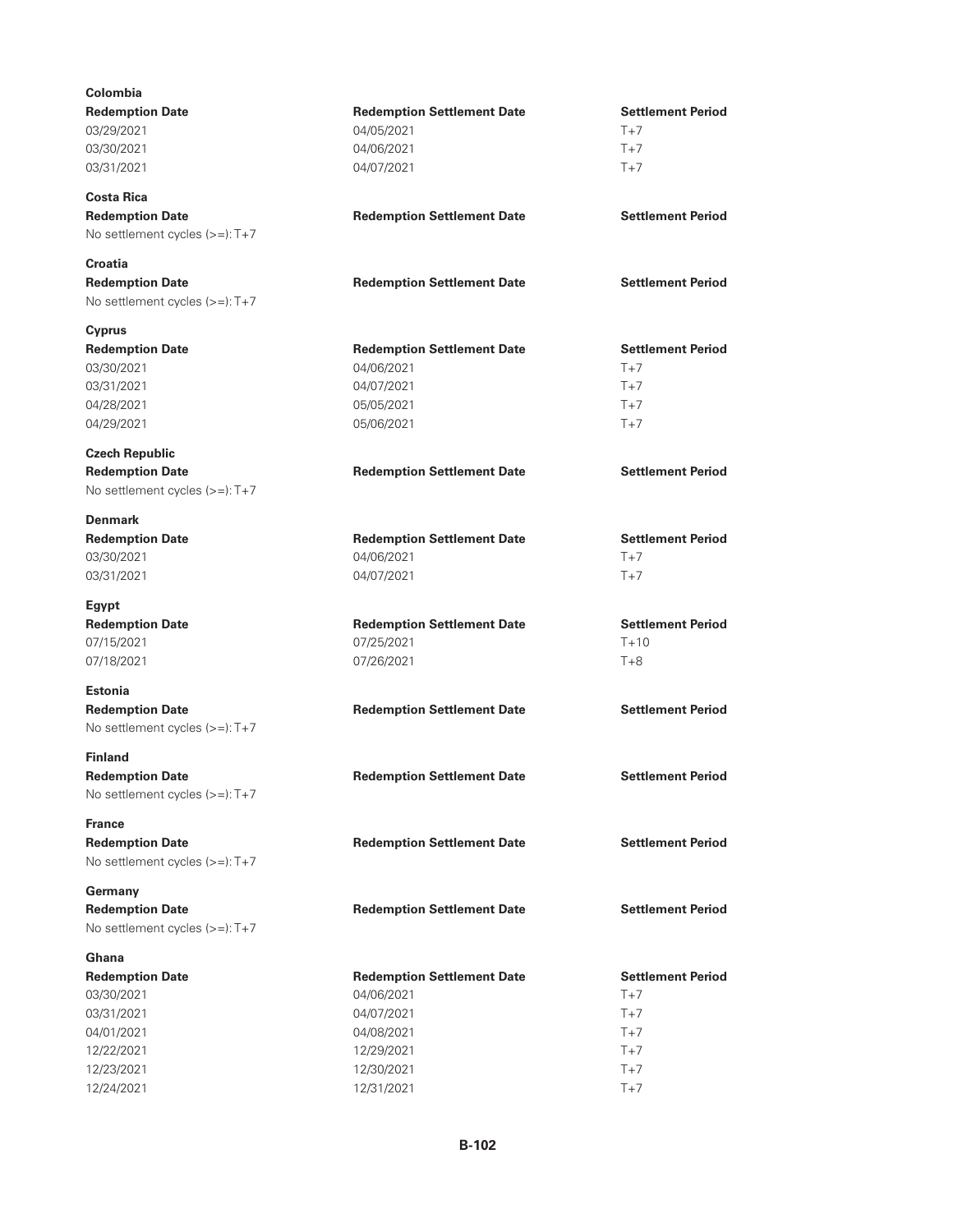| Greece                                |                                   |                          |
|---------------------------------------|-----------------------------------|--------------------------|
| <b>Redemption Date</b>                | <b>Redemption Settlement Date</b> | <b>Settlement Period</b> |
| No settlement cycles (>=): T+7        |                                   |                          |
|                                       |                                   |                          |
| <b>Hong Kong - Equity</b>             |                                   |                          |
| <b>Redemption Date</b>                | <b>Redemption Settlement Date</b> | <b>Settlement Period</b> |
| 02/09/2021                            | 02/16/2021                        | $T+7$                    |
| 02/10/2021                            | 02/17/2021                        | $T+7$                    |
| 03/31/2021                            | 04/07/2021                        | $T+7$                    |
| 04/01/2021                            | 04/08/2021                        | $T+7$                    |
| Hong Kong - Corporate/Government Debt |                                   |                          |
| <b>Redemption Date</b>                | <b>Redemption Settlement Date</b> | <b>Settlement Period</b> |
| 02/08/2021                            | 02/16/2021                        | $T + 8$                  |
| 02/09/2021                            | 02/17/2021                        | $T+8$                    |
| 02/10/2021                            | 02/18/2021                        | $T + 8$                  |
| 03/30/2021                            | 04/07/2021                        | $T + 8$                  |
| 03/31/2021                            | 04/08/2021                        | $T+8$                    |
| 04/01/2021                            |                                   | $T+8$                    |
|                                       | 04/09/2021                        |                          |
| 12/21/2021                            | 12/28/2021                        | $T+7$                    |
| 12/22/2021                            | 12/29/2021                        | $T+7$                    |
| 12/23/2021                            | 12/30/2021                        | $T+7$                    |
| <b>Hungary</b>                        |                                   |                          |
| <b>Redemption Date</b>                | <b>Redemption Settlement Date</b> | <b>Settlement Period</b> |
| No settlement cycles (>=): T+7        |                                   |                          |
|                                       |                                   |                          |
| <b>Iceland</b>                        |                                   |                          |
|                                       |                                   |                          |
| <b>Redemption Date</b>                | <b>Redemption Settlement Date</b> | <b>Settlement Period</b> |
| 03/30/2021                            | 04/06/2021                        | $T+7$                    |
| 03/31/2021                            | 04/07/2021                        | $T+7$                    |
| <b>India</b>                          |                                   |                          |
| <b>Redemption Date</b>                |                                   | <b>Settlement Period</b> |
| No settlement cycles (>=): T+7        | <b>Redemption Settlement Date</b> |                          |
|                                       |                                   |                          |
| Indonesia - Equity                    |                                   |                          |
| <b>Redemption Date</b>                | <b>Redemption Settlement Date</b> | <b>Settlement Period</b> |
| 05/10/2021                            | 05/20/2021                        | $T+10$                   |
| 05/11/2021                            | 05/21/2021                        | $T + 10$                 |
| Indonesia - Corporate/Government Debt |                                   |                          |
| <b>Redemption Date</b>                | <b>Redemption Settlement Date</b> | <b>Settlement Period</b> |
| 03/08/2021                            | 03/15/2021                        | $T+7$                    |
|                                       | 03/16/2021                        | $T+7$                    |
| 03/09/2021                            |                                   |                          |
| 03/10/2021                            | 03/17/2021                        | $T+7$                    |
| 05/07/2021                            | 05/20/2021                        | $T+13$                   |
| 05/10/2021                            | 05/21/2021                        | $T + 11$                 |
| 05/11/2021                            | 05/24/2021                        | $T+13$                   |
| 12/21/2021                            | 12/28/2021                        | $T+7$                    |
| 12/22/2021                            | 12/29/2021                        | $T+7$                    |
| 12/23/2021                            | 12/30/2021                        | $T+7$                    |
| <b>Ireland</b>                        |                                   |                          |
| <b>Redemption Date</b>                | <b>Redemption Settlement Date</b> | <b>Settlement Period</b> |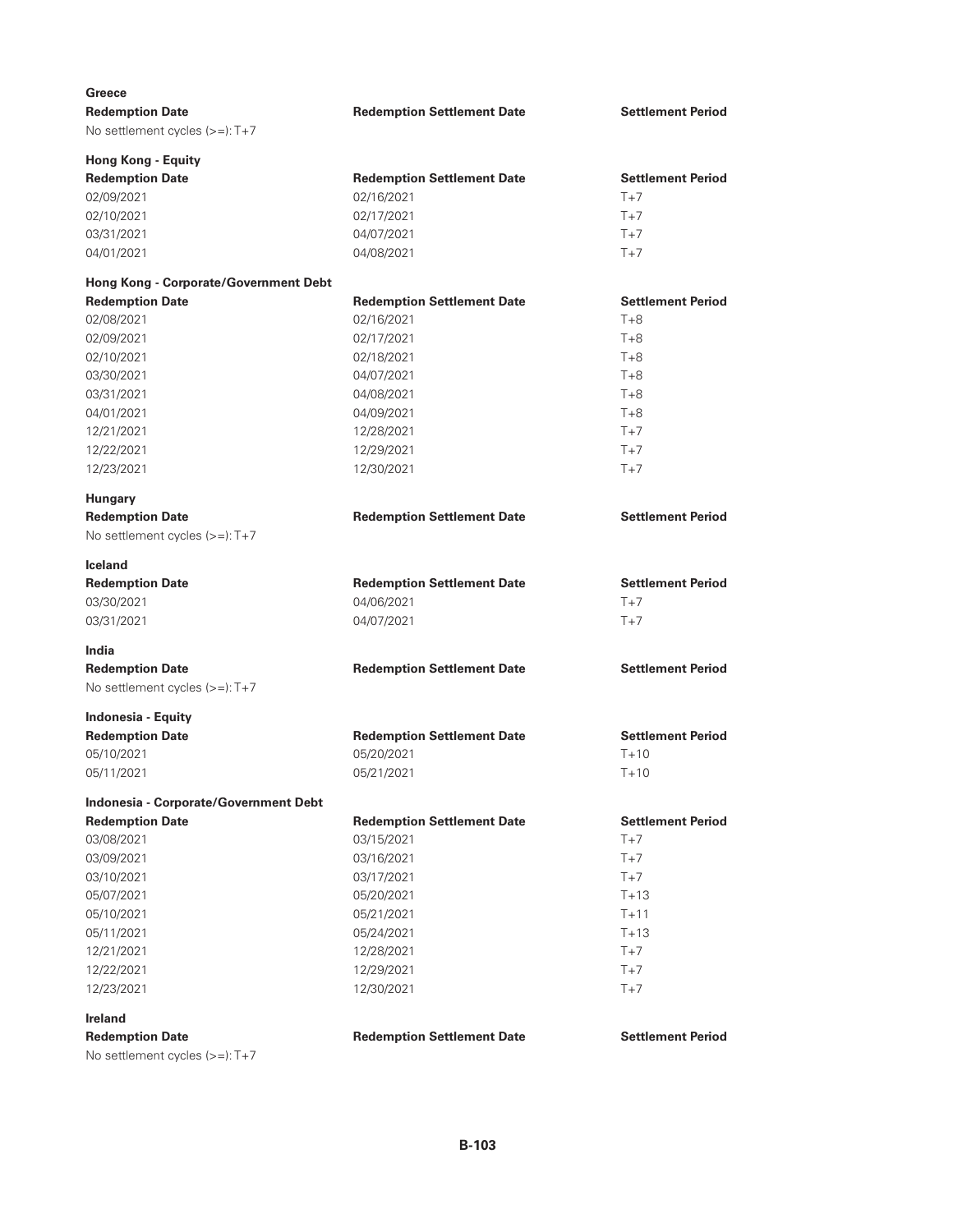| <b>Israel</b>                        |                                                 |                          |
|--------------------------------------|-------------------------------------------------|--------------------------|
| <b>Redemption Date</b>               | <b>Redemption Settlement Date</b>               | <b>Settlement Period</b> |
| 03/24/2021                           | 04/04/2021                                      | $T+11$                   |
| 03/25/2021                           | 04/05/2021                                      | $T + 11$                 |
| 09/02/2021                           | 09/09/2021                                      | $T+7$                    |
| 09/05/2021                           | 09/12/2021                                      | $T+7$                    |
| 09/14/2021                           | 09/22/2021                                      | $T+8$                    |
| <b>Italy</b>                         |                                                 |                          |
| <b>Redemption Date</b>               | <b>Redemption Settlement Date</b>               | <b>Settlement Period</b> |
| No settlement cycles (>=): T+7       |                                                 |                          |
| Japan - Equity                       |                                                 |                          |
| <b>Redemption Date</b>               | <b>Redemption Settlement Date</b>               | <b>Settlement Period</b> |
| 04/28/2021                           | 05/06/2021                                      | $T+8$                    |
| 04/30/2021                           | 05/07/2021                                      | $T+7$                    |
| Japan - Corporate/Government Debt    |                                                 |                          |
| <b>Redemption Date</b>               | <b>Redemption Settlement Date</b>               | <b>Settlement Period</b> |
| 04/27/2021                           | 05/06/2021                                      | $T+9$                    |
| 04/28/2021                           | 05/07/2021                                      | $T+9$                    |
| 04/30/2021                           | 05/10/2021                                      | $T+10$                   |
| 07/19/2021                           | 07/26/2021                                      | $T+7$                    |
| 07/20/2021                           | 07/27/2021                                      | $T+7$                    |
| 07/21/2021                           | 07/28/2021                                      | $T+7$                    |
| 09/17/2021                           | 09/24/2021                                      | $T+7$                    |
| Jordan                               |                                                 |                          |
| <b>Redemption Date</b>               | <b>Redemption Settlement Date</b>               | <b>Settlement Period</b> |
| 07/15/2021                           | 07/25/2021                                      | $T+10$                   |
| 07/18/2021                           | 07/26/2021                                      | $T+8$                    |
| Kazakhstan                           |                                                 |                          |
| <b>Redemption Date</b>               | <b>Redemption Settlement Date</b>               | <b>Settlement Period</b> |
| 03/17/2021                           | 03/25/2021                                      | $T+8$                    |
| 03/18/2021                           | 03/26/2021                                      | $T+8$                    |
| 03/19/2021                           | 03/29/2021                                      | $T + 10$                 |
| 05/04/2021                           | 05/11/2021                                      | $T+7$                    |
| 05/05/2021                           | 05/12/2021                                      | $T+7$                    |
| 05/06/2021                           | 05/13/2021                                      | $T+7$                    |
| 12/13/2021                           | 12/20/2021                                      | $T+7$                    |
| 12/14/2021                           | 12/21/2021                                      | $T+7$                    |
| 12/15/2021                           | 12/22/2021                                      | $T+7$                    |
| Kenya                                |                                                 | <b>Settlement Period</b> |
| <b>Redemption Date</b><br>03/30/2021 | <b>Redemption Settlement Date</b><br>04/06/2021 | $T+7$                    |
|                                      |                                                 |                          |
| 03/31/2021                           | 04/07/2021                                      | $T+7$                    |
| 04/01/2021                           | 04/08/2021                                      | $T+7$                    |
| Kuwait                               |                                                 |                          |
| <b>Redemption Date</b>               | <b>Redemption Settlement Date</b>               | <b>Settlement Period</b> |
| 07/14/2021                           | 07/25/2021                                      | $T + 11$                 |
| 07/15/2021                           | 07/26/2021                                      | $T+11$                   |
| 07/18/2021                           | 07/27/2021                                      | $T+9$                    |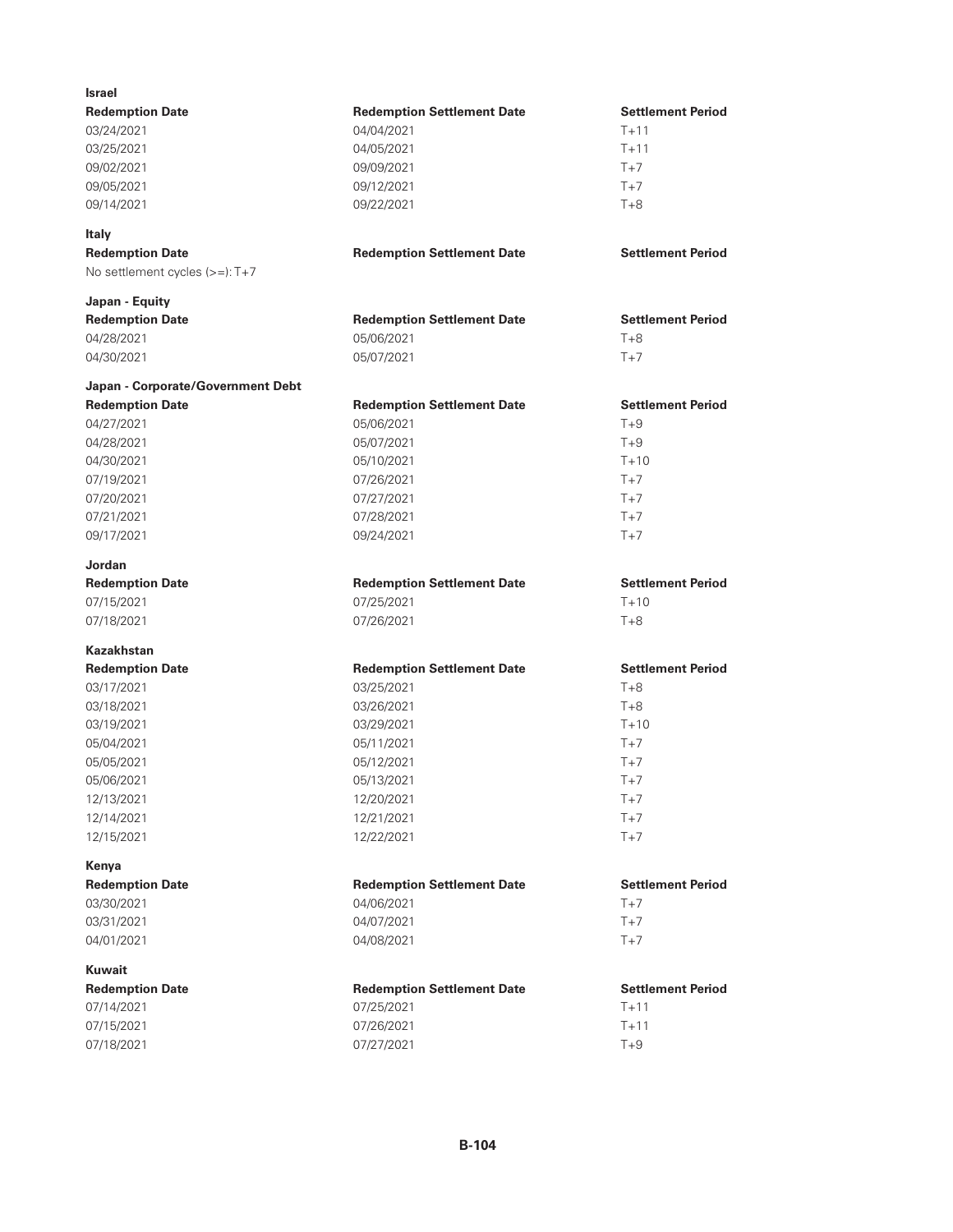| Latvia                         |                                   |                          |
|--------------------------------|-----------------------------------|--------------------------|
| <b>Redemption Date</b>         | <b>Redemption Settlement Date</b> | <b>Settlement Period</b> |
| 06/21/2021                     | 06/28/2021                        | $T+7$                    |
| 06/22/2021                     | 06/29/2021                        | $T+7$                    |
| Lithuania                      |                                   |                          |
| <b>Redemption Date</b>         | <b>Redemption Settlement Date</b> | <b>Settlement Period</b> |
| 03/30/2021                     | 04/06/2021                        | $T+7$                    |
| 03/31/2021                     | 04/07/2021                        | $T+7$                    |
| 04/01/2021                     | 04/08/2021                        | $T+7$                    |
| 10/27/2021                     | 11/03/2021                        | $T+7$                    |
| 10/28/2021                     | 11/04/2021                        | $T+7$                    |
| 10/29/2021                     | 11/05/2021                        | $T+7$                    |
| Luxembourg                     |                                   |                          |
| <b>Redemption Date</b>         | <b>Redemption Settlement Date</b> | <b>Settlement Period</b> |
| No settlement cycles (>=): T+7 |                                   |                          |
| Malawi                         |                                   |                          |
| <b>Redemption Date</b>         | <b>Redemption Settlement Date</b> | <b>Settlement Period</b> |
| 03/30/2021                     | 04/06/2021                        | $T+7$                    |
| 03/31/2021                     | 04/07/2021                        | $T+7$                    |
| 04/01/2021                     | 04/08/2021                        | $T+7$                    |
| 05/10/2021                     | 05/17/2021                        | $T+7$                    |
| 05/11/2021                     | 05/18/2021                        | $T+7$                    |
| 05/12/2021                     | 05/19/2021                        | $T+7$                    |
| Malaysia                       |                                   |                          |
| <b>Redemption Date</b>         | <b>Redemption Settlement Date</b> | <b>Settlement Period</b> |
| No settlement cycles (>=): T+7 |                                   |                          |
| Mauritius                      |                                   |                          |
| <b>Redemption Date</b>         | <b>Redemption Settlement Date</b> | <b>Settlement Period</b> |
| 01/26/2021                     | 02/02/2021                        | $T+7$                    |
| 01/27/2021                     | 02/03/2021                        | $T+7$                    |
| 03/08/2021                     | 03/15/2021                        | $T+7$                    |
| 03/09/2021                     | 03/16/2021                        | $T+7$                    |
| 03/10/2021                     | 03/17/2021                        | $T+7$                    |
| 10/27/2021                     | 11/03/2021                        | $T+7$                    |
| 10/28/2021                     | 11/05/2021                        | $T+8$                    |
| 10/29/2021                     | 11/08/2021                        | $T+10$                   |
| Mexico                         |                                   |                          |
| <b>Redemption Date</b>         | <b>Redemption Settlement Date</b> | <b>Settlement Period</b> |
| No settlement cycles (>=): T+7 |                                   |                          |
| Morocco                        |                                   |                          |
| <b>Redemption Date</b>         | <b>Redemption Settlement Date</b> | <b>Settlement Period</b> |
| 05/10/2021                     | 05/17/2021                        | $T+7$                    |
| 05/11/2021                     | 05/18/2021                        | $T+7$                    |
| 05/12/2021                     | 05/19/2021                        | $T+7$                    |
| 07/16/2021                     | 07/23/2021                        | $T+7$                    |
| 07/19/2021                     | 07/26/2021                        | $T+7$                    |
| 07/20/2021                     | 07/27/2021                        | $T+7$                    |
| 10/14/2021                     | 10/21/2021                        | $T+7$                    |
| 10/15/2021                     | 10/22/2021                        | $T+7$                    |
| 10/18/2021                     | 10/25/2021                        | $T+7$                    |
|                                |                                   |                          |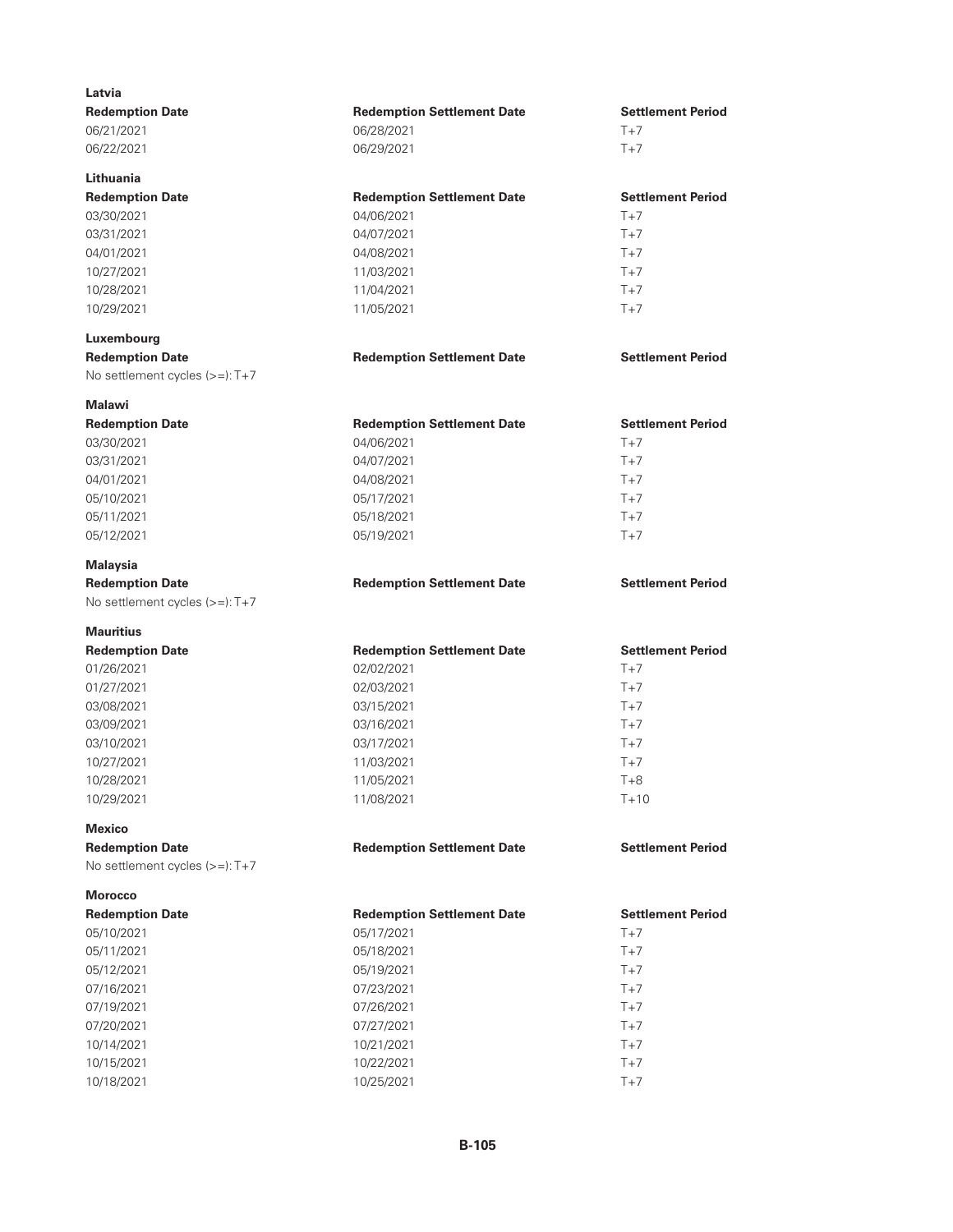| <b>Namibia</b>         |                                   |                          |
|------------------------|-----------------------------------|--------------------------|
| <b>Redemption Date</b> | <b>Redemption Settlement Date</b> | <b>Settlement Period</b> |
| 03/15/2021             | 03/23/2021                        | $T+8$                    |
| 03/16/2021             | 03/24/2021                        | $T+8$                    |
| 03/17/2021             | 03/25/2021                        | $T+8$                    |
| 03/18/2021             | 03/26/2021                        | $T+8$                    |
| 03/19/2021             | 03/29/2021                        | $T + 10$                 |
| 03/26/2021             | 04/06/2021                        | $T+11$                   |
| 03/29/2021             | 04/07/2021                        | $T+9$                    |
| 03/30/2021             | 04/08/2021                        | $T+9$                    |
| 03/31/2021             | 04/09/2021                        | $T+9$                    |
| 04/01/2021             | 04/12/2021                        | $T+11$                   |
| 04/20/2021             | 04/28/2021                        | $T+8$                    |
| 04/21/2021             | 04/29/2021                        | $T+8$                    |
| 04/22/2021             | 04/30/2021                        | $T+8$                    |
| 04/23/2021             | 05/03/2021                        | $T + 10$                 |
| 04/26/2021             | 05/05/2021                        | $T+9$                    |
| 04/28/2021             | 05/06/2021                        | $T+8$                    |
| 04/29/2021             | 05/07/2021                        | $T+8$                    |
| 04/30/2021             | 05/10/2021                        | $T+10$                   |
| 05/03/2021             | 05/11/2021                        | $T+8$                    |
| 05/06/2021             | 05/14/2021                        | $T+8$                    |
| 05/07/2021             | 05/17/2021                        | $T+10$                   |
| 06/09/2021             | 06/17/2021                        | $T+8$                    |
| 06/10/2021             | 06/18/2021                        | $T+8$                    |
| 06/11/2021             | 06/21/2021                        | $T + 10$                 |
| 06/14/2021             | 06/22/2021                        | $T+8$                    |
| 06/15/2021             | 06/23/2021                        | $T+8$                    |
| 08/02/2021             | 08/10/2021                        | $T+8$                    |
| 08/03/2021             | 08/11/2021                        | $T+8$                    |
| 08/04/2021             | 08/12/2021                        | $T+8$                    |
| 08/05/2021             | 08/13/2021                        | $T+8$                    |
| 08/06/2021             | 08/16/2021                        | $T + 10$                 |
| 08/19/2021             | 08/27/2021                        | $T+8$                    |
| 08/20/2021             | 08/30/2021                        | $T + 10$                 |
| 08/23/2021             | 08/31/2021                        | $T+8$                    |
| 08/24/2021             | 09/01/2021                        | $T+8$                    |
| 08/25/2021             | 09/02/2021                        | $T+8$                    |
| 09/17/2021             | 09/27/2021                        | $T+10$                   |
| 09/20/2021             | 09/28/2021                        | $T+8$                    |
| 09/21/2021             | 09/29/2021                        | $T+8$                    |
| 09/22/2021             | 09/30/2021                        | $T+8$                    |
| 09/23/2021             | 10/01/2021                        | $T+8$                    |
| 12/03/2021             | 12/13/2021                        | $T+10$                   |
| 12/06/2021             | 12/14/2021                        | $T+8$                    |
| 12/07/2021             | 12/15/2021                        | $T+8$                    |
| 12/08/2021             | 12/17/2021                        | $T+9$                    |
| 12/09/2021             | 12/20/2021                        | $T+11$                   |
| 12/13/2021             | 12/21/2021                        | $T+8$                    |
| 12/14/2021             | 12/22/2021                        | $T+8$                    |
| 12/15/2021             | 12/23/2021                        | $T+8$                    |
| 12/20/2021             | 12/28/2021                        | $T+8$                    |
| 12/21/2021             | 12/29/2021                        | $T+8$                    |
| 12/22/2021             | 12/30/2021                        | $T+8$                    |
| 12/23/2021             | 12/31/2021                        | $T+8$                    |
|                        |                                   |                          |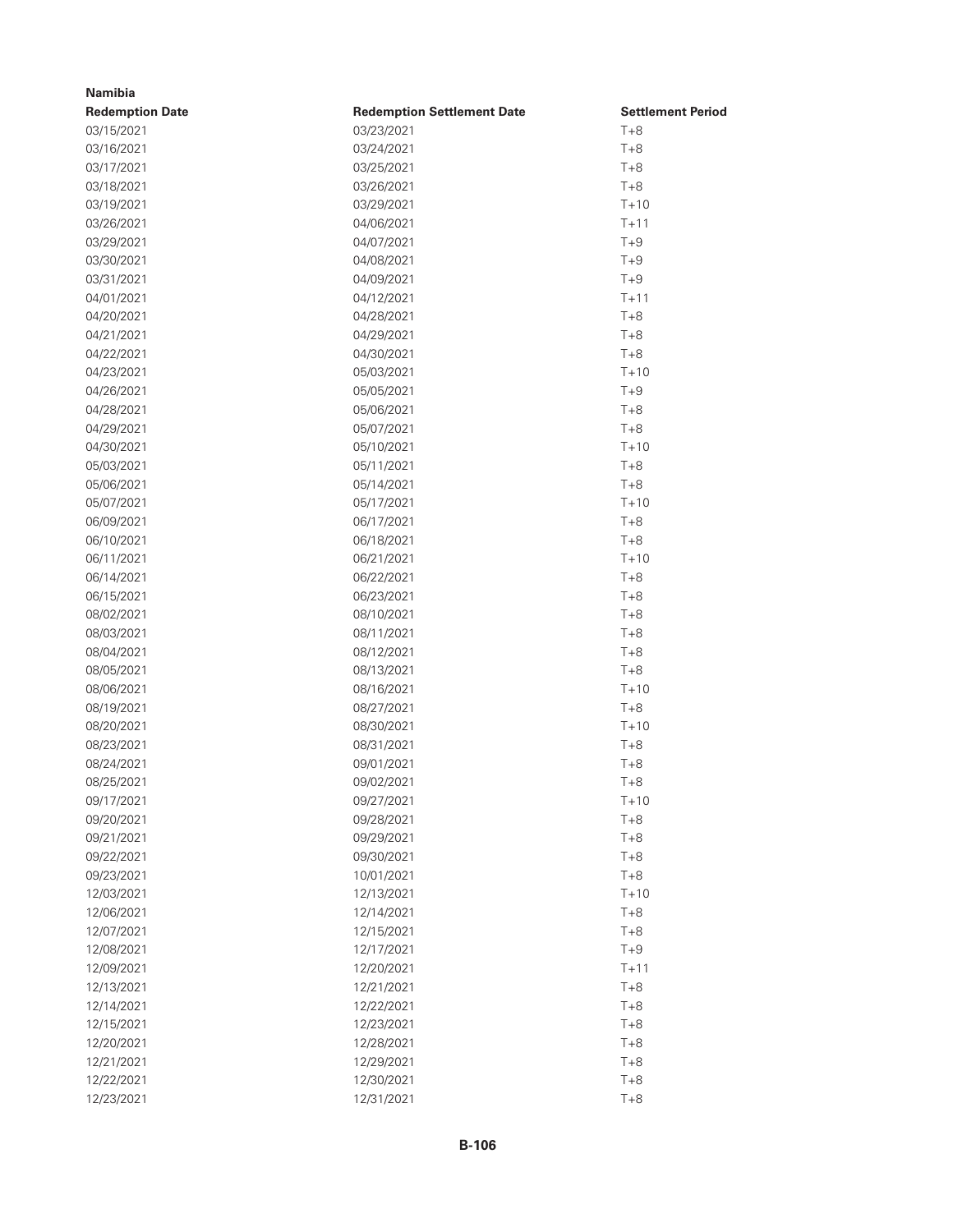| <b>Namibia</b>                 |                                   |                          |
|--------------------------------|-----------------------------------|--------------------------|
| <b>Redemption Date</b>         | <b>Redemption Settlement Date</b> | <b>Settlement Period</b> |
| 12/24/2021                     | 01/04/2022                        | $T + 11$                 |
| 12/28/2021                     | 01/05/2022                        | $T+8$                    |
| 12/29/2021                     | 01/06/2022                        | $T+8$                    |
| 12/30/2021                     | 01/07/2022                        | $T+8$                    |
| 12/31/2021                     | 01/10/2022                        | $T+10$                   |
| <b>Netherlands</b>             |                                   |                          |
| <b>Redemption Date</b>         | <b>Redemption Settlement Date</b> | <b>Settlement Period</b> |
| No settlement cycles (>=): T+7 |                                   |                          |
| <b>New Zealand</b>             |                                   |                          |
| <b>Redemption Date</b>         | <b>Redemption Settlement Date</b> | <b>Settlement Period</b> |
| No settlement cycles (>=): T+7 |                                   |                          |
| Nigeria                        |                                   |                          |
| <b>Redemption Date</b>         | <b>Redemption Settlement Date</b> | <b>Settlement Period</b> |
| 03/30/2021                     | 04/06/2021                        | $T+7$                    |
| 03/31/2021                     | 04/07/2021                        | $T+7$                    |
| 04/01/2021                     | 04/08/2021                        | $T+7$                    |
| 05/10/2021                     | 05/17/2021                        | $T+7$                    |
| 05/11/2021                     | 05/18/2021                        | $T+7$                    |
| 05/12/2021                     | 05/19/2021                        | $T+7$                    |
| 07/15/2021                     | 07/22/2021                        | $T+7$                    |
| 07/16/2021                     | 07/23/2021                        | $T+7$                    |
| 07/19/2021                     | 07/26/2021                        | $T+7$                    |
| <b>Norway</b>                  |                                   |                          |
| <b>Redemption Date</b>         | <b>Redemption Settlement Date</b> | <b>Settlement Period</b> |
| 03/29/2021                     | 04/06/2021                        | $T + 8$                  |
| 03/30/2021                     | 04/07/2021                        | $T+8$                    |
| Oman                           |                                   |                          |
| <b>Redemption Date</b>         | <b>Redemption Settlement Date</b> | <b>Settlement Period</b> |
| 03/08/2021                     | 03/15/2021                        | $T+7$                    |
| 03/09/2021                     | 03/16/2021                        | $T+7$                    |
| 03/10/2021                     | 03/17/2021                        | $T+7$                    |
| 05/09/2021                     | 05/16/2021                        | $T+7$                    |
| 05/10/2021                     | 05/17/2021                        | $T+7$                    |
| 05/11/2021                     | 05/18/2021                        | $T+7$                    |
| 07/14/2021                     | 07/25/2021                        | $T+11$                   |
| 07/15/2021                     | 07/26/2021                        | $T + 11$                 |
| 07/18/2021                     | 07/27/2021                        | $T+9$                    |
| Pakistan                       |                                   |                          |
| <b>Redemption Date</b>         | <b>Redemption Settlement Date</b> | <b>Settlement Period</b> |
| 07/16/2021                     | 07/26/2021                        | $T+10$                   |
| 07/19/2021                     | 07/27/2021                        | $T+8$                    |
| Panama                         |                                   |                          |
| <b>Redemption Date</b>         | <b>Redemption Settlement Date</b> | <b>Settlement Period</b> |
| 02/11/2021                     | 02/18/2021                        | $T+7$                    |
| 02/12/2021                     | 02/19/2021                        | $T+7$                    |
| 11/01/2021                     | 11/08/2021                        | $T+7$                    |
| 11/02/2021                     | 11/09/2021                        | $T+7$                    |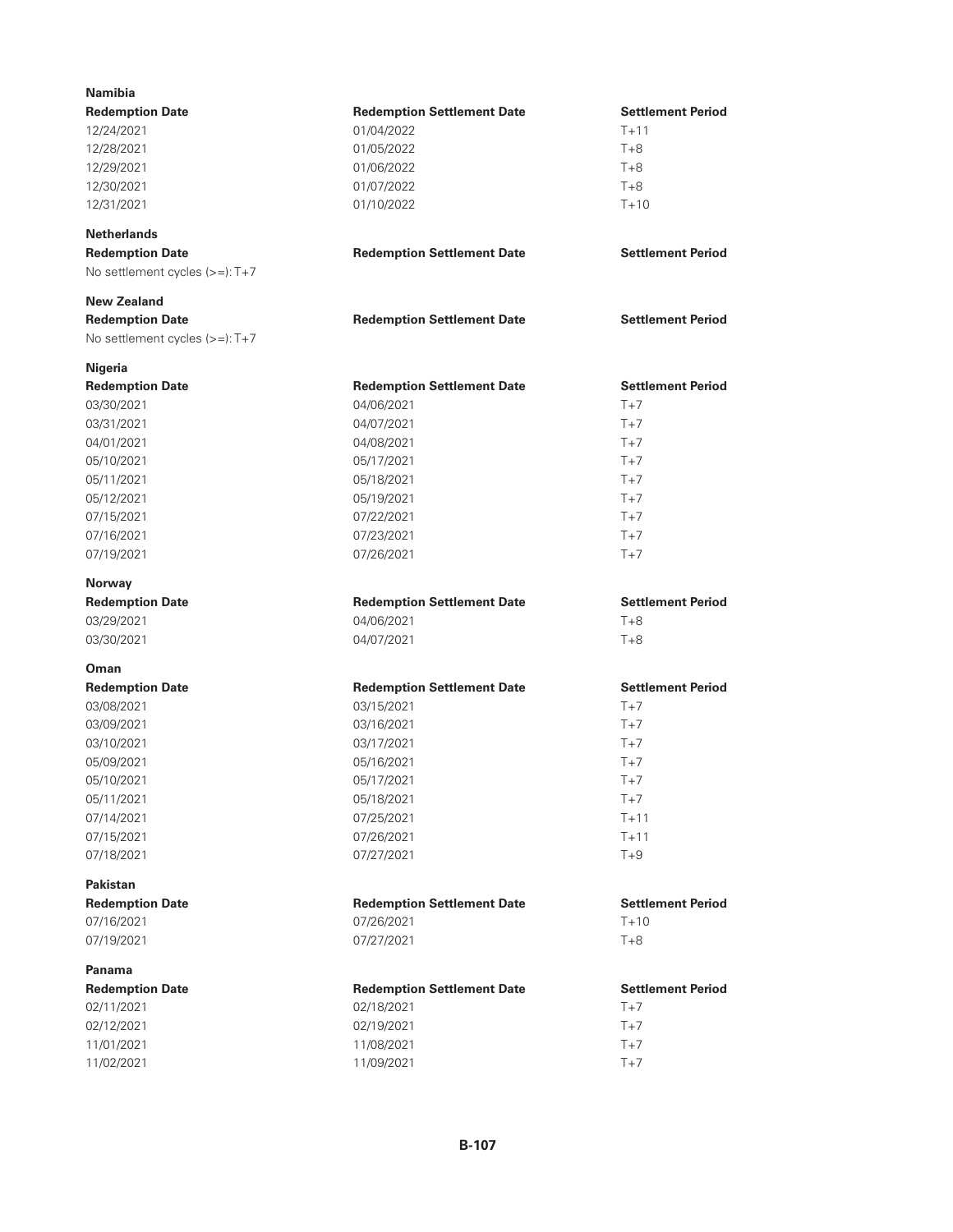| Peru                                                     |                                   |                          |  |
|----------------------------------------------------------|-----------------------------------|--------------------------|--|
| <b>Redemption Date</b>                                   | <b>Redemption Settlement Date</b> | <b>Settlement Period</b> |  |
| No settlement cycles $(>=):T+7$                          |                                   |                          |  |
| <b>Philippines</b>                                       |                                   |                          |  |
| <b>Redemption Date</b>                                   | <b>Redemption Settlement Date</b> | <b>Settlement Period</b> |  |
| 03/29/2021                                               | 04/05/2021                        | $T+7$                    |  |
| 03/30/2021                                               | 04/06/2021                        | $T+7$                    |  |
| 03/31/2021                                               | 04/07/2021                        | $T+7$                    |  |
| 10/27/2021                                               | 11/03/2021                        | $T+7$                    |  |
| 10/28/2021                                               | 11/04/2021                        | $T+7$                    |  |
| 10/29/2021                                               | 11/05/2021                        | $T+7$                    |  |
| 12/27/2021                                               | 01/04/2022                        | $T + 8$                  |  |
| 12/28/2021                                               | 01/05/2022                        | $T + 8$                  |  |
| 12/29/2021                                               | 01/06/2022                        | $T+8$                    |  |
| Poland                                                   |                                   |                          |  |
| <b>Redemption Date</b><br>No settlement cycles (>=): T+7 | <b>Redemption Settlement Date</b> | <b>Settlement Period</b> |  |
| Portugal                                                 |                                   |                          |  |
| <b>Redemption Date</b>                                   | <b>Redemption Settlement Date</b> | <b>Settlement Period</b> |  |
| No settlement cycles (>=): T+7                           |                                   |                          |  |
| <b>Qatar</b>                                             |                                   |                          |  |
| <b>Redemption Date</b>                                   | <b>Redemption Settlement Date</b> | <b>Settlement Period</b> |  |
| 07/15/2021                                               | 07/25/2021                        | $T + 10$                 |  |
| 07/18/2021                                               | 07/26/2021                        | $T+8$                    |  |
| 07/19/2021                                               | 07/27/2021                        | $T+8$                    |  |
| <b>Romania</b>                                           |                                   |                          |  |
| <b>Redemption Date</b>                                   | <b>Redemption Settlement Date</b> | <b>Settlement Period</b> |  |
| No settlement cycles (>=): T+7                           |                                   |                          |  |
| <b>Russia</b>                                            |                                   |                          |  |
| <b>Redemption Date</b>                                   | <b>Redemption Settlement Date</b> | <b>Settlement Period</b> |  |
| 02/17/2021                                               | 02/24/2021                        | $T+7$                    |  |
| 02/18/2021                                               | 02/25/2021                        | $T+7$                    |  |
| 02/19/2021                                               | 02/26/2021                        | $T+7$                    |  |
| 11/01/2021                                               | 11/08/2021                        | $T+7$                    |  |
| 11/02/2021                                               | 11/09/2021                        | $T+7$                    |  |
| 11/03/2021                                               | 11/10/2021                        | $T+7$                    |  |
| 12/28/2021                                               | 01/04/2022                        | $T+7$                    |  |
| 12/29/2021                                               | 01/05/2022                        | $T+7$                    |  |
| 12/30/2021                                               | 01/06/2022                        | $T+7$                    |  |
| Saudi Arabia                                             |                                   |                          |  |
| <b>Redemption Date</b>                                   | <b>Redemption Settlement Date</b> | <b>Settlement Period</b> |  |
| 05/09/2021                                               | 05/19/2021                        | $T + 10$                 |  |
| 05/10/2021                                               | 05/20/2021                        | $T + 10$                 |  |
| 05/11/2021                                               | 05/23/2021                        | $T + 12$                 |  |
| 07/13/2021                                               | 07/25/2021                        | $T + 12$                 |  |
| 07/14/2021                                               | 07/26/2021                        | $T+12$                   |  |
| 07/15/2021                                               | 07/27/2021                        | $T+12$                   |  |
| <b>Serbia</b>                                            |                                   |                          |  |
| <b>Redemption Date</b>                                   | <b>Redemption Settlement Date</b> | <b>Settlement Period</b> |  |
| No settlement cycles (>=): T+7                           |                                   |                          |  |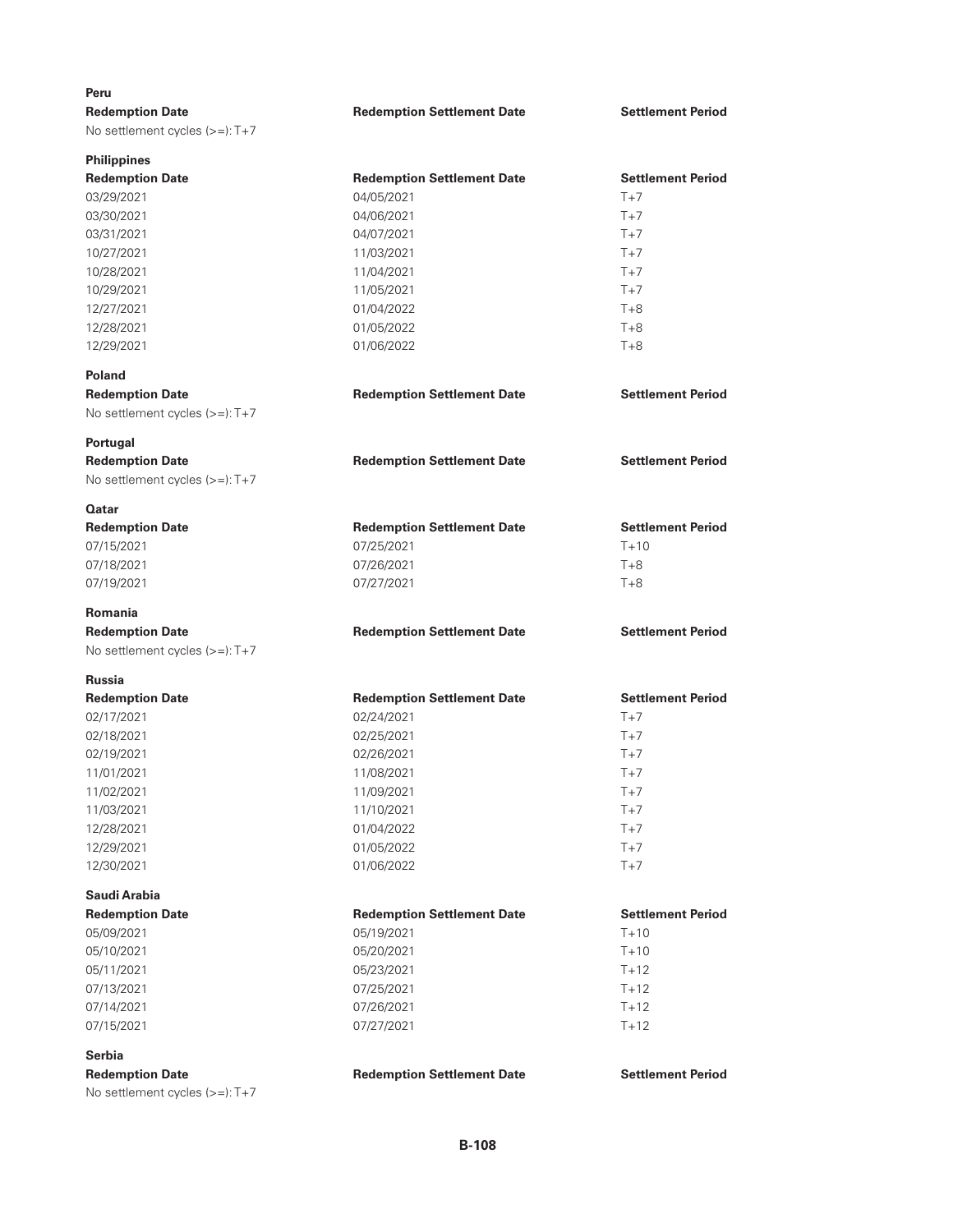| <b>Singapore</b>                                         |                                   |                          |
|----------------------------------------------------------|-----------------------------------|--------------------------|
| <b>Redemption Date</b>                                   | <b>Redemption Settlement Date</b> | <b>Settlement Period</b> |
| No settlement cycles (>=): T+7                           |                                   |                          |
| <b>Slovak Republic</b>                                   |                                   |                          |
| <b>Redemption Date</b>                                   | <b>Redemption Settlement Date</b> | <b>Settlement Period</b> |
| No settlement cycles (>=): T+7                           |                                   |                          |
| <b>Slovenia</b>                                          |                                   |                          |
| <b>Redemption Date</b>                                   | <b>Redemption Settlement Date</b> | <b>Settlement Period</b> |
| No settlement cycles $(>=):T+7$                          |                                   |                          |
| <b>South Africa</b>                                      |                                   |                          |
| <b>Redemption Date</b>                                   | <b>Redemption Settlement Date</b> | <b>Settlement Period</b> |
| 03/30/2021                                               | 04/06/2021                        | $T+7$                    |
| 03/31/2021                                               | 04/07/2021                        | $T+7$                    |
| 04/01/2021                                               | 04/08/2021                        | $T+7$                    |
| <b>South Korea</b>                                       |                                   |                          |
| <b>Redemption Date</b>                                   | <b>Redemption Settlement Date</b> | <b>Settlement Period</b> |
| 09/16/2021                                               | 09/23/2021                        | $T+7$                    |
| 09/17/2021                                               | 09/24/2021                        | $T+7$                    |
| <b>Spain</b>                                             |                                   |                          |
| <b>Redemption Date</b>                                   | <b>Redemption Settlement Date</b> | <b>Settlement Period</b> |
| No settlement cycles $(>=):T+7$                          |                                   |                          |
| Sri Lanka                                                |                                   |                          |
| <b>Redemption Date</b>                                   | <b>Redemption Settlement Date</b> | <b>Settlement Period</b> |
| 04/08/2021                                               | 04/15/2021                        | $T+7$                    |
| 04/09/2021                                               | 04/16/2021                        | $T+7$                    |
| 04/12/2021                                               | 04/19/2021                        | $T+7$                    |
| 05/21/2021                                               | 05/28/2021                        | $T+7$                    |
| 05/24/2021                                               | 05/31/2021                        | $T+7$                    |
| 05/25/2021                                               | 06/01/2021                        | $T+7$                    |
| 07/19/2021                                               | 07/26/2021                        | $T+7$                    |
| 07/20/2021                                               | 07/27/2021                        | $T+7$                    |
| 10/14/2021                                               | 10/21/2021                        | $T+7$                    |
| 10/15/2021                                               | 10/22/2021                        | $T+7$                    |
| 10/18/2021                                               | 10/25/2021                        | $T+7$                    |
| <b>Sweden</b>                                            |                                   | <b>Settlement Period</b> |
| <b>Redemption Date</b>                                   | <b>Redemption Settlement Date</b> |                          |
| 03/30/2021                                               | 04/06/2021                        | $T+7$                    |
| 03/31/2021                                               | 04/07/2021                        | $T+7$                    |
| <b>Switzerland</b>                                       |                                   | <b>Settlement Period</b> |
| <b>Redemption Date</b><br>No settlement cycles (>=): T+7 | <b>Redemption Settlement Date</b> |                          |
|                                                          |                                   |                          |
| Taiwan<br><b>Redemption Date</b>                         | <b>Redemption Settlement Date</b> | <b>Settlement Period</b> |
| 02/08/2021                                               | 02/17/2021                        | $T+9$                    |
| 02/09/2021                                               | 02/18/2021                        | $T+9$                    |
| <b>Tanzania</b>                                          |                                   |                          |
| <b>Redemption Date</b>                                   | <b>Redemption Settlement Date</b> | <b>Settlement Period</b> |
| 03/30/2021                                               | 04/06/2021                        | $T+7$                    |
| 03/31/2021                                               | 04/08/2021                        | $T+8$                    |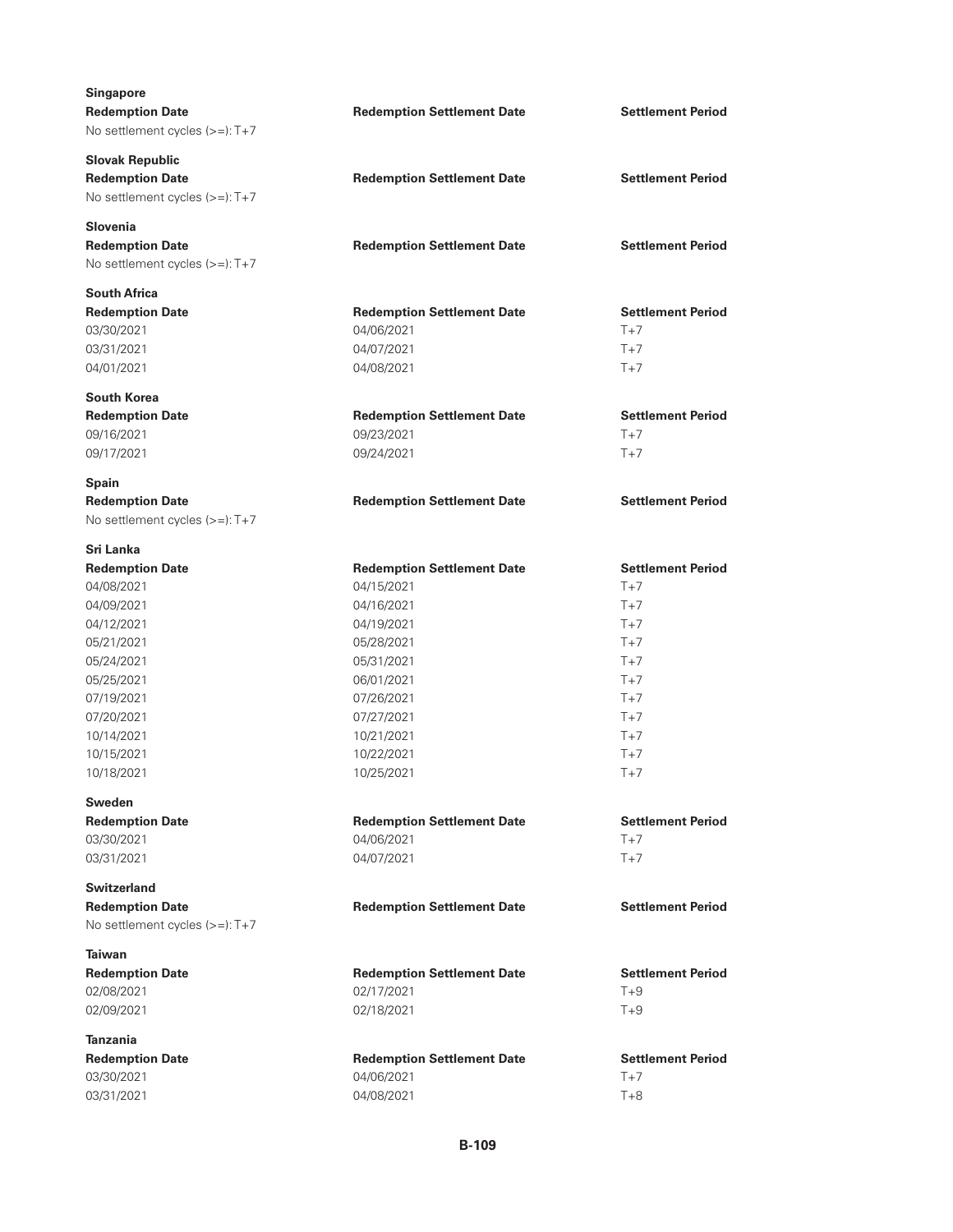| <b>Tanzania</b>          |                                   |                          |
|--------------------------|-----------------------------------|--------------------------|
| <b>Redemption Date</b>   | <b>Redemption Settlement Date</b> | <b>Settlement Period</b> |
| 04/01/2021               | 04/09/2021                        | $T+8$                    |
| 05/10/2021               | 05/17/2021                        | $T+7$                    |
| 05/11/2021               | 05/18/2021                        | $T+7$                    |
| 05/12/2021               | 05/19/2021                        | $T+7$                    |
| 10/12/2021               | 10/19/2021                        | $T+7$                    |
| 10/13/2021               | 10/20/2021                        | $T+7$                    |
| <b>Thailand</b>          |                                   |                          |
| <b>Redemption Date</b>   | <b>Redemption Settlement Date</b> | <b>Settlement Period</b> |
| 04/09/2021               | 04/16/2021                        | $T+7$                    |
| 04/12/2021               | 04/19/2021                        | $T+7$                    |
| Tunisia                  |                                   |                          |
| <b>Redemption Date</b>   | <b>Redemption Settlement Date</b> | <b>Settlement Period</b> |
| 05/10/2021               | 05/17/2021                        | $T+7$                    |
| 05/11/2021               | 05/18/2021                        | $T+7$                    |
| 05/12/2021               | 05/19/2021                        | $T+7$                    |
| 07/15/2021               | 07/22/2021                        | $T+7$                    |
| 07/16/2021               | 07/23/2021                        | $T+7$                    |
| 07/19/2021               | 07/26/2021                        | $T+7$                    |
| 10/13/2021               | 10/20/2021                        | $T+7$                    |
| 10/14/2021               | 10/21/2021                        | $T+7$                    |
| <b>Turkey</b>            |                                   |                          |
| <b>Redemption Date</b>   | <b>Redemption Settlement Date</b> | <b>Settlement Period</b> |
| 05/10/2021               | 05/17/2021                        | $T+7$                    |
| 05/11/2021               | 05/18/2021                        | $T+7$                    |
|                          |                                   |                          |
| 07/14/2021               | 07/26/2021                        | $T+12$                   |
| 07/16/2021               | 07/27/2021                        | $T + 11$                 |
| Uganda                   |                                   |                          |
| <b>Redemption Date</b>   | <b>Redemption Settlement Date</b> | <b>Settlement Period</b> |
| 01/11/2021               | 01/18/2021                        | $T+7$                    |
| 01/12/2021               | 01/19/2021                        | $T+7$                    |
| 01/13/2021               | 01/20/2021                        | $T+7$                    |
| 03/30/2021               | 04/06/2021                        | $T+7$                    |
| 03/31/2021               | 04/07/2021                        | $T+7$                    |
| 04/01/2021               | 04/08/2021                        | $T+7$                    |
| <b>Ukraine</b>           |                                   |                          |
| <b>Redemption Date</b>   | <b>Redemption Settlement Date</b> | <b>Settlement Period</b> |
| 01/04/2021               | 01/11/2021                        | $T+7$                    |
| 01/05/2021               | 01/12/2021                        | $T+7$                    |
| 01/06/2021               | 01/13/2021                        | $T+7$                    |
| 04/28/2021               | 05/05/2021                        | $T+7$                    |
| 04/29/2021               | 05/06/2021                        | $T+7$                    |
| 04/30/2021               | 05/07/2021                        | $T+7$                    |
| 08/18/2021               | 08/25/2021                        | $T+7$                    |
| 08/19/2021               | 08/26/2021                        | $T+7$                    |
| 08/20/2021               | 08/27/2021                        | $T+7$                    |
| 10/11/2021               | 10/18/2021                        | $T+7$                    |
| 10/12/2021<br>10/13/2021 | 10/19/2021<br>10/20/2021          | $T+7$<br>$T+7$           |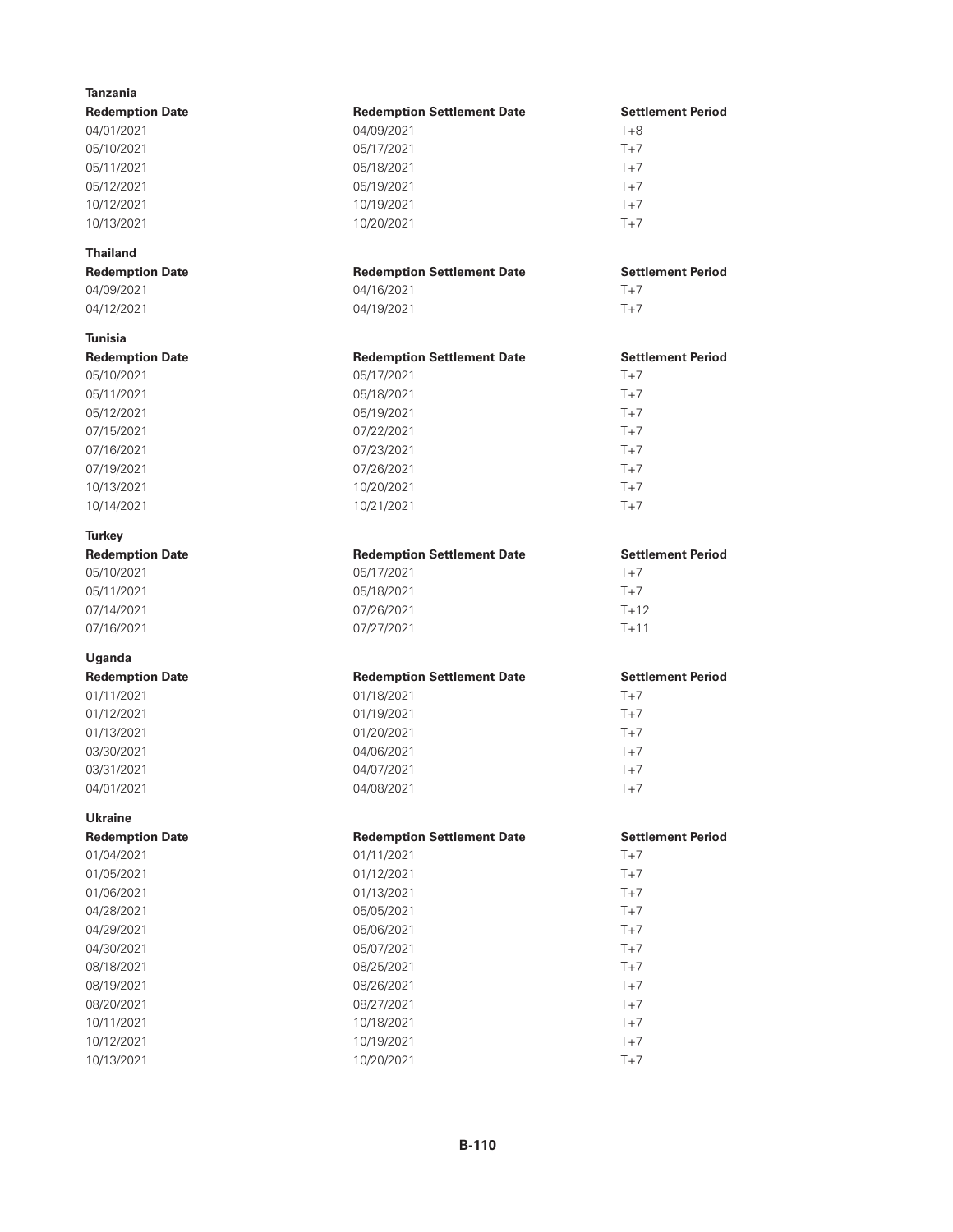| <b>United Arab Emirates</b>    |                                   |                          |
|--------------------------------|-----------------------------------|--------------------------|
| <b>Redemption Date</b>         | <b>Redemption Settlement Date</b> | <b>Settlement Period</b> |
| 07/15/2021                     | 07/25/2021                        | $T+10$                   |
| 07/18/2021                     | 07/26/2021                        | $T+8$                    |
| <b>United Kingdom</b>          |                                   |                          |
| <b>Redemption Date</b>         | <b>Redemption Settlement Date</b> | <b>Settlement Period</b> |
| No settlement cycles (>=): T+7 |                                   |                          |
| <b>United States</b>           |                                   |                          |
| <b>Redemption Date</b>         | <b>Redemption Settlement Date</b> | <b>Settlement Period</b> |
| No settlement cycles (>=): T+7 |                                   |                          |
| Uruguay                        |                                   |                          |
| <b>Redemption Date</b>         | <b>Redemption Settlement Date</b> | <b>Settlement Period</b> |
| No settlement cycles (>=): T+7 |                                   |                          |
| <b>Vietnam</b>                 |                                   |                          |
| <b>Redemption Date</b>         | <b>Redemption Settlement Date</b> | <b>Settlement Period</b> |
| 02/08/2021                     | 02/17/2021                        | $T+9$                    |
| 02/09/2021                     | 02/18/2021                        | $T+9$                    |
| <b>WAEMU</b>                   |                                   |                          |
| <b>Redemption Date</b>         | <b>Redemption Settlement Date</b> | <b>Settlement Period</b> |
| 05/07/2021                     | 05/14/2021                        | $T+7$                    |
| Zambia                         |                                   |                          |
| <b>Redemption Date</b>         | <b>Redemption Settlement Date</b> | <b>Settlement Period</b> |
| 03/30/2021                     | 04/06/2021                        | $T+7$                    |
| 03/31/2021                     | 04/07/2021                        | $T+7$                    |
| 04/01/2021                     | 04/08/2021                        | $T+7$                    |
| 06/30/2021                     | 07/07/2021                        | $T+7$                    |
| 07/01/2021                     | 07/08/2021                        | $T+7$                    |
| 07/02/2021                     | 07/09/2021                        | $T+7$                    |
| <b>Zimbabwe</b>                |                                   |                          |
| <b>Redemption Date</b>         | <b>Redemption Settlement Date</b> | <b>Settlement Period</b> |
| 03/30/2021                     | 04/06/2021                        | $T+7$                    |
| 03/31/2021                     | 04/07/2021                        | $T+7$                    |
| 04/01/2021                     | 04/08/2021                        | $T+7$                    |
| 08/04/2021                     | 08/11/2021                        | $T+7$                    |
| 08/05/2021                     | 08/12/2021                        | $T+7$                    |
| 08/06/2021                     | 08/13/2021                        | $T+7$                    |

In 2021, the maximum number of calendar days necessary to satisfy a redemption request would be 13 days.

# **FINANCIAL STATEMENTS**

Each Fund's Financial Statements for the fiscal year ended August 31, 2021, appearing in the Funds' 2021 [Annual](https://www.sec.gov/Archives/edgar/data/0000052848/000110465921132251/tm2128900d4_ncsr.htm) [Reports](https://www.sec.gov/Archives/edgar/data/0000052848/000110465921132251/tm2128900d4_ncsr.htm) to Shareholders, and the reports thereon of PricewaterhouseCoopers LLP, an independent registered public accounting firm, also appearing therein, are incorporated by reference into this Statement of Additional Information. For a more complete discussion of each Fund's performance, please see the Funds' Annual and Semiannual Reports to Shareholders, which may be obtained without charge.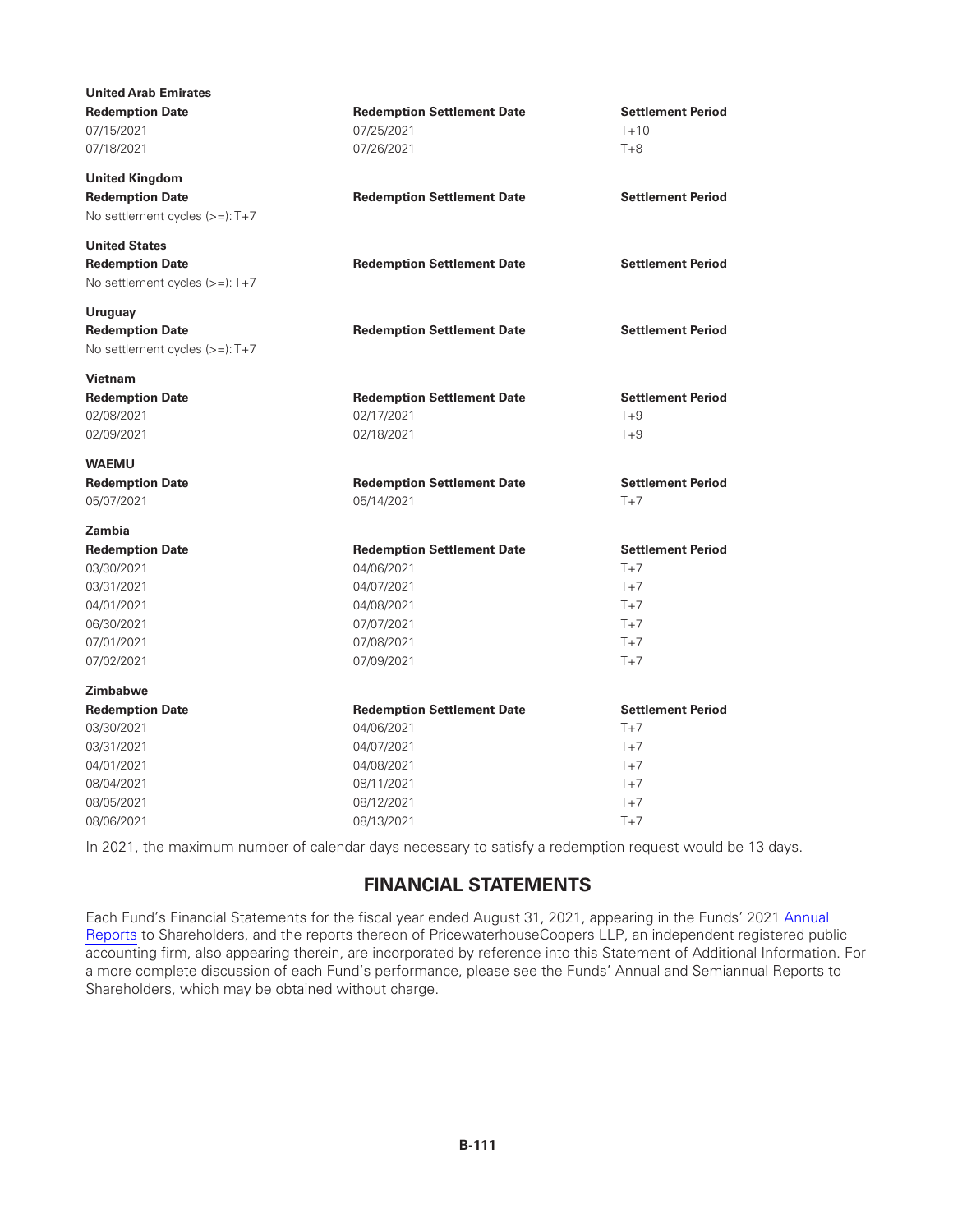# **APPENDIX A**

# **Summary of the Vanguard-Advised Funds Proxy Voting Policy**

Each Vanguard fund advised by Vanguard retains authority to vote proxies received with respect to the shares of equity securities held in a portfolio advised by Vanguard. The Board of Trustees (the Board) for the Vanguard-advised funds has adopted proxy voting procedures and guidelines to govern proxy voting for each portfolio retaining proxy voting authority.

The Investment Stewardship Oversight Committee (the Committee), comprised primarily of fund officers and subject to the procedures described below, oversees the Vanguard-advised funds' proxy voting. The Committee reports directly to the Board. Vanguard is subject to these procedures and the proxy voting policies to the extent that they call for Vanguard to administer the voting process and implement the resulting voting decisions, and for these purposes the voting policies have also been approved by the Board of Directors of Vanguard.

The voting principles and policies adopted by the Board provide a framework for assessing each proposal and seek to ensure that each vote is cast in the best interests of each fund. Under the voting policies, each proposal is evaluated on its merits, based on the particular facts and circumstances as presented. For more information on the funds' proxy voting policies, please visit *about.vanguard.com/investment-stewardship*.

# **I. Investment Stewardship Team**

The Investment Stewardship Team administers the day-to-day operation of the funds' proxy voting process, overseen by the Committee. The Investment Stewardship Team performs the following functions: (1) managing and conducting due diligence of proxy voting vendors; (2) reconciling share positions; (3) analyzing proxy proposals using factors described in the voting policies; (4) determining and addressing potential or actual conflicts of interest that may be presented by a particular proxy; and (5) voting proxies. The Investment Stewardship Team also prepares periodic and special reports to the Board, and proposes amendments to the procedures and voting policies.

## **II. Investment Stewardship Oversight Committee**

The Board, including a majority of the independent trustees, appoints the members of the Committee (which is comprised primarily of fund officers). The Committee works with the Investment Stewardship Team to provide reports and other guidance to the Board regarding proxy voting by the funds. The Committee has an obligation to exercise its decision-making authority in accordance with the Board's instructions as set forth in the funds' proxy voting procedures and voting policies and subject to the fiduciary standards of good faith, fairness, and Vanguard's Code of Ethics. The Committee may advise the Investment Stewardship Team on how to best apply the Board's instructions as set forth in the voting policies or refer the matter to the Board, which has ultimate decision-making authority for the funds. The Board reviews the procedures and voting policies annually and modifies them from time to time upon the recommendation of the Committee and in consultation with the Investment Stewardship Team.

# **III. Proxy Voting Principles**

Vanguard's investment stewardship activities are grounded in four principles of good governance:

1) *Board composition:* We believe good governance begins with a great board of directors. Our primary interest is to ensure that the individuals who represent the interests of all shareholders are independent, committed, capable, and appropriately experienced.

2) *Oversight of strategy and risk:* We believe that boards are responsible for effective oversight of a company's long-term strategy and any relevant and material risks.

3) *Executive compensation:* We believe that performance-linked compensation (or remuneration) policies and practices are fundamental drivers of sustainable, long-term value.

4) *Governance structures:* We believe that companies should have in place governance structures to ensure that boards and management serve in the best interests of the shareholders they represent.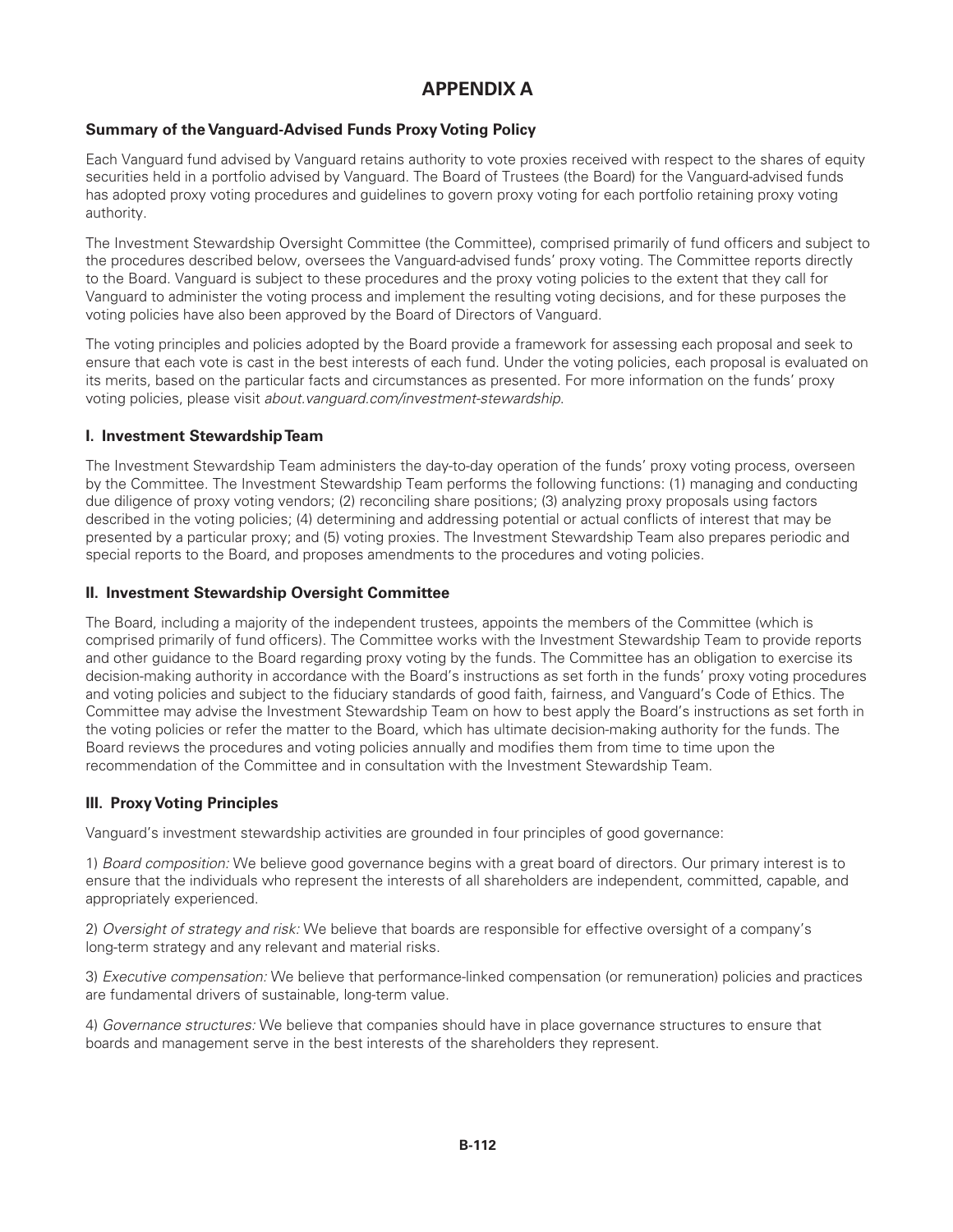# **IV. Evaluation of Proxies**

For ease of reference, the procedures and guidelines often refer to all funds. However, the processes and practices seek to ensure that proxy voting decisions are suitable for individual funds. For most proxy proposals, particularly those involving corporate governance, the evaluation could result in the funds having a common interest in the matter and, accordingly, each fund casting votes in the same manner. In other cases, however, a fund may vote differently from other funds if doing so is in the best interest of the individual fund.

The voting policies do not permit the Board to delegate voting discretion to a third party that does not serve as a fiduciary for the funds. Because many factors bear on each decision, the voting policies incorporate factors that should be considered in each voting decision. A fund may refrain from voting some or all of its shares or vote in a particular way if doing so would be in the fund's and its shareholders' best interests. These circumstances may arise, for example, if the expected cost of voting exceeds the expected benefits of voting, if exercising the vote would result in the imposition of trading or other restrictions, or if a fund (or all Vanguard funds in the aggregate) were to own more than the permissible maximum percentage of a company's stock (as determined by the company's governing documents or by applicable law, regulation, or regulatory agreement).

In evaluating proxy proposals, we consider information from many sources, which could include, but is not limited to, an investment advisor unaffiliated with Vanguard that has investment and proxy voting authority with respect to Vanguard funds that hold shares in the applicable company, the management or shareholders of a company presenting a proposal, and independent proxy research services. Additionally, data and recommendations from proxy advisors serve as one of many inputs into our research process. The funds may utilize automated voting for matters that are clearly addressed by the fund's procedures and voting policies.

While serving as a framework, the voting policies cannot contemplate all possible proposals with which a fund may be presented. In the absence of a specific guideline for a particular proposal (e.g., in the case of a transactional issue or contested proxy), the Investment Stewardship Team, under the supervision of the Committee, will evaluate the matter and cast the fund's vote in a manner that is in the fund's best interest, subject to the individual circumstances of the fund.

# **V. Conflicts of Interest**

Vanguard takes seriously its commitment to avoid potential conflicts of interest. Vanguard funds invest in thousands of publicly listed companies worldwide. Those companies may include clients, potential clients, vendors, or competitors. Some companies may employ Vanguard trustees, former Vanguard executives, or family members of Vanguard personnel who have direct involvement in Vanguard's Investment Stewardship program.

Vanguard's approach to mitigating conflicts of interest begins with the funds' proxy voting procedures. The procedures require that voting personnel act as fiduciaries, and must conduct their activities at all times in accordance with the following standards: (i) fund shareholders' interests come first; (ii) conflicts of interest must be avoided; (iii) and compromising situations must be avoided.

We maintain an important separation between Vanguard's Investment Stewardship Team and other groups within Vanguard that are responsible for sales, marketing, client service, and vendor/partner relationships. Proxy voting personnel are required to disclose potential conflicts of interest, and must recuse themselves from all voting decisions and engagement activities in such instances. In certain circumstances, Vanguard may refrain from voting shares of a company, or may engage an independent third-party fiduciary to vote proxies.

Each externally managed fund has adopted the proxy voting guidelines of its advisor(s) and votes in accordance with the external advisors' guidelines and procedures. Each advisor has its own procedures for managing conflicts of interest in the best interests of fund shareholders.

# **VI. Environmental and Social Proposals**

Proposals in this category, initiated primarily by shareholders, typically request that a company enhance its disclosure or amend certain business practices. These resolutions are evaluated in the context of the general corporate governance principle that a company's board has ultimate responsibility for providing effective ongoing oversight of relevant sectorand company-specific risks, including those related to environmental and social matters. Each proposal is evaluated on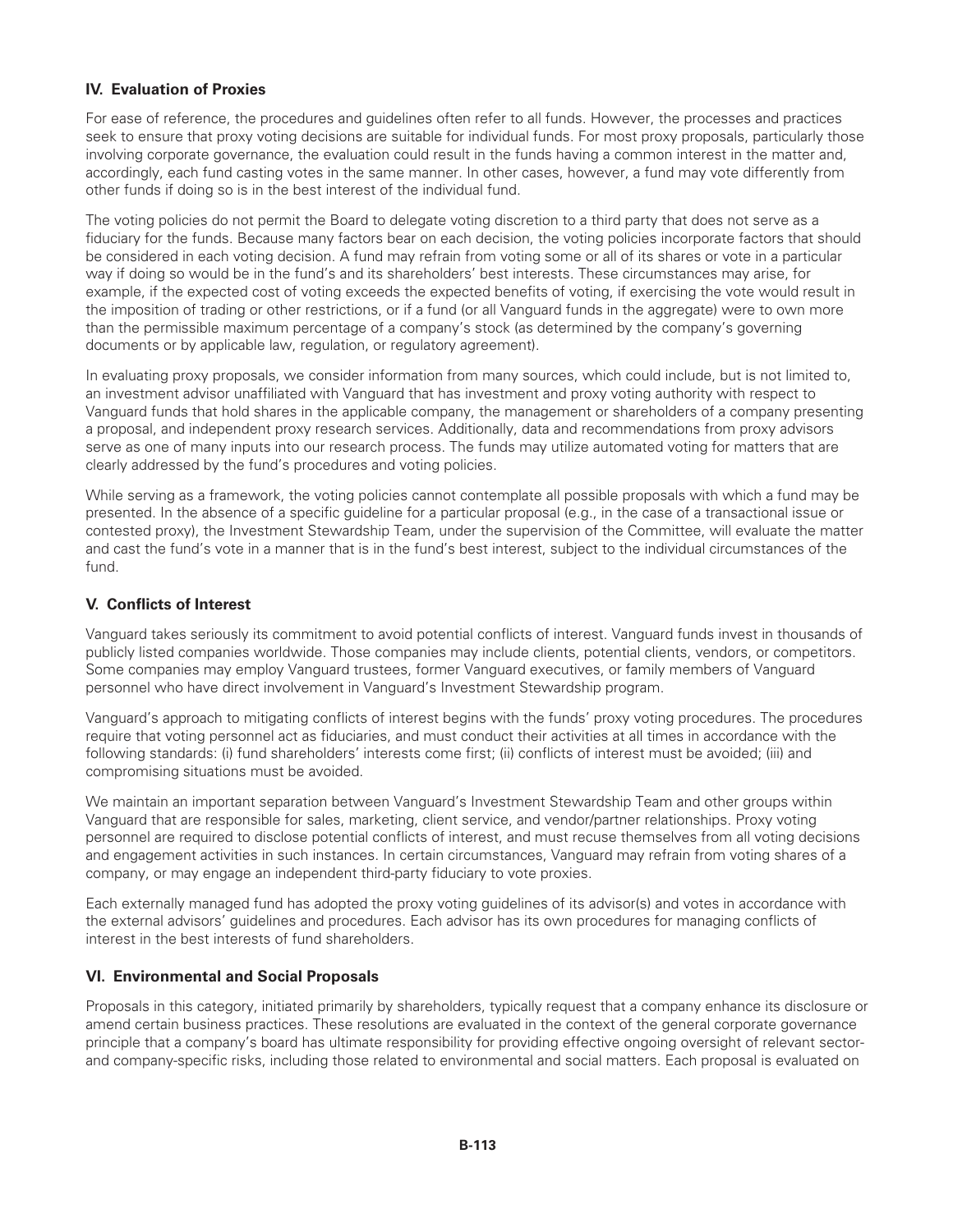its merits and supported when there is a logically demonstrable linkage between the specific proposal and long-term shareholder value of the company. Some of the factors considered when evaluating these proposals include the materiality of the issue, the quality of the current disclosures/business practices, and any progress by the company toward the adoption of best practices and/or industry norms.

# **VII. Voting in Markets Outside the United States**

Corporate governance standards, disclosure requirements, and voting mechanics vary greatly among the markets outside the United States in which the funds may invest. Each fund's votes will be used, where applicable, to support improvements in governance and disclosure by each fund's portfolio companies. Matters presented by non-U.S. portfolio companies will be evaluated in the foregoing context, as well as in accordance with local market standards and best practices. Votes are cast for each fund in a manner philosophically consistent with the voting policies, taking into account differing practices by market.

In many other markets, voting proxies will result in a fund being prohibited from selling the shares for a period of time due to requirements known as "share-blocking" or reregistration. Generally, the value of voting is unlikely to outweigh the loss of liquidity imposed by these requirements on the funds. In such instances, the funds will generally abstain from voting.

The costs of voting (e.g., custodian fees, vote agency fees) in other markets may be substantially higher than for U.S. holdings. As such, the fund may limit its voting on foreign holdings in instances in which the issues presented are unlikely to have a material impact on shareholder value.

# **VIII. Voting Shares of a Company Subject to an Ownership Limitation**

Certain companies have provisions in their governing documents or other agreements that restrict stock ownership in excess of a specified limit. Typically, these ownership restrictions are included in the governing documents of real estate investment trusts, but may be included in other companies' governing documents. A company's governing documents normally allow the company to grant a waiver of these ownership limits, which would allow a fund to exceed the stated ownership limit. Sometimes a company will grant a waiver without restriction. From time to time, a company may grant a waiver only if a fund (or funds) agrees to not vote the company's shares in excess of the normal specified limit. In such a circumstance, a fund may refrain from voting shares if owning the shares beyond the company's specified limit is in the best interests of the fund and its shareholders.

In addition, applicable law may require prior regulatory approval to permit ownership of certain regulated issuers' voting securities above certain limits or may impose other restrictions on owners of more than a certain percentage of a regulated issuer's voting shares. The Board has authorized the funds to vote shares above these limits in the same proportion as votes cast by the issuer's entire shareholder base (i.e., mirror vote), or to refrain from voting excess shares. Further, the Board has adopted policies that will result in certain funds mirror voting a higher proportion of the shares they own in a regulated issuer in order to permit certain other funds (generally advised by managers not affiliated with Vanguard) to mirror vote none, or a lower proportion, of their shares in such regulated issuer.

# **IX. Voting on a Fund's Holdings of Other Vanguard Funds**

Certain Vanguard funds (owner funds) may, from time to time, own shares of other Vanguard funds (underlying funds). If an underlying fund submits a matter to a vote of its shareholders, votes for and against such matters on behalf of the owner funds will be cast in the same proportion as the votes of the other shareholders in the underlying fund.

# **X. Securities Lending**

There may be occasions when Vanguard needs to restrict lending of and/or recall securities that are out on loan in order to vote in a shareholder meeting. Vanguard has processes to monitor securities on loan and to evaluate any circumstances that may require us to restrict and/or recall the stock. In making this decision, we consider:

- The subject of the vote and whether, based on our knowledge and experience, we believe the topic is potentially material to the corporate governance and/or long-term performance of the company;
- The Vanguard funds' individual and/or aggregate equity investment in a company, and whether we estimate that voting Vanguard funds' shares would affect the shareholder meeting outcome; and
- The long-term impact to our fund shareholders, evaluating whether we believe the benefits of voting a company's shares would outweigh the benefits of stock lending revenues in a particular instance.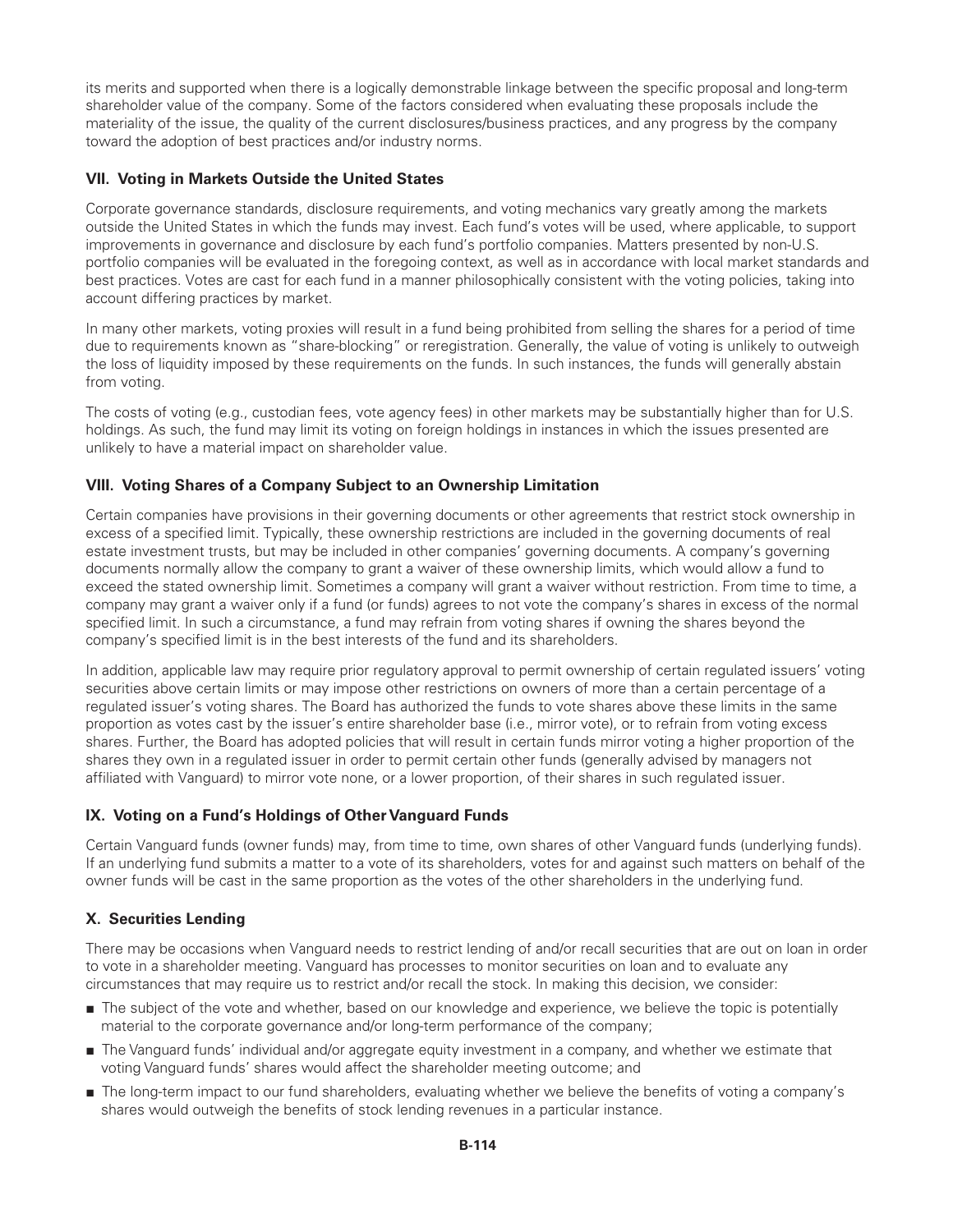# **APPENDIX B**

# **Baillie Gifford Proxy Voting Guidelines**

Baillie Gifford has adopted the Governance and Sustainability Principles and Guidelines (the Guidelines) to vote proxies related to securities held by the funds.

The Guidelines are developed and administered by the Governance & Sustainability Team of the Baillie Gifford Group. This Governance & Sustainability Team sits alongside the investment teams and is responsible for the voting of proxies. The head of this Governance & Sustainability Team jointly reports to an investment partner of Baillie Gifford & Co., the parent of Baillie Gifford Overseas Ltd., and to the senior investment committee of the Investment Management Group of the Baillie Gifford Group.

The Guidelines cover Baillie Gifford's approach to governance and sustainability matters including the following areas:

- Board Effectiveness and Composition
- Capital Allocation
- Governance Processes and Disclosure
- Remuneration
- Sustainability

Baillie Gifford recognizes that given the range of markets in which the Funds invest, one set of standards is unlikely to be appropriate. The Guidelines consequently take an issues based approach covering standards from a global perspective.

## **Pragmatic & Flexible Approach**

Baillie Gifford recognizes that companies within particular markets operate under significantly differing conditions. The Guidelines are intended to provide an insight into how Baillie Gifford approaches voting and engagement on behalf of clients with it important to note that Baillie Gifford assesses every company individually. With respect to voting, Baillie Gifford will evaluate proposals on a case-by-case basis, based on what it believes to be in the best long-term interests of the clients, rather than rigidly applying a policy.

In evaluating each proxy, the Governance & Sustainability Team follows the Guidelines, while also considering third party analysis, Baillie Gifford's and its affiliates own research and discussions with company management.

The Governance & Sustainability Team oversees voting analysis and execution in conjunction with the investment managers. Baillie Gifford may elect not to vote on certain proxies. While Baillie Gifford endeavors to vote a fund's shares in all markets, on occasion this may not be possible due to a practice known as share blocking, whereby voting shares would result in Baillie Gifford being prevented from trading for a certain period of time. When voting in these markets, Baillie Gifford assesses the benefits of voting clients' shares against the relevant restrictions. Baillie Gifford may also not vote where it has sold out of a stock following the record date.

#### **Conflicts of Interest**

Baillie Gifford recognizes the importance of managing potential conflicts of interest that may exist when voting a proxy solicited by a company with whom the Baillie Gifford Group has a material business or personal relationship. The Governance & Sustainability Team of the Baillie Gifford Group is responsible for monitoring possible material conflicts of interest with respect to proxy voting.

For proxy votes that involve a potential conflict of interest that is not managed in line with the Conflicts of Interest policy, the Governance & Sustainability team report the conflict to the Investment Management Group (IMG) for discussion. The Governance & Sustainability team reports into the IMG which is comprised of several senior Baillie Gifford partners. These individuals review the voting rationale, consider whether business relationships between Baillie Gifford and the company have influenced the proposed vote and decide the course of action to be taken in the best interest of clients.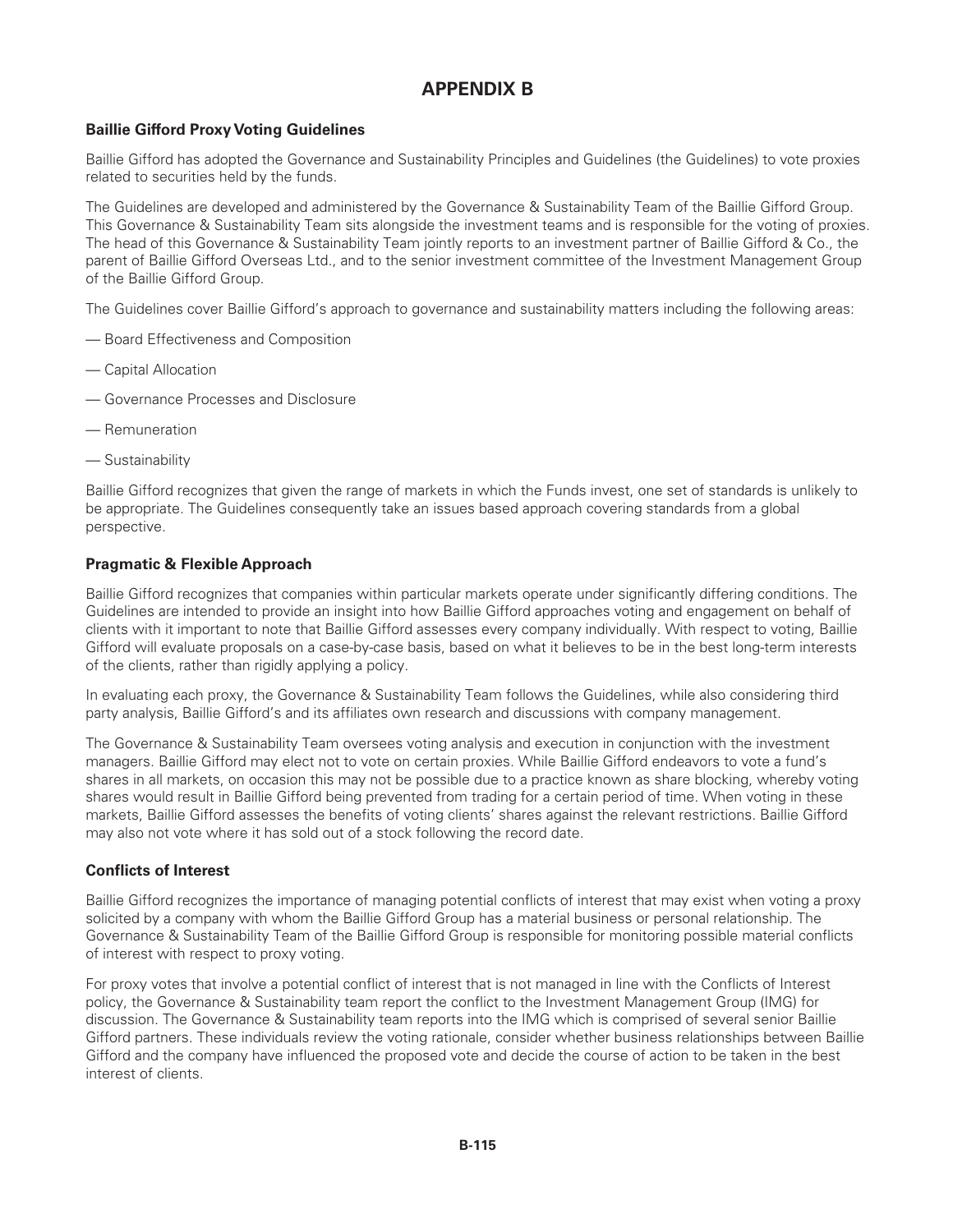## **Jennison Associates**

# **Proxy Voting Policy and Procedures**

# **I. Policy**

Jennison (or the "Company") has adopted the following policy and related procedures to guide the voting of proxies in a manner that is consistent with Jennison's fiduciary duties and the requirements of Rule 206(4)-6 under the Advisers Act.

In the absence of any written delegation or when proxy voting authority has been delegated in writing to Jennison by clients, Jennison will exercise this voting authority in each client's best interests. The Company will not consider its own interests, or those of any affiliates, when voting proxies.

Unless otherwise specified by a client, "best interest" means the client's best economic interest over the long term, as determined by Jennison's portfolio managers and analysts ("Investment Professionals") covering the issuer. Secondary consideration may be given to the public and social value of each issue, but absent specific client instructions, long term economic interests will be the primary basis for voting.

Jennison will disclose information about its proxy voting policies and procedures to clients, and will provide a copy of these Proxy Voting Policies and Procedures upon request. The Company will also inform clients how they may obtain information about the votes cast on their behalf.

## **II. Procedures**

## **Proxy Voting Guidelines**

Jennison has adopted proxy voting guidelines ("Guidelines") with respect to certain recurring issues. When Jennison is responsible for voting proxies, Jennison considers these guidelines except when Jennison accepts custom guidelines.

The Guidelines are reviewed as necessary by the Company's Proxy Voting Committee and Investment Professionals, and are revised when a change is appropriate. The Proxy Team maintains the Guidelines and distributes copies to the Investment Professionals following confirmation of any change. The Guidelines are meant to convey Jennison's general approach to voting decisions on certain issues. Nevertheless, Investment Professionals are responsible for reviewing all proposals related to fundamental strategies individually and making final decisions based on the merits of each voting opportunity.

If an Investment Professional believes that Jennison should vote in a way that is different from the Guidelines, the Proxy Team is notified. In certain circumstances, an Investment Professional may conclude that different clients should vote in different ways, or that it is in the best interests of some or all clients to abstain from voting. The Proxy Team will notify each Investment Professional's supervisor of any Guideline overrides authorized by that Investment Professional.

The Proxy Team is responsible for maintaining Investment Professionals' reasons for deviating from the Guidelines.

# **Client-Specific Voting Mandates**

Any client's specific voting instructions must be communicated or confirmed by the client in writing, either through a provision in the investment advisory contract or through other written correspondence. Such instructions may call for Jennison to vote the client's securities according to the client's own voting guidelines, or may indicate that the Company is not responsible for voting the client's proxies.

The Proxy Team reviews client specific voting instructions and approves operational implementation, and certain instructions may only be implemented on a best efforts basis. The Proxy Team is responsible for communicating such instructions to the third party vendor.

# **Use of a Third Party Voting Service**

Jennison has engaged an independent third party proxy voting vendor that provides research and analytical services, operational implementation and recordkeeping and reporting services. The proxy voting vendor will cast votes in accordance with the Company's Guidelines, unless instructed otherwise by the Investment Professionals.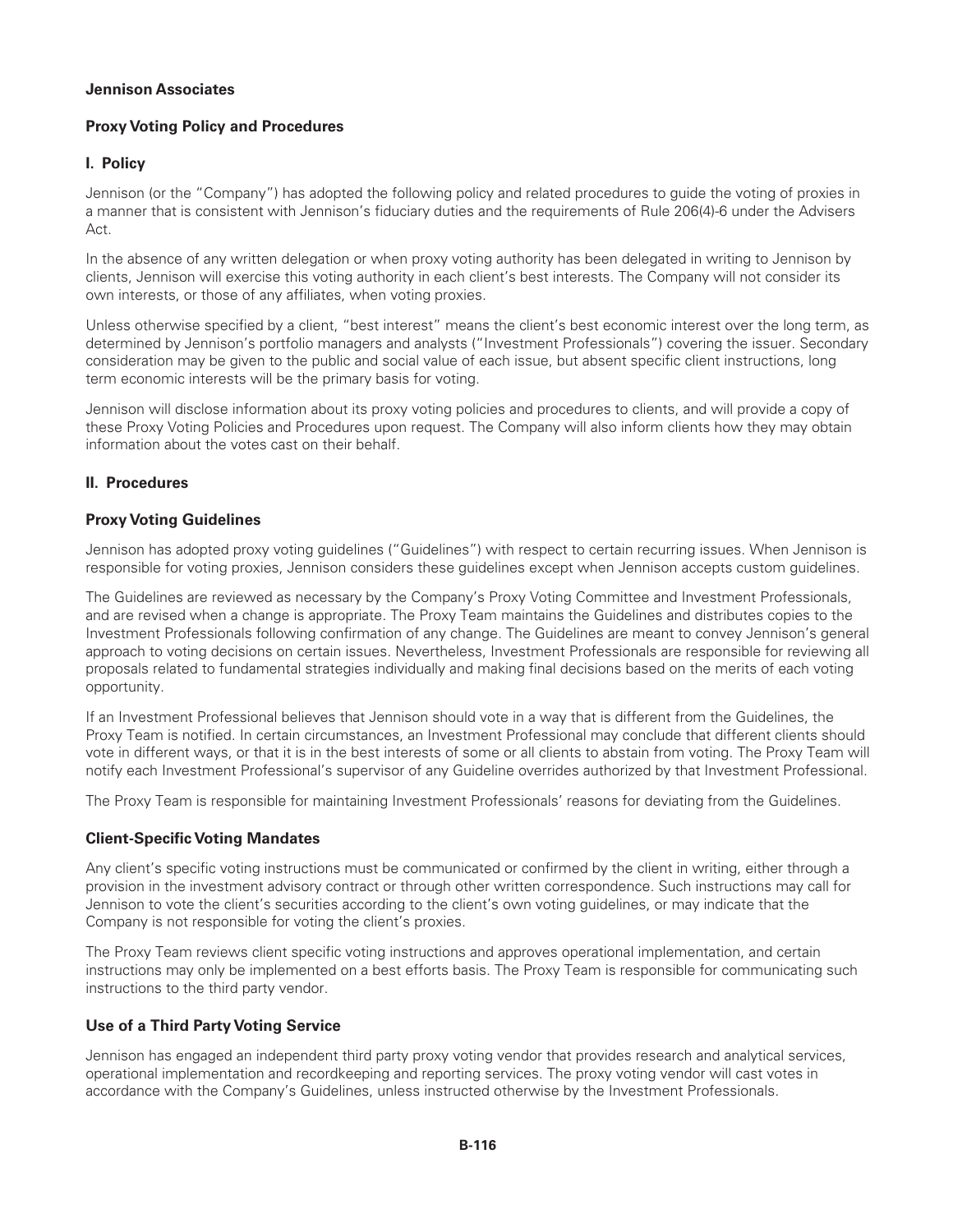Identifying and Addressing Potential Material Conflicts of Interest

There may be instances where Jennison's interests conflict materially, or appear to conflict materially, with the interests of clients in connection with a proxy vote (a "Material Conflict"). Examples of potential Material Conflicts include, but are not limited to:

- Jennison managing the pension plan of the issuer.
- Jennison or its affiliates have a material business relationship with the issuer.

• Jennison investment professionals who are related to a person who is senior management or a director at a public company.

• Jennison has a material investment in a security that the investment professional who is responsible for voting that security's proxy also holds the same security personally.

If an Investment Professional or any other employee perceives a Material Conflict, he or she must promptly report the matter to the Chief Compliance Officer.

If the Proxy Voting Committee determines that a Material Conflict is present and if the Investment Professional is recommending a vote that deviates from the Guidelines or there is no specific recommended Guideline vote and decisions are made on a case-by-case basis, then the voting decision must be reviewed and approved by the Investment Professional's supervisor and the Proxy Committee prior to casting the vote.

Jennison will not abstain from voting a proxy for the purpose of avoiding a Material Conflict.

#### **Quantitatively Derived Holdings and the Jennison Managed Accounts**

In voting proxies for non-fundamental strategies such as quantitatively derived holdings and Jennison Managed Accounts (i.e. "wrap") where the securities are not held elsewhere in the firm, proxies will be voted utilizing the Guidelines. Additionally, in those circumstances where no specific Guidelines exist, the Company will consider the recommendations of the proxy voting vendor.

#### **International Holdings**

Jennison will exercise opportunities to vote on international holdings on a best efforts basis. Such votes will be cast based on the same principles that govern domestic holdings.

In some countries casting a proxy vote can adversely affect a client, such as countries that restrict stock sales around the time of the proxy vote by requiring "share blocking" as part of the voting process. The Investment Professional covering the issuer will weigh the expected benefits of voting proxies on international holdings against any anticipated costs or limitations, such as those associated with share blocking. Jennison may abstain from voting if it anticipates that the costs or limitations associated with voting outweigh the benefits.

#### **Securities Lending**

Jennison may be unable to vote proxies when the underlying securities have been lent out pursuant to a client's securities lending program. The Company does not know when securities are on loan and are therefore not available to be voted. In rare circumstances, Investment Professionals may ask the Proxy Team to work with the client's custodian to recall the shares so that Jennison can vote. Efforts to recall loaned securities are not always effective since such requests must be submitted prior to the record date for the upcoming proxy vote; therefore voting shares on loan is on a best efforts basis. In determining whether to call back securities that are out on loan, the Investment Professional will consider whether the benefit to the client in voting the matter outweighs the benefit to the client in keeping the security out on loan.

#### **Disclosure to Advisory Clients**

Jennison will provide a copy of these Policies and Procedures and the Guidelines to any client upon request. The Company will also provide any client with information about how Jennison has voted that client's proxies upon request. Any such requests should be forwarded to the Proxy Team, which is responsible for responding, and for documenting the correspondence.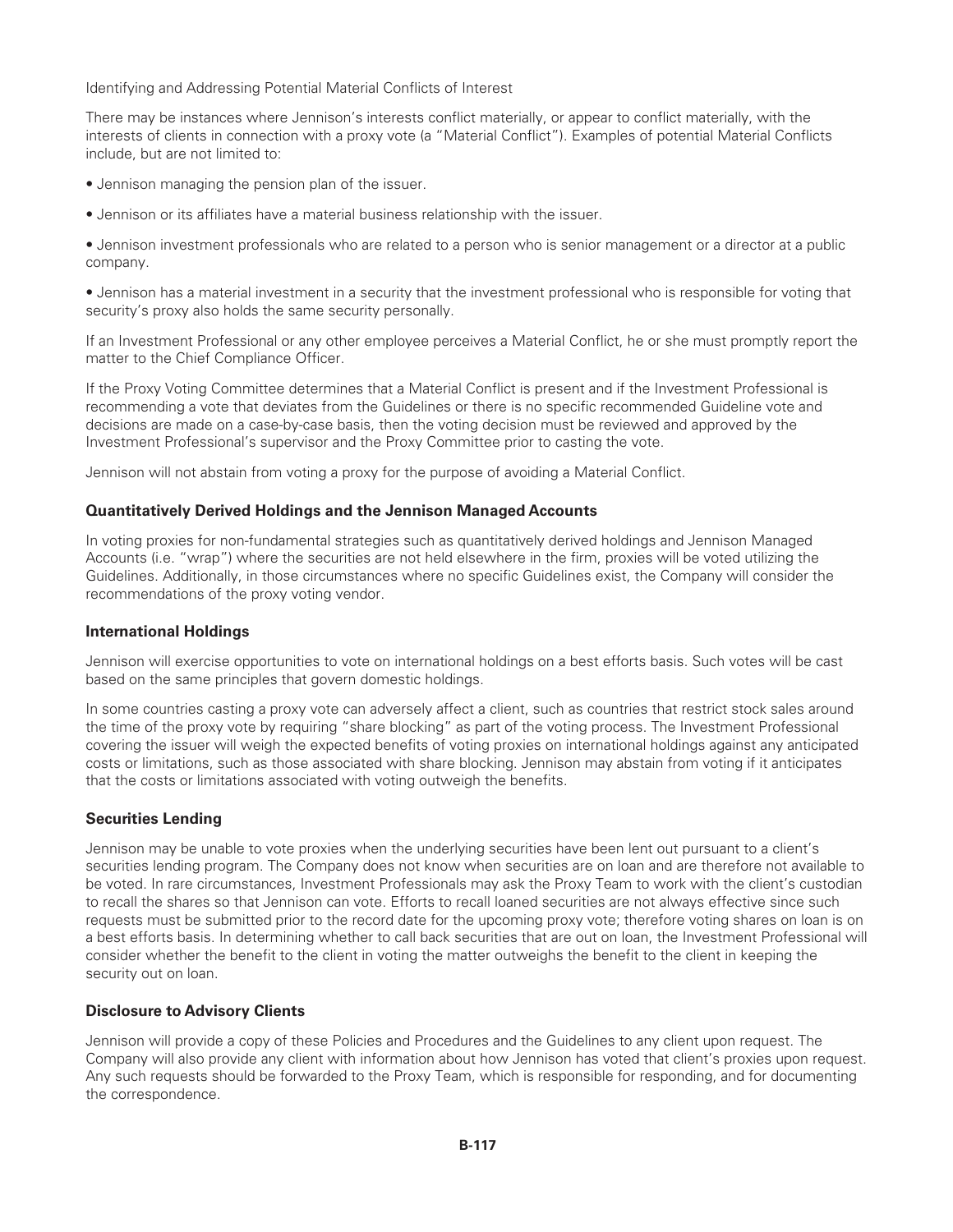Compliance Reporting for Investment Companies

Upon request, the Proxy Team will provide to each investment company board of directors or trustees for which Jennison acts as sub-adviser reporting needed to satisfy their regulatory and board requirements, including, but not limited to, information required for Form NP-X.

## **III. Internal Controls**

#### **Supervisory Notification**

The Proxy Team will notify each Investment Professional's supervisor of any Guideline overrides authorized by that Investment Professional. The supervisor reviews the overrides ensuring that they were made based on clients' best interests, and that they were not influenced by any Material Conflict or other considerations.

## **The Proxy Voting Committee**

The Proxy Voting Committee consists of representatives from Operations, Operational Risk, Legal, and Compliance. It meets at least quarterly, and has the following responsibilities:

• Review potential Material Conflicts and decide whether a material conflict is present, and needs to be addressed according to these policies and procedures.

• Review the Guidelines in consultation with the Investment Professionals and make revisions as appropriate.

• Review these Policies and Procedures annually for accuracy and effectiveness, and recommend and adopt any necessary changes.

- Review all Guideline overrides.
- Review quarterly voting metrics and analysis published by the Proxy Team.

• Review the performance of the proxy voting vendor and determine whether Jennison should continue to retain their services. The Committee will consider the following factors while conducting their review:

• Accuracy and completeness of research reports, engagement with issuers, potential conflicts of interest and overall administration of Jennison's proxy voting recommendations.

#### **IV. Escalating Concerns**

Any concerns about aspects of the policy that lack specific escalation guidance may be reported to the reporting employee's supervisor, the Chief Compliance Officer, Chief Legal Officer, Chief Risk Officer, Chief Ethics Officer, Chief Operating Officer or Chief Executive Officer. Alternatively Jennison has an Ethics Reporting Hotline phone number and email address that enable employees to raise concerns anonymously. Information about the Ethics Reporting Hotline phone number and email address can be found on the Jennison intranet's "Ethics" web page.

#### **V. Discipline and Sanctions**

All Jennison employees are responsible for understanding and complying with the policies and procedures outlined in this policy. The procedures described in this policy are intended to ensure that Jennison and its employees act in full compliance with the law. Violations of this policy and related procedures will be communicated to your supervisor and to senior management through Jennison's Compliance Council, and may lead to disciplinary action.

#### **Schroders Proxy Voting Policy Summary**

#### **Proxy Voting General Principles**

Schroders will evaluate and usually vote for or against all proxy requests relating to securities held in any account managed by Schroders (unless this responsibility has been retained by the client).

Proxies will be treated and evaluated with the same attention and investment skill as the trading of securities in the accounts.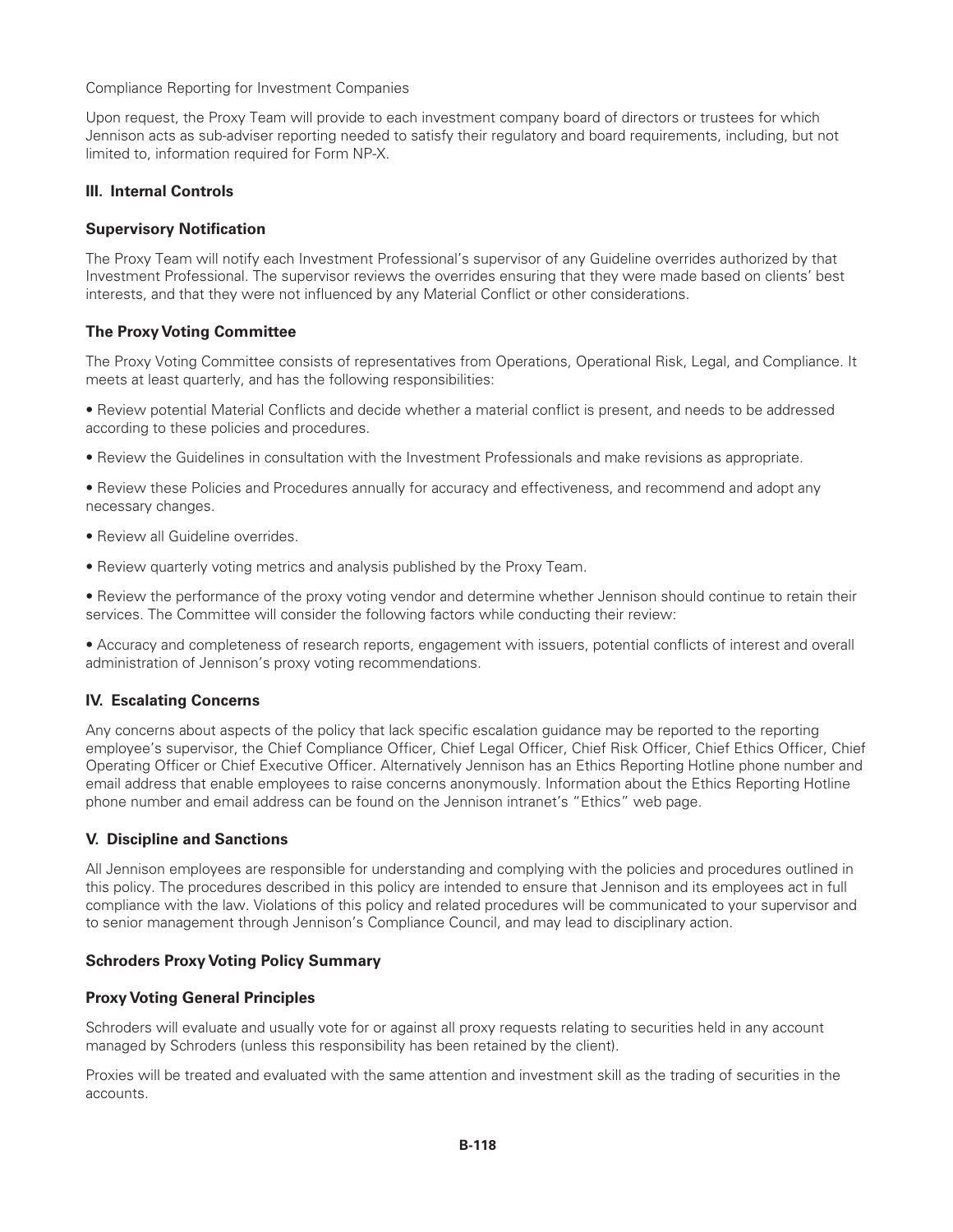Proxies will be voted in a manner that is deemed most likely to protect and enhance the longer-term value of the security as an asset to the account.

## **Corporate Governance Committee**

The Corporate Governance Committee for the Schroders Group consists of investment professionals and other officers and coordinates with Schroders to ensure compliance with this proxy voting policy. The Committee meets on a periodic basis to review proxies voted, policy guidelines and to examine any issues raised, including a review of any votes cast in connection with controversial issues.

The procedure for evaluating proxy requests is as follows:

The Schroders' Group Corporate Governance Team (the "Team") provides an initial evaluation of the proxy request, seeks advice where necessary, especially from the U.S. small cap and mid cap product heads, and consults with portfolio managers who have invested in the company should a controversial issue arise.

When coordinating proxy-voting decisions, the Team generally adheres to the Group Environmental, Social & Governance Policy (the "Policy"), as revised from time to time. The Policy, which has been approved by the Corporate Governance Committee, sets forth Schroder Group positions on recurring issues and criteria for addressing non-recurring issues. The Corporate Governance Committee exercises oversight to assure that proxies are voted in accordance with the Policy and that any votes inconsistent with the Policy or against management are appropriately documented.

The Team uses Institutional Shareholder Services, Inc. ("ISS") to assist in voting proxies. ISS provides proxy research, voting and vote-reporting services. ISS's primary function is to apprise the Team of shareholder meeting dates of all securities holdings, translate proxy materials received from companies, provide associated research and provide considerations and recommendations for voting on particular proxy proposals. Although Schroders may consider ISS's and others' recommendations on proxy issues, Schroders bears ultimate responsibility for proxy voting decisions.

Schroders may also consider the recommendations and research of other providers, including the National Association of Pension Funds' Voting Issues Service.

#### **Conflicts**

From time to time, proxy voting proposals may raise conflicts between the interests of Schroders' clients and the interests of Schroders and/or its employees. Schroders has adopted this policy and procedures to ensure that decisions to vote the proxies are based on the clients' best interests.

For example, conflicts of interest may arise when:

• Proxy votes regarding non-routine matters are solicited by an issuer that, directly or indirectly, has a client relationship with Schroders;

- A proponent of a proxy proposal has a client relationship with Schroders;
- A proponent of a proxy proposal has a business relationship with Schroders;
- Schroders has business relationships with participants in proxy contests, corporate directors or director candidates.

Schroders is responsible for identifying proxy voting proposals that may present a material conflict of interest. If Schroders receives a proxy relating to an issuer that raises a conflict of interest, the Team shall determine whether the conflict is "material" to any specific proposal included within the proxy. Schroders (or the Team on behalf of Schroders) will determine whether a proposal is material as follows:

• Routine Proxy Proposals: Proxy proposals that are "routine" shall be presumed not to involve a material conflict of interest unless Schroders has actual knowledge that a routine proposal should be treated as material. For this purpose, "routine" proposals would typically include matters such as uncontested election of directors, meeting formalities, and approval of an annual report/financial statements.

• Non-Routine Proxy Proposals: Proxy proposals that are "non-routine" will be presumed to involve a material conflict of interest, unless Schroders determines that neither Schroders nor its personnel have a conflict of interest or the conflict is unrelated to the proposal in question. For this purpose, "non -routine" proposals would typically include any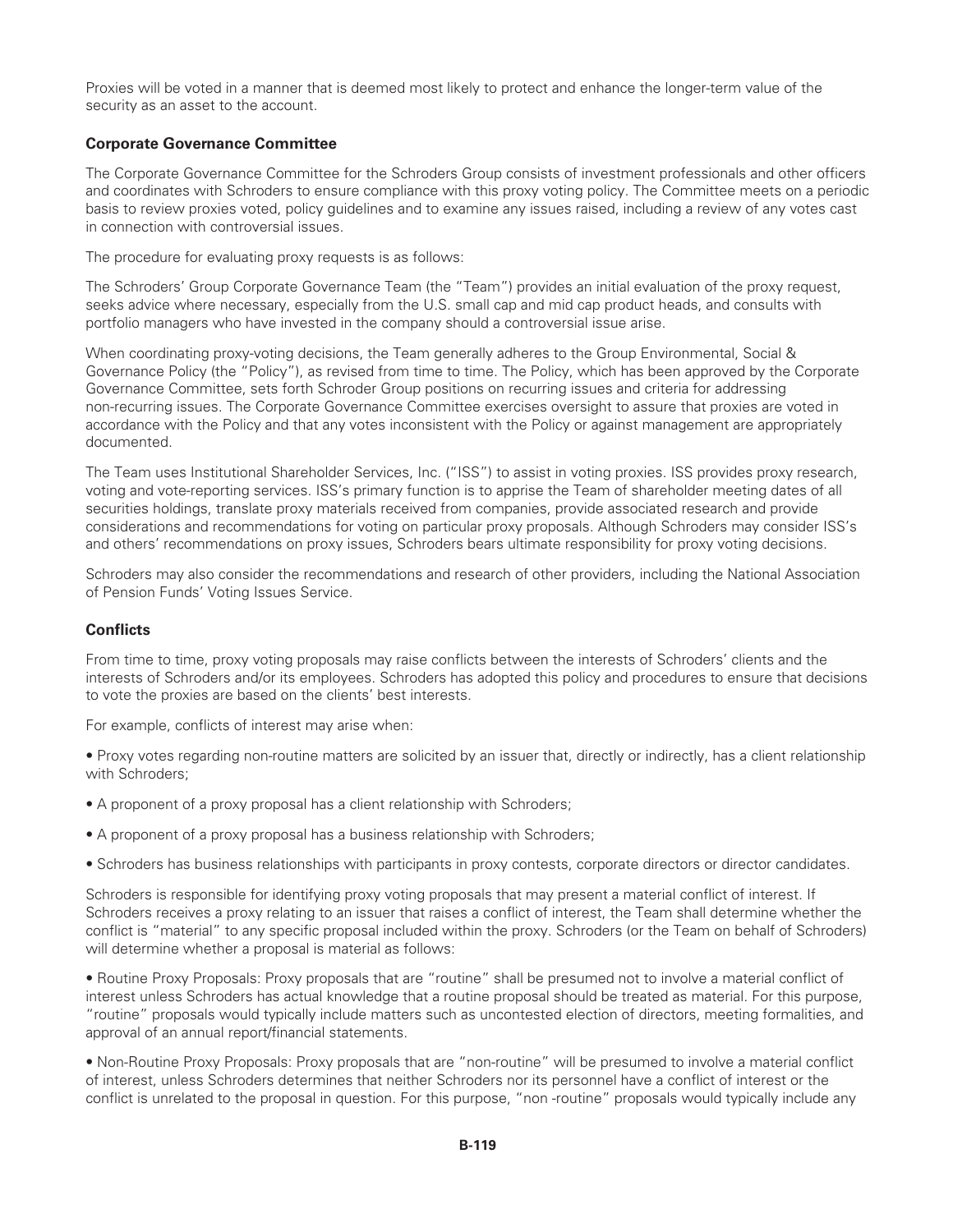contested matter, including a contested election of directors, a merger or sale of substantial assets, a change in the articles of incorporation that materially affects the rights of shareholders, and compensation matters for management (e.g., stock, option plans, retirement plans, profit-sharing or other special remuneration plans). If Schroders determines that there is, or may be perceived to be, a conflict of interest when voting a proxy, Schroders will address matters involving such conflicts of interest as follows:

A. If a proposal is addressed by the Policy, Schroders will vote in accordance with such Policy;

B. If Schroders believes it is in the best interests of clients to depart from the Policy, Schroders will be subject to the requirements of C or D below, as applicable;

C. If the proxy proposal is (1) not addressed by the Policy or (2) requires a case-by-case determination, Schroders may vote such proxy as it determines to be in the best interest of clients, without taking any action described in D below, provided that such vote would be against Schroders' own interest in the matter (i.e., against the perceived or actual conflict). The rationale of such vote will be memorialized in writing; and

D. If the proxy proposal is (1) not addressed by the Policy or (2) requires a case-by-case determination, and Schroders believes it should vote in a way that may also benefit, or be perceived to benefit, its own interest, then Schroders must take one of the following actions in voting such proxy: (a) vote in accordance with ISS' recommendation; (b) in exceptional cases, inform the client(s) of the conflict of interest and obtain consent to vote the proxy as recommended by Schroders; or (c) obtain approval of the decision from the Chief Compliance Officer and the Chief Investment Officer (the rationale of such vote will be memorialized in writing). Where the director of a company is also a director of Schroders plc, Schroders will vote in accordance with ISS' recommendation.

## **Voting Coverage**

Schroders recognizes its responsibility to make considered use of voting rights. The overriding principle governing our approach to voting is to act in line with its fiduciary responsibilities in what we deem to be the interests of its clients.

Schroders normally hopes to support company management; however, it will withhold support or oppose management if it believes that it is in the best interests of its clients to do so.

Schroders votes on a variety of resolutions; however, the majority of resolutions target specific corporate governance issues which are required under local stock exchange listing requirements, including but not limited to: approval of directors, accepting reports and accounts, approval of incentive plans, capital allocation, reorganizations and mergers. Schroders does vote on both shareholder and management resolutions.

Schroders Corporate Governance specialists assess resolutions, applying its voting policy and guidelines (as outlined in its Environmental, Social and Governance Policy) to each agenda item. These specialists draw on external research, such as the Investment Association's Institutional Voting Information Services, the Institutional Shareholder Services (ISS), and public reporting.

Schroders' own research is also integral to our process and this will be conducted by both our investment and ESG analysts. Corporate Governance specialists will consult with the relevant analysts and portfolio managers to seek their view and better understand the corporate context. The final decision will reflect what investors and Corporate Governance specialists believe to be in the best long-term interest of their client. When voting, where there is insufficient information with which to make a voting decision Schroders may not vote.

In order to maintain the necessary flexibility to meet client needs, local offices of Schroders may determine a voting policy regarding the securities for which they are responsible, subject to agreement with clients as appropriate, and/or addressing local market issues. Both Japan and Australia have these.

Schroders UK Stewardship Code Statement outlines its approach in this area in more detail for all of its international holdings and is publicly available.

#### **Wellington Management Global Proxy Policy and Procedures**

Wellington Management has adopted and implemented policies and procedures that it believes are reasonably designed to ensure that proxies are voted in the best interests of clients for whom it exercises proxy-voting discretion.

Wellington Management's Proxy Voting Guidelines (the "Guidelines") set forth broad guidelines and positions on common proxy issues that Wellington Management uses in voting on proxies. In addition, Wellington Management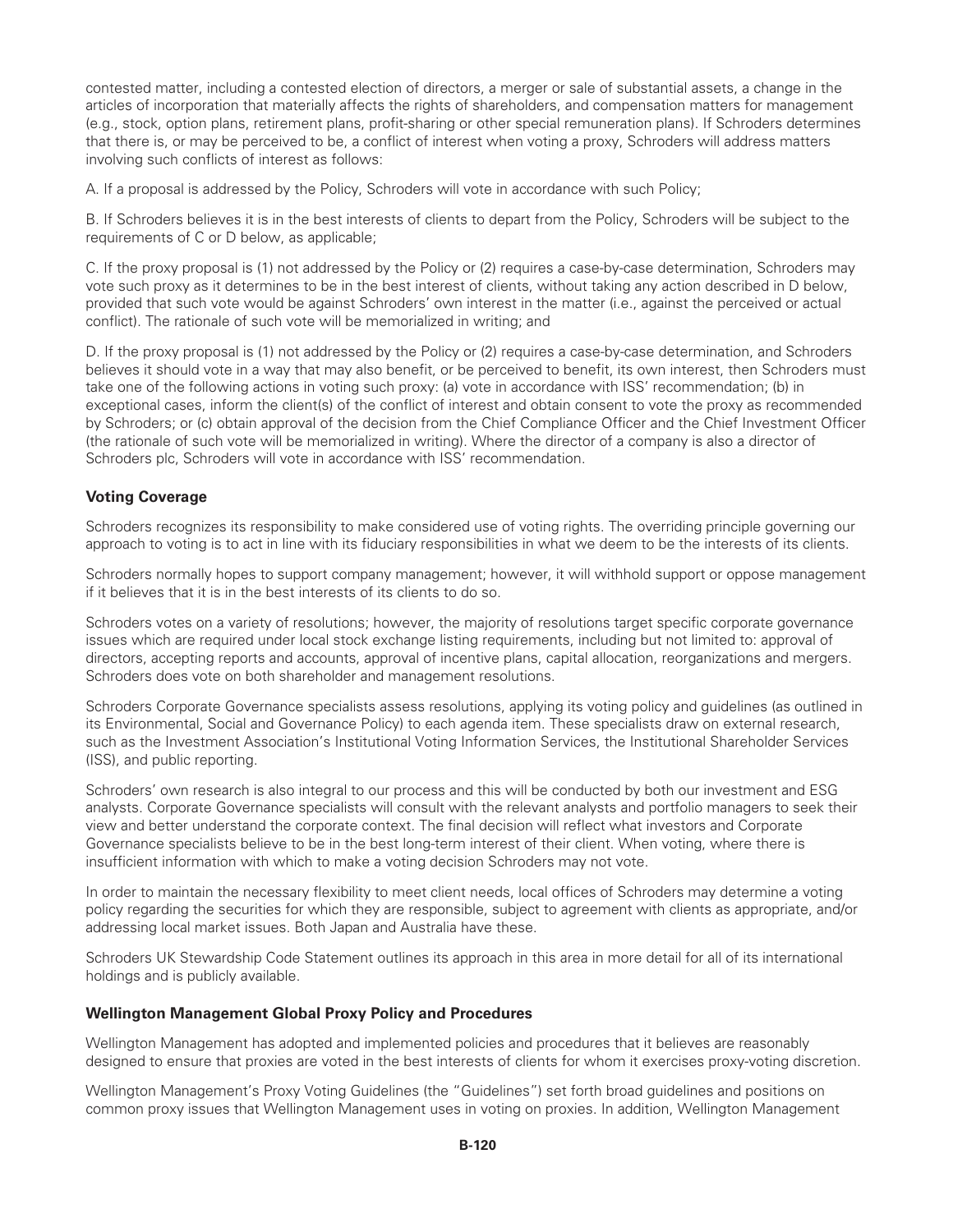also considers each proposal in the context of the issuer, industry and country or countries in which the issuer's business is conducted. The Guidelines are not rigid rules and the merits of a particular proposal may cause Wellington Management to enter a vote that differs from the Guidelines. Wellington Management seeks to vote all proxies with the goal of increasing long-term client value and, while client investment strategies may differ, applying this common set of guidelines is consistent with the investment objective of achieving positive long-term investment performance for each client.

## **Statement of Policy**

Wellington Management:

1) Votes client proxies for which clients have affirmatively delegated proxy-voting authority, in writing, unless it has arranged in advance with the client to limit the circumstances in which it would exercise voting authority or determines that it is in the best interest of one or more clients to refrain from voting a given proxy.

2) Votes all proxies in the best interests of the client for whom it is voting.

3) Identifies and resolves all material proxy-related conflicts of interest between the firm and its clients in the best interests of the client.

## **Responsibility and Oversight**

The Investment Research Group ("Investment Research") monitors regulatory requirements with respect to proxy voting and works with the firm's Legal and Compliance Group and the Investment Stewardship Committee to develop practices that implement those requirements. Investment Research also acts as a resource for portfolio managers and research analysts on proxy matters as needed. Day-to-day administration of the proxy voting process is the responsibility of Investment Research. The Investment Stewardship Committee is responsible for oversight of the implementation of the Global Proxy Policy and Procedures, review and approval of the Guidelines, identification and resolution of conflicts of interest, and for providing advice and guidance on specific proxy votes for individual issuers. The Investment Stewardship Committee reviews the Global Proxy Policy and Procedures annually.

### **Procedures**

# **Use of Third-Party Voting Agent**

Wellington Management uses the services of a third-party voting agent for research, voting recommendations, and to manage the administrative aspects of proxy voting. The voting agent processes proxies for client accounts, casts votes based on the Guidelines and maintains records of proxies voted. Wellington Management complements the research received by its primary voting agent with research from another voting agent.

#### **Receipt of Proxy**

If a client requests that Wellington Management votes proxies on its behalf, the client must instruct its custodian bank to deliver all relevant voting material to Wellington Management or its voting agent.

#### **Reconciliation**

Each public security proxy received by electronic means is matched to the securities eligible to be voted and a reminder is sent to any custodian or trustee that has not forwarded the proxies as due. This reconciliation is performed at the ballot level. Although proxies received for private securities, as well as those received in non- electronic format, are voted as received, Wellington Management is not able to reconcile these ballots, nor does it notify custodians of non-receipt.

#### **Research**

In addition to proprietary investment research undertaken by Wellington Management investment professionals, Investment Research conducts proxy research internally, and uses the resources of a number of external sources including third-party voting agents to keep abreast of developments in corporate governance and of current practices of specific companies.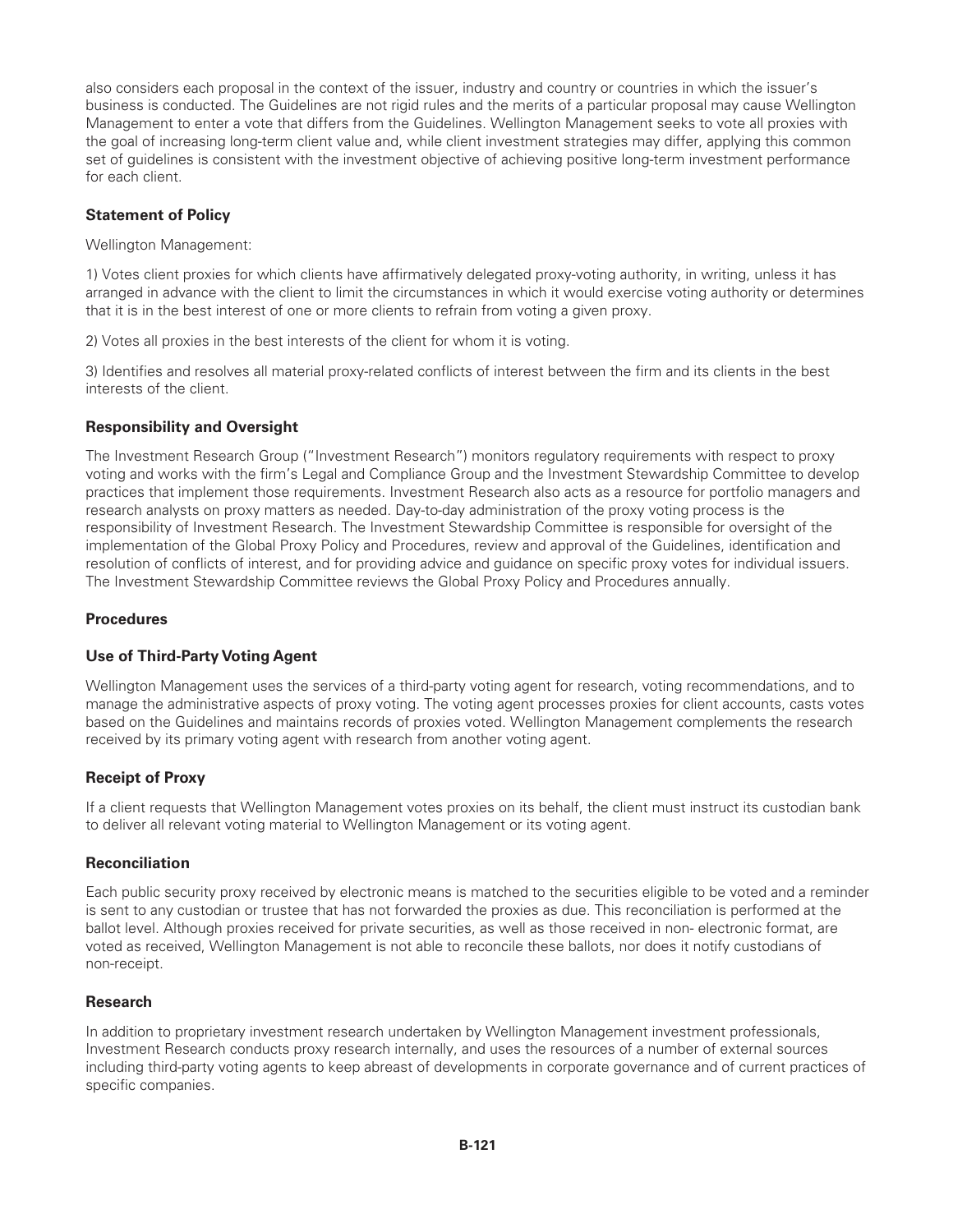# **Proxy Voting**

Following the reconciliation process, each proxy is compared against the Guidelines, and handled as follows:

- Generally, issues for which explicit proxy voting guidance is provided in the Guidelines (i.e., "For", "Against", "Abstain") are voted in accordance with the Guidelines.
- Issues identified as "case-by-case" in the Guidelines are further reviewed by Investment Research. In certain circumstances, further input is needed, so the issues are forwarded to the relevant research analyst and/or portfolio manager(s) for their input.
- Absent a material conflict of interest, the portfolio manager has the authority to decide the final vote. Different portfolio managers holding the same securities may arrive at different voting conclusions for their clients' proxies.

Wellington Management reviews a subset of the voting record to ensure that proxies are voted in accordance with these *Global Proxy Policy and Procedures* and the Guidelines; and ensures that documentation and reports, for clients and for internal purposes, relating to the voting of proxies are promptly and properly prepared and disseminated.

#### **Material Conflict of Interest Identification and Resolution Processes**

Wellington Management's broadly diversified client base and functional lines of responsibility serve to minimize the number of, but not prevent, material conflicts of interest it faces in voting proxies. Annually, the Investment Stewardship Committee sets standards for identifying material conflicts based on client, vendor, and lender relationships, and publishes those standards to individuals involved in the proxy voting process. In addition, the Investment Stewardship Committee encourages all personnel to contact Investment Research about apparent conflicts of interest, even if the apparent conflict does not meet the published materiality criteria. Apparent conflicts are reviewed by designated members of the Investment Stewardship Committee to determine if there is a conflict and if so whether the conflict is material.

If a proxy is identified as presenting a material conflict of interest, the matter must be reviewed by designated members of the Investment Stewardship Committee, who will resolve the conflict and direct the vote. In certain circumstances, the designated members may determine that the full Investment Stewardship Committee should convene.

## **Other Considerations**

In certain instances, Wellington Management may be unable to vote or may determine not to vote a proxy on behalf of one or more clients. While not exhaustive, the following are potential instances in which a proxy vote might not be entered.

#### **Securities Lending**

In general, Wellington Management does not know when securities have been lent out pursuant to a client's securities lending program and are therefore unavailable to be voted. Efforts to recall loaned securities are not always effective, but, in rare circumstances, Wellington Management may determine voting would outweigh the benefit to the client resulting from use of securities for lending and recommend that a client attempt to have its custodian recall the security to permit voting of related proxies.

#### **Share Blocking and Re-registration**

Certain countries impose trading restrictions or requirements regarding re-registration of securities held in omnibus accounts in order for shareholders to vote a proxy. The potential impact of such requirements is evaluated when determining whether to vote such proxies.

#### **Lack of Adequate Information, Untimely Receipt of Proxy Materials, or Excessive Costs**

Wellington Management may abstain from voting a proxy when the proxy statement or other available information is inadequate to allow for an informed vote, when the proxy materials are not delivered in a timely fashion or when, in Wellington Management's judgment, the costs exceed the expected benefits to clients (such as when powers of attorney or consularization are required).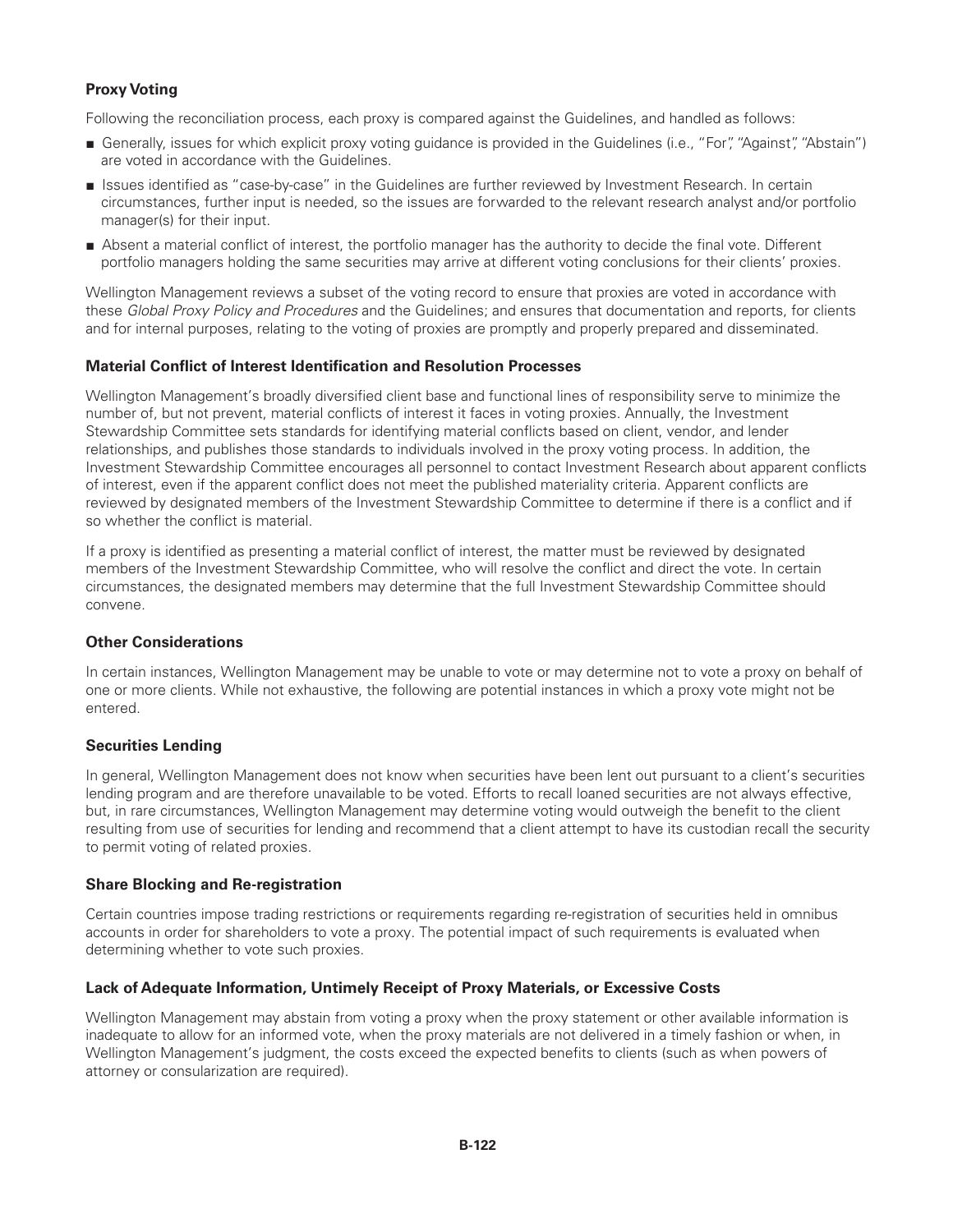## **Additional Information**

Wellington Management maintains records related to proxies pursuant to Rule 204-2 of the Investment Advisers Act of 1940 (the "Advisers Act"), the Employee Retirement Income Security Act of 1974, as amended ("ERISA"), and other applicable laws. In addition, Wellington Management discloses annually how it has exercised its voting rights for significant votes, as required by the EU Shareholder Rights Directive II ("SRD II").

Wellington Management provides clients with a copy of its Global Proxy Policy and Procedures, including the Guidelines, upon written request. In addition, Wellington Management will provide specific client information relating to proxy voting to a client upon written request.

"Bloomberg©" and the Fixed Income Composite Index are service marks of Bloomberg Finance L.P. and its affiliates, including Bloomberg Index Services Limited ("BISL"), the administrator of the index (collectively, "Bloomberg"), and have been licensed for use for certain purposes by Vanguard.

The Global Wellington Fund and Global Wellesley Income Fund are not sponsored, endorsed, sold or promoted by Bloomberg. Bloomberg does not make any representation or warranty, express or implied, to the owners of or counterparties to the Global Wellington Fund and Global Wellesley Income Fund or any member of the public regarding the advisability of investing in securities generally or in the Global Wellington Fund and Global Wellesley Income Fund particularly. The only relationship of Bloomberg to Vanguard is the licensing of certain trademarks, trade names and service marks and of the Fixed Income Composite Index, which is determined, composed and calculated by BISL without regard to Vanguard or the Global Wellington Fund and Global Wellesley Income Fund. Bloomberg has no obligation to take the needs of Vanguard or the owners of the Global Wellington Fund and Global Wellesley Income Fund into consideration in determining, composing or calculating the Fixed Income Composite Index. Bloomberg is not responsible for and has not participated in the determination of the timing of, prices at, or quantities of the Global Wellington Fund and Global Wellesley Income Fund to be issued. Bloomberg shall not have any obligation or liability, including, without limitation, to the Global Wellington Fund and Global Wellesley Income Fund customers, in connection with the administration, marketing or trading of the Global Wellington Fund and Global Wellesley Income Fund.

BLOOMBERG DOES NOT GUARANTEE THE ACCURACY AND/OR THE COMPLETENESS OF THE FIXED INCOME COMPOSITE INDEX OR ANY DATA RELATED THERETO AND SHALL HAVE NO LIABILITY FOR ANY ERRORS, OMISSIONS OR INTERRUPTIONS THEREIN. BLOOMBERG DOES NOT MAKE ANY WARRANTY, EXPRESS OR IMPLIED, AS TO RESULTS TO BE OBTAINED BY VANGUARD, OWNERS OF THE GLOBAL WELLINGTON FUND AND GLOBAL WELLESLEY INCOME FUND OR ANY OTHER PERSON OR ENTITY FROM THE USE OF THE FIXED INCOME COMPOSITE INDEX OR ANY DATA RELATED THERETO. BLOOMBERG DOES NOT MAKE ANY EXPRESS OR IMPLIED WARRANTIES AND EXPRESSLY DISCLAIMS ALL WARRANTIES OF MERCHANTABILITY OR FITNESS FOR A PARTICULAR PURPOSE OR USE WITH RESPECT TO THE FIXED INCOME COMPOSITE INDEX OR ANY DATA RELATED THERETO. WITHOUT LIMITING ANY OF THE FOREGOING, TO THE MAXIMUM EXTENT ALLOWED BY LAW, BLOOMBERG, ITS LICENSORS, AND ITS AND THEIR RESPECTIVE EMPLOYEES, CONTRACTORS, AGENTS, SUPPLIERS, AND VENDORS SHALL HAVE NO LIABILITY OR RESPONSIBILITY WHATSOEVER FOR ANY INJURY OR DAMAGES—WHETHER DIRECT, INDIRECT, CONSEQUENTIAL, INCIDENTAL, PUNITIVE OR OTHERWISE—ARISING IN CONNECTION WITH THE GLOBAL WELLINGTON FUND AND GLOBAL WELLESLEY INCOME FUND OR FIXED INCOME COMPOSITE INDEX OR ANY DATA OR VALUES RELATING THERETO—WHETHER ARISING FROM THEIR NEGLIGENCE OR OTHERWISE, EVEN IF NOTIFIED OF THE POSSIBILITY THEREOF.